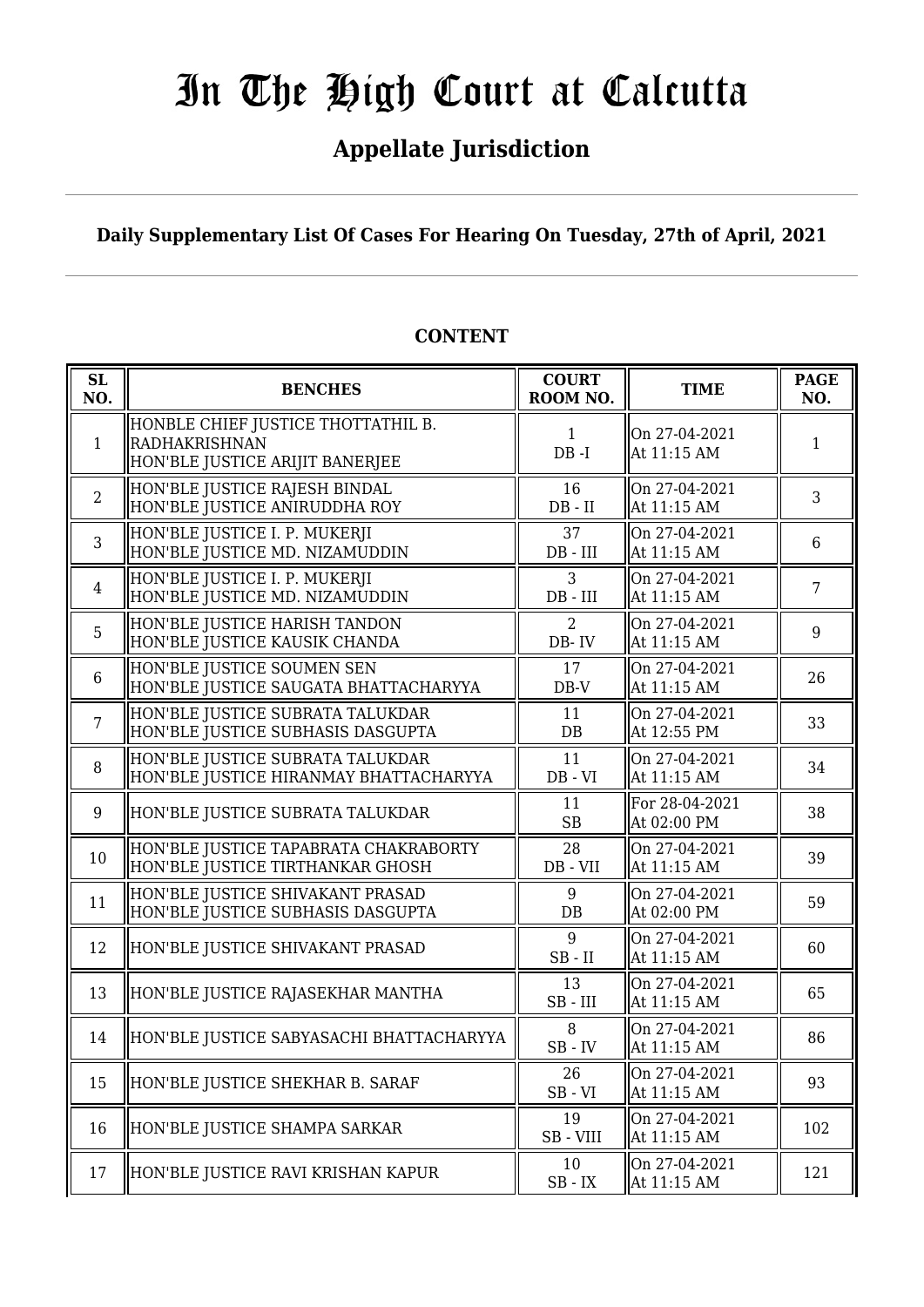| SL <sub>NO</sub> . | <b>BENCHES</b>                       | <b>COURT</b><br>ROOM NO. | <b>TIME</b>                  | <b>PAGE</b><br>NO. |
|--------------------|--------------------------------------|--------------------------|------------------------------|--------------------|
| 18                 | HON'BLE JUSTICE ARINDAM MUKHERJEE    | 23<br>$SB - X$           | On 27-04-2021<br>At 11:15 AM | 127                |
| 19                 | HON'BLE JUSTICE BISWAJIT BASU        | 18<br>$SB - XI$          | On 27-04-2021<br>At 11:15 AM | 129                |
| 20                 | HON'BLE JUSTICE AMRITA SINHA         | 24<br>SB-XII             | On 27-04-2021<br>At 11:15 AM | 132                |
| 21                 | HON'BLE JUSTICE ABHIJIT GANGOPADHYAY | 22<br>SB - XIII          | On 27-04-2021<br>At 11:15 AM | 136                |
| 22                 | HON'BLE JUSTICE JAY SENGUPTA         | 32<br>SB-XIV             | On 27-04-2021<br>At 11:15 AM | 140                |
| 23                 | HON'BLE JUSTICE BIBEK CHAUDHURI      | 30<br>SB-XV              | On 27-04-2021<br>At 11:15 AM | 146                |
| 24                 | HON'BLE JUSTICE SUBHASIS DASGUPTA    | 42<br>SB-XVI             | On 27-04-2021<br>At 11:15 AM | 150                |
| 25                 | WARNING LIST                         | 10                       | On 27-04-2021                | 155                |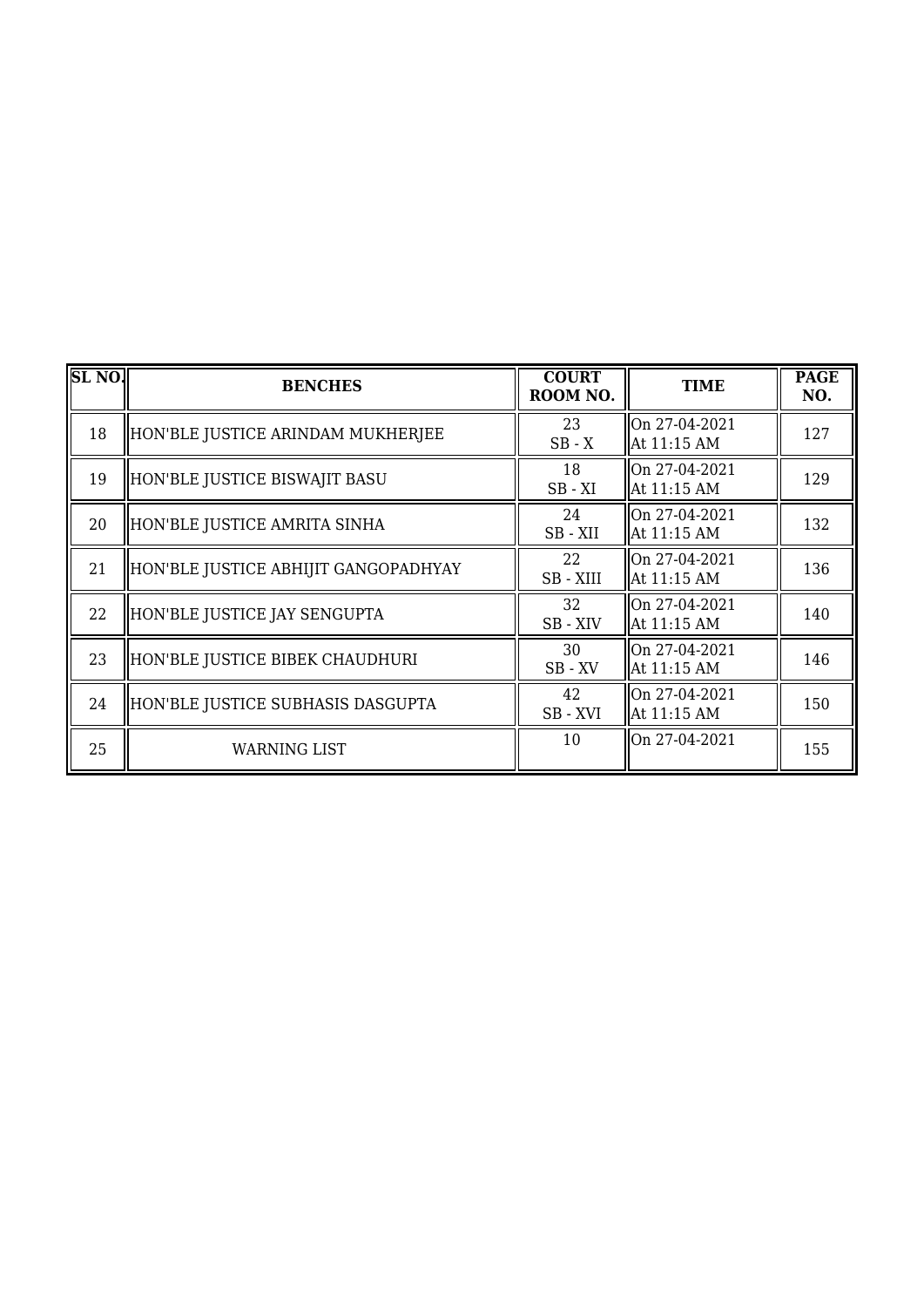

# **Appellate Side**

**DAILY CAUSELIST For Tuesday The 27th April 2021**

**COURT NO. 1**

**DIVISION BENCH (DB -I)**

**AT 11:15 AM**

**HONBLE CHIEF JUSTICE THOTTATHIL B. RADHAKRISHNAN HON'BLE JUSTICE ARIJIT BANERJEE (VIA VIDEO CONFERENCE)**

**ON AND FROM WEDNESDAY, THE 13TH JANUARY, 2021 - APPEALS FROM ORDERS RELATING TO RESIDUARY UNDER GROUP IX INCLUDING APPLICATIONS CONNECTED THERETO; PUBLIC INTEREST LITIGATION; CRIMINAL CONTEMPT MATTERS; APPEALS UNDER SECTION 19(1)(a) OF THE CONTEMPT OF COURT'S ACT; APPLICATIONS UNDER SECTION 27 OF THE ELECTRICITY REGULATORY COMMISSION ACT, 1998, INCLUDING APPLICATIONS CONNECTED THERETO;**

**HABEAS CORPUS;**

**DEATH REFERENCE CASES ( INCLUDING ADMISSION OF CRIMINAL APPEALS RELATING TO SUCH REFERENCE AGAINST THE SAME CONVICTION ORDER); ADMISSION OF CRIMINAL APPEALS;**

**HEARING OF CRIMINAL APPEALS & APPLICATIONS CONNECTED THERETO INCLUDING APPLICATION FOR SUSPENSION OF SENTENCE IN PENDING APPEALS;**

**CRIMINAL APPEALS RELATING TO CRIMES AGAINST WOMEN. ANY OTHER MATTER, IRRESPECTIVE OF CLASSIFICATION, AS DIRECTED BY THE HON'BLE CHIEF JUSTICE.**

**SPL. NOTE :**

**MONDAY : ASSIGNED MATTERS, ADMISSION OF CRIMINAL APPEALS, HABEAS CORPUS, CRIMINAL CONTEMPT MATTERS, APPEALS UNDER SECTION 19(1)(a) OF THE CONTEMPT OF COURT'S ACT.APPLICATIONS UNDER SECTION 27 OF THE ELECTRICITY REGULATORY COMMISSION ACT 1998 INCLUDING APPLICATIONS CONNECTED THERETO; BAIL IN CONNECTION WITH APPEAL.**

**TUESDAY : ASSIGNED MATTERS, HABEAS CORPUS, BAIL IN CONNECTION WITH APPEAL, ADMISSION OF CRIMINAL APPEALS.**

**WEDNESDAY :ASSIGNED MATTERS, HEARING OF CRIMINAL APPEALS.**

**THURSDAY : ASSIGNED MATTERS, APPEALS FROM ORDERS RELATING TO RESIDUARY UNDER GROUP - IX INCLUDING APPLICATIONS CONNECTED THERETO. THEREAFTER PIL MATTERS WILL BE TAKEN UP IF TIME PERMITS.**

#### **FRIDAY : ASSIGNED MATTERS, PUBLIC INTEREST LITIGATION.**

#### **NO MENTIONING IN COURT**

|     |                 | <b>TOP</b>                                                              |                                           |
|-----|-----------------|-------------------------------------------------------------------------|-------------------------------------------|
|     | WPA(P)/117/2021 | NITISH DEBNATH<br>VS<br>ELECTION COMMISSION OF INDIA<br>AND OTHERS      | ARINDAM DAS                               |
| wt2 | WPA(P)/107/2021 | SOMNATH ROY AND ORS<br>VS<br>THE STATE OF WEST BENGAL AND<br><b>ORS</b> | NOOR ISLAM SEIKH                          |
| wt3 | WPA(P)/118/2021 | SANKAR HALDER AND ORS.<br>VS<br>UNION OF INDIA AND ORS.                 | <b>MANISANKAR</b><br><b>CHATTOPADHYAY</b> |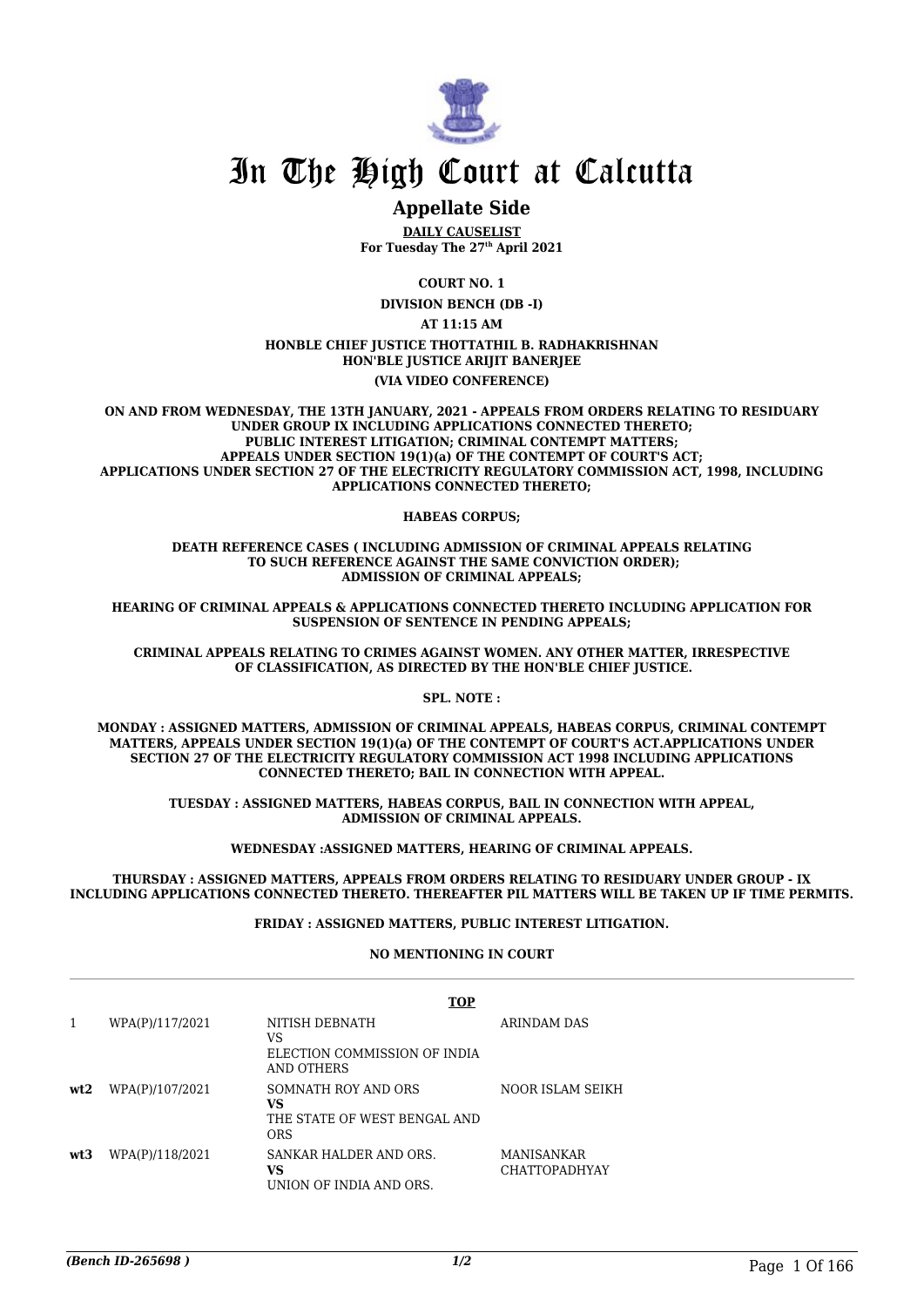| wt.4 | WPA(P)/122/2021               | <b>DIPIKA SARKAR</b><br><b>VS</b>                                                        | <b>SAYANTAN RAKSHIT</b> |
|------|-------------------------------|------------------------------------------------------------------------------------------|-------------------------|
|      |                               | UNION OF INDIA AND ORS.                                                                  |                         |
|      | IA NO: CAN/1/2021             |                                                                                          |                         |
|      | $wt5$ WPA(P)/123/2021         | BIMAL KUMAR CHATTERJEE<br><b>VS</b><br>ELECTION COMMISSION OF INDIA<br><b>AND ORS</b>    | <b>SUBRATA SARKAR</b>   |
| wt6  | WPA(P)/127/2021               | DURGA PADA MALLICK<br><b>VS</b><br>THE ELECTION COMMISSION OF<br><b>INDIA AND OTHERS</b> | SANKHA SUBHRA RAY       |
| wt7  | WPA(P)/129/2021               | ARINDAM GHOSH<br><b>VS</b><br>ELECTION COMMISSION OF INDIA<br>AND ORS                    | ARINDAM GHOSH           |
| wt8  | WPA(P)/50/2021                | <b>TUKTUKI NAG</b><br><b>VS</b><br><b>GOVERNMENT OF WEST BENGAL</b><br>AND ORS           | <b>SURYANEEL DAS</b>    |
| 9    | WPA/5366/2021                 | <b>MAYA MAJUMDER</b><br>VS.<br>STATE OF WEST BENGAL AND<br>ORS.                          | <b>AVIK GHOSH</b>       |
| 10   | WPA/8514/2020                 | <b>KALAM PAILAN</b><br>VS.<br>STATE OF WEST BENGAL AND<br>ORS.                           | DEBAIYTI DEB            |
|      | IA NO: CAN/1/2021, CAN/2/2021 |                                                                                          |                         |
| 11   | WPA(P)/9/2021                 | <b>SOYEB SARDAR</b><br><b>VS</b><br>STATE OF WEST BENGAL AND<br>ORS.                     | RUPSHA BHOWMIK          |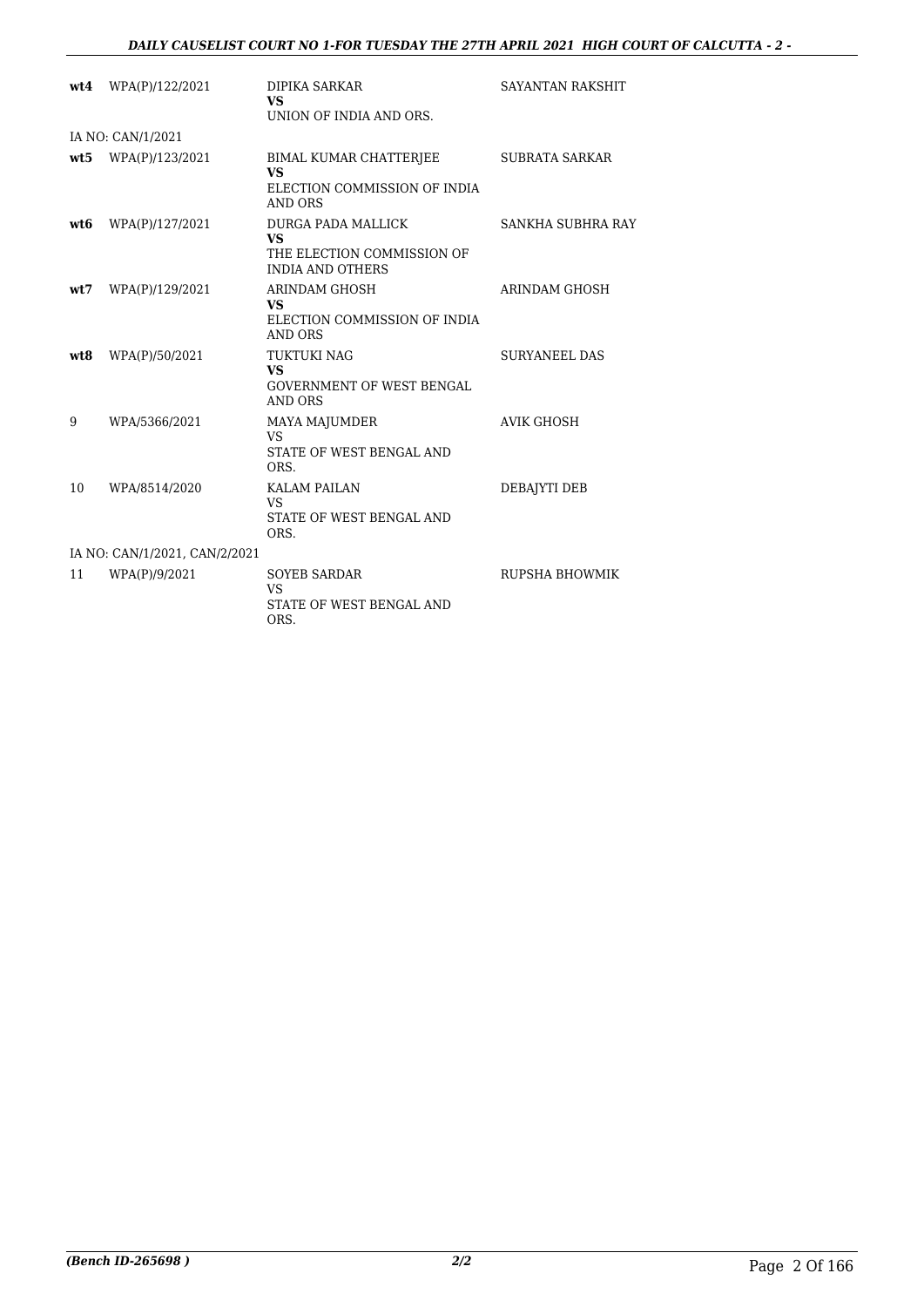

# **Appellate Side**

**DAILY CAUSELIST For Tuesday The 27th April 2021**

**COURT NO. 16**

**DIVISION BENCH (DB - II)**

**AT 11:15 AM**

**HON'BLE JUSTICE RAJESH BINDAL HON'BLE JUSTICE ANIRUDDHA ROY (VIA VIDEO CONFERENCE)**

### **ON AND FROM MONDAY, THE 1st MARCH, 2021 – APPEALS RELATING TO LABOUR UNDER GROUP III AND APPLICATION CONNECTED THERETO;**

**APPEALS FROM ORDERS RELATING TO REVENUE UNDER GROUP – IV & ORHER STATUTORY REVENUE APPEALS EXCEPT LAND REVENUE TO BE HEARD BY DIVISION BENCH; APPEALS RELATING TO CHARTERED ACCOUNTANTS ACT, COMPANY SECRETARIES ACT AND TAX TRIBUNAL MATTERS;**

**INCOME TAX REFERENCE UNDER SECTION 256 OF THE INCOME TAX ACT; MATTERS RELATING TO TRIBUNALS UNDER ARTICLE 323A & 323B OF THE CONSTITUTION OF INDIA INCLUDING APPLICATION CONNECTED THERETO;**

**NOTE:**

**E-MENTIONING WILL BE TAKEN UP AT THE FIRST SITTING OF THE COURT. OUT OF WHICH ORIGINAL SIDE MATTERS WILL BE TAKEN UP FIRST AND THEN APPELLATE SIDE MATTERS WILL BE TAKEN UP.**

**ON AND FROM FRIDAY i.e., 19-02-2021, AFTER COMPLETION OF ORIGINAL SIDE MATTERS, APPELLATE SIDE MATTERS WILL BE TAKEN UP SERIALLY.**

### **NOTE: MATTERS WILL BE TAKEN UP THROUGH PHYSICAL HEARING ONLY WHEN BOTH THE PARTIES ARE AGREED.**

#### **TO BE MENTIONED** 1 WP.CT/314/2016 GEETA GHOSH VS UNION OF INDIA & ORS P MUKHERJEE IA NO: CAN/1/2017(Old No:CAN/4420/2017) **APPLICATION** 2 WP.ST/116/2016 SUIT BISWAS  $V<sup>Q</sup>$ STATE OF WEST BENGAL &ORS R.N. PAL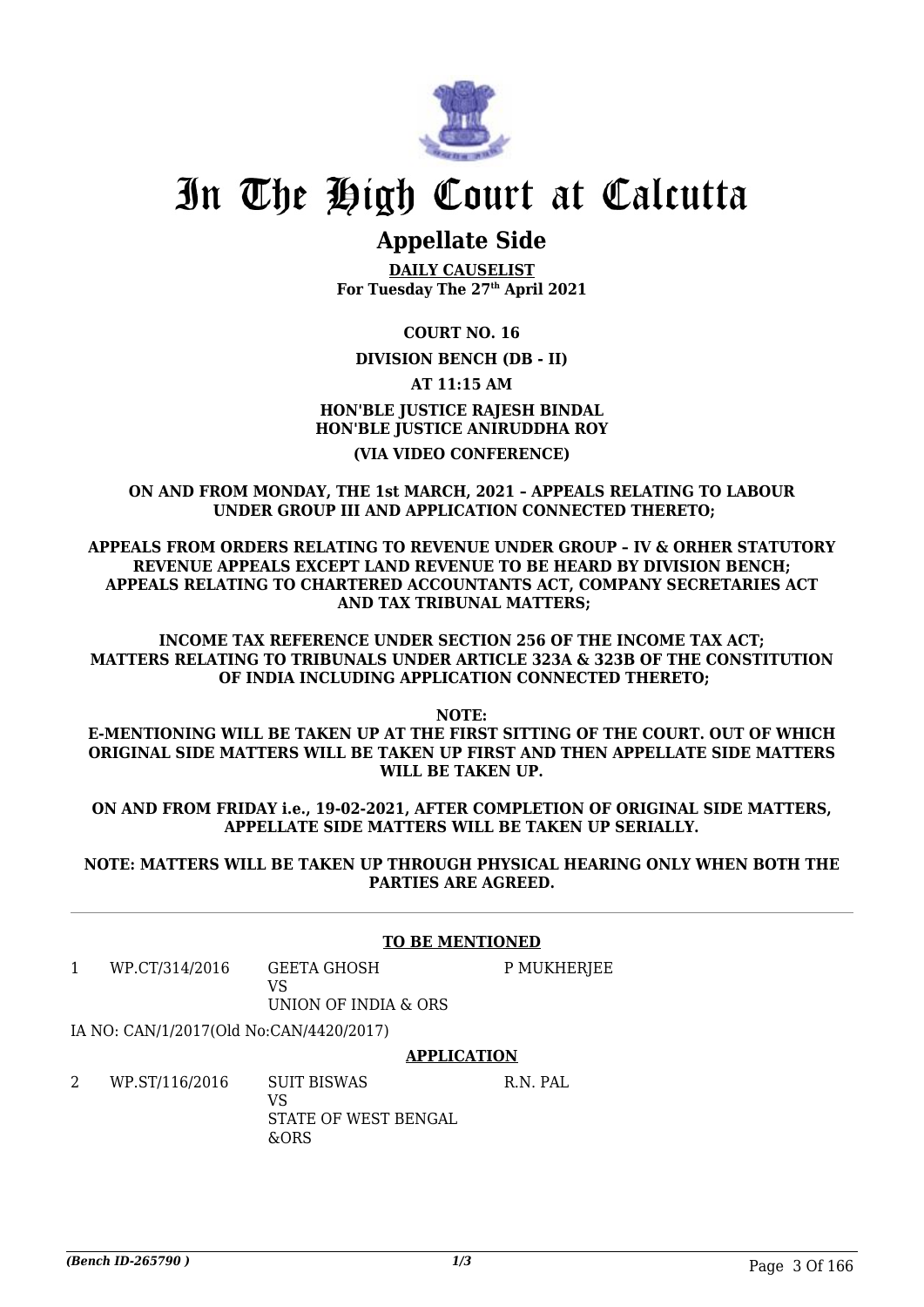|    | wt3 CPAN/1372/2019  | <b>SUJIT BISWAS</b><br><b>VS</b>                                          | RABINDRA NATH PAL                                                                         |
|----|---------------------|---------------------------------------------------------------------------|-------------------------------------------------------------------------------------------|
|    |                     | H.K DWIVEDI & ANR.                                                        |                                                                                           |
|    |                     | <b>MANDAMUS APPEAL</b>                                                    |                                                                                           |
| 4  | MAT/486/2021        | CHITTA RANJAN JANA<br><b>VS</b>                                           | <b>ADITYA SEN</b>                                                                         |
|    |                     | THE INDIAN OIL<br>CORPORATION LTD AND<br><b>OTHERS</b>                    |                                                                                           |
|    | IA NO: CAN/1/2021   |                                                                           |                                                                                           |
|    |                     | <b>MOTION</b>                                                             |                                                                                           |
| 5  | WP.ST/1688/2008     | <b>SATYA DAS &amp; ORS</b><br><b>VS</b>                                   | <b>ANINDA</b><br><b>BHATTACHARYA</b>                                                      |
|    |                     | STATE OF WEST BENGAL &<br><b>ORS</b>                                      |                                                                                           |
|    | No:CAN/7123/2014)   |                                                                           | IA NO: CAN/1/2010(Old No:CAN/4410/2010), CAN/2/2014(Old No:CAN/3701/2014), CAN/3/2014(Old |
|    | wt6 WP.ST/1689/2008 | SURAJIT BANDYOPADHYAY<br><b>VS</b>                                        | <b>ANINDA</b><br><b>BHATTACHARYA</b>                                                      |
|    |                     | <b>STATE &amp; ORS</b>                                                    |                                                                                           |
|    |                     | IA NO: CAN/1/2014(Old No:CAN/3702/2014), CAN/2/2017(Old No:CAN/5972/2017) |                                                                                           |
| 7  | WP.ST/132/2018      | FIROJ SK<br><b>VS</b>                                                     | <b>FAZLUR RAHAMAN</b>                                                                     |
|    |                     | STATE OF WEST BENGAL &<br><b>ANR</b>                                      |                                                                                           |
| 8  | WPLRT/36/2019       | AMALENDU KR. BERA &<br>ORS.<br><b>VS</b>                                  | <b>INDRAJIT MANDAL</b>                                                                    |
|    |                     | STATE OF WEST BENGAL &<br>ORS.                                            |                                                                                           |
| 9  | WP.ST/11/2020       | SMRITIKANA DEY<br><b>VS</b>                                               | <b>INDRAJIT BISWAS</b>                                                                    |
|    |                     | STATE OF WEST BENGAL &<br><b>ORS</b>                                      |                                                                                           |
| 10 | WP.ST/15/2020       | <b>BISWANATH GAYEN</b><br><b>VS</b>                                       | ANINDA<br><b>BHATTACHARYA</b>                                                             |
|    |                     | STATE OF WEST BENGAL &<br><b>ORS</b>                                      |                                                                                           |
| 11 | WP.CT/23/2020       | UNION OF INDIA & ORS<br><b>VS</b>                                         | SOURAV MANDAL                                                                             |
|    |                     | RINKU CHAKRABORTY &<br><b>ORS</b>                                         |                                                                                           |
| 12 | WPLRT/24/2020       | SK BARSHED ALI<br><b>VS</b>                                               | SK. BARSHED ALI                                                                           |
|    |                     | STATE OF WEST BENGAL &<br><b>ORS</b>                                      |                                                                                           |
| 13 | WPLRT/28/2020       | NAMITA GHOSH<br>VS                                                        | <b>DEBASIS SUR</b>                                                                        |
|    |                     | STATE OF WEST BENGAL &<br><b>ORS</b>                                      |                                                                                           |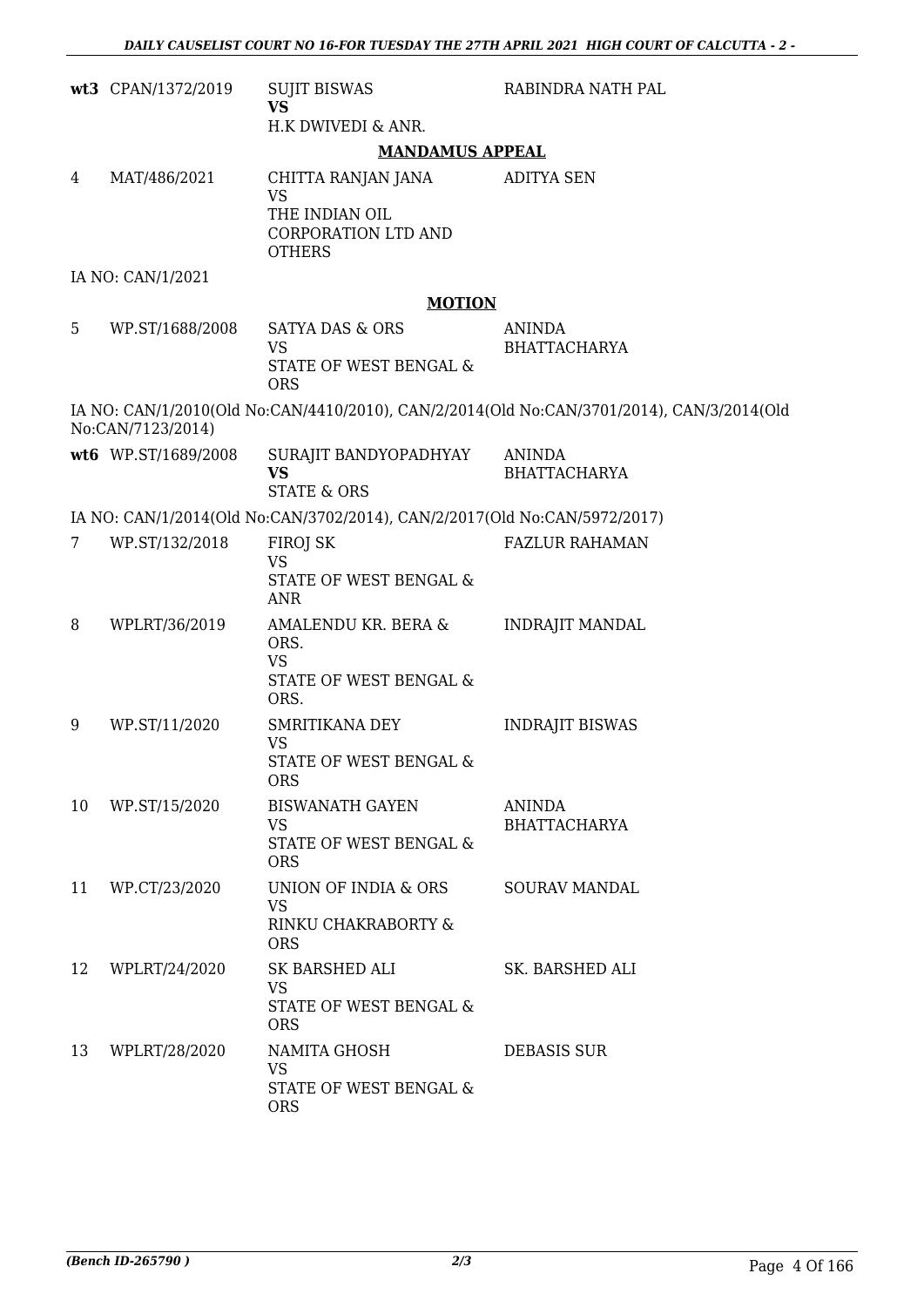| 14 | WP.CT/31/2020     | <b>AMBIA KHATUN</b><br><b>VS</b><br>UNION OF INDIA & ORS                                     | <b>SANDIP MONDAL</b>                 |
|----|-------------------|----------------------------------------------------------------------------------------------|--------------------------------------|
| 15 | WPLRT/33/2020     | <b>TARAPADA GHOSH</b><br><b>VS</b><br>STATE OF WEST BENGAL<br>AND ORS.                       | DEBASHISH SARKAR                     |
|    | IA NO: CAN/1/2021 |                                                                                              |                                      |
| 16 | WP.ST/35/2020     | ALOKE CHANDRA SAHANA<br><b>VS</b><br>STATE OF WEST BENGAL &<br><b>ORS</b>                    | <b>SOUMI KUNDU</b>                   |
| 17 | WPLRT/38/2020     | <b>SOMA AICH</b><br><b>VS</b><br>STATE OF WEST BENGAL<br>AND ORS.                            | <b>ABDUS SALAM</b>                   |
| 18 | WPLRT/42/2020     | STATE OF WEST BENGAL<br>AND ORS.<br><b>VS</b><br>NARAYAN CHANDRA SAHA<br><b>AND ORS</b>      | <b>NILOTPAL</b><br><b>CHATTERJEE</b> |
| 19 | WPLRT/51/2020     | LATIKA GHOSH AND ORS<br><b>VS</b><br>STATE OF WEST BENGAL<br><b>AND ANR</b>                  | J.L. ROY                             |
| 20 | WP.ST/51/2020     | RAJANI KANTA JANA<br><b>VS</b><br>STATE OF WEST BENGAL &<br><b>ORS</b>                       | SANJOY KR SARKAR                     |
| 21 | WP.CT/58/2020     | THE DIRECTOR (HR<br>BHARAT SANCHAR NIGAM<br>LTD AND ORS<br><b>VS</b><br>MANIKLAL KAR AND ORS | <b>SUDIPTO PANDA</b>                 |
| 22 | WP.CT/70/2020     | UNION OF INDIA AND ORS.<br><b>VS</b><br>RAJKUMAR PRASAD AND<br><b>ANR</b>                    | MUKESH KUMAR<br><b>GUPTA</b>         |
| 23 | WP.ST/43/2021     | ARIFUL ISLAM AND ORS<br><b>VS</b><br>THE STATE OF WEST<br><b>BENGAL AND ORS</b>              | <b>DIBYENDU</b><br><b>CHATTERJEE</b> |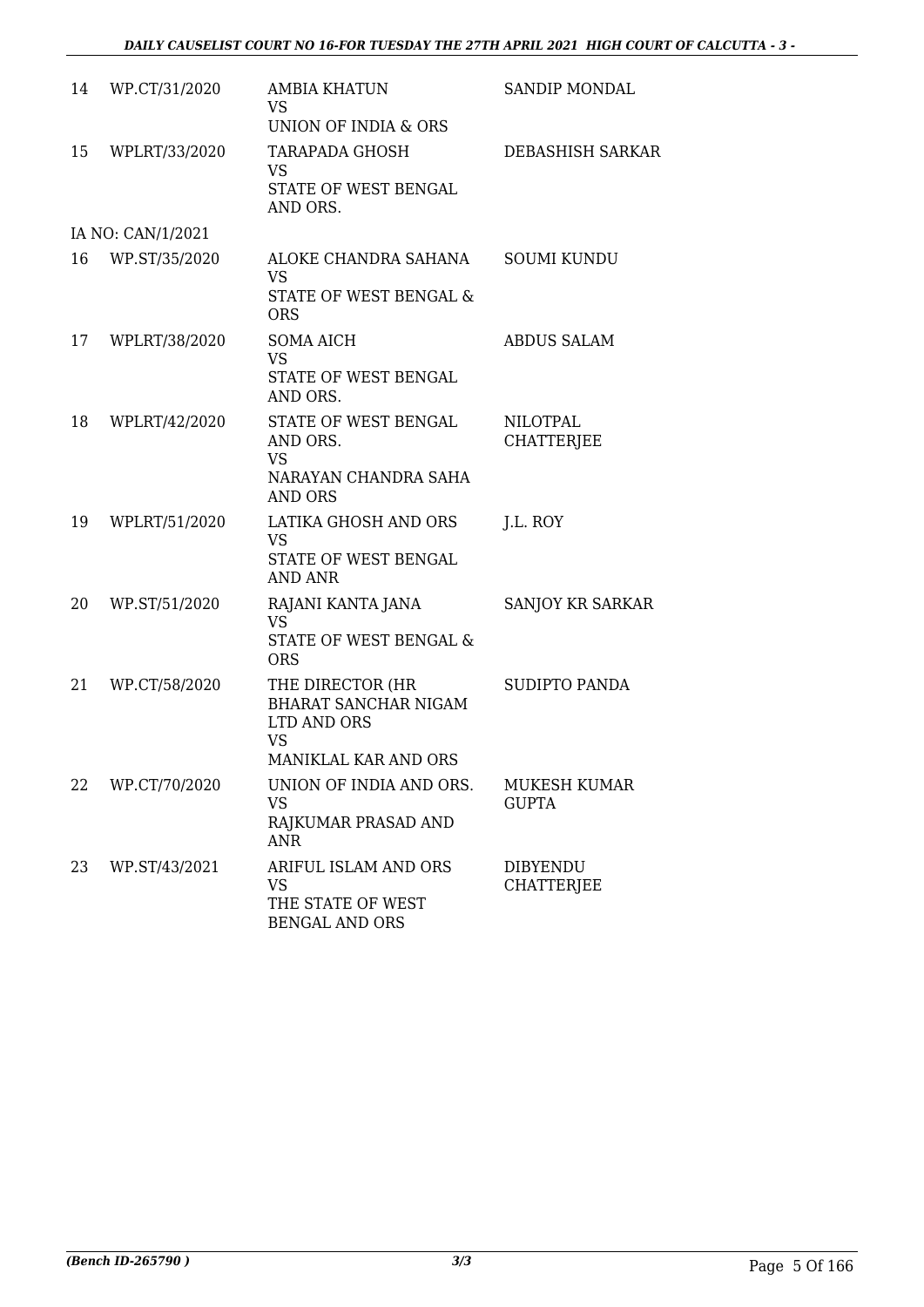

# **Appellate Side**

**DAILY CAUSELIST For Tuesday The 27th April 2021**

**COURT NO. 37**

**DIVISION BENCH (DB - III)**

**AT 11:15 AM**

**HON'BLE JUSTICE I. P. MUKERJI HON'BLE JUSTICE MD. NIZAMUDDIN (VIA VIDEO CONFERENCE)**

**ON AND FROM TUESDAY, THE 23RD FEBRUARY, 2021 – ROSTER NOTIFIED ON 8TH JANUARY, 2021 IS MODIFIED TO THE FOLLOWING EXTENT :- WILL SIT TOGETHER TO TAKE UP ALL APPEALS UNDER COMMERCIAL COURTS, COMMERCIAL DIVISION AND COMMERCIAL APPELLATE DIVISION OF THE HIGH COURT'S ACT, 2015**

**ON AND FROM TUESDAY i.e. 20.04.2021 APPELLATE SIDE AND ORIGINAL SIDE COMMERCIAL MATTERS SHOULD BE TAKEN UP IN COURT ROOM NO. 3.**

**SPECIAL NOTE : (1) APPELLATE SIDE MATTERS, COMMERCIAL AND NON-COMMERCIAL SHALL BE TAKEN UP FIRST.**

**(2) MENTIONING OF COMMERCIAL AND NON-COMMERCIAL APPELLATE SIDE AND ORIGINAL SIDE MATTERS SHALL BE ENTERTAINED AT FIRST SITTING OF THE COURT.**

 **ORIGINAL SIDE LIST WILL BE TAKEN UP AFTER EXHAUSTION OF APPELLATE SIDE LIST.**

**APPELLATE SIDE MATTERS WILL BE TAKEN UP FIRST.**

**APPLICATION**

MANALI ALI

1 FMAT/124/2021 STATE OF WEST BENGAL AND ORS. VS M/S CHOWDHURY **CONSTRUCTION** 

IA NO: CAN/1/2021, CAN/2/2021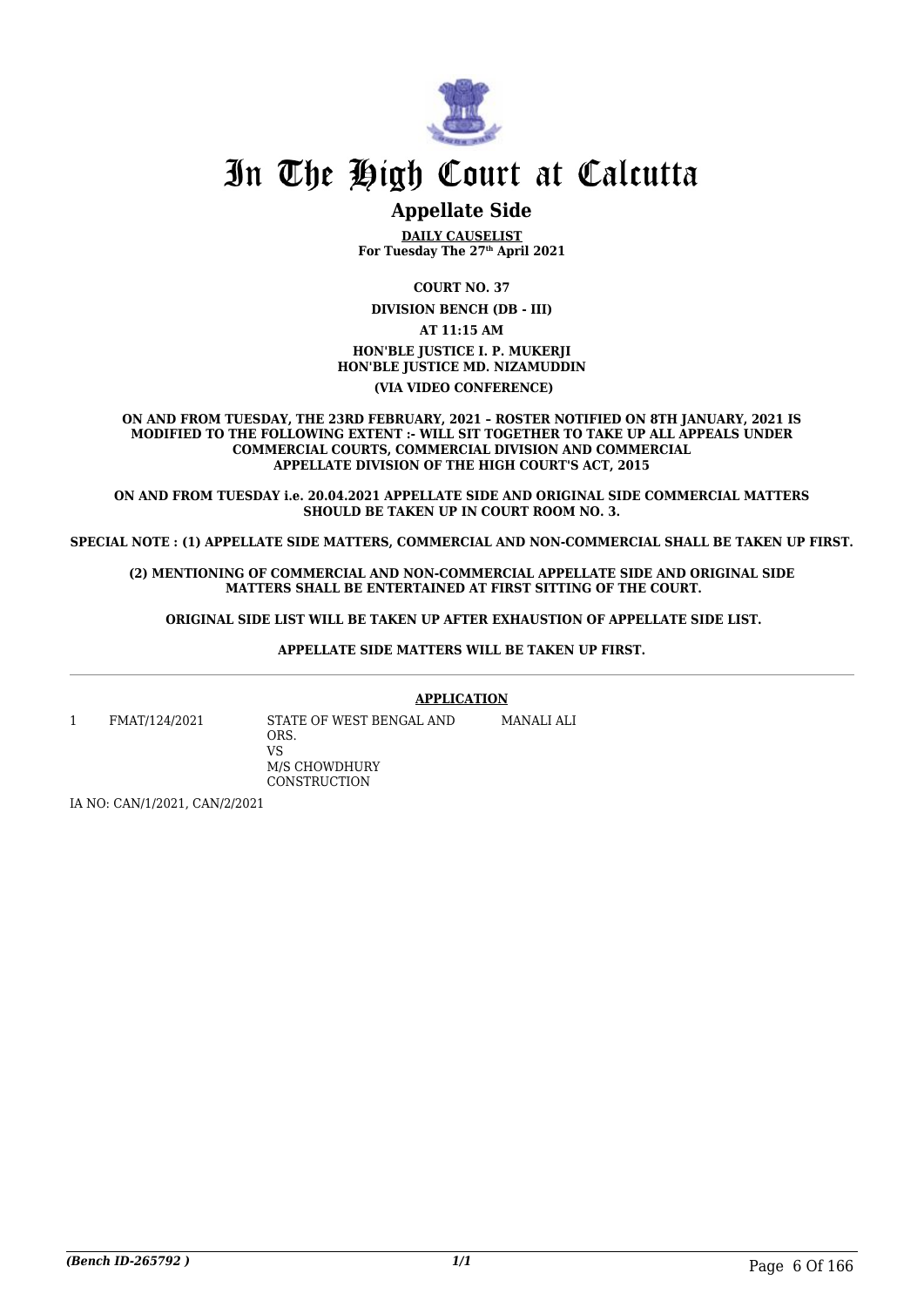

# **Appellate Side**

**DAILY CAUSELIST For Tuesday The 27th April 2021**

**COURT NO. 3 DIVISION BENCH (DB - III) AT 11:15 AM HON'BLE JUSTICE I. P. MUKERJI HON'BLE JUSTICE MD. NIZAMUDDIN (VIA VIDEO CONFERENCE)**

**ON AND FROM MONDAY, THE 11TH JANUARY 2021 - AFTER COMPLETION OF COMMERCIAL APPELLATE DIVISION BENCH – WILL TAKE UP APPEALS UNDER ARBITRATION ACT, 1940 AND ARBITRATION & CONCILIATION ACT, 1996, INCLUDING APPLICATIONS CONNECTED THERETO;**

**HEARING OF WRIT APPEALS IRRESPECTIVE OF CLASSIFICATION INCLUDING APPLICATIONS CONNECTED THERETO.**

**ON AND FROM TUESDAY i.e. 20.04.2021 APPELLATE SIDE AND ORIGINAL SIDE COMMERCIAL MATTERS SHOULD BE TAKEN UP IN COURT ROOM NO. 3.**

**SPECIAL NOTE: (1) APPELLATE SIDE MATTERS, COMMERCIAL AND NON-COMMERCIAL SHALL BE TAKEN UP FIRST.**

**(2) MENTIONING OF COMMERCIAL AND NON-COMMERCIAL APPELLATE SIDE AND ORIGINAL SIDE MATTERS SHALL BE ENTERTAINED AT FIRST SITTING OF THE COURT.**

 **ORIGINAL SIDE LIST WILL BE TAKEN UP AFTER EXHAUSTION OF APPELLATE SIDE LIST.**

 **APPELLATE SIDE MATTERS WILL BE TAKEN UP FIRST.** 

|              |                               | <b>TO BE MENTIONED</b>                                                                               |                    |
|--------------|-------------------------------|------------------------------------------------------------------------------------------------------|--------------------|
| $\mathbf{1}$ | MAT/175/2021<br>[ASSIGNED]    | THE SHABHAPATI ,PURULIA ZILLA<br>PRISHADAND ANOTHER<br>VS<br>SHRINIBAS MAHATO AND<br><b>OTHERS</b>   | UJANI PAL SAMANTA  |
|              | IA NO: CAN/1/2021, CAN/2/2021 |                                                                                                      |                    |
| 2            | MAT/218/2021<br>[ASSIGNED]    | SHABHADIPATI, PURULIA ZILA<br>PARISHAD AND ANR<br>VS<br>DURGADAS PARAMANIK AND ORS                   | UJANI PAL(SAMANTA) |
|              | IA NO: CAN/1/2021, CAN/2/2021 |                                                                                                      |                    |
| 3            | FMA/442/2021<br>[ASSIGNED]    | THE SHABHAPATI, PURULIA ZILLA<br>PARISHAD AND ANOTHER<br>VS<br>TAPAN KUMAR BOSE AND<br><b>OTHERS</b> | UJJANI PAL SAMANTA |
|              | IA NO: CAN/1/2021, CAN/2/2021 |                                                                                                      |                    |
| 4            | FMA/443/2021<br>[ASSIGNED]    | THE SHABHADIPATI, PURULIA<br>ZILA PARISHAD AND ANR<br>VS.<br><b>GOKUL PANDEY AND ORS</b>             | <b>UJANI PAL</b>   |
|              | IA NO: CAN/1/2021, CAN/2/2021 |                                                                                                      |                    |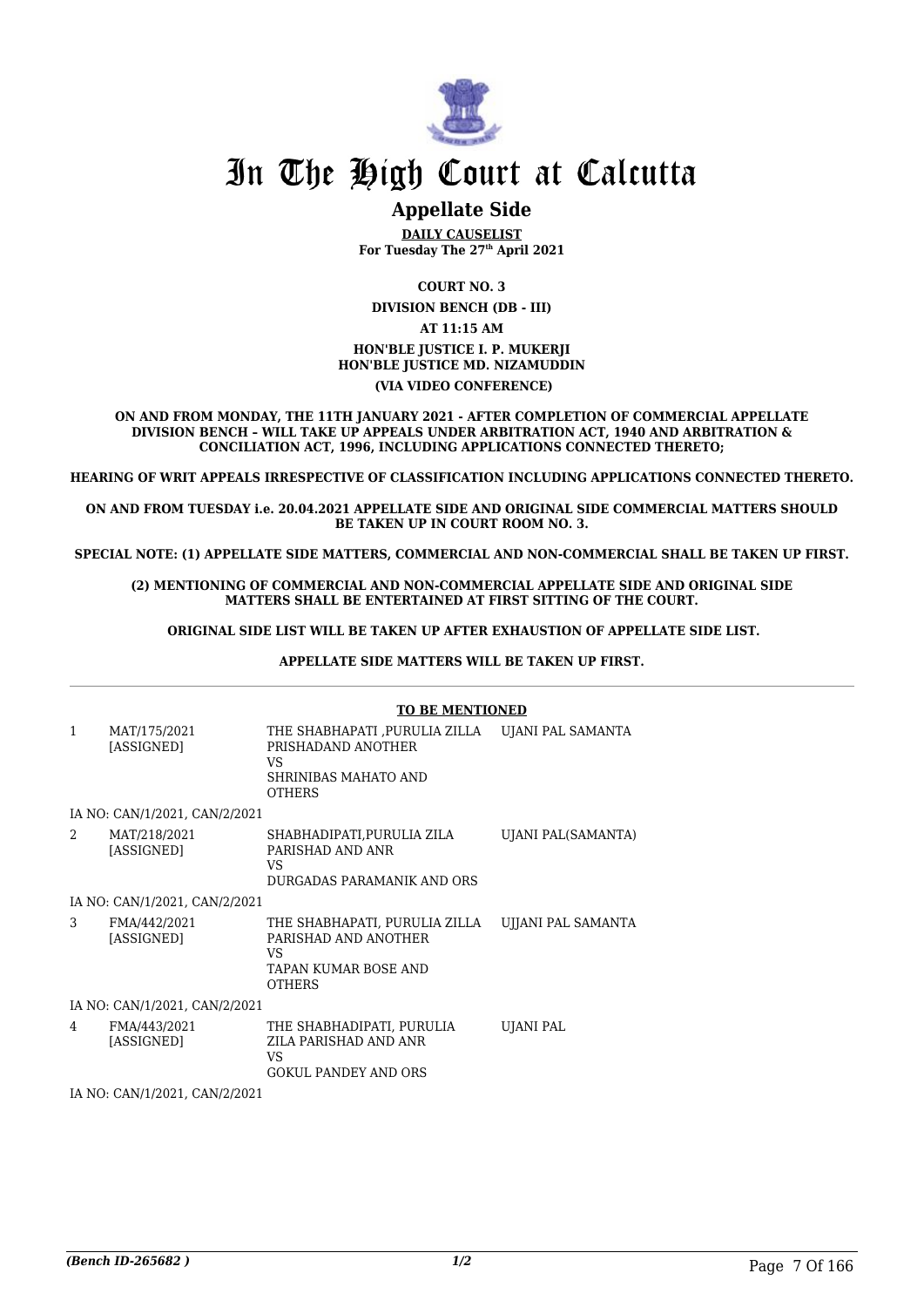| 5 | FMA/467/2021                                        | RELIANCE JIO INFOCOMM LTD<br>VS<br>PRADIPTA KUMAR JANA & ORS                   | V V V SHASTRY  |
|---|-----------------------------------------------------|--------------------------------------------------------------------------------|----------------|
|   | IA NO: CAN/2/2020(Old No:CAN/3592/2020), CAN/3/2021 |                                                                                |                |
|   |                                                     | <b>APPLICATION</b>                                                             |                |
| 6 | FMAT/332/2021                                       | SANGHAMITRA BOSE AND<br><b>OTHERS</b><br>VS<br>SWAPAN KUMAR RAY AND<br>ANOTHER | ANURAG BAGARIA |
|   | IA NO: CAN/1/2021                                   |                                                                                |                |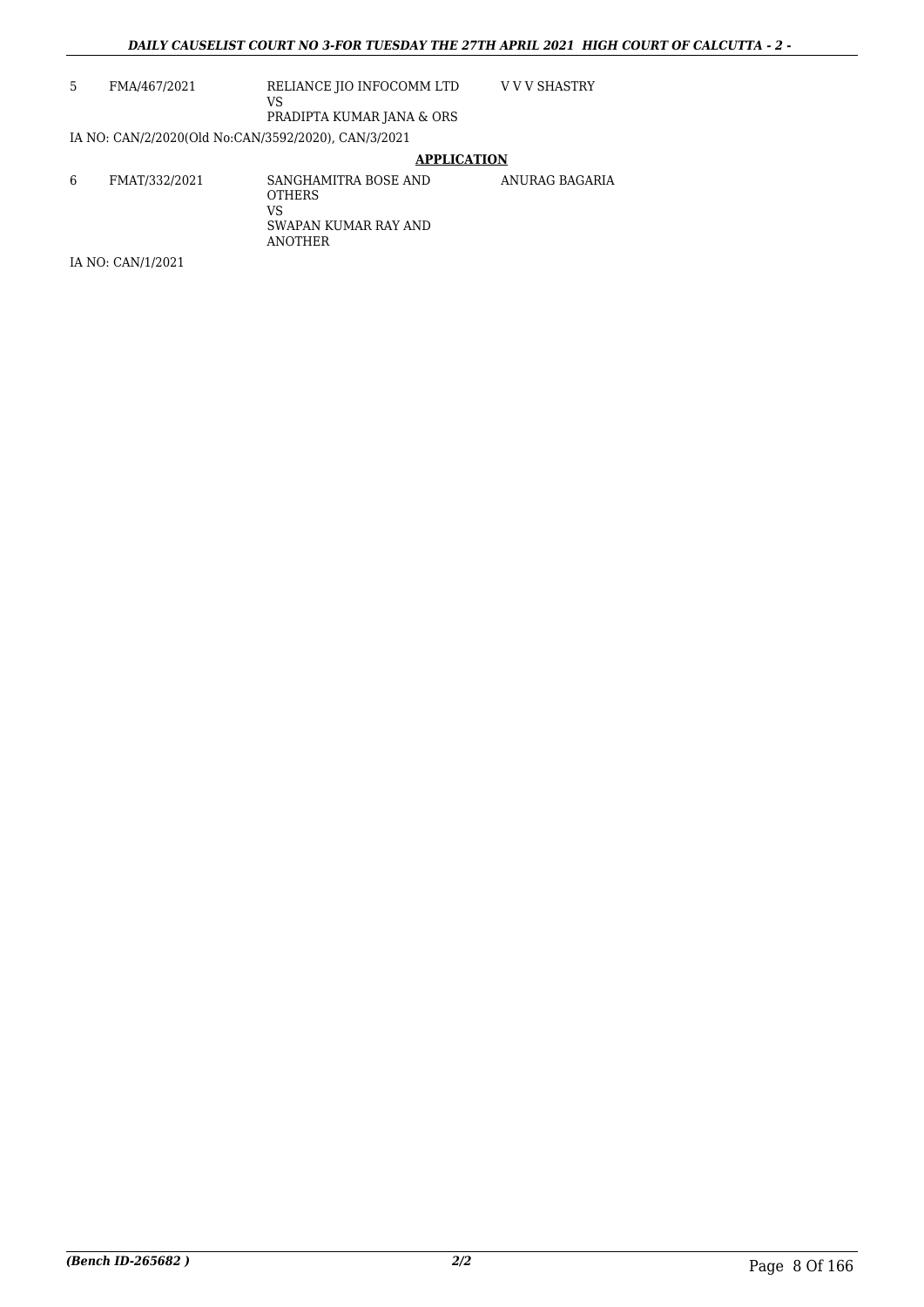

# **Appellate Side**

**DAILY CAUSELIST For Tuesday The 27th April 2021**

**COURT NO. 2**

**DIVISION BENCH (DB- IV)**

# **AT 11:15 AM HON'BLE JUSTICE HARISH TANDON HON'BLE JUSTICE KAUSIK CHANDA**

## **(VIA VIDEO CONFERENCE)**

**ON AND FROM MONDAY, THE 11TH JANUARY, 2021 - ADMISSION OF APPEALS UNDER ORDER XLI OF THE CODE OF CIVIL PROCEDURE INCLUDING APPLICATIONS CONNECTED THERETO; ANY OTHER FIRST APPEALS & FIRST MISCELLANEOUS APPEALS NOT ASSIGNED TO ANY OTHER BENCH & APPLICATIONS CONNECTED THERETO, LAWAZIMA; APPEALS RELATING TO LAND UNDER GROUP I AND APPLICATIONS CONNECTED THERETO; APPEALS RELATING TO TRANSPORT & TELECOMMUNICATION UNDER GROUP VII AND REGULATION OF INDUSTRIES & ESSENTIAL COMMODITIES & VARIOUS CENTRAL ORDERS UNDER GROUP VIII AND APPLICATIONS CONNECTED THERETO; AND ON AND FROM WEDNESDAY, 10TH MARCH 2021 (IN ADDITION TO THEIR OWN LISTS AND DETERMINATIONS) – THE DIVISION BENCH PRESIDED OVER BY HON'BLE JUSTICE HARISH TANDON SHALL TAKE UP ATTERS (FROM ITEM NO. 200 TO 261) FROM THE LIST OF HON'BLE JUSTICE TAPABRATA CHAKRABORTY AND HON'BLE JUSTICE TIRTHANKAR . GHOSH DATED 9TH MARCH 2021. NOTE: ON WEDNESDAY: CONTEMPT, MANDAMUS APPEALS AND APPLICATIONS WILL BE TAKEN UP FROM 2 P.M. ONWARDS. IF TIME PERMITS, OTHER MATTERS WILL BE TAKEN UP SERIALLY. ON THURSDAY: HEARING MATTERS WILL BE TAKEN UP FROM 2.00 ONWARDS. SPECIAL NOTE: TODAY ANTICIPATORY BAIL APPLICATION WILL BE TAKEN UP FIRST, THEREAFTER CIVIL MATTERS WILL BE TAKEN UP.** 

**NOTE: MATTERS WILL BE TAKEN UP THROUGH PHYSICAL HEARING ONLY WHEN BOTH THE PARTIES ARE AGREED**

### **TO BE MENTIONED**

| FAT/328/2014      | SULEKHA GHOSH & ORS  | SHIBAJI KUMAR DAS |
|-------------------|----------------------|-------------------|
| [Non prosecution] |                      |                   |
|                   | <b>GITA BHOWMICK</b> |                   |

IA NO: CAN/2/2016(Old No:CAN/7115/2016), CAN/3/2018(Old No:CAN/4916/2018)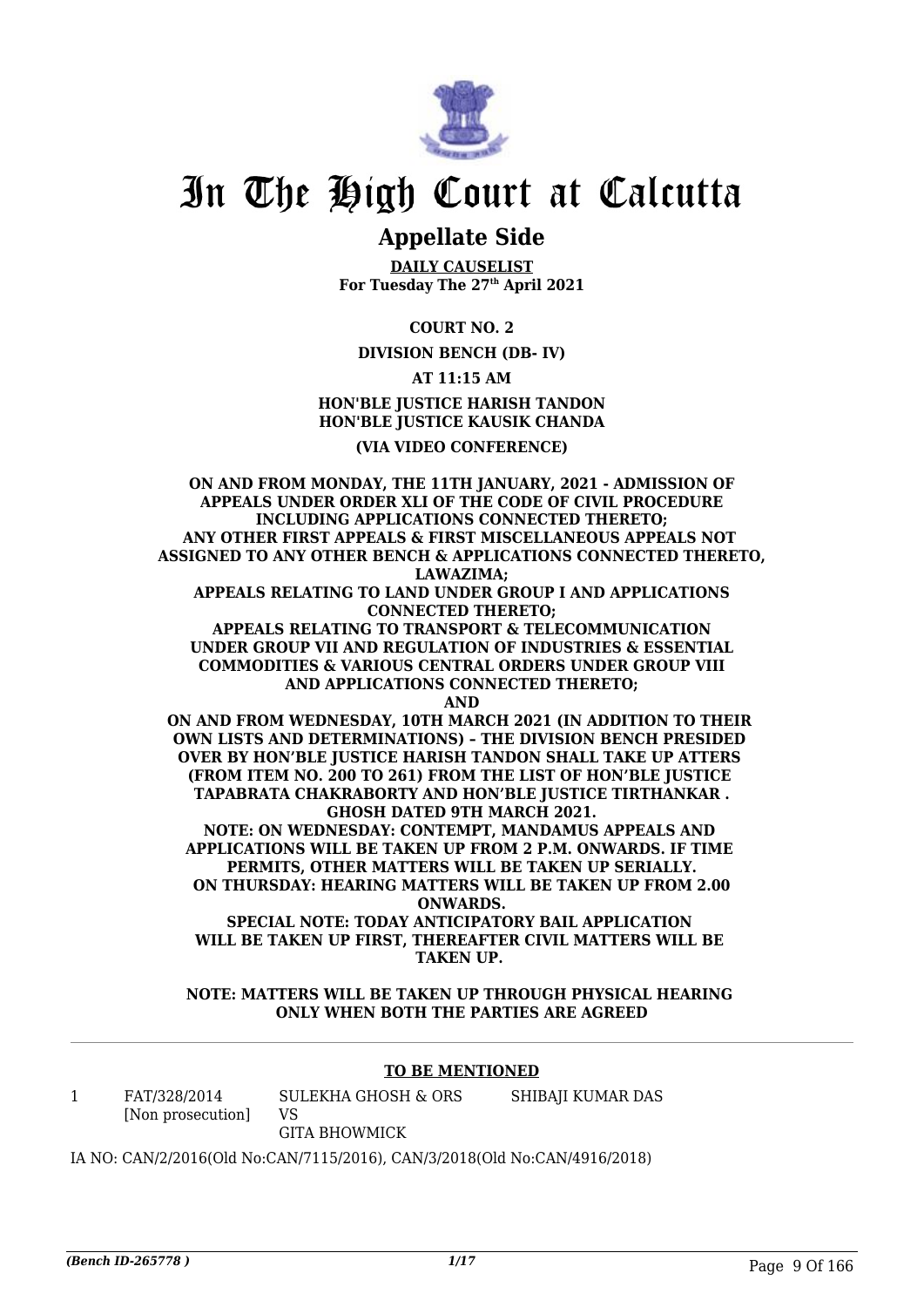| 2   | FMAT/204/2021                            | RANJIT KUMAR SHAW<br>VS                                                           | M SINGH                                                                                            |  |  |  |
|-----|------------------------------------------|-----------------------------------------------------------------------------------|----------------------------------------------------------------------------------------------------|--|--|--|
|     |                                          | HARI NARAYAN SHAW                                                                 |                                                                                                    |  |  |  |
|     | <b>LAWAZIMA</b>                          |                                                                                   |                                                                                                    |  |  |  |
| 3   | FAT/432/2012                             | PARESH NATH SARKAR &<br><b>ORS</b><br><b>VS</b><br><b>SURATH SARKAR &amp; ORS</b> | KAJAL RAY                                                                                          |  |  |  |
|     |                                          | <b>FOR ORDERS</b>                                                                 |                                                                                                    |  |  |  |
| 4   | FA/7/2019                                | DILIP KR KHAITAN<br><b>VS</b><br><b>PRADIP KR KHAITAN &amp; ORS</b>               | <b>B K SINGH</b>                                                                                   |  |  |  |
|     |                                          |                                                                                   | IA NO: CAN/2/2019(Old No:CAN/5017/2019), CAN/3/2019(Old No:CAN/12187/2019), CAN/4/2021, CAN/5/2021 |  |  |  |
|     |                                          | <b>SPECIALLY FIXED MATTERS</b>                                                    |                                                                                                    |  |  |  |
| 5   | FMAT/590/2020                            | RAJLAKSHMI SYAM AND<br><b>ANOTHER</b><br><b>VS</b>                                | DEBAJYOTI DEB                                                                                      |  |  |  |
|     |                                          | SHARBANI NANDI A DN<br><b>OTHERS</b>                                              |                                                                                                    |  |  |  |
|     | IA NO: CAN/1/2021                        |                                                                                   |                                                                                                    |  |  |  |
| 6   | MAT/193/2021                             | HOOGHLY MILLS COMPANY                                                             | <b>BHASKAR</b>                                                                                     |  |  |  |
|     | [Assigned]                               | <b>LIMITED</b>                                                                    | MUKHERJEE                                                                                          |  |  |  |
|     | [29.04.2021]                             | <b>VS</b><br>NETAI KHAN AND OTHERS                                                |                                                                                                    |  |  |  |
|     | IA NO: CAN/1/2021                        |                                                                                   |                                                                                                    |  |  |  |
| wt7 | MAT/192/2021                             | HOOGHLY MILLS COMPANY                                                             | <b>BHASKAR</b>                                                                                     |  |  |  |
|     |                                          | LIMITED AND ANOTHER<br><b>VS</b>                                                  | MUKHERJEE                                                                                          |  |  |  |
|     |                                          | STATE OF WEST BENGAL<br>AND ORS.                                                  |                                                                                                    |  |  |  |
|     | IA NO: CAN/1/2021                        |                                                                                   |                                                                                                    |  |  |  |
|     |                                          | <b>FIXED MATTER I</b>                                                             |                                                                                                    |  |  |  |
| 8   | FMAT/1139/2019                           | SHYAM SUNDAR KEDIA                                                                | MUNMUN TEWARY                                                                                      |  |  |  |
|     | [AT 2.00 P.M.]                           | <b>VS</b>                                                                         |                                                                                                    |  |  |  |
|     |                                          | SANDIP KEDIA & ORS                                                                |                                                                                                    |  |  |  |
|     | IA NO: CAN/1/2019(Old No:CAN/11154/2019) |                                                                                   |                                                                                                    |  |  |  |
|     |                                          | <b>ORDER XLI RULE II</b>                                                          |                                                                                                    |  |  |  |
| 9   | SAT/35/2014                              | SANJOY KUMAR BISWAS &<br><b>ANR</b><br><b>VS</b><br><b>SUMIT BISWAS &amp; ORS</b> | JAYABRATA GHOSH                                                                                    |  |  |  |
|     | No:CAN/1983/2020)                        |                                                                                   | IA NO: CAN/2/2014(Old No:CAN/6887/2014), CAN/3/2020(Old No:CAN/1443/2020), CAN/4/2020(Old          |  |  |  |
| 10  | SAT/207/2016                             | KUMAR PARITOSH<br>NARAYAN & ORS<br>VS                                             | <b>MANAS KUMAR DAS</b>                                                                             |  |  |  |
|     | IA NO $\cdot$ CANI212021 CANI312021      | <b>JUTHIKA DUTTA</b>                                                              |                                                                                                    |  |  |  |

IA NO: CAN/2/2021, CAN/3/2021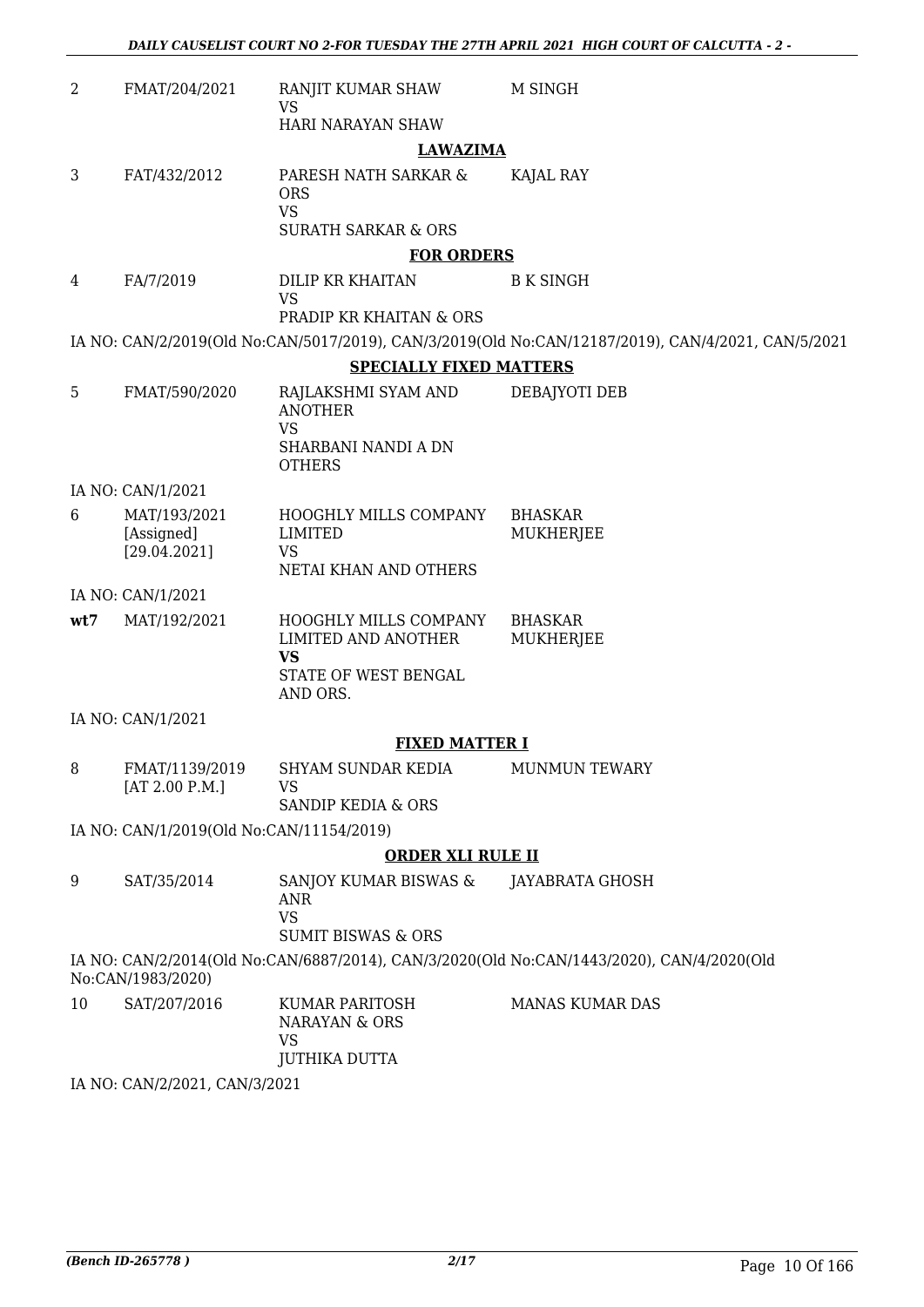| 11 | SAT/564/2016                            | HARAMANI SAHA SARKAR &<br><b>ORS</b><br><b>VS</b><br>SRI SRI ISHWAR RADHA<br><b>BALLAV JIU THAKUR &amp; ORS</b> | RAJU<br>BHATTACHARYYA                                                                           |  |  |
|----|-----------------------------------------|-----------------------------------------------------------------------------------------------------------------|-------------------------------------------------------------------------------------------------|--|--|
|    | IA NO: CAN/2/2021                       |                                                                                                                 |                                                                                                 |  |  |
| 12 | SAT/104/2017                            | <b>BADAL KUMAR DAS &amp; ANR</b><br><b>VS</b><br>SUKUMAR BANDOPADHYAY<br>& ORS                                  | <b>SHOHINI</b><br><b>CHAKRABORTY</b>                                                            |  |  |
|    | IA NO: CAN/2/2017(Old No:CAN/3036/2017) |                                                                                                                 |                                                                                                 |  |  |
| 13 | SAT/372/2017                            | ARSAD ALI SAHAZI & ORS<br><b>VS</b><br>MD. HAMAD SAHAZI @<br>ABDUL HAMID SAHAZI &<br><b>ORS</b>                 | <b>ATULYA SINHA</b>                                                                             |  |  |
|    |                                         | CAN/4/2021, CAN/5/2021, CAN/6/2021, CAN/7/2021, CAN/8/2021, CAN/9/2021                                          | IA NO: CAN/1/2017(Old No:CAN/11891/2017), CAN/2/2019(Old No:CAN/12786/2019), CAN/3/2021,        |  |  |
| 14 | SAT/393/2017                            | NISHIKANTA BHUIMALI &<br><b>ORS</b><br><b>VS</b><br>ABDUR RAHAMAN SARKAR                                        | <b>SUMAN SANKAR</b><br><b>CHATTERJEE</b>                                                        |  |  |
|    |                                         |                                                                                                                 | IA NO: CAN/1/2020(Old No:CAN/671/2020), CAN/2/2020(Old No:CAN/749/2020), CAN/3/2021, CAN/4/2021 |  |  |
| 15 | SAT/134/2018<br>(Defective)             | MAJEDUR RAHAMAN DEAD<br>R/P BY FARUK HOSSAIN &<br><b>ORS</b><br><b>VS</b><br><b>SUNIRMAL SOREN &amp; ORS</b>    | <b>ASIF DEWAN</b>                                                                               |  |  |
| 16 | SA/155/2018                             | <b>GOPAL NAIYA</b><br><b>VS</b><br>SANNYASI NASKAR                                                              | S.K.<br><b>BHATTACHAARJEE</b>                                                                   |  |  |
| 17 | SA/175/2018                             | <b>GOPINATH MONDAL</b><br><b>VS</b><br>PANCHUGOPAL MONDAL &<br><b>ORS</b>                                       | <b>SANDIP DAS</b>                                                                               |  |  |
|    |                                         | IA NO: CAN/1/2017(Old No:CAN/2058/2017), CAN/2/2020(Old No:CAN/57/2020)                                         |                                                                                                 |  |  |
| 18 | SAT/261/2018<br>(Defective)             | <b>GURUDAS</b><br><b>CHATTOPADHYAY</b><br><b>VS</b><br>JAGANNATH<br><b>CHATTOPADHYAY &amp; ORS</b>              | SHEBATEE DATTA                                                                                  |  |  |
|    | IA NO: CAN/1/2018(Old No:CAN/4635/2018) |                                                                                                                 |                                                                                                 |  |  |
| 19 | SAT/501/2018                            | ANIL KUMAR JANA<br><b>VS</b><br>ANIL KUMAR PATRA & ORS                                                          | PRIYABRATA GHOSH                                                                                |  |  |
|    | IA NO: CAN/2/2021                       |                                                                                                                 |                                                                                                 |  |  |
| 20 | SAT/98/2019                             | SK HASAN@SK HASSAN<br><b>VS</b><br><b>MD KAMAL</b>                                                              | <b>SK MOINUDDIN</b>                                                                             |  |  |
|    | IA NO: CAN/1/2019(Old No:CAN/7915/2019) |                                                                                                                 |                                                                                                 |  |  |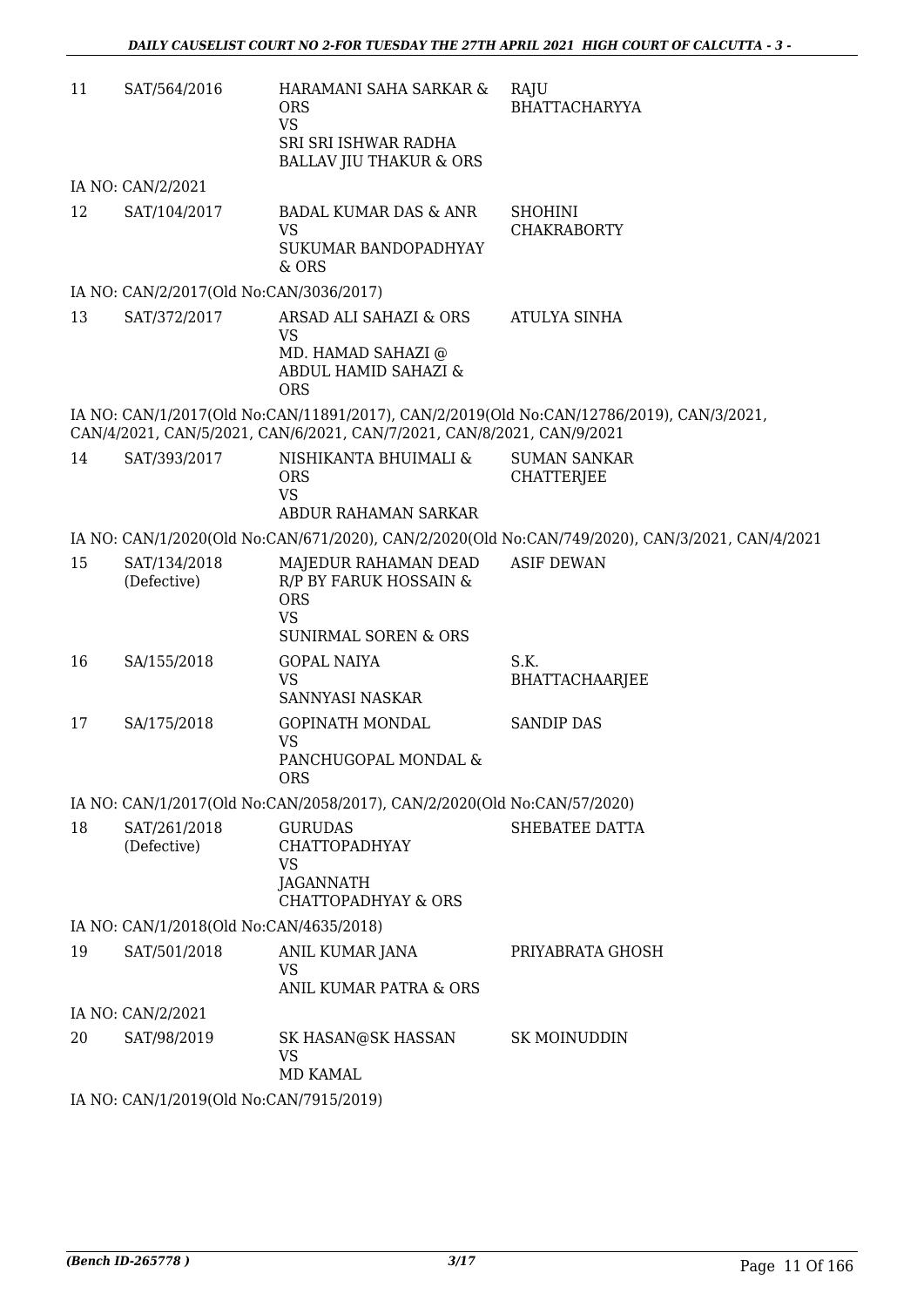| 21 | SAT/126/2019                                    | SRISTHIDHAR ADITYA &<br>ANR<br><b>VS</b><br>NILIMA DUTTA & ORS                                   | UTTIYA ROY                    |
|----|-------------------------------------------------|--------------------------------------------------------------------------------------------------|-------------------------------|
| 22 | SAT/128/2019<br>[Defective]                     | <b>GOPINATH ROY &amp; ORS</b><br><b>VS</b><br>SASTHI CHARAN GHOSH                                | <b>TANMOY MUKHERJEE</b>       |
|    |                                                 | IA NO: CAN/1/2019(Old No:CAN/3962/2019), CAN/2/2019(Old No:CAN/3963/2019)                        |                               |
| 23 | SAT/133/2019<br>[Defective]                     | MRITYUNJOY BASU & ANR<br><b>VS</b><br><b>TAPAS DEY &amp; ORS</b>                                 | <b>AMARNATH SUKUL</b>         |
| 24 | SAT/135/2019<br>[Defective]                     | <b>JAYANTA DAS</b><br>VS<br>MINA RANISAMANTA                                                     | DEBABRATA DAS<br><b>GUPTA</b> |
|    | IA NO: CAN/1/2019(Old No:CAN/9763/2019)         |                                                                                                  |                               |
| 25 | SAT/143/2019<br>$[Pt I + II 2 LCR + 2]$<br>P.B. | KABEDUL MONDAL & ANR<br><b>VS</b><br><b>NURUL HODA &amp; ORS</b>                                 | PROSENJIT<br><b>MUKHERJEE</b> |
|    |                                                 | IA NO: CAN/1/2019(Old No:CAN/5942/2019), CAN/2/2019(Old No:CAN/9050/2019)                        |                               |
| 26 | SAT/153/2019                                    | DUKHU @ DUKHIT MAJHI @<br><b>NAMATA &amp; ORS</b><br><b>VS</b><br><b>CHITYA NAMATA &amp; ORS</b> | MANAS KUMAR DAS               |
|    | IA NO: CAN/1/2019(Old No:CAN/9191/2019)         |                                                                                                  |                               |
| 27 | FMAT/233/2019<br>[Defective]                    | NEELIMA DHAR<br>VS<br>RINA GHOSH & ANR                                                           | <b>SHRABANI SARKAR</b>        |
|    | IA NO: CAN/1/2019(Old No:CAN/2798/2019)         |                                                                                                  |                               |
| 28 | SAT/341/2019<br>(Defective)                     | HRISHIKESH<br><b>CHATTOPADHYAY</b><br>VS<br>DHANANJOY BAUL DAS &<br>ANR.                         | HIMADRI KR.<br>MAHATA         |
|    | IA NO: CAN/1/2019(Old No:CAN/10316/2019)        |                                                                                                  |                               |
| 29 | SAT/344/2019                                    | MOULANA ABDUL KASHEM SANATAN MONDAL<br>CHOWDHURY<br><b>VS</b><br>FIROZ ALI KHAN @ BOBI &<br>ORS. |                               |
|    | IA NO: CAN/1/2020(Old No:CAN/497/2020)          |                                                                                                  |                               |
| 30 | FMAT/347/2019                                   | UNION OF INDIA<br><b>VS</b><br>LILA DEVI TIWARI @<br><b>LILADABI TEWARI &amp; ORS</b>            | KRISHNA DAS<br><b>PODDAR</b>  |
| 31 | SAT/355/2019                                    | <b>SUBIR KUMAR GHOSH</b><br>VS.<br>SITANGSHU MALLICK &<br>ORS                                    | SK ABU ABBASUDDIN             |
|    |                                                 | $(0.010(0.13)$ M <sub>r</sub> $(0.151(1.007)$ (2004)                                             |                               |

IA NO: CAN/1/2019(Old No:CAN/10954/2019)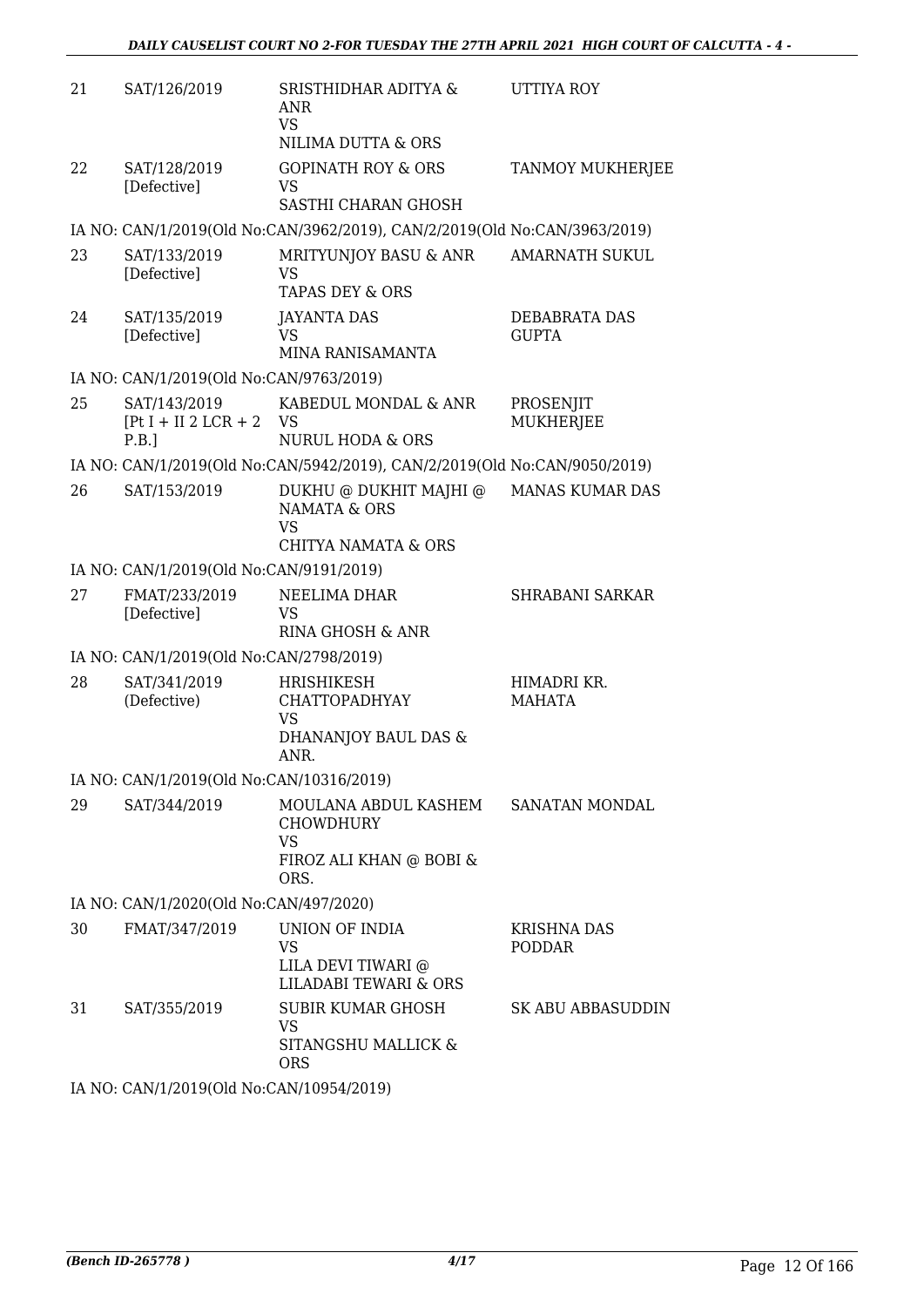| 32 | FMAT/375/2019                           | KAABIL DEVELOPERS (P)<br>LTD.<br><b>VS</b><br>NATHULAL GUPTA @ SHAW<br>& ANR.          | <b>ABHIJIT RAY</b>                                                                   |
|----|-----------------------------------------|----------------------------------------------------------------------------------------|--------------------------------------------------------------------------------------|
| 33 | FMAT/387/2019                           | <b>SUBRATA GHOSH &amp; ANR</b><br><b>VS</b><br><b>BHARATI MONDAL &amp; ORS</b>         | PARTHA PRATIM<br>MUKHOPADHYAY                                                        |
| 34 | FMAT/404/2019<br>[Defective]            | RAFIK ALI KHAN & ORS<br>VS<br><b>SURATAN BIBI &amp; ORS</b>                            | <b>MUSHARROF</b><br><b>HUSSAIN</b>                                                   |
|    | IA NO: CAN/1/2020(Old No:CAN/2225/2020) |                                                                                        |                                                                                      |
| 35 | FMAT/1010/2019                          | HIRAK NATH SOUNTH<br><b>VS</b><br><b>GOURHARI KAMILA</b>                               | REAZUL ISLAAM                                                                        |
| 36 | FMA/1011/2019                           | ARABINDA KUMAR MARIK &<br><b>ORS</b><br><b>VS</b><br>PRAFULLA KR GHOSH &<br><b>ORS</b> | SHEBATEE DATTA                                                                       |
|    |                                         |                                                                                        | IA NO: CAN/1/2019(Old No:CAN/392/2019), CAN/2/2019(Old No:CAN/6122/2019), CAN/3/2021 |
| 37 | FMAT/1390/2019<br>(Inj.)                | <b>SWETA SARKAR</b><br>VS<br><b>SWAPAN BASU &amp; ORS</b>                              | PRADIP KUMAR<br><b>KUNDU</b>                                                         |
|    | IA NO: CAN/1/2020(Old No:CAN/6/2020)    |                                                                                        |                                                                                      |
| 38 | SAT/102/2020<br>[Appro. or]             | JAMAL MOLLA & ORS<br><b>VS</b><br><b>LOKMAN SK &amp; ORS</b>                           | DYUTIMAN BANERJEE                                                                    |
|    |                                         | IA NO: CAN/1/2020(Old No:CAN/5830/2020), CAN/2/2020(Old No:CAN/5831/2020)              |                                                                                      |
| 39 | FMAT/111/2021                           | RAM SHANKAR DAS<br><b>VS</b><br>SAKTI SHANKAR DAS                                      | <b>SMITA PAL</b>                                                                     |
|    | IA NO: CAN/1/2021                       |                                                                                        |                                                                                      |
| 40 | FMAT/165/2021                           | <b>SMT SAVITA DEVI MALLA</b><br>AND ANR<br><b>VS</b><br>AVS GLOBAL PVT LTD AND         | PRAN GOPAL DAS                                                                       |
|    |                                         | <b>ORS</b>                                                                             |                                                                                      |
|    | IA NO: CAN/1/2021                       |                                                                                        |                                                                                      |
|    |                                         | <b>CONTEMPT</b>                                                                        |                                                                                      |
| 41 | CPAN/312/2020                           | <b>AVIJIT GHOSH</b><br><b>VS</b><br>AMITABHA SENGUPTA                                  | <b>ARKADIPTA</b><br><b>SENGUPTA</b>                                                  |
|    | IA NO: CAN/1/2021                       |                                                                                        |                                                                                      |
|    | wt42 MAT/1620/2017                      | THE STATE OF W B & ORS                                                                 | LAL MOHAN BASU                                                                       |
|    |                                         | <b>VS</b><br>AVIJIT GHOSH & ORS                                                        |                                                                                      |
| 43 | CPAN/349/2020                           | MD ZIAUR RAHAMN MOLLA<br><b>VS</b><br>PAPPU MOLLA & ORS                                | <b>SAIRA BANU</b>                                                                    |
|    | IA NO: CAN/1/2020(Old No:CAN/3613/2020) |                                                                                        |                                                                                      |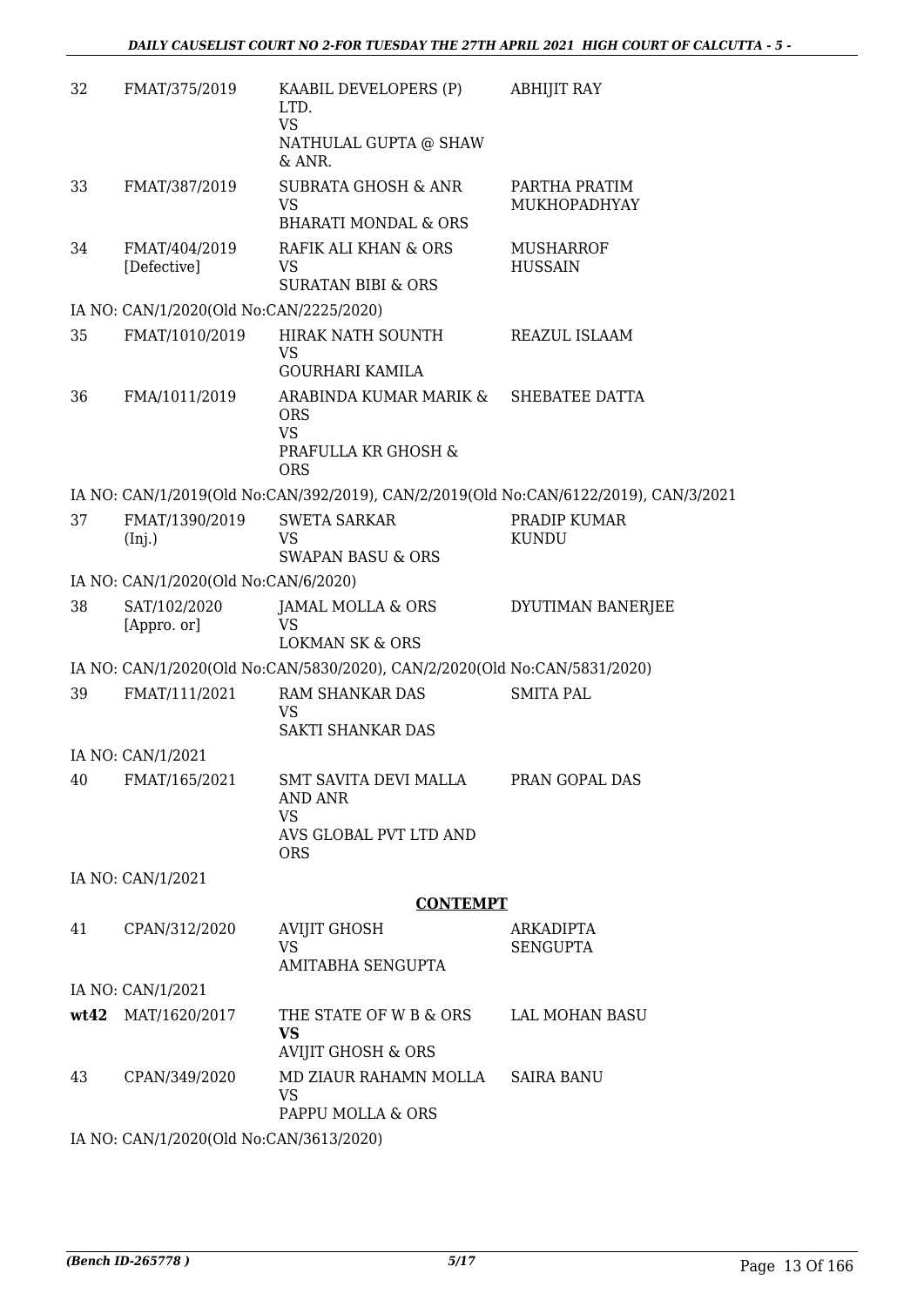|    | wt44 FMA/542/2020                        | MD ZIAUR RAHAMAN<br>MOLLA<br><b>VS</b><br>STATE OF WEST BENGAL &<br><b>ORS</b>              | <b>SAIRA BANU</b>                                                                     |
|----|------------------------------------------|---------------------------------------------------------------------------------------------|---------------------------------------------------------------------------------------|
| 45 | CPAN/204/2021<br>IN FA/880/2015          | <b>SUKUMAR GHOSH</b><br>VS<br>SRIKUMAR GHOSH AND<br>ANR                                     | <b>RAJARSHI BASU</b>                                                                  |
|    |                                          | <b>GROUP I - APPLICATION</b>                                                                |                                                                                       |
| 46 | MAT/168/2016                             | THE STATE OF W.B. & ORS<br><b>VS</b><br><b>AVIJIT SAHA</b>                                  | <b>SIRSANYA</b><br><b>BANDOPADHYAY</b>                                                |
|    |                                          | IA NO: CAN/1/2016(Old No:CAN/1298/2016), CAN/2/2016(Old No:CAN/1299/2016)                   |                                                                                       |
| 47 | FMA/4676/2016                            | <b>BINAPANI CHOWDHURY</b><br><b>VS</b><br>UNION OF INDIA & ORS                              | SNIGDHA SAHA                                                                          |
|    | IA NO: CAN/1/2016(Old No:CAN/12140/2016) |                                                                                             |                                                                                       |
|    | wt48 FMA/89/2017                         | <b>ALIK KHAMRUI</b><br><b>VS</b><br>UNION OF INDIA & ORS                                    | SNIGDHA SAHA                                                                          |
|    | IA NO: CAN/1/2016(Old No:CAN/12133/2016) |                                                                                             |                                                                                       |
|    | wt49 FMA/99/2017                         | SUDHARAM SINHA ROY<br><b>VS</b><br>UNION OF INDIA & ORS                                     | SNIGDHA SAHA                                                                          |
|    | IA NO: CAN/1/2016(Old No:CAN/12132/2016) |                                                                                             |                                                                                       |
| 50 | MAT/804/2018                             | SUPRABHAT GHOSH<br><b>VS</b><br><b>BHARAT PRTROLEUM</b><br><b>CORPORATION LTD &amp; ORS</b> | P. BHATTACHARYYA                                                                      |
| 51 | FMA/302/2019                             | STATE OF WEST BENGAL &<br><b>ORS</b><br>VS<br>M/S K.C. DAS PVT. LTD.                        | ANIRUDDHA SEN                                                                         |
|    | IA NO: CAN/3/2021                        |                                                                                             |                                                                                       |
| 52 | MAT/380/2019                             | UJJAL KUMAR MONDAL<br><b>VS</b><br>STATE OF WEST BENGAL&<br><b>ORS</b>                      | DEBAPRATIM<br><b>BANERJEE</b>                                                         |
|    |                                          | IA NO: CAN/1/2019(Old No:CAN/4209/2019), CAN/2/2020(Old No:CAN/1978/2020)                   |                                                                                       |
| 53 | MAT/1095/2019                            | STATE OF WEST BENGAL &<br>ORS.<br><b>VS</b><br>RAMESWAR PRAMANIK &<br>ORS.                  | <b>SUPRATIM DHAR</b>                                                                  |
|    | IA NO: CAN/1/2019(Old No:CAN/12494/2019) |                                                                                             |                                                                                       |
| 54 | MAT/1269/2019                            | <b>SUBRATA DAS</b><br>VS<br>SITANGSHU ADAK & ORS.                                           | PARTHA SARATHI<br>MONDAL                                                              |
|    |                                          |                                                                                             | IA NO: CAN/1/2019(Old No:CAN/8803/2019), CAN/2/2019(Old No:CAN/8804/2019), CAN/3/2020 |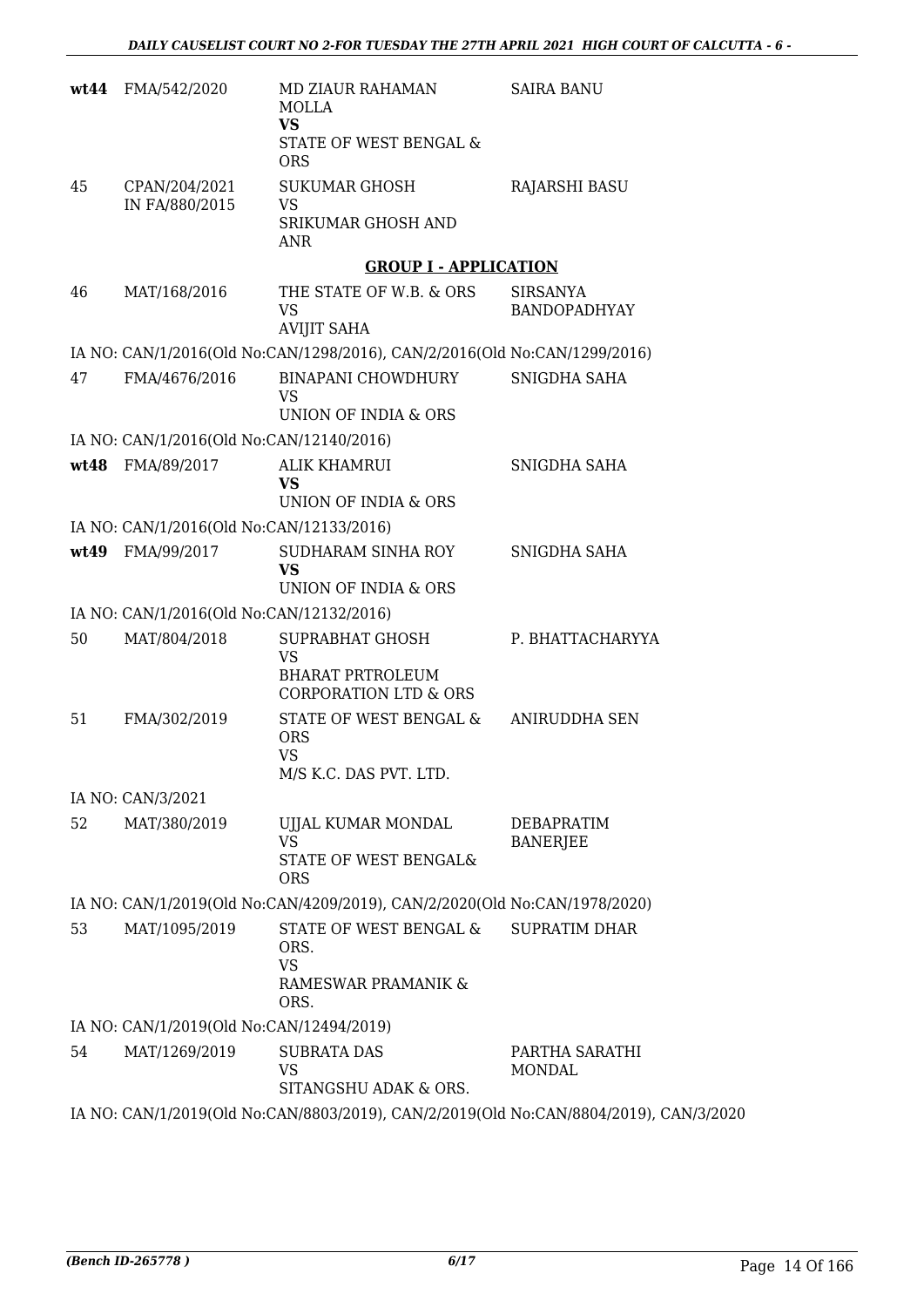| 55 | MAT/1363/2019                            | MOTHABARI DHIBAR<br><b>SAMABAY SAMITY LTD</b><br>VS<br>UMA KANTI HALDER & ORS                 | ASHOK KUMAR JHA                       |
|----|------------------------------------------|-----------------------------------------------------------------------------------------------|---------------------------------------|
|    | IA NO: CAN/1/2019(Old No:CAN/9590/2019)  |                                                                                               |                                       |
| 56 | MAT/1520/2019                            | <b>GANESH CHANDRA GHOSH</b><br>& ORS<br><b>VS</b><br>STATE OF WEST BENGAL<br>&ORS             | SATYAM MUKHERJEE                      |
|    | IA NO: CAN/2/2021                        |                                                                                               |                                       |
| 57 | MAT/1664/2019                            | BANGUR LAND DEVP. CORP.<br>LTD. & ANR.<br><b>VS</b><br>STATE OF WEST BENGAL &<br>ORS.         | PUJA BERIWAL                          |
|    |                                          | IA NO: CAN/1/2019(Old No:CAN/12086/2019), CAN/2/2019(Old No:CAN/12088/2019)                   |                                       |
| 58 | MAT/1687/2019<br>[Defective]             | SHYAMLATA MUNDARI<br>VS<br><b>STATE OF WEST BENGAL &amp;</b><br><b>ORS</b>                    | DHANANJAY NAYAK                       |
|    | IA NO: CAN/1/2019(Old No:CAN/11804/2019) |                                                                                               |                                       |
| 59 | MAT/137/2020                             | ISLAM SHEIKH & ORS.<br><b>VS</b><br>STATE OF WEST BENGAL &<br>ORS.                            | <b>AVIROOP</b><br><b>BHATTACHARYA</b> |
|    | IA NO: CAN/1/2020(Old No:CAN/2058/2020)  |                                                                                               |                                       |
| 60 | MAT/784/2020                             | MINOTI BISWAS AND ORS<br><b>VS</b><br>STATE OF WEST BENGAL<br>AND ORS.                        | SARBANADA SANYAL                      |
|    | IA NO: CAN/1/2020, CAN/2/2020            |                                                                                               |                                       |
| 61 | MAT/177/2021                             | <b>MANAB PANDEY AND</b><br><b>OTHERS</b><br>VS<br><b>SHYAMALI BISWAS AND</b><br><b>OTHERS</b> | ALI AHSAN ALAMGIR                     |
|    | IA NO: CAN/1/2021, CAN/2/2021            |                                                                                               |                                       |
| 62 | MAT/194/2021                             | TUSHAR KARFA<br><b>VS</b><br>STATE OF WEST BENGAL<br>AND ORS.                                 | <b>ABHISHEK BANERJEE</b>              |
|    | IA NO: CAN/1/2021                        |                                                                                               |                                       |
| 63 | MAT/205/2021                             | NAMITA GANGULI AND<br><b>ANOTHER</b><br><b>VS</b><br>STATE OF WEST BENGAL<br>AND ORS.         | ANAND JHA                             |

IA NO: CAN/1/2021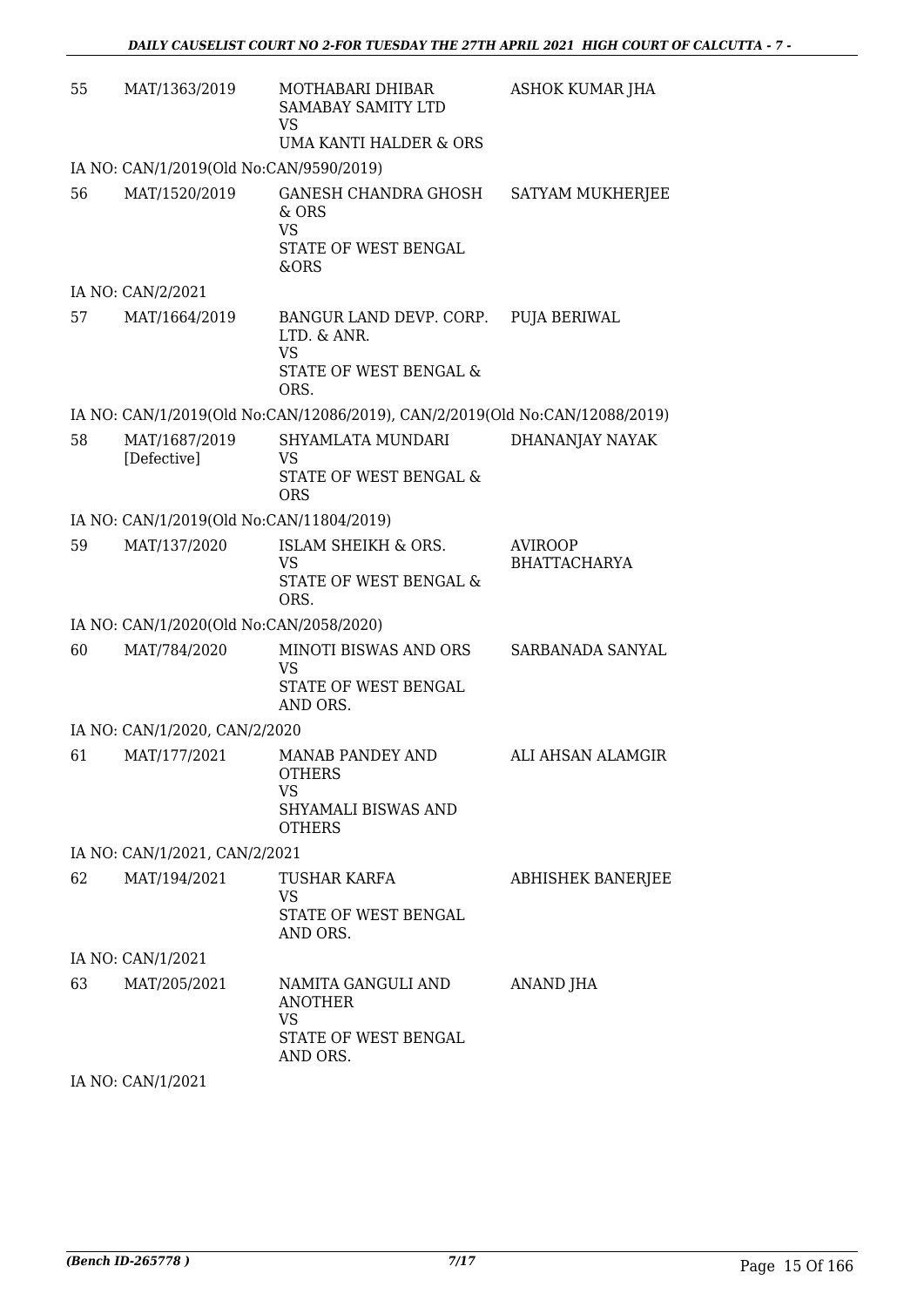| 64 | MAT/206/2021                                     | DEBASHISH GANGULY<br>VS<br>STATE OF WEST BENGAL<br>AND ORS.               | <b>ANAND JHA</b>                                                                          |  |
|----|--------------------------------------------------|---------------------------------------------------------------------------|-------------------------------------------------------------------------------------------|--|
|    | IA NO: CAN/1/2021                                |                                                                           |                                                                                           |  |
| 65 | MAT/282/2021                                     | SARAF TEXIM LTD AND ANR<br><b>VS</b><br>STATE OF WEST BENGAL<br>AND ORS.  | <b>SANTANU</b><br><b>CHATTERJEE</b>                                                       |  |
|    | IA NO: CAN/1/2021, CAN/2/2021                    |                                                                           |                                                                                           |  |
| 66 | FMA/285/2021                                     | PULIN HALDER & ORS.<br><b>VS</b><br>STATE OF WEST BENGAL &<br>ORS.        | <b>AVIROOP</b><br><b>BHATTACHARYA</b>                                                     |  |
|    | IA NO: CAN/1/2020(Old No:CAN/2193/2020)          |                                                                           |                                                                                           |  |
|    |                                                  | <b>APPLICATION (FA AND FMA)</b>                                           |                                                                                           |  |
| 67 | FA/160/1985                                      | JAGABANDHU MAJHI<br><b>VS</b><br>ANU BALA DASI                            | <b>AMIT PRAKASH</b><br>LAHIRI                                                             |  |
|    | IA NO: CAN/7/2017(Old No:CAN/3230/2017)          |                                                                           |                                                                                           |  |
| 68 | FA/266/1986                                      | SARASWATI DEVI & ORS.<br>VS<br>DILIP KR. BANERJEE                         | U.S.CHATTERJEE<br>A.PAIN                                                                  |  |
|    | No:CAN/125/2020), CAN/6/2021                     |                                                                           | IA NO: CAN/2/2009(Old No:CAN/5318/2009), CAN/3/2009(Old No:CAN/5319/2009), CAN/5/2020(Old |  |
| 69 | FA/276/1995                                      | RAJ KUMAR KUNDU<br><b>VS</b><br>KHUDU RANI DEY                            | D.K.PATTANAYAK                                                                            |  |
|    |                                                  | IA NO: CAN/1/1998(Old No:CAN/2608/1998), CAN/2/2019(Old No:CAN/8409/2019) |                                                                                           |  |
| 70 | FA/143/1999<br>$[Pt I + II + 2 LCR +$<br>2 P.B.] | SRI PRATAP CHANDRA<br><b>SINHA</b><br><b>VS</b>                           | <b>CHHABI DEY</b>                                                                         |  |
|    |                                                  | <b>BIDYUTKANA MITRA</b>                                                   |                                                                                           |  |
|    |                                                  | IA NO: CAN/3/2012(Old No:CAN/2152/2012), CAN/5/2020, CAN/6/2020           |                                                                                           |  |
| 71 | FA/311/2008                                      | KAMRUZZAMAN & ORS<br>VS<br>NANIGOPAL KARMOKAR                             | <b>USOF ALI DEWAN</b>                                                                     |  |
|    |                                                  | IA NO: CAN/1/2008(Old No:CAN/5965/2008), CAN/3/2014(Old No:CAN/1486/2014) |                                                                                           |  |
| 72 | FA/312/2008                                      | UTSA SINHA<br><b>VS</b>                                                   | <b>SK. ABU SUFIAN</b>                                                                     |  |
|    |                                                  | DEBJANI DUTTA                                                             |                                                                                           |  |
|    | No:CAN/6269/2019)                                |                                                                           | IA NO: CAN/4/2010(Old No:CAN/5389/2010), CAN/6/2019(Old No:CAN/3713/2019), CAN/7/2019(Old |  |
| 73 | FA/113/2009                                      | <b>GAYATRI PAL</b><br>VS<br>NETAI NANDI @ NETISH                          | PARTHA PRATIM ROY                                                                         |  |
|    |                                                  | NANDI & ORS.                                                              |                                                                                           |  |
|    | No:CAN/2202/2017)                                |                                                                           | IA NO: CAN/2/2012(Old No:CAN/3351/2012), CAN/4/2016(Old No:CAN/1864/2016), CAN/5/2017(Old |  |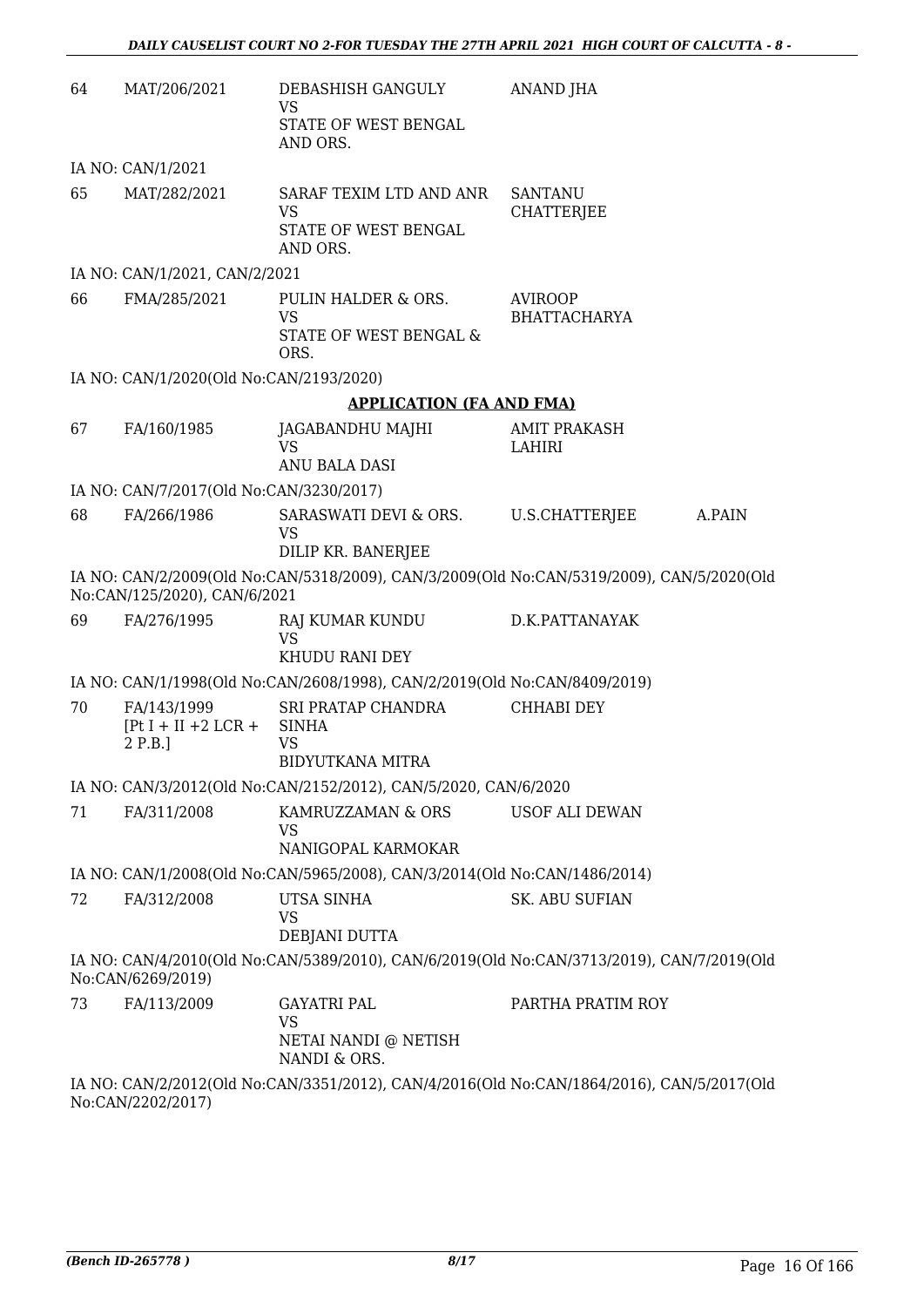| 74 | FA/228/2010                                         | AMAL BHATTACHARJEE &<br>ANR.<br><b>VS</b><br><b>CHITRA GHOSH &amp; ORS.</b>                     | NIMAI CH. DEBNATH                                                                          |
|----|-----------------------------------------------------|-------------------------------------------------------------------------------------------------|--------------------------------------------------------------------------------------------|
|    |                                                     | IA NO: CAN/7/2011(Old No:CAN/10838/2011), CAN/10/2021                                           |                                                                                            |
| 75 | FAT/282/2010                                        | SMT.LAKSHMI SINGH<br>VS                                                                         | ARABINDA RAY                                                                               |
|    |                                                     | <b>DULAL DUTTA</b>                                                                              |                                                                                            |
| 76 | FA/128/2011                                         | IA NO: CAN/2/2016(Old No:CAN/7601/2016), CAN/3/2020(Old No:CAN/2899/2020)<br>FUL KUMARI KESHARI | RWITENDRA                                                                                  |
|    |                                                     | <b>VS</b><br>NILMANI KESHARI& ORS                                                               | <b>BANERJEE</b>                                                                            |
|    | IA NO: CAN/4/2017(Old No:CAN/12031/2017)            |                                                                                                 |                                                                                            |
| 77 | FAT/487/2012<br>[2 P.B.]                            | PRIYA RANJAN NAHA<br><b>VS</b>                                                                  | <b>AJOY SANKAR</b><br><b>SANYAL</b>                                                        |
|    |                                                     | <b>MAMATA NAHA &amp; ORS</b>                                                                    |                                                                                            |
|    |                                                     |                                                                                                 | IA NO: CAN/4/2017(Old No:CAN/10711/2017), CAN/5/2019(Old No:CAN/1523/2019), CAN/6/2021     |
| 78 | FA/317/2013<br>$[Pt I + II + 4 LCR + 2 VS]$<br>P.B. | M/S SHARP TOOL & ANR<br><b>SANKAR GHOSH</b>                                                     | <b>JAYANTA MUKHERJEE</b>                                                                   |
|    | IA NO: CAN/3/2021, CAN/4/2021, CAN/5/2021           |                                                                                                 |                                                                                            |
| 79 | FA/337/2013                                         | KUMUD RANJAN JOARDAR<br>VS<br>PRITHWISH RANJAN<br><b>JOARDAR</b>                                | <b>SURYA PRASAD</b><br><b>CHATTOPADHYAY</b>                                                |
|    | IA NO: CAN/4/2018(Old No:CAN/7510/2018)             |                                                                                                 |                                                                                            |
| 80 | SAT/33/2014                                         | SARADINDU SEN & ANR<br>VS<br>NARHATA GOPESWAR &<br><b>ANR</b>                                   | MOLOY ROY                                                                                  |
|    |                                                     | IA NO: CAN/2/2014(Old No:CAN/4765/2014), CAN/3/2021, CAN/4/2021                                 |                                                                                            |
| 81 | FA/109/2014                                         | <b>DIPAK SARKAR</b><br>VS<br>ANJU ROY CHOWDHURY                                                 | SUPRATICK SYAMAL                                                                           |
|    |                                                     | (NEE SARKAR) & ANR                                                                              |                                                                                            |
|    |                                                     | No:CAN/4108/2019), CAN/5/2019(Old No:CAN/7418/2019)                                             | IA NO: CAN/1/2014(Old No:CAN/1706/2014), CAN/3/2016(Old No:CAN/10657/2016), CAN/4/2019(Old |
| 82 | FAT/230/2014                                        | <b>SANTANU DEY</b><br>VS<br>PRADIP KUMAR DEBNATH &<br><b>ANR</b>                                | <b>SUJAY</b><br><b>BANDYOPADHYAY</b>                                                       |
|    | IA NO: CAN/5/2020                                   |                                                                                                 |                                                                                            |
| 83 | FAT/349/2014<br>[Defective]                         | BISNUPADA KAMILLYA<br><b>VS</b><br>DEBABRATA SEN & ORS                                          | DEBNARAYAN PATRA                                                                           |
|    | IA NO: CAN/2/2021                                   |                                                                                                 |                                                                                            |
| 84 | FA/11/2015                                          | MANOJIT BHATTACHARJEE<br>& ORS<br><b>VS</b><br><b>SUMAN GANGULY &amp; ANR</b>                   | AJAY DEBNATH                                                                               |
|    |                                                     |                                                                                                 |                                                                                            |

IA NO: CAN/4/2021, CAN/5/2021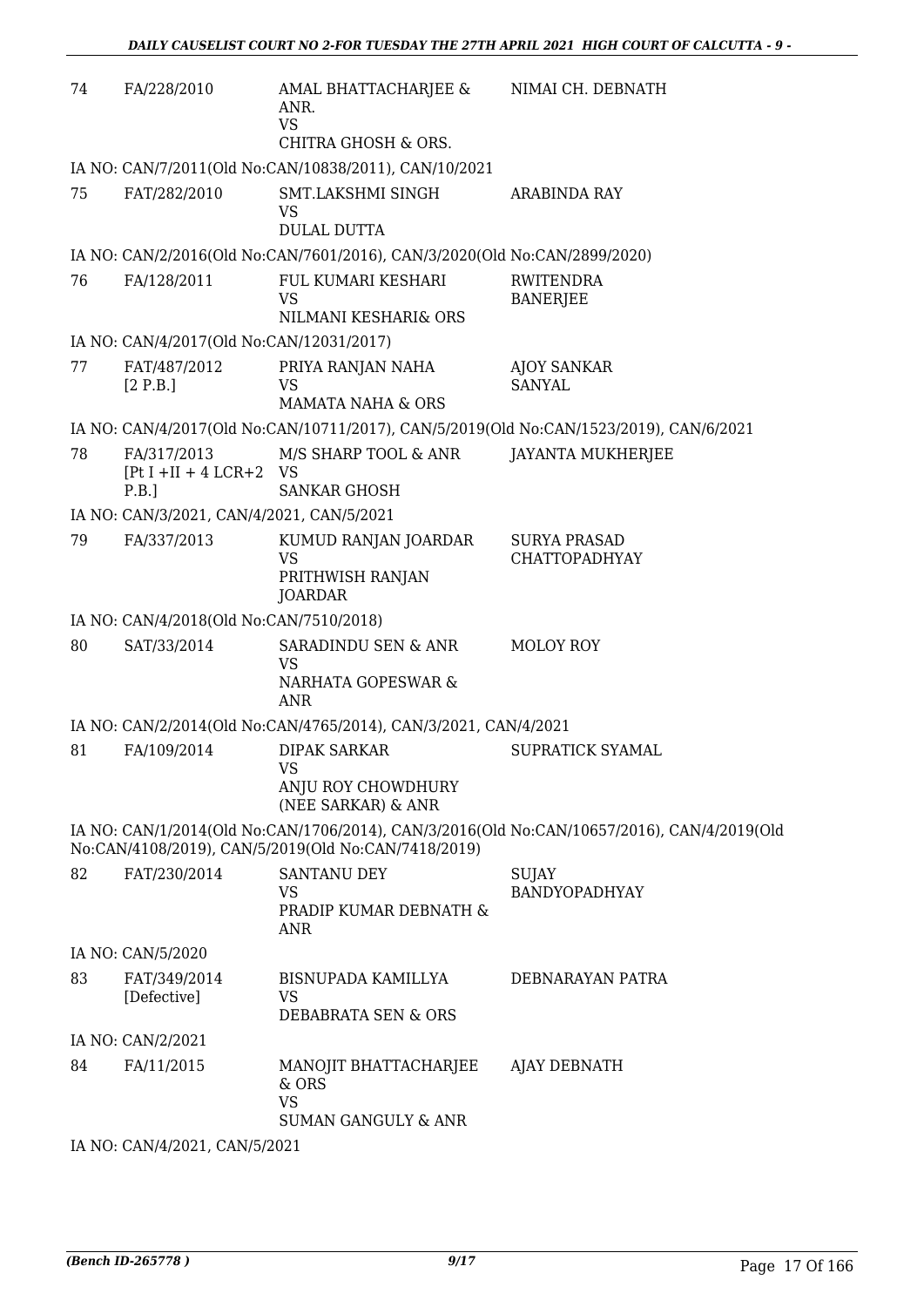| 85 | FA/153/2015                            | MS. RAJKUMARI ROY & ANR<br><b>VS</b><br><b>SHAMBHUNATH ROY &amp; ORS</b>                       | <b>RITA MALLICK</b>                                                                                                                                                                 |  |  |
|----|----------------------------------------|------------------------------------------------------------------------------------------------|-------------------------------------------------------------------------------------------------------------------------------------------------------------------------------------|--|--|
|    | IA NO: CAN/3/2021, CAN/4/2021          |                                                                                                |                                                                                                                                                                                     |  |  |
| 86 | FA/166/2015<br>[2 P.B.S]               | <b>STATE OF WB</b><br>VS<br>M/S. DEBENDRA BIJAY<br><b>GHOSH</b>                                | <b>AMIT PROKASH</b><br>LAHIRI                                                                                                                                                       |  |  |
|    |                                        | IA NO: CAN/6/2017(Old No:CAN/4546/2017), CAN/8/2018(Old No:CAN/7267/2018)                      |                                                                                                                                                                                     |  |  |
| 87 | FAT/258/2015                           | <b>ABDUL RAUF &amp; ORS</b><br><b>VS</b><br>MD. ILLIAS & ORS                                   | <b>ANAJLI AGARWAL</b>                                                                                                                                                               |  |  |
|    |                                        | IA NO: CAN/1/2015(Old No:CAN/10357/2015), CAN/2/2016(Old No:CAN/2526/2016)                     |                                                                                                                                                                                     |  |  |
| 88 | FAT/286/2015                           | <b>BIKASH CHANDRA BERA &amp;</b><br><b>ORS</b><br><b>VS</b><br><b>MADHUSUDAN DAS &amp; ORS</b> | <b>SOUNAK</b><br><b>BHATTACHARYYA</b>                                                                                                                                               |  |  |
|    | No:CAN/7673/2017), CAN/4/2021          |                                                                                                | IA NO: CAN/1/2017(Old No:CAN/1280/2017), CAN/2/2017(Old No:CAN/7672/2017), CAN/3/2017(Old                                                                                           |  |  |
| 89 | FAT/514/2015                           | SK. ARMAN ALI & ORS<br><b>VS</b><br><b>ASRAF ALI SK &amp; ORS</b>                              | <b>SOUNAK</b><br><b>BHATTACHARYA</b>                                                                                                                                                |  |  |
|    | CAN/7/2020(Old No:CAN/1286/2020)       |                                                                                                | IA NO: CAN/2/2016(Old No:CAN/8546/2016), CAN/3/2017(Old No:CAN/6578/2017), CAN/4/2017(Old<br>No:CAN/6579/2017), CAN/5/2017(Old No:CAN/7745/2017), CAN/6/2020(Old No:CAN/1258/2020), |  |  |
| 90 | FAT/13/2016                            | ASANSOL DURGAPUR DEV.<br><b>AUTHORITY</b><br><b>VS</b><br>DILIP KUMAR MUKHERJEE<br>$&$ ORS     | SAYANTAN BOSE                                                                                                                                                                       |  |  |
|    |                                        | IA NO: CAN/1/2016(Old No:CAN/3445/2016), CAN/2/2016(Old No:CAN/5422/2016)                      |                                                                                                                                                                                     |  |  |
| 91 | FA/62/2016                             | PIJUSH DEB<br><b>VS</b><br>PRANAB RANJAN DEB &<br><b>ORS</b>                                   | SARMISTHA GHOSH<br><b>SARMA</b>                                                                                                                                                     |  |  |
|    |                                        | IA NO: CAN/1/2019(Old No:CAN/6331/2019), CAN/2/2020(Old No:CAN/1234/2020)                      |                                                                                                                                                                                     |  |  |
| 92 | FA/179/2016                            | <b>SHANTI POLLEY &amp; ORS</b><br><b>VS</b><br><b>ASHOK POLLEY &amp; ORS</b>                   | <b>AYANAVA</b><br><b>BHATTACHARYYA</b>                                                                                                                                              |  |  |
|    |                                        | IA NO: CAN/2/2017(Old No:CAN/6412/2017), CAN/3/2018(Old No:CAN/2814/2018)                      |                                                                                                                                                                                     |  |  |
| 93 | FA/212/2016                            | <b>MIRA ROY</b><br>VS<br>M/S TRIVENI HOLDINGS<br>PVT. LTD. & ORS                               | R. BANERJEE                                                                                                                                                                         |  |  |
|    |                                        | No:CAN/4917/2017), CAN/4/2018(Old No:CAN/2840/2018)                                            | IA NO: CAN/1/2016(Old No:CAN/8433/2016), CAN/2/2016(Old No:CAN/8584/2016), CAN/3/2017(Old                                                                                           |  |  |
| 94 | FAT/666/2016                           | <b>DILIP KUMAR</b><br><b>CHAKRABORTY &amp; ANR</b><br>VS<br>DURGA DAS CHAKRABORTY              | <b>SAURABH MAITRA</b>                                                                                                                                                               |  |  |
|    | IA NO: CAN/1/2017(Old No:CAN/587/2017) |                                                                                                |                                                                                                                                                                                     |  |  |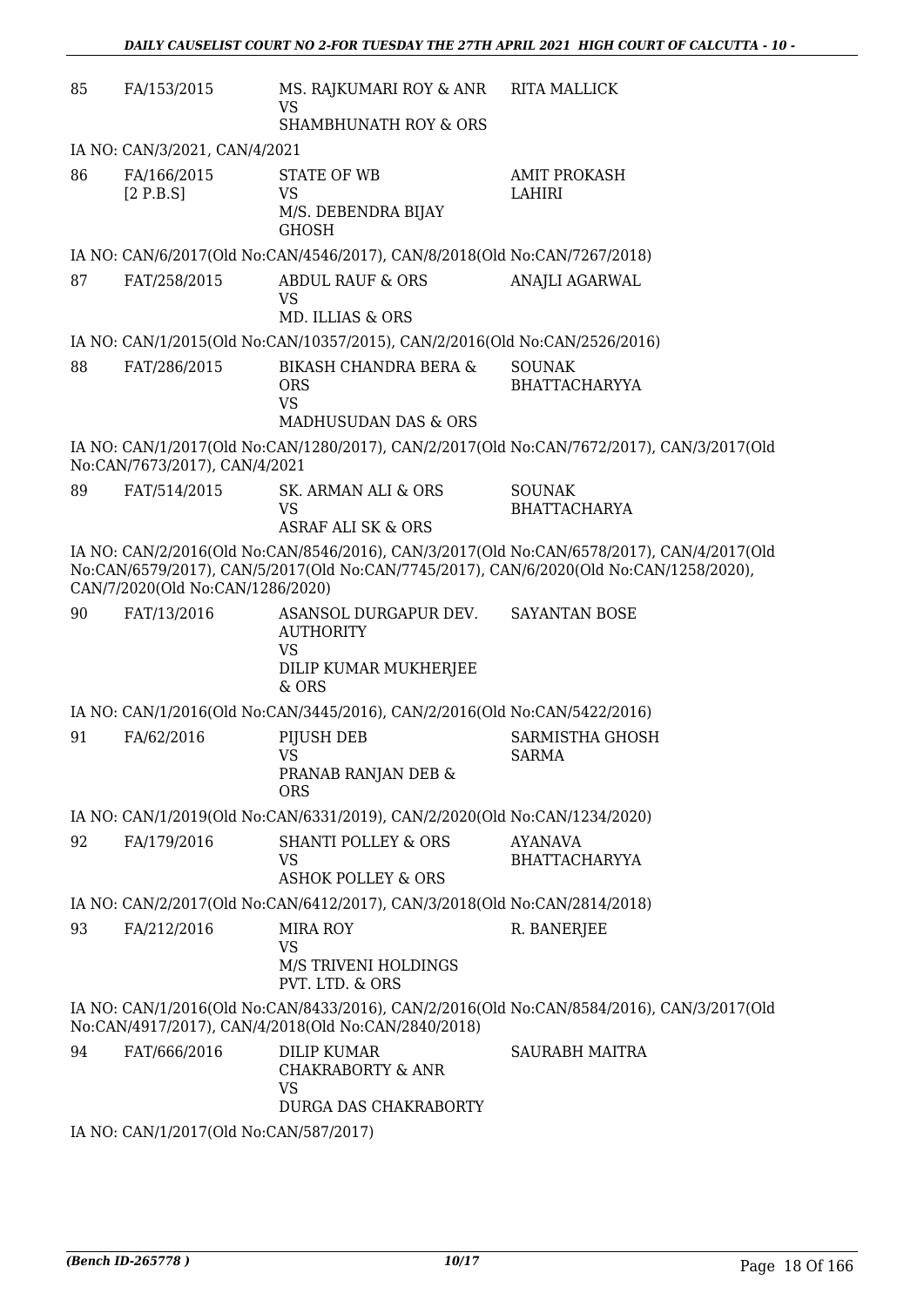| 95  | FA/64/2017                              | NEJAMUDDIN & ORS<br><b>VS</b>                                                         | DYUTIMAN BANERJEE                                                                         |
|-----|-----------------------------------------|---------------------------------------------------------------------------------------|-------------------------------------------------------------------------------------------|
|     |                                         | MD AFYAD (MINOR) & ORS                                                                |                                                                                           |
| 96  | FA/146/2017                             | DULAL CHANDRA SINGHA<br><b>VS</b>                                                     | <b>DEBAMITRA</b><br><b>BHARDWAJ</b>                                                       |
|     |                                         | <b>USHA SINGHA &amp; ANR</b>                                                          |                                                                                           |
|     |                                         | IA NO: CAN/3/2019(Old No:CAN/3436/2019), CAN/4/2021, CAN/5/2021                       |                                                                                           |
| 97  | FMA/309/2017                            | UNION OF INDIA & ANR<br>VS                                                            | A CHAKRABORTY                                                                             |
|     |                                         | M/S RANICHERRA TEA<br><b>ESTATE &amp; ORS</b>                                         |                                                                                           |
|     |                                         | IA NO: CAN/2/2018(Old No:CAN/5554/2018), CAN/3/2019(Old No:CAN/1250/2019)             |                                                                                           |
| 98  | FAT/445/2017                            | BRAJ DULAL BORAL<br><b>VS</b>                                                         | KARTIK KR. RAY                                                                            |
|     |                                         | MADHAB CH. BORAL & ORS.                                                               |                                                                                           |
|     | IA NO: CAN/3/2019(Old No:CAN/9413/2019) |                                                                                       |                                                                                           |
| 99  | FAT/40/2018                             | ASHIM KUMAR HAZRA<br>VS                                                               | <b>SUHRID SUR</b>                                                                         |
|     |                                         | NANDA KISHOR HAZRA &<br><b>ANR</b>                                                    |                                                                                           |
|     | IA NO: CAN/1/2018(Old No:CAN/1097/2018) |                                                                                       |                                                                                           |
| 100 | FAT/69/2018                             | THE STATE OF WB<br><b>VS</b><br>SUSAMA DAS & ORS.                                     | RAM CH. GUCHAIIT                                                                          |
|     | IA NO: CAN/2/2018(Old No:CAN/2745/2018) |                                                                                       |                                                                                           |
| 101 | FAT/175/2018                            | SK.                                                                                   | RAJARSHI HALDER                                                                           |
|     |                                         | LAKUS(DECEASED)REPTD<br>BY LEGAL HEIRS SK.<br><b>SALAUDDIN &amp; ORS</b><br><b>VS</b> |                                                                                           |
|     |                                         | SK. RIAJUDDIN & ORS                                                                   |                                                                                           |
|     | No:CAN/11742/2019)                      |                                                                                       | IA NO: CAN/1/2018(Old No:CAN/2198/2018), CAN/2/2018(Old No:CAN/2202/2018), CAN/3/2019(Old |
| 102 | FAT/256/2018                            | PIJUSH KANTI KUNDU                                                                    | <b>SOUMO CHAUDHURY</b>                                                                    |
|     |                                         | <b>VS</b><br>RATHINDRA NATH KUNDU                                                     |                                                                                           |
|     | IA NO: CAN/1/2018(Old No:CAN/3583/2018) |                                                                                       |                                                                                           |
| 103 | FMAT/275/2018                           | PETRA STARKE                                                                          | <b>V WADEHRA</b>                                                                          |
|     |                                         | VS<br>BIKRAM YOGA COLLEGE OF<br><b>INDIA LP &amp; ORS</b>                             |                                                                                           |
|     |                                         | IA NO: CAN/1/2018(Old No:CAN/3615/2018), CAN/3/2019(Old No:CAN/7223/2019)             |                                                                                           |
| 104 | FAT/296/2018                            | <b>UDAY GHOSH @ UDAY</b><br><b>CHAND GHOSH &amp; ORS</b><br><b>VS</b>                 | MONISH SEN                                                                                |
|     |                                         | RAJKUMAR GHOSH & ORS                                                                  |                                                                                           |
|     |                                         | IA NO: CAN/1/2019(Old No:CAN/10562/2019), CAN/2/2019(Old No:CAN/10563/2019)           |                                                                                           |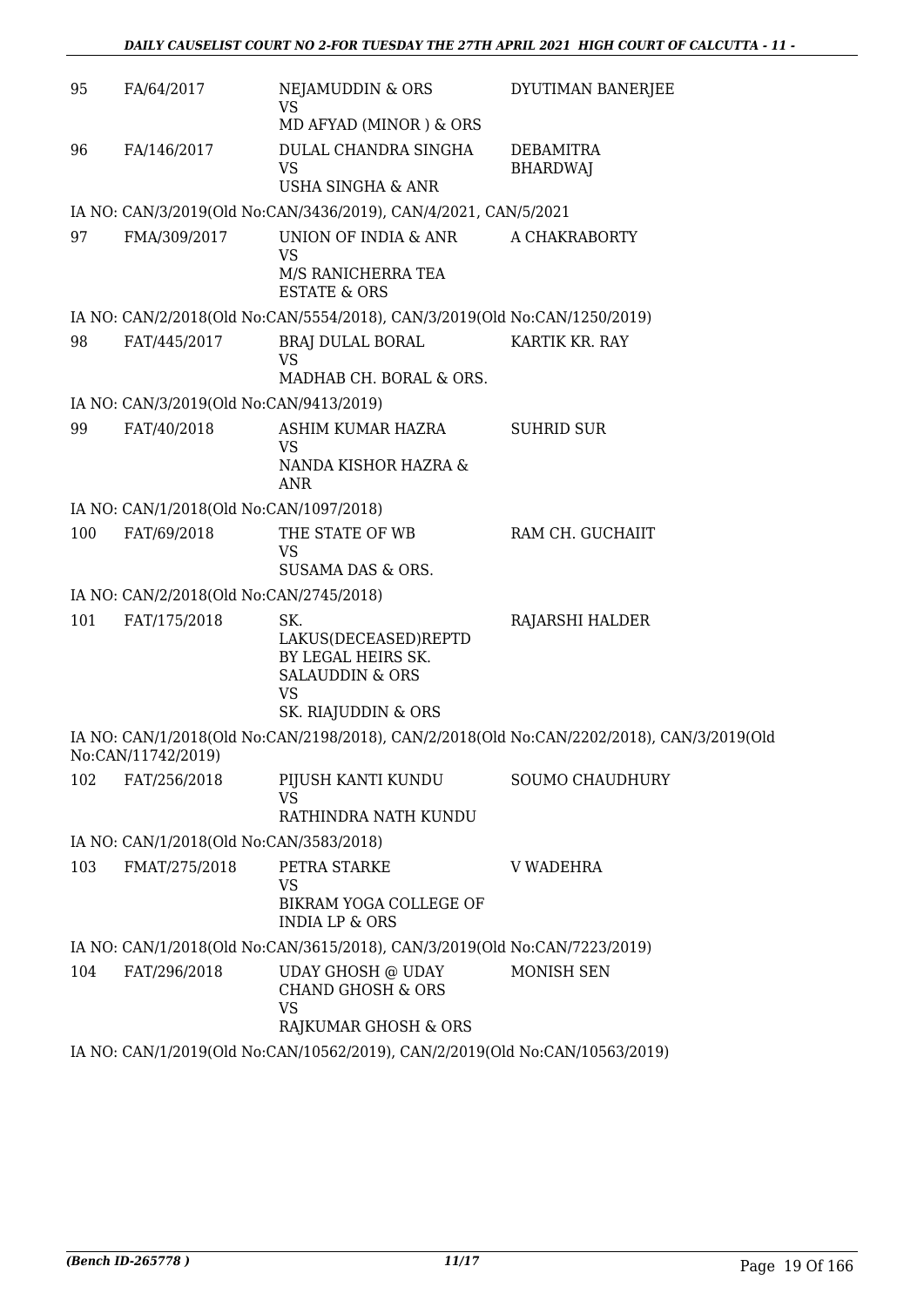| 105 | FAT/316/2018                            | LEGAL HEIRS OF LATE<br>KANU SHARMA ,ASHA<br><b>SHARMA &amp; ANR</b><br>VS<br>NAKUL SHARMA       | <b>SUBRATA GHOSH</b>                                                                       |
|-----|-----------------------------------------|-------------------------------------------------------------------------------------------------|--------------------------------------------------------------------------------------------|
|     | IA NO: CAN/1/2019(Old No:CAN/9789/2019) |                                                                                                 |                                                                                            |
| 106 | FAT/386/2018                            | NIKHIL GHOSH & ORS                                                                              | <b>SOUNAK</b>                                                                              |
|     |                                         | <b>VS</b><br>NIMAI CHANDRA MONDAL<br>& ORS                                                      | <b>BHATTACHARYA</b>                                                                        |
|     | IA NO: CAN/1/2021                       |                                                                                                 |                                                                                            |
| 107 | FAT/523/2018                            | PINTU GIRI<br><b>VS</b>                                                                         | UTTIYA RAY                                                                                 |
|     |                                         | <b>SUNIL ADAK &amp; ORS</b>                                                                     |                                                                                            |
|     |                                         | IA NO: CAN/1/2018(Old No:CAN/7536/2018), CAN/2/2021, CAN/3/2021                                 |                                                                                            |
| 108 | FMAT/840/2018                           | JYOTIRINDRA<br>CHATTOPADHYAY<br><b>VS</b><br>GYANENDRA CHANDRA<br><b>CHATTOPADHYAY&amp; ORS</b> | <b>AVIROOP</b><br><b>BHATTACHARYA</b>                                                      |
|     | IA NO: CAN/1/2018(Old No:CAN/6829/2018) |                                                                                                 |                                                                                            |
| 109 | FAT/100/2019                            | KHETRANATH MONDAL &<br><b>ORS</b><br><b>VS</b><br><b>SUBAL MONDAL &amp; ORS</b>                 | <b>UTTIYA ROY</b>                                                                          |
|     |                                         |                                                                                                 |                                                                                            |
| 110 | IA NO: CAN/1/2020(Old No:CAN/1206/2020) |                                                                                                 |                                                                                            |
|     | FA/133/2019                             | MITA RANI BASAK @ MITA<br>RANI BASAK & ORS<br><b>VS</b>                                         | <b>BIBHASADITYA</b><br><b>CHAKRABARTY</b>                                                  |
|     |                                         | PRABHAT KUMAR BASAK                                                                             |                                                                                            |
|     | IA NO: CAN/1/2019(Old No:CAN/3961/2019) |                                                                                                 |                                                                                            |
| 111 | FA/134/2019                             | <b>TABU SEKH</b><br><b>VS</b><br><b>AMENA BIBI &amp; ORS</b>                                    | SARBENDU SINGH                                                                             |
|     | IA NO: CAN/1/2019(Old No:CAN/6994/2019) |                                                                                                 |                                                                                            |
| 112 | FAT/202/2019                            | <b>BALAI CHAND KUNDU</b>                                                                        | NITIN KR. DAS                                                                              |
|     |                                         | VS<br>SAMIRENDRA NATH<br>MULLICK & ORS.                                                         |                                                                                            |
|     | IA NO: CAN/1/2019(Old No:CAN/5371/2019) |                                                                                                 |                                                                                            |
| 113 | FA/227/2019                             | <b>SWAPNA BASU (MITRA)</b><br><b>VS</b><br>SAMIR KUMAR MITRA &<br><b>ORS</b>                    | KALYANI<br><b>BHATTACHARYYA</b>                                                            |
|     | No:CAN/1538/2020)                       |                                                                                                 | IA NO: CAN/2/2019(Old No:CAN/6848/2019), CAN/3/2019(Old No:CAN/11536/2019), CAN/4/2020(Old |
| 114 | FAT/272/2019                            | PROTAP CHANDRA NATH @<br>PRATAP NATH & ORS<br>VS<br>SAMBHU CHOWDHURY&<br><b>ORS</b>             | CHITTAPRIYA GHOSH                                                                          |

IA NO: CAN/1/2019(Old No:CAN/6388/2019), CAN/2/2019(Old No:CAN/6411/2019)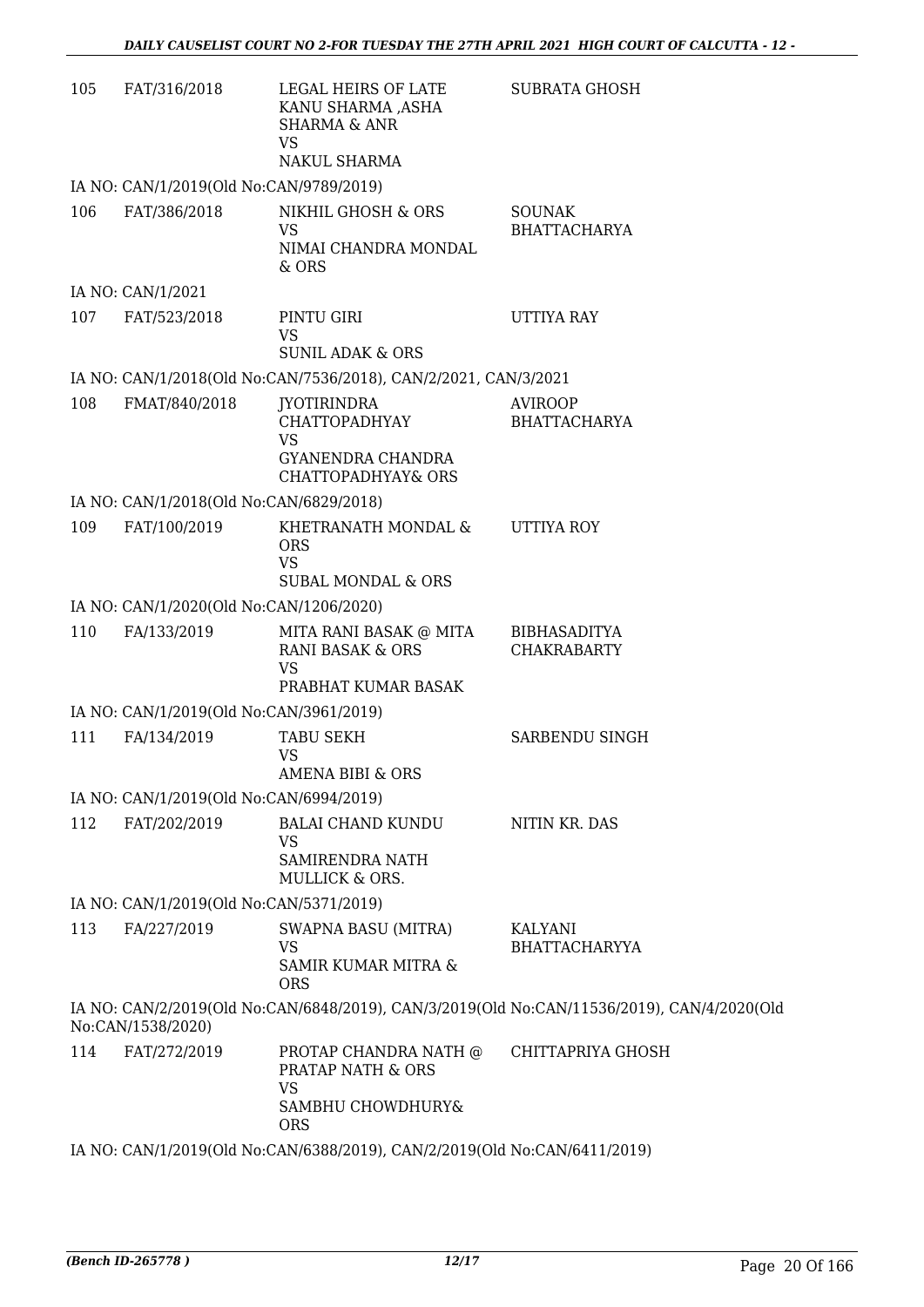| 115 | FAT/304/2019                             | <b>SUJATA DHAR</b><br><b>VS</b><br>RANJIT KR. DHAR                                                    | <b>SIDDHARTHA</b><br><b>GOSWAMI</b>     |
|-----|------------------------------------------|-------------------------------------------------------------------------------------------------------|-----------------------------------------|
|     | IA NO: CAN/1/2019(Old No:CAN/11257/2019) |                                                                                                       |                                         |
| 116 | FAT/346/2019                             | <b>IBRAHIM &amp; ORS</b><br><b>VS</b><br><b>ABID &amp; ORS</b>                                        | MD. M. NAZAR<br><b>CHOWDHURY</b>        |
|     |                                          | IA NO: CAN/1/2019(Old No:CAN/9707/2019), CAN/2/2019(Old No:CAN/9788/2019)                             |                                         |
| 117 | FAT/412/2019                             | RAMESH KUMAR SINGH &<br><b>ORS</b><br><b>VS</b><br>KASHI NATH SINGH & ORS                             | <b>SOURAV ROY</b>                       |
|     |                                          | IA NO: CAN/1/2019(Old No:CAN/9236/2019), CAN/2/2021                                                   |                                         |
| 118 | FAT/423/2019                             | DILI[P GHOSH<br><b>VS</b><br>CHHAYA SARKAR                                                            | <b>ANIMESH PAUL</b>                     |
|     | IA NO: CAN/1/2019(Old No:CAN/9863/2019)  |                                                                                                       |                                         |
| 119 | FAT/607/2019                             | <b>BIJON KUMAR SAHA</b><br><b>VS</b><br><b>BISHUPRIYA TALUKDAR</b>                                    | <b>ANIRBAN PAL</b>                      |
|     | IA NO: CAN/1/2020(Old No:CAN/1359/2020)  |                                                                                                       |                                         |
| 120 | FAT/621/2019                             | BIDIT KUMAR CHATTERJEE<br>VS<br>AMRIT MUKHOPADHYAY &                                                  | <b>JAYANTA BANERJEE</b>                 |
|     |                                          | ANR                                                                                                   |                                         |
|     | IA NO: CAN/1/2020, CAN/2/2020            |                                                                                                       |                                         |
| 121 | FMAT/1308/2019                           | BENAGL HOMEOPATHIC<br>MEDICAL COLLEGE &<br><b>HOSPITAL</b><br><b>VS</b><br><b>BIPLAB KUMAR BISWAS</b> | DEBLINA CHATTARAJ                       |
|     | IA NO: CAN/1/2019(Old No:CAN/12303/2019) |                                                                                                       |                                         |
|     |                                          | 122 FMAT/1340/2019 ALOK NIWAS PVT LTD<br>VS<br>DEBASISH PAL & ORS                                     | <b>DIPAYAN</b><br><b>CHOWDHURY</b>      |
|     |                                          | IA NO: CAN/1/2019(Old No:CAN/12383/2019), CAN/2/2020                                                  |                                         |
| 123 | FAT/62/2020                              | KANIZ FATIMA & ORS<br>VS<br>HAROON RASHID & ORS                                                       | ATREYEE DE<br><b>GANGULY</b>            |
|     |                                          | IA NO: CAN/1/2020(Old No:CAN/1438/2020), CAN/2/2021, CAN/3/2021, CAN/4/2021                           |                                         |
| 124 | FMAT/113/2020                            | <b>GOPAL MUKHERJEE</b><br>VS<br>SITARAM MUKHERJEE &<br>ORS.                                           | <b>SANTIMAY</b><br><b>BHATTACHARYYA</b> |
|     | IA NO: CAN/1/2020(Old No:CAN/1091/2020)  |                                                                                                       |                                         |
| 125 | FAT/132/2020<br>(Defective)              | MANJU BANDOPADHYAY &<br>ORS.<br><b>VS</b><br>PARUL CHAKRABORTY                                        | SUPRATIK SYAMAL                         |
|     |                                          | IA NO: CAN/1/2020(Old No:CAN/2827/2020), CAN/2/2020(Old No:CAN/2828/2020)                             |                                         |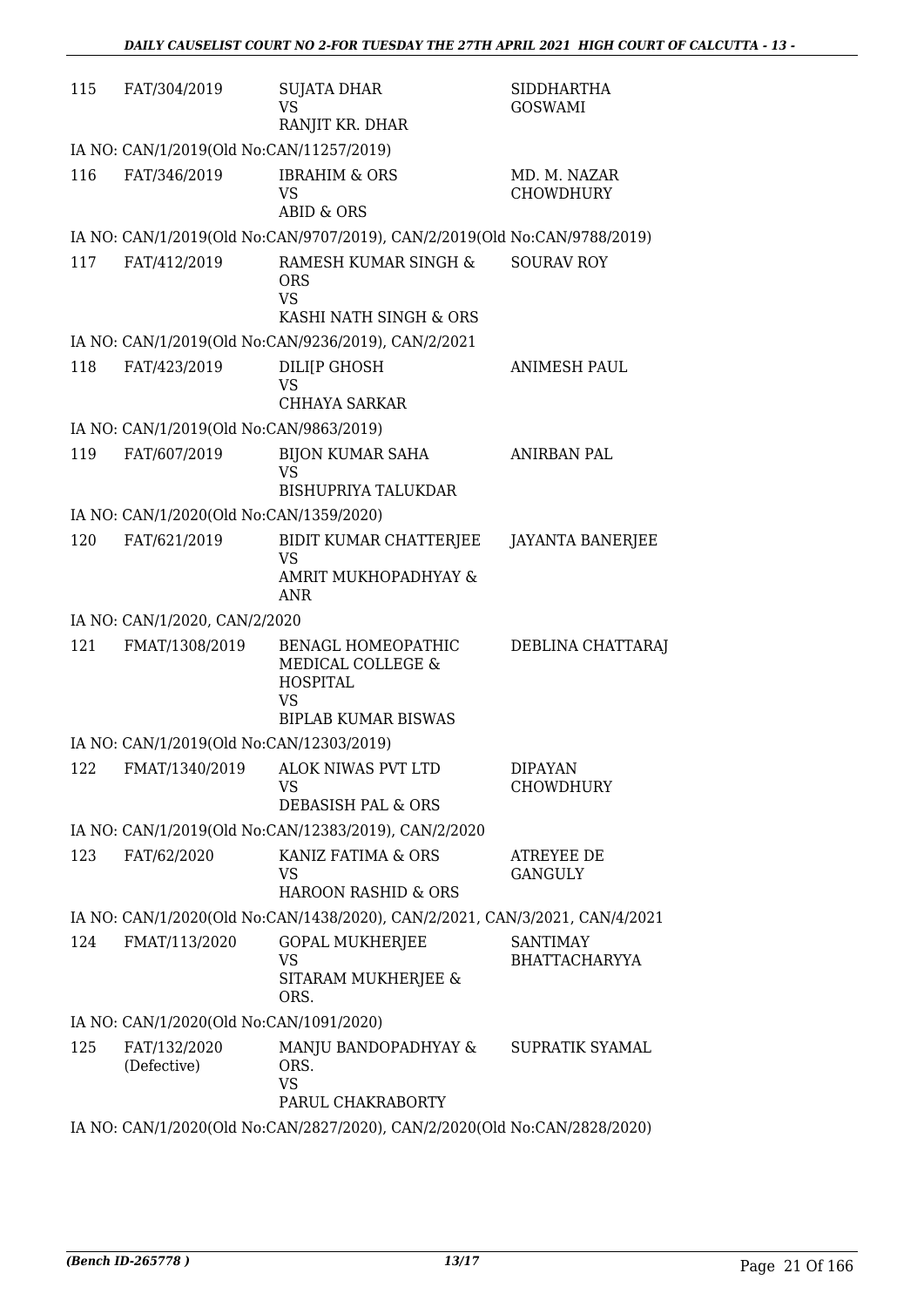| 126 | FAT/140/2020<br>(Defective)               | THE STATE OF WEST<br>BENGAL REP BY LAND<br><b>ACQUISTION COLLECTOR</b><br><b>VS</b><br>ANIRUDDHA BANERJEE | ANIRUDDHA SEN                                                                             |
|-----|-------------------------------------------|-----------------------------------------------------------------------------------------------------------|-------------------------------------------------------------------------------------------|
|     |                                           | IA NO: CAN/1/2020(Old No:CAN/2944/2020), CAN/2/2020(Old No:CAN/2946/2020)                                 |                                                                                           |
| 127 | FAT/236/2020                              | AMJAD ANSARI & ORS<br><b>VS</b><br>MD. AZIZUL HAQUE ANSARI<br>& ORS                                       | APURBA KRISHNA<br><b>DAS</b>                                                              |
|     |                                           | No:CAN/5675/2020), CAN/4/2020(Old No:CAN/5677/2020)                                                       | IA NO: CAN/1/2020(Old No:CAN/5673/2020), CAN/2/2020(Old No:CAN/5674/2020), CAN/3/2020(Old |
| 128 | FAT/262/2020                              | <b>BASUDEB DAS</b><br><b>VS</b><br><b>JHARNA ROY</b>                                                      | DEBABRATA DAS<br><b>GUPTA</b>                                                             |
|     | IA NO: CAN/1/2020, CAN/2/2020, CAN/3/2020 |                                                                                                           |                                                                                           |
| 129 | FAT/325/2020<br>[Defective]               | AMAL CHANDRA SARKAR<br>VS<br>MIRA GOPE ALIAS MIRA<br><b>SARKAR AND ANR</b>                                | <b>BIRENDRA KUMAR</b><br>JHA                                                              |
|     | IA NO: CAN/1/2020                         |                                                                                                           |                                                                                           |
| 130 | FAT/333/2020                              | NASIM MONDAL AND ORS<br><b>VS</b><br>SHIPRA CHOWDHURY AND<br><b>ANR</b>                                   | PRIYAKSHI BANERJEE                                                                        |
|     | IA NO: CAN/1/2021, CAN/2/2021             |                                                                                                           |                                                                                           |
| 131 | FMAT/504/2020                             | M/S S.S. ENTERPRISES<br><b>VS</b><br><b>KRISHNA RANJAN</b><br><b>CHAKRABORTY</b>                          | <b>ARIF ALI</b>                                                                           |
|     | IA NO: CAN/1/2020                         |                                                                                                           |                                                                                           |
| 132 | FAT/5/2021                                | <b>GOUR MOHAN BOSE</b><br>VS<br>TAPAN BOSE                                                                | DIPAK DEY                                                                                 |
|     | IA NO: CAN/1/2021                         |                                                                                                           |                                                                                           |
| 133 | FA/15/2021                                | SMT RUPALI DATTA<br>VS.<br><b>SWAPAN KR LAHA &amp; ORS</b>                                                | S BHATTACHARYA                                                                            |
| 134 | FMAT/51/2021                              | <b>ISWAR DAMODAR JEW</b><br>THAKURER SEBAIT MADAN<br>MOHAN MONDAL<br>VS<br>SACHI MONDAL AND ORS.          | <b>SUKANTA DAS</b>                                                                        |
|     | IA NO: CAN/1/2021                         |                                                                                                           |                                                                                           |
| 135 | FAT/83/2021                               | WEARIT GLOBAL LTD AND<br>ANR<br><b>VS</b><br>LOMAT INTERNATIONAL NV<br>AND ANR                            | <b>ARINDAM DAS</b>                                                                        |

IA NO: CAN/1/2021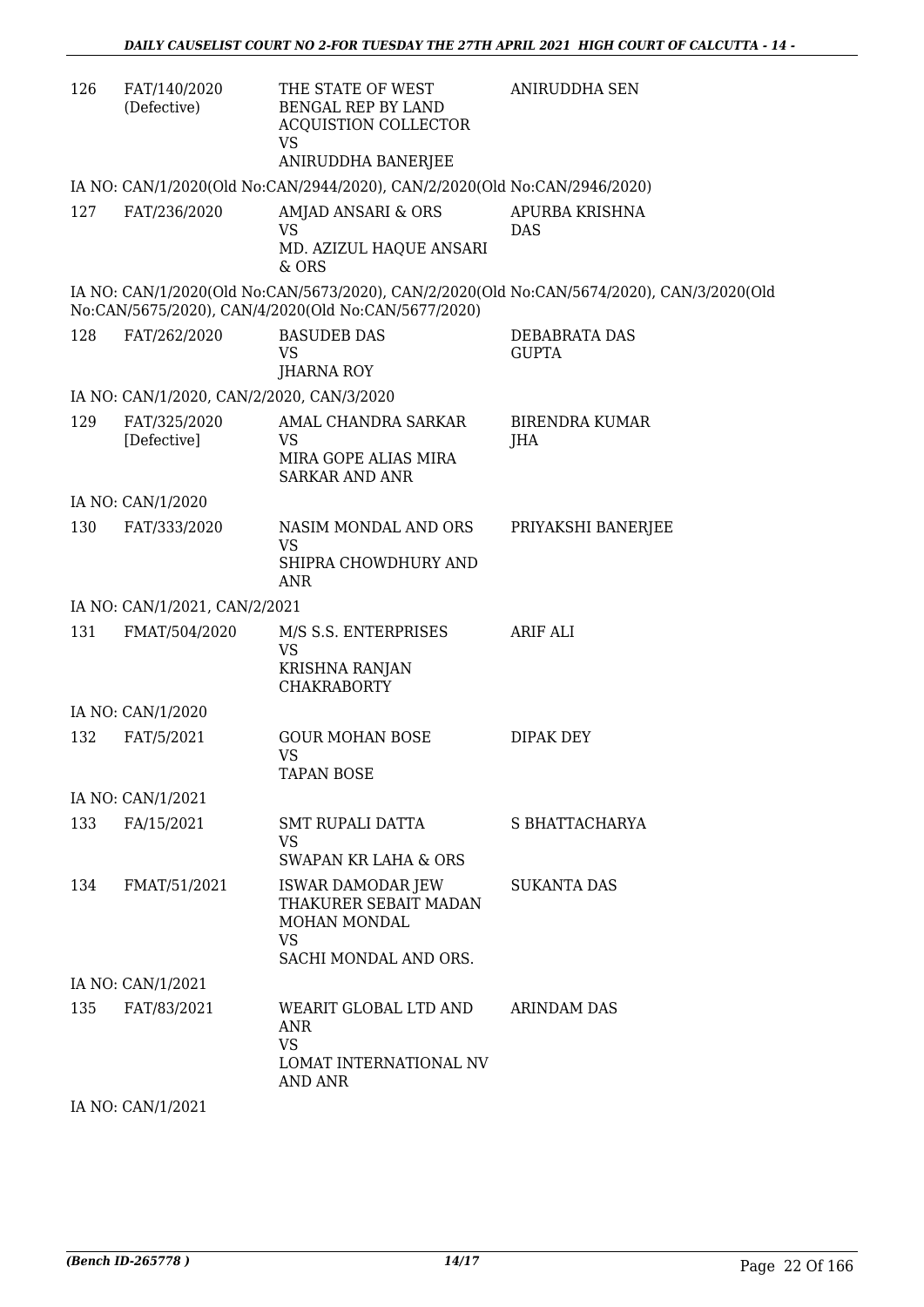ANIRBAN DAS

| 136 | FMAT/170/2021 | KHALEDA AHAMED<br>VS<br>KAZI RUKSANA @KAZI<br>RUKSANA AHMED |
|-----|---------------|-------------------------------------------------------------|
|     |               |                                                             |

IA NO: CAN/1/2021

#### **FOR HEARING**

137 FA/315/1969 RAMESH CH. CHAKRABORTY & ORS VS BHUPATI CHARAN **CHAKRABORTY** 

IA NO: CAN/1/1998(Old No:CAN/6389/1998), CAN/3/2004(Old No:CAN/9607/2004), CAN/4/2004(Old No:CAN/10369/2004), CAN/5/2006(Old No:CAN/2444/2006), CAN/6/2006(Old No:CAN/2445/2006), CAN/7/2006(Old No:CAN/2446/2006), CAN/8/2006(Old No:CAN/4630/2006), CAN/10/2011(Old No:CAN/2187/2011), CAN/11/2012(Old No:CAN/7045/2012), CAN/16/2020(Old No:CAN/1937/2020), CAN/17/2020(Old No:CAN/1938/2020), CAN/18/2020, CAN/19/2021

| 138 | FA/180/2010                 | PRABIR DAS & ANR                 | NITAI CH. SAHA                                                                        |
|-----|-----------------------------|----------------------------------|---------------------------------------------------------------------------------------|
|     | $[Pt I + II + 2 PB + 4 VS]$ |                                  |                                                                                       |
|     |                             | LCR+one tin box] KINU RAM MONDAL |                                                                                       |
|     |                             |                                  | IA NO: CAN/2/2016(Old No:CAN/3668/2016), CAN/3/2018(Old No:CAN/9485/2018), CAN/4/2020 |
| 139 | FAT/321/2011                | SANDHYA SARKAR                   | JAYDIP BASU                                                                           |
|     | $[Pt I + II + 2 P.B.]$      | VS                               |                                                                                       |
|     |                             | PRASANTA DAS & ORS               |                                                                                       |

IA NO: CAN/1/2011(Old No:CAN/8352/2011), CAN/2/2012(Old No:CAN/511/2012), CAN/3/2017(Old No:CAN/6463/2017)

| 140 | FA/10/2015<br>$[Pt I+4+LCR+2 PB]$            | <b>SMT PRANATI GHOSH &amp;</b><br><b>ORS</b><br>VS<br>ANIL KUMAR GHOSH                               | ASHIS KUMAR DUTTA                     |
|-----|----------------------------------------------|------------------------------------------------------------------------------------------------------|---------------------------------------|
| 141 | FAT/287/2015<br>$(6$ PB + 2 files of<br>LCR) | THE EXECUTIVE OFFICER,<br>BURDWAN DEV.<br><b>AUTHORITY</b><br>VS<br>KHONDEKAR HEFAZUL<br>KARIM & ANR | <b>SANCHARI</b><br><b>CHAKRABORTY</b> |

IA NO: CAN/2/2015(Old No:CAN/6062/2015), CAN/3/2019(Old No:CAN/5106/2019)

| wt142 FAT/190/2015 | THE EXECUTIVE OFFICER,<br>BURDWAN DEVELOPMENT<br>AUTHORITY<br>VS<br>UDAY KUMAR SAIN & ANR | SANCHARI<br><b>CHAKRABORTY</b> |
|--------------------|-------------------------------------------------------------------------------------------|--------------------------------|
|                    |                                                                                           |                                |

IA NO: CAN/2/2015(Old No:CAN/4291/2015), CAN/6/2019(Old No:CAN/5110/2019), CAN/7/2019(Old No:CAN/8772/2019)

| <b>wt143</b> FAT/524/2012 | THE EX. OFFICER,<br>BURDWAN DEVP.<br>AUTHORITY | KBS MAHAPATRA |
|---------------------------|------------------------------------------------|---------------|
|                           | VS<br>ABDUL ALIM                               |               |

IA NO: CAN/1/2017(Old No:CAN/3193/2017), CAN/2/2019(Old No:CAN/4725/2019), CAN/3/2019(Old No:CAN/8306/2019)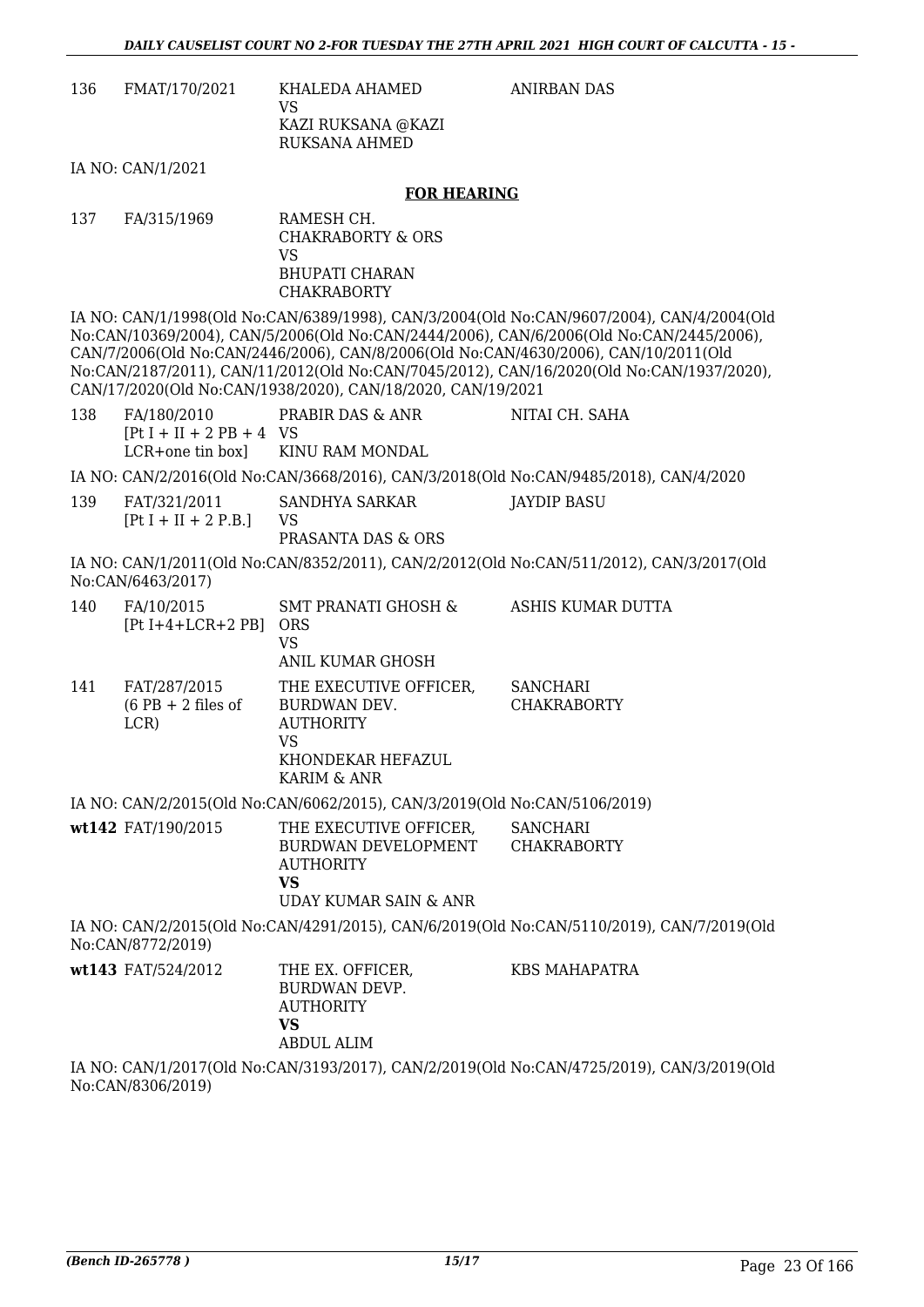|     | wt144 FAT/587/2014                                                         | BURDWAN DEVELOPMENT<br><b>AUTHORITY</b><br><b>VS</b><br>ANOWAR ALI & ORS                                                       | <b>SANCHARI</b><br><b>CHAKRABORTY</b>                                                                                                                                                |
|-----|----------------------------------------------------------------------------|--------------------------------------------------------------------------------------------------------------------------------|--------------------------------------------------------------------------------------------------------------------------------------------------------------------------------------|
|     | CAN/8/2019(Old No:CAN/8307/2019)                                           |                                                                                                                                | IA NO: CAN/2/2014(Old No:CAN/12051/2014), CAN/3/2014(Old No:CAN/12476/2014), CAN/4/2015(Old<br>No:CAN/41/2015), CAN/5/2015(Old No:CAN/10469/2015), CAN/7/2019(Old No:CAN/4726/2019), |
| 145 | FA/144/2017<br>$(Pt I + II + 6 PB + LCR VS)$<br>+one yellow cover<br>file) | PUNJAB & SIND BANK<br>M/S. CHAINRUP<br><b>SAMPATRAM</b>                                                                        | RAMESH CH. PRUSTI                                                                                                                                                                    |
|     | IA NO: CAN/1/2016(Old No:CAN/1198/2016)                                    |                                                                                                                                |                                                                                                                                                                                      |
| 146 | FA/147/2017<br>$[Pt I + 3 LCR + 1 tin VS$<br>$box + 4 P.B]$                | AJOY KUMAR SAHA<br>VISHNUPUR ELECTRI<br>SUPPLY & INDUSTRIAL<br>DEV. CO. LTD&ORS                                                | SAUNAK<br><b>BHATTACHARYYA</b>                                                                                                                                                       |
|     |                                                                            | IA NO: CAN/1/2017(Old No:CAN/812/2017), CAN/2/2017(Old No:CAN/817/2017)                                                        |                                                                                                                                                                                      |
| 147 | FAT/79/2019                                                                | KALABARAN SHIT & ORS<br><b>VS</b><br>NILANJAN KUNDU & ORS                                                                      | <b>SOUNAK</b><br><b>BHATTACHARYA</b>                                                                                                                                                 |
|     | IA NO: CAN/1/2019(Old No:CAN/1942/2019)                                    |                                                                                                                                |                                                                                                                                                                                      |
| 148 | FAT/170/2019<br>$(4$ PBs + 4LCR+ One ORS.<br>Blue Cover File)              | <b>BIJOYA LAXMI PARUI &amp;</b><br><b>VS</b><br>DR.RAJENDRANATH PARUI<br>& ORS.                                                | <b>SUKANTA DAS</b>                                                                                                                                                                   |
|     |                                                                            | IA NO: CAN/3/2020(Old No:CAN/5267/2020), CAN/4/2020(Old No:CAN/5268/2020)                                                      |                                                                                                                                                                                      |
|     | wt149 FAT/44/2018                                                          | A. NATH PARUI SINCE<br>DECEASD REP. BY BIJOYA<br><b>LAXMI PARUI &amp; ORS</b><br><b>VS</b><br>DE. RAJENDRA NATH PARUI<br>& ORS | <b>ARUP KUMAR</b><br><b>CHATTERJEE</b>                                                                                                                                               |
|     | IA NO: CAN/1/2018(Old No:CAN/1227/2018)                                    |                                                                                                                                |                                                                                                                                                                                      |
| 150 | FMA/292/2019                                                               | <b>IVA JHA &amp; ORS</b>                                                                                                       | <b>SHILA SARKAR</b>                                                                                                                                                                  |
|     |                                                                            | <b>VS</b><br>RITA THAKUR @ RIPU &<br><b>ORS</b>                                                                                |                                                                                                                                                                                      |
|     |                                                                            | IA NO: CAN/1/2018(Old No:CAN/10185/2018), CAN/2/2021                                                                           |                                                                                                                                                                                      |
|     |                                                                            | <b>ANTICIPATORY BAIL</b>                                                                                                       |                                                                                                                                                                                      |
| 151 | CRM/10993/2020                                                             | MITHILESH KUMAR<br><b>VS</b>                                                                                                   | SANJIB DUTTA                                                                                                                                                                         |
| 152 | CRM/11011/2020                                                             | State of West Bengal<br><b>MUSTAKIM SK</b>                                                                                     | <b>MRITYUNJOY</b>                                                                                                                                                                    |
|     |                                                                            | <b>VS</b><br>State of West Bengal                                                                                              | <b>CHATTERJEE</b>                                                                                                                                                                    |
| 153 | CRM/11032/2020                                                             | KHOKAN DEBNATH AND<br>ANR<br><b>VS</b>                                                                                         | PRONOJIT ROY                                                                                                                                                                         |

State of West Bengal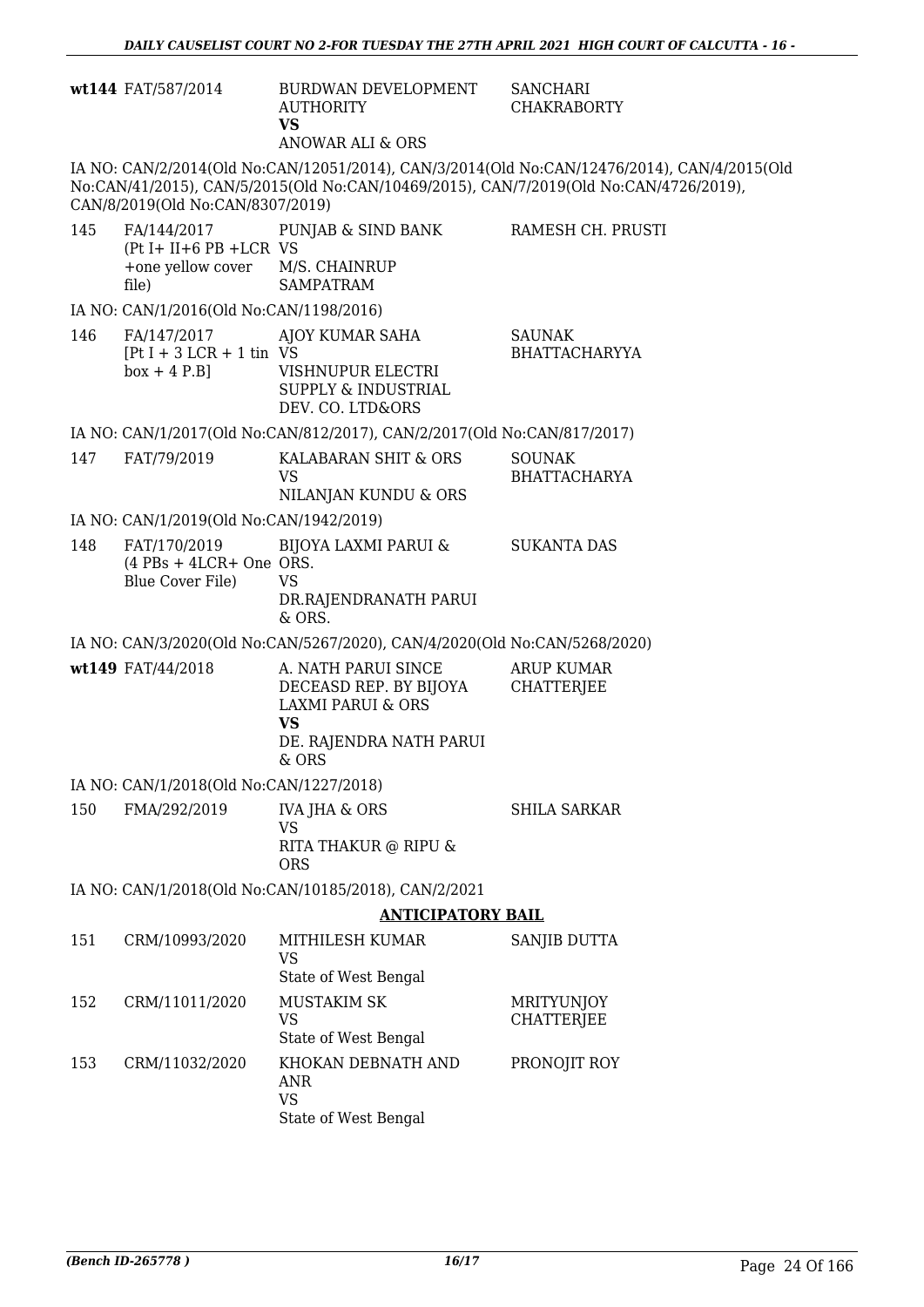# *DAILY CAUSELIST COURT NO 2-FOR TUESDAY THE 27TH APRIL 2021 HIGH COURT OF CALCUTTA - 17 -*

| 154 | CRM/11042/2020 | SWAPAN BISWAS<br>VS<br>State of West Bengal               | SARTHAK BURMAN                          |
|-----|----------------|-----------------------------------------------------------|-----------------------------------------|
| 155 | CRM/11077/2020 | <b>DEBASISH ROY</b><br>VS<br>State of West Bengal         | ADITYA TIWARI                           |
| 156 | CRM/11086/2020 | VIKRAM MUNDRA<br>VS<br>THE STATE OF WEST<br><b>BENGAL</b> | <b>STEVEN SOURODIP</b><br><b>BISWAS</b> |
| 157 | CRM/11113/2020 | <b>BIKASH BARMAN</b><br>VS<br>State of West Bengal        | <b>SUBRATA SAHA</b>                     |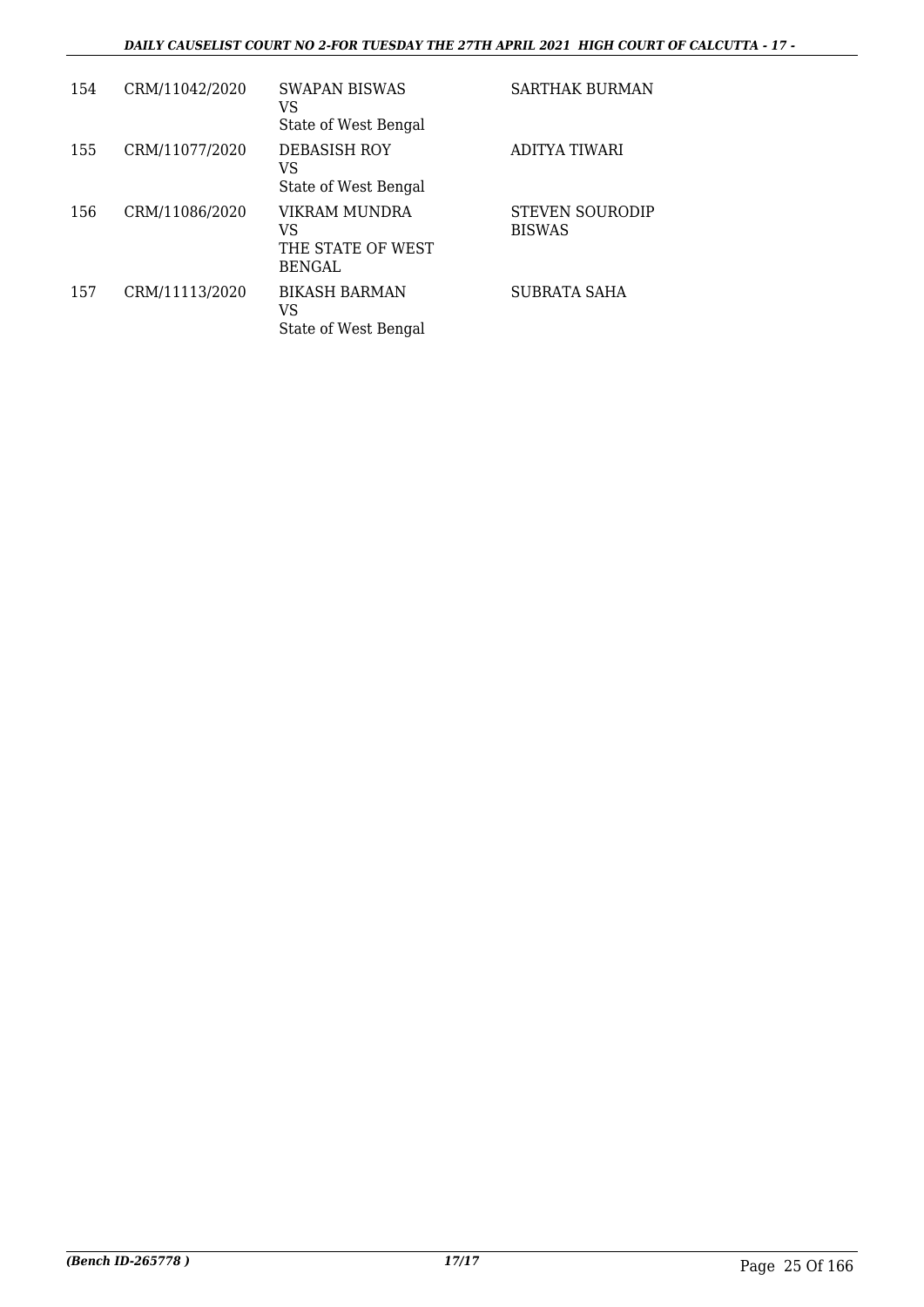

# **Appellate Side**

**DAILY CAUSELIST For Tuesday The 27th April 2021**

**COURT NO. 17**

# **DIVISION BENCH (DB-V)**

# **AT 11:15 AM**

# **HON'BLE JUSTICE SOUMEN SEN HON'BLE JUSTICE SAUGATA BHATTACHARYYA ( VIA VIDEO CONFERENCE )**

### **ON AND FROM MONDAY, THE 11TH JANUARY, 2021 - APPEALS RELATING TO EDUCATION UNDER GROUP - II AND APPLICATIONS CONNECTED THERETO; HEARING OF CIVIL APPEALS, IRRESPECTIVE OF CLASSIFICATION, FILED TILL 2018. ADMISSIONOF APPEALS UNDER ORDER XLI RULE 11 OF CODE OF CIVIL PROCEDURE INCLUDING APPLICATIONS CONNECTED THERETO;**

## **FIRST APPEALS RELATING TO EJECTMENT SUITS AND DECREES AND APPLICATIONS CONNECTED THERETO.**

### **LAWAZIMA;**

## **HEARING OF WRIT APPEALS IRRESPECTIVE OF CLASSIFICATION INCLUDING APPLICATIONS CONNECTED THERETO.**

## **NOTE : EXCEPT URGENT MATTERS WITH PRIOR NOTICE TO THE OTHER SIDE PRESENTLY, NO MENTIONING WILL BE ALLOWED UNTIL FURTHER ORDER.**

### **NOTE: MATTERS WILL BE TAKEN UP THROUGH PHYSICAL HEARING ONLY WHEN BOTH THE PARTIES ARE AGREED.**

# **TO BE MENTIONED**

| 1   | FA/31/2021<br>[For non-<br>prosecution] | <b>KSHUDIRAM PAUL</b><br>VS<br>ASHOKE KUMAR PAUL       | F.<br><b>BANDHYOPPADHYAY</b> |
|-----|-----------------------------------------|--------------------------------------------------------|------------------------------|
|     |                                         | <b>CONTEMPT APPLICATION</b>                            |                              |
| 2   | CPAN/284/2021                           | JANE ALAM HALDER<br>VS<br>SWAPAN KUMAR GHOSH           | <b>MUKTESHWAR MAITY</b>      |
| wt3 | MAT/59/2020                             | JANE ALAM HALDER<br>VS<br>STATE OF WEST BENGAL<br>&ORS | <b>MUKTESWAR MAITY</b>       |

# **APPLICATION**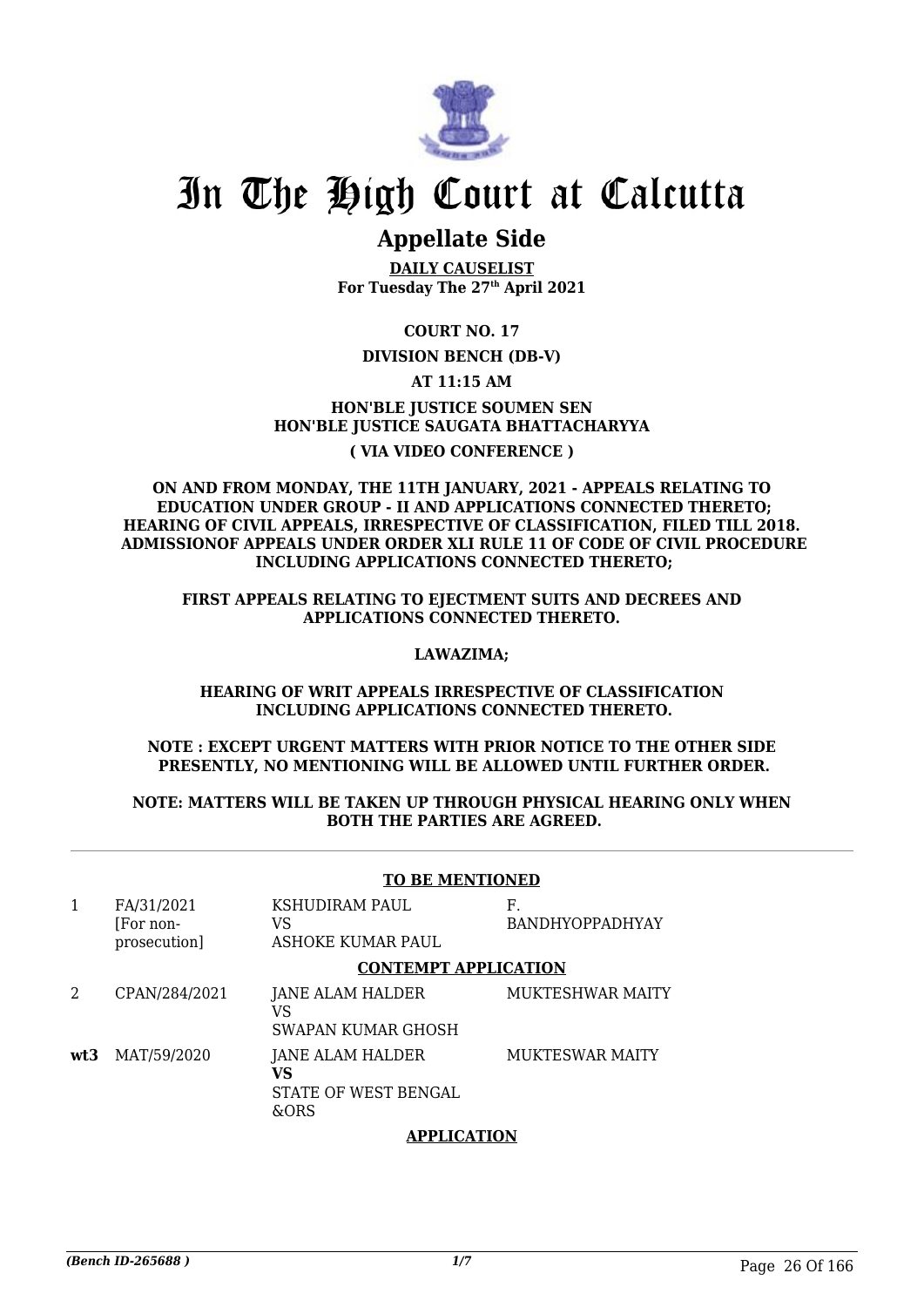| 4  | MAT/473/2021                  | NARAYAN BAIDYA<br><b>VS</b><br>STATE OF WEST BENGAL<br>AND ORS.                                                                             | <b>ZIAUL HAQUE</b>                 |
|----|-------------------------------|---------------------------------------------------------------------------------------------------------------------------------------------|------------------------------------|
|    | IA NO: CAN/1/2021             |                                                                                                                                             |                                    |
| 5  | MAT/508/2021                  | NILADRI SEKHAR DULEY<br><b>VS</b><br>STATE OF WEST BENGAL<br>AND ORS.                                                                       | <b>SHUVRO PROKASH</b><br>LAHIRI    |
|    | IA NO: CAN/1/2021             |                                                                                                                                             |                                    |
| 6  | MAT/374/2020                  | RACHAITA PAL<br><b>VS</b><br>STATE OF WEST BENGAL &<br>ORS.                                                                                 | SANGEETA ROY                       |
|    | IA NO: CAN/1/2021, CAN/2/2021 |                                                                                                                                             |                                    |
| 7  | MAT/774/2019                  | THE STATE OF WEST<br><b>BENGAL &amp; ORS</b><br><b>VS</b>                                                                                   | <b>SUCHARITA PAUL</b>              |
|    |                               | MANAS KUMAR GORAI &<br>ANR                                                                                                                  |                                    |
|    | IA NO: CAN/1/2021, CAN/2/2021 |                                                                                                                                             |                                    |
| 8  | MAT/6/2021                    | AUGUSTINE'SPUBLIC<br><b>SCHOOL, AND ANR</b><br><b>VS</b><br>COUNCIL FOR THE INDIAN<br><b>SCHOOL CERTICATE</b><br><b>EXAMINATION AND ORS</b> | ANIRBAN GHOSH                      |
|    | IA NO: CAN/1/2021, CAN/2/2021 |                                                                                                                                             |                                    |
| 9  | MAT/265/2021                  | SAJAL KUMAR KHANRA SANTI PADA PAHARI<br><b>VS</b><br>STATE OF WEST BENGAL<br>AND ORS                                                        |                                    |
|    | IA NO: CAN/1/2021             |                                                                                                                                             |                                    |
| 10 | MAT/286/2021                  | THE DIRECTOR OF<br>MADRASAH EDUCATION,<br>GOVT OF W.B.<br>VS.<br>MABUD SAIKH AND ANR                                                        | <b>SUBHRANGHSU</b><br><b>PANDA</b> |
|    | IA NO: CAN/1/2021, CAN/2/2021 |                                                                                                                                             |                                    |
| 11 | MAT/452/2021                  | NITISH KUMAR BISWAS                                                                                                                         | <b>SUNNY NANDY</b>                 |
|    |                               | <b>VS</b><br>STATE OF WEST BENGAL<br>AND ORS.                                                                                               |                                    |
|    | IA NO: CAN/1/2021             |                                                                                                                                             |                                    |
| 12 | MAT/414/2021                  | MUNDAMARI USHAYATAN<br><b>MATH AND ORS</b><br><b>VS</b><br>MUNDAMARI USHANANDA<br>VIDYAPITH(H.S.) SCHOOL<br><b>AND ORS</b>                  | ABIRLAL<br><b>CHAKRABORTY</b>      |

IA NO: CAN/1/2021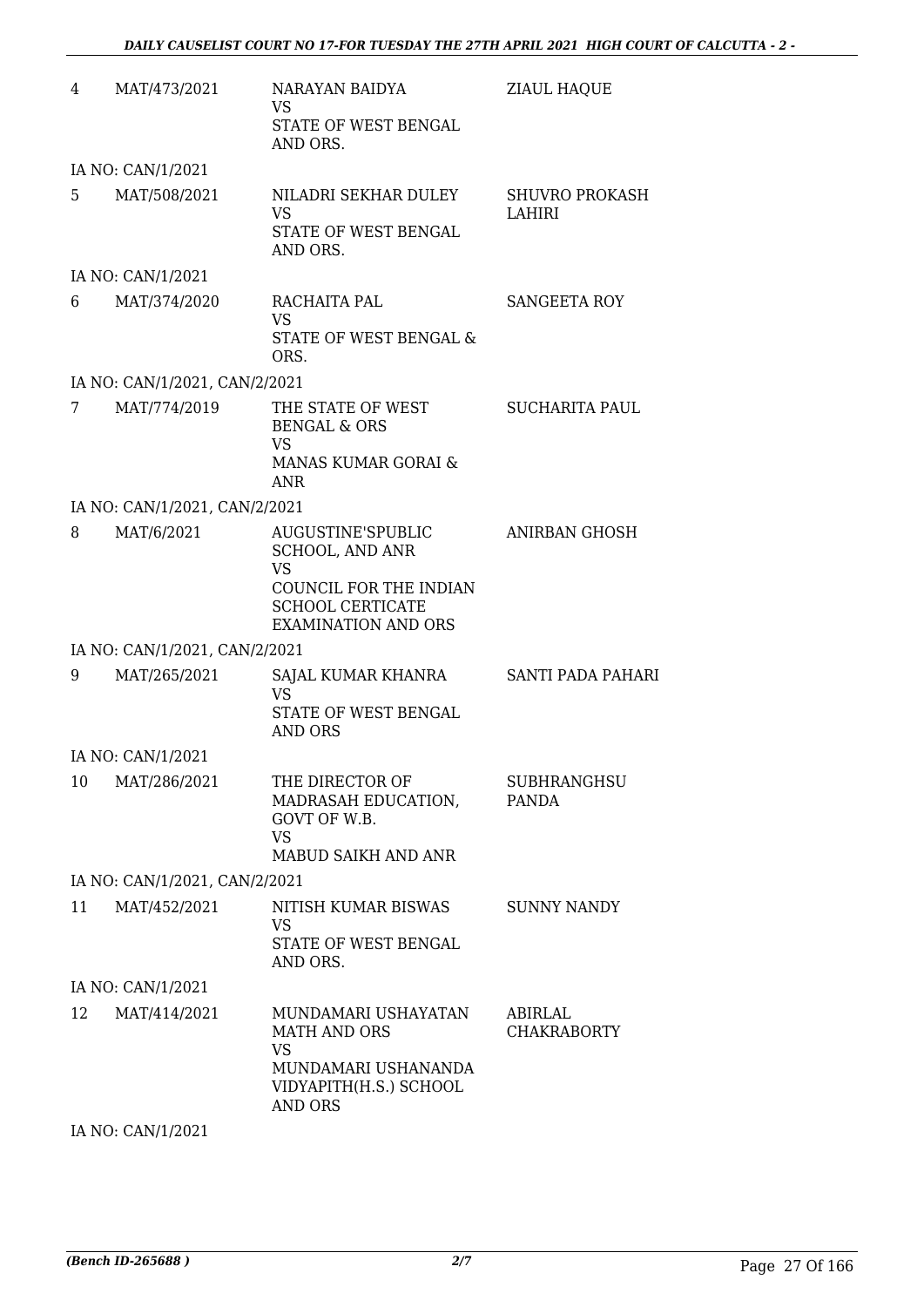| 13 | MAT/86/2021                             | NASREEN SHAZDA<br><b>VS</b>                                                                     | TANUJA BASAK                         |
|----|-----------------------------------------|-------------------------------------------------------------------------------------------------|--------------------------------------|
|    |                                         | STATE OF WEST BENGAL<br>AND ORS.                                                                |                                      |
|    | IA NO: CAN/1/2021                       |                                                                                                 |                                      |
|    | wt14 MAT/85/2021                        | NASREEN SHAZDA<br><b>VS</b>                                                                     | TANUJA BASAK                         |
|    |                                         | STATE OF WEST BENGAL<br>AND ORS.                                                                |                                      |
|    | IA NO: CAN/1/2021                       |                                                                                                 |                                      |
| 15 | MAT/355/2021                            | ANURADHA SARKAR AND<br><b>ORS</b><br>VS.<br>STATE OF WEST BENGAL<br>AND ORS.                    | <b>DINYENDU</b><br><b>CHATTERJEE</b> |
|    | IA NO: CAN/1/2021                       |                                                                                                 |                                      |
| 16 | FMA/49/2021                             | DR. SUBHRANGSHU<br><b>SUPAKAR</b><br><b>VS</b><br>MAULANA ABUL KALAM                            | <b>BISWAPRIYA</b><br><b>SAMANTA</b>  |
|    |                                         | AZAD UNIV. WB & ORS.                                                                            |                                      |
|    | IA NO: CAN/1/2020(Old No:CAN/1454/2020) |                                                                                                 |                                      |
| 17 | FMA/50/2021                             | DR. AULIE BANERJEE<br>VS<br>MAULANA ABUL KALAM<br>AZAD UNIV. WB & ORS.                          | <b>BISWAPRIYA</b><br><b>SAMANTA</b>  |
|    | IA NO: CAN/1/2020(Old No:CAN/1453/2020) |                                                                                                 |                                      |
| 18 | FMA/515/2021                            | <b>DIPAK KARMAKAR</b><br><b>VS</b><br>STATE OF WEST BENGAL                                      | <b>SUMAN BANERJEE</b>                |
|    |                                         | IA NO: CAN/1/2020(Old No:CAN/1947/2020), CAN/2/2020                                             |                                      |
| 19 | MAT/333/2020                            | MD. SHIARAF ALI MOLLA &<br>ORS.<br>VS<br>PR. SEC. GOVT. OF WB &<br>ORS.                         | <b>ANINDA</b><br>BHATTACHARYA        |
|    | IA NO: CAN/1/2020                       |                                                                                                 |                                      |
| 20 | MAT/116/2020                            | THE STATE OF WEST<br><b>BENGAL &amp; ORS</b><br><b>VS</b><br>RAKHAL CHANDRA DAS &<br><b>ORS</b> | <b>SUCHARITA PAUL</b>                |
|    | IA NO: CAN/1/2020, CAN/2/2020           |                                                                                                 |                                      |
| 21 | MAT/610/2018                            | THE STATE OF W B & ORS<br>VS<br><b>BONGAON KABI</b><br>KESHABLAL VIDYAPITH<br>$(HS)$ & ORS      | SHAMIM UL BARI                       |
|    |                                         |                                                                                                 |                                      |

# **ORDER XLI RULE II**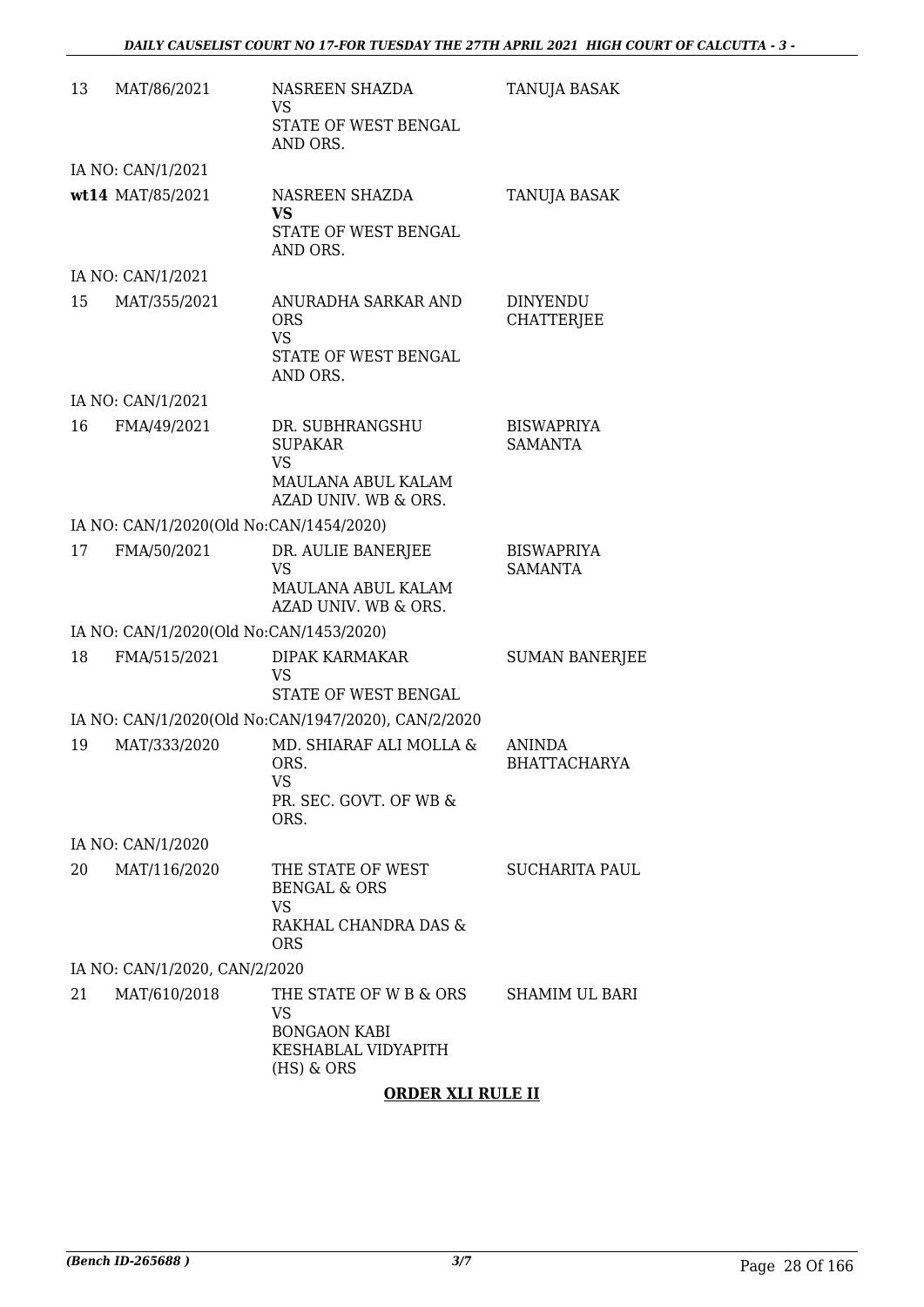| 22 | FMA/373/2021                              | KUMARI JHILIK PARICHHA<br>(MINOR)<br><b>VS</b><br>MOHONPUR VILLAGERS                                                                              | <b>NONIGOPAL</b><br><b>CHAKRABORTY</b> |
|----|-------------------------------------------|---------------------------------------------------------------------------------------------------------------------------------------------------|----------------------------------------|
|    | IA NO: CAN/1/2021                         |                                                                                                                                                   |                                        |
| 23 | FMA/522/2021                              | TACHHLIMA BIBI & ORS<br><b>VS</b><br>MST SABIYARA BIBI & ORS                                                                                      | <b>LABANYAMOY</b><br><b>SARKAR</b>     |
| 24 | FMAT/164/2021                             | <b>DULAL DEBNATH</b><br><b>VS</b><br>ARUN KUMAR SINGH AND<br><b>OTHERS</b>                                                                        | <b>SUPRIYO</b><br><b>CHATTOPADHYAY</b> |
|    | IA NO: CAN/1/2021, CAN/2/2021             |                                                                                                                                                   |                                        |
| 25 | FMAT/290/2021                             | KUSVIN VYAPAAR PVT LTD<br><b>VS</b><br>JANARDAN NIRMAN PVT<br><b>LTD</b>                                                                          | Abhijit Sarkar                         |
|    | IA NO: CAN/1/2021, CAN/2/2021             |                                                                                                                                                   |                                        |
| 26 | FMAT/306/2021                             | <b>BROADWAY CENTRE</b><br><b>VS</b><br><b>BROJONATH BORAL</b>                                                                                     | <b>SUMAN MAJUMDER</b>                  |
|    | IA NO: CAN/1/2021                         |                                                                                                                                                   |                                        |
| 27 | FMAT/347/2021                             | <b>SHRIRAM TRANSPORT</b><br>FINANCE COMPANY<br><b>LIMITED</b><br><b>VS</b><br><b>SHANKAR YADAV ROY</b>                                            | <b>SAYAK RANJAN</b><br><b>GANGULY</b>  |
|    | IA NO: CAN/1/2021                         |                                                                                                                                                   |                                        |
| 28 | FMA/400/2021                              | SOMNATH KUSARI AND<br><b>ORS</b><br><b>VS</b><br>MANAS KUMAR DAS AND<br>ANR                                                                       | <b>RAGHUNATH DAS</b>                   |
|    | IA NO: CAN/1/2021                         |                                                                                                                                                   |                                        |
| 29 | FMAT/190/2021                             | KAUSHIK SAMANTA AND<br><b>ORS</b><br><b>VS</b><br>TAPSIL JATI, ADIBASI,<br>PRAKTAN SAINIK, KRISHI<br><b>BIKASH SILPA KENDRA AND</b><br><b>ANR</b> | <b>TARA PADA DAS</b>                   |
|    | IA NO: CAN/1/2021, CAN/2/2021, CAN/3/2021 |                                                                                                                                                   |                                        |
| 30 | FMAT/463/2020                             | UTTAM GHOSH@KATA<br><b>GHOSH AND ORS</b><br><b>VS</b><br>RAMENDRA BISWAS AND<br>ORS.                                                              | SUBHRAJYOTI GHOHS                      |
|    | IA NO. CANILIZONO CANIZIONO               |                                                                                                                                                   |                                        |

IA NO: CAN/1/2020, CAN/2/2020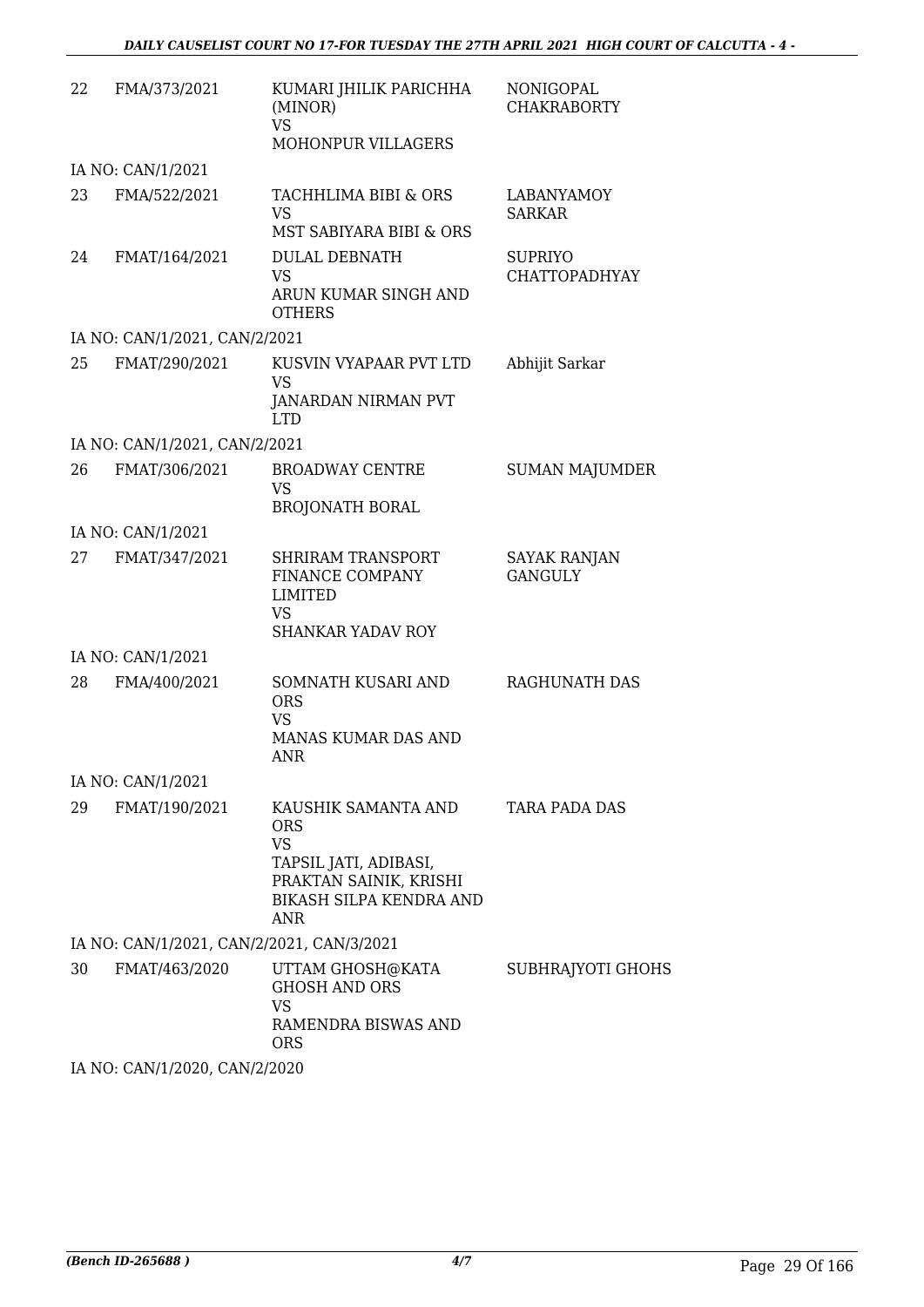| 31 | FMAT/329/2020                           | SANAT KUMAR DAS & ORS<br><b>VS</b>                                                    | DEBASREE DHAMALI                                                                      |
|----|-----------------------------------------|---------------------------------------------------------------------------------------|---------------------------------------------------------------------------------------|
|    |                                         | JAY SHREE TRANSPORT PVT<br>LTD & ORS                                                  |                                                                                       |
|    | IA NO: CAN/1/2021                       |                                                                                       |                                                                                       |
| 32 | FMAT/562/2020                           | <b>BIKASH SIKDAR</b><br><b>VS</b><br>HDB FINANCIAL SERVICES                           | <b>ASIT KR</b><br><b>BHATTACHARYA</b>                                                 |
|    | IA NO: CAN/1/2020                       |                                                                                       |                                                                                       |
| 33 | FMAT/1165/2019                          | PARAG ROY CHOWDHURY &<br><b>ANR</b><br><b>VS</b><br>JAYASHREE ROY<br><b>CHOWDHURY</b> | MARISHA MULLICK                                                                       |
|    | IA NO: CAN/1/2021, CAN/2/2021           |                                                                                       |                                                                                       |
| 34 | FMAT/705/2019                           | <b>SWARUP BISWAS</b><br><b>VS</b>                                                     | KAMAL KANTA KAR                                                                       |
|    |                                         | KASHINATH PATRA & ORS                                                                 |                                                                                       |
|    |                                         |                                                                                       | IA NO: CAN/1/2019(Old No:CAN/7019/2019), CAN/2/2019(Old No:CAN/7499/2019), CAN/3/2021 |
| 35 | FMAT/1015/2019                          | SUDIP KUMAR MITRA<br>@SUDIP MITRA<br><b>VS</b>                                        | <b>ARIJEET DAS</b><br><b>MALLICK</b>                                                  |
|    |                                         | <b>SUVAJIT DUTTA</b>                                                                  |                                                                                       |
|    | IA NO: CAN/1/2021                       |                                                                                       |                                                                                       |
| 36 | FMAT/1071/2019                          | MD. SALAHUDDIN<br><b>VS</b>                                                           | <b>SAMPA BHADRA</b>                                                                   |
|    |                                         | MD. USMAN & ORS                                                                       |                                                                                       |
|    | IA NO: CAN/1/2020(Old No:CAN/1146/2020) |                                                                                       |                                                                                       |
| 37 | FMAT/1168/2018                          | BISWANATH CHOWDHURY<br><b>VS</b><br>PARNA CHOWDHURY                                   | <b>SOUMEN</b><br><b>BHATTACHARJEE</b>                                                 |
| 38 | FMAT/695/2018                           | <b>GAUTAM CHATTERJEE</b><br><b>VS</b>                                                 | ABHIJIT<br><b>CHAKRABORTY</b>                                                         |
|    |                                         | <b>SHYAMA PADA BISWAS</b><br>DEAD R/P BY SUBHENDU<br><b>BISWAS &amp; ORS</b>          |                                                                                       |
| 39 | FMAT/1074/2018                          | BIJENDAR SINGH & ORS<br><b>VS</b><br>MR WASIM KAPOOR & ORS                            | <b>ABHA TEWARI</b>                                                                    |
|    | IA NO: CAN/1/2021, CAN/2/2021           |                                                                                       |                                                                                       |
| 40 | FMAT/1125/2018                          | SMT SOBHA MANDAL<br>VS                                                                | S SARKAR                                                                              |
|    |                                         | SANJAY MANDAL & ORS                                                                   |                                                                                       |
| 41 | FMAT/1157/2018                          | UTTAM SANYAL & ORS.<br><b>VS</b>                                                      | <b>SAIDUR RAHAMAN</b>                                                                 |
|    |                                         | TRIPTI BHATTACHARJEE                                                                  |                                                                                       |
| 42 | FMAT/1179/2018                          | SK. ASRAFUL ALAM & ORS<br>VS<br><b>SYED SHAMANJAR</b>                                 | <b>MAHAMMAD</b><br><b>MAHMUD</b>                                                      |
|    |                                         | <b>HOSNAIN &amp; ORS</b>                                                              |                                                                                       |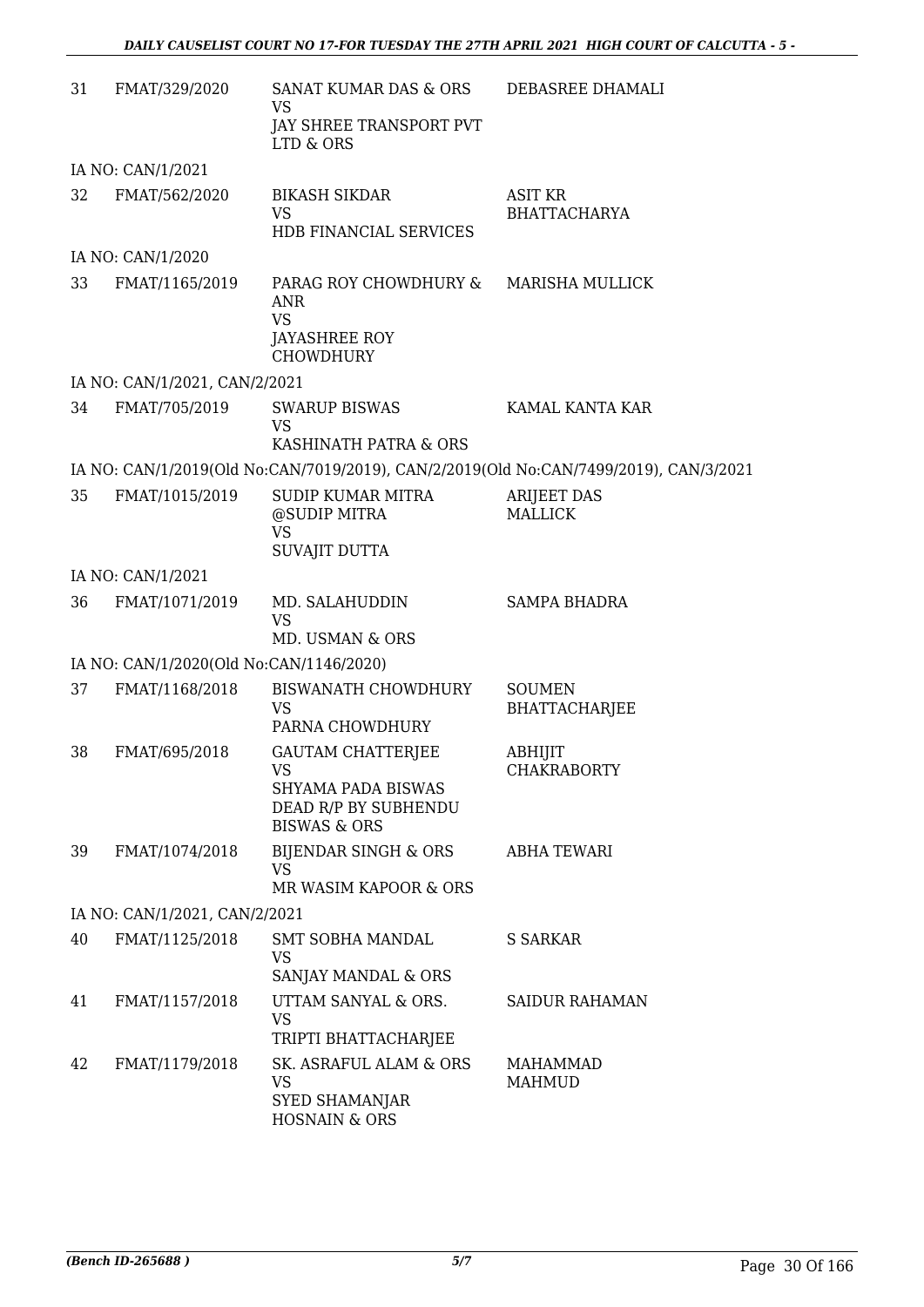| 43 | FMAT/1270/2018                          | SUJATA KAPASNEEGHOSH<br>DEAD R/P BY T K GHOSH<br><b>VS</b><br>THE ESTATE OFFICER &                                | SOURAV CHATTERJEE            |
|----|-----------------------------------------|-------------------------------------------------------------------------------------------------------------------|------------------------------|
|    |                                         | <b>SDE &amp; ANR</b>                                                                                              |                              |
| 44 | FMAT/1317/2018                          | MD RIAZUDDIN<br><b>VS</b><br><b>ABDUL HAMID@LASSAN</b>                                                            | <b>ABHIJIT RAY</b>           |
| 45 | FMAT/926/2018                           | BUDDHISWAR KARMAKAR &<br><b>ORS</b><br><b>VS</b><br><b>SHADIKUL DAPTARI &amp; ORS</b>                             | <b>SOURAV BOSE</b>           |
| 46 | FMAT/973/2018                           | NIRMALEDNU DEY<br>VS<br><b>SMT IRA RANI DEY &amp; ORS</b>                                                         | <b>SURAJIT ROY</b>           |
| 47 | FMAT/975/2018                           | <b>SHARMISTHA</b><br><b>CHAKRABORTY &amp; ANR</b><br><b>VS</b>                                                    | ASIS<br><b>BHATTACHARYYA</b> |
|    |                                         | PRONATH CHATTERJEE &<br><b>ORS</b>                                                                                |                              |
| 48 | FMAT/988/2018                           | ALL CARIBBEAN TRADING<br>CORP<br><b>VS</b><br>PRECISION ENGINEERING<br>& FABRICATORS PVT LTD                      | NILADRI BANERJEE             |
| 49 | FMAT/223/2018                           | AJIT KUMAR SURANA<br><b>VS</b><br>MILKFOOD LTD & ORS                                                              | <b>JYOTI SINGH</b>           |
|    | IA NO: CAN/1/2018(Old No:CAN/2078/2018) |                                                                                                                   |                              |
| 50 | FMAT/331/2018                           | ADHIR CHANDRA CHUAN                                                                                               | KAPIL CHANDRA                |
|    |                                         | (DEAD) REPD BY SANDHYA<br><b>RANI CHUAN &amp;ORS</b><br><b>VS</b><br><b>INDU BHUSAN CHUAN &amp;</b><br><b>ORS</b> | <b>SAHOO</b>                 |
|    |                                         | <b>ORDER XLI RULE - II</b>                                                                                        |                              |
| 51 | FMAT/758/2017                           | SAJAN KR BHAGAT HUF &<br><b>ORS</b><br><b>VS</b><br>SANJAY KR BHAGAT HUF &<br><b>ANR</b>                          | S AGARWAL & CO               |
|    |                                         | IA NO: CAN/1/2017(Old No:CAN/6438/2017), CAN/2/2017(Old No:CAN/8958/2017)                                         |                              |
| 52 | FMAT/287/2017                           | <b>RISHABH DEV BUILDERS</b><br>PVT. LTD. & ORS                                                                    | SANDIP DAS GUPTA             |
|    |                                         | <b>VS</b><br>HINSDUSTHAN NATIONAL<br><b>GLASS &amp; INDUSTRIES LTD.</b>                                           |                              |
|    | IA NO: CAN/1/2017(Old No:CAN/2563/2017) |                                                                                                                   |                              |
| 53 | FMAT/23/2017                            | ARUN ROY CHOUDHURY<br><b>VS</b><br><b>ASHIT KUMAR ROY</b>                                                         | ANYAPURBA<br><b>BANERJEE</b> |
|    |                                         | <b>CHOUDHURY &amp; ORS</b>                                                                                        |                              |
|    | IA NO: CAN/1/2017(Old No:CAN/1958/2017) |                                                                                                                   |                              |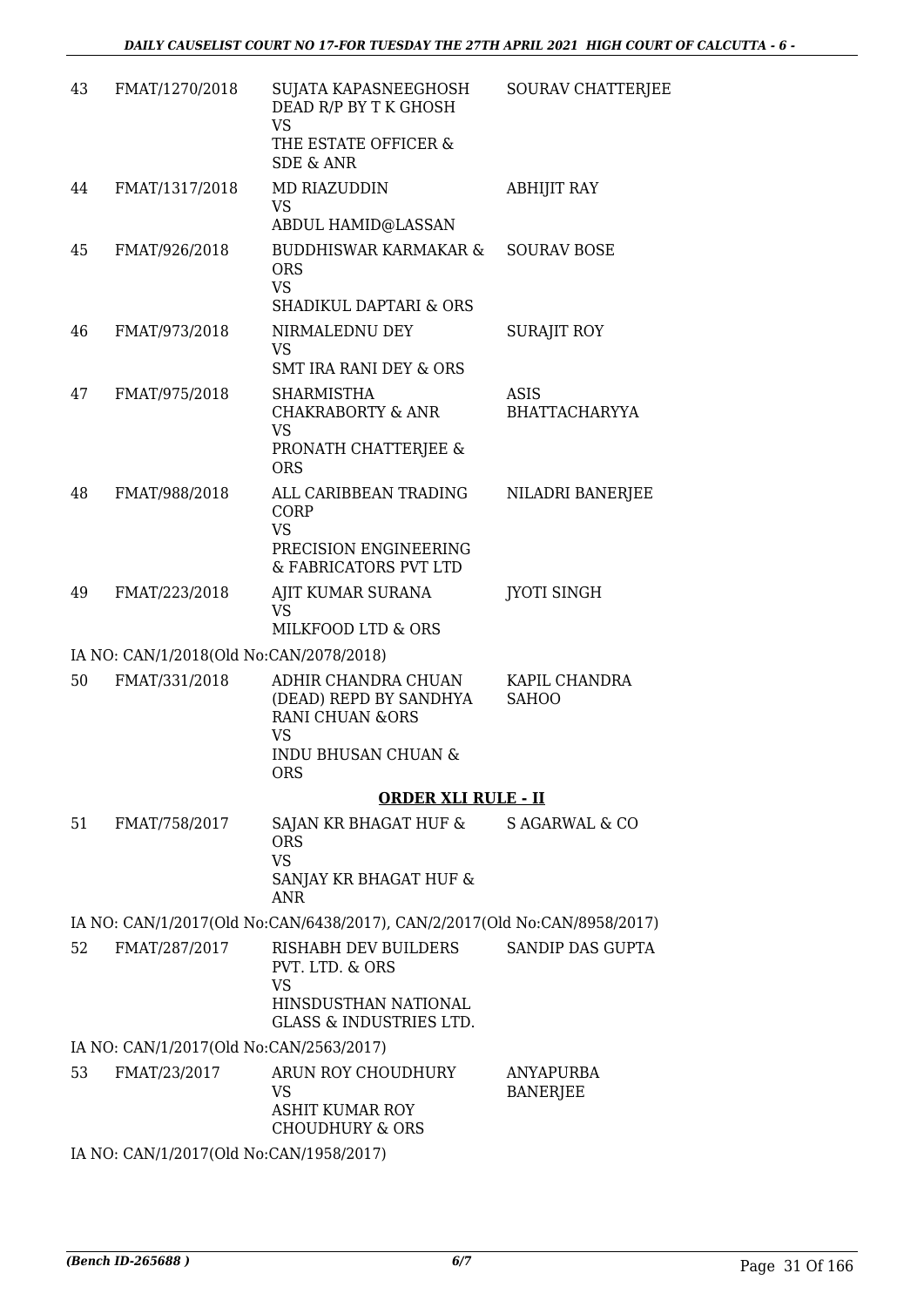| 54                                                                      | FMAT/302/2017                                                             | ASHOK SENGUPTA & ANR<br>VS                                                | <b>G PUKAYASTHA</b>                    |  |
|-------------------------------------------------------------------------|---------------------------------------------------------------------------|---------------------------------------------------------------------------|----------------------------------------|--|
|                                                                         |                                                                           | <b>PRADIP KR BOSE &amp; ORS</b>                                           |                                        |  |
|                                                                         | IA NO: CAN/1/2017(Old No:CAN/3089/2017)                                   |                                                                           |                                        |  |
| 55                                                                      | FMAT/227/2017                                                             | KOTAK MAHINDRA BANK<br>LIMITED<br>VS<br>REKHA DEVI SINGH                  | <b>SHIBNATH</b><br><b>BHATTACHARYA</b> |  |
|                                                                         |                                                                           | IA NO: CAN/1/2017(Old No:CAN/1955/2017), CAN/2/2017(Old No:CAN/1956/2017) |                                        |  |
| 56                                                                      | FMAT/232/2017                                                             | <b>BANK OF INDIA</b><br>VS<br>KISHAN TOSHNIWAL & ORS                      | <b>DIPANKAR DAS</b>                    |  |
|                                                                         |                                                                           | IA NO: CAN/1/2017(Old No:CAN/1966/2017), CAN/2/2017(Old No:CAN/1976/2017) |                                        |  |
| 57                                                                      | FMAT/366/2017                                                             | <b>ABISH KUMAR DAS</b><br><b>VS</b><br><b>TANDRANI DAS &amp; ANR</b>      | <b>SHUVAJIT BOSE</b>                   |  |
|                                                                         | IA NO: CAN/1/2017(Old No:CAN/3337/2017)                                   |                                                                           |                                        |  |
| 58                                                                      | FMAT/331/2017                                                             | <b>ANIL GHORAI</b><br><b>VS</b><br>DILIP KUMAR BERA & ORS                 | <b>SNEHASIS JANA</b>                   |  |
|                                                                         | IA NO: CAN/1/2017(Old No:CAN/6677/2017), CAN/2/2017(Old No:CAN/6678/2017) |                                                                           |                                        |  |
| 59                                                                      | FMAT/90/2017                                                              | PAPPU SAH & ORS<br><b>VS</b><br>LAKSHMI NARAYAN DAS &<br><b>ORS</b>       | <b>BISWAJIT MITRA</b>                  |  |
| IA NO: CAN/1/2017(Old No:CAN/878/2017), CAN/2/2017(Old No:CAN/879/2017) |                                                                           |                                                                           |                                        |  |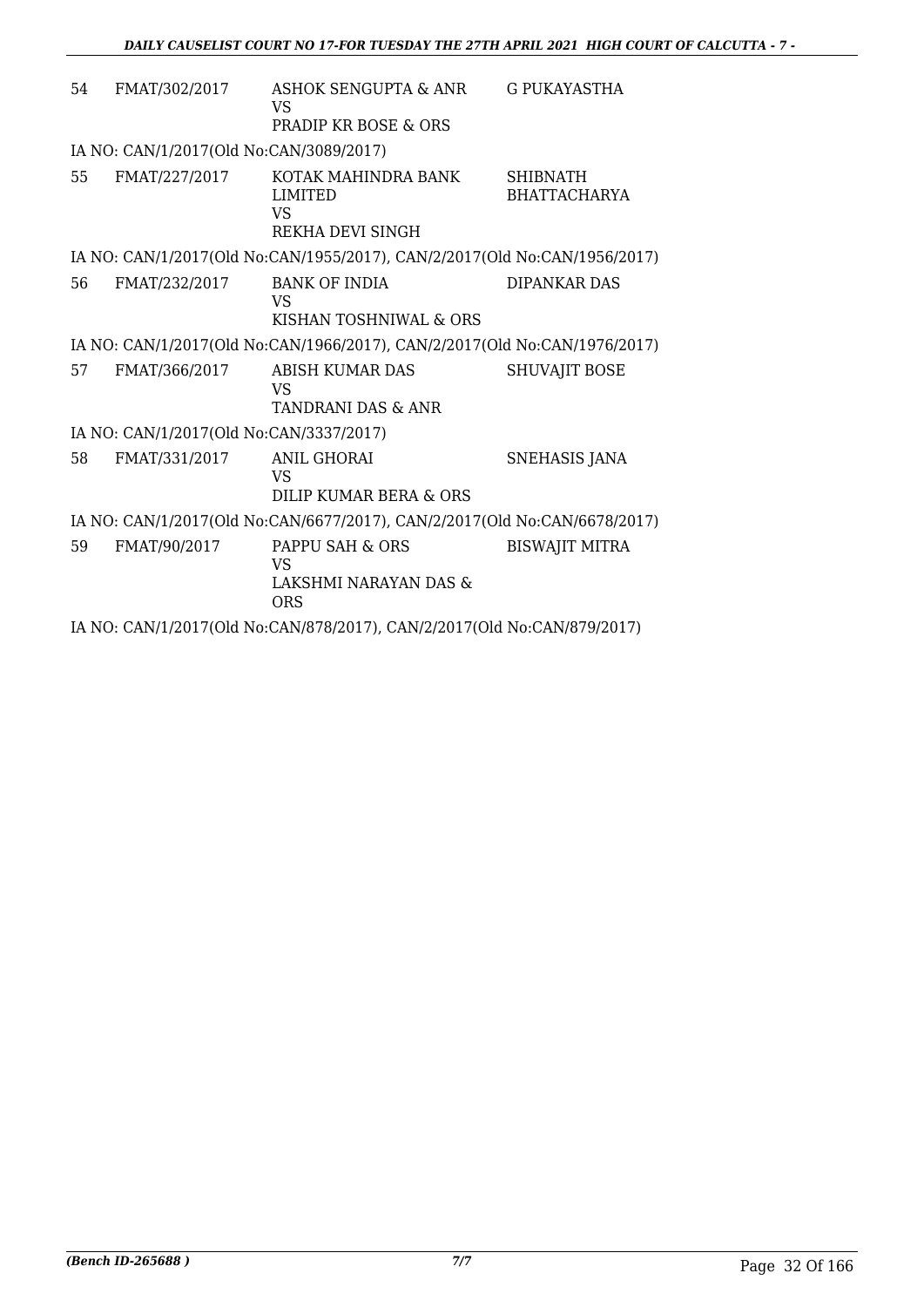

# **Appellate Side**

**DAILY CAUSELIST For Tuesday The 27th April 2021**

**COURT NO. 11**

# **DIVISION BENCH (DB)**

**AT 12:55 PM**

**HON'BLE JUSTICE SUBRATA TALUKDAR HON'BLE JUSTICE SUBHASIS DASGUPTA**

> **(VIA VIDEO CONFERENCE) ON 27.04.2021 AT 12.55 P.M.**

## **ON TUESDAY, 27TH APRIL 2021 AT 12.55 P.M. - WILL SIT TOGETHER TO DELIVER FEW JUDGMENTS.**

## **FOR JUDGMENT AND FINAL ORDER**

1 FMA/696/2019 SUBHASIS BANDYOPADHYAY VS CENTRAL BANK OF INDIA & ORS RANAJIT **CHATTERTJEE** 

IA NO: CAN/2/2018(Old No:CAN/4548/2018)

2 FMA/136/2019 SISIR KUMAR BISWAS & ANR VS STATE OF WEST BENGAL & ORS **RAIU** BHATTACHARYYA

IA NO: CAN/1/2015(Old No:CAN/4989/2015)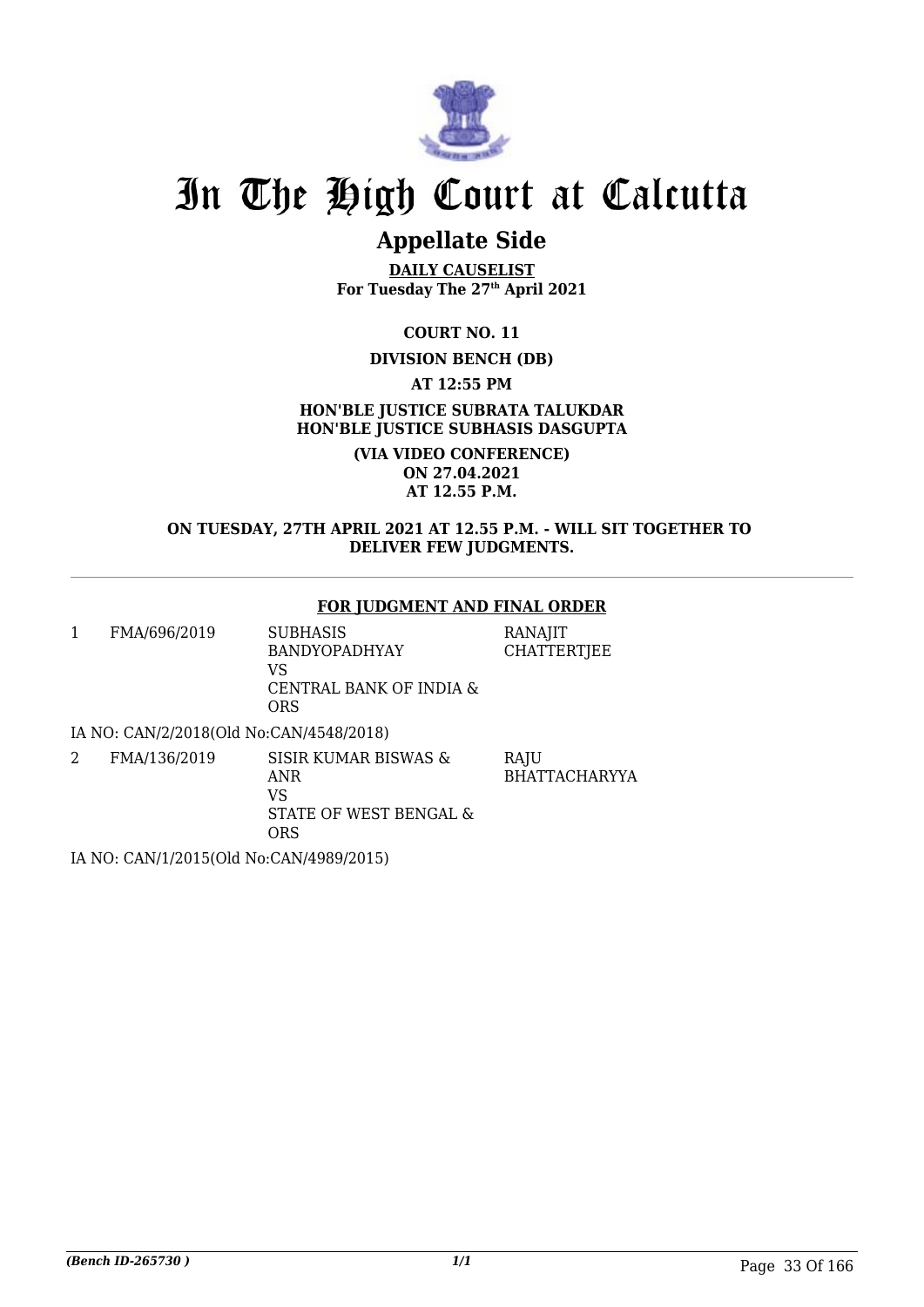

# **Appellate Side**

**DAILY CAUSELIST For Tuesday The 27th April 2021**

**COURT NO. 11**

## **DIVISION BENCH (DB - VI)**

**AT 11:15 AM**

**HON'BLE JUSTICE SUBRATA TALUKDAR HON'BLE JUSTICE HIRANMAY BHATTACHARYYA (VIA VIDEO CONFERENCE)**

#### **ON AND FROM MONDAY, THE 11TH JANUARY 2021 - APPEALS FROM ORDERS RELATING TO MUNICIPALITIES, CO-OPERATIVES & PANCHAYATS UNDER GROUP-V INCLUDING APPLICATIONS CONNECTED THERETO;**

### **HEARING OF WRIT APPEALS IRRESPECTIVE OF CLASSIFICATION INCLUDING APPLICATIONS CONNECTED THERETO;**

**AND**

**ON AND FROM MONDAY, THE 19TH APRIL 2021 TO FRIDAY, 30TH APRIL 2021- IN ADDITION TO THEIR OWN LIST AND DETERMINATION WILL SIT TOGETHER AND TAKE UP THE MATTERS FROM THE LIST AND DETERMINATION OF HON'BLE JUSTICE ARINDAM SINHA AND HON'BLE JUSTICE SUVRA GHOSH.**

### **SPECIAL NOTE:**

#### **1.(A) MENTIONING OF URGENT MATTERS WILL BE ALLOWED ON EVERY MONDAY AND WEDNESDAY AT THE FIRST SITTING OF THE COURT. (B) FIXED MATTERS MARKED IN EACH GROUP WILL BE CALLED ON FIRST FROM THE GROUP. 2. APPELLATE SIDE MATTERS WILL BE TAKEN UP UPTO RECESS ON EVERY TUESDAY AND THURSDAY.**

### **ASSIGNED MATTER**

K K KAR

1 MAT/1089/2018 [2 P.B.] [At 2 P.M.] [03.05.2021] JYOTIRMOY ROY VS STATE OF WEST BENGAL & ORS

IA NO: CAN/1/2018(Old No:CAN/7801/2018)

**wt2** COT/132/2018 UNIVERSITY OF CALCUTTA **VS** JYOTIRMOY ROY SANDIP DASGUPTA

# **TO BE MENTIONED**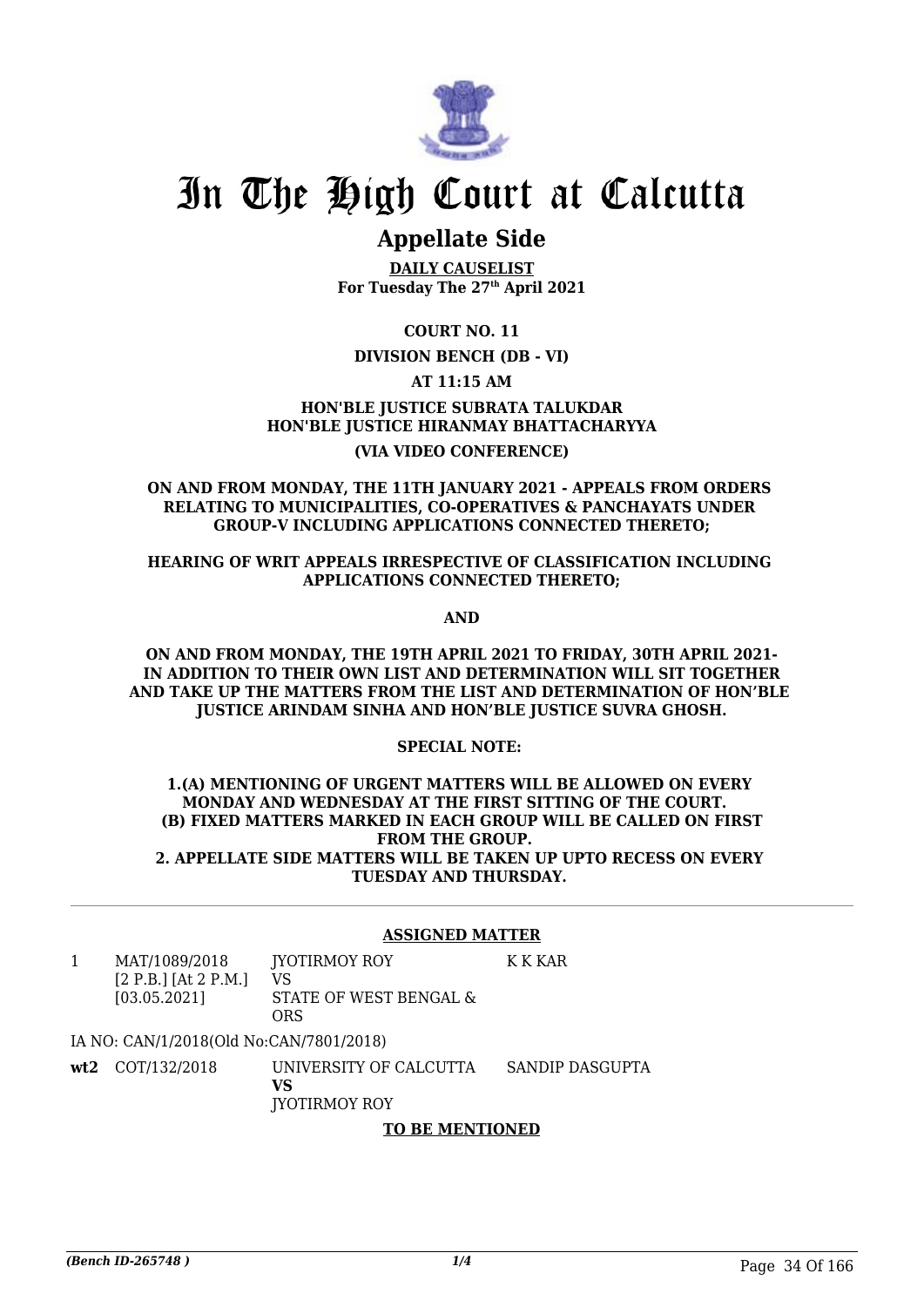| 3                                                                         | MAT/322/2021                            | <b>BULAND JAVED AND ANR</b><br><b>VS</b><br><b>STATE OF WEST BENGAL</b><br>AND ORS.                        | <b>CHANDRAKANTA</b><br><b>KUSHWAHA</b> |  |
|---------------------------------------------------------------------------|-----------------------------------------|------------------------------------------------------------------------------------------------------------|----------------------------------------|--|
|                                                                           | IA NO: CAN/1/2021                       |                                                                                                            |                                        |  |
|                                                                           |                                         | <b>ORDER XLI RULE II</b>                                                                                   |                                        |  |
| 4                                                                         | SA/120/2012<br>[Assigned]               | <b>SONA BHANU BIBI</b><br>VS<br><b>SAKENA BIBI &amp; ORS</b>                                               | <b>SHABANA HASIN</b>                   |  |
|                                                                           | IA NO: CAN/5/2020(Old No:CAN/1737/2020) |                                                                                                            |                                        |  |
|                                                                           |                                         | <b>APPLICATION(S)</b>                                                                                      |                                        |  |
| 5                                                                         | MAT/320/2021                            | TAPAN KUMAR DAS<br><b>VS</b><br>ANIMA GUHA ALIAS<br>CHATTERJEE AND ORS                                     | UTTIYA RAY                             |  |
|                                                                           | IA NO: CAN/1/2021                       |                                                                                                            |                                        |  |
| 6                                                                         | MAT/516/2021<br>[Dept.]                 | <b>WEST BENGAL COURTS</b><br><b>EMPLOYEES ASSOCIATION</b><br><b>AND ANOTHER</b><br><b>VS</b>               | KARUNAMOYEE<br><b>SAMANTA</b>          |  |
|                                                                           |                                         | WEST BENGAL JUDGES<br>PERSONAL ASSISTANTS<br><b>AND OTHERS</b>                                             |                                        |  |
|                                                                           | IA NO: CAN/1/2021                       |                                                                                                            |                                        |  |
| 7                                                                         | MAT/132/2020                            | THE KOLKAT MUNICIPAL<br>CORPORATON<br><b>VS</b><br>FIROZA BEGUM                                            | MIHIR KUNDU                            |  |
|                                                                           | IA NO: CAN/1/2020(Old No:CAN/1414/2020) |                                                                                                            |                                        |  |
| 8                                                                         | MAT/276/2017                            | FARIDA KHATOON @<br><b>LASKAR</b><br><b>VS</b><br><b>STATE OF WEST BENGAL &amp;</b><br><b>ORS</b>          | JASOBANTA RAKSHIT                      |  |
|                                                                           |                                         | IA NO: CAN/1/2020(Old No:CAN/2664/2020), CAN/2/2020(Old No:CAN/2669/2020)                                  |                                        |  |
| 9                                                                         | MAT/1139/2019<br>[2nd Time]             | NETAJEE MONDAL<br>VS<br>STATE OF WEST BENGAL &<br><b>ORS</b>                                               | <b>GOUTAM ACHARYA</b>                  |  |
| IA NO: CAN/1/2019(Old No:CAN/12429/2019), CAN/3/2020(Old No:CAN/977/2020) |                                         |                                                                                                            |                                        |  |
| 10                                                                        | MAT/297/2020<br>[Contempt]              | <b>MUKTA ARYA</b><br>VS.<br><b>BASED HALDER &amp; ORS</b>                                                  | MANJULI<br><b>CHOUDHURI</b>            |  |
|                                                                           | IA NO: CAN/1/2020(Old No:CAN/2144/2020) |                                                                                                            |                                        |  |
| 11                                                                        | MAT/319/2021                            | AMITABHA DE BHOWMICK<br><b>AND ORS</b><br><b>VS</b><br>THE KOLKATA MUNICIPAL<br><b>CORPORATION AND ORS</b> | <b>GOUTA ACHARYA</b>                   |  |

IA NO: CAN/1/2021, CAN/2/2021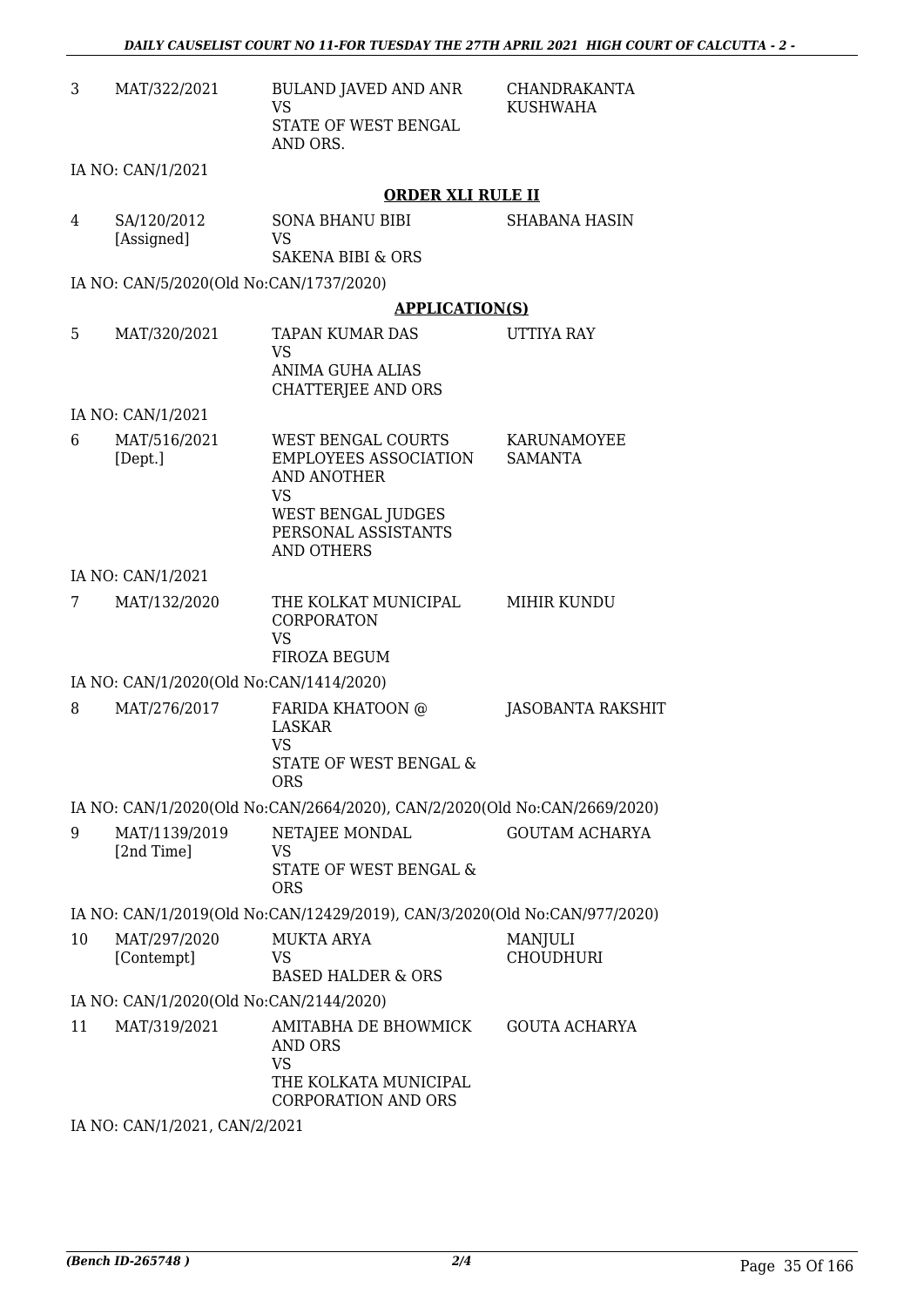| 12 | FMA/2400/2004                            | <b>SUMIT SINHA</b><br><b>VS</b><br>JAGIGRAM GRAM<br><b>PANCHAYAT</b>                           | <b>IPSITA</b><br><b>CHAKRABORTY</b>   |
|----|------------------------------------------|------------------------------------------------------------------------------------------------|---------------------------------------|
|    |                                          | IA NO: CAN/2/2016(Old No:CAN/11264/2016), CAN/3/2016(Old No:CAN/11265/2016)                    |                                       |
| 13 | FMA/501/2020<br>[Stay]                   | RUPA DASGUPTA @<br><b>CHOWDHURY</b><br><b>VS</b>                                               | SHIBENDU PATRA                        |
|    |                                          | TAPAS CHATTERJEE & ANR                                                                         |                                       |
| 14 | MAT/401/2021                             | NANDITA MONDAL<br><b>VS</b><br><b>GOUTAM GHOSH AND ORS</b>                                     | TANUJA BASAK                          |
|    | IA NO: CAN/1/2021                        |                                                                                                |                                       |
| 15 | MAT/419/2021                             | NANDITA MONDAL<br><b>VS</b><br><b>GOUTAM GHOSH AND ORS</b>                                     | TANUJA BASAK                          |
|    | IA NO: CAN/1/2021                        |                                                                                                |                                       |
| 16 | MAT/221/2020                             | <b>SUJOY MONDAL</b><br>VS.<br>STATE OF WEST BENGAL &                                           | <b>KALYANI</b><br><b>BHATTACHARYA</b> |
|    | IA NO: CAN/1/2020(Old No:CAN/1451/2020)  | <b>ORS</b>                                                                                     |                                       |
| 17 | FMA/815/2019                             | SHASHI AGARWAL                                                                                 | <b>SHOVAN GHOSH</b>                   |
|    |                                          | <b>VS</b><br>BIDHANNAGAR MUNICIPAL<br><b>CORPORATION &amp; ORS</b>                             |                                       |
|    | IA NO: CAN/1/2019(Old No:CAN/7447/2019)  |                                                                                                |                                       |
| 18 | MAT/1976/2019                            | JOTEGHANASHAYM<br>SAMABAY KRISHI UNNAYAN<br><b>SAMITI</b><br><b>VS</b><br>MANAS KUAMR GUCHHAIT | <b>UTTAM BANIK</b>                    |
|    |                                          | IA NO: CAN/1/2020(Old No:CAN/579/2020), CAN/2/2020(Old No:CAN/580/2020), CAN/3/2021            |                                       |
| 19 | CPAN/70/2021<br>[Contempt]               | PRABHAT KUMAR<br><b>CHAKRAVARTY</b><br><b>VS</b>                                               | <b>SOMOULI SARKAR</b>                 |
|    |                                          | PRASANTA RAY AND<br><b>OTHERS</b>                                                              |                                       |
|    | wt20 FMA/1171/2019                       | <b>SK GOLAP ALI</b><br>VS<br>PRABHAT KUMAR<br><b>CHAKRAVARTY &amp; ORS</b>                     | <b>BISWARANJAN</b><br><b>BHAKAT</b>   |
| 21 | FMA/469/2021                             | <b>SANGHITA SHAW</b><br><b>VS</b><br>THE CHAIRMAN, BHATPARA<br><b>MUNICIPALITY &amp; ORS</b>   | SAURABH SANKAR<br><b>SENGUPTA</b>     |
|    | IA NO: CAN/1/2020(Old No:CAN/765/2020)   |                                                                                                |                                       |
| 22 | FMA/356/2021                             | SANDIPAN CHAKRABORTY<br>VS<br>STATE OF WEST BENGAL &<br>ORS.                                   | MD. IDRISH                            |
|    | IA NO: CAN/2/2019(Old No:CAN/10020/2019) |                                                                                                |                                       |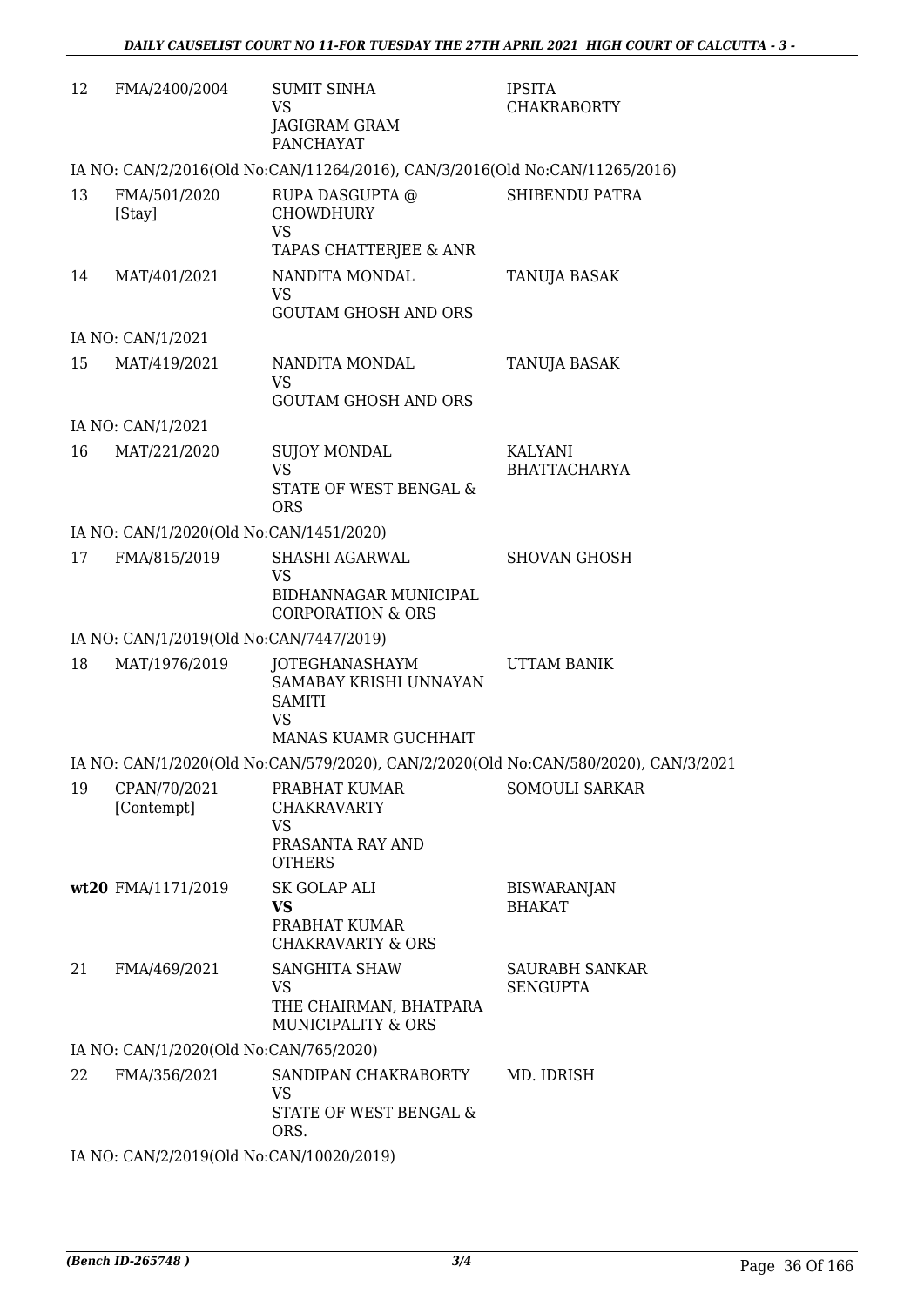| 23 | FMA/764/2020      | LATA BOSE & ANR<br>VS<br>MAHESHTALA<br>MUNICIPALITY & ORS                        | SHREYA BASU                  |
|----|-------------------|----------------------------------------------------------------------------------|------------------------------|
|    |                   | IA NO: CAN/2/2019(Old No:CAN/10183/2019), CAN/3/2021                             |                              |
| 24 | FMA/459/2021      | KOLKATA MUNICIPAL<br>CORPORATION AND<br>ANOTHER<br>VS<br>UNION OF INDIA AND ORS. | ANINDYA SUNDAR<br>CHATTERJEE |
|    | IA NO: CAN/1/2021 |                                                                                  |                              |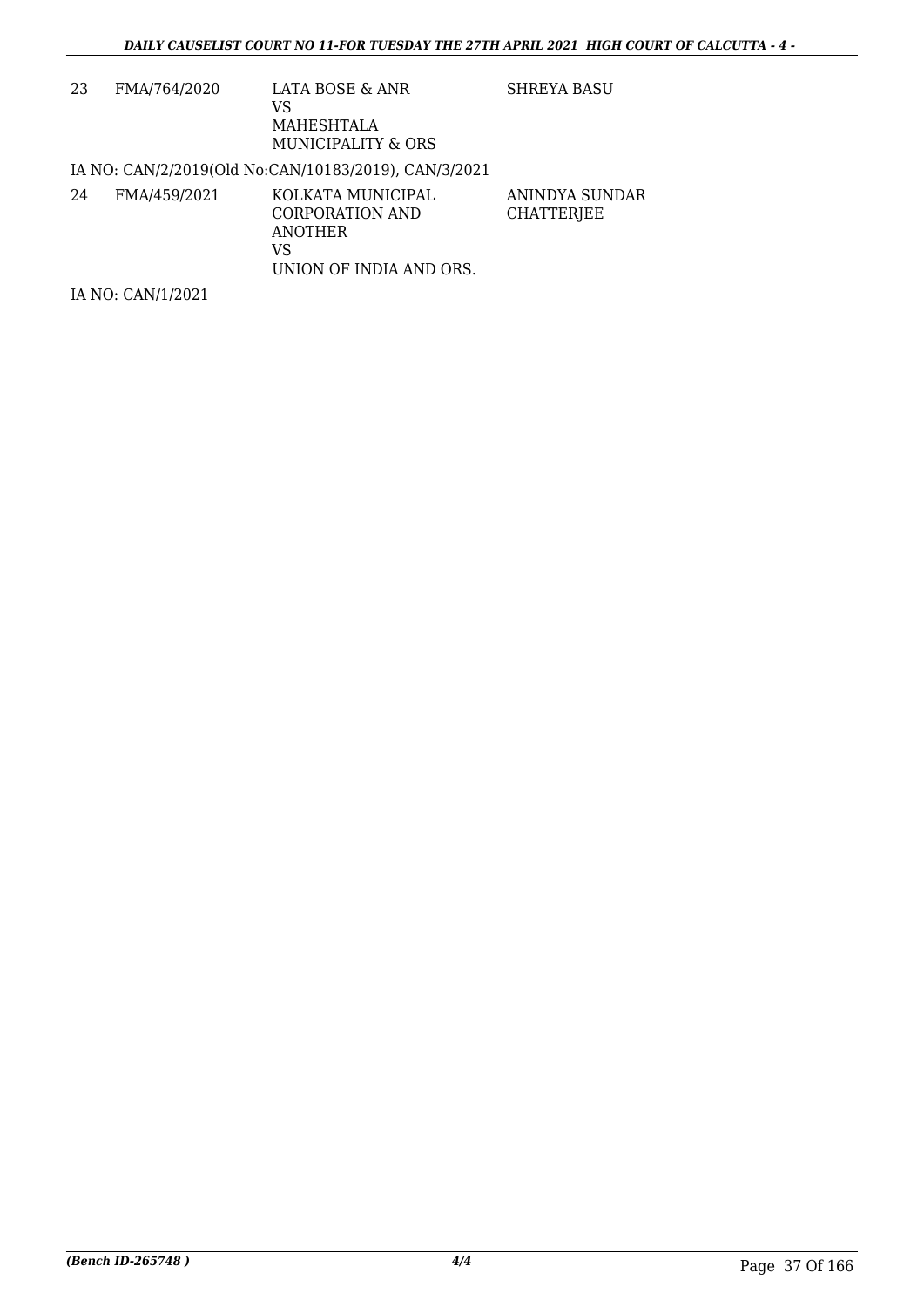

## **Appellate Side**

**DAILY CAUSELIST For Tuesday The 27th April 2021**

**COURT NO. 11 SINGLE BENCH (SB) AT 2:00 PM HON'BLE JUSTICE SUBRATA TALUKDAR (VIA VIDEO CONFERENCE) ON 28.04.2021 AT 2.00 P.M.**

**ON WEDNESDAY 28TH APRIL 2021 AT 2.00 P.M. - WILL SIT SINGLY AND TAKE UP AN ASSIGNED MATTER.**

#### **CONTEMPT APPLICATION**

|                                        | CRC/3/2019<br>[Assigned] [One<br>P.B. | SAUROV KUMAR MANDAL<br>VS<br><b>MADHURA DAS</b> | <b>HARE KRISHNA</b><br>HALDER |  |
|----------------------------------------|---------------------------------------|-------------------------------------------------|-------------------------------|--|
|                                        | $wt2$ CO/2565/2018                    | SAUROV KUMAR MANDAL<br>VS<br><b>MADHURA DAS</b> | <b>HARE KRISHNA</b><br>HALDAR |  |
| IA NO: CAN/3/2019(Old No:CAN/690/2019) |                                       |                                                 |                               |  |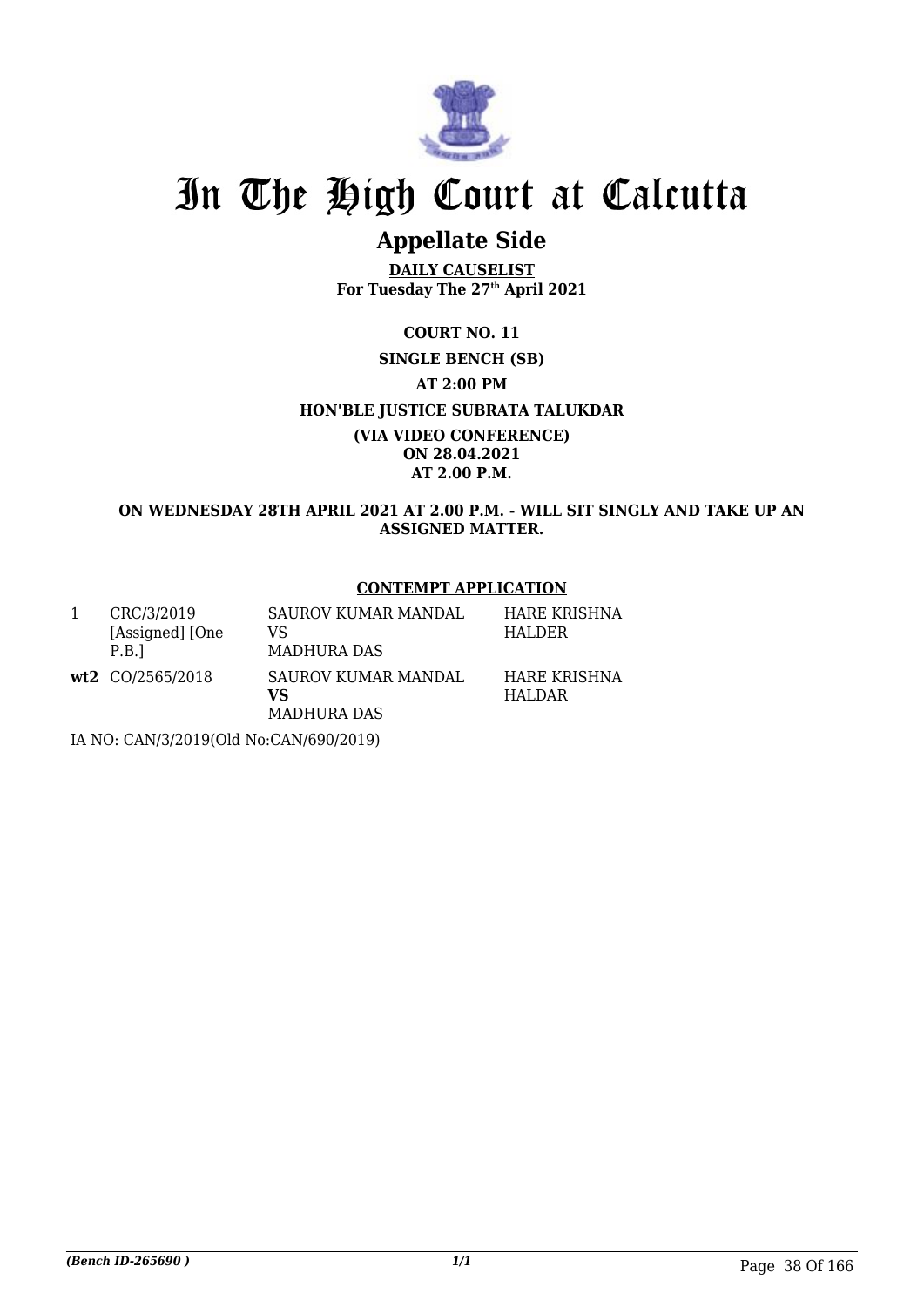

### **Appellate Side**

**DAILY CAUSELIST For Tuesday The 27th April 2021**

**COURT NO. 28**

**DIVISION BENCH (DB - VII)**

**AT 11:15 AM**

#### **HON'BLE JUSTICE TAPABRATA CHAKRABORTY**

**HON'BLE JUSTICE TIRTHANKAR GHOSH**

#### **(VIA VIDEO CONFERENCE)**

**ON AND FROM WEDNESDAY, THE 13TH JANUARY, 2021 - ANTICIPATORY BAIL UNDER SECTION 438 OF THE CODE OF CRIMINAL PROCEDURE INCLUDING MODIFICATION/CANCELLATION AND RELAXATION OF THE SAME;**

**BAIL UNDER SECTION 439 OF THE CODE OF CRIMINAL PROCEDURE (PUNISHMENT ABOVE 7 YEARS) INCLUDING MODIFICATION/CANCELLATION AND RELAXATION OF THE SAME.**

**SPECIAL NOTE: MENTIONING WILL BE ALLOWED AT THE FIRST SITTING OF THE COURT ON MONDAY**

**TODAY, i.e., ON 27-04-2021, AFTER "TO BE MENTIONED" AND "FIXED MATTER", BAIL APPLICATIONS WILL BE TAKEN UP SERIALLY FROM CRM 1819/2021 ONWARDS.**

**FROM 2 P.M. ANTICIPATORY BAIL MATTERS WILL BE TAKEN UP SERIALLY FROM CRM 989/2021 ONWARDS.**

 **NOTE: MATTERS WILL BE TAKEN UP THROUGH PHYSICAL HEARING ONLY WHEN BOTH THE PARTIES ARE AGREED**

|                |                                   | <b>TO BE MENTIONED</b>                                                                           |                         |
|----------------|-----------------------------------|--------------------------------------------------------------------------------------------------|-------------------------|
| 1              | CRM/1701/2021                     | ASIF HOSSAIN@BIKI@BIKI SK<br>VS<br><b>STATE OF WEST BENGAL</b>                                   | PRIYANKAR GANGULY       |
| $\mathfrak{D}$ | CRM/1791/2021                     | <b>SHIBU MANDAL</b><br>VS<br>STATE OF WEST BENGAL AND<br><b>ANOTHER</b>                          | MUSHARRAF ALAM SK.      |
| 3              | CRM/1814/2021<br>[C]              | <b>IHANTU DOLUI</b><br><b>VS</b><br><b>STATE OF WEST BENGAL</b>                                  | Srimoyee Mukherjee      |
| 4              | CRM/2872/2021                     | RANJIT KUMAR SHOW @ RANJEET<br>KUMAR SHAW AND OTHERS<br><b>VS</b><br><b>STATE OF WEST BENGAL</b> | KOUSHIK KUNDU           |
| 5              | CRM/965/2021                      | RAMJAN BARATI AND ORS<br><b>VS</b><br>State of West Bengal                                       | <b>SOURAV MUKHERJEE</b> |
| 6              | CRM/977/2021<br>$\lceil C \rceil$ | MINA BEGUM AND ORS.<br>VS<br>State of West Bengal                                                | SUDAKSHINA DEY          |
|                |                                   | <b>FIXED MATTER</b>                                                                              |                         |
| 7              | CRM/1742/2021                     | SK. AKBAR<br><b>VS</b><br><b>STATE OF WEST BENGAL</b>                                            | SIDDHARTHA SARKAR       |
| 8              | CRM/1736/2021                     | YEASIN SK @YASIN SK<br><b>VS</b><br>STATE OF WEST BENGAL                                         | <b>MD BANI ISRAIL</b>   |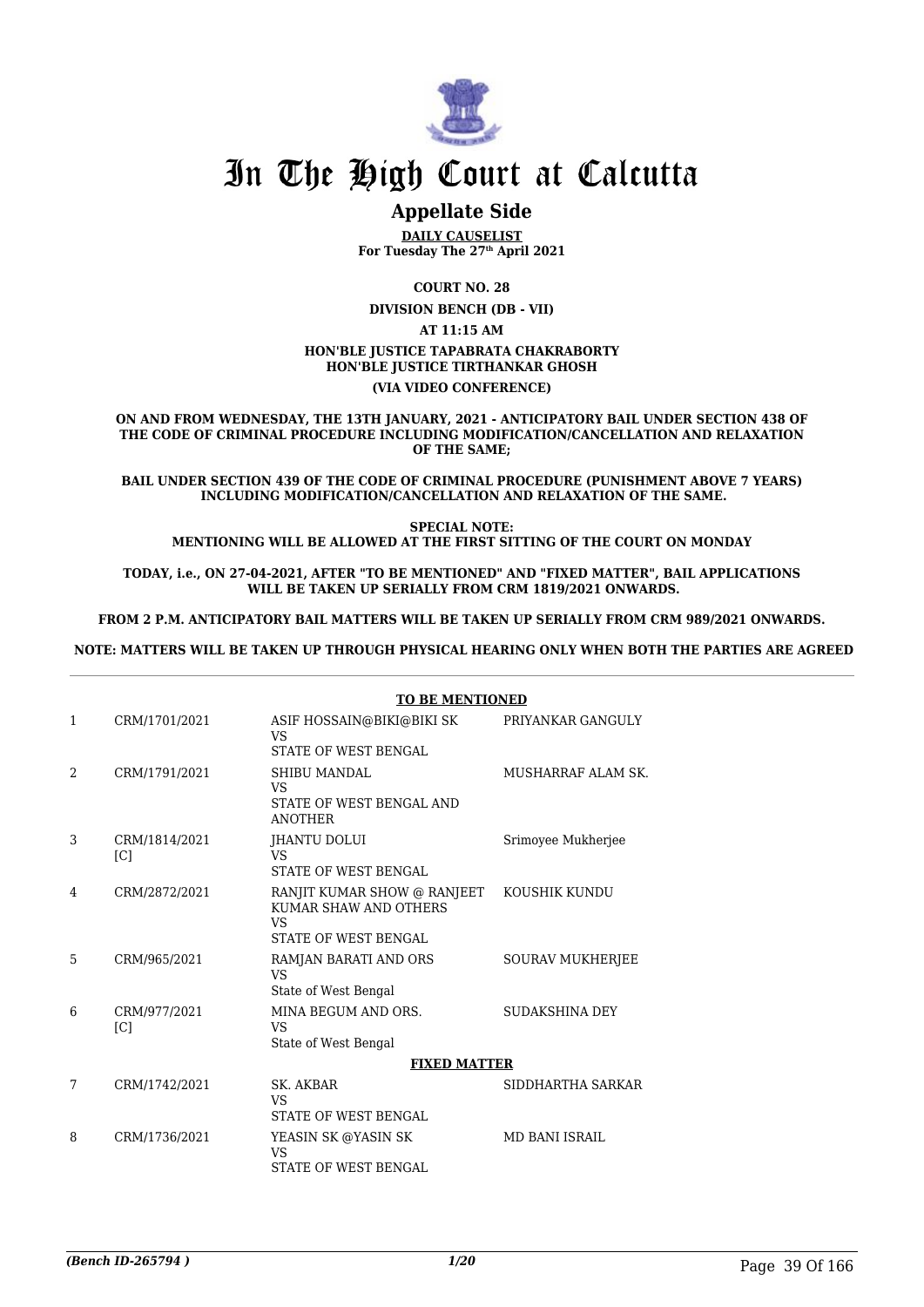| wt9  | CRM/2102/2021      | YEASIN SK @ YASIN SK<br>VS                                                                                    | MD BANI ISRAIL                      |
|------|--------------------|---------------------------------------------------------------------------------------------------------------|-------------------------------------|
|      |                    | STATE OF WEST BENGAL                                                                                          |                                     |
|      | CRM/2662/2020      | <b>APPLICATION FOR BAIL</b>                                                                                   |                                     |
| 10   |                    | <b>SANJAY DAS</b><br>VS<br>SUPERINTENDENT OF<br>CUSTOMS, SPECIAL<br><b>INVESTIGATION BRANCH</b>               | ANKITA DAS<br><b>CHAKRABORTY</b>    |
| 11   | CRM/7496/2020      | AZAD SK ALIAS ABUL KALAM<br><b>AZAD</b><br>VS                                                                 | SOUMYA NAG                          |
|      |                    | State of West Bengal                                                                                          |                                     |
|      | IA NO: CRAN/1/2020 |                                                                                                               |                                     |
| 12   | CRM/9610/2020      | SANJIB KUMAR MONDAL<br>VS<br>State of West Bengal                                                             | ARGHYA CHAKRABARTI                  |
| 13   | CRM/10898/2020     | VIKASH KUMAR YADAV @ VIVESH<br>YADAV @ BIKASH YADAV<br>VS<br>State of West Bengal                             | SOUMYA BASU ROY<br><b>CHOWDHURY</b> |
| 14   | CRM/11054/2020     | <b>SUNNY HELA</b><br><b>VS</b><br>Union of India                                                              | <b>GAGANJYOT SINGH</b>              |
| 15   | CRM/11181/2020     | MITHUN DHARA<br>VS<br>Union of India                                                                          | KOUSTAV BAGCHI                      |
| 16   | CRM/341/2021       | MD SHAMI @ MOHAMMAD SHAMI<br>VS<br>State of West Bengal                                                       | NAZIR AHMED                         |
| wt17 | CRM/117/2021       | MITHUN CHANDRA<br>VS<br>STATE OF WEST BENGAL AND<br>ORS.                                                      | <b>AMRIN KHATOON</b>                |
| 18   | CRM/370/2021       | ANIRUDDHA GHOSH<br>VS<br>State of West Bengal                                                                 | DATTATREYA DUTTA                    |
| 19   | CRM/633/2021       | BAPI SAMANTA @ NILMONI<br><b>SAMANTA</b><br>VS                                                                | RAMASHIS MUKHERJEE                  |
| 20   | CRM/701/2021       | State of West Bengal<br>SHANKAR PROSAD SHARMA @<br><b>SHANKAR SHARMA</b><br>VS<br>State of West Bengal        | APURBA KUMAR DUTTA                  |
| 21   | CRM/816/2021       | <b>SUMAN BARMAN</b><br>VS                                                                                     | ROMA ROY                            |
|      |                    | State of West Bengal                                                                                          |                                     |
|      |                    | <b>FOR ORDERS</b>                                                                                             |                                     |
| 22   | CRM/11017/2020     | UTPAL MONDAL @ IMAM<br>SAMUNUR @ SABNUR MONDAL<br>@ ALAUDDIN MONDAL AND ORS<br>VS<br>THE STATE OF WEST BENGAL | MADHUMITA BASAK                     |
|      |                    | <b>BAIL APPLICATION</b>                                                                                       |                                     |
| 23   | CRM/562/2020       | SHYAMAL KUNDU<br>VS<br>STATE OF WEST BENGAL                                                                   | SNEHANSU MAJUMDER                   |
|      | IA NO: CRAN/1/2020 |                                                                                                               |                                     |
| 24   | CRM/2583/2020      | GOBINDO SEN @ GOVIND SAIN<br>VS<br>STATE OF WEST BENGAL                                                       | JANNAT UL FIRDOUS                   |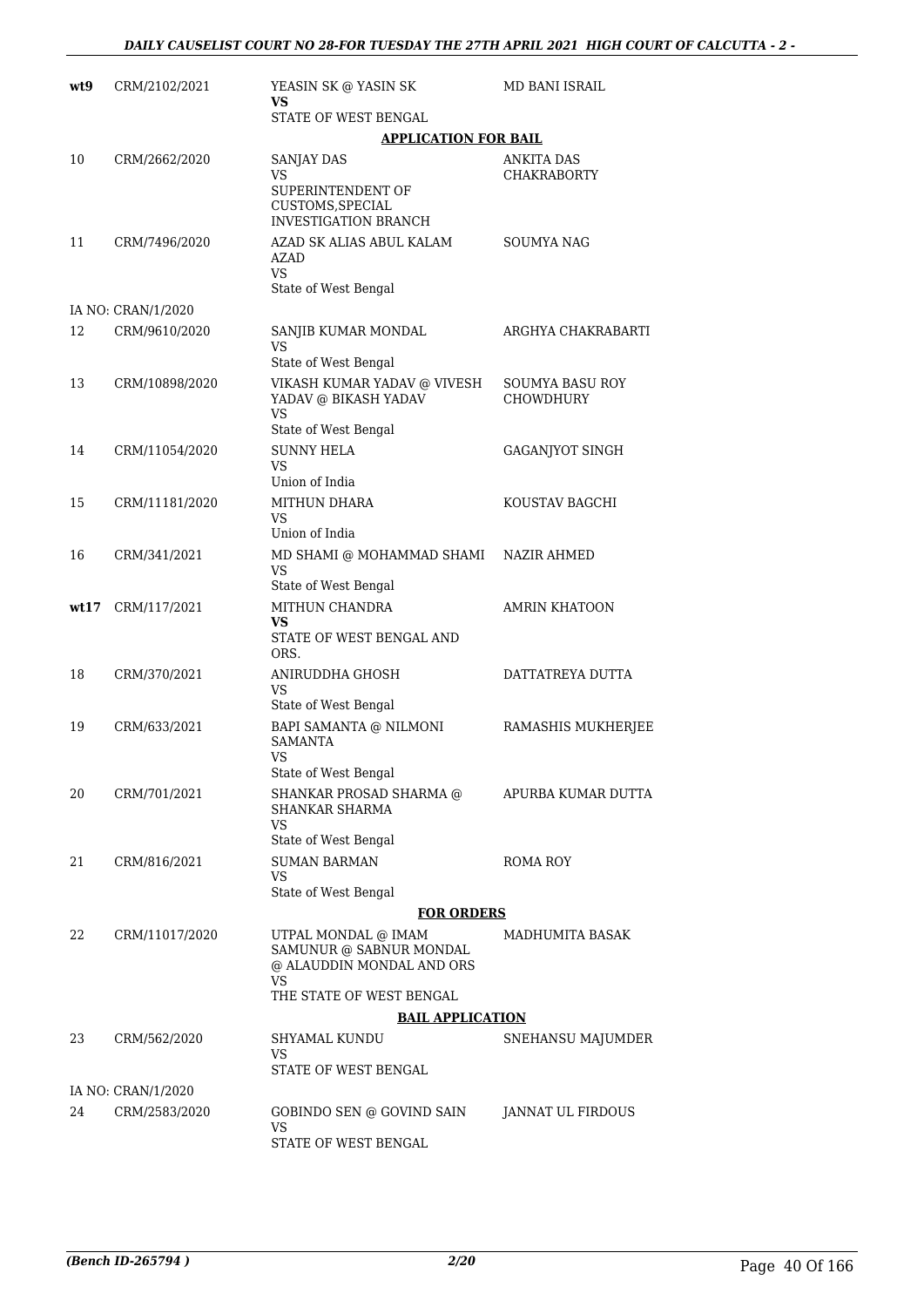| 25   | CRM/3248/2020                             | SOVAN CHAKRABORTY @ TUKAI<br>VS<br>STATE OF WEST BENGAL                           | <b>ASHISH DEY</b>                       |
|------|-------------------------------------------|-----------------------------------------------------------------------------------|-----------------------------------------|
|      | IA NO: CRAN/2/2021                        |                                                                                   |                                         |
| 26   | CRM/3277/2020                             | CHANDAN KHATICK<br>VS<br>STATE OF WEST BENGAL                                     | <b>BITASOK BANERJEE</b>                 |
| 27   | CRM/3335/2020                             | <b>TAFAIJEL HOSSAIN</b><br>MONDAL@TAFAJJEL<br>MONDAL@TOFAJEL MOLLA<br>VS          | DEBAPRIYA SAMANTA                       |
|      | IA NO: CRAN/1/2020(Old No:CRAN/1686/2020) | STATE OF WEST BENGAL                                                              |                                         |
| 28   | CRM/5808/2020                             | ARUN KUMAR DAS<br>VS<br>STATE OF WEST BENGAL & ANR                                | RAJDEEP HALDAR                          |
|      | IA NO: CRAN/1/2020(Old No:CRAN/4219/2020) |                                                                                   |                                         |
| 29   | CRM/7610/2020                             | <b>SK.SADDAM HOSSAIN</b><br>VS<br>State of West Bengal                            | DATTATREYA DUTTA                        |
| 30   | CRM/8129/2020                             | TARIKUL ISLAM @ TARIK<br>VS<br>State of West Bengal                               | SANTANU MAJI                            |
| 31   | CRM/8246/2020                             | JAYNAL GAZI<br>VS<br>State of West Bengal                                         | SUDARSHAN GHOSH                         |
| 32   | CRM/8560/2020                             | <b>BHASKAR MUKHERJEE</b><br>VS<br>State of West Bengal                            | <b>TANMAY BASU</b>                      |
| 33   | CRM/8667/2020                             | SUTPAL GHOSH AND ORS<br>VS<br>State of West Bengal                                | PRABIR MAJUMDER                         |
| 34   | CRM/8697/2020                             | DEB KUAMR CHAKRABORTY<br>VS                                                       | <b>ANKITA DAS</b><br><b>CHAKRABORTY</b> |
| 35   | CRM/9535/2020                             | State of West Bengal<br>SISHUTOSH SOREN<br>VS                                     | KAZI M RAHMAN                           |
| 36   | CRM/9991/2020                             | State of West Bengal<br><b>BIPLAB DAS @ BAPAN</b><br>VS —<br>State of West Bengal | Ramashis Mukherjee                      |
| 37   | CRM/10162/2020                            | ALIM KHAN@ALI@MD ALI<br>@MUBARAK<br><b>VS</b>                                     | SANJIB MITRA                            |
| wt38 | CRM/10091/2020                            | State of West Bengal<br>SK. KALAM<br>VS<br>STATE OF WEST BENGAL                   | SOUMYA BASU ROY<br><b>CHOWDHURI</b>     |
| 39   | CRM/10244/2020                            | NIZAMUDDIN GAZI<br>VS                                                             | Ramashis Mukherjee                      |
| 40   | CRM/10439/2020                            | State of West Bengal<br>PARDEEP KUMAR AND ANR<br>VS<br>State of West Bengal       | MD N RABBEER                            |
| 41   | CRM/10486/2020                            | <b>SANTAN BHUIYA</b><br>VS<br>State of West Bengal                                | SOUVIK DAS                              |
| 42   | CRM/10687/2020                            | MRI REJAUL ALI@RIKUL<br><b>VS</b><br>State of West Bengal                         | SAGAR SAHA                              |
| 43   | CRM/10910/2020                            | SHAMIM HUSSAIN @ GILL921782<br>VS<br>State of West Bengal                         | HUSEN MUSTAFI                           |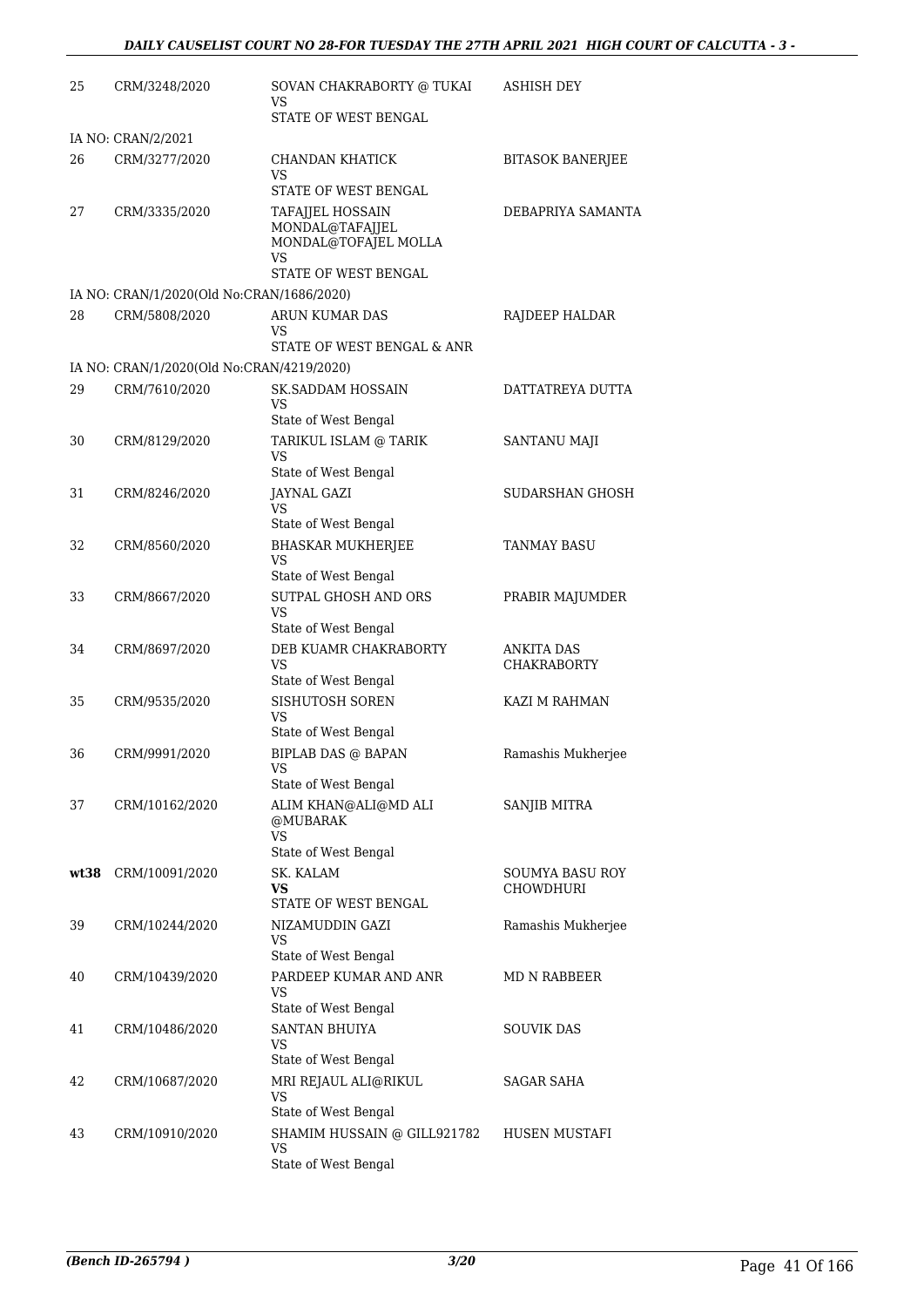| 44 | CRM/11058/2020 | SOLEMAN MOLLA<br>VS                                                                               | MD ZEESHAN UDDIN                |
|----|----------------|---------------------------------------------------------------------------------------------------|---------------------------------|
| 45 | CRM/11108/2020 | State of West Bengal<br>SANOJ SINGH AND ORS<br>VS                                                 | KOMAL SINGH                     |
|    |                | State of West Bengal                                                                              |                                 |
| 46 | CRM/11109/2020 | KALYAN MURMU<br>VS                                                                                | <b>BITASOK BANERJEE</b>         |
| 47 | CRM/11122/2020 | State of West Bengal<br>PALASH CHANDRA DEY @ PALAS<br>CH. DEY @ APPU DEY @ BAPI DEY               | SUMANTA GANGULY                 |
|    |                | VS<br>State of West Bengal                                                                        |                                 |
| 48 | CRM/11128/2020 | SANDEEP LAKRA<br>VS                                                                               | BISWAJIT MITRA                  |
| 49 | CRM/11153/2020 | State of West Bengal<br><b>SUJOY MONDAL</b><br>VS                                                 | SHAMIK BAGCHI                   |
|    |                | State of West Bengal                                                                              |                                 |
| 50 | CRM/11214/2020 | DR. DILIP GHOSH @ DILIP KUMAR<br><b>GHOSH</b><br>VS                                               | MINAL PALANA                    |
|    |                | State of West Bengal                                                                              |                                 |
| 51 | CRM/11227/2020 | TAHIJUDDIN SHAIKH@RAJU<br>VS                                                                      | ANGSHUMAN<br><b>CHAKRABORTY</b> |
| 52 |                | State of West Bengal<br><b>NASIR MALLICK</b>                                                      | <b>SUMAN DE</b>                 |
|    | CRM/11261/2020 | VS<br>State of West Bengal                                                                        |                                 |
|    |                | <b>BAIL APPLICATION [NEW]</b>                                                                     |                                 |
| 53 | CRM/469/2021   | MD KALU @ ATAUR RAHAMAN<br>VS<br>Union of India                                                   | SOUMYA NAG                      |
| 54 | CRM/747/2021   | <b>LAKHAN GHOSH</b><br>VS                                                                         | SNEHASISH PAL                   |
|    |                | State of West Bengal AND ANR                                                                      |                                 |
| 55 | CRM/750/2021   | <b>BIREN MANDAL</b><br>VS                                                                         | PRITHVIRAJ SINHA ROY            |
|    |                | State of West Bengal                                                                              |                                 |
| 56 | CRM/766/2021   | HASAN IMAM @ HASNU @<br>ZUBAIR AHMED @ ASIF HOSSAIN<br>@ ARIF HASAN<br>VS<br>State of West Bengal | PRATIK GHOSH                    |
| 57 | CRM/772/2021   | PARITOSH MISTRY                                                                                   | FRANCIS SAMSON                  |
|    |                | VS<br>State of West Bengal                                                                        | CORREA                          |
| 58 | CRM/809/2021   | TINKU KUMAR SINGH<br>VS                                                                           | DEV KUMAR SHARMA                |
|    |                | State of West Bengal                                                                              |                                 |
| 59 | CRM/834/2021   | SOMNATH DUTTA<br>VS<br>State of West Bengal                                                       | KAUSTAV SHOME                   |
| 60 | CRM/835/2021   | <b>SATTAR AHAMED</b><br>VS.                                                                       | ASIF DEWAN                      |
|    |                | State of West Bengal                                                                              |                                 |
| 61 | CRM/838/2021   | MONORANJAN DAS<br>@MONORANJAN DAS<br>VS                                                           | NAZIR AHMED                     |
|    |                | State of West Bengal                                                                              |                                 |
| 62 | CRM/851/2021   | DEBASISH BAR<br>VS.                                                                               | sk. sahjahan ali                |
|    |                | State of West Bengal                                                                              |                                 |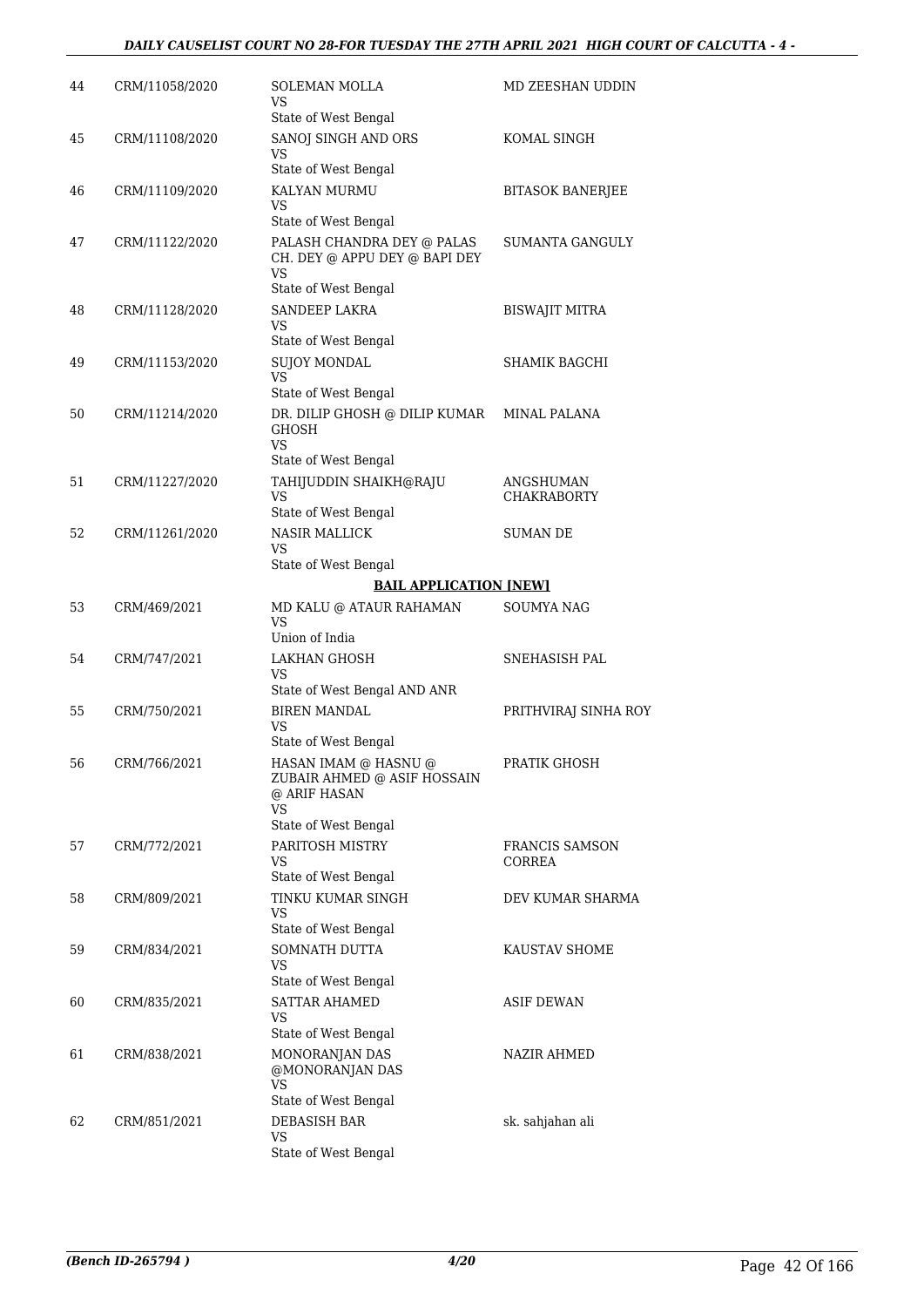#### *DAILY CAUSELIST COURT NO 28-FOR TUESDAY THE 27TH APRIL 2021 HIGH COURT OF CALCUTTA - 5 -*

| 63 | CRM/861/2021  | KOHINOOR BIBI<br>VS                                                            | SOURAV MUKHERJEE                   |
|----|---------------|--------------------------------------------------------------------------------|------------------------------------|
| 64 | CRM/878/2021  | State of West Bengal<br>SHUBHANKAR HALDER<br>VS                                | <b>DONA AKTER</b>                  |
| 65 | CRM/881/2021  | State of West Bengal<br><b>BISWAJIT SHIL</b><br>VS                             | Jeenia Rudra                       |
| 66 | CRM/886/2021  | State of West Bengal<br>BAPPADITYA PAN @ BAPPA<br>VS                           | SIDHANT CHOWDHURY                  |
| 67 | CRM/938/2021  | State of West Bengal<br>RAKIBUL MONDAL<br>VS                                   | Asraf Mandal                       |
| 68 | CRM/940/2021  | State of West Bengal<br>TANMOY HOWLADAR<br>VS<br>State of West Bengal          | MAZHAR HOSSAIN<br><b>CHOWDHURY</b> |
| 69 | CRM/943/2021  | <b>SANTOSH ROUT</b><br>VS<br>State of West Bengal                              | MAZHAR HOSSAIN<br><b>CHOWDHURY</b> |
| 70 | CRM/968/2021  | <b>AINAL HAQUE</b><br>VS                                                       | ARNAB SAHA                         |
| 71 | CRM/982/2021  | State of West Bengal<br>PRADIP RUIDAS<br>VS<br>State of West Bengal            | PINTU KARAR                        |
| 72 | CRM/986/2021  | <b>TAPAS SARKAR</b><br>VS<br>State of West Bengal                              | PINTU KARAR                        |
| 73 | CRM/998/2021  | RABJEL MONDAL@KALU<br>VS<br>State of West Bengal                               | Anisur Rahaman                     |
| 74 | CRM/1039/2021 | <b>SAILEN GHARAI</b><br>VS<br>STATE OF WEST BENGAL AND<br>ORS.                 | <b>SUMAN DE</b>                    |
| 75 | CRM/1046/2021 | SAMAR BISWAS ALIAS GUYE<br>VS<br>STATE OF WEST BENGAL AND                      | AMIT SINGH                         |
| 76 | CRM/1048/2021 | ORS.<br>SUBRATA GHOSH<br>VS<br>STATE OF WEST BENGAL                            | ARKA CHAKRABORTY                   |
| 77 | CRM/1052/2021 | NIDUL PAUL<br>VS<br>STATE OF WEST BENGAL AND                                   | SUMANTA CHAKRABORTY                |
| 78 | CRM/1058/2021 | ORS.<br>RABI SHARMA @RABI KUMAR<br>SHARMA<br><b>VS</b><br>STATE OF WEST BENGAL | SOURADEEP DUTTA                    |
| 79 | CRM/1067/2021 | ASRAF @ ARSHAD @ ARSAD<br>VS<br>STATE OF WEST BENGAL                           | SEKHAR MUKHERJEE                   |
| 80 | CRM/1080/2021 | ARUN BASAK<br>VS<br>STATE OF WEST BENGAL                                       | KOUSTUV SHOME                      |
| 81 | CRM/1089/2021 | KANCHAN SONKAR<br>VS<br>THE STATE OF WEST BENGAL                               | Subhabrata Chowdhury               |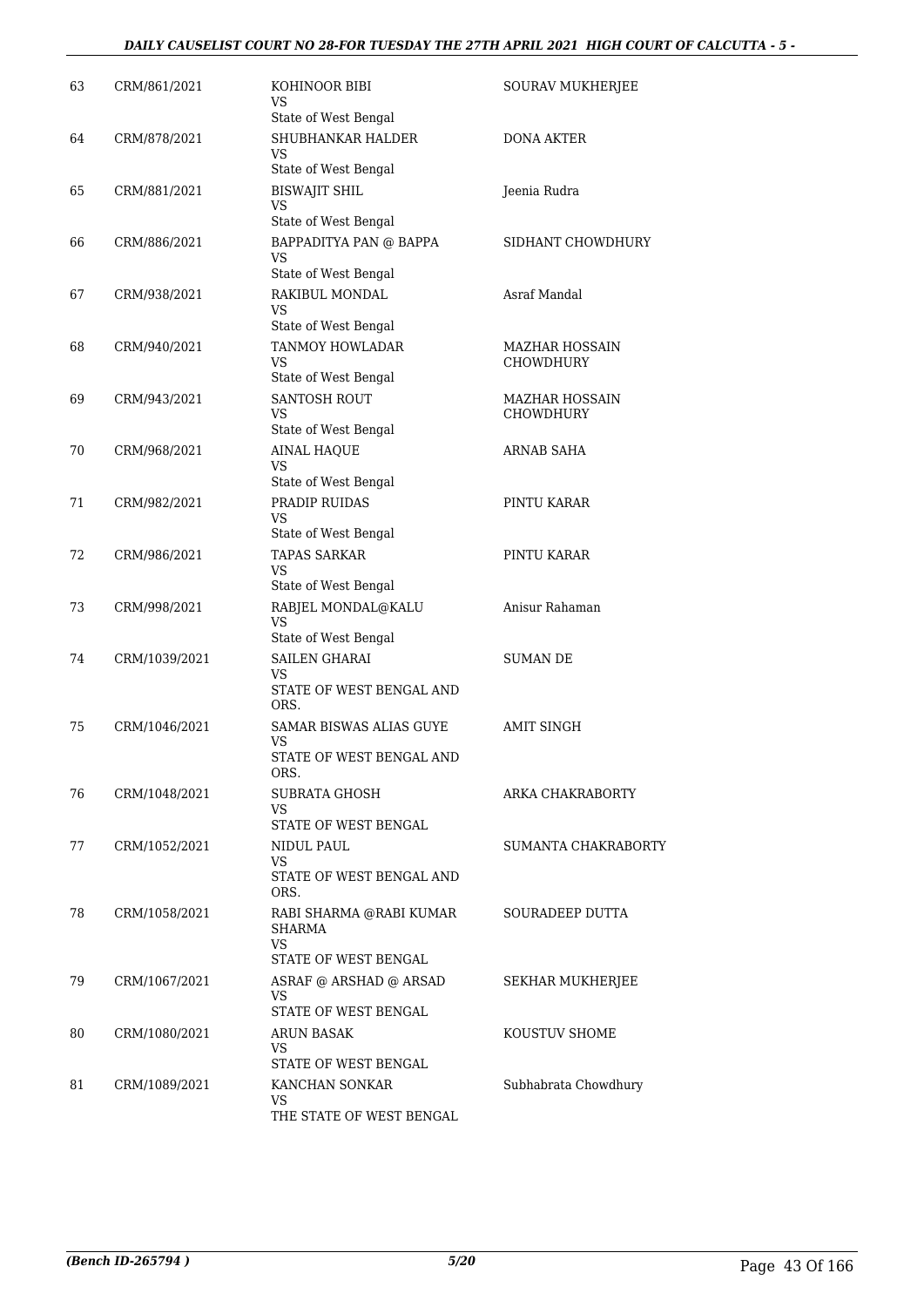| 82 | CRM/1105/2021 | LAL MAHAMMAD DHUKRE @ LAL<br>MAHAMMAD DUKRE @LALTUU<br><b>VS</b> | SUMIT ROUTH                                |
|----|---------------|------------------------------------------------------------------|--------------------------------------------|
|    |               | STATE OF WEST BENGAL AND<br>ORS.                                 |                                            |
| 83 | CRM/1108/2021 | SAJIB BISWAS @ SANJIT                                            | NARAYAN DEBNATH                            |
|    |               | VS.<br>STATE OF WEST BENGAL AND<br>ORS.                          |                                            |
| 84 | CRM/1110/2021 | SANJIB BISWAS @ SANJIT<br>VS                                     | NARAYAN DEBNATH                            |
| 85 | CRM/1111/2021 | STATE OF WEST BENGAL<br>SAHARAB MONDAL                           | ASHOK KUMAR                                |
|    |               | VS.<br>STATE OF WEST BENGAL AND<br>ORS.                          | CHOWDHURY                                  |
| 86 | CRM/1112/2021 | RAJ CHAKRABORTY<br>VS.<br>STATE OF WEST BENGAL                   | ASHOK KR. CHOWDHURY                        |
| 87 | CRM/1130/2021 | NIYAJUL SK                                                       | Anisur Rahaman                             |
|    |               | VS<br>STATE OF WEST BENGAL                                       |                                            |
| 88 | CRM/1132/2021 | RUBEL ALI @ ABDUL AZIZ                                           | HABIBUR RAHAMAN                            |
|    |               | VS<br>STATE OF WEST BENGAL                                       |                                            |
| 89 | CRM/1143/2021 | PRODIP CHOWDHURY@PRADIP                                          | PRONOJIT ROY                               |
|    |               | KR CHOWDHURY@PRDEEP<br>KUMAR CHOWDHURY<br>VS                     |                                            |
| 90 | CRM/1149/2021 | STATE OF WEST BENGAL<br><b>GORA CHAND</b>                        | SUMITAVA CHAKRABORTY                       |
|    |               | MUKHERJEE@HARU<br>VS                                             |                                            |
|    |               | STATE OF WEST BENGAL                                             |                                            |
| 91 | CRM/1178/2021 | SUKANTA KUMAR SAHOO<br>VS.<br>STATE OF WEST BENGAL AND<br>ORS.   | <b>SOUMYA BASU ROY</b><br><b>CHOWDHURY</b> |
| 92 | CRM/1206/2021 | <b>SAMIR ADHIKARY</b>                                            | SHASANKAR SEKHAR                           |
|    |               | VS<br>STATE OF WEST BENGAL                                       | SAHA                                       |
| 93 | CRM/1213/2021 | <b>JIYARUL MONDAL</b><br>VS.                                     | ARUNIMA DAS SHARMA                         |
| 94 | CRM/1221/2021 | STATE OF WEST BENGAL<br>FULLARA MONDAL                           | SANTANU MAJI                               |
|    |               | VS<br>CENTRAL BUREAU OF                                          |                                            |
|    |               | <b>INVESTIGATION</b>                                             |                                            |
| 95 | CRM/1253/2021 | S.K.CHAND @CHAND<br>VS.                                          | DEVRANJAN DAS                              |
|    |               | STATE OF WEST BENGAL                                             |                                            |
| 96 | CRM/1255/2021 | <b>TAHERUL HOSSAIN</b><br>VS.<br>STATE OF WEST BENGAL AND        | ABDUS SALAM                                |
| 97 | CRM/1257/2021 | ORS.<br>KARTICK SAMMADAR                                         | HUSEN MUSTAFI                              |
|    |               | VS.<br>STATE OF WEST BENGAL AND<br>ORS.                          |                                            |
| 98 | CRM/1258/2021 | SUJOY CHANDRA @SUJOY<br><b>CHANDA</b>                            | <b>BITASOK BANERJEE</b>                    |
|    |               | <b>VS</b><br>STATE OF WEST BENGAL                                |                                            |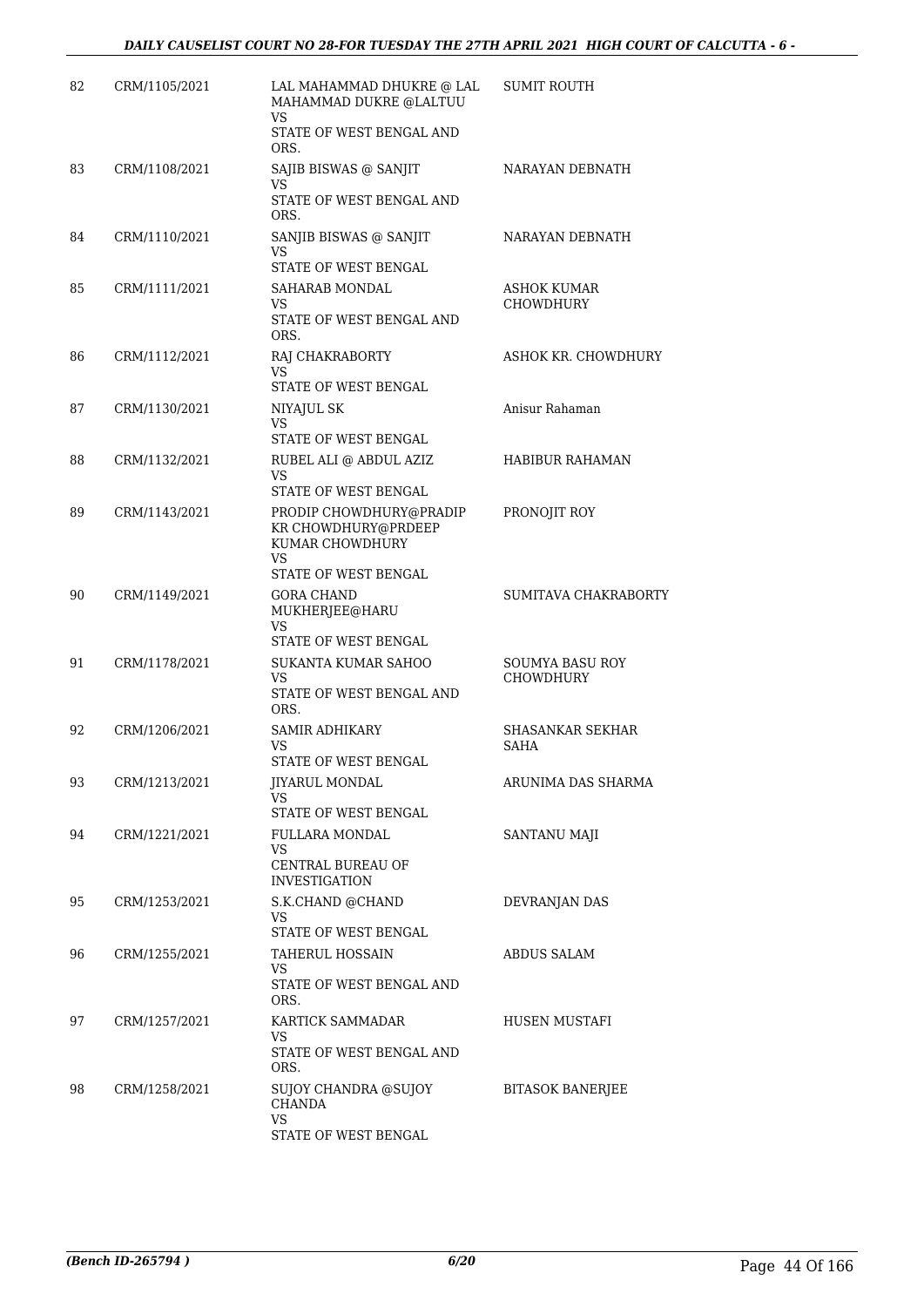| 99  | CRM/1291/2021     | <b>BIKASH HARI</b><br>VS.                                                                                 | AMIT SINGH              |
|-----|-------------------|-----------------------------------------------------------------------------------------------------------|-------------------------|
|     |                   | STATE OF WEST BENGAL                                                                                      |                         |
| 100 | CRM/1313/2021     | ARIF ALI MOLLA                                                                                            | ARUPO KUMAR             |
|     |                   | VS.<br>STATE OF WEST BENGAL AND<br>ORS.                                                                   | <b>BHOWMICK</b>         |
| 101 | CRM/1325/2021     | AMIN AKHTAR @AMIM AKTAR                                                                                   | SAGAR SAHA              |
|     |                   | VS                                                                                                        |                         |
|     |                   | STATE OF WEST BENGAL                                                                                      |                         |
| 102 | CRM/1350/2021     | ASHOK KUMAR CHOUDHURY<br>@ASHOK CHOUDHURY @ASHOKE<br>CHOWDHURY@RAMESH<br>PRAJAPATI@CHOWDHURY<br><b>VS</b> | SOUMYA NAG              |
|     |                   | STATE OF WEST BENGAL AND<br>ORS.                                                                          |                         |
| 103 | CRM/1352/2021     | MD. SAUKAT SEKH                                                                                           | <b>ARKACHAKRABORTY</b>  |
|     |                   | VS<br>UNION OF INDIA, AIR                                                                                 |                         |
|     |                   | INTELLIGENCE UNIT, ,                                                                                      |                         |
| 104 | CRM/1354/2021     | MEHER ALI SK AND OTHERS                                                                                   | KRISHNENDU DE           |
|     |                   | VS                                                                                                        |                         |
|     |                   | STATE OF WEST BENGAL                                                                                      |                         |
| 105 | CRM/1357/2021     | SK SAKIR ALI @SK JIKSARUL ALI<br>VS                                                                       | ANINDYA GHOSH           |
|     |                   | STATE OF WEST BENGAL                                                                                      |                         |
| 106 | CRM/1373/2021     | <b>SAMIRAN KR DAS</b>                                                                                     | <b>MAZHAR HOSSAIN</b>   |
|     |                   | <b>VS</b><br>STATE OF WEST BENGAL                                                                         | <b>CHOWDHURY</b>        |
| 107 | CRM/1380/2021     | ABARUN SHARMA@VARUN                                                                                       | Kunal Ganguly           |
|     |                   | KUMAR SHARMA<br><b>VS</b>                                                                                 |                         |
|     |                   | STATE OF WEST BENGAL                                                                                      |                         |
| 108 | CRM/1399/2021     | RAHUL SK @ BABU SK<br>VS                                                                                  | <b>ABDUS SALAM</b>      |
|     |                   | STATE OF WEST BENGAL                                                                                      |                         |
| 109 | CRM/1400/2021     | SUSANTA GHOSH @ LAL<br>VS                                                                                 | PRABIR MAJUMDER         |
|     |                   | STATE OF WEST BENGAL                                                                                      |                         |
|     | 110 CRM/1404/2021 | SURENDRA RAI                                                                                              | ANAMITRA BANERJEE       |
|     |                   | VS<br>STATE OF WEST BENGAL                                                                                |                         |
| 111 | CRM/1405/2021     | ANSARUL ALAM                                                                                              | PARVEJ ANAM             |
|     |                   | VS.                                                                                                       |                         |
|     |                   | STATE OF WEST BENGAL                                                                                      |                         |
| 112 | CRM/1429/2021     | ANIMESH ADAK AND ANR<br>VS.                                                                               | MAIDUL ISLAM KAYAL      |
|     |                   | STATE OF WEST BENGAL                                                                                      |                         |
| 113 | CRM/1591/2021     | RAHIMA BIBI                                                                                               | <b>SOUMA SUBHRA ROY</b> |
|     |                   | VS<br>STATE OF WEST BENGAL                                                                                |                         |
| 114 | CRM/1657/2021     | BARI SHAK AND ANR                                                                                         | KAMAL CHANDRA SAHA      |
|     |                   | VS.                                                                                                       |                         |
|     |                   | STATE OF WEST BENGAL                                                                                      |                         |
| 115 | CRM/1658/2021     | UJJAL MONDAL @ BABU<br>VS                                                                                 | KAMALESH CH SAHA        |
|     |                   | STATE OF WEST BENGAL                                                                                      |                         |
| 116 | CRM/1671/2021     | <b>BASU DEBNATH</b>                                                                                       | DEEPAK KR. SHAW         |
|     |                   | VS.<br>STATE OF WEST BENGAL                                                                               |                         |
| 117 | CRM/1722/2021     | ALAM HOSSAIN                                                                                              | <b>BENAJIR HASNA</b>    |
|     |                   | VS.                                                                                                       |                         |
|     |                   | N.C.B. AND ANR                                                                                            |                         |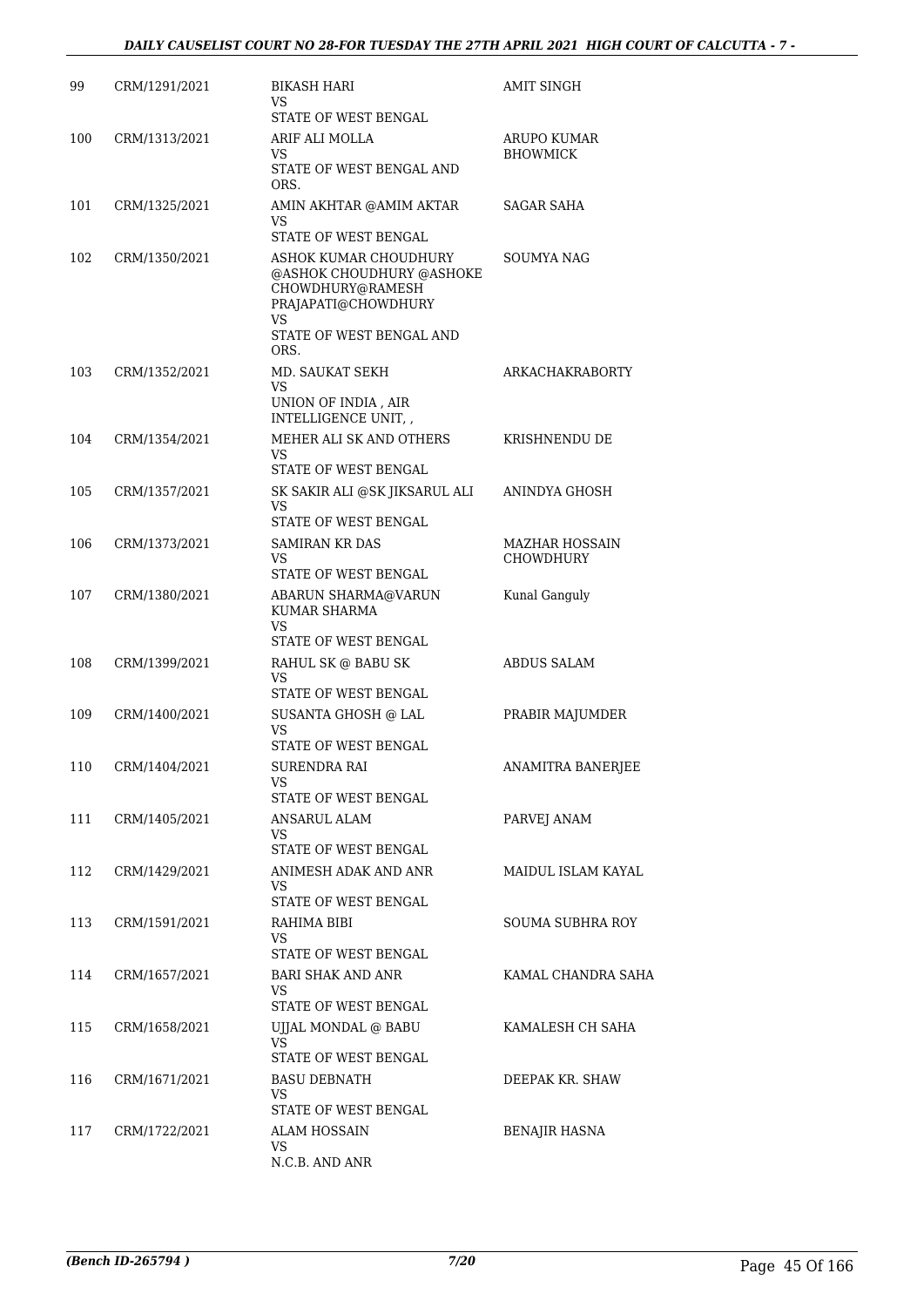| 118 | CRM/1758/2021 | RUHUL AMIN @ KALU<br>VS               | <b>MD JANNAT FIRDOUS</b>        |
|-----|---------------|---------------------------------------|---------------------------------|
|     |               | STATE OF WEST BENGAL                  |                                 |
| 119 | CRM/1761/2021 | MANOTOSH GHOSH<br>VS.                 | MOHAMMAD KHAIRUL                |
|     |               | STATE OF WEST BENGAL                  |                                 |
| 120 | CRM/1780/2021 | REKHA BIBI                            | <b>TAPODIP GUPTA</b>            |
|     |               | VS<br>STATE OF WEST BENGAL            |                                 |
| 121 | CRM/1781/2021 | DILIP GORAI                           | LAKSHMINATH                     |
|     |               | VS.                                   | <b>BHATTACHARYA</b>             |
|     |               | STATE OF WEST BENGAL                  |                                 |
| 122 | CRM/1787/2021 | MAKBUL AKTAR SK AND ANR<br>VS         | <b>BHOASKAR CHATTERIEE</b>      |
|     |               | STATE OF WEST BENGAL                  |                                 |
| 123 | CRM/1789/2021 | ISRAIL SK @ ESRAIL AND ANR            | PRATIMA BANERJEE                |
|     |               | VS<br>STATE OF WEST BENGAL            |                                 |
| 124 | CRM/1798/2021 | AMRUL SK@BABUA@AMIRUL                 | MUSHARRAF ALAM SK               |
|     |               | AND ANR                               |                                 |
|     |               | VS<br>STATE OF WEST BENGAL            |                                 |
| 125 | CRM/1804/2021 | SOMNATH GHOSH                         | PRABIR MAJUMDER                 |
|     |               | VS.                                   |                                 |
|     |               | STATE OF WEST BENGAL                  |                                 |
| 126 | CRM/1805/2021 | <b>BISWARUP GIRI ALIAS BISU</b><br>VS | KESHAB CHANDRA DAS              |
|     |               | STATE OF WEST BENGAL                  |                                 |
| 127 | CRM/1808/2021 | JAGANNATH GHOSH                       | KRISHNENDU DE                   |
|     |               | VS<br>STATE OF WEST BENGAL            |                                 |
| 128 | CRM/1819/2021 | YASHWANT MISHRA                       | <b>SUJAN CHATTERJEE</b>         |
|     |               | VS.                                   |                                 |
|     |               | STATE OF WEST BENGAL                  |                                 |
| 129 | CRM/1822/2021 | <b>EZAZUL ISLAM</b><br>VS.            | SHASANKA SEKHAR SAHA            |
|     |               | STATE OF WEST BENGAL                  |                                 |
| 130 | CRM/1823/2021 | <b>ARBIND PRASAD</b><br>VS            | SHASANKA SEKHAR<br>GHOSH        |
|     |               | STATE OF WEST BENGAL                  |                                 |
| 131 | CRM/1825/2021 | JAHAR ALI MONDAL@JHAR                 | SHIBAJI KUMAR DAS               |
|     |               | VS<br>STATE OF WEST BENGAL            |                                 |
| 132 | CRM/1827/2021 | BAPI DAS                              | HUSEN MUSTAFI                   |
|     |               | VS                                    |                                 |
|     |               | STATE OF WEST BENGAL                  |                                 |
| 133 | CRM/1829/2021 | SUNIL SINGH CHOWHAN @<br>SANJAY KUMAR | <b>GAGANJYOT SINGH</b>          |
|     |               | VS.                                   |                                 |
|     |               | STATE OF WEST BENGAL                  |                                 |
| 134 | CRM/1830/2021 | RAJIB BERA<br>VS                      | SUGATA MAITI                    |
|     |               | STATE OF WEST BENGAL                  |                                 |
| 135 | CRM/1832/2021 | JALAL MONDAL                          | MINOTI GOMES                    |
|     |               | VS.<br>STATE OF WEST BENGAL           |                                 |
|     |               |                                       |                                 |
| 136 | CRM/1833/2021 | SUKUMONI SOREN @<br>SUKURMANI HEMRAM  | <b>BUSRA KHATOON</b>            |
|     |               | VS.                                   |                                 |
|     |               | STATE OF WEST BENGAL                  |                                 |
| 137 | CRM/1836/2021 | <b>LAXMAN ROY</b><br>VS               | SANANDA<br><b>BHATTACHARYYA</b> |
|     |               | STATE OF WEST BENGAL                  |                                 |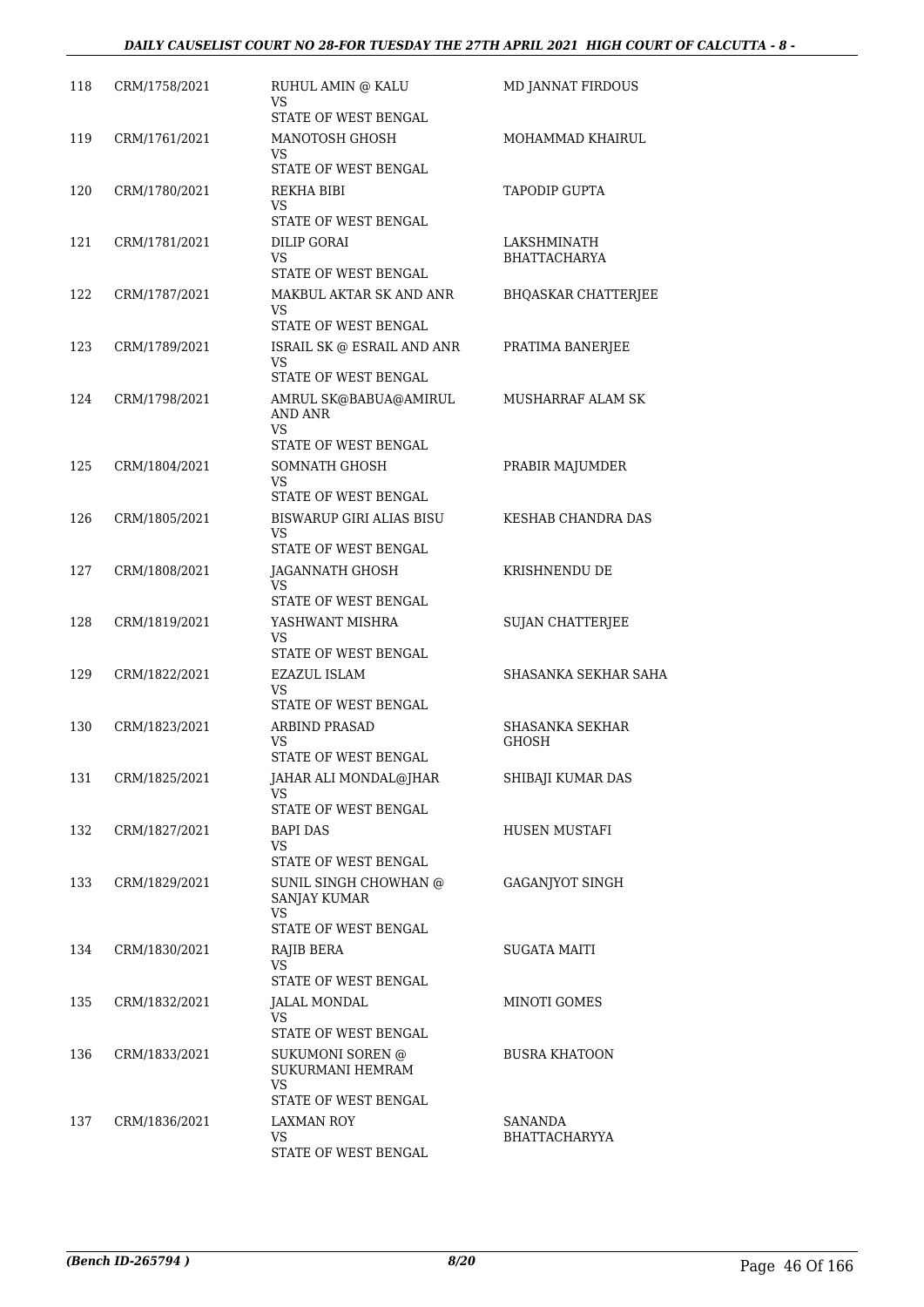| 138 | CRM/1838/2021 | SK NADEEM AKHTER @ NADIM<br>AKHTAR AK @ NADEEM AKHTAR<br>AND ANR<br>VS<br>STATE OF WEST BENGAL | SHAREQUL HAQUE                  |
|-----|---------------|------------------------------------------------------------------------------------------------|---------------------------------|
| 139 | CRM/1845/2021 | <b>TAPAS BISWAS</b><br>VS.<br>STATE OF WEST BENGAL                                             | MINOTI GOMES                    |
| 140 | CRM/1846/2021 | SUKUMAR HALDAR@SUJIT<br><b>HALDAR</b><br><b>VS</b><br>STATE OF WEST BENGAL                     | <b>BUSRA KHATUN</b>             |
| 141 | CRM/1848/2021 | <b>BAPPA SARDAR</b><br>VS<br>STATE OF WEST BENGAL                                              | <b>TAPAS KUMAR DEY</b>          |
| 142 | CRM/1851/2021 | HASAN MONDAL AND ANR<br>VS<br>STATE OF WEST BENGAL                                             | SUMANTA CHAKRABORTY             |
| 143 | CRM/1855/2021 | DABLU SINGH<br>VS.<br>STATE OF WEST BENGAL                                                     | <b>TAPODIP GUPTA</b>            |
| 144 | CRM/1856/2021 | MIHID SK<br>VS<br>STATE OF WEST BENGAL                                                         | SIDDHARTHA SARKAR               |
| 145 | CRM/1857/2021 | <b>ALAUDDIN KHAN</b><br>VS<br>STATE OF WEST BENGAL                                             | Ramashis Mukherjee              |
| 146 | CRM/1864/2021 | JOLLY BASU<br><b>VS</b><br>STATE OF WEST BENGAL                                                | SK. MUJIBAR RAHMAN              |
| 147 | CRM/1866/2021 | SUBALCHANDRA SARKAR @<br><b>BARMAN</b><br>VS<br>STATE OF WEST BENGAL                           | <b>BARNA KHATOON</b>            |
| 148 | CRM/1869/2021 | JAHIRUDDIN @BABUA<br><b>VS</b><br>STATE OF WEST BENGAL                                         | Md. Safiur Rahaman              |
| 149 | CRM/1871/2021 | JASHODA DEVI@JASODHA DEBI<br>VS<br>STATE OF WEST BENGAL                                        | <b>S G GHOSHCHOUDHURY</b>       |
| 150 | CRM/1873/2021 | KABER @ KUBER SK @ KABIR SK<br>AND ANR<br>VS<br>STATE OF WEST BENGAL                           | RAJESHWAR<br><b>CHAKRABORTY</b> |
| 151 | CRM/1874/2021 | ASRAFUL MULLICK@ABUBAKAR<br><b>MOLLICK</b><br>VS                                               | RAFIKUL ISLAM SARDAR            |
| 152 | CRM/1876/2021 | STATE OF WEST BENGAL<br>SARIF SK AND ANR<br>VS<br>STATE OF WEST BENGAL                         | MD GOLAM NURE IMROHI            |
| 153 | CRM/1878/2021 | SENTU SHAH<br>VS.<br>STATE OF WEST BENGAL                                                      | SNEHANSU MAJUMDER               |
| 154 | CRM/1879/2021 | ABDUL KAIYUM<br>VS<br>STATE OF WEST BENGAL                                                     | MUSHARRAF ALAM SK               |
| 155 | CRM/1881/2021 | SUBHAJIT MAHATO@NIKI<br><b>VS</b><br>STATE OF WEST BENGAL                                      | MOYUKH MUKHERJEE                |
| 156 | CRM/1883/2021 | HELAL SK @ LADEN @<br><b>HELALUDDIN SK</b><br>VS.<br>STATE OF WEST BENGAL                      | JAHANGIR HOSSAIN                |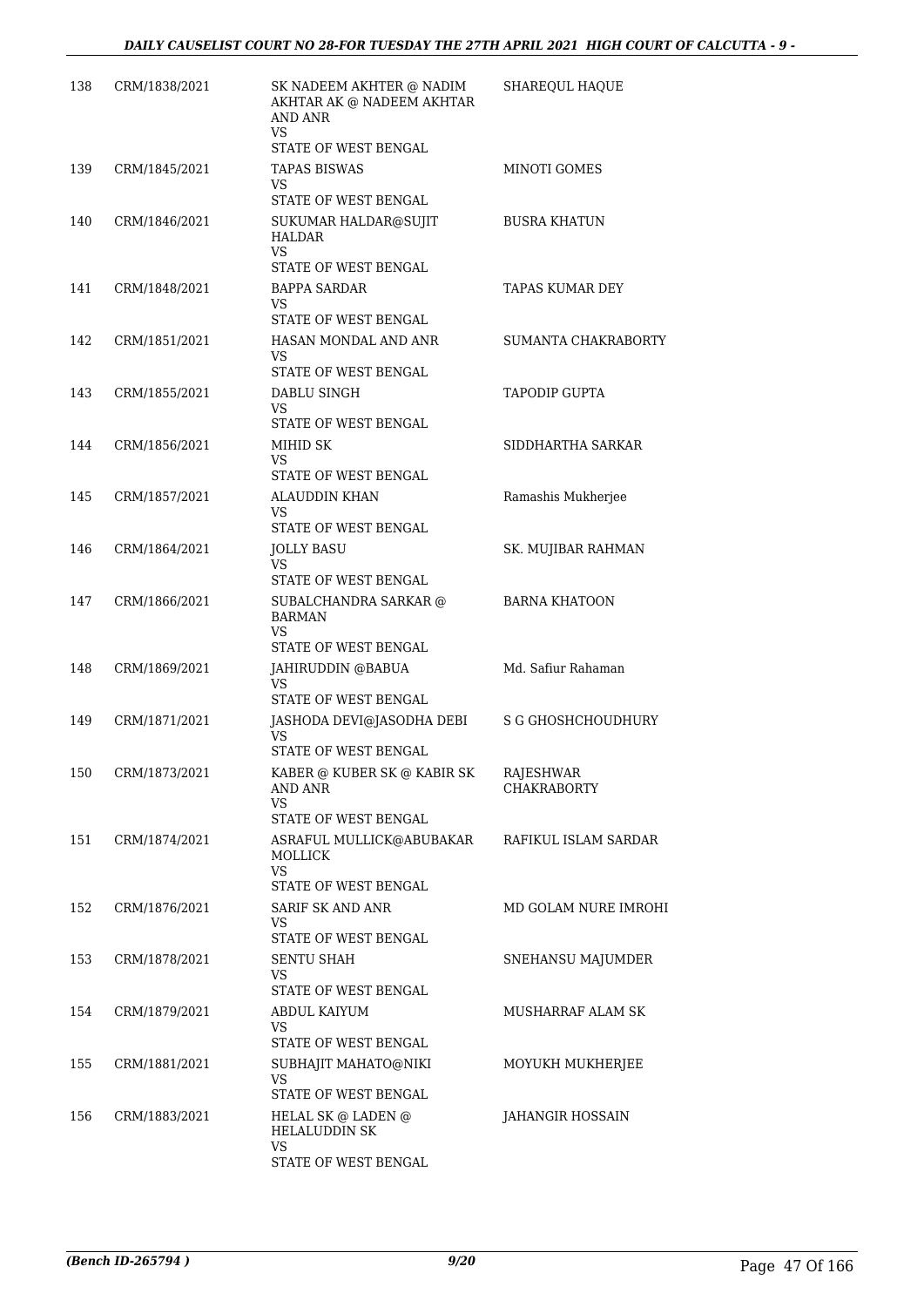#### *DAILY CAUSELIST COURT NO 28-FOR TUESDAY THE 27TH APRIL 2021 HIGH COURT OF CALCUTTA - 10 -*

| 157 | CRM/1887/2021 | AKHER SK @ MD AKHER SK<br>VS                                                   | <b>ARUP SARKAR</b>              |
|-----|---------------|--------------------------------------------------------------------------------|---------------------------------|
|     |               | STATE OF WEST BENGAL                                                           |                                 |
| 158 | CRM/1890/2021 | AJIBAR MONDAL<br>VS                                                            | Srimoyee Mukherjee              |
|     |               | STATE OF WEST BENGAL                                                           |                                 |
| 159 | CRM/1893/2021 | UTPAL MANDAL<br>VS                                                             | BITASOK BANERJEE                |
|     |               | STATE OF WEST BENGAL                                                           |                                 |
| 160 | CRM/1896/2021 | JAFIRUDDIN SEKH<br>VS                                                          | AMARENDRA<br>CHAKRABORTY        |
| 161 | CRM/1899/2021 | STATE OF WEST BENGAL<br>SHYAMAPADA BISWAS                                      | <b>MOUSUMI BISWAS</b>           |
|     |               | VS                                                                             |                                 |
|     |               | STATE OF WEST BENGAL                                                           |                                 |
| 162 | CRM/1900/2021 | IRSAD KHA @ IRSHAD KHA @<br>KATTU KHA<br>VS                                    | PROSENJIT MUKHERJEE             |
|     |               | STATE OF WEST BENGAL                                                           |                                 |
| 163 | CRM/1903/2021 | KARTICK SINGH@JAGA<br><b>VS</b><br>STATE OF WEST BENGAL                        | PRAVAS BHATTACHARYA             |
| 164 | CRM/1904/2021 | SUJAN GHOSH @ BABUSONA                                                         | PRABIR MAJUMDER                 |
|     |               | GHOSH @ SUJOY GHOSH<br>VS                                                      |                                 |
|     |               | STATE OF WEST BENGAL                                                           |                                 |
| 165 | CRM/1911/2021 | PRABHAT MONDAL<br>VS                                                           | PURNASIS BHUNIA                 |
|     |               | STATE OF WEST BENGAL                                                           |                                 |
| 166 | CRM/1915/2021 | SUKDEV RAJBANSHI                                                               | SHASHANKA SHEKHAR               |
|     |               | VS<br>STATE OF WEST BENGAL                                                     | SAHA                            |
| 167 | CRM/1921/2021 | <b>SAMIR BARMAN</b>                                                            | <b>ARUP SARKAR</b>              |
|     |               | VS                                                                             |                                 |
|     |               | STATE OF WEST BENGAL                                                           |                                 |
| 168 | CRM/1927/2021 | SUBIR SARKAR @ TAKLA @<br><b>CHATTU</b><br>VS                                  | KAMALESH CH. SAHA               |
|     |               | STATE OF WEST BENGAL                                                           |                                 |
| 169 | CRM/1928/2021 | HAFIJUL HAQUE @ ISLAM<br>VS<br>STATE OF WEST BENGAL                            | <b>ASHOK KUMAR</b><br>CHOUDHURY |
| 170 | CRM/1931/2021 | ABUL HOSSAIN @ NUNUWA                                                          | <b>MD ABU SAFDER</b>            |
|     |               | VS.<br>STATE OF WEST BENGAL                                                    |                                 |
| 171 | CRM/1932/2021 | KABUL ALI                                                                      | <b>IMDADUL HOQUE</b>            |
|     |               | VS.<br>STATE OF WEST BENGAL                                                    |                                 |
| 172 | CRM/1935/2021 | KALIPADA PRAMANIK AND ORS                                                      | PRONAY BASAK                    |
|     |               | VS.<br>STATE OF WEST BENGAL                                                    |                                 |
| 173 | CRM/1937/2021 | ASHISH CHANDA                                                                  | SANTANU KR ROY                  |
|     |               | VS.<br>STATE OF WEST BENGAL                                                    |                                 |
| 174 | CRM/1943/2021 | SADDAM MOLLA @ SADDAM @<br><b>AHEDUL SARKAR</b><br>VS.<br>STATE OF WEST BENGAL | SUBRATA SAHA                    |
| 175 | CRM/1945/2021 | SAKIL@SAJIJUL TARAFDAR                                                         | ARGHA CHOWDHURY                 |
|     |               | VS.                                                                            |                                 |
|     |               | STATE OF WEST BENGAL                                                           |                                 |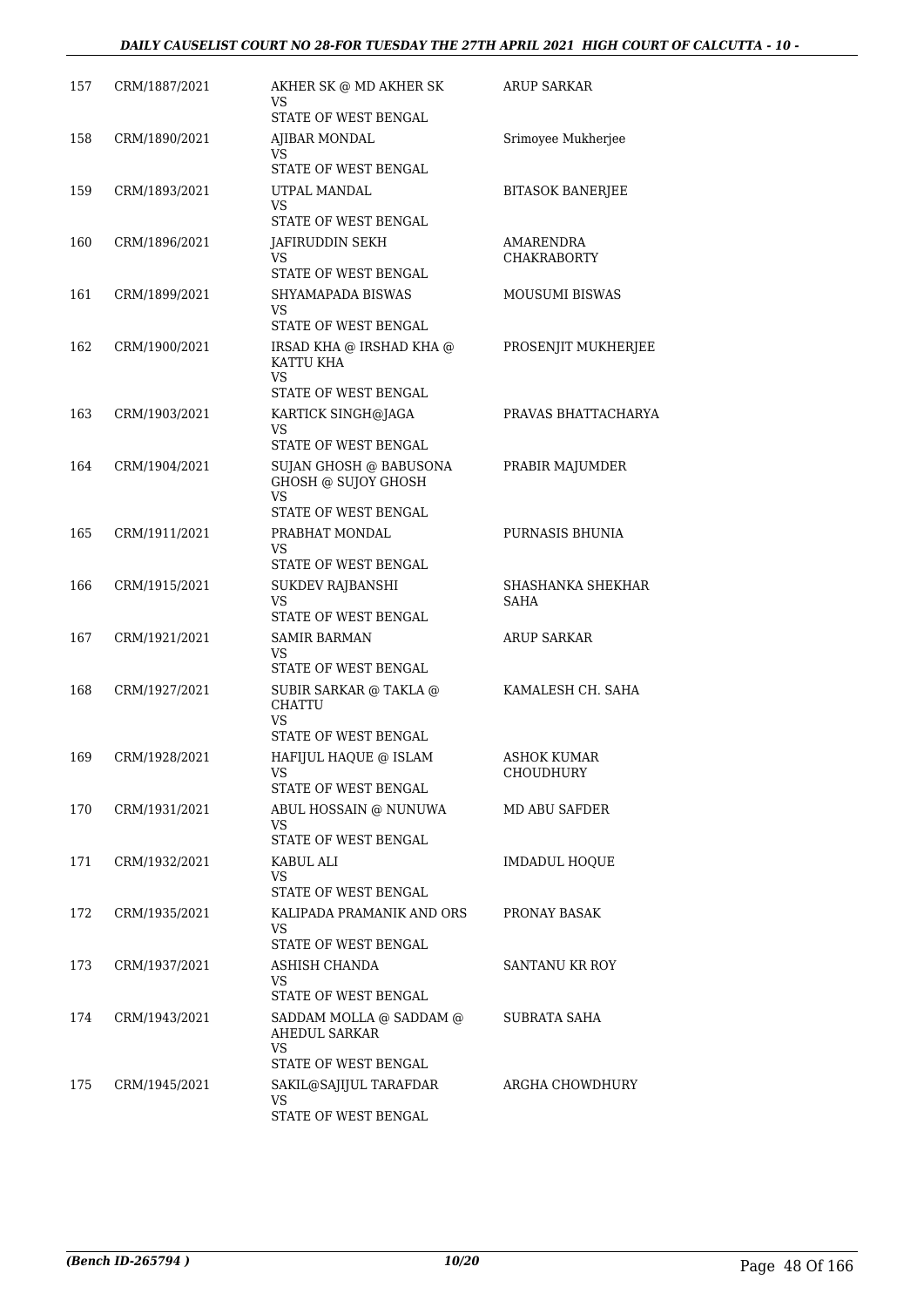| 176 | CRM/1946/2021 | MOJIBUR RAHAMAN @ RONGBIR<br>SEIKH @ MOHIBUR RAHAMAN @<br>BAPI<br>VS.                   | Anisur Rahaman                     |
|-----|---------------|-----------------------------------------------------------------------------------------|------------------------------------|
| 177 | CRM/1949/2021 | STATE OF WEST BENGAL<br>REJAUL SK                                                       | Anisur Rahaman                     |
|     |               | VS.<br>STATE OF WEST BENGAL                                                             |                                    |
| 178 | CRM/1951/2021 | KAMAL ROY<br>VS<br>STATE OF WEST BENGAL                                                 | SUBRATA SAHA                       |
| 179 | CRM/1954/2021 | ARCHANA ROY<br>VS<br>STATE OF WEST BENGAL                                               | SALMAN HASAN                       |
| 180 | CRM/1955/2021 | AJOY SAROHA<br>VS                                                                       | NILADRI SEKHAR GHOSH               |
| 181 | CRM/1956/2021 | STATE OF WEST BENGAL<br>JEKER SK@JAKER SK@JEKER<br>ALI@JAKER ALI AND ANR<br>VS          | <b>TAPODIPT GUPTA</b>              |
|     |               | STATE OF WEST BENGAL                                                                    |                                    |
| 182 | CRM/1966/2021 | FERAJUL SK@FIRAJUL<br>VS<br>STATE OF WEST BENGAL                                        | ARUP KUMAR BHOWMICK                |
| 183 | CRM/1974/2021 | BAKKAR HALSANA<br>VS<br>STATE OF WEST BENGAL                                            | SUCHISMITA DUTTA                   |
| 184 | CRM/1975/2021 | MUJIBAR RAHAMAN@MOJIBAR SK<br>VS.<br>STATE OF WEST BENGAL                               | JISAN IQUBAL HOSSAIN               |
| 185 | CRM/1979/2021 | AMAR BAG AND ANR<br>VS<br>STATE OF WEST BENGAL                                          | SANANDA BHATTACHARYA               |
| 186 | CRM/1981/2021 | SANJIB DOLUI@SANDIP<br>DOLUI@TOTON<br>VS                                                | Srimoyee Mukherjee                 |
| 187 | CRM/1982/2021 | STATE OF WEST BENGAL<br>SUVAN ALI AND ANR.<br>VS<br>STATE OF WEST BENGAL                | bhaskar chatterjee                 |
| 188 | CRM/1983/2021 | YEASIN ALI<br>VS<br>STATE OF WEST BENGAL                                                | Kalidas Saha                       |
| 189 | CRM/1984/2021 | SOFIQUL SK. @ SAFILUL ISLAM @<br>SAFIKUL SK.<br>VS.<br>STATE OF WEST BENGAL AND<br>ANR. | Kalidas Saha                       |
| 190 | CRM/1986/2021 | JANAK MALI<br>VS<br>STATE OF WEST BENGAL                                                | sasnjit singh                      |
| 191 | CRM/1987/2021 | RANJAN NANDI ALIAS LUCHO<br><b>ORS</b><br>VS.<br>STATE OF WEST BENGAL                   | RAJNANDINI DAS                     |
| 192 | CRM/1988/2021 | <b>SOURAV MAITY</b><br>VS.<br>STATE OF WEST BENGAL                                      | ANIL KUMAR<br><b>CHATTOPADHYAY</b> |
| 193 | CRM/1989/2021 | MIR JUMMAN ALI<br>VS<br>STATE OF WEST BENGAL                                            | ARUP KUMAR BHOWMICK                |
| 194 | CRM/1990/2021 | ARJUN BHUNIA @ KHAISHA<br>VS<br>STATE OF WEST BENGAL                                    | Malay Bhattacharyya                |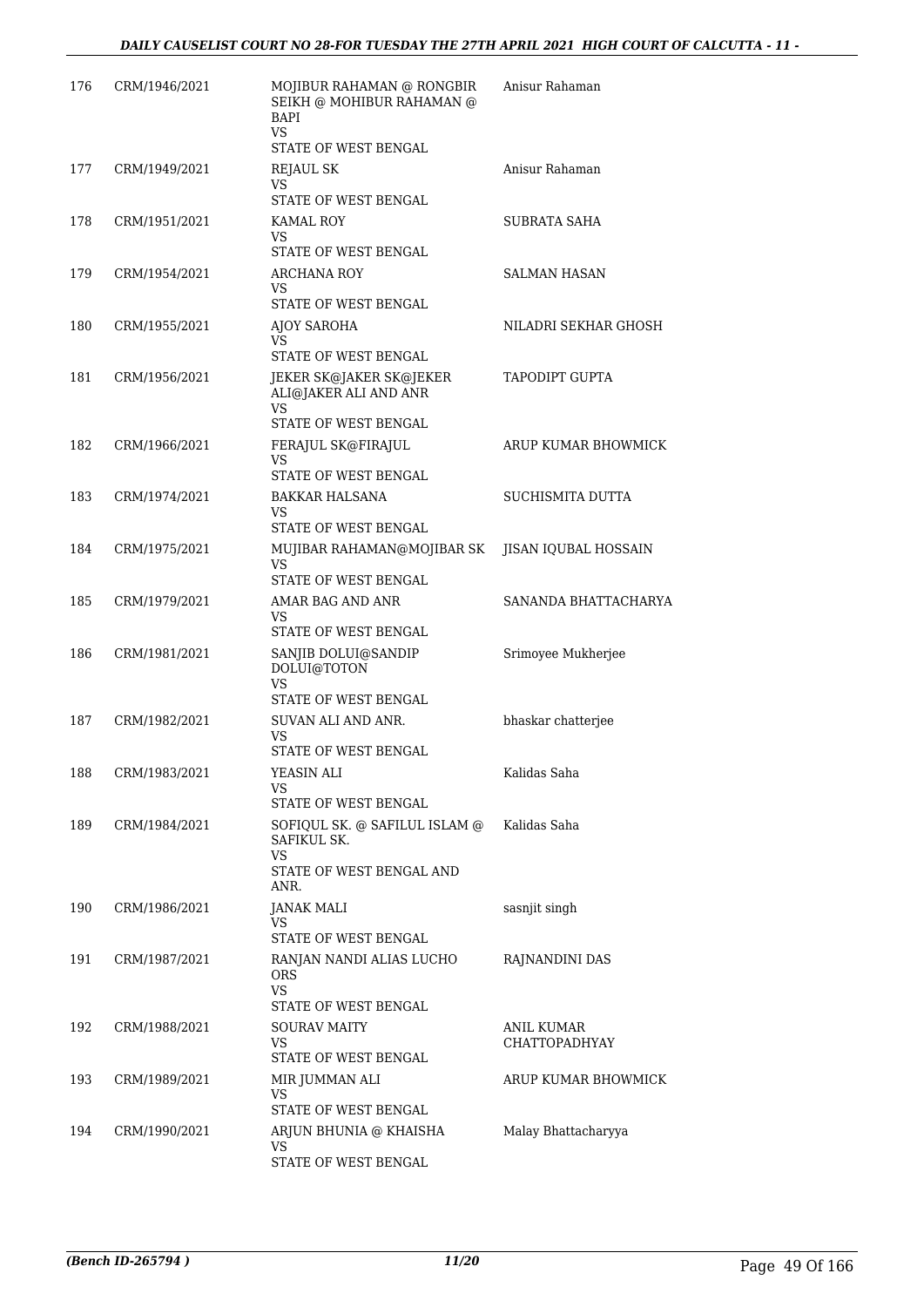| 195 | CRM/1999/2021 | TATAN BASAK @ TOTON<br>VS<br>STATE OF WEST BENGAL                  | <b>BUSRA KHATOON</b>                |
|-----|---------------|--------------------------------------------------------------------|-------------------------------------|
| 196 | CRM/2002/2021 | <b>BIPLAB BISWAS</b><br>VS<br>STATE OF WEST BENGAL                 | SANANDA<br>BHATTACHARYYA            |
| 197 | CRM/2003/2021 | DIPANKAR MONDAL<br>VS.<br>STATE OF WEST BENGAL                     | SNEHANSU MAJUMDER                   |
| 198 | CRM/2007/2021 | KALIPADA SARDAR @ KALI<br>VS<br>STATE OF WEST BENGAL               | SOUMYA BASU ROY<br><b>CHOUDHURY</b> |
| 199 | CRM/2010/2021 | RAJIB PRAMANIK<br>VS<br>STATE OF WEST BENGAL                       | PRABIR MAJUMDER                     |
| 200 | CRM/2016/2021 | MOHIT JATAB @ MOHIT<br>VS<br><b>STATE OF WEST BENGAL</b>           | <b>SUMITA SARKAR</b>                |
| 201 | CRM/2019/2021 | USMAN SK @ OSMAN SK<br>VS<br>STATE OF WEST BENGAL                  | SANANDA<br><b>BHATTACHARYYA</b>     |
| 202 | CRM/2021/2021 | NAROTTAM MONDAL<br>VS.<br>STATE OF WEST BENGAL                     | MINOTI GOMES                        |
| 203 | CRM/2023/2021 | JINNATUN KHATUN JAMADAR<br>VS.<br>STATE OF WEST BENGAL AND<br>ORS. | SOMNATH CHAKRABORTY                 |
| 204 | CRM/2024/2021 | JAHANGIR SK.<br>VS<br>STATE OF WEST BENGAL                         | MONIRA BEGUM                        |
| 205 | CRM/2026/2021 | PRADIP BALA @ AKASH<br>VS<br>STATE OF WEST BENGAL                  | MINOTI GOMES                        |
| 206 | CRM/2029/2021 | ALAM SK<br>VS<br>STATE OF WEST BENGAL                              | ARUP KUMAR BHOWMICK                 |
| 207 | CRM/2031/2021 | <b>BINOY SARDAR @BINAY SARDAR</b><br>VS<br>STATE OF WEST BENGAL    | PRABIR MAJUMKDER                    |
| 208 | CRM/2033/2021 | MD. SAIF<br>VS.<br>STATE OF WEST BENGAL                            | MD. ZEESHAN UDDIN                   |
| 209 | CRM/2034/2021 | SOUMEN DHARA<br>VS.<br>STATE OF WEST BENGAL                        | AYAN MITRA                          |
| 210 | CRM/2038/2021 | RAKIB SK<br>VS.<br>STATE OF WEST BENGAL                            | PARVEJ ANAM                         |
| 211 | CRM/2039/2021 | SARIFUL ISLAM<br>VS<br>STATE OF WEST BENGAL                        | BHASKAR CHATTERJEE                  |
| 212 | CRM/2042/2021 | HASANUR JAMAN SK @ HASAN<br>VS<br>STATE OF WEST BENGAL             | Sumanta Das                         |
| 213 | CRM/2046/2021 | DEBASISH MANDAL<br>VS<br>STATE OF WEST BENGAL                      | SOVAN DAS GUPTA                     |
| 214 | CRM/2047/2021 | SAIFUL ALI MANDAL @ MADDU<br>VS<br>STATE OF WEST BENGAL            | SUMANTA DAS                         |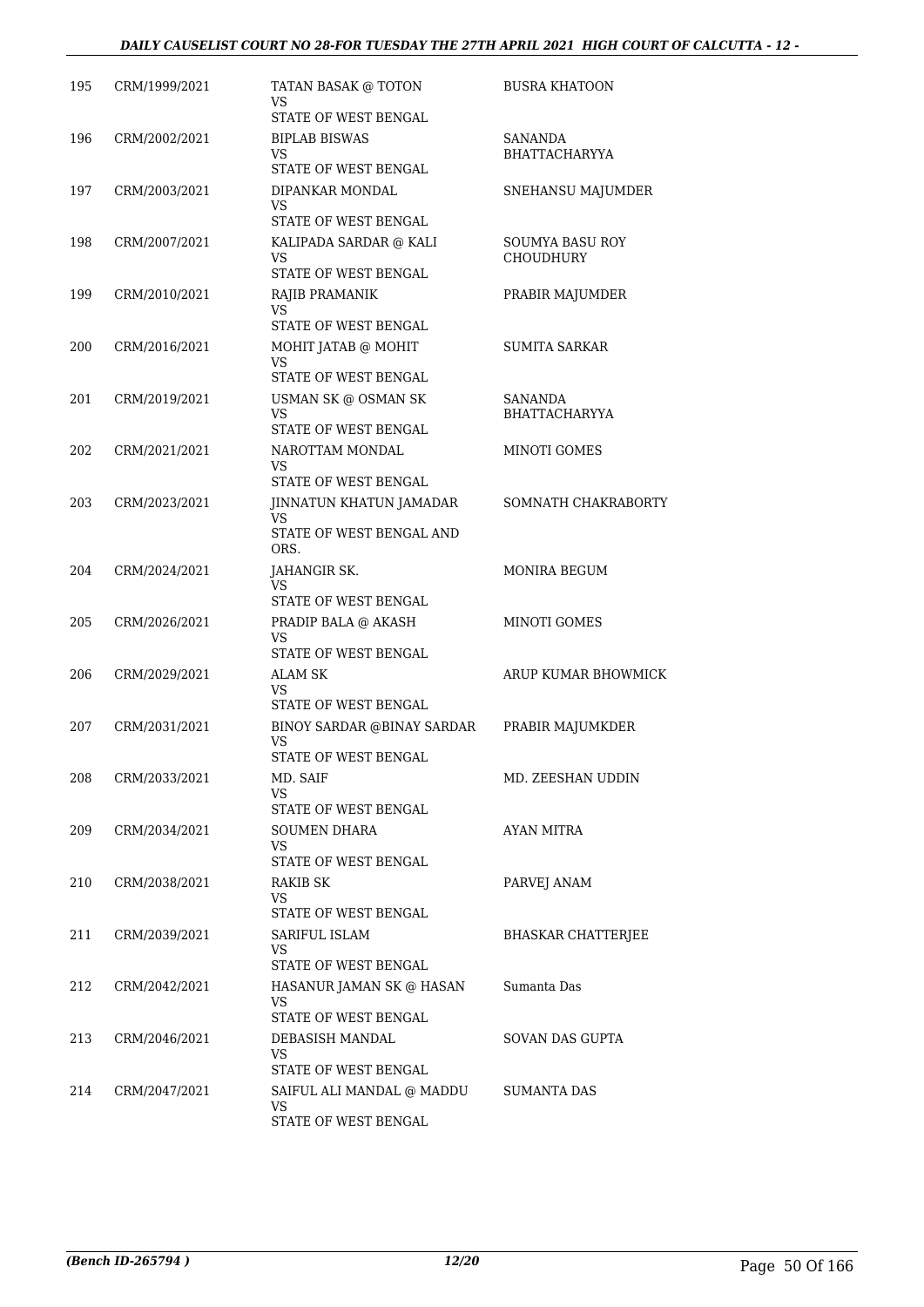| 215 | CRM/2048/2021 | SAMAR HALDER<br>VS                                                      | <b>SUMANTA DAS</b>                        |
|-----|---------------|-------------------------------------------------------------------------|-------------------------------------------|
| 216 | CRM/2053/2021 | STATE OF WEST BENGAL<br>RATAN BALA<br>VS.                               | KOUSTAV SHOME                             |
| 217 | CRM/2055/2021 | STATE OF WEST BENGAL<br>DILIP SARKAR<br>VS                              | KAUSTAV SHOME                             |
|     |               | STATE OF WEST BENGAL                                                    |                                           |
| 218 | CRM/2057/2021 | SANDIP PRAMANIK<br>VS.<br>STATE OF WEST BENGAL                          | KAUSTAV SHOME                             |
| 219 | CRM/2059/2021 | SUMAN DAS @ CHHOLU<br>VS<br>STATE OF WEST BENGAL                        | ARUP KUMAR BHOWMICK                       |
| 220 | CRM/2060/2021 | SADIKUKL@SADIQUL SK<br>VS<br>STATE OF WEST BENGAL                       | ZIAUL HAQUE                               |
| 221 | CRM/2061/2021 | CHANO MONDAL<br>VS                                                      | <b>SAYAN DE</b>                           |
| 222 | CRM/2062/2021 | STATE OF WEST BENGAL<br>RABINDRANATH DINDA<br>VS                        | SHIBAJI KUMAR DAS                         |
|     |               | STATE OF WEST BENGAL                                                    |                                           |
| 223 | CRM/2064/2021 | MD. SHAHED @ MD. SAHID @<br>RAJU<br><b>VS</b><br>STATE OF WEST BENGAL   | <b>SHEKHAR BARMAN</b>                     |
| 224 | CRM/2066/2021 | SK. SAHABUDDIN @ HABLU<br>VS<br>STATE OF WEST BENGAL                    | <b>JYOTI PRAKASH</b><br><b>CHATTERJEE</b> |
| 225 | CRM/2069/2021 | NAJIMUL GAZI @ NAZMUL GAZI<br>VS<br>STATE OF WEST BENGAL                | SAFDAR AZAM                               |
| 226 | CRM/2074/2021 | PRATIK DAS<br>VS<br>STATE OF WEST BENGAL                                | SAYAN DE                                  |
| 227 | CRM/2076/2021 | SK. REJAULHAQUE @ REJAUL<br><b>HAQUE</b><br><b>VS</b>                   | Srimoyee Mukherjee                        |
|     |               | STATE OF WEST BENGAL                                                    |                                           |
| 228 | CRM/2085/2021 | ASISH TEWARI @ ASIS TEWARI<br>VS<br>STATE OF WEST BENGAL                | SWARNALI SAHA                             |
| 229 | CRM/2086/2021 | MITHU SIKARI AND ANR<br>VS<br>STATE OF WEST BENGAL                      | ASHOK DAS                                 |
| 230 | CRM/2087/2021 | SK. REHANULLAH @ REHAN<br>VS                                            | ARUP KUMAR BHOWMICK                       |
| 231 | CRM/2090/2021 | STATE OF WEST BENGAL<br>ANKIT TIWARI@TEWARY                             | <b>BISWAJIT MANNA</b>                     |
|     |               | VS<br>STATE OF WEST BENGAL                                              |                                           |
| 232 | CRM/2091/2021 | KRISHNA RANJAN MANDAL<br>VS<br>STATE OF WEST BENGAL                     | ARUP KUMAR BHOWMICK                       |
| 233 | CRM/2656/2021 | AVIRUP CHOWDHURY @<br>ABHIROOP CHOWDHURY<br>VS.<br>STATE OF WEST BENGAL | ARUSHI RATHORE                            |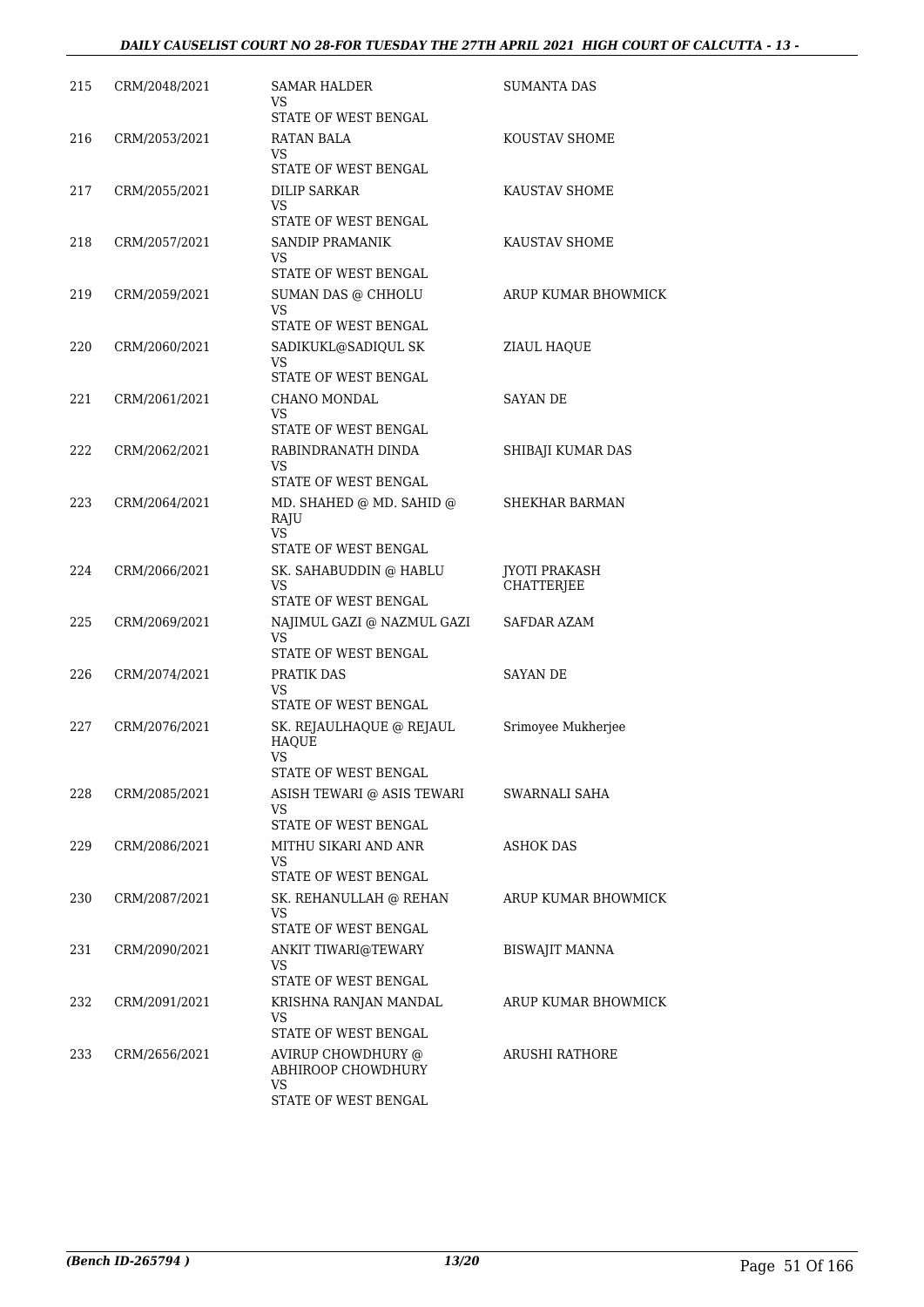| 234 | CRM/3224/2021  | JAHANDAR SK. AND ORS<br>VS                                   | SYED MURSHID ALAM         |
|-----|----------------|--------------------------------------------------------------|---------------------------|
|     |                | THE STATE OF WEST BENGAL                                     |                           |
|     |                | <b>APPLICATION FOR ANTICIPATORY BAIL</b>                     |                           |
| 235 | CRM/2425/2020  | BAL KRISHNA JHA @ BALAK JHA<br>VS                            | NOOR ALAM                 |
|     |                | STATE OF WEST BENGAL                                         |                           |
| 236 | CRM/2508/2020  | <b>GANGADHAR MONDAL</b><br>VS                                | RANJAN CHAKRABARTI        |
|     |                | STATE OF WEST BENGAL                                         |                           |
| 237 | CRM/8367/2020  | GOLAP RAHAMAN ALIAS MD.<br><b>GOLAM RAHAMAN BISWAS</b><br>VS | MD. GOLAM NURE IMROHI     |
|     |                | State of West Bengal                                         |                           |
| 238 | CRM/8436/2020  | AJOY PRAMANIK<br>VS                                          | KAZI M. RAHMAN            |
|     |                | State of West Bengal                                         |                           |
| 239 | CRM/8692/2020  | SISIR PAKHIRA AND ORS<br>VS<br>STATE OF WEST BENGAL AND      | <b>BIVASH BANERJEE</b>    |
|     |                | ORS.                                                         |                           |
| 240 | CRM/8791/2020  | AFJAL HOSSAIN<br>VS                                          | SHABANA HASIN             |
|     |                | State of West Bengal                                         |                           |
| 241 | CRM/8826/2020  | FARAJ ALI SK. ALIAS FARAJ SK.<br>VS                          | JISAN IQUBAL HOSSAIN      |
|     |                | State of West Bengal                                         |                           |
| 242 | CRM/9529/2020  | <b>ANIMESH DAS</b><br>VS<br>State of West Bengal             | KAZI M RAHMAN             |
| 243 | CRM/9559/2020  | <b>BASUDEB PAL</b>                                           | SAIDUR RAHAMAN            |
|     |                | VS<br>State of West Bengal                                   |                           |
| 244 | CRM/9654/2020  | SUBHAS CHANDRA GHOSHAL<br>VS                                 | SALONI BHATTACHARYA       |
|     |                | State of West Bengal                                         |                           |
| 245 | CRM/9721/2020  | PREMCHAND SHARMA<br>VS<br>State of West Bengal               | <b>JNIP BOSE</b>          |
| 246 | CRM/10593/2020 | MIJANUR RAHAMAN                                              | KALIDAS SAHA              |
|     |                | VS<br>STATE OF WEST BENGAL AND                               |                           |
|     |                | ORS.                                                         |                           |
| 247 | CRM/10710/2020 | NASER MOLLICK@NASIR<br>HOSSAIN MOLLICK AND ORS<br>VS         | NILADRI SEKHAR GHOSH      |
|     |                | State of West Bengal                                         |                           |
| 248 | CRM/10778/2020 | SANJAY DAS<br>VS                                             | DEVI PRIYA MITRA          |
|     |                | State of West Bengal                                         |                           |
| 249 | CRM/10899/2020 | AYAN PAKRASHI<br>VS<br>State of West Bengal                  | SATADRU LAHIRI            |
| 250 | CRM/10930/2020 | <b>BAPAN BHAKTA</b>                                          | Atis Kumar Biswas         |
|     |                | VS.<br>State of West Bengal                                  |                           |
| 251 | CRM/10945/2020 | JANHABI MISTRY @JANNABI<br>MISTRI<br>VS                      | <b>BIKASH CHAKRABORTY</b> |
|     |                | State of West Bengal                                         |                           |
| 252 | CRM/10962/2020 | HARIDAS BISWAS ANDANR                                        | AMANUL ISLAM              |
|     |                | VS<br>State of West Bengal                                   |                           |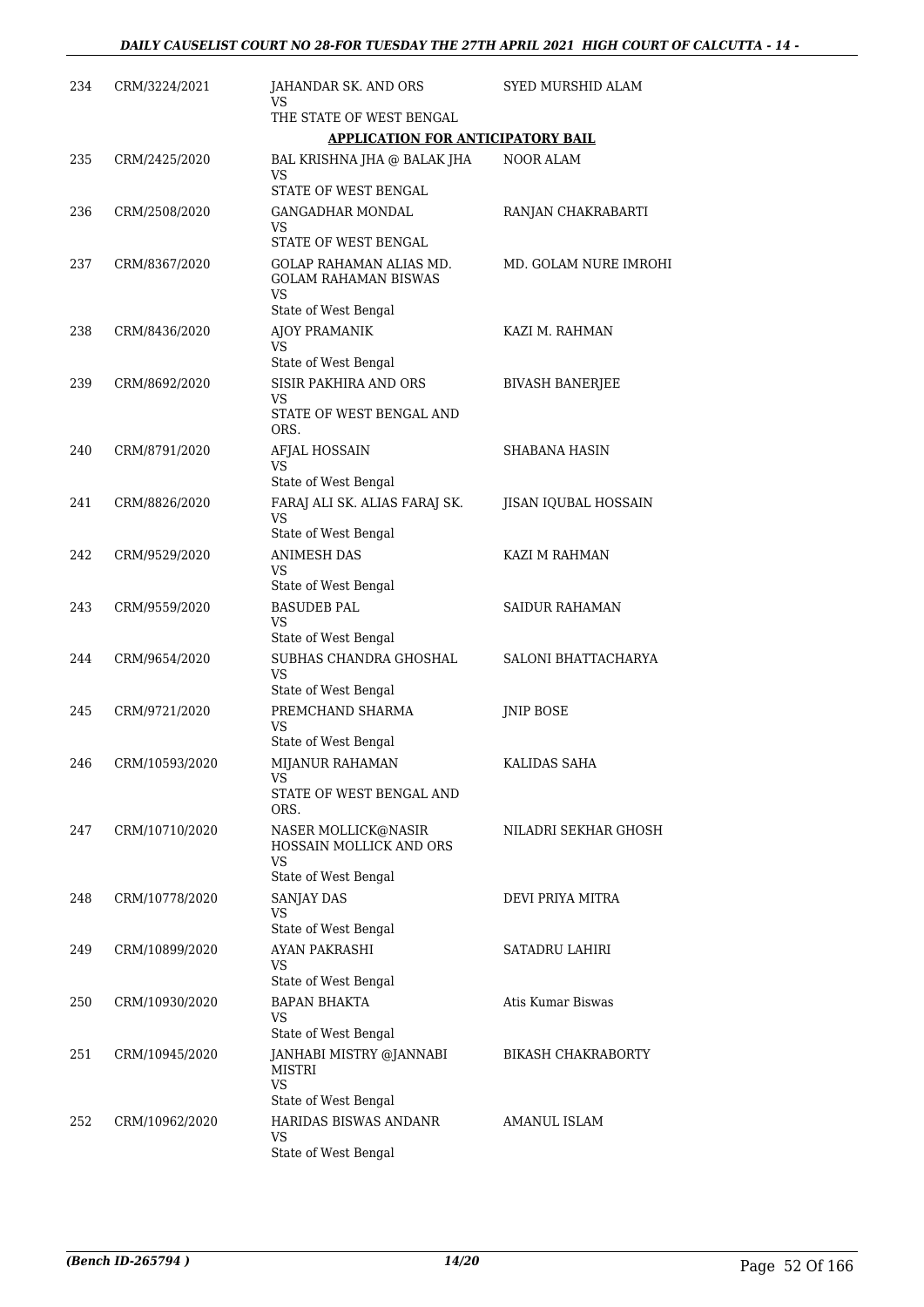| 253 | CRM/10965/2020 | PRASENJIT ADHIKARY AND ORS<br>VS                                | KAUSTAV SHOM                 |
|-----|----------------|-----------------------------------------------------------------|------------------------------|
| 254 | CRM/10967/2020 | State of West Bengal<br>MD AKTAR ALI SK @ MD AKTAR<br>ALI<br>VS | AMANUL ISLAM                 |
|     |                | State of West Bengal                                            |                              |
| 255 | CRM/10972/2020 | <b>MANIK DEBNATH</b><br>VS                                      | AMANUL ISLAM                 |
|     |                | State of West Bengal                                            |                              |
| 256 | CRM/10975/2020 | ABDUL KADER SEKH @ KADER SK<br>VS                               | RIYA DAS                     |
|     |                | State of West Bengal<br><b>ANTICIPATORY BAIL</b>                |                              |
| 257 | CRM/478/2021   | <b>BISWANATH DAS</b>                                            | Supratick Syamal             |
|     |                | VS<br>State of West Bengal                                      |                              |
| 258 | CRM/581/2021   | ASHOKE KR. DAS @ ASHOKE DAS<br>VS                               | PALASH BAPARI                |
|     |                | State of West Bengal                                            |                              |
| 259 | CRM/613/2021   | <b>ARUP GHOSH</b><br>VS<br>State of West Bengal                 | <b>FARAH ANJUM</b>           |
| 260 | CRM/617/2021   | <b>BABUL ALI@BABUL HOSSAIN</b>                                  | <b>ARUP SARKAR</b>           |
|     |                | AND ORS<br>VS                                                   |                              |
|     |                | State of West Bengal                                            |                              |
| 261 | CRM/624/2021   | <b>BABLI DAS AND ANR</b><br>VS                                  | TINA BISWAS                  |
| 262 | CRM/627/2021   | State of West Bengal<br>MAHENDRA MANDAL                         | DEBASIS MITRA                |
|     |                | VS<br>State of West Bengal                                      |                              |
| 263 | CRM/630/2021   | NIRANJAN MIDDE AND ORS<br>VS                                    | <b>BAPIN BAIDYA</b>          |
|     |                | State of West Bengal                                            |                              |
| 264 | CRM/632/2021   | MD SAMFUL AND ORS<br><b>VS</b>                                  | ARUP KUMAR BHOWMICK          |
|     |                | State of West Bengal                                            |                              |
| 265 | CRM/634/2021   | MAJLUM SK @MAJLUM<br>VS<br>State of West Bengal                 | ARUP KUMAR BHOWMICK          |
| 266 | CRM/640/2021   | ASGAR ALI                                                       | <b>BISWAJIT MITRA</b>        |
|     |                | VS<br>State of West Bengal                                      |                              |
| 267 | CRM/642/2021   | AJMAT SARDAR@AZMAT SARDAR<br>AND ORS<br>VS                      | SOUMYS BASU ROY<br>CHOWDHURY |
|     |                | State of West Bengal                                            |                              |
| 268 | CRM/649/2021   | SIDHYESWAR SAMANTA @DABLU<br>AND ANOTHER<br>VS                  | <b>SUMAN CHAKRABORTY</b>     |
|     |                | State of West Bengal                                            |                              |
| 269 | CRM/682/2021   | PACHU CHOWHAN AND ORS.<br><b>VS</b>                             | BISWAJIT MITRA               |
| 270 | CRM/833/2021   | State of West Bengal<br><b>BHARATI RUIDAS AND ORS</b>           | PINTU KARAR                  |
|     |                | VS<br>State of West Bengal                                      |                              |
| 271 | CRM/843/2021   | <b>AMIYA KOLE</b>                                               | ANJAN BHATTACHARYA           |
|     |                | VS.<br>State of West Bengal                                     |                              |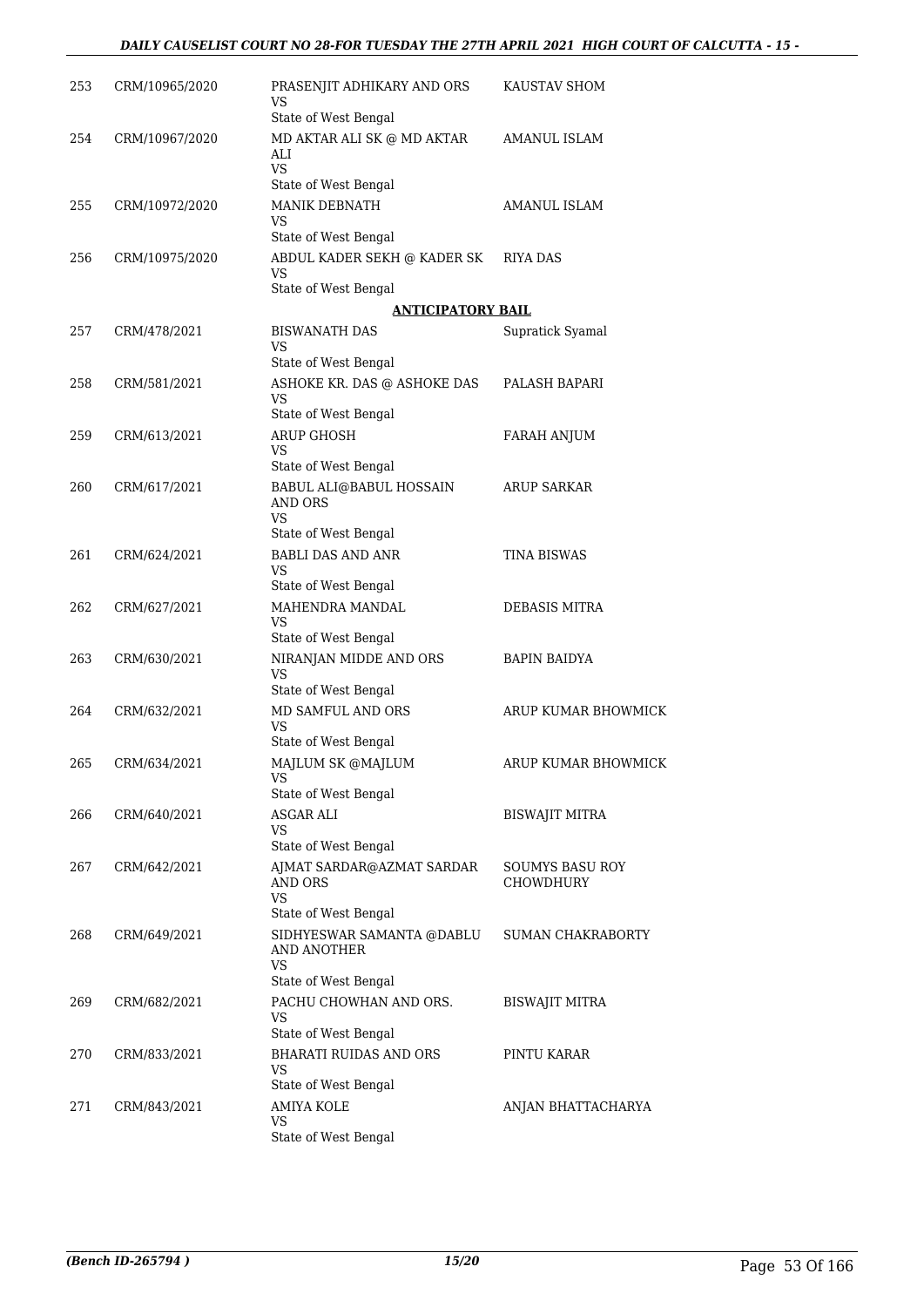| 272 | CRM/912/2021  | sougata dey<br>VS                                                                                             | SOMNATH CHAKRABORTY  |
|-----|---------------|---------------------------------------------------------------------------------------------------------------|----------------------|
|     |               | State of West Bengal                                                                                          |                      |
| 273 | CRM/930/2021  | SK MASUD RAHAMAN@LALTU<br>VS<br>State of West Bengal                                                          | ABHIJIT KUMAR ADHYA  |
| 274 | CRM/932/2021  | ASANUR ISLAM@RENTU MONDAL<br>VS                                                                               | TAPODIP GUPTA        |
|     |               | State of West Bengal                                                                                          |                      |
| 275 | CRM/952/2021  | <b>KAKALI SIL</b><br>VS<br>State of West Bengal                                                               | RAJNANDINI DAS       |
| 276 | CRM/979/2021  | ASHRAF ALI KHAN @ ASHRAF<br>VS                                                                                | nazir ahmed          |
| 277 | CRM/981/2021  | State of West Bengal<br>ARIF DOCTOR @ ARIF HOSSAIN @<br>MD. ARIF HOSSAIN<br><b>VS</b><br>State of West Bengal | MUSHARRAF ALAM SK    |
| 278 | CRM/989/2021  | <b>ANWAR HOSSAIN</b><br>VS                                                                                    | <b>IQBAL HOSSAIN</b> |
|     |               | State of West Bengal                                                                                          |                      |
| 279 | CRM/991/2021  | SK. HASSAN ALI<br>VS                                                                                          | ARUNABHA JANA        |
|     |               | State of West Bengal                                                                                          |                      |
| 280 | CRM/993/2021  | <b>SUMAN MANDAL</b><br>VS<br>State of West Bengal                                                             | ARUP KUMAR BHOWMICK  |
| 281 | CRM/995/2021  | SOKIR HAOUI MONDAL@SAKEL<br>MONDAL AND ORS<br>VS                                                              | PRABIR MAJIMDER      |
| 282 | CRM/996/2021  | State of West Bengal<br>BUDHO MONDAL@BUDH                                                                     | ANISUR RAHAMAN       |
|     |               | MANDAL@MONDAL BUDH<br>VS                                                                                      |                      |
|     |               | State of West Bengal                                                                                          |                      |
| 283 | CRM/1000/2021 | HABIBUR SK ALIAS HABIBUR<br>RAHAMAN<br>VS                                                                     | ANISUR RAHAMAN       |
|     |               | State of West Bengal                                                                                          |                      |
| 284 | CRM/1001/2021 | UHAB ALI@WAHAB ALI@WAHA<br><b>BALI@KALU</b><br>VS                                                             | <b>SAGAR SAHA</b>    |
|     |               | STATE OF WEST BENGAL                                                                                          |                      |
| 285 | CRM/1005/2021 | ANCHAR MANDAL AND ANR<br>VS.<br>STATE OF WEST BENGAL                                                          | ASRAF MANDAL         |
| 286 | CRM/1006/2021 | AINUL HAQUE@AINUL                                                                                             | MOUNICK GHOSH        |
|     |               | SK@ANINUL<br>VS<br>STATE OF WEST BENGAL AND                                                                   |                      |
|     |               | ANR                                                                                                           |                      |
| 287 | CRM/1007/2021 | DURJANA BIBI@GULFISHA<br>KHATUN AND ORS<br><b>VS</b>                                                          | Kalidas Saha         |
|     |               | STATE OF WEST BENGAL                                                                                          |                      |
| 288 | CRM/1009/2021 | ANIRUL HOQUE @ANERUL<br>HOQUE AND ORS<br>VS                                                                   | SAGAR SAHA           |
|     |               | STATE OF WEST BENGAL                                                                                          |                      |
| 289 | CRM/1011/2021 | HAMID SK @ HAMED SK AND ORS<br>VS                                                                             | MOUNICK GHOSH        |
|     |               | STATE OF WEST BENGAL AND<br>ANR                                                                               |                      |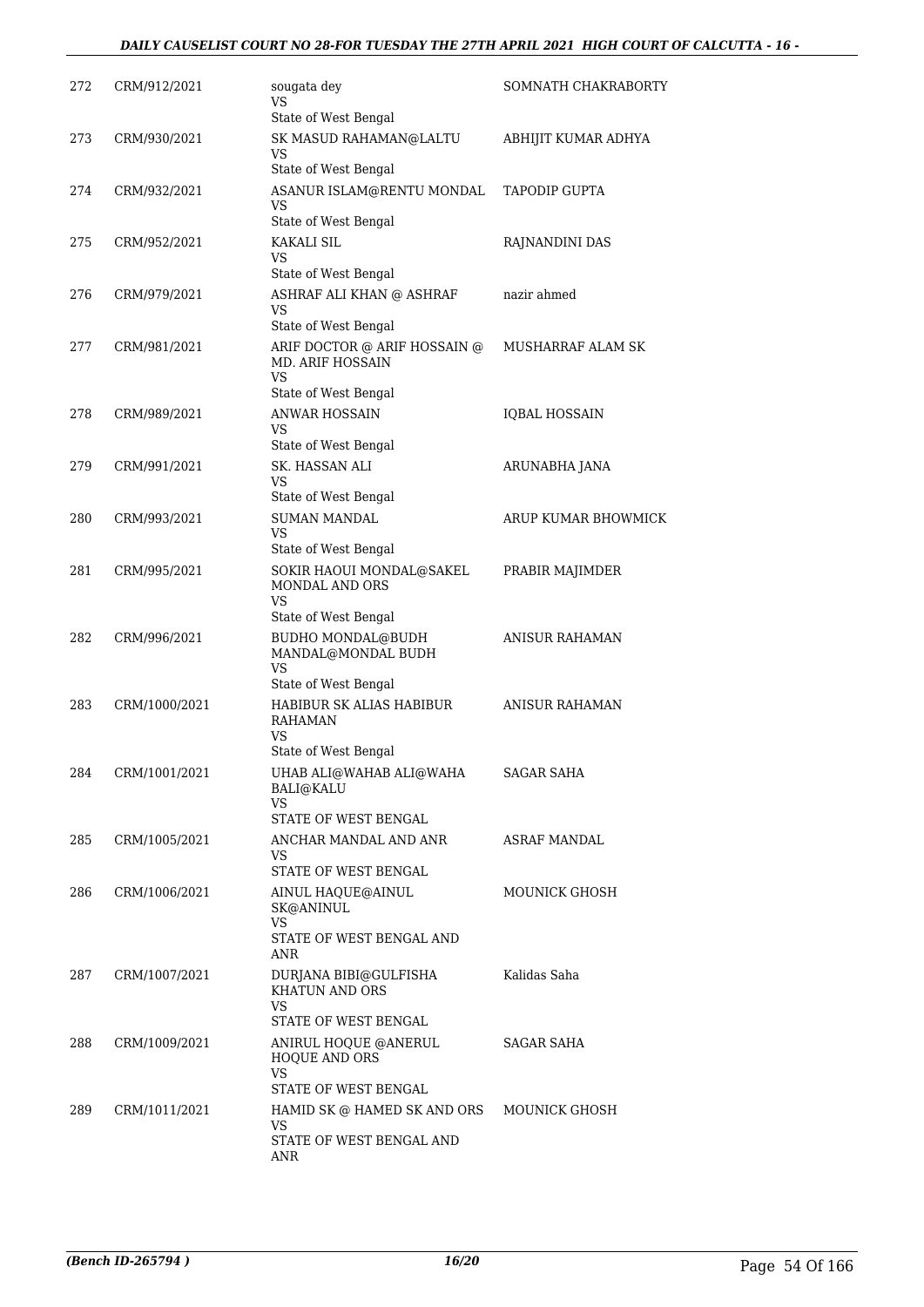| 290 | CRM/1013/2021 | ABDUL KAIYUM AND ORS<br>VS                                                   | MOUNICK GHOSH                    |
|-----|---------------|------------------------------------------------------------------------------|----------------------------------|
|     |               | STATE OF WEST BENGAL AND<br>ANR                                              |                                  |
| 291 | CRM/1014/2021 | SURANJAN ADHIKARY<br>VS                                                      | KARABI ROY                       |
|     |               | STATE OF WEST BENGAL                                                         |                                  |
| 292 | CRM/1015/2021 | RIDAY MANDAL @ RIDAY<br><b>MONDAL AND ORS</b><br>VS.<br>STATE OF WEST BENGAL | MOUNICK GHOSH                    |
| 293 | CRM/1018/2021 | ARIF HOSSAIN MOLLA                                                           | SHASANKA SEKHAR SAHA             |
|     |               | VS<br>STATE OF WEST BENGAL                                                   |                                  |
|     |               |                                                                              |                                  |
| 294 | CRM/1020/2021 | SUCHISMITA CHAKRABORTY<br>VS<br>STATE OF WEST BENGAL                         | PRIYANKA SAHA                    |
|     |               |                                                                              |                                  |
| 295 | CRM/1021/2021 | SETAAB SEIKH @ SETAB SK AND<br><b>ORS</b><br>VS.<br>STATE OF WEST BENGAL     | SK. JALALUDDIN                   |
|     |               |                                                                              |                                  |
| 296 | CRM/1022/2021 | MOSARAF SK@MOSHSARAF<br>SEKH@MOSHAROF SK AND ORS<br>VS                       | KINGSHUK MONDAL                  |
|     |               | STATE OF WEST BENGAL                                                         |                                  |
| 297 | CRM/1025/2021 | AZAD SK AND ANR<br>VS                                                        | <b>ARINDAM ROY</b>               |
|     |               | STATE OF WEST BENGAL                                                         |                                  |
| 298 | CRM/1027/2021 | ADITYA JAJODIA AND ANR<br><b>VS</b>                                          | ANIRUDDHA<br><b>BHATTACHARYA</b> |
|     |               | STATE OF WEST BENGAL                                                         |                                  |
| 299 | CRM/1028/2021 | BELAI ALI<br>VS<br>STATE OF WEST BENGAL                                      | SUJATA DAS                       |
| 300 | CRM/1030/2021 | KOHINUR BIBI                                                                 | ARUP KUMAR BHOWMICK              |
|     |               | VS<br>STATE OF WEST BENGAL                                                   |                                  |
| 301 | CRM/1031/2021 | ATIFUR RAHAMAN @ ATIKUL AND<br>ANR<br>VS<br>STATE OF WEST BENGAL             | SOUPAL CHATTERJEE                |
|     |               |                                                                              |                                  |
| 302 | CRM/1032/2021 | ARUN PRAMANIK AND ORS<br>VS.<br>STATE OF WEST BENGAL                         | PARTHA SARATHI<br>MONDAL         |
| 303 | CRM/1034/2021 | <b>BAPAN MONDAL</b>                                                          | SUBHAJIT CHOWDHURY               |
|     |               | VS<br>STATE OF WEST BENGAL                                                   |                                  |
| 304 | CRM/1035/2021 | MOKBUL SK AND ORS                                                            | ARUP KUMAR BHOWMICK              |
|     |               | VS.<br>STATE OF WEST BENGAL                                                  |                                  |
| 305 | CRM/1036/2021 | SUBHANKAR BHADRA@MANOJ<br><b>BHADRA</b><br>VS<br>STATE OF WEST BENGAL        | SHIBAJI KUMAR DAS                |
|     |               |                                                                              |                                  |
| 306 | CRM/1040/2021 | ASHIM KR. DE AND ANR.<br>VS.<br>STATE OF WEST BENGAL                         | KOMAL SINGH                      |
| 307 | CRM/1041/2021 | DULAN MOLLICK ALIAS<br><b>BACHHAN</b>                                        | ANISUR RAHAMAN                   |
|     |               | VS.<br>STATE OF WEST BENGAL AND<br>ORS.                                      |                                  |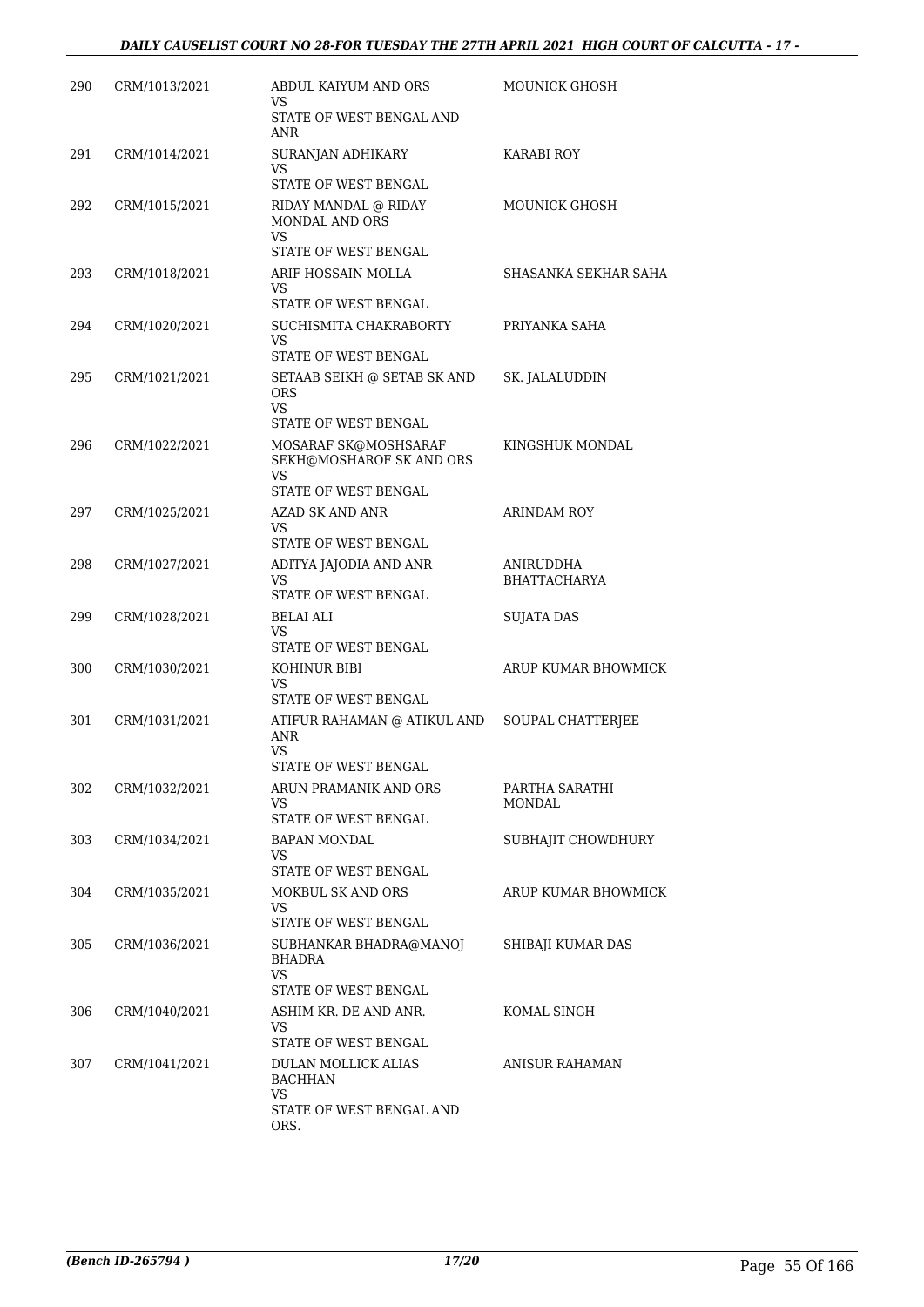#### *DAILY CAUSELIST COURT NO 28-FOR TUESDAY THE 27TH APRIL 2021 HIGH COURT OF CALCUTTA - 18 -*

| 308 | CRM/1042/2021 | SANCHITA BISWAS AND ORS.<br>VS<br>STATE OF WEST BENGAL                    | SANANDA<br><b>BHATTACHARYYA</b>  |
|-----|---------------|---------------------------------------------------------------------------|----------------------------------|
| 309 | CRM/1044/2021 | ANJANA ROY<br>VS<br>STATE OF WEST BENGAL AND                              | SANANDA BHATTACHARYA             |
| 310 | CRM/1045/2021 | ORS.<br><b>SK MAZED AND ANR</b><br>VS<br>STATE OF WEST BENGAL AND<br>ORS. | MOUMITA MONDAL                   |
| 311 | CRM/1047/2021 | <b>BINA MUKHERJEE</b><br>VS<br>STATE OF WEST BENGAL AND<br>ORS.           | SANJIB MITRA                     |
| 312 | CRM/1049/2021 | JIYAR RAHAMAN<br>VS.<br>STATE OF WEST BENGAL AND<br>ORS.                  | <b>SOURAV MUKHERJEE</b>          |
| 313 | CRM/1053/2021 | <b>LAXMAN SHIT</b><br>VS<br>STATE OF WEST BENGAL AND<br>ORS.              | <b>BHASKAR HUTAIT</b>            |
| 314 | CRM/1057/2021 | SK NASIRUDDIN AND ANR<br>VS<br><b>STATE OF WEST BENGAL</b>                | SOMNATH CHAKRABORTY              |
| 315 | CRM/1060/2021 | TAHIDUR RAHAMAN@KHAN<br>VS<br>STATE OF WEST BENGAL                        | PRAVASH BHATTACHARYA             |
| 316 | CRM/1061/2021 | TAHIDUR RAHAMAN@KHAN<br>VS<br>STATE OF WEST BENGAL                        | PRAVAS BHATTACHARYA              |
| 317 | CRM/1063/2021 | PARESH GHOSH<br>VS<br>STATE OF WEST BENGAL                                | ARUP KUMAR BHOWMICK              |
| 318 | CRM/1064/2021 | SASHANKA ADHIKARY AND ANR<br>VS<br>STATE OF WEST BENGAL                   | ANURAG SARDAR                    |
| 319 | CRM/1065/2021 | <b>SUDAM SARKAR AND ORS</b><br>VS<br>STATE OF WEST BENGAL                 | ARUP KUMAR BHOWMICK              |
| 320 | CRM/1066/2021 | RINA BIBI AND ORS<br>VS.<br>STATE OF WEST BENGAL                          | Kalidas Saha                     |
| 321 | CRM/1068/2021 | DIBARUN GHOSH<br>VS<br>STATE OF WEST BENGAL                               | ASIM KUMAR<br><b>CHAKRABORTI</b> |
| 322 | CRM/1070/2021 | TAPAN MONDAL@BISWAS<br>VS<br>STATE OF WEST BENGAL                         | MD JANNAT UL FIRDOUS             |
| 323 | CRM/1071/2021 | MEKAIL ALI@MD MEKAIL AND<br>ANR<br>VS<br>STATE OF WEST BENGAL             | SOURAV MUKHERJEE                 |
| 324 | CRM/1077/2021 | JOYDEB PAL AND ORS<br>VS.<br>STATE OF WEST BENGAL                         | RAMKRISHNA BISWAS                |
| 325 | CRM/1078/2021 | HEMANGINI MONDAL<br>@HMAJYANI DAS<br>VS.<br>MD MASUD AKHTER AND ANR       | KUSAL KUMAR<br>MUKHERJEE         |
| 326 | CRM/1079/2021 | SK BARJAHAN AND ORS<br>VS<br>STATE OF WEST BENGAL                         | RANJIT KUMAR GHOSH               |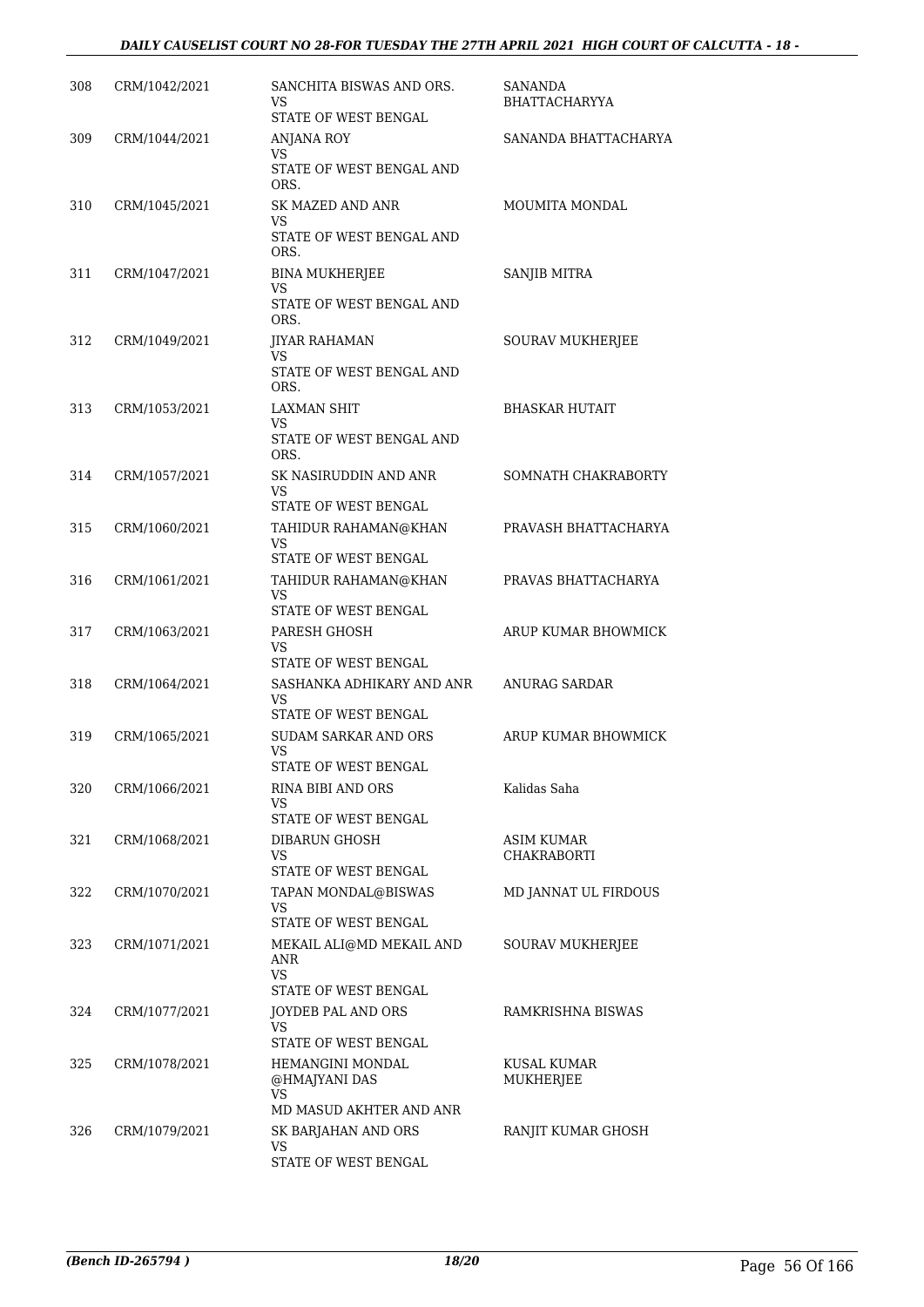| 327 | CRM/1082/2021 | JOYDEEP CHAKRABORTY<br>VS                              | ANUJIT MOOKHERJI          |
|-----|---------------|--------------------------------------------------------|---------------------------|
| 328 | CRM/1085/2021 | STATE OF WEST BENGAL<br>SHIBCHARAN MONDAL AND ORS      | MRITYUNJOY CHATTERJEE     |
|     |               | VS<br>STATE OF WEST BENGAL                             |                           |
| 329 | CRM/1086/2021 | MD ROWSHAN ALAM MAZAHIRI<br>VS                         | SYED NURUL AREFIN         |
|     |               | STATE OF WEST BENGAL                                   |                           |
| 330 | CRM/1090/2021 | JYOTIPROKASH DAS @ JYOTI<br>PRAKASH DAS<br>VS          | <b>BHASKAR SETH</b>       |
|     |               | STATE OF WEST BENGAL AND<br>ORS.                       |                           |
| 331 | CRM/1091/2021 | <b>BABITA HAZRA</b><br>VS                              | ARITRA BHATTACHARYA       |
|     |               | STATE OF WEST BENGAL                                   |                           |
| 332 | CRM/1094/2021 | AKBAR MALLICK @ AKBOR<br>MALLICK AND ORS.<br><b>VS</b> | RAFIKUL ISLAM SARDAR      |
|     |               | STATE OF WEST BENGAL                                   |                           |
| 333 | CRM/1095/2021 | TOTA KHANRA AND ANR.<br>VS                             | SUMAN DE                  |
|     |               | STATE OF WEST BENGAL                                   |                           |
| 334 | CRM/1096/2021 | PRABIR MONDAL @ BULAN @<br><b>PRABIR</b>               | <b>BUSRA KHATOON</b>      |
|     |               | VS<br>STATE OF WEST BENGAL                             |                           |
| 335 | CRM/1098/2021 | NARAYAN SAMANTA AND ORS                                | <b>ASIT NAYEK</b>         |
|     |               | VS<br>STATE OF WEST BENGAL AND<br>ORS.                 |                           |
| 336 | CRM/1099/2021 | NESHU SEKH<br>VS                                       | <b>BHASKAR CHATTERJEE</b> |
| 337 | CRM/1100/2021 | STATE OF WEST BENGAL<br>NITAI SUTRADHAR AND ORS        | SUBHOJIT CHOWDHURY        |
|     |               | VS<br>STATE OF WEST BENGAL AND<br>ORS.                 |                           |
| 338 | CRM/1102/2021 | MD. GIYASUDDIN ANSARI                                  | ANKITA DEY                |
|     |               | vэ<br>THE STATE OF WEST BENGAL                         |                           |
| 339 | CRM/1109/2021 | DIPCHAND MANDAL AND ORS                                | ARUP KUMAR BHOWMICK       |
|     |               | VS.<br>STATE OF WEST BENGAL AND                        |                           |
|     |               | ORS.                                                   |                           |
| 340 | CRM/1115/2021 | MIHIR CHAKRABORTY AND ANR<br>VS                        | PRABIR MAJUMDER           |
|     |               | STATE OF WEST BENGAL AND<br>ORS.                       |                           |
| 341 | CRM/1142/2021 | DIPENDRA NARAYAN DUTTA AND<br>ORS<br>VS.               | GEETIKA AGARWAL           |
|     |               | THE STATE OF WEST BENGAL                               |                           |
| 342 | CRM/1183/2021 | JAYDEB GHOSH<br>VS                                     | MUSHARRAF ALAM SK         |
|     |               | STATE OF WEST BENGAL                                   |                           |
| 343 | CRM/1241/2021 | BISWANATH BERA<br>VS.                                  | SABERI SAHA               |
|     |               | STATE OF WEST BENGAL AND<br>ORS.                       |                           |
| 344 | CRM/1285/2021 | TIMPA SINGHA ROY<br>VS                                 | RAHUL SHARMA              |
|     |               |                                                        |                           |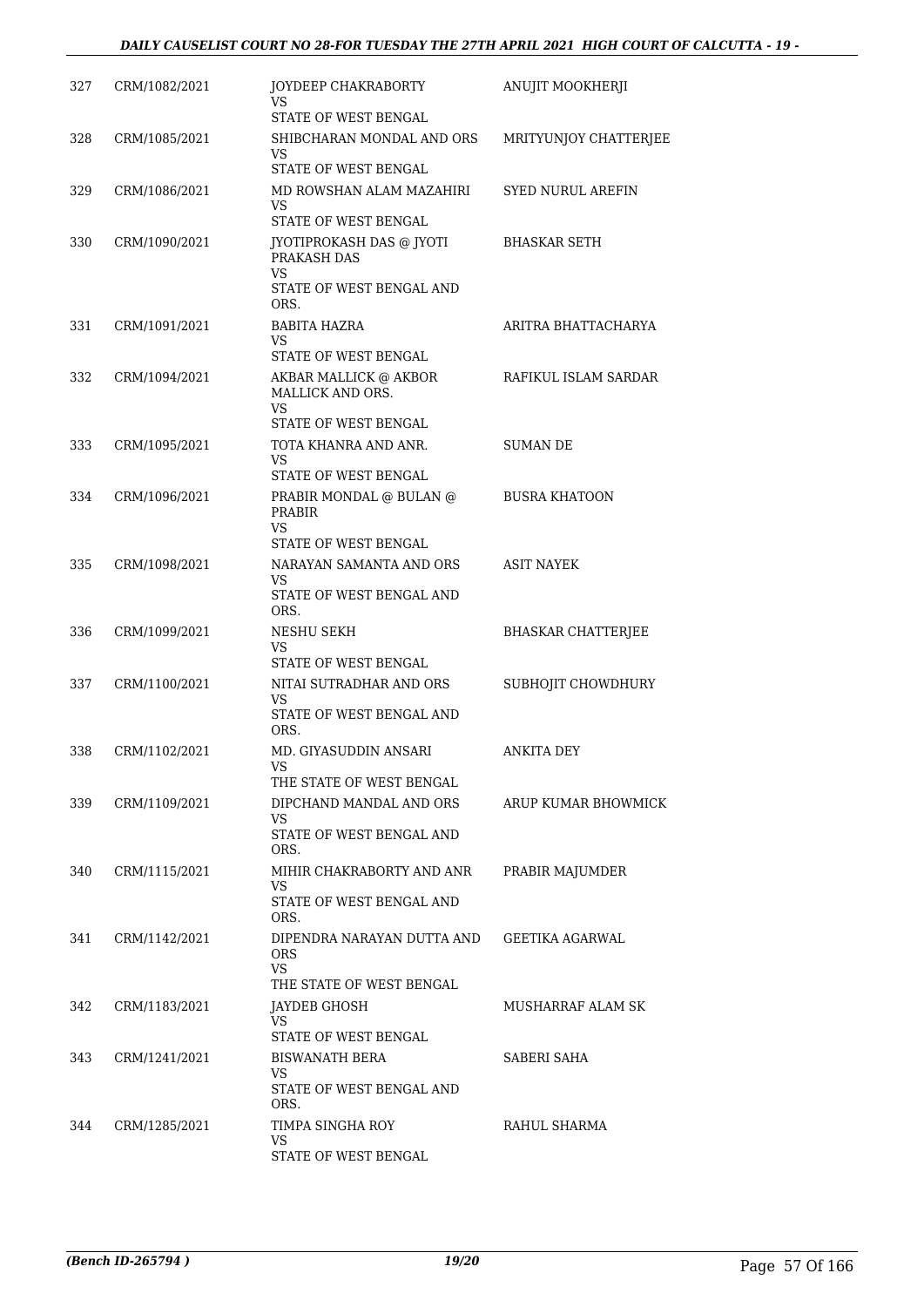#### *DAILY CAUSELIST COURT NO 28-FOR TUESDAY THE 27TH APRIL 2021 HIGH COURT OF CALCUTTA - 20 -*

| 345 | CRM/1655/2021 | SUBRATA GUPTA<br>VS<br><b>STATE OF WEST BENGAL</b>                      | <b>MANI SANKAR</b><br><b>CHATTOPADHYAY</b> |
|-----|---------------|-------------------------------------------------------------------------|--------------------------------------------|
| 346 | CRM/2011/2021 | SUJAN MISTRI AND ANR<br>VS<br><b>STATE OF WEST BENGAL</b>               | KANAI LAL MONDAL                           |
| 347 | CRM/2037/2021 | SEKH FAJAL @ FAJAL SEKH AND<br><b>ORS</b><br>VS<br>STATE OF WEST BENGAL | SANJIB KUMAR DAN                           |
| 348 | CRM/2303/2021 | abul hossain @ abul hossain sekh<br>VS<br>STATE OF WEST BENGAL          | SANJIB KR. DAN                             |
| 349 | CRM/2759/2021 | RIKTA GHOSH AND ORS<br>VS<br>STATE OF WEST BENGAL AND<br>ORS.           | SANJIB KUMAR DAN                           |
| 350 | CRM/3174/2021 | AJMIRA BIBI @ TAJMIRA BIBI<br>VS<br><b>STATE OF WEST BENGAL</b>         | <b>MANAS KUMAR DAS</b>                     |
| 351 | CRM/3217/2021 | MD ANOWAR HOSSAIN@ANOWAR<br>VS<br>STATE OF WEST BENGAL                  | <b>AMEENA KABIR</b>                        |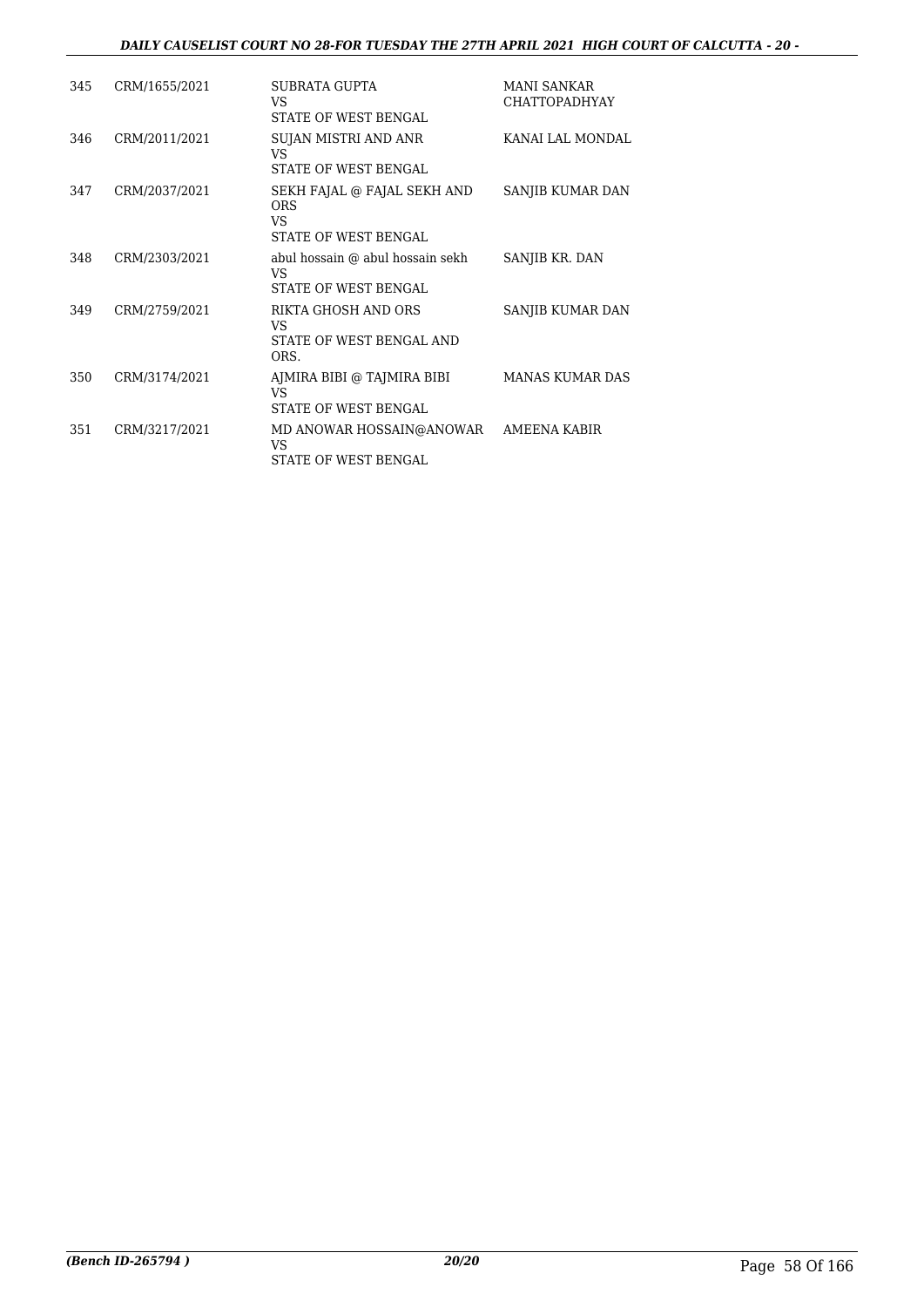

### **Appellate Side**

**DAILY CAUSELIST For Tuesday The 27th April 2021**

**COURT NO. 9**

**DIVISION BENCH (DB)**

**AT 2:00 PM**

**HON'BLE JUSTICE SHIVAKANT PRASAD HON'BLE JUSTICE SUBHASIS DASGUPTA**

**(VIA VIDEO CONFERENCE)**

**ON 27.04.2021 AT 2.00 P.M.**

#### **ON TUESDAY, 27TH APRIL, 2021 AT 2.00 P.M. - WILL SIT TOGETHER TO TAKE UP AN ASSIGNED MATTER.**

**NOTE : MATTERS WILL BE TAKEN UP THROUGH PHYSICAL HEARING ONLY WHEN BOTH THE PARTIES ARE AGREED.**

#### **ASSIGNED MATTERS**

1 CRM/3152/2021 RAKESH SINGH @ RAKESH KUMAR SINGH VS STATE OF WEST BENGAL ABHIJIT SINGH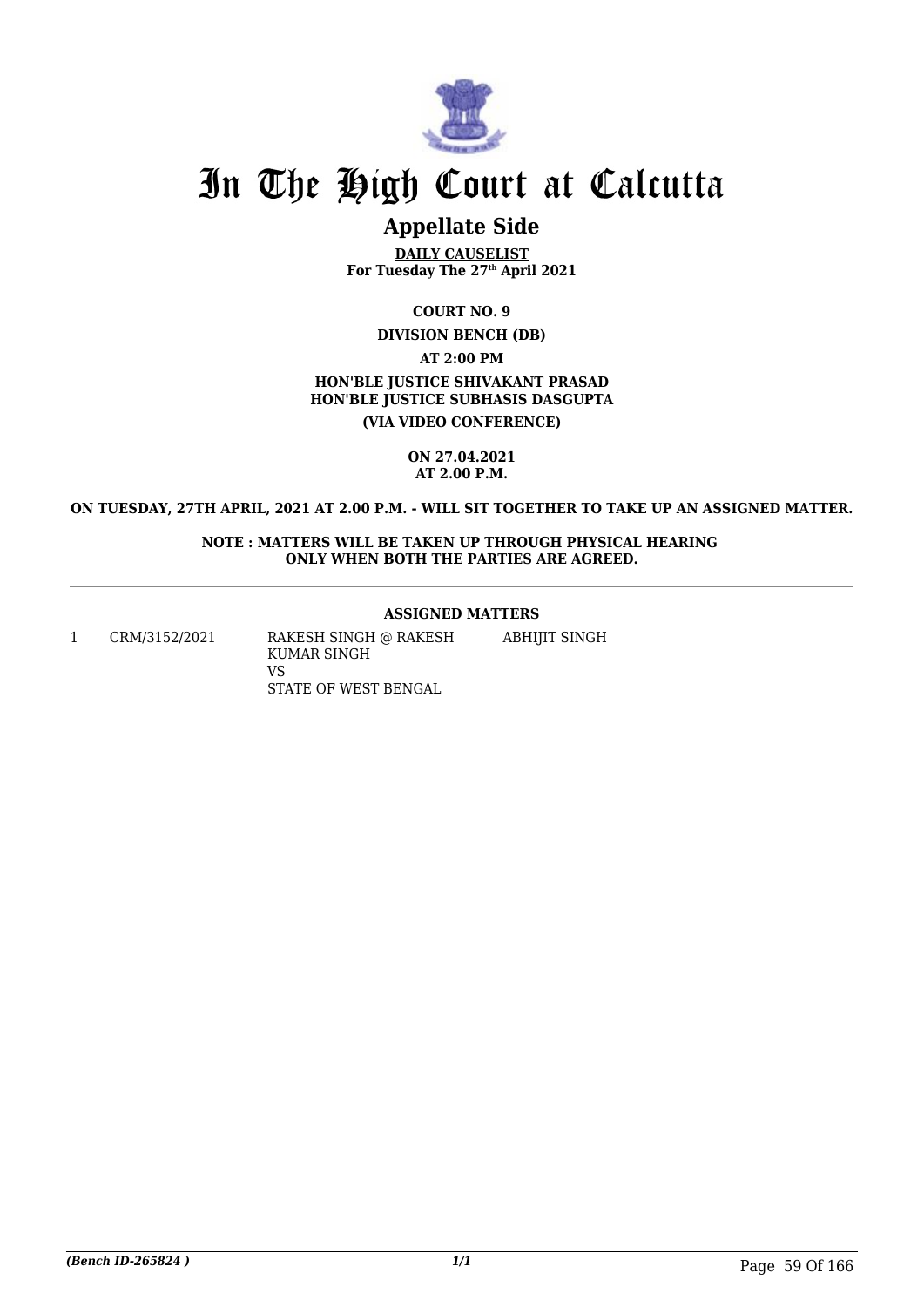

## **Appellate Side**

**DAILY CAUSELIST For Tuesday The 27th April 2021**

### **COURT NO. 9**

### **SINGLE BENCH (SB - II)**

#### **AT 11:15 AM**

### **HON'BLE JUSTICE SHIVAKANT PRASAD**

### **VIA VIDEO CONFERENCE)**

#### **ON AND FROM MONDAY, THE 11TH JANUARY, 2021 – APPLICATIONS UNDER SECTION 24 OF THE CODE OF CIVIL PROCEDURE, SECOND APPEAL, FIRST MISCELLANEOUS APPEAL, SECOND MISCELLANEOUS APPEAL IRRESPECTIVE OF YEARS INCLUDING APPLICATIONS CONNECT THERETO;**

#### **MATTERS RELATING TO CONTEMPT (CIVIL) OF SUB-ORDINATE COURTS TO BE HEARD BY A JUDGE SITTING SINGLY.**

**AND**

**ON AND FROM TUESDAY, 13TH, APRIL, 2021 TO SO LONG AS THE SINGLE BENCH OF HON'BLE JUSTICE BIBEK CHAUDHURI DOES NOT SIT - IN ADDITION TO HIS OWN LIST AND DETERMINATION, WILL SIT SINGLY TO TAKE UP MATTERS FROM THE LIST AND DETERMINATION OF HON'BLE JUSTICE BIBEK CHAUDHURI.**

#### **NOTE: TODAY LIST WILL BE CALLED ON SERIALLY.**

#### **(FROM COURT NO. 30)**

#### **APPLICATION FOR BAIL** 1 CRM/11076/2020 SALIM SHEIKH @ SALIM MANNAN SHAIKH VS State of West Bengal JANNAT UL FIRDOUS 2 CRM/2816/2021 SUBRATA SARKAR VS STATE OF WEST BENGAL MD JANNAT UL FIRDOUS 3 CRM/3138/2021 ASHRAF SHEIKH @ ASHRAF SHEKH AND OTHERS VS STATE OF WEST BENGAL **SUMANTA CHAKRABORTY** 4 CRM/3346/2021 ARSHAD BAIDYA  $V<sup>Q</sup>$ SOURAV MUKHERJEE

STATE OF WEST BENGAL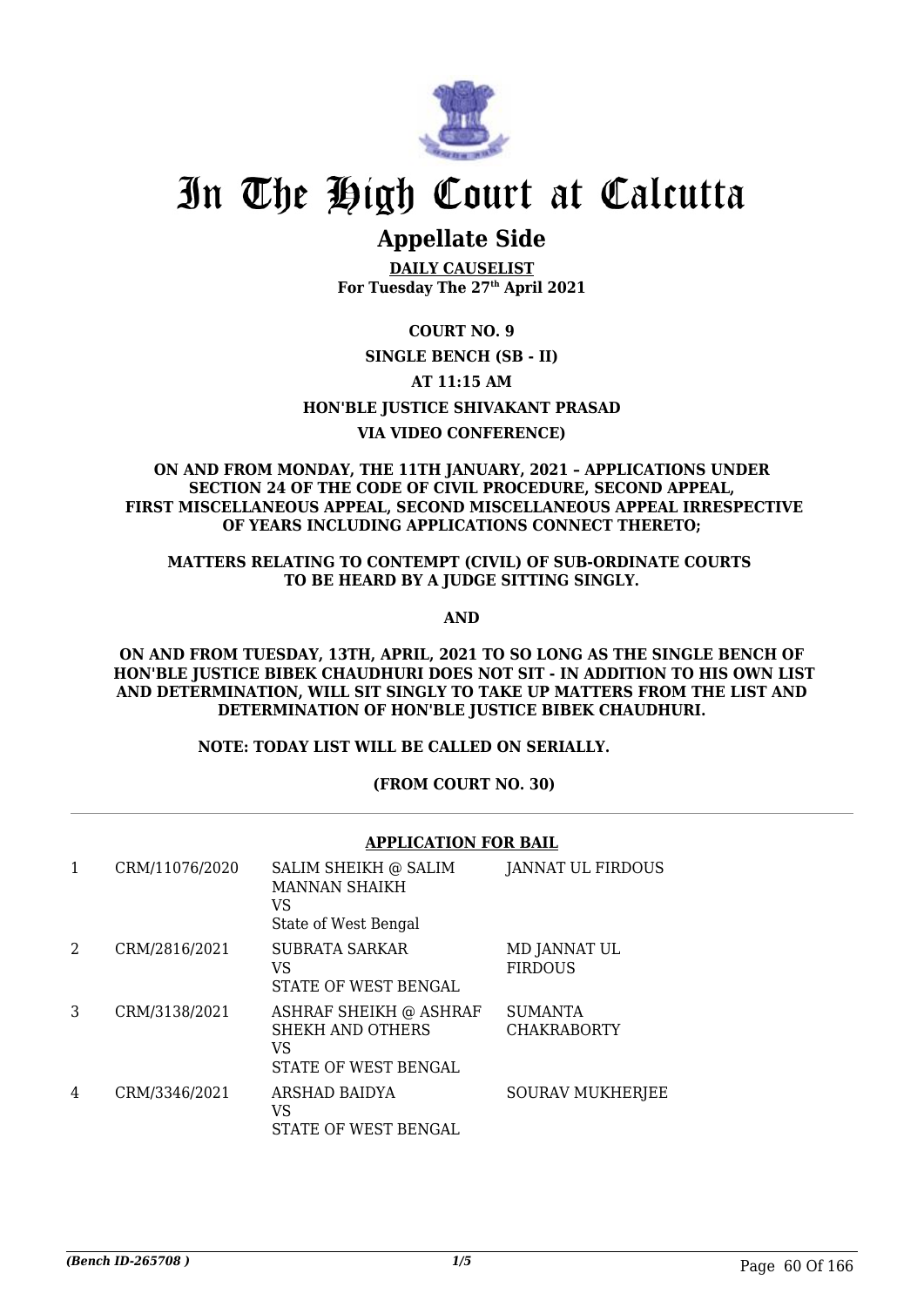| 5  | CRM/3381/2021      | PICHO AND ORS<br><b>VS</b>                                                                      | Puja Goswami                                                                              |
|----|--------------------|-------------------------------------------------------------------------------------------------|-------------------------------------------------------------------------------------------|
|    |                    | STATE OF WEST BENGAL                                                                            |                                                                                           |
| 6  | CRM/3387/2021      | ABHIJIT CHAKRABARTI<br><b>VS</b><br>STATE OF WEST BENGAL                                        | <b>ANIL KUMAR</b><br><b>CHATTAPADHYAYA</b>                                                |
|    |                    |                                                                                                 |                                                                                           |
| 7  | CRM/3549/2021      | PREET KUMAR AGARWAL<br><b>VS</b><br>THE DIRECTOR<br>ENFORCEMENT, EASTERN<br>REGION, CGO COMPLEX | Srimoyee Mukherjee                                                                        |
|    |                    | <b>ADMISSION OF APPEAL</b>                                                                      |                                                                                           |
| 8  | CRA/23/2021        | <b>BHABOTOSH SARDAR ALIAS</b><br><b>BHABESH SARKAR</b><br><b>VS</b>                             | <b>BIKRAMJIT DUTTA</b>                                                                    |
|    |                    | State of West Bengal                                                                            |                                                                                           |
|    | IA NO: CRAN/2/2021 |                                                                                                 |                                                                                           |
| 9  | CRA/110/2021       | NIRMAL ROY<br><b>VS</b>                                                                         | PAMPA DEY DHABAL                                                                          |
|    |                    | STATE OF WEST BENGAL                                                                            |                                                                                           |
|    | IA NO: CRAN/1/2021 |                                                                                                 |                                                                                           |
| 10 | CRA/162/2021       | <b>GOUTAM DORGA</b><br><b>VS</b><br>STATE OF WEST BENGAL                                        | PINAK KUMAR MITRA                                                                         |
| 11 | CRA/174/2021       | <b>DILIP SENGUPTA</b>                                                                           | KARAN DUDHWALLA                                                                           |
|    |                    | <b>VS</b><br>CEANTRAL BUREAU OF<br><b>INVESTIGATION</b>                                         |                                                                                           |
| 12 | CRA/187/2021       | <b>AMAR SINGH</b><br><b>VS</b><br>STATE OF WEST BENGAL                                          | <b>SOFIA NESAR</b>                                                                        |
|    |                    | <b>CRIMINAL REVISION</b>                                                                        |                                                                                           |
| 13 | CRR/1154/2021      | ISHANI GHOSAL                                                                                   | <b>SUJAN CHATTERJEE</b>                                                                   |
|    |                    | <b>VS</b><br>STATE OF WEST BENGAL<br>AND ORS.                                                   |                                                                                           |
| 14 | CRR/1176/2021      | ANKUR SHINGAL AND ORS.<br>VS                                                                    | <b>DIPAYAN DAN</b>                                                                        |
|    |                    | RASIKA SHINGAL                                                                                  |                                                                                           |
|    |                    | <b>APPLICATION</b>                                                                              |                                                                                           |
| 15 | SA/55/2008         | COSSIPORE BAYAM SAMITY<br>VS<br>RAM GOBINDA CHANDA                                              | UJJWAL KR. DUTTA                                                                          |
|    | No:CAN/1392/2019)  |                                                                                                 | IA NO: CAN/3/2011(Old No:CAN/8412/2011), CAN/4/2013(Old No:CAN/6397/2013), CAN/5/2019(Old |
| 16 | RVW/32/2017        | <b>SEIKH SAHIDUL &amp; ORS</b><br><b>VS</b>                                                     | <b>SK HUMAYAN REZA</b>                                                                    |
|    |                    | SAJAHAN SHEIKH(DEATH<br>REP BY SURABUDDIN<br>SHEIKH) & ORS                                      |                                                                                           |
|    |                    |                                                                                                 | IA NO: CAN/1/2017(Old No:CAN/1668/2017), CAN/2/2018(Old No:CAN/2122/2018), CAN/3/2018(Old |

No:CAN/2123/2018), CAN/4/2020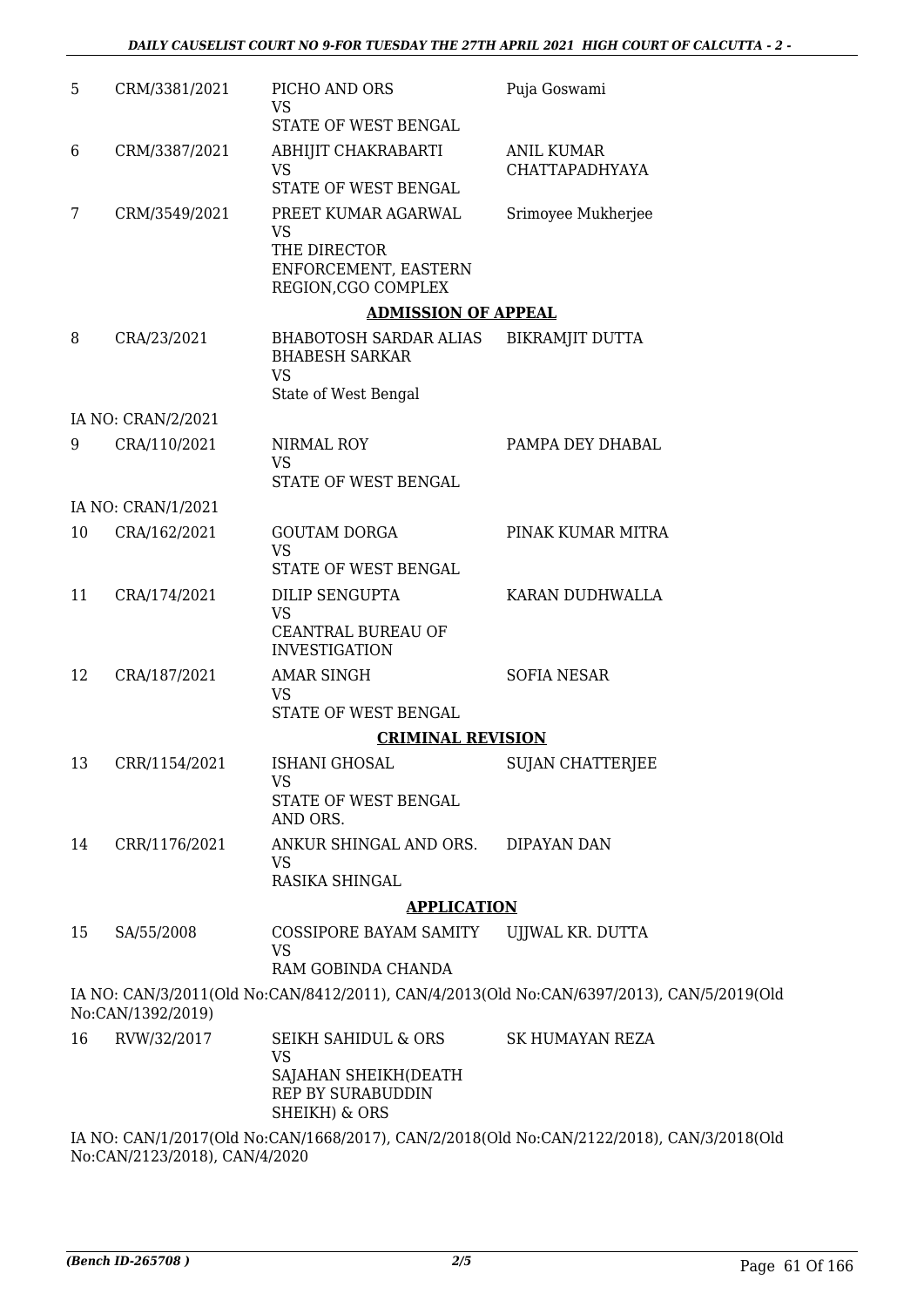|    | wt17 SA/146/2016  | <b>SHEIKH SAHIDUL &amp; ORS</b><br><b>VS</b><br>SAJAHAN SHEIKH & ORS       | RABINDRA NATH<br><b>DUTTA</b> |
|----|-------------------|----------------------------------------------------------------------------|-------------------------------|
|    |                   | IA NO: CAN/3/2010(Old No:CAN/10450/2010), CAN/4/2013(Old No:CAN/8301/2013) |                               |
|    |                   | <b>NEW MOTION</b>                                                          |                               |
| 18 | CO/1081/2021      | <b>BARNALI SARKAR</b><br><b>VS</b>                                         | RAJ KUMAR SAIN                |
|    |                   | <b>TAPAS SARKAR</b>                                                        |                               |
|    |                   | <b>ADJOURNED MOTIONS</b>                                                   |                               |
| 19 | CO/1296/2020      | RAWNAKI BANDYOPADHYAY<br><b>DUTTA</b><br><b>VS</b>                         | RAJU MONDAL                   |
|    |                   | ARGHYA BANDYOPADHYAY                                                       |                               |
| 20 | CO/1544/2020      | GUL-E-RUKH NAYEEM @<br>HUMERA NAYEEM AND ORS<br><b>VS</b><br>MD. ABDULLAH  | <b>SUPREEM NASKAR</b>         |
| 21 | CO/110/2021       | <b>BIDISHA MONDAL</b>                                                      | <b>NAHIDA PARVIN</b>          |
|    |                   | <b>VS</b><br>DHANU GHOSH AND ORS                                           |                               |
|    | IA NO: CAN/1/2021 |                                                                            |                               |
| 22 | CO/175/2021       | <b>SOMA ROY BANERJEE</b><br><b>VS</b><br><b>TAPAN ROY</b>                  | <b>SNEHANSHU</b><br>MAJUMDER  |
|    | IA NO: CAN/1/2021 |                                                                            |                               |
| 23 | CO/185/2021       | MITA AICH NEE ROY<br><b>CHOWDHURY</b><br><b>VS</b><br>KOUSHIK AICH         | SARBANANDA SAN<br>YAL         |
| 24 | CO/190/2021       | <b>ARMITA DUTTA</b>                                                        | <b>SAYANI</b>                 |
|    |                   | <b>VS</b><br>SANTOSH DUTTA                                                 | <b>BHATTACHARYA</b>           |
| 25 | CO/206/2021       | <b>SIMA RUIDAS</b><br><b>VS</b><br>PANCHANAN RUIDAS                        | PRADIP KUMAR<br>PATRA         |
| 26 |                   |                                                                            |                               |
|    | CO/232/2021       | CHIRANJIT CHOWDHURY<br><b>VS</b><br>RAKHI GHOSH ALIAS                      | SHIBAJI KUMAR DAS             |
|    |                   | <b>CHOWDHURY</b>                                                           |                               |
| 27 | CO/257/2021       | <b>SUSMITA MONDAL</b><br><b>VS</b><br><b>SUBRATA MONDAL</b>                | <b>SANJIB DAN</b>             |
| 28 | CO/277/2021       | KUMKUM SINGHA<br><b>VS</b><br>RABINDRA NATH SEBAIT                         | PROSENJIT<br><b>MUKHERJEE</b> |
| 29 | CO/279/2021       | KIRAN SUREKHA NEE<br><b>AGARWAL</b><br><b>VS</b><br>PRATIK SUREKHA         | PALASH BAPARI                 |

IA NO: CAN/1/2021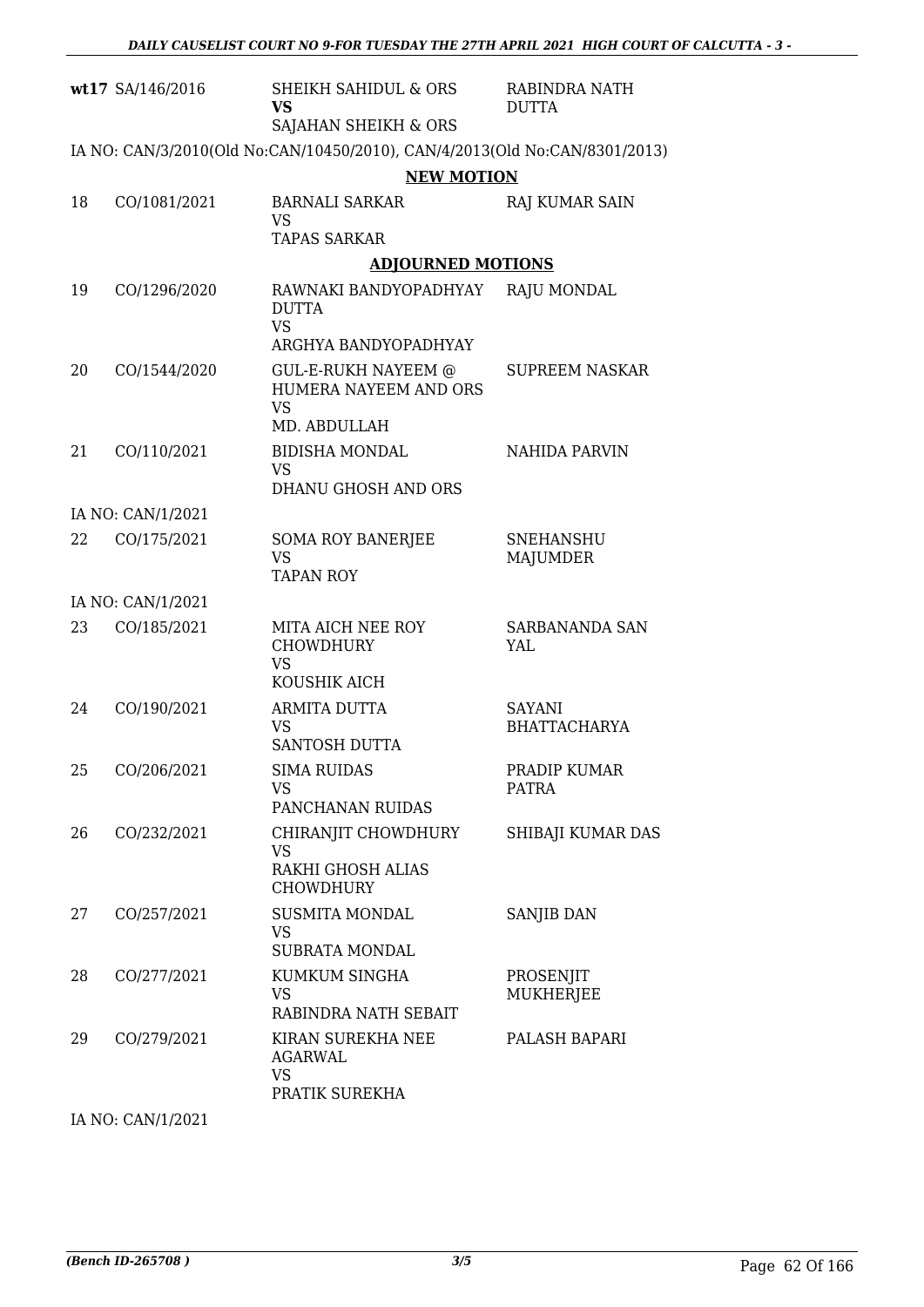|    | wt30 CO/594/2021  | KIRAN SUREKA NEE<br><b>AGARWAL</b><br>VS<br>PRATIK SUREKA                    | PALASH BAPARI                         |
|----|-------------------|------------------------------------------------------------------------------|---------------------------------------|
| 31 | CO/310/2021       | NIRMALENDU ROY<br><b>VS</b><br>SUPRIYA MUKHERJEE (ROY)                       | <b>NABANKUR PAUL</b>                  |
| 32 | CO/311/2021       | NIRMALENDU ROY<br><b>VS</b><br>MINOR SHINJINI ROY<br><b>MUKHERJEE</b>        | NABANKUR PAUL                         |
| 33 | CO/316/2021       | DIPANWITA GUPTA<br><b>CHAKRABORTY</b><br><b>VS</b><br>MALYABAN GUPTA         | <b>SUMITRA DAS</b>                    |
| 34 | CO/324/2021       | MRS AMRITA GHOSH<br><b>VS</b><br><b>SINCHAN SARKAR</b>                       | Kausik Biswas                         |
| 35 | CO/346/2021       | <b>SMT SHELLY</b><br><b>CHAKRABORTY</b><br><b>VS</b><br>DR ARNAB CHAKRABORTY | <b>BIKRAM BANERJEE</b>                |
| 36 | CO/394/2021       | <b>CHANDRIKA RAY BISWAS</b><br><b>VS</b><br><b>SOURAV BISWAS</b>             | NANDADULAL<br><b>BANDYOPADHYAY</b>    |
| 37 | CO/397/2021       | <b>DOLAN MONDAL</b><br><b>VS</b><br><b>DEBASHIS SARKAR</b>                   | <b>AMANUL ISLAM</b>                   |
| 38 | CO/416/2021       | DEBOLINA MUKHERJEE<br>VS<br>RANBIR MUKHERJEE                                 | <b>ATANU BISWAS</b>                   |
| 39 | CO/432/2021       | KHUKU GHOSH AND ANR<br><b>VS</b><br>RATNA DAS AND ORS                        | CHINMOYEE ROY<br><b>BHATTACHARYYA</b> |
| 40 | CO/450/2021       | SONALI BISWAS (SARKAR)<br><b>VS</b><br><b>RAJU BISWAS</b>                    | <b>ANIRBAN DAS</b>                    |
| 41 | CO/460/2021       | SMT RIMPA MANDAL NEE<br><b>DAS</b><br><b>VS</b><br>DEBABRATA MANDAL          | AYAN CHAKRABORTY                      |
| 42 | CO/503/2021       | AJANTA BHATTACHARYA<br><b>NEE LAHIRI</b><br><b>VS</b><br>SAYAN BHATTACHARYA  | DYUTIMOY PAUL                         |
|    | IA NO: CAN/1/2021 |                                                                              |                                       |
| 43 | CO/510/2021       | SAHELI DEY SAMANTA<br><b>VS</b><br><b>SUBIR SAMANTA</b>                      | <b>ABHIMANYU</b><br><b>BANERJEE</b>   |
| 44 | CO/518/2021       | PRATIVA BISWAS<br>VS<br>PRANAB KIRTANIA                                      | KALYAN CHATTERJEE                     |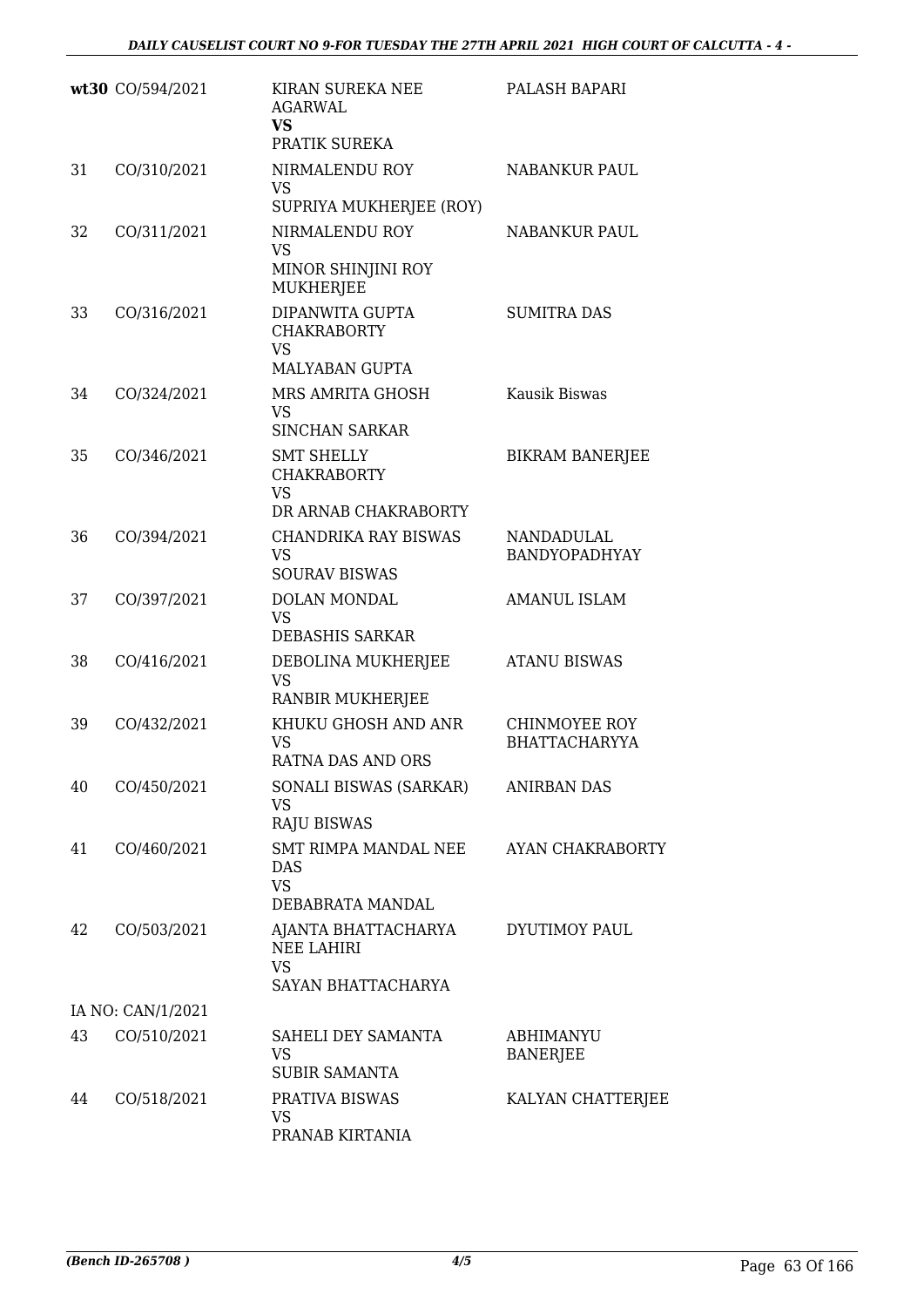| 45 | CO/540/2021 | NITU GUPTA<br><b>VS</b><br><b>GAUTAM SHAW</b>                                   | <b>SOUMAK BERA</b>                          |
|----|-------------|---------------------------------------------------------------------------------|---------------------------------------------|
| 46 | CO/562/2021 | <b>RINA PAL</b><br><b>VS</b><br>PARTHA SARATHI PAL                              | <b>BASUDEB GAYEN</b>                        |
| 47 | CO/575/2021 | TUHINA BIBI ALIAS TUHINA<br><b>KHATUN</b><br><b>VS</b>                          | <b>BIJOY KUMAR SHOW</b>                     |
| 48 | CO/585/2021 | RAJESH ALI BAYEN<br><b>SILPI GIRI</b><br><b>VS</b><br><b>FANINDRA NATH GIRI</b> | <b>MUKTESWAR MAITY</b>                      |
| 49 | CO/588/2021 | SUPRIYA MUKHERJEE (ROY)<br><b>VS</b><br>NIRMALENDU ROY                          | SOUMYAJIT MISHRA                            |
| 50 | CO/640/2021 | RUPALI KANU<br><b>VS</b><br><b>SUBRATA KANU</b>                                 | <b>SNEHANSU</b><br><b>MAJUMDER</b>          |
| 51 | CO/643/2021 | SABITA JANA DEY<br><b>VS</b><br><b>HIRAK KUMAR DEY</b>                          | <b>BIBEKANDA</b><br><b>TRIPATHY</b>         |
| 52 | CO/712/2021 | <b>SUSMITA DUTTA BERA</b><br><b>VS</b><br><b>SOURAV DUTTA</b>                   | <b>BHASKAR HUTAIT</b>                       |
| 53 | CO/733/2021 | <b>BHAGYALAKSHMI DAS</b><br><b>VS</b><br><b>SUJIT MAITY</b>                     | <b>AMAL KUMAR</b><br><b>BANERJEE</b>        |
| 54 | CO/742/2021 | <b>DOLY BHAKAT</b><br><b>VS</b><br>PARAKASH BHAKAT                              | <b>SUNDAR GOPAL</b><br><b>BHATTACHARYYA</b> |
| 55 | CO/781/2021 | <b>BRATATI DEY</b><br>VS<br><b>DEBASISH HUI</b>                                 | Shebatee Datta                              |
| 56 | CO/804/2021 | PAYEL BAKSHI NEE<br><b>BHOWMICK</b><br><b>VS</b><br><b>SAURAV BAKSHI</b>        | <b>SUBHANWITA GHOSH</b>                     |
| 57 | CO/818/2021 | JYOTIRUPA BANERJEE<br>VS<br><b>AMIT BANERJEE</b>                                | SOURAV SENGUPTA                             |
| 58 | CO/826/2021 | SAMARPITA CHAKRABORTY<br><b>VS</b><br>ANISH BHATTACHARJEE                       | TRINA MITRA                                 |
| 59 | CO/855/2021 | NIBEDITA NATTA PAUL<br><b>VS</b><br><b>ABHISEK NATTA</b>                        | KUSHAL PAUL                                 |
|    |             | <b>CONTESTED APPLICATION</b>                                                    |                                             |
| 60 | CO/348/2020 | M. SAFIULLA WAKF ESTATE<br><b>VS</b><br>M/S ACCORD ADVERTISING                  | ANIRUDDHA MITRA                             |
|    |             | <b>PVT LTD</b>                                                                  |                                             |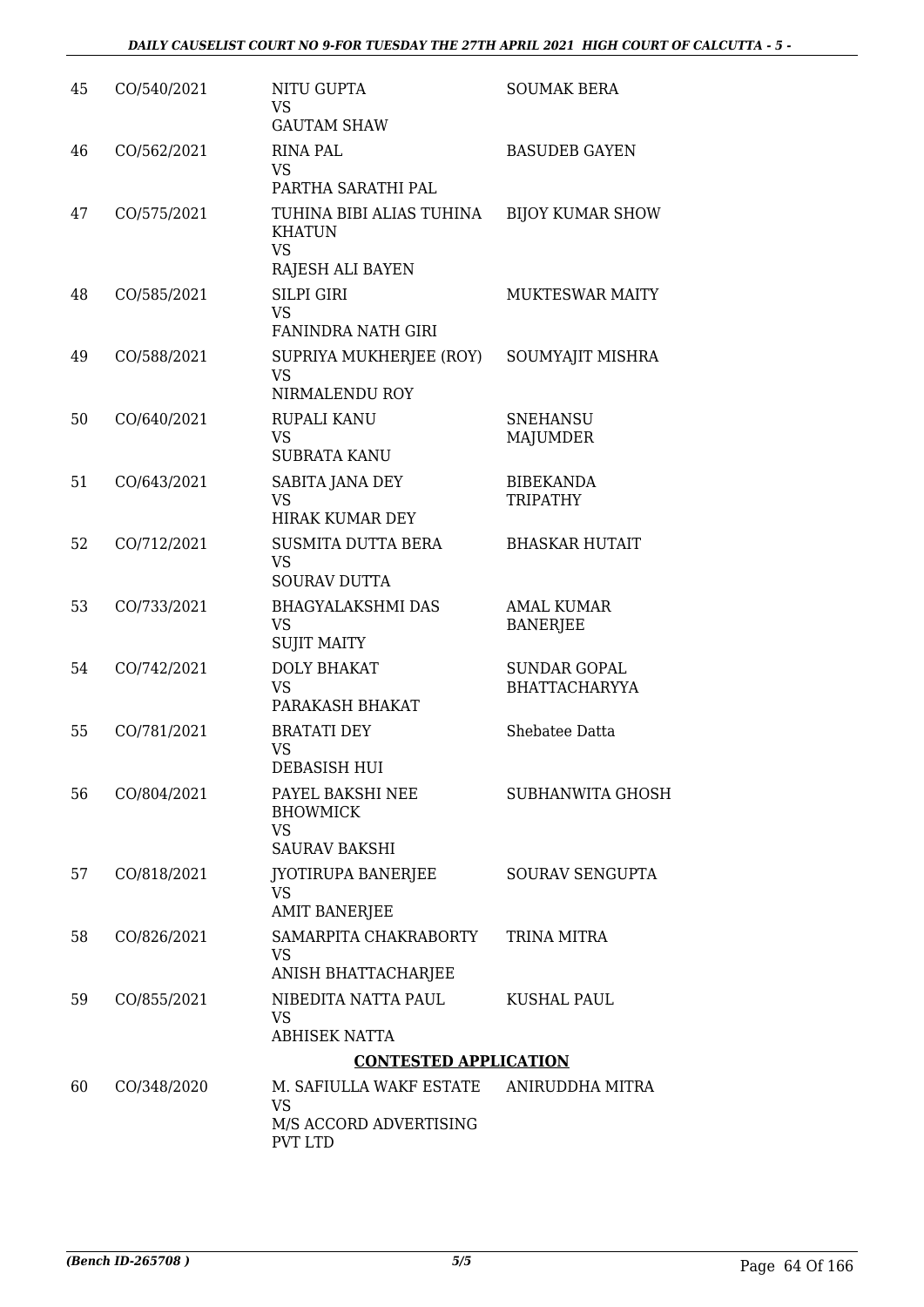

## **Appellate Side**

**DAILY CAUSELIST For Tuesday The 27th April 2021**

### **COURT NO. 13**

**SINGLE BENCH (SB - III)**

#### **AT 11:15 AM**

#### **HON'BLE JUSTICE RAJASEKHAR MANTHA**

#### **(VIA VIDEO CONFERENCE)**

**ON AND FROM MONDAY, THE 11TH JANUARY, 2021- ROSTER NOTIFIED ON 8TH JANUARY, 2021 IS MODIFIED TO THE FOLLOWING EXTENT :- MATTERS (MOTIONS & HEARING) UNDER ARTICLE 226 OF THE CONSTITUTION RELATING TO SERVICE UNDER GROUP VI AND APPLICATIONS CONNECTED THERETO; MATTERS (MOTIONS & HEARING) UNDER ARTICLE 226 OF THE CONSTITUTION RELATING TO ALL SERVICE MATTERS RELATING TO PANCHAYATS AND CO-OPERATIVE SOCIETIES UNDER GROUP V AND APPLICATIONS CONNECTED THERETO; HEARING OF WRIT PETITIONS IRRESPECTIVE OF CLASSIFICATIONS AND APPLICATIONS CONNECTED THERETO; NOTE :1. MENTIONING WILL BE ALLOWED, AT THE FIRST SITTING OF THE COURT, UPON BEING LISTED AS "TO BE MENTIONED" IN THE VIRTUAL MODE AS PER NOTIFICATION** 

**NO. 4286-RG DATED 27.11.2020 AND IN PHYSICAL FORM. 2. ALL THE LISTED MATTERS WILL BE TAKEN UP SERIALLY, UNLESS OTHERWISE FIXED. 3. APPELLATE SIDE MATTERS WILL CONTINUE AFTER COMPLETION OF ORIGINAL SIDE. 4. WITH EFFECT FROM MONDAY (15.02.2021) GROUP-V MOTIONS SHALL BE TAKEN UP FIRST ON TUESDAY AND THURSDAY. 5. CONTEMPT MATTERS AND ALL PERSONAL APPEARANCE MATTERS SHALL BE TAKEN UP ON FRIDAY.**

#### **PERSONAL APPEARANCE**

| $\mathbf{1}$ | WPCRC/29/2021<br>(30.04.2021) | SEKHAR KUMAR CHANDA<br>VS<br>PRADIP SATPATHI                                                      | PRADIPTA CHARAN<br><b>BHATTACHARYA</b> |
|--------------|-------------------------------|---------------------------------------------------------------------------------------------------|----------------------------------------|
| wt2          | WPA/21627/2019                | SEKHAR KUMAR CHANDA<br>VS<br>STATE OF WEST BENGAL &<br>ORS                                        | PABITRA CHARAN<br><b>BHATTACHARJEE</b> |
| 3            | WPCRC/42/2021<br>(30.04.2021) | abdul khaleque<br>VS<br>sayeed ahmed baba secretary<br>west bengal board of<br>madrasah education | dyutiman bnerjee                       |

IA NO: CAN/1/2021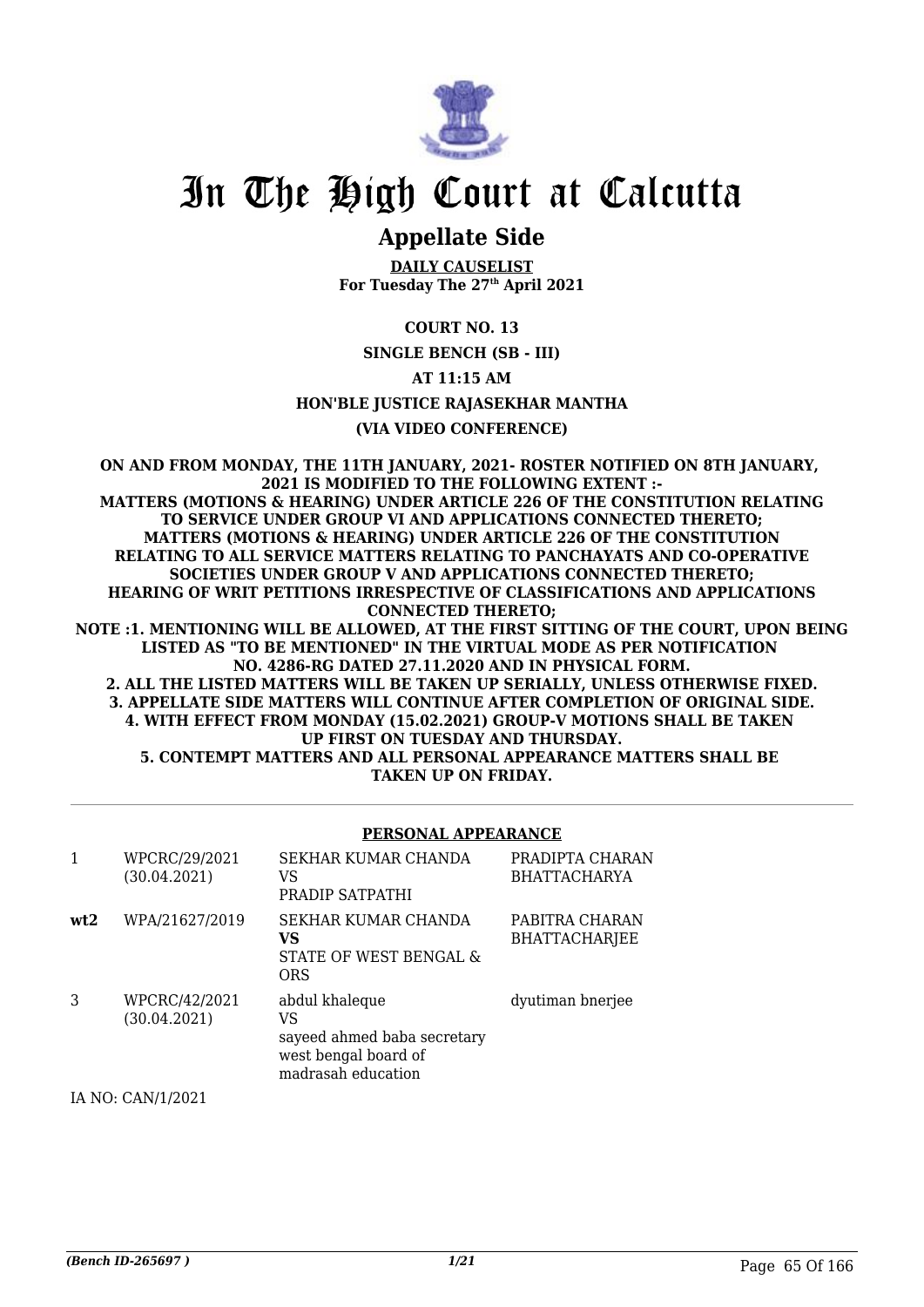| wt4 | WPA/23528/2019                                   | <b>ABDUL KHALEQUE</b><br>VS<br><b>STATE OF WEST BENGAL &amp;</b><br><b>ORS</b>              | MUSHARRAF ALAM<br>SK.  |
|-----|--------------------------------------------------|---------------------------------------------------------------------------------------------|------------------------|
|     |                                                  | <b>SPECIALLY FIXED MATTERS</b>                                                              |                        |
| 5   | WPA/4076/2021<br>$(27.04.2021)$ (At<br>2.00 p.m. | KOUSHIK MGHOSH AND<br><b>ORS</b><br><b>VS</b><br>THE STATE OF WEST<br><b>BENGAL AND ORS</b> | MONIRUZZAMAN           |
|     | IA NO: CAN/1/2021                                |                                                                                             |                        |
| wt6 | WPA/5886/2021                                    | MD NASIRUDDIN AND ORS<br><b>VS</b><br>STATE OF WEST BENGAL<br>AND ORS.                      | HARADHAN MONDAL        |
| wt7 | WPA/6511/2021                                    | SOMNATH NANDI<br><b>VS</b><br>STATE OF WEST BENGAL<br>AND ORS.                              | MONIRUZZAMAN           |
| wt8 | WPA/8506/2021                                    | SYED MOHAMMAD ALI AND<br><b>OTHERS</b><br><b>VS</b><br>STATE OF WEST BENGAL<br>AND ORS.     | RAJIB GHOSH            |
|     |                                                  | <b>TO BE MENTIONED</b>                                                                      |                        |
| 9   | WPA/7485/2021                                    | AMAL KUMAR CHATTERJEE<br><b>VS</b><br>STATE OF WEST BENGAL<br>AND ORS.                      | JAMIRUDDIN KHAN        |
| 10  | WPA/7954/2021                                    | <b>BARUN DEV MUKHERJEE</b><br><b>VS</b><br>STATE OF WEST BENGAL<br>AND ORS.                 | <b>SOURAV ROY</b>      |
| 11  | WPA/7958/2021                                    | <b>GURUDAS NAYAK</b><br>VS<br>STATE OF WEST BENGAL<br>AND ORS.                              | <b>SAURAV ROY</b>      |
| 12  | WPA/7967/2021                                    | <b>JOYDEV GHOSH</b><br><b>VS</b><br>STATE OF WEST BENGAL<br>AND ORS.                        | <b>SAURAV ROY</b>      |
| 13  | WPA/7984/2021                                    | NIBASH CHANDRA SARKAR<br>VS<br>STATE OF WEST BENGAL<br>AND ORS.                             | <b>SOURAV ROY</b>      |
| 14  | WPA/8047/2021                                    | <b>SWAPAN CHOWDHURY</b><br>VS<br>STATE OF WEST BENGAL<br>AND ORS.                           | <b>JAMIRUDDIN KHAN</b> |
| 15  | WPA/8056/2021                                    | RAJENDRA RAM<br><b>VS</b><br>STATE OF WEST BENGAL<br>AND ORS.                               | <b>JAMIRUDDIN KHAN</b> |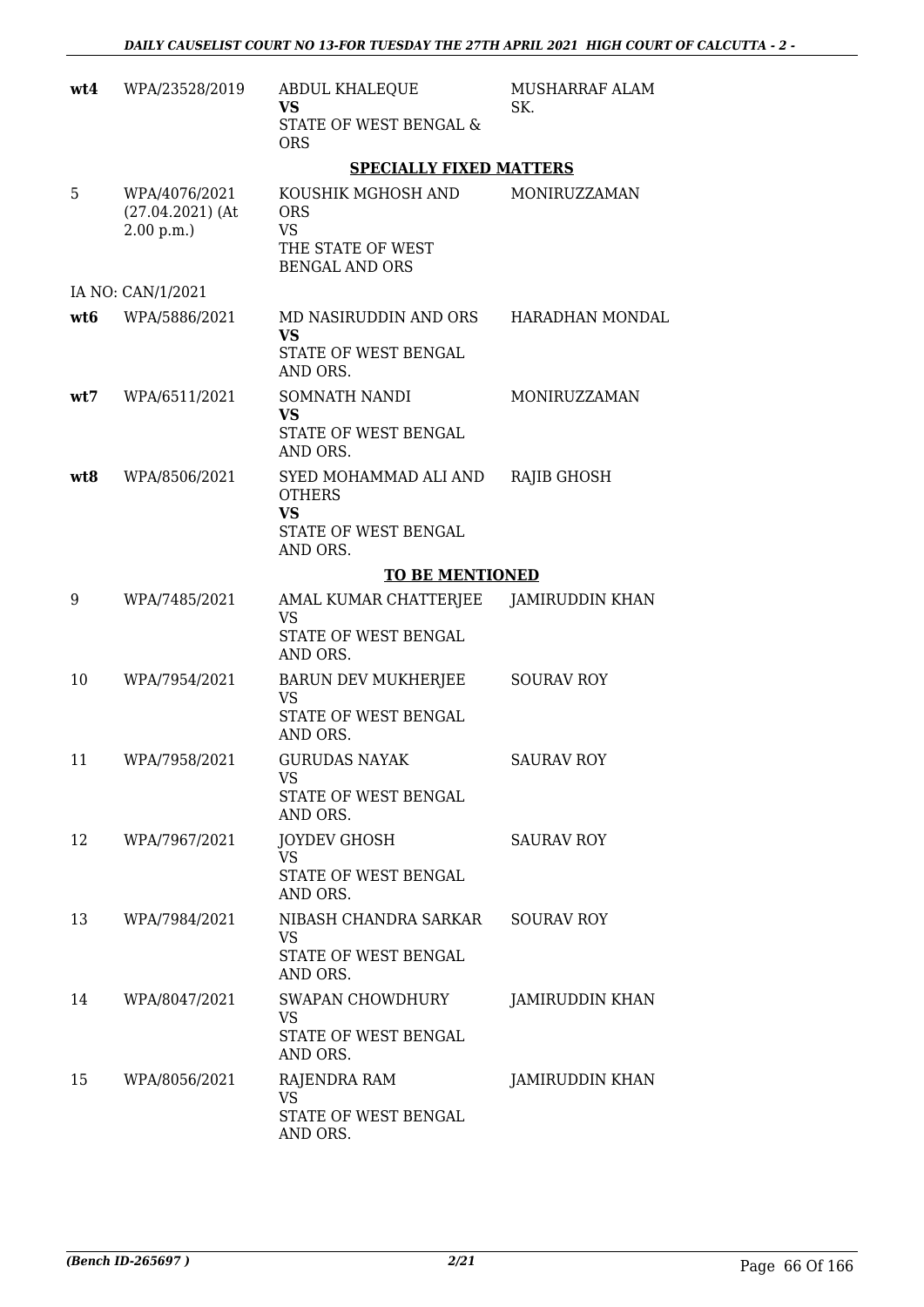| 16 | WPA/8064/2021                             | <b>MANORANJAN</b><br><b>BHATTACHARJEE</b><br><b>VS</b><br>STATE OF WEST BENGAL<br>AND ORS. | <b>JAMIRUDDIN KHAN</b>                   |
|----|-------------------------------------------|--------------------------------------------------------------------------------------------|------------------------------------------|
| 17 | WPA/8242/2021                             | TARIT KUMAR DUTTA<br><b>VS</b><br>STATE OF WEST BENGAL<br>AND ORS.                         | <b>SAURAV ROY</b>                        |
| 18 | WPA/8581/2021                             | PARTHA BHATTACHARYA<br>VS<br>STATE OF WEST BENGAL<br>AND ORS.                              | <b>LAKSHMAN</b><br><b>CHANDRA HALDER</b> |
| 19 | WPA/8838/2021                             | <b>SAMIRAN DAS</b><br><b>VS</b><br>STATE OF WEST BENGAL<br>AND ORS.                        | <b>ANKUSH GHOSH</b>                      |
| 20 | WPA/8844/2021                             | <b>SUBHASIS DEY</b><br><b>VS</b><br><b>STATE OF WEST BENGAL</b><br>AND ORS.                | <b>ANKUSH GHOSH</b>                      |
| 21 | WPA/8856/2021                             | MD SULEMAN ANSARI<br><b>VS</b><br>STATE OF WEST BENGAL<br>AND ORS.                         | <b>ANKUSH GHSH</b>                       |
| 22 | WPA/8903/2021                             | <b>SK. NURUDDIN</b><br><b>VS</b><br>STATE OF WEST BENGAL<br>AND ORS.                       | <b>ANKUSH GHOSH</b>                      |
| 23 | WPA/9280/2021                             | <b>GHULAM JILANI</b><br><b>VS</b><br>STATE OF WEST BENGAL<br>AND ORS.                      | <b>ANKUSH GHOSH</b>                      |
| 24 | WPA/9310/2021                             | KRISHNA GOPAL PAUL<br>VS.<br>STATE OF WEST BENGAL<br>AND ORS.                              | <b>ANKUSH GHOSH</b>                      |
| 25 | WPA/9321/2021                             | KANAI LAL BASAK<br>VS<br>STATE OF WEST BENGAL<br>AND ORS.                                  | ANKUSH GHOSH                             |
| 26 | WPA/9323/2021                             | PRANAB KUMAR GOSWAMI<br><b>VS</b><br>STATE OF WEST BENGAL<br>AND ORS.                      | ANKUSH GHOSH                             |
|    |                                           | <b>APPLICATION</b>                                                                         |                                          |
| 27 | WPA/23187/2014                            | DILIP KR. CHAKRABORTY<br>VS<br>W.B. STATE ELEC. DIST. CO.<br>LTD. & ORS                    | SUBRATA GHOSH                            |
|    | IA NO. CANI/1/2017(OId No.CANI/1220/2017) |                                                                                            |                                          |

IA NO: CAN/1/2017(Old No:CAN/1230/2017)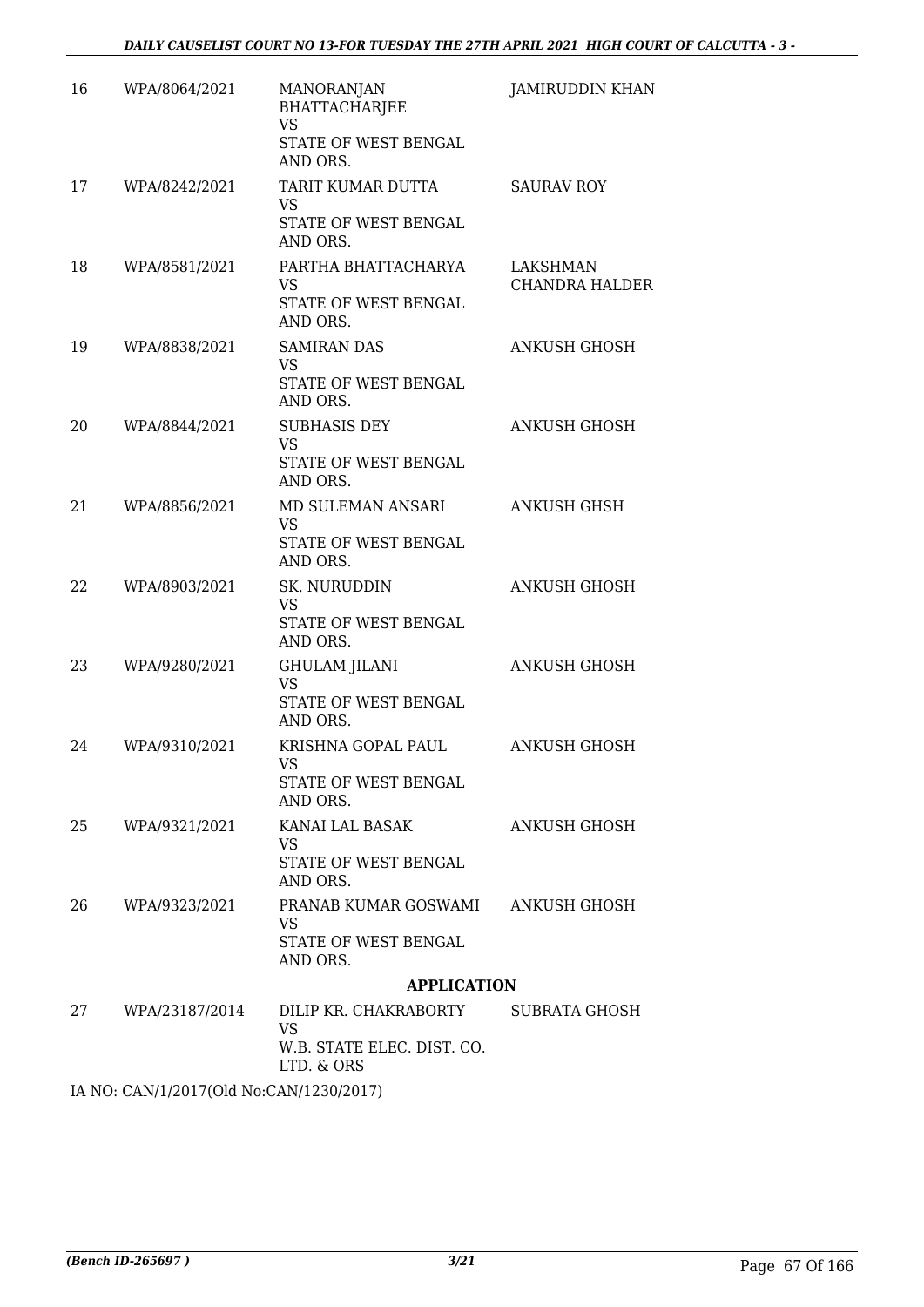| 28 | WPA/21982/2016                          | <b>BHRIGURAM MONDAL &amp;</b><br>ORS.<br><b>VS</b><br>STATE OF WEST BENGAL &<br>ORS. | <b>B. R. SIDHARTH</b>                       |
|----|-----------------------------------------|--------------------------------------------------------------------------------------|---------------------------------------------|
|    | IA NO: CAN/2/2021                       |                                                                                      |                                             |
| 29 | WPA/20332/2017<br>(06.05.2021)          | RAJ KR DEY<br><b>VS</b><br>THE STATE BANK OF INDIA<br>& ORS                          | JIBANTARAJ DAN ROY                          |
|    | IA NO: CAN/1/2021                       |                                                                                      |                                             |
| 30 | WPA/6890/2020                           | BISWAJIT MUKHERJEE<br><b>VS</b><br>STATE OF WEST BENGAL&                             | <b>GOUTAM BANERJEE</b>                      |
|    |                                         | <b>ORS</b>                                                                           |                                             |
|    | IA NO: CAN/1/2020(Old No:CAN/5970/2020) | <b>ASSIGNED MATTERS</b>                                                              |                                             |
| 31 | WPA/4810/2020                           | <b>SUKLA BHOWMICK</b>                                                                | MARY DATTA                                  |
|    | $(Gr. - I) (3)$                         | <b>VS</b><br>STATE OF WEST BENGAL &<br><b>ORS</b>                                    |                                             |
| 32 | WPA/9573/2020<br>(2)                    | SHAIKH RAFATULLAH AND<br><b>ANR</b><br>VS<br>STATE OF WEST BENGAL<br>AND ORS.        | <b>DIBYENDU</b><br><b>CHATTERJEE</b>        |
|    |                                         | <b>MOTION (GROUP VI)</b>                                                             |                                             |
| 33 | WPA/22854/2019<br>$(30.04.2021)$ $(2)$  | <b>JANARDAN SINGH</b><br>VS<br>UNION OF INDIA & ORS                                  | PARAMITA ROY                                |
| 34 | WPA/2360/2020<br>(06.05.2021)           | <b>UDAY SK &amp; ORS</b><br><b>VS</b><br>STATE OF WEST BENGAL &<br><b>ORS</b>        | <b>SANDIP KUMAR</b><br><b>BHATTACHARYYA</b> |
| 35 | WPA/3479/2020<br>$(30.04.2021)$ $(2)$   | NAZRUL ISLAM<br><b>VS</b><br>STATE OF WEST BENGAL &<br>ORS.                          | <b>SUSMITA DEY (BASU)</b>                   |
| 36 | WPA/3537/2020<br>$(1)$ $(30.04.2021)$   | <b>ARABINDA ROY</b><br>VS<br>STATE OF WEST BENGAL &<br><b>ORS</b>                    | <b>SUSMITA DEY (BASU)</b>                   |
| 37 | WPA/3621/2020<br>(1)                    | AKHILESH KR. SHARMA<br><b>VS</b><br>UNION OF INDIA & ORS.                            | <b>DYUTI ROY</b>                            |
| 38 | WPA/4216/2020<br>$(03.05.2021)$ $(1)$   | TRIDIP ROYCHOUDHURY<br>VS<br><b>EASTERN COALFIELDS</b><br>LIMITED & ORS              | <b>DAISY BASU</b>                           |
| 39 | WPA/4759/2020<br>(1)                    | CHAPALA BHANDARI<br>VS<br>STATE OF WEST BENGAL &<br><b>ORS</b>                       | ARUNABHA JANA                               |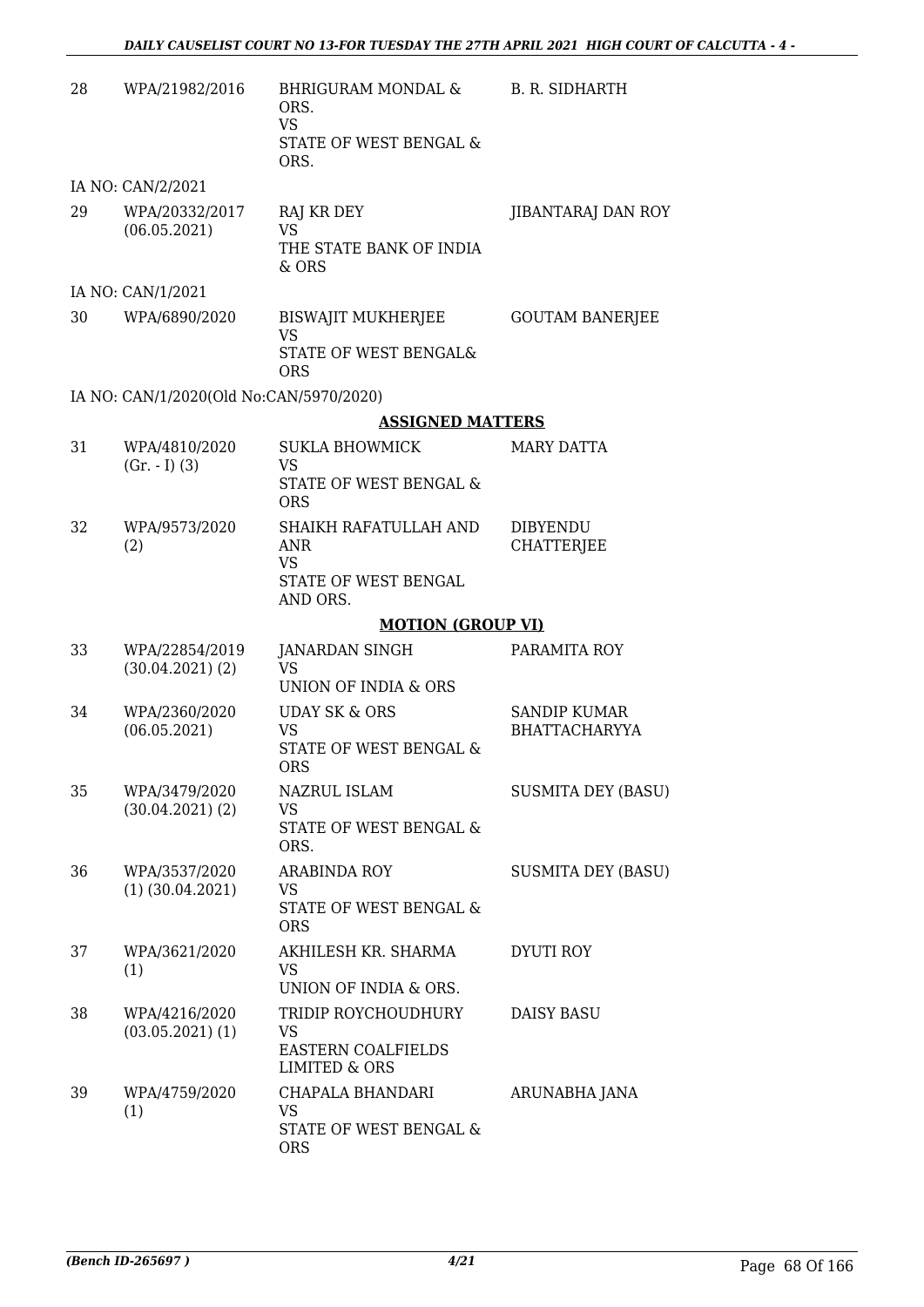| 40   | WPA/4998/2020<br>(30.04.2021)<br>(Peremptorily) | <b>SUKLA BARMAN</b><br>VS<br>STATE OF WEST BENGAL &<br><b>ORS</b>                                 | NIVEDITA BARUI                          |
|------|-------------------------------------------------|---------------------------------------------------------------------------------------------------|-----------------------------------------|
| wt41 | WPA/8514/2021                                   | <b>FULAN DAS</b><br><b>VS</b><br>STATE OF WEST BENGAL<br>AND ORS.                                 | TANUJA BASAK                            |
| 42   | WPA/5005/2020<br>(05.05.2021)                   | KAJAL CHAKRABORTY<br><b>VS</b><br>UNION OF INDIA & ORS                                            | KAMAL KANTA KAR                         |
| 43   | WPA/5025/2020<br>(1)                            | <b>MANTI MALLICK</b><br><b>VS</b><br>DIRECTOR OF HEALTH<br>SERVICE, GOVT. OF W.B. &<br><b>ORS</b> | <b>BIJOY BRATA DE</b>                   |
| 44   | WPA/9403/2020<br>(1)                            | <b>ABDUL KADIR</b><br><b>VS</b><br>STATE OF WEST BENGAL<br>AND ORS.                               | <b>CHAITALI</b><br><b>CHATTOPADHYAY</b> |
| 45   | WPA/11411/2020                                  | <b>MANASH GHOSH</b><br><b>VS</b><br>UNION OF INDIA AND ORS.                                       | DEBABRATA MANDAL                        |
| 46   | WPA/3551/2021<br>(10.05.2021)(1)                | DHIRENDRA NATH<br><b>MONDAL</b><br><b>VS</b><br>STATE OF WEST BENGAL<br>AND ORS.                  | <b>SUSMITA DEY(BASU)</b>                |
| 47   | WPA/3743/2021<br>(06.05.2021)                   | AMAR SHIT AND OTHERS<br>VS<br><b>STATE OF WEST BENGAL</b><br>AND ORS.                             | <b>SOUMIK GANGULI</b>                   |
| 48   | WPA/4091/2021<br>$(04.05.2021)$ $(2)$           | DILIP KUMAR GANGULY<br><b>VS</b><br><b>BANGIYA GRAMIN VIKASH</b><br><b>BANK</b>                   | KMAKSHYA PRASAD<br>MUKHOPADHYAY         |
| 49   | WPA/5166/2021<br>(1)                            | ANIMESH SAHA<br>VS.<br>STATE OF WEST BENGAL<br>AND ORS.                                           | KARUNAMOYEE<br>SAMANTA                  |
| 50   | WPA/5244/2021<br>$(28.04.2021)$ (1)             | PINAKI DAS AND OTHERS<br>VS.<br>STATE OF WEST BENGAL<br>AND ORS.                                  | SAKTIPADA JANA                          |
| 51   | WPA/5564/2021<br>$(28.04.2021)$ (1)             | SHIBNATH DAS<br>VS<br>STATE OF WEST BENGAL<br>AND ORS.                                            | MD. AHSANUZZAMAN                        |
| 52   | WPA/5622/2021                                   | RAKIB KHAN AND OTHERS<br>VS<br>STATE OF WEST BENGAL<br>AND ORS.                                   | MD. KUTUBUDDIN                          |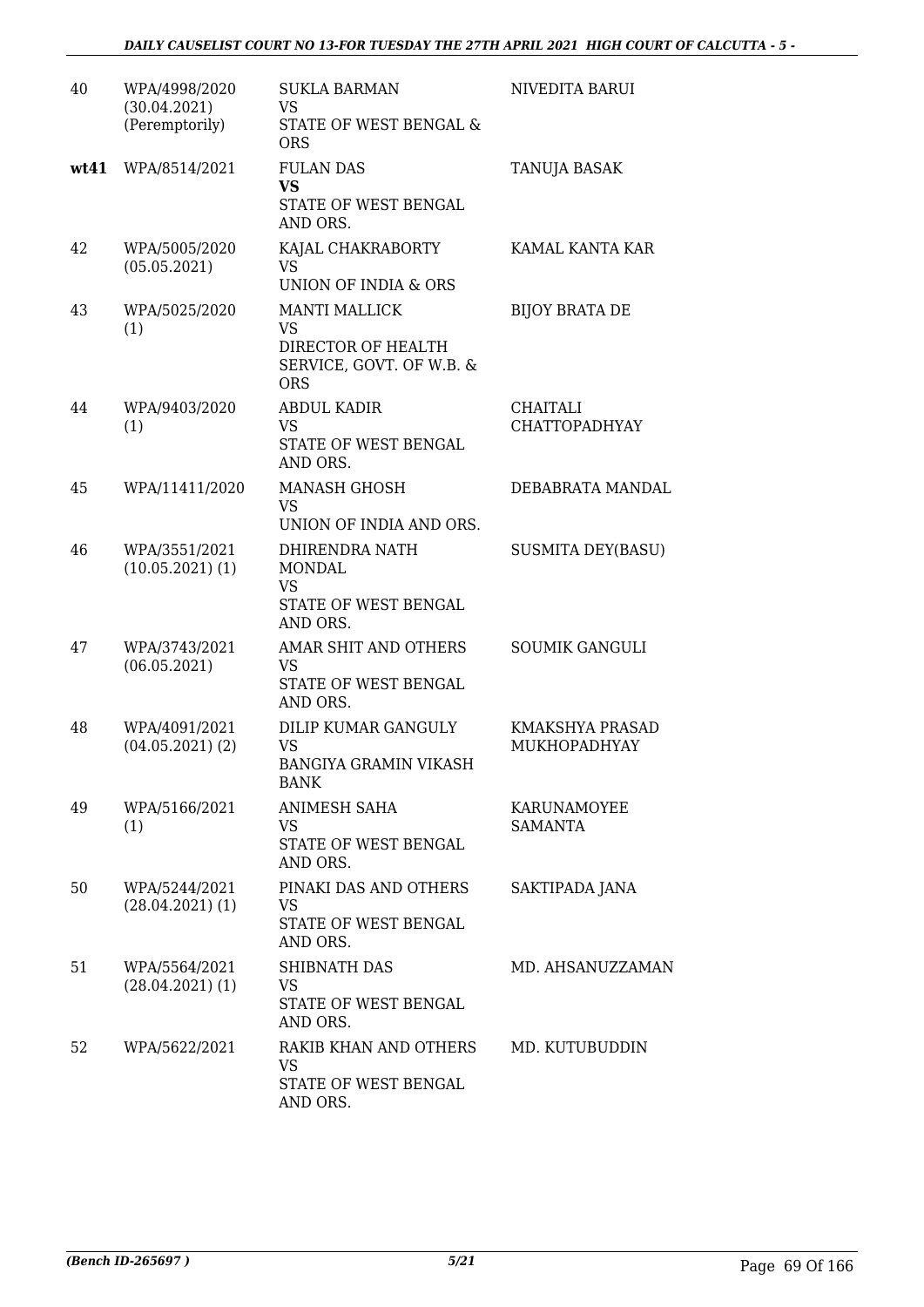| 53 | WPA/5727/2021                 | SANJOY SEN<br><b>VS</b><br>THE STATE OF WEST<br><b>BENGAL AND ORS</b>                              | <b>MANI SHANKAR</b><br><b>CHATTOPADHYAY</b> |
|----|-------------------------------|----------------------------------------------------------------------------------------------------|---------------------------------------------|
| 54 | WPA/5744/2021<br>(28.04.2021) | <b>SABINA KHATUN</b><br>VS<br>STATE OF WEST BENGAL<br>AND ORS.                                     | <b>MD MOSIAR</b><br><b>RAHAMAN</b>          |
| 55 | WPA/5746/2021                 | <b>SAMIMA BEGUM</b><br><b>VS</b><br>THE BOARD OF TRUSTEES<br>OF CALCUTTA PORT AND<br><b>OTHERS</b> | SK. REJAUL ALAM                             |
| 56 | WPA/5770/2021                 | DULAL CHANDRA PAUL<br><b>VS</b><br>STATE OF WEST BENGAL<br>AND ORS.                                | <b>SANKAR PAUL</b>                          |
| 57 | WPA/5778/2021                 | SUDIPTA KARMAKAR AND<br><b>ORS</b><br><b>VS</b><br>STATE OF WEST BENGAL<br>AND ORS.                | <b>DIBYENDU</b><br>CHATTERJEE               |
| 58 | WPA/5915/2021                 | DHARAMDEO RAY<br><b>VS</b><br>UNION OF INDIA AND ORS.                                              | DEBASISH KUNDU                              |
| 59 | WPA/6056/2021<br>(28.04.2021) | <b>CHINA DAS</b><br>VS<br>STATE OF WEST BENGAL<br>AND ORS.                                         | SIDDHADEV ADAK                              |
| 60 | WPA/6074/2021                 | DR.SANJIT BISWAS<br><b>VS</b><br>UNION OF INDIA AND ORS.                                           | RANANEESH GUHA<br>THAKURTA                  |
| 61 | WPA/6102/2021                 | AMALENDU BIKASH PANDA<br><b>VS</b><br>STATE OF WEST BENGAL<br>AND ORS.                             | KAMAL KANTA KAR                             |
| 62 | WPA/6104/2021                 | SHIVAJI ANANDRAO YADAV<br>VS.<br>COAL INDIA LIMITED                                                | <b>SUJIT SAHA</b>                           |
| 63 | WPA/6160/2021                 | NAJIMUDDIN<br><b>VS</b><br>STATE OF WEST BENGAL<br>AND ORS.                                        | Md. Habibur Rahaman                         |
| 64 | WPA/6185/2021                 | NARGISA BIBI<br>VS<br>UNION OF INDIA AND ORS.                                                      | <b>SUSMITA</b><br>CHOWDHURY                 |
| 65 | WPA/6190/2021                 | PABITRAMAYEE MAJHI<br>VS<br>STATE OF WEST BENGAL<br>AND ORS.                                       | KASHISWAR GHOSAL                            |
| 66 | WPA/6212/2021                 | SANTOSH KUMAR MAHATO<br>AND ORS<br><b>VS</b><br>THE UNION OF INDIA AND<br><b>ORS</b>               | SUKHENDU BIKASH<br>MUKHERJEE                |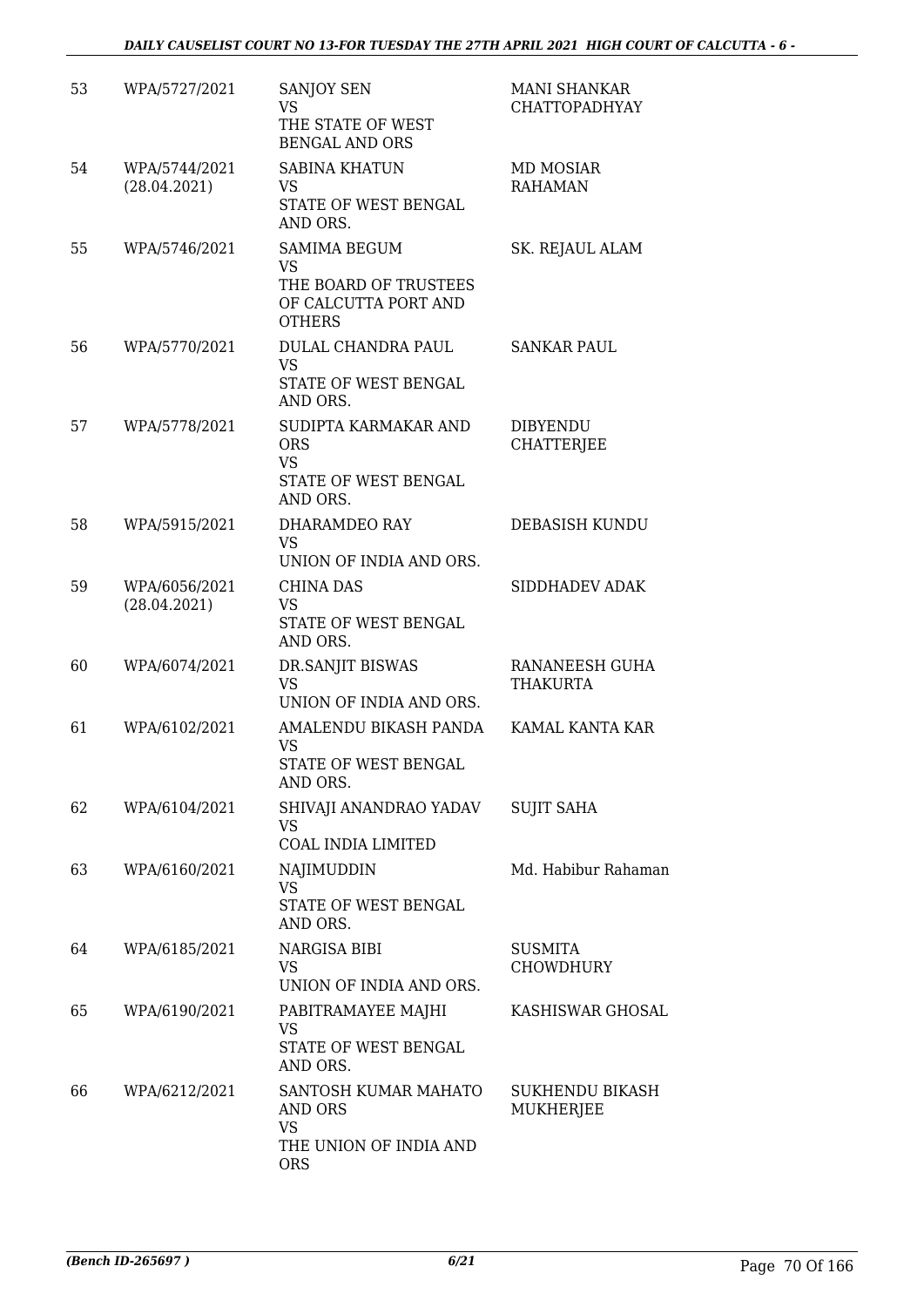| 67 | WPA/6321/2021 | ARCHITA MANNA<br><b>VS</b><br>STATE OF WEST BENGAL<br>AND ORS.                                       | <b>ANIL KUMAR</b><br>CHATTOPADHYAYA  |
|----|---------------|------------------------------------------------------------------------------------------------------|--------------------------------------|
| 68 | WPA/6323/2021 | KAILAS GORAI<br><b>VS</b><br>WBSEDCL AND ORS.                                                        | <b>TANUJA BASAK</b>                  |
| 69 | WPA/6331/2021 | PARIMAL MANDAL<br><b>VS</b><br>STATE OF WEST BENGAL<br>AND ORS.                                      | JOYDEEP ROY                          |
| 70 | WPA/6348/2021 | PRASANTA BESRA<br>VS<br>STATE OF WEST BENGAL<br>AND ORS.                                             | <b>GORA CHAND</b><br>SAMANTA         |
| 71 | WPA/6377/2021 | RAJ KUMAR PAL AND ORS<br><b>VS</b><br>STATE OF WEST BENGAL<br>AND ORS.                               | <b>UDAY NARAYAN</b><br><b>BETAL</b>  |
| 72 | WPA/6464/2021 | TAPAN KUMAR MANA<br><b>VS</b><br>STATE OF WEST BENGAL<br>AND ORS.                                    | <b>INDRAJIT BISWAS</b>               |
| 73 | WPA/6481/2021 | <b>AMAR DAS</b><br><b>VS</b><br>STATE OF WEST BENGAL<br>AND ORS.                                     | AYAN MITRA                           |
| 74 | WPA/6530/2021 | RAJDIPTA BARMAN<br><b>VS</b><br><b>EMPLOYEES PROVIDENT</b><br>FUND ORGANISATION AND<br><b>OTHERS</b> | DEBOPRIYO KARAN                      |
| 75 | WPA/6536/2021 | SMT KAJOL BADYAKAR<br><b>VS</b><br>M/S. EASTERN COAL<br>FIELDS LTD AND ORS                           | AMAL KUMAR DUTTA                     |
| 76 | WPA/6544/2021 | KRISHNA BHUIYA<br>VS<br>EASTERN COAL FIELDS LTD<br>AND ORS                                           | AMAL KR DATTA                        |
| 77 | WPA/6551/2021 | <b>MAHESH BAURI</b><br>VS.<br>THE COAL INDIA LTD AND<br><b>ORS</b>                                   | AMAL KUMAR DATTA                     |
| 78 | WPA/6587/2021 | JYOTISH MONDAL AND<br><b>ANOTHER</b><br>VS<br>STATE OF WEST BENGAL<br>AND ORS.                       | TANUJA BASAK                         |
| 79 | WPA/6646/2021 | <b>SHIKHA DAS</b><br>VS<br>THE KOLKATA PORT TRUST<br>AND ORS.                                        | MOHINI MOHAN<br><b>BHATTACHARJEE</b> |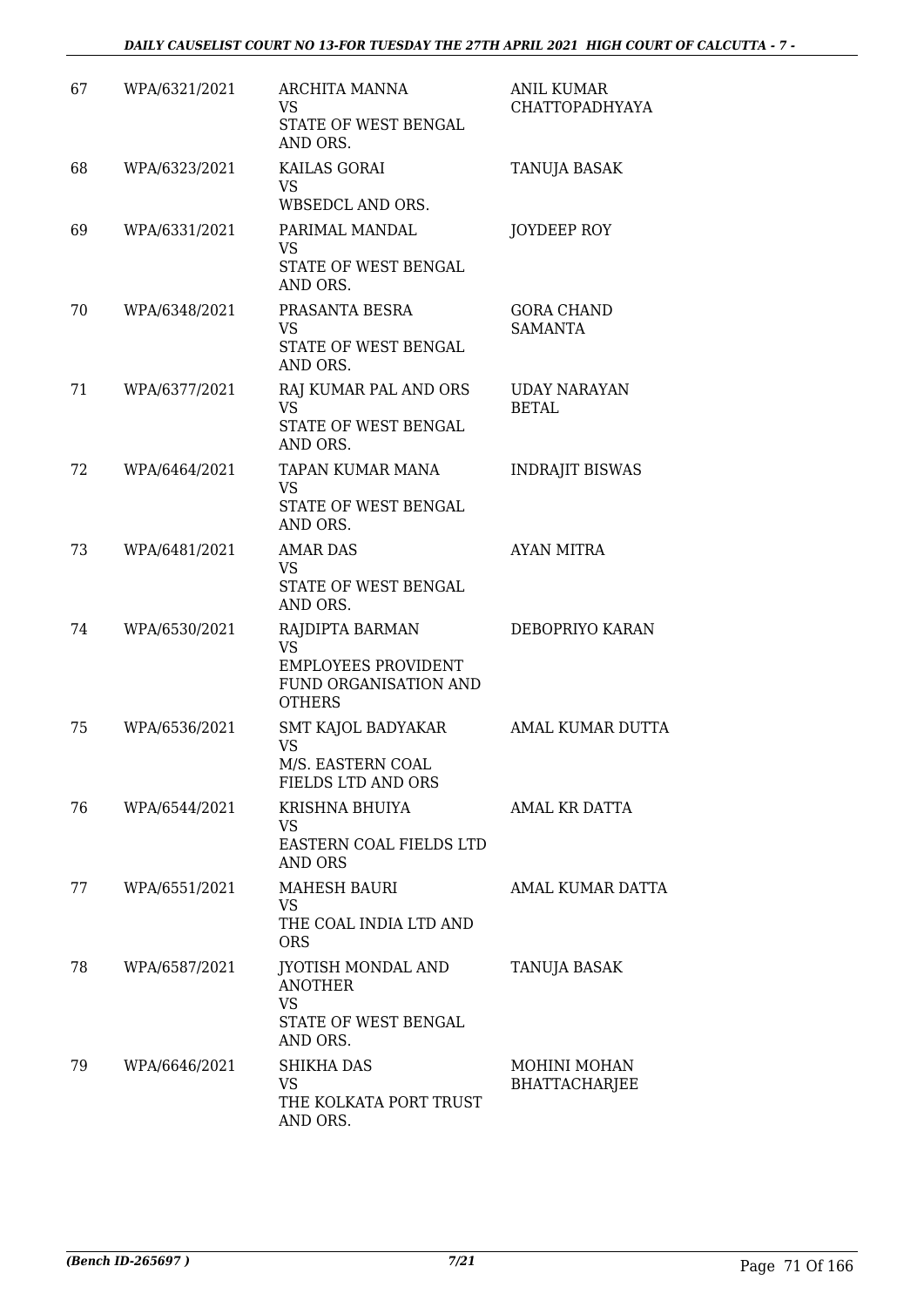# *DAILY CAUSELIST COURT NO 13-FOR TUESDAY THE 27TH APRIL 2021 HIGH COURT OF CALCUTTA - 8 -*

| 80 | WPA/6721/2021 | DEBAPRIYA NAG ROY<br><b>VS</b><br>STATE OF WEST BENGAL<br>AND ORS.       | PRITAM CHOUDHURY               |
|----|---------------|--------------------------------------------------------------------------|--------------------------------|
| 81 | WPA/6729/2021 | PRIYA KARMAKAR<br><b>VS</b><br>STATE OF WEST BENGAL<br>AND ORS.          | <b>BAISAKHI SINGHA</b>         |
| 82 | WPA/6733/2021 | <b>GURUPADA MURMU</b><br><b>VS</b><br>UNION OF INDIA AND ORS.            | kashiswar ghosal               |
| 83 | WPA/6781/2021 | MANTULAL MONDAL<br><b>VS</b><br>KOLKATA PORT TRUST AND<br>ORS.           | RAJIB KUMAR KUNDU              |
| 84 | WPA/6832/2021 | <b>BEAUTY CHAKRABORTY</b><br>VS<br>STATE OF WEST BENGAL<br>AND ORS.      | PARTHA<br><b>CHAKRABORTY</b>   |
| 85 | WPA/6848/2021 | KRISHNENDU CHATTERJEE<br><b>VS</b><br>STATE OF WEST BENGAL<br>AND ORS.   | MONIRUZZAMAN                   |
| 86 | WPA/6859/2021 | AMIT KUMAR HOWLADAR<br><b>VS</b><br>UNION OF INDIA AND ORS.              | PROBAL SARKAR                  |
| 87 | WPA/7007/2021 | PRASANTA KUMAR PAHARI<br><b>VS</b><br>STATE OF WEST BENGAL<br>AND ORS.   | <b>SALONI</b><br>BHATTACHARJEE |
| 88 | WPA/7055/2021 | JAYANTI SARKAR ROY<br><b>VS</b><br>STATE OF WEST BENGAL<br>AND ORS.      | Anirban Banerjee               |
| 89 | WPA/7072/2021 | TARUN KUMAR MANDAL<br>VS<br>CENTRAL BANK OF INDIA<br>AND ORS.            | ABHINABA DAN                   |
| 90 | WPA/7088/2021 | PRADIP KUMAR SARKAR<br>VS<br>WEST BENGAL HOUSING<br><b>BOARD AND ORS</b> | <b>UDAYAN DUTTA</b>            |
| 91 | WPA/7124/2021 | MIRA PANDA<br><b>VS</b><br>STATE OF WEST BENGAL<br>AND ORS.              | ABHILASH SINHA<br>ROY          |
| 92 | WPA/7179/2021 | SAHINA YASMIN<br>VS<br>STATE OF WEST BENGAL<br>AND ORS.                  | ARUNAVA PATI                   |
| 93 | WPA/7208/2021 | SANJIT KUMAR KOLEY<br>VS.<br>STATE OF WEST BENGAL<br>AND ORS.            | PRADEEP PANDEY                 |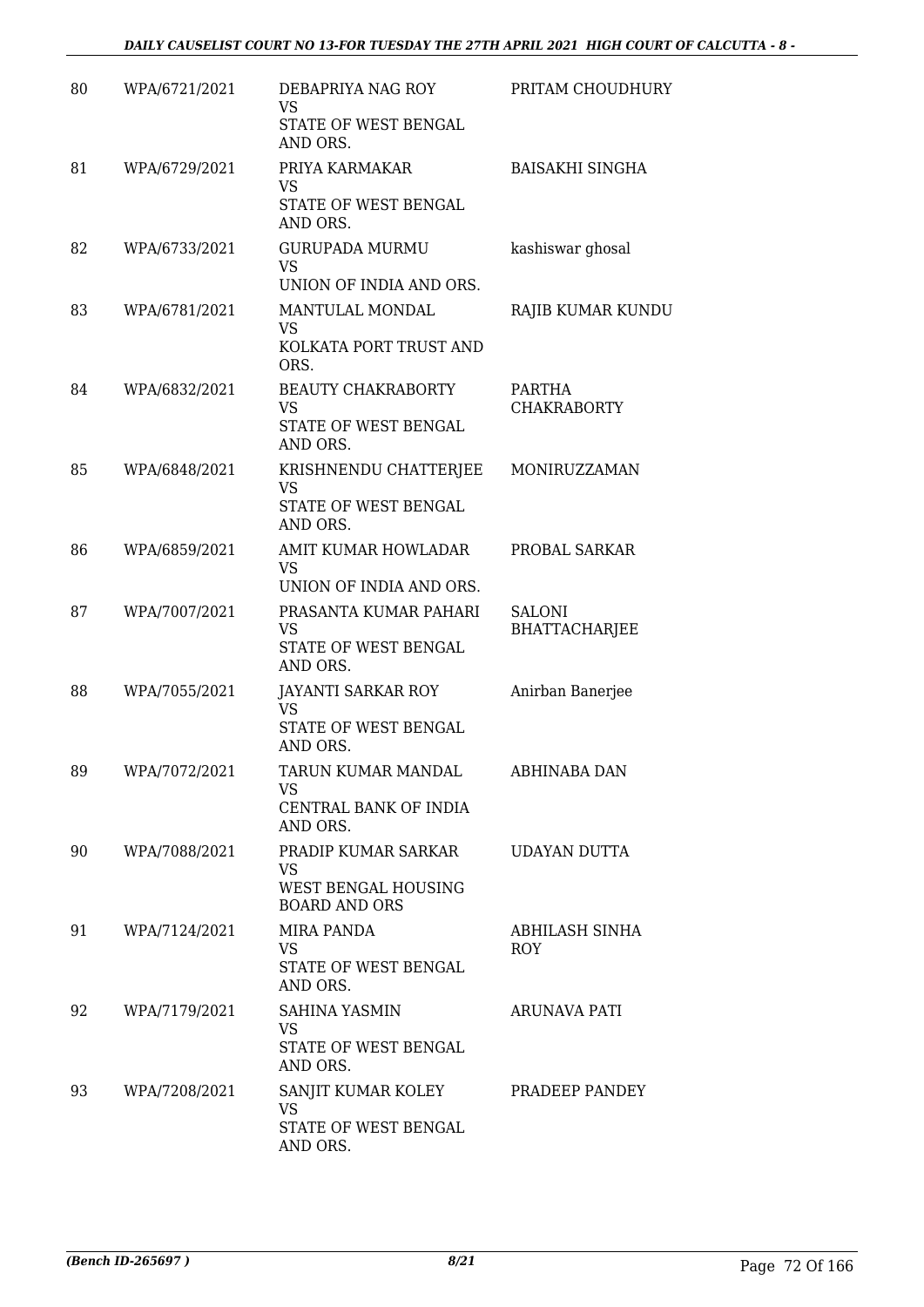# *DAILY CAUSELIST COURT NO 13-FOR TUESDAY THE 27TH APRIL 2021 HIGH COURT OF CALCUTTA - 9 -*

| 94  | WPA/7220/2021 | KALLOL CHOWDHURY<br>VS                                                    | <b>INDRAJIT BISWAS</b>              |
|-----|---------------|---------------------------------------------------------------------------|-------------------------------------|
|     |               | UNION OF INDIA AND ORS.                                                   |                                     |
| 95  | WPA/7221/2021 | WASIM AKHTAR ANSARI<br>VS                                                 | MD. ALI MANSOOR                     |
|     |               | UNION OF INDIA AND ORS.                                                   |                                     |
| 96  | WPA/7247/2021 | PAPIYA BHADURI<br>VS<br>STATE OF WEST BENGAL<br>AND ORS.                  | ARPA CHAKRABORTY                    |
| 97  | WPA/7287/2021 | <b>DOLI SARKAR</b>                                                        |                                     |
|     |               | VS<br>STATE BANK OF INDIA AND<br><b>OTHERS</b>                            | CHIRANJIB SINHA                     |
| 98  | WPA/7311/2021 | HAFIJUL SK.                                                               | <b>SANDIP KUMAR</b>                 |
|     |               | <b>VS</b><br>STATE OF WEST BENGAL<br>AND ORS.                             | <b>MONDAL</b>                       |
| 99  | WPA/7370/2021 | RAJENDRA PRATAP SINGH<br><b>VS</b><br>UNION OF INDIA AND ORS.             | <b>UJJAL RAY</b>                    |
|     |               |                                                                           |                                     |
| 100 | WPA/7402/2021 | MAHUYA CHAKRABORTY<br>AND ANOTHER<br><b>VS</b><br>UNION OF INDIA AND ORS. | <b>SAMRAT DEY PAUL</b>              |
| 101 | WPA/7406/2021 | <b>BRAJESH KRISHNA DAS</b>                                                | <b>GOPAL MONDAL</b>                 |
|     |               | <b>VS</b><br>STATE OF WEST BENGAL<br>AND ORS.                             |                                     |
| 102 | WPA/7409/2021 | <b>JIBESH ADHIKARY</b><br>VS                                              | <b>SANJIB KUMAR</b><br>MUKHOPADHYAY |
|     |               | THE DIRECTOR GENERA,<br>RAILWAY PROTECTION<br><b>FORCE AND OTHERS</b>     |                                     |
| 103 | WPA/7438/2021 | <b>ARATI SUR</b>                                                          | <b>AMAR MITRA</b>                   |
|     |               | VS<br>WEST BENGAL TRANSPORT<br><b>CORPORATION AND</b><br><b>OTHERS</b>    |                                     |
| 104 | WPA/7443/2021 | <b>SAMIN SK</b>                                                           | PRASANTA KUMAR                      |
|     |               | VS.<br>UNION OF INDIA AND<br><b>ANOTHER</b>                               | PAKRASHI                            |
| 105 | WPA/7450/2021 | MONOJENDRA<br>CHAKRABORTY AND<br><b>OTHERS</b><br><b>VS</b>               | MASUM ALI SARDAR                    |
|     |               | STATE OF WEST BENGAL<br>AND ORS.                                          |                                     |
| 106 | WPA/7489/2021 | BHAJA HARI MAHATO<br>VS<br>UNION OF INDIA AND ORS.                        | <b>SOUGATA MITRA</b>                |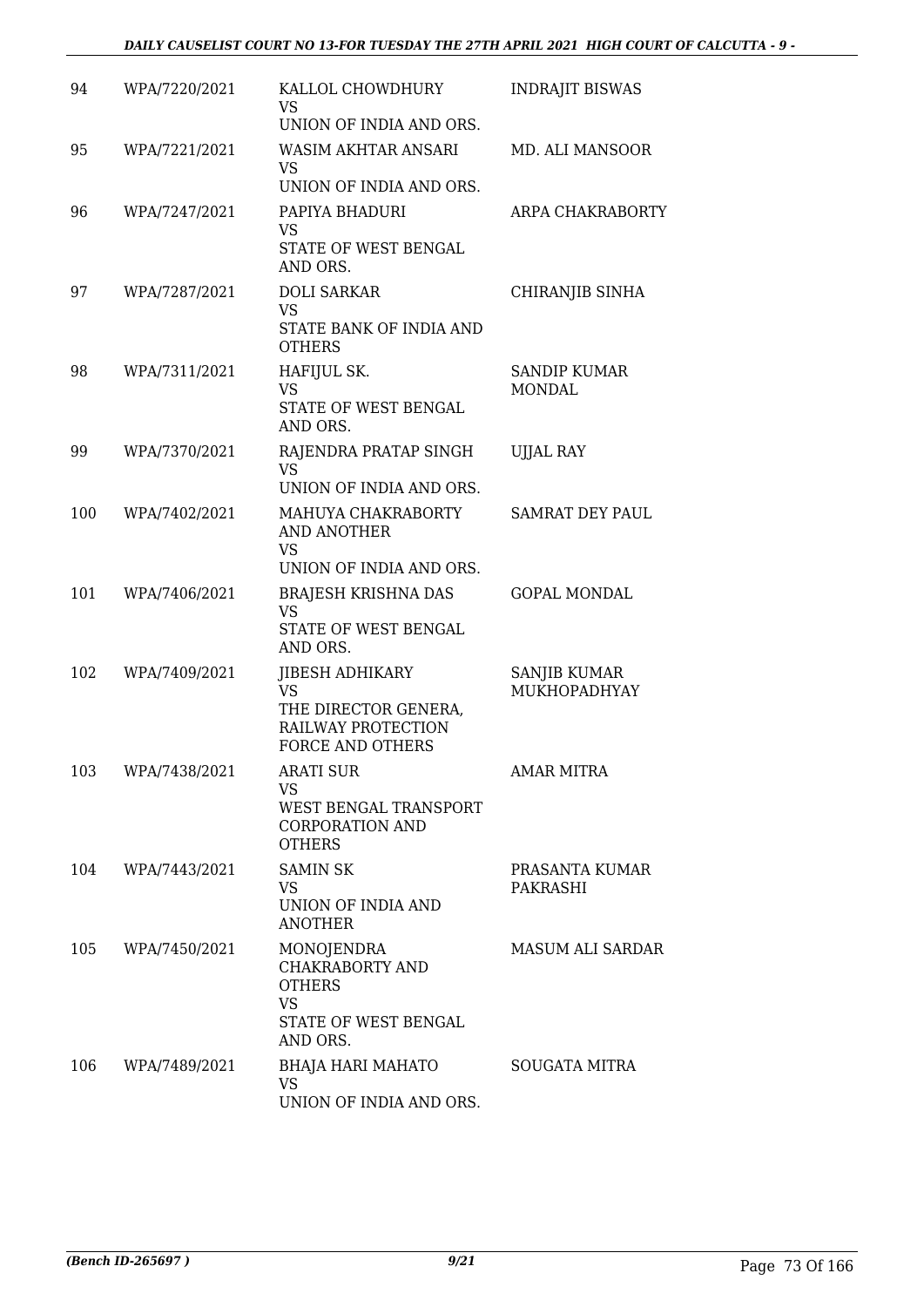| 107 | WPA/7490/2021 | VIVEKANANDA HALDER<br>AND ORS<br><b>VS</b><br>STATE OF WEST BENGAL<br>AND ORS.                        | PARVEJ ALAM                         |
|-----|---------------|-------------------------------------------------------------------------------------------------------|-------------------------------------|
| 108 | WPA/7504/2021 | <b>MRINAL NATH</b><br>VS<br>PUNJAB AND SIND BANK<br><b>AND OTHERS</b>                                 | <b>SULENA KUMARI JHA</b>            |
| 109 | WPA/7521/2021 | <b>SANJOY SAHA</b><br><b>VS</b><br>UNION OF INDIA AND ORS.                                            | <b>SUBODH BANERJEE</b>              |
| 110 | WPA/7563/2021 | <b>SAMIR SARKAR AND ORS</b><br>VS<br>UNION OF INDIA AND ORS.                                          | <b>TRIPTIMOY</b><br><b>TALUKDER</b> |
| 111 | WPA/7587/2021 | NOJIMODDIN SK. AND ORS<br><b>VS</b><br>UNION OF INDIA AND ORS.                                        | <b>ANKITA DEY</b>                   |
| 112 | WPA/7595/2021 | SANAT KUMAR GHOSH AND<br><b>ORS</b><br><b>VS</b><br>STATE OF WEST BENGAL<br><b>AND ANR</b>            | SAMIRAN MANDAL                      |
| 113 | WPA/7612/2021 | SUPRIYA BISWAS AND ANR<br><b>VS</b><br>UNION OF INDIA AND ORS.                                        | <b>SANKHA SUBHRA</b><br>ROY         |
| 114 | WPA/7618/2021 | <b>TIRTHANKAR BASU</b><br>VS<br>STATE OF WEST BENGAL<br>AND ORS.                                      | ANUJIT MOOKERJEE                    |
| 115 | WPA/7632/2021 | <b>BHASHKAR JYOTI</b><br><b>BHATTACHARJEE</b><br><b>VS</b><br>STATE BANK OF INDIA AND<br><b>ORS</b>   | <b>BISWAPRIYA</b><br><b>SAMANTA</b> |
| 116 | WPA/7669/2021 | BISWANATH BOSE AND<br><b>OTHERS</b><br><b>VS</b><br>STATE OF WEST BENGAL<br>AND ORS.                  | SAKTI PADA JANA                     |
| 117 | WPA/7678/2021 | SAFDER ALI<br>VS.<br>UNION OF INDIA AND ANR                                                           | MD RIZWAN ALAM                      |
| 118 | WPA/7715/2021 | DR SASANKA SEKHAR<br><b>DEBNATH</b><br><b>VS</b><br>THEUNIVERSITY GRANTS<br><b>COMMISSION AND ORS</b> | PRIYANKA LAMA                       |
| 119 | WPA/7940/2021 | <b>ASIF MALLICK</b><br>VS.<br>STATE OF WEST BENGAL<br>AND ORS.                                        | ROBIUL ISLAM                        |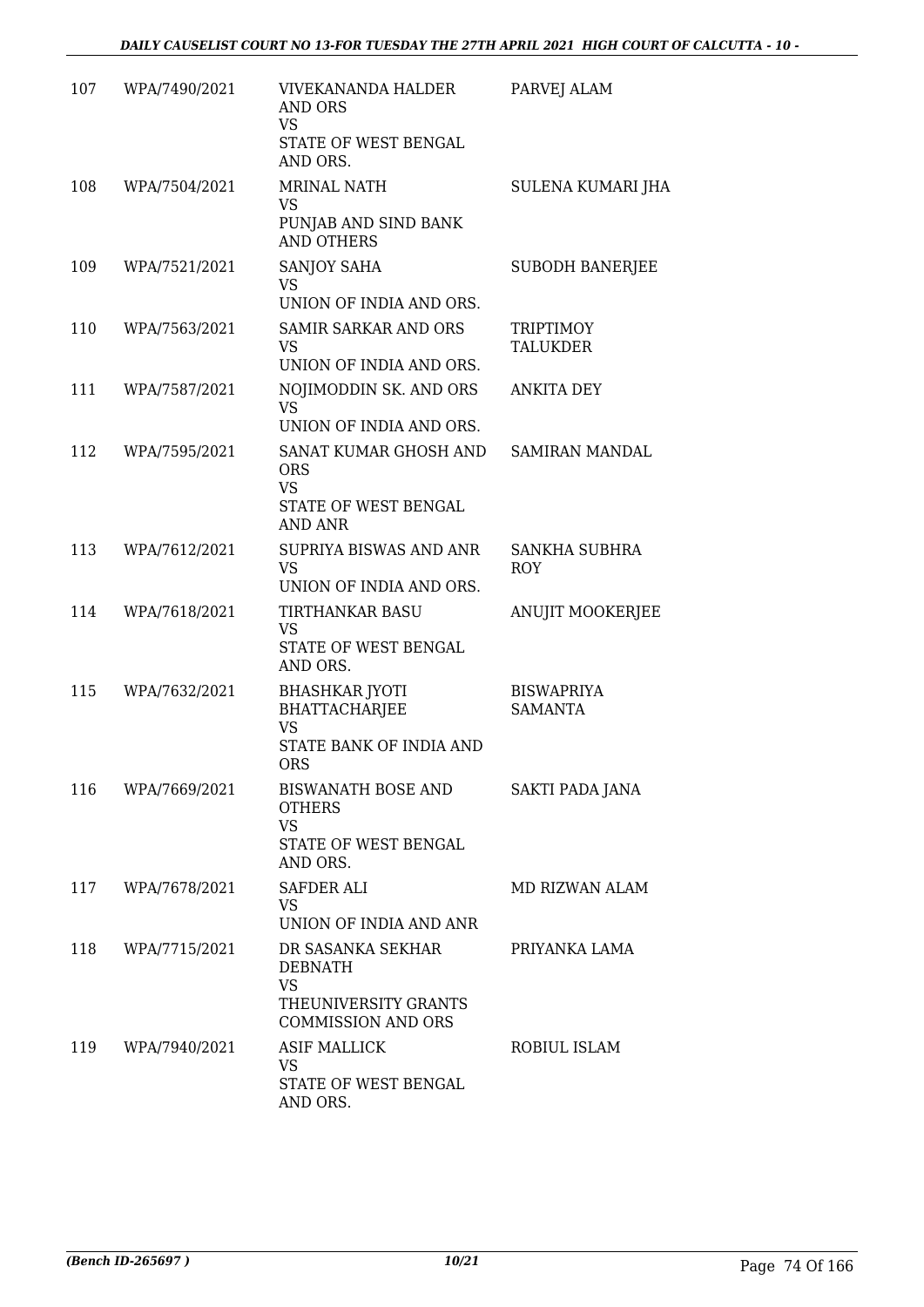| 120 | WPA/7994/2021 | <b>ABHISHEK NAG</b><br>VS                                                                            | <b>RISHAV MAITY</b>                  |
|-----|---------------|------------------------------------------------------------------------------------------------------|--------------------------------------|
|     |               | PUNJAB NATIONAL BANK<br><b>AND ORS</b>                                                               |                                      |
| 121 | WPA/8097/2021 | <b>MAHESH PRASAD</b><br>VS<br>THE FOOD CORPORATION                                                   | <b>SUDIP SARKAR</b>                  |
|     |               | OF INDIA AND OTHERS                                                                                  |                                      |
| 122 | WPA/8101/2021 | MOHAN RAM<br><b>VS</b><br>THE FOOD CORPORATION                                                       | <b>SUDIP SARKAR</b>                  |
| 123 | WPA/8104/2021 | OF INDIA AND OTHERS<br><b>ASIATIC SOCIETY AND</b><br><b>EMPLOYEES UNION AND</b><br><b>ANR</b><br>VS. | <b>SUMAN BANERJEE</b>                |
|     |               | UNION OF INDIA AND ORS.                                                                              |                                      |
| 124 | WPA/8105/2021 | RAM JANAM SINGH<br>VS<br>THE FOOD CORPORATION<br>OF INDIA AND OTHERS                                 | <b>SUDIP SARKAR</b>                  |
| 125 | WPA/8106/2021 | SOURENDRA NATH BISWAS<br><b>VS</b><br>UNION OF INDIA AND ORS.                                        | <b>SUJIT KUMAR GHOSH</b>             |
| 126 | WPA/8109/2021 | <b>B ASHOK</b>                                                                                       | SWARNALI                             |
|     |               | <b>VS</b><br>UNION OF INDIA AND ORS.                                                                 | <b>DASGUPTA</b>                      |
| 127 | WPA/8112/2021 | <b>BABAN SINGH</b><br><b>VS</b><br>THE FOOD CORPORATION                                              | <b>SUDIP SARKAR</b>                  |
| 128 | WPA/8116/2021 | OF INDIA AND OTHERS<br>RAM PRIT RAM                                                                  | <b>SUDIP SARKAR</b>                  |
|     |               | <b>VS</b><br>THE FOOD CORPORATION<br>OF INDIA AND OTHERS                                             |                                      |
| 129 | WPA/8200/2021 | TANMOY CHATTOPADHYAY<br>VS<br>STATE OF WEST BENGAL<br>AND ORS.                                       | <b>DIBYENDU</b><br><b>CHATTERJEE</b> |
| 130 | WPA/8211/2021 | KALPANA RANI DEY<br><b>VS</b><br>THE DURGAPUR PROJECTS<br><b>LIMITED AND ORS</b>                     | <b>SOUMO CHOUDHURY</b>               |
| 131 | WPA/8213/2021 | <b>BHARATI SAHA AND ORS</b><br>VS<br>STATE OF WEST BENGAL<br>AND ORS.                                | <b>JOY CHAKRABORTY</b>               |
| 132 | WPA/8260/2021 | <b>SUPRIYA DE</b><br><b>VS</b><br>UNION OF INDIA AND ORS.                                            | APURBA KUAMR<br>BANDYOPADHYAY        |
| 133 | WPA/8262/2021 | <b>KRISHNA PADA</b><br>CHAKRABORTY AND ORS<br><b>VS</b><br>UNION OF INDIA AND ORS.                   | APURBA KUMAR<br>BADYOPADHYAY         |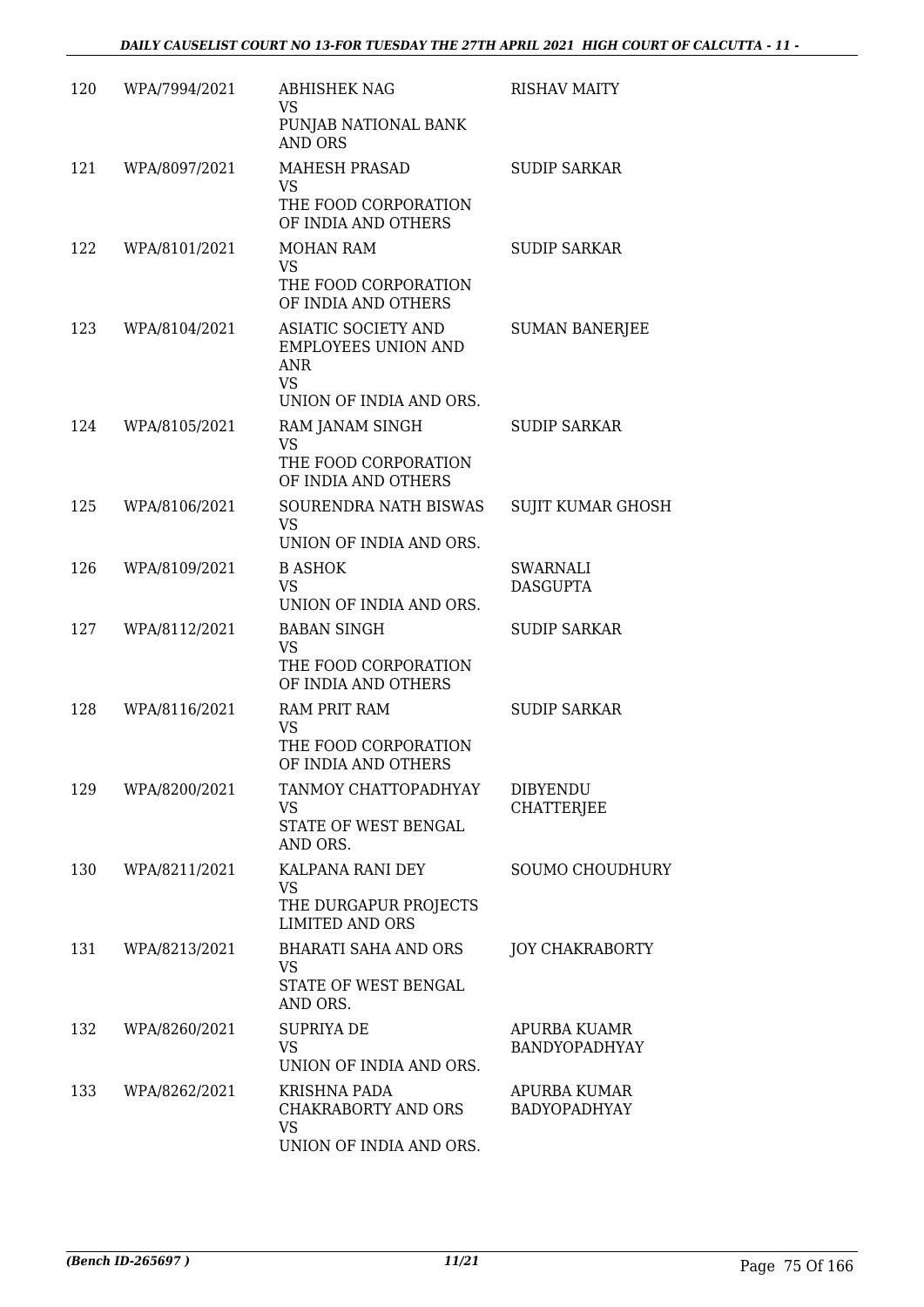| 134 | WPA/8277/2021                    | PROSENJIT GHOSH<br>VS                                                                                     | <b>SAKKHA SUBHRA RAY</b>           |
|-----|----------------------------------|-----------------------------------------------------------------------------------------------------------|------------------------------------|
| 135 | WPA/8310/2021                    | W.B.S.E.D.C.L. AND ORS<br>BOBY PANDAY@PANDEY<br><b>VS</b><br>W.B.S.E.D.C.L. AND ORS                       | <b>ANKITA DEY</b>                  |
| 136 | WPA/8333/2021                    | PARTHA BISWAS<br>VS<br>STATE OF WEST BENGAL<br>AND ORS.                                                   | ANJANA MEHEBUB                     |
| 137 | WPA/8400/2021                    | PRABAHAMAN SHIKHAK<br>KALYAN SAMITY AND<br><b>OTHERS</b><br><b>VS</b><br>STATE OF WEST BENGAL<br>AND ORS. | <b>ASHIS KUMAR PAUL</b>            |
| 138 | WPA/8428/2021                    | PRADIP KR.NAG @PRADIP<br><b>KUMAR NAG</b><br><b>VS</b><br>STATE OF WEST BENGAL<br>AND ORS.                | <b>GOLAM MOHAMMAD</b>              |
| 139 | WPA/8489/2021                    | <b>GANDHI BAGDI AND ORS</b><br><b>VS</b><br>STATE OF WEST BENGAL<br>AND ANR                               | <b>SUSANTA PAL</b>                 |
| 140 | WPA/8519/2021<br>(At 11.30 a.m.) | RABINDRA NATH KUNDU<br>VS<br>STATE OF WEST BENGAL<br>AND ORS.                                             | <b>SUKLA DAS</b><br><b>CHANDRA</b> |
|     | wt141 WPA/8522/2021              | SANJIB KR. BAIRAGI<br><b>VS</b><br>STATE OF WEST BENGAL<br>AND ORS.                                       | <b>SUKLA DAS</b><br><b>CHANDRA</b> |
|     | wt142 WPA/9421/2021              | SATYA NARAYAN CHANDRA<br>VS —<br>STATE OF WEST BENGAL<br>AND ORS.                                         | <b>SUKLA DAS</b><br><b>CHANDRA</b> |
|     | wt143 WPA/9422/2021              | UTPAL BHATTACHARJEE<br><b>VS</b><br>STATE OF WEST BENGAL<br>AND ORS.                                      | <b>SUKLA DAS</b><br><b>CHANDRA</b> |
|     | wt144 WPA/9425/2021              | <b>SANKAR BOSE</b><br>VS.<br>STATE OF WEST BENGAL<br>AND ORS.                                             | <b>SUKLA DAS</b><br><b>CHANDRA</b> |
|     | wt145 WPA/9432/2021              | <b>SAMIRAN MAITY</b><br>VS.<br>STATE OF WEST BENGAL<br>AND ORS.                                           | <b>SUKLA DAS</b><br><b>CHANDRA</b> |
|     | wt146 WPA/9435/2021              | SACHIDANANDA PAHARI<br><b>VS</b><br>STATE OF WEST BENGAL<br>AND ORS.                                      | SUKLA DAS<br><b>CHANDRA</b>        |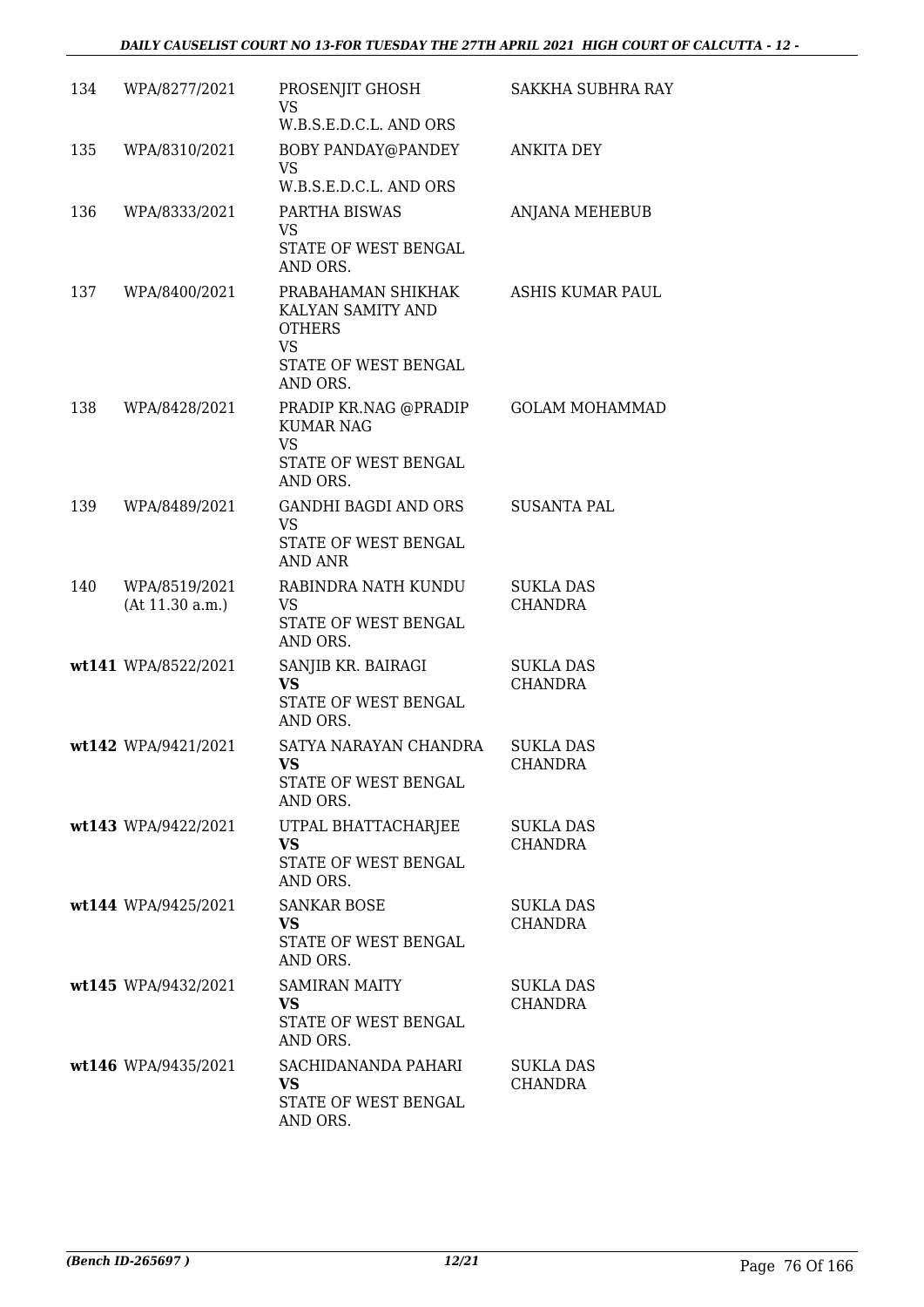| wt147 WPA/9437/2021 | ASIT MODAK CHOUDHURY<br><b>VS</b><br>STATE OF WEST BENGAL<br>AND ORS.                     | <b>SUKLA DAS</b><br>CHANDRA        |
|---------------------|-------------------------------------------------------------------------------------------|------------------------------------|
| wt148 WPA/9440/2021 | <b>TARAK CHANDRA DAS</b><br><b>VS</b><br>STATE OF WEST BENGAL<br>AND ORS.                 | <b>SUKLA DAS</b><br><b>CHANDRA</b> |
| wt149 WPA/9445/2021 | <b>GAUTAM CHATTOPADHYAY</b><br><b>VS</b><br>STATE OF WEST BENGAL<br>AND ORS.              | <b>SUKLA DAS</b><br>CHANDRA        |
| wt150 WPA/9450/2021 | <b>PRAVAKAR</b><br><b>BHATTACHARJEE</b><br>VS<br>STATE OF WEST BENGAL<br>AND ORS.         | <b>SUKLA DAS</b><br>CHANDRA        |
| wt151 WPA/9454/2021 | NANI GOPAL SAMANTA<br><b>VS</b><br>STATE OF WEST BENGAL<br>AND ORS.                       | <b>SUKLA DAS</b><br><b>CHANDRA</b> |
| wt152 WPA/9459/2021 | <b>ARUN KUMAR</b><br><b>CHATTOPADHYA</b><br><b>VS</b><br>STATE OF WEST BENGAL<br>AND ORS. | <b>SUKLA DAS</b><br><b>CHANDRA</b> |
| wt153 WPA/9461/2021 | DHRUBA CHANDRA<br><b>MUKHERJEE</b><br><b>VS</b><br>STATE OF WEST BENGAL<br>AND ORS.       | <b>SUKLA DAS</b><br>CHANDRA        |
| wt154 WPA/9464/2021 | NARENDRANATH NASKAR<br><b>VS</b><br><b>STATE OF WEST BENGAL</b><br>AND ORS.               | <b>SUKLA DAS</b><br><b>CHANDRA</b> |
| wt155 WPA/9468/2021 | <b>TARAK NATH DAS</b><br><b>VS</b><br>STATE OF WEST BENGAL<br>AND ORS.                    | <b>SUKLA DAS</b><br><b>CHANDRA</b> |
| wt156 WPA/9473/2021 | SHREE MOHAN JHA<br><b>VS</b><br>STATE OF WEST BENGAL<br>AND ORS.                          | SUKLA DAS<br><b>CHANDRA</b>        |
| wt157 WPA/9475/2021 | TAPAN KR BALA<br>VS<br>STATE OF WEST BENGAL<br>AND ORS.                                   | SUKLA DAS<br>CHANDRA               |
| wt158 WPA/9496/2021 | <b>MOHAN ROY</b><br>VS.<br>STATE OF WEST BENGAL<br>AND ORS.                               | SUKLA DAS<br>CHANDRA               |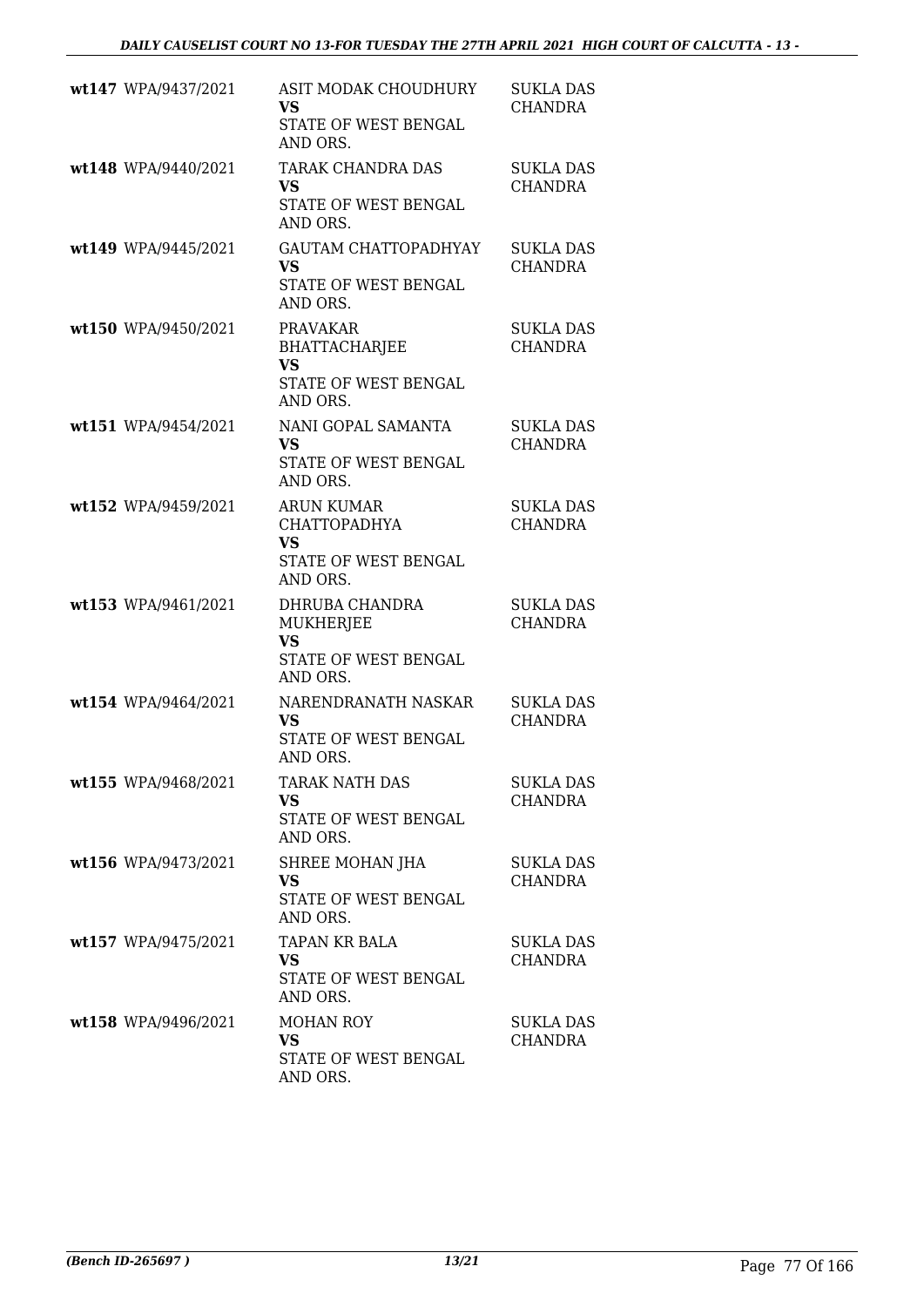| 159 | WPA/8554/2021 | PRIYA NATH MONDAL<br>VS<br>THE BIRBHUM CENTRAL<br>CO-OPERATIVE BANK LTD<br><b>AND ORS</b>                                 | <b>SANKHA SUBHRA</b><br>RAY                |
|-----|---------------|---------------------------------------------------------------------------------------------------------------------------|--------------------------------------------|
| 160 | WPA/8575/2021 | <b>SATYA RANJAN</b><br><b>CHAKRABORTY</b><br><b>VS</b><br>THE LIFE INSURANCE<br>CORPORATION OF INDIA<br><b>AND OTHERS</b> | <b>SUBHAS CJHANDRA</b><br>ATHA             |
| 161 | WPA/8623/2021 | <b>SOMA SEN BISWAS</b><br><b>VS</b><br>FOOD CORPORATION OF<br><b>INDIA AND ORS</b>                                        | <b>JAYA SAHA</b>                           |
| 162 | WPA/8721/2021 | ASIM KR. PRAMANIK<br><b>VS</b><br>UNION OF INDIA AND ORS.                                                                 | <b>UDAYAN DATTA</b>                        |
| 163 | WPA/8754/2021 | DR SUDIP KUMAR DAS<br>VS<br>STATE OF WEST BENGAL<br>AND ORS.                                                              | PRODYUT BANERJEE                           |
| 164 | WPA/8762/2021 | <b>SMT PINKY SINGH</b><br><b>VS</b><br>UNION OF INDIA AND ORS.                                                            | <b>ANIMESH PAUL</b>                        |
| 165 | WPA/8795/2021 | KEDAR NATH PRUSTY<br><b>VS</b><br>UNION OF INDIA AND ORS.                                                                 | <b>ANITA KAUNDA</b>                        |
| 166 | WPA/8827/2021 | RASANA SING SARDER AND<br><b>OTHERS</b><br><b>VS</b><br>STATE OF WEST BENGAL<br>AND ORS.                                  | <b>SUCHGINDRAM</b><br><b>BHATTACHARJEE</b> |
| 167 | WPA/9180/2021 | MASUDAL HOQUE AND ORS<br>VS<br>STATE OF WEST BENGAL<br>AND ORS.                                                           | MD. KUTUBUDDIN                             |
| 168 | WPA/9223/2021 | SANTU HAZRA AND<br><b>OTHERS</b><br><b>VS</b><br>STATE OF WEST BENGAL<br>AND ORS.                                         | LAKSHMINATH<br><b>BHATTACHARYA</b>         |
| 169 | WPA/9298/2021 | SWAPNA KUNDU<br><b>VS</b><br><b>STATE OF WEST BENGAL</b><br>AND ORS.                                                      | <b>GOURANGA KUMAR</b><br>DAS               |
| 170 | WPA/9320/2021 | <b>BABU HALDER</b><br><b>VS</b><br>UNION OF INDIA AND ORS.                                                                | <b>GORA CHAND</b><br>SAMANTA               |
| 171 | WPA/9324/2021 | RAMKRISHNA GHOSH<br>VS.<br>STATE OF WEST BENGAL<br>AND ORS.                                                               | MONIRUZZAMAN                               |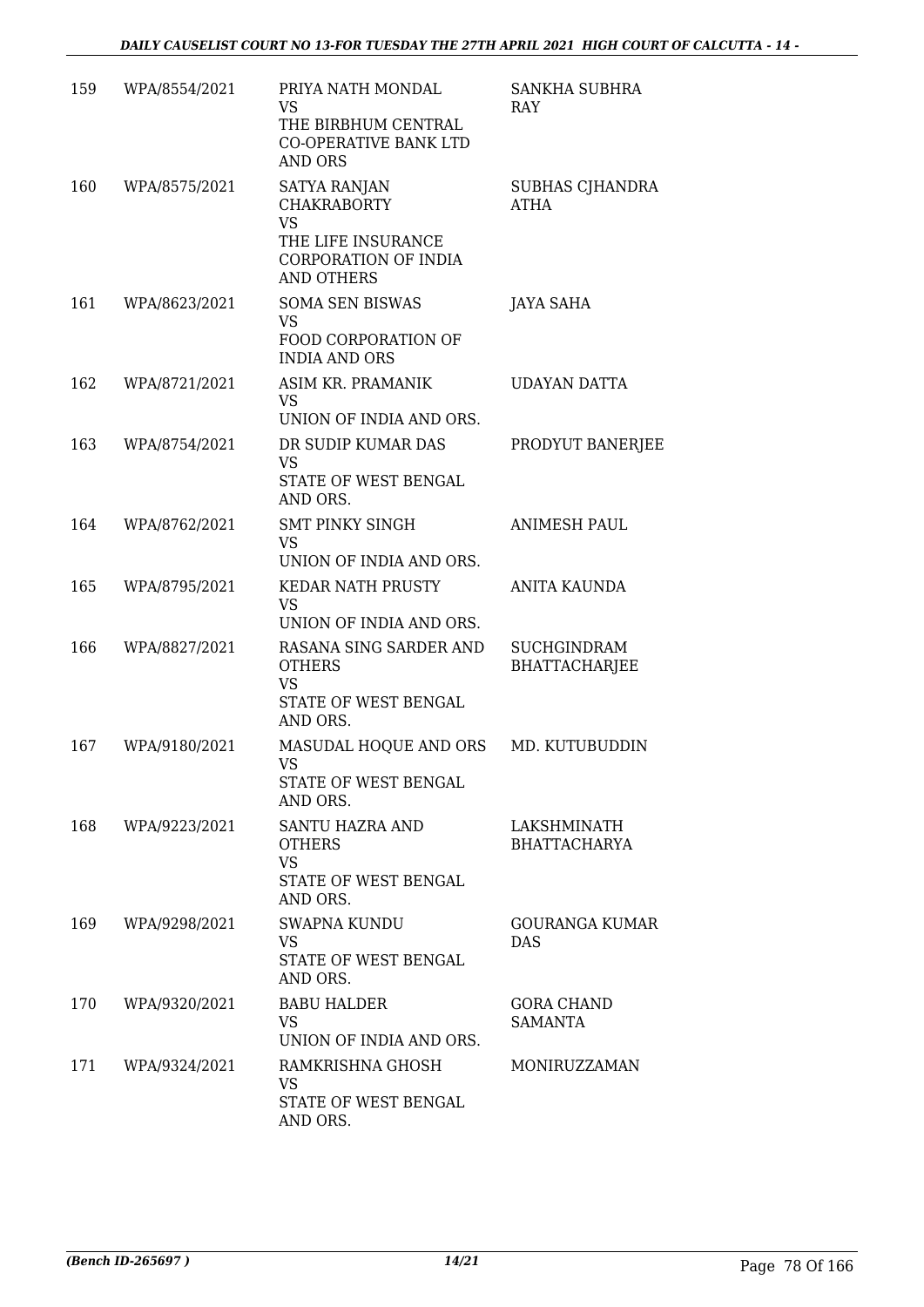| 172 | WPA/9366/2021 | LAKSHMAN DHAR<br>VS.<br>STATE OF WEST BENGAL<br>AND ORS.                                               | <b>SUSMITA DEY BASU</b>             |
|-----|---------------|--------------------------------------------------------------------------------------------------------|-------------------------------------|
| 173 | WPA/9369/2021 | PRABIR KR BHOWMIK<br>VS<br>STATE OF WEST BENGAL<br>AND ORS.                                            | <b>SUSMITA DEY BASU</b>             |
| 174 | WPA/9370/2021 | <b>MAYA DAS</b><br><b>VS</b><br>STATE OF WEST BENGAL<br>AND ORS.                                       | <b>MRINAL KANTI</b><br><b>GHOSH</b> |
| 175 | WPA/9372/2021 | <b>SANTANU PATHAK</b><br>VS.<br>STATE OF WEST BENGAL<br>AND ORS.                                       | <b>SUSMITA DEY BASU</b>             |
| 176 | WPA/9414/2021 | ARGHA GHOSH<br><b>VS</b><br>STATE OF WEST BENGAL<br>AND ORS.                                           | ASIM KUMAR NIYOGI                   |
| 177 | WPA/9418/2021 | NITISH MONDAL AND ANR<br><b>VS</b><br>THE BIRBHUM DISTRICT<br>CENTRAL CO-OP BANK LTD<br><b>AND ORS</b> | SANKHA SUBHRA<br>RAY                |
| 178 | WPA/9428/2021 | SARYESH KUMAR AND ORS<br><b>VS</b><br>UNION OF INDIA AND ORS.                                          | <b>ANIRBAN</b><br><b>PRAMANICK</b>  |
| 179 | WPA/9470/2021 | PRABIR KUMAR<br>MUKHERJEE<br><b>VS</b><br><b>BANK OF INDIA AND ANR</b>                                 | <b>SOURJYA DAS</b>                  |
| 180 | WPA/9507/2021 | <b>GAYATRI TRIPATHI</b><br><b>VS</b><br>UNION OF INDIA AND ORS.                                        | <b>SUJAN DAS</b>                    |
| 181 | WPA/9533/2021 | <b>SMT TANDRA DUTTA</b><br><b>CHATTERJEE AND ANR</b><br><b>VS</b><br>STATE OF WEST BENGAL<br>AND ORS.  | SWAGATA DUTTA                       |
| 182 | WPA/9558/2021 | KUNTAL MANDAL<br>VS.<br>UNION OF INDIA AND ORS.                                                        | <b>SK IMTIAZUDDIN</b>               |
| 183 | WPA/9576/2021 | UNION OF INDIA AND ORS.<br><b>VS</b><br>PRANJIT DAS AND ANR.                                           | DWIJADAS<br><b>CHAKRABORTY</b>      |
| 184 | WPA/9595/2021 | AJIT KUMAR TALUKDAR<br>VS.<br>UNION OF INDIA AND ORS.                                                  | SMITA PAL                           |
| 185 | WPA/9599/2021 | <b>MAYA BARUI</b><br><b>VS</b><br>EASTERN COALFIELD<br>LIMITED AND ORS.                                | U.S. AGARWAL                        |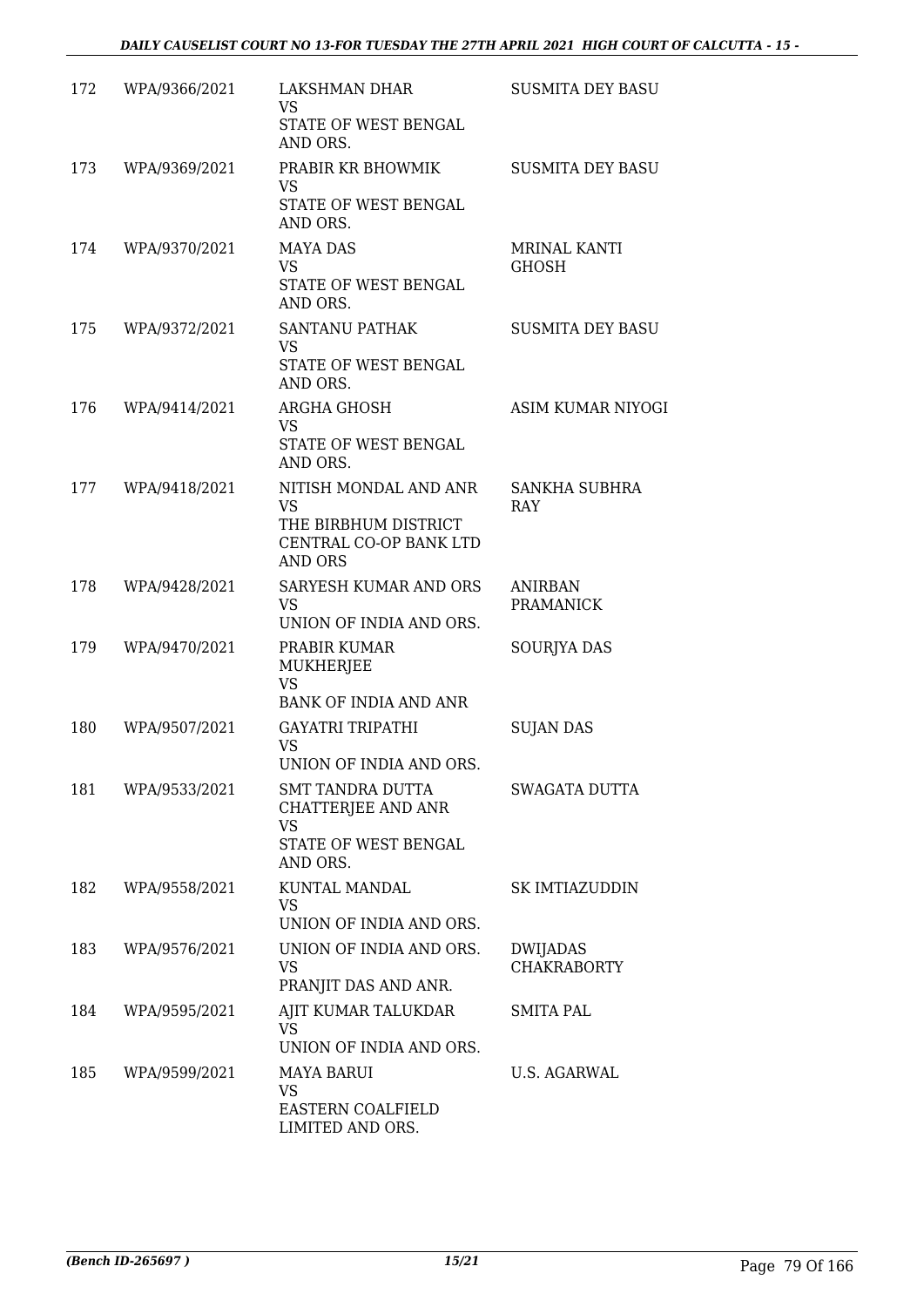| 186 | WPA/9604/2021       | <b>BASANTI NAYAK</b><br><b>VS</b><br>EASTERN COALFIELDS<br>LIMITED AND ORS.                                      | U.S.AGARWAL                          |
|-----|---------------------|------------------------------------------------------------------------------------------------------------------|--------------------------------------|
| 187 | WPA/9606/2021       | PUSPA MAJHI<br><b>VS</b><br>EASTERN COALFIELDS<br>LIMITED AND ORS.                                               | <b>U.S.AGARWAL</b>                   |
| 188 | WPA/9621/2021       | <b>GOUTAM PANDEY</b><br><b>VS</b><br>STATE OF WEST BENGAL<br>AND ORS.                                            | <b>NEIL BASU</b>                     |
| 189 | WPA/9622/2021       | SOURISH BHATTACHARYA<br><b>VS</b><br>STATE OF WEST BENGAL<br>AND ORS.                                            | <b>NEIL BASU</b>                     |
| 190 | WPA/9625/2021       | <b>SOMEN DAS</b><br>VS<br>UNION OF INDIA AND ORS.                                                                | <b>BARUN CHATTERJEE</b>              |
| 191 | WPA/9627/2021       | NRIPENDRA NATH SAHA<br><b>VS</b><br>UNION OF INDIA AND ORS.                                                      | RAMA HALDER                          |
| 192 | WPA/9731/2021       | AZIMUDDIN MIA<br><b>VS</b><br>THE EASTERN COALFIELS<br>LIMITED AND OTHER                                         | ARUP KRISHNA DAS                     |
| 193 | WPA/9825/2021       | PRABIR DEY SARKAR AND<br><b>OTHERS</b><br><b>VS</b><br>NORTH BENGAL STATE<br>TRANSPORT CORPORATION<br>AND OTHERS | <b>ANIRBAN SAHA</b>                  |
| 194 | WPA/9830/2021       | <b>BIRESWAR BISWAS</b><br><b>VS</b><br>THE STATE OF WEST<br><b>BENGAL AND ORS</b>                                | <b>GOPA BISWAS</b>                   |
| 195 | WPA/9851/2021       | PRASAD KUMAR MONDAL<br><b>VS</b><br>UNION OF INDIA AND ORS.                                                      | NEMAI CHANDRA<br><b>BETAL</b>        |
| 196 | WPA/9914/2021       | SMT DEBASHMITA DUTTA<br><b>VS</b><br>STATE BANK OF INDIA ANR<br><b>ORS</b>                                       | <b>BISWAPRIYA</b><br><b>SAMANTA</b>  |
|     | wt197 WPA/9916/2021 | SMT DEBASHMITA DUTTA<br><b>VS</b><br>STATE BANK OF INDIA AND<br><b>ORS</b>                                       | <b>BISWAPRIYA</b><br><b>SAMANTA</b>  |
| 198 | WPA/9984/2021       | <b>RANJIT RUIDAS</b><br>VS<br>EASTERN COALFIELDS LTD.<br>AND ORS.                                                | <b>SSANTANU</b><br><b>CHATTERJEE</b> |
| 199 | WPA/10028/2021      | SANTANU PAL @PAUL AND<br>ANR<br><b>VS</b><br>UNION OF INDIA AND ORS.                                             | Sobhan Majumder                      |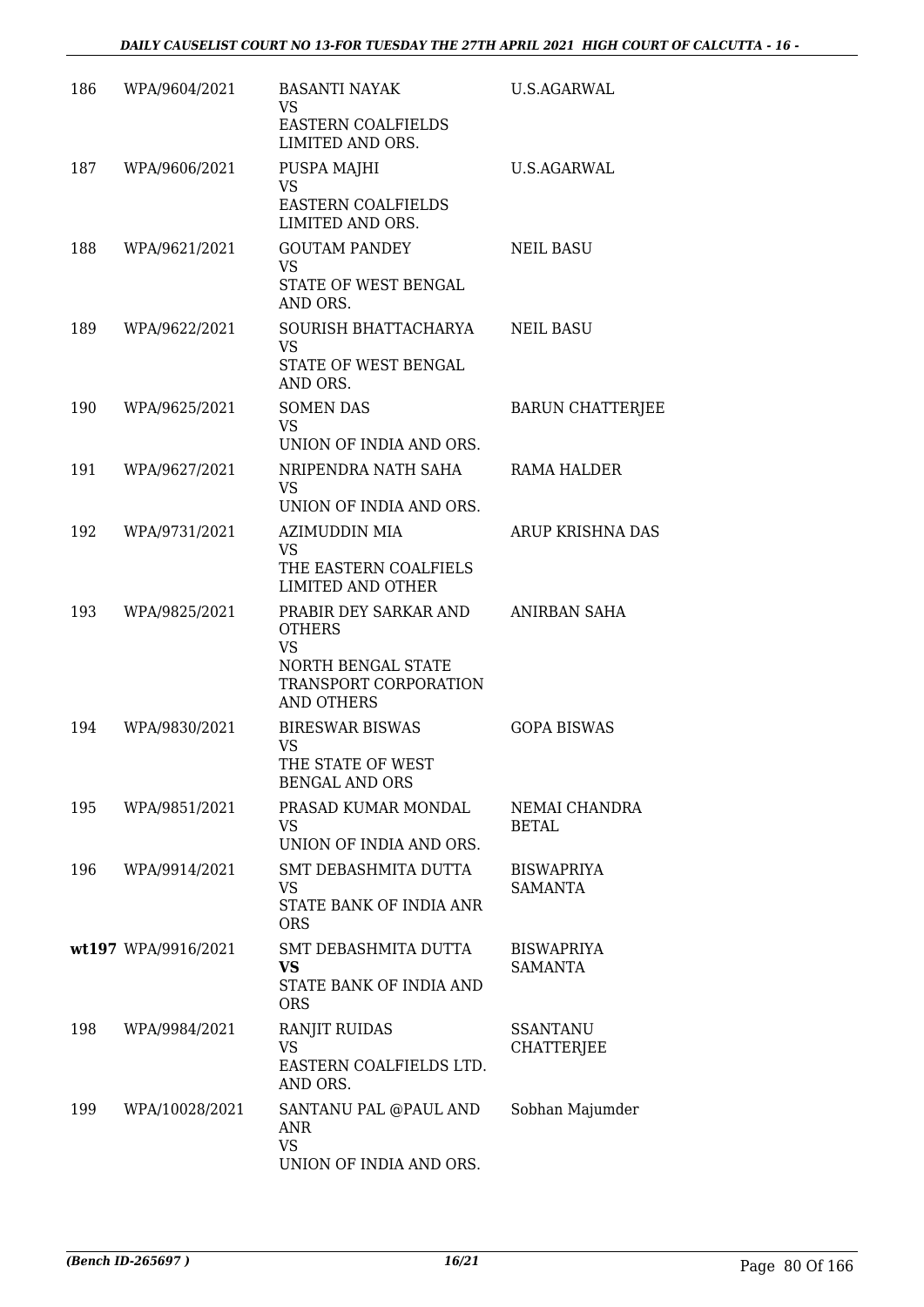| 200 | WPA/10029/2021                          | MAHADEB @ MAHADEV<br><b>RUIDAS</b><br><b>VS</b> | Sobhan Majumder                 |
|-----|-----------------------------------------|-------------------------------------------------|---------------------------------|
|     |                                         | UNION OF INDIA AND ORS.                         |                                 |
| 201 | WPA/10126/2021                          | NILENDU JYOTI MAITRA<br>VS                      | DEBASHIS SARKAR                 |
|     |                                         | STATE OF WEST BENGAL<br>AND ORS.                |                                 |
|     |                                         | <b>MOTION GROUP - V</b>                         |                                 |
| 202 | WPA/27406/2014<br>(2)                   | SURENDRA NATH SAHA<br><b>VS</b>                 | MD HABIBUR<br><b>RAHAMAN</b>    |
|     |                                         | STATE OF WEST BENGAL &<br><b>ORS</b>            |                                 |
|     | IA NO: CAN/1/2019(Old No:CAN/7771/2019) |                                                 |                                 |
| 203 | WPA/26812/2015<br>(1)                   | KABITA BARMAN<br>(ADHIKARY) & ORS<br><b>VS</b>  | <b>SOUMYA KUNDU</b>             |
|     |                                         | <b>STATE OF WEST BENGAL &amp;</b><br><b>ORS</b> |                                 |
|     | IA NO: CAN/1/2020                       |                                                 |                                 |
| 204 | WPA/24119/2018<br>$(27.04.2021)$ (1)    | CHANDRA MAHATO<br><b>VS</b>                     | VIVEKANANDA BAURI               |
|     |                                         | STATE OF WEST BENGAL &<br><b>ORS</b>            |                                 |
| 205 | WPA/15214/2019<br>(1)                   | <b>BISWANATH MONDAL</b><br><b>VS</b>            | <b>SARDA SHA</b>                |
|     |                                         | STATE OF WEST BENGAL &<br><b>ORS</b>            |                                 |
| 206 | WPA/513/2020<br>(1)                     | <b>GOURI RANI MAITY</b><br><b>VS</b>            | <b>BIBEKANANDA</b><br>TRIPATHY  |
|     |                                         | STATE OF WEST BENGAL &<br><b>ORS</b>            |                                 |
| 207 | WPA/1172/2020<br>$(27.04.2021)$ $(1)$   | RAM NARAYAN MAJUMDAR<br><b>VS</b>               | KALYANI<br><b>BHATTACHARYYA</b> |
|     |                                         | STATE OF WEST BENGAL &<br><b>ORS</b>            |                                 |
| 208 | WPA/7441/2020                           | REJAUL KARIM<br><b>VS</b>                       | DEBOLINA SARKAR                 |
|     |                                         | State of West Bengal                            |                                 |
|     | IA NO: CAN/1/2020                       |                                                 |                                 |
| 209 | WPA/10328/2020<br>$(27.04.2021)$ $(2)$  | CHITTARANJAN<br><b>PARAMANIK</b><br><b>VS</b>   | ANJAN<br><b>BHATTACHARYA</b>    |
|     |                                         | STATE OF WEST BENGAL<br>AND ORS.                |                                 |
| 210 | WPA/1394/2021<br>(4)                    | SUSMITA MONDAL AND<br><b>ORS</b>                | <b>SUNNY NANDY</b>              |
|     |                                         | <b>VS</b><br>STATE OF WEST BENGAL<br>AND ORS.   |                                 |
| 211 | WPA/3155/2021<br>(2)                    | DEBDULAL PRADHAN<br><b>VS</b>                   | TANUJA BASAK                    |
|     |                                         | STATE OF WEST BENGAL<br>AND ORS.                |                                 |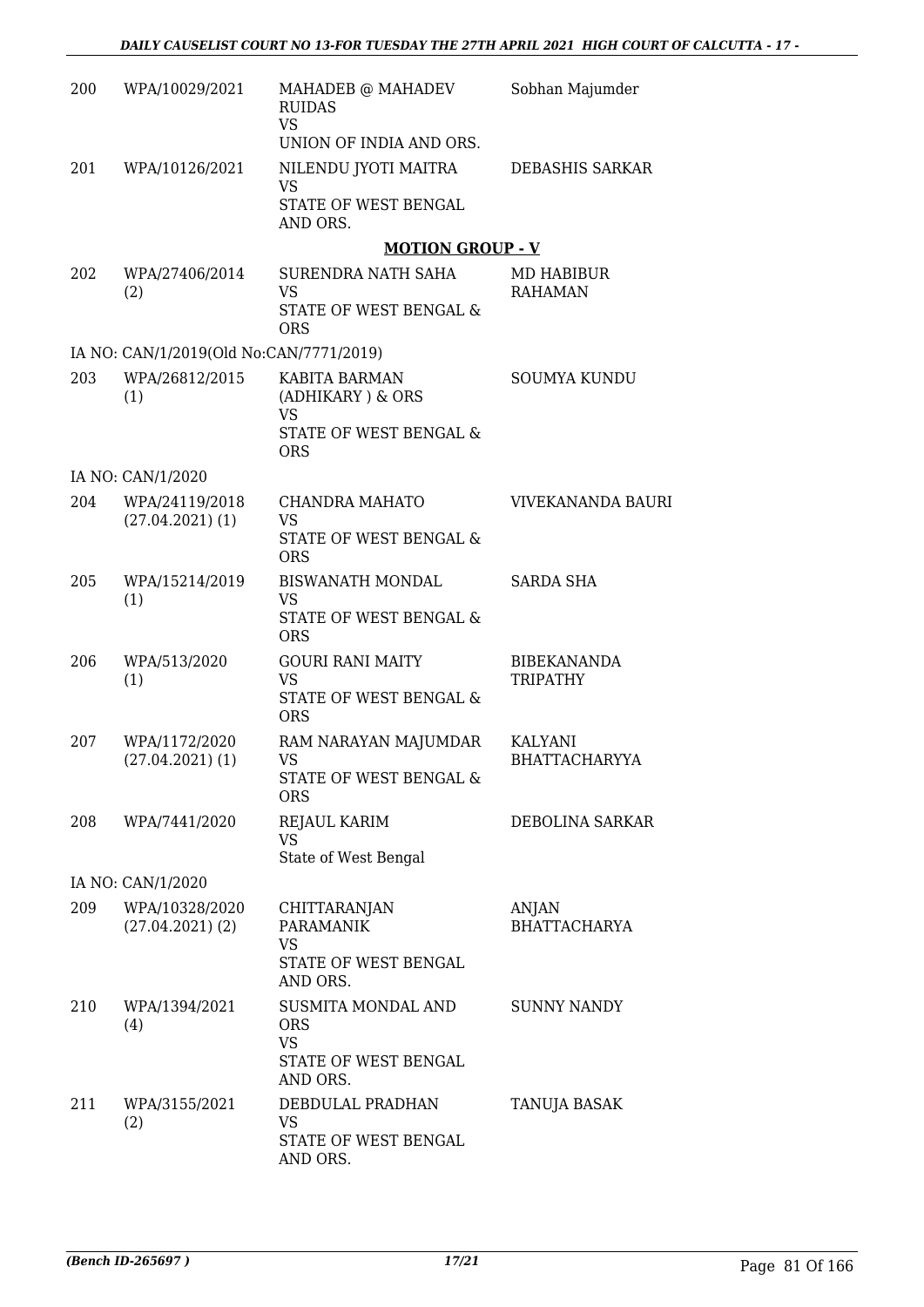| 212 | WPA/6148/2021<br>(1)                                 | PURNIMA SINGH<br><b>VS</b><br>STATE OF WEST BENGAL<br>AND ORS.                             | ASHOK KUMAR BAR                        |
|-----|------------------------------------------------------|--------------------------------------------------------------------------------------------|----------------------------------------|
| 213 | WPA/6803/2021<br>(1)                                 | <b>ANKITA DOLUI</b><br>VS.<br>STATE OF WEST BENGAL<br>AND ORS.                             | <b>BHASKAR CHANDRA</b><br><b>MANNA</b> |
| 214 | WPA/6900/2021<br>(1)                                 | SOURAV BARUI AND ANR.<br><b>VS</b><br>STATE OF WEST BENGAL<br>AND ORS.                     | <b>FALGUNI</b><br>BANDYOPADHYAY        |
| 215 | WPA/6901/2021<br>(2)                                 | <b>GANGADHAR SEN</b><br><b>VS</b><br>STATE OF WEST BENGAL<br>AND ORS.                      | FALGUNI<br>BANDYOPADHYAY               |
| 216 | WPA/7761/2021<br>(2)                                 | <b>ANIL GIRI</b><br><b>VS</b><br>STATE OF WEST BENGAL<br>AND ORS.                          | <b>SANTI DAS</b>                       |
| 217 | WPA/8131/2021<br>(2)                                 | <b>TAPAN KUMAR</b><br><b>BHATTACHARYA</b><br><b>VS</b><br>STATE OF WEST BENGAL<br>AND ORS. | TARAPRASAD<br><b>HALDER</b>            |
| 218 | WPA/8571/2021<br>(1)                                 | RABINDRA NATH HALDER<br><b>VS</b><br>STATE OF WEST BENGAL<br>AND ORS.                      | <b>BIDHAN BISWAS</b>                   |
| 219 | WPA/8683/2021<br>(1)                                 | RABINDRA NATH HALDER<br><b>VS</b><br>STATE OF WEST BENGAL<br>AND ORS.                      | <b>BIDHAN BISWAS</b>                   |
| 220 | WPA/9431/2021<br>$(27.04.2021)$ (At<br>$11.15$ a.m.) | <b>SOUMENDU KARAN</b><br>VS 7<br>STATE OF WEST BENGAL<br>AND ORS.                          | ANUP DASGUPTA                          |
|     | wt221 WPA/9479/2021                                  | GOKUL CH. BHAUMIK<br><b>VS</b><br>STATE OF WEST BENGAL<br>AND ORS.                         | ANUP DASGUPTA                          |
|     | wt222 WPA/9483/2021                                  | PRANAB KR. JANA<br><b>VS</b><br>STATE OF WEST BENGAL<br>AND ORS.                           | ANUP DASGUPTA                          |
|     | wt223 WPA/9494/2021                                  | ASOKE KUMAR DAS<br><b>VS</b><br>STATE OF WEST BENGAL<br>AND ORS.                           | ANUP DASGUPTA                          |
| 224 | WPA/9446/2021                                        | KABITA KOYAL NEE<br><b>MONDAL</b><br><b>VS</b><br>STATE OF WEST BENGAL<br>AND ORS.         | <b>TINA BISWAS</b>                     |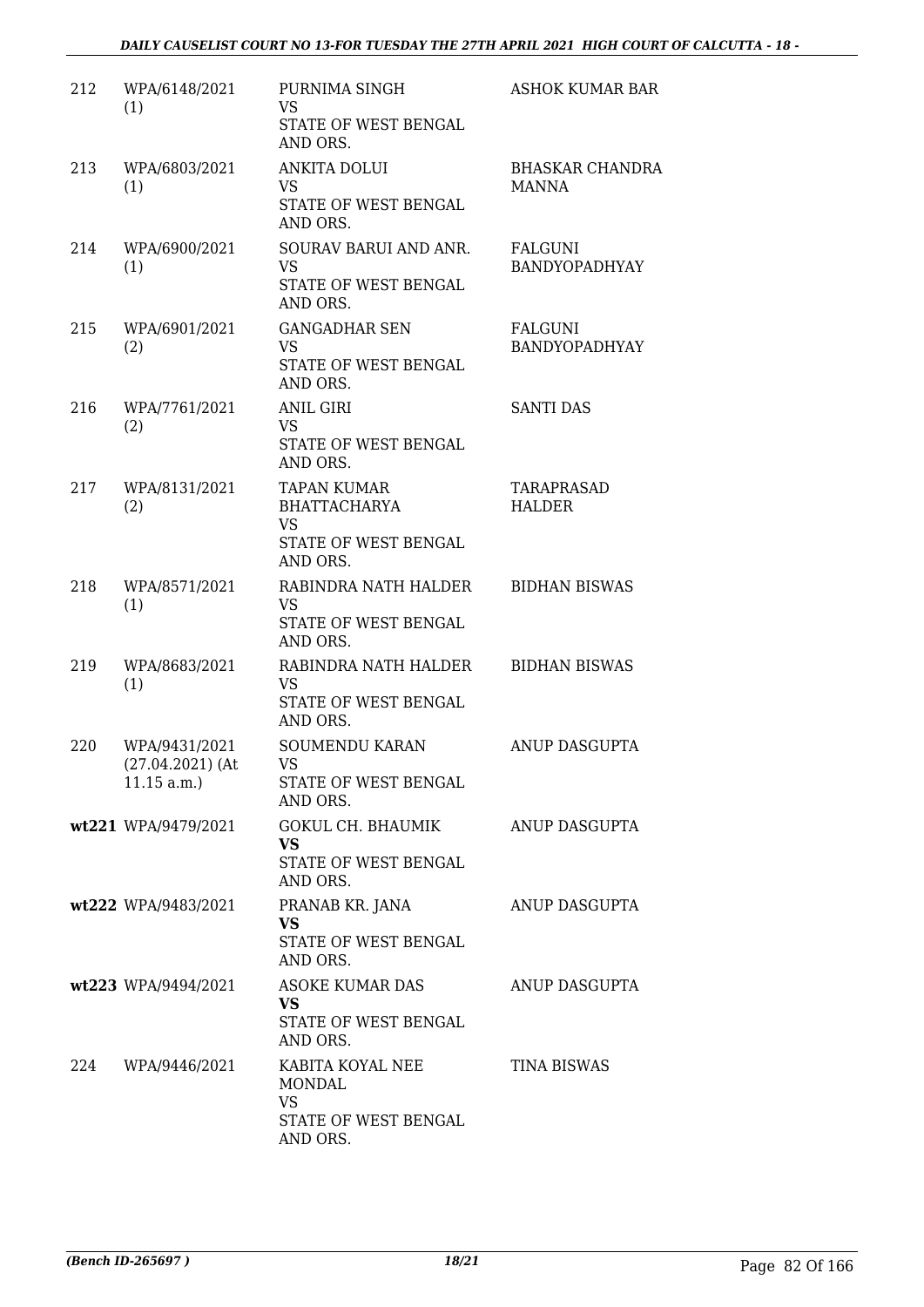| 225 | WPA/9495/2021                                        | <b>BIMALA KAMAR</b><br>VS<br>STATE OF WEST BENGAL<br>AND ORS.                   | TAMAL TARU PANDA    |
|-----|------------------------------------------------------|---------------------------------------------------------------------------------|---------------------|
| 226 | WPA/9498/2021                                        | MAYARANI HALDER<br><b>VS</b><br>STATE OF WEST BENGAL<br>AND ORS.                | TAMAL TARU PANDA    |
| 227 | WPA/9514/2021                                        | KALYAN MAHATO<br><b>VS</b><br>STATE OF WEST BENGAL<br>AND ORS.                  | DILIP KUMAR SADHU   |
| 228 | WPA/9666/2021<br>$(27.04.2021)$ (At<br>11.20 a.m.    | MUKUNDA BEHARI BISWAS<br>VS<br>STATE OF WEST BENGAL<br>AND ORS.                 | <b>BISWAJIT MAL</b> |
|     | wt229 WPA/9671/2021                                  | MOHAN JOARDER<br><b>VS</b><br>STATE OF WEST BENGAL<br>AND ORS.                  | <b>BISWAJIT MAL</b> |
|     | wt230 WPA/9673/2021                                  | SUBIR KUMAR GHOSH<br><b>VS</b><br>STATE OF WEST BENGAL<br>AND ORS3              | <b>BISWAJIT MAL</b> |
|     | wt231 WPA/9679/2021                                  | <b>KENARAM THAKUR</b><br><b>VS</b><br>STATE OF WEST BENGAL<br>AND ORS.          | <b>BISWAJIT MAL</b> |
|     | wt232 WPA/9683/2021                                  | MUKUNDA KUMAR<br><b>MONDAL</b><br><b>VS</b><br>STATE OF WEST BENGAL<br>AND ORS. | <b>BISWAJIT MAL</b> |
|     | wt233 WPA/9685/2021                                  | KALIPADA MODAK<br><b>VS</b><br>STATE OF WEST BENGAL<br>AND ORS.                 | <b>BISWAJIT MAL</b> |
|     | wt234 WPA/9687/2021                                  | <b>MANTU PAUL</b><br><b>VS</b><br>STATE OF WEST BENGAL<br>AND ORS.              | <b>BISWAJIT MAL</b> |
|     | wt235 WPA/9691/2021                                  | ASHOK KUMAR PAUL<br>VS.<br>STATE OF WEST BENGAL<br>AND ORS.                     | <b>BISWJIT MAL</b>  |
| 236 | WPA/9716/2021<br>$(27.04.2021)$ (At<br>$11.25$ a.m.) | UTPALA KHANRA<br>VS.<br>STATE OF WEST BENGAL<br>AND ORS.                        | AMIT KUMAR BAYEN    |
|     | wt237 WPA/9718/2021                                  | <b>BANAMALI BHAR</b><br><b>VS</b><br>STATE OF WEST BENGAL<br>AND ORS.           | A K BAYEN           |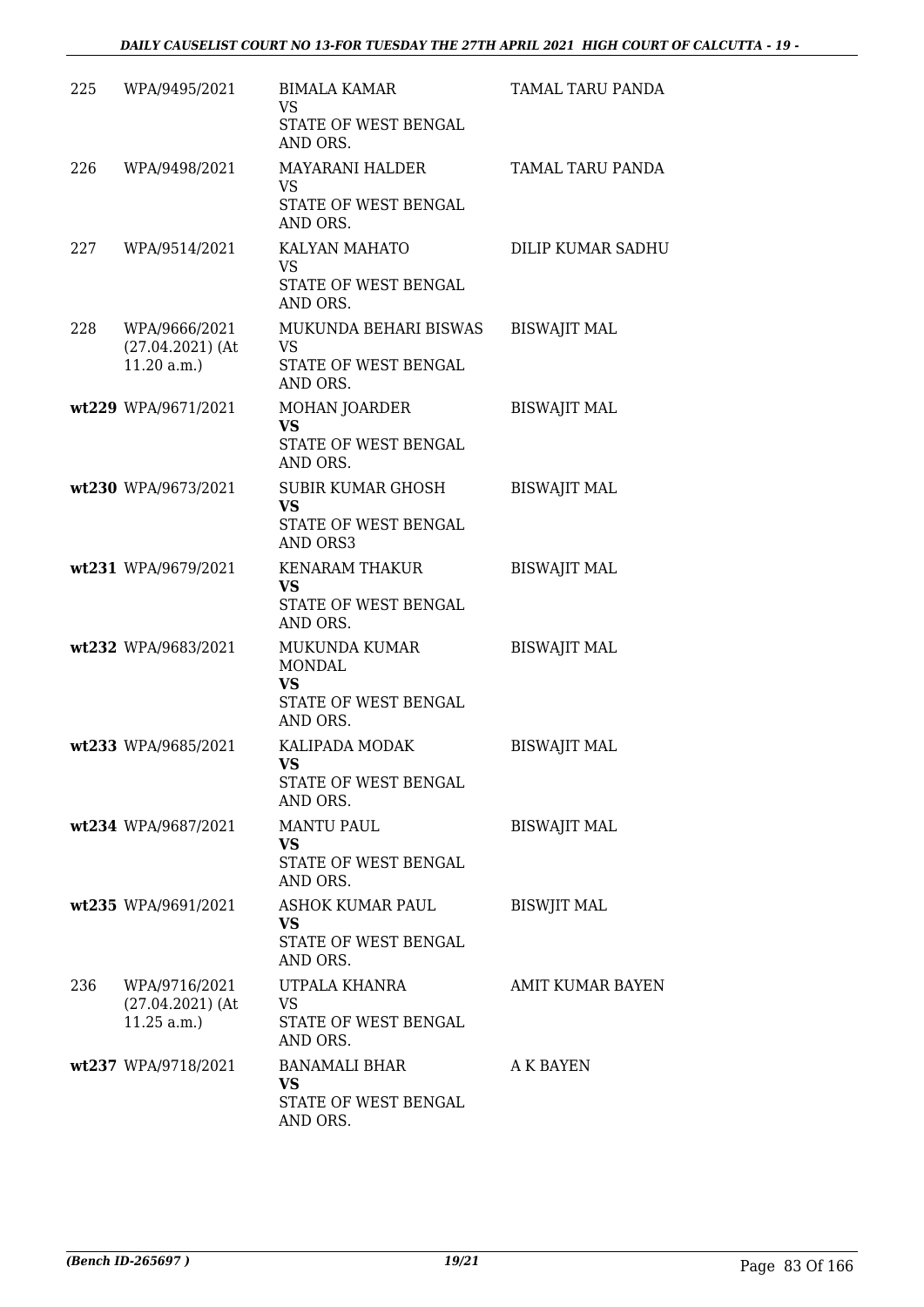| wt238 WPA/9721/2021 | HIRALAL LAYEK<br><b>VS</b><br>STATE OF WEST BENGAL                                    | <b>AMIT KUMAR BAYEN</b> |
|---------------------|---------------------------------------------------------------------------------------|-------------------------|
| wt239 WPA/9725/2021 | AND ORS.<br>CHANDAN KUMAR GHOSH AMIT KUMAR BAYEN<br><b>VS</b><br>STATE OF WEST BENGAL |                         |
| wt240 WPA/9727/2021 | AND ORS.<br>HARADHAN MALIK<br><b>VS</b><br>STATE OF WEST BENGAL                       | A K BAYEN               |
| wt241 WPA/9729/2021 | AND ORS.<br>AJOY KUMAR PAL<br><b>VS</b><br>STATE OF WEST BENGAL<br>AND ORS.           | A K BAYEN               |
| wt242 WPA/9732/2021 | MIRA BAG<br><b>VS</b><br>STATE OF WEST BENGAL<br>AND ORS.                             | A K BAYEN               |
| wt243 WPA/9734/2021 | MINATI PATRA<br><b>VS</b><br>STATE OF WEST BENGAL<br>AND ORS.                         | AMIT KUMAR BAYEN        |
| wt244 WPA/9736/2021 | JHARNA HANSDA AND ORS A K BAYEN<br>VS<br>STATE OF WEST BENGAL<br>AND ORS.             |                         |
| wt245 WPA/9737/2021 | HARIHAR MAJILA<br><b>VS</b><br>STATE OF WEST BENGAL<br>AND ORS.                       | A K BAYEN               |
| wt246 WPA/9739/2021 | JANAK KUMAR HAZRA<br><b>VS</b><br>STATE OF WEST BENGAL<br>AND ORS.                    | A K BAYEN               |
| wt247 WPA/9742/2021 | PUTUL SENGUPTA<br><b>VS</b><br>STATE OF WEST BENGAL<br>AND ORS.                       | A K BAYEN               |
| wt248 WPA/9746/2021 | BECHARAM DAS<br><b>VS</b><br>STATE OF WEST BENGAL<br>AND ORS.                         | A K BAYEN               |
| wt249 WPA/9747/2021 | BHUBAN CHANDRA DULEY A.K.BAYEN<br><b>VS</b><br>STATE OF WEST BENGAL<br>AND ORS.       |                         |
| wt250 WPA/9750/2021 | BIJALI BAG AND ORS<br><b>VS</b><br>STATE OF WEST BENGAL<br>AND ORS.                   | A.K.BAYEN               |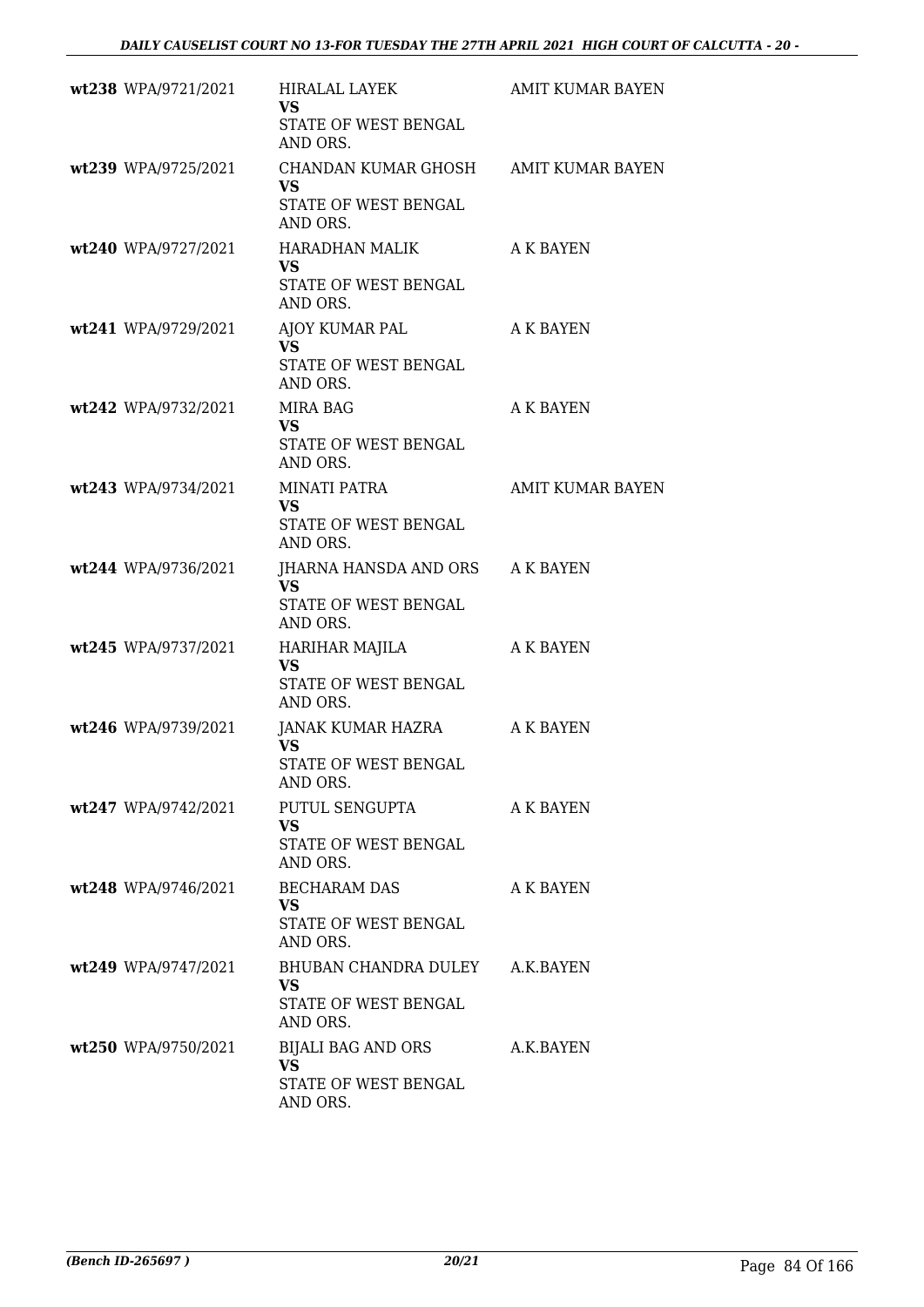|     | wt251 WPA/9752/2021                     | CHAYA DULEY<br><b>VS</b>                                                                   | A.K.BAYEN                                     |
|-----|-----------------------------------------|--------------------------------------------------------------------------------------------|-----------------------------------------------|
|     |                                         | STATE OF WEST BENGAL<br>AND ORS.                                                           |                                               |
|     | wt252 WPA/9754/2021                     | <b>SWAPAN JANA</b><br><b>VS</b>                                                            | A.K.BAYEN                                     |
|     |                                         | STATE OF WEST BENGAL<br>AND ORS.                                                           |                                               |
|     | wt253 WPA/9757/2021                     | RADHA KRISHNA SHIT<br><b>VS</b>                                                            | A.K.BAYEN                                     |
|     |                                         | STATE OF WEST BENGAL<br>AND ORS.                                                           |                                               |
|     |                                         | <b>PART HEARD MATTERS</b>                                                                  |                                               |
| 254 | WPA/24642/2018                          | RAKESH KUMAR<br><b>SRIVASTAVA &amp; ANR</b><br><b>VS</b><br>W.B. S. E. D. CO-LTD & ORS     | V. CHATTERJEE                                 |
|     | IA NO: CAN/1/2019(Old No:CAN/8318/2019) |                                                                                            |                                               |
|     | wt255 WPA/25162/2018                    | ANIRUDDHA KAR & ORS<br><b>VS</b><br>W.B.S. E.D.CO. LTD & ORS                               | <b>VICTOR CHATTERJEE</b>                      |
|     | IA NO: CAN/1/2019(Old No:CAN/8317/2019) |                                                                                            |                                               |
| 256 | WPA/382/2011                            | <b>RAM PROSAD PAN</b><br><b>VS</b><br>UNION OF INDIA AND ORS                               | <b>GAUTAM NARAYAN</b><br><b>BHATTACHARJEE</b> |
|     | IA NO: CAN/2/2020, CAN/3/2020           |                                                                                            |                                               |
| 257 | WPA/20544/2015                          | PURNA CHANDRA SARKAR<br><b>VS</b><br><b>BANGIYA GRAMIN VIKASH</b><br><b>BANK &amp; ORS</b> | <b>SUMITA SHAW</b>                            |
|     |                                         | IA NO: CAN/1/2019(Old No:CAN/12708/2019), CAN/2/2020, CAN/3/2020                           |                                               |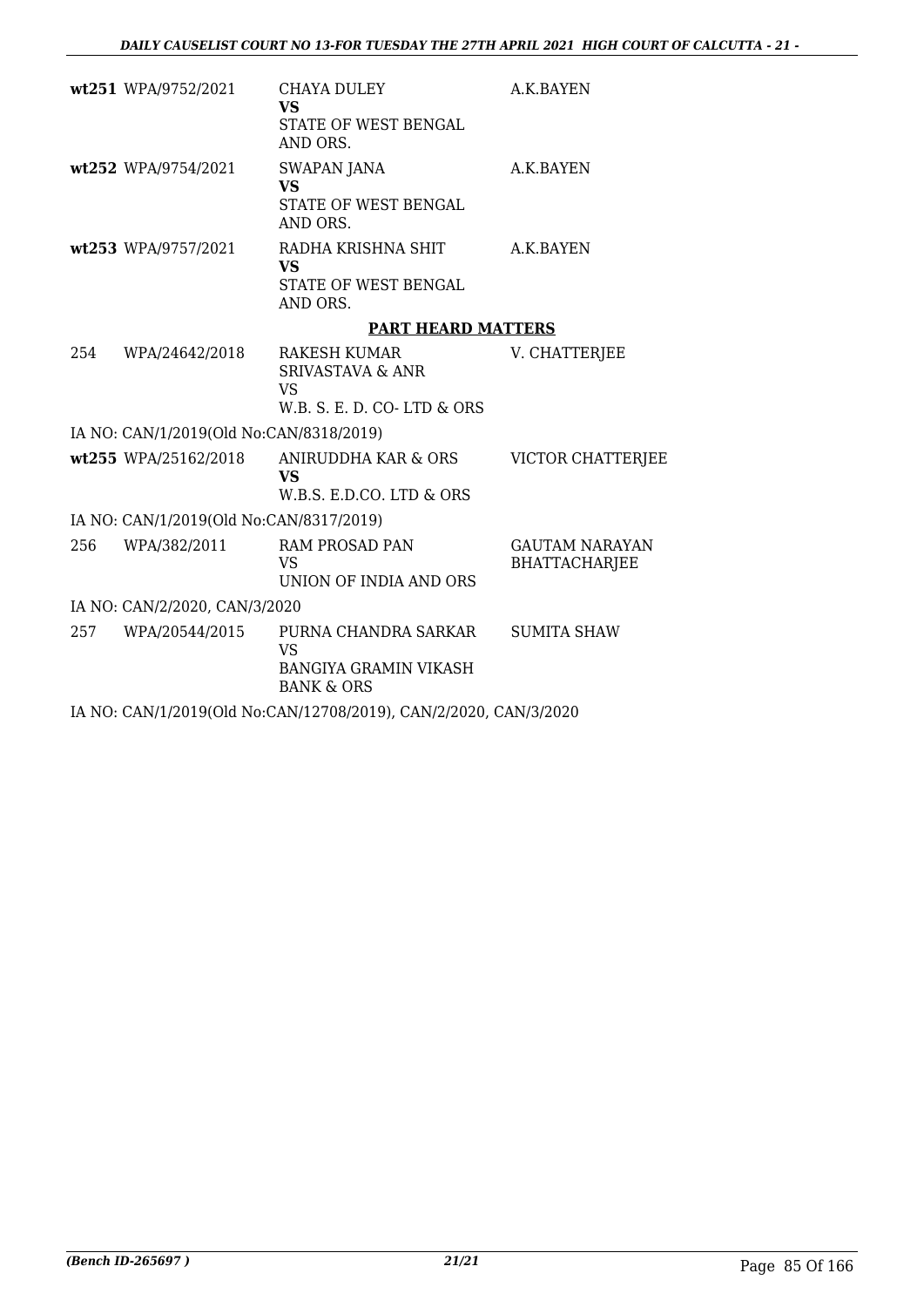

# In The High Court at Calcutta

# **Appellate Side**

**DAILY CAUSELIST For Tuesday The 27th April 2021**

# **COURT NO. 8**

**SINGLE BENCH (SB - IV)**

# **AT 11:15 AM**

### **HON'BLE JUSTICE SABYASACHI BHATTACHARYYA**

**(VIA VIDEO CONFERENCE) ON AND FROM MONDAY, THE 11TH JANUARY, 2021 – MATTERS (MOTION & HEARING ) UNDER ARTICLE 226 OF THE CONSTITUTION RELATING TO RESIDUARY UNDER GROUP IX [EXCLUDING ELECTRICITY MATTERS AND MATTERS UNDER PUBLIC PREMISES (UNAUTHORISED OCCUPANTS) ACT, 1971] INCLUDING APPLICATIONS CONNECTED THERETO.**

**NOTE (1) : ORIGINAL SIDE MATTERS WILL BE TAKEN UP FROM 10:30 A.M. TILL RECESS, ONLY ON TUESDAYS AND THURSDAYS.**

**NOTE ( 2) : APPELLATE SIDE MATTERS WILL BE TAKEN UP FROM 2 P.M. ONWARDS OR IMMEDIATELY AFTER COMPLETION OF ORIGINAL SIDE MATTERS, WHICHEVER IS EARLIER, ON TUESDAY AND THURSDAYS.**

**NOTE (3) : ON MONDAYS, WEDNESDAYS AND FRIDAYS, APPELLATE SIDE MATTERS WILL BE TAKEN THROUGHOUT THE DAY.**

**NOTE (4) : ON FRIDAY, 'APPLICATION' WILL BE TAKEN UP FIRST, THEN OTHER MATTERS OF THE DAILY LIST WILL BE CALLED SERIALLY.**

**NOTE (5) : DIN MATTERS SHALL NOT BE TAKEN UP TILL APRIL 30, 2021**

**NOTE (6) : MENTIONING SHALL NOT BE TAKEN UP UNTIL FURTHER ORDER**

**MATTERS WILL BE TAKEN UP THROUGH PHYSICAL HEARING ONLY WHEN BOTH THE PARTIES ARE AGREED.**

# **TO BE MENTIONED**

| 1   | RVW/102/2018     | USHA SHANKAR                        | USHA SHANKAR                                                                          |
|-----|------------------|-------------------------------------|---------------------------------------------------------------------------------------|
|     | Defective out of | <b>BHATTACHARYA</b>                 | BHATTACHARYA IN                                                                       |
|     | Time 1           | VS                                  | <b>PERSON</b>                                                                         |
|     |                  | DR CHHABI BANERJEE                  |                                                                                       |
|     |                  |                                     | IA NO: CAN/1/2018(Old No:CAN/5366/2018), CAN/2/2018(Old No:CAN/5488/2018), CAN/3/2021 |
| wt2 | CO/644/2012      | USHA SHANKAR<br><b>BHATTACHARYA</b> | <b>BIKASH KANDARI</b>                                                                 |
|     |                  | VS                                  |                                                                                       |
|     |                  | DR. CHHABI BANERJEE                 |                                                                                       |

IA NO: CAN/3/2014(Old No:CAN/12050/2014)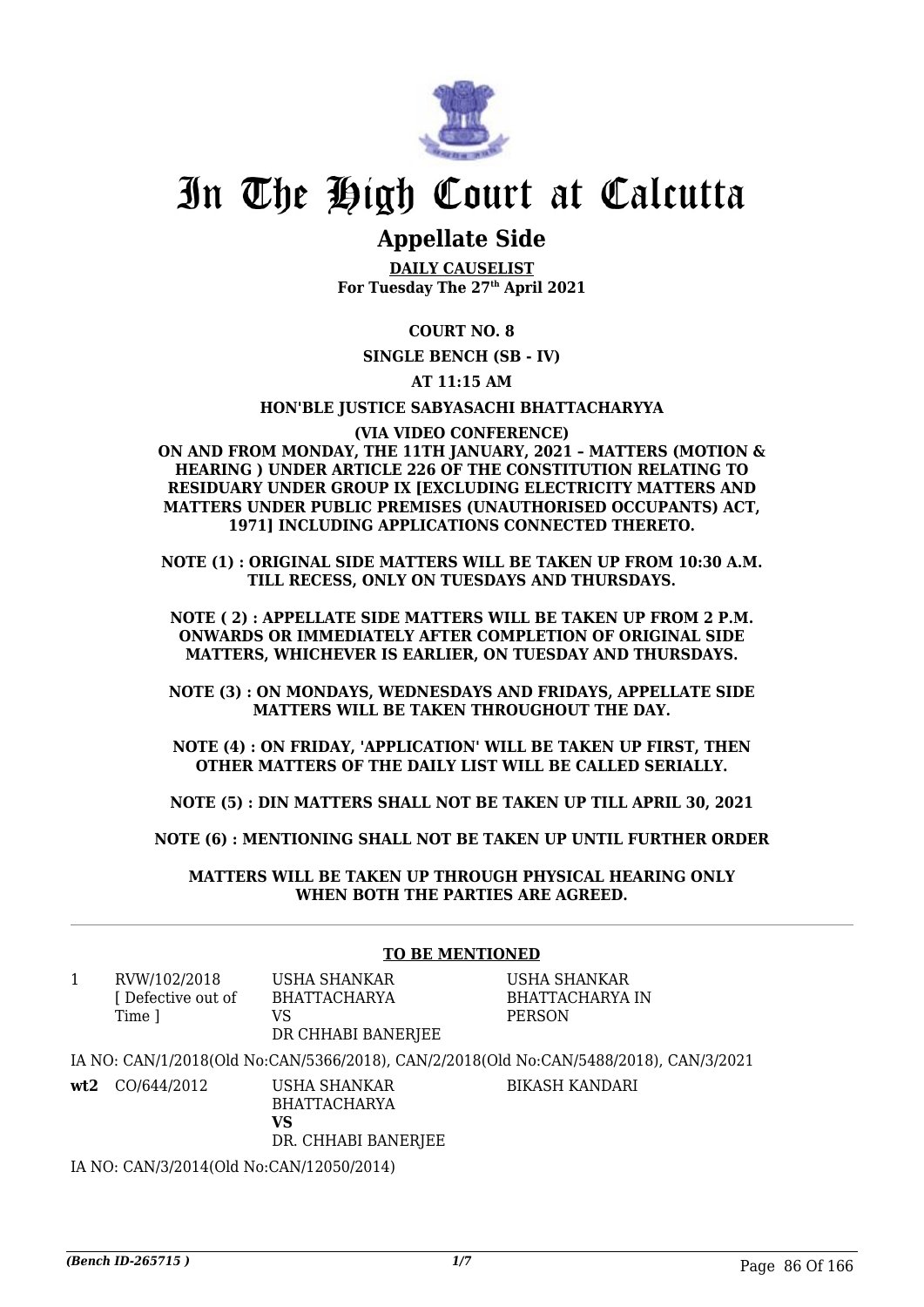| 3  | WPA/6315/2021<br>[ Non-Prosecution] | JAHAR SHA<br><b>VS</b>                                                   | <b>SOUMYA NAG</b>                |
|----|-------------------------------------|--------------------------------------------------------------------------|----------------------------------|
|    |                                     | STATE OF WEST BENGAL<br>AND ORS.                                         |                                  |
|    | IA NO: CAN/1/2021                   |                                                                          |                                  |
|    | wt4 CRLCP/2/2021                    | AFJAL ALI SHA@ABJAL<br><b>SHAUKAT SHA</b><br><b>VS</b>                   | ANIRUDDHA<br><b>BHATTACHARYA</b> |
|    |                                     | ANISUR RAHAMAN AND<br><b>ORS</b>                                         |                                  |
|    | wt5 FMA/471/2021                    | ANISUR RAHAMAN<br><b>VS</b>                                              | <b>AYAN PODDAR</b>               |
|    |                                     | JAHAR SHA AND ORS                                                        |                                  |
|    |                                     | <b>TOP</b>                                                               |                                  |
|    |                                     | (URGENT MOTION MATTERS)                                                  |                                  |
| 6  | WPA/3983/2021<br>[2 P.M.]           | SANDHYA MUKHERJEE<br><b>VS</b>                                           | <b>RAJARSI BASU</b>              |
|    |                                     | UNION OF INDIA AND ORS.                                                  |                                  |
| 7  | WPA/3607/2021                       | KAVITA JAGATRAMKA AND<br><b>ANR</b>                                      | RAJAT DUTTA                      |
|    |                                     | <b>VS</b><br>UNION OF INDIA AND ORS.                                     |                                  |
| 8  | WPA/5856/2021                       | XYZ.<br><b>VS</b>                                                        | <b>INDRAJEET DEY</b>             |
|    |                                     | STATE OF WEST BENGAL<br>AND ORS.                                         |                                  |
| 9  | WPA/1766/2020                       | SAMIT UJE MODAK<br><b>VS</b>                                             | CHANDAN DUTTA                    |
|    |                                     | NATIONAL INSURANCE CO.<br>LTD. & ORS                                     |                                  |
| 10 | WPA/3403/2020                       | KANAN LOHAR<br><b>VS</b>                                                 | CHANDAN DUTTA                    |
|    |                                     | <b>STATE OF WEST BENGAL &amp;</b><br><b>ORS</b>                          |                                  |
| 11 | WPA/4070/2020                       | NARAYAN KR. SAHA                                                         | <b>AVISHEK PRASAD</b>            |
|    |                                     | VS.<br>STATE OF WEST BENGAL &<br>ORS.                                    |                                  |
|    | IA NO: CAN/1/2020                   |                                                                          |                                  |
| 12 | WPA/4110/2020                       | <b>MONISHA PAILAN</b>                                                    | INDRAJEET DEY                    |
|    |                                     | VS<br>STATE OF WEST BENGAL &<br>ORS.                                     |                                  |
|    | wt13 WPA/4111/2020                  | <b>MONISHA PAILAN</b><br><b>VS</b>                                       | INDRAJEET DEY                    |
|    |                                     | UNION OF INDIA & ORS.                                                    |                                  |
| 14 | WPA/5144/2020                       | TATA CONSUMER<br>PRODUCTS LTD & ORS<br><b>VS</b><br>UNION OF INDIA & ORS | RUSHA SAHA                       |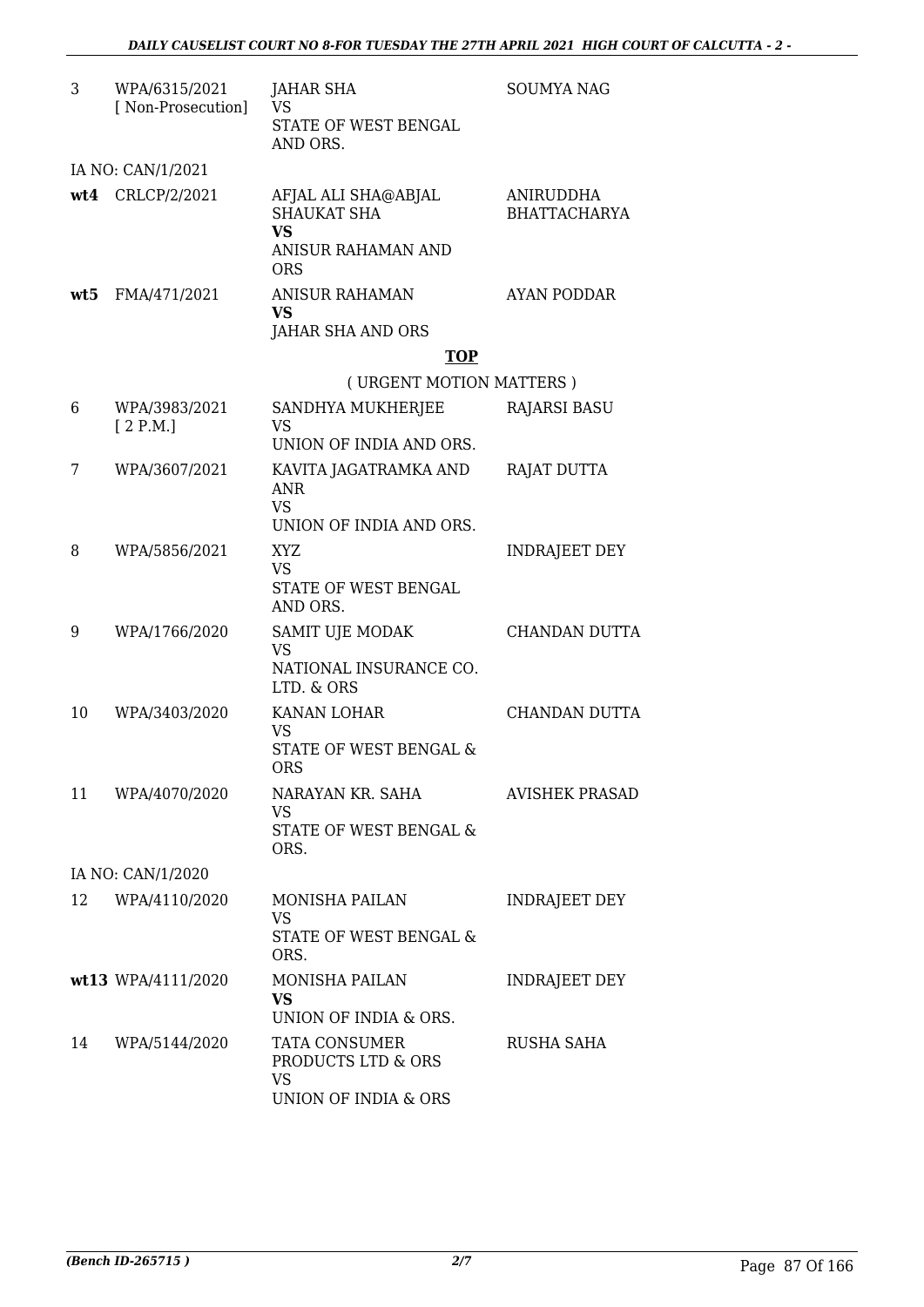|    | wt15 WPA/7158/2021 | TATA CONSUMER<br>PRODUCTS LTD AND ORS<br><b>VS</b><br>UNION OF INDIA AND ORS.                                                    | <b>RUSHA SAHA</b>             |
|----|--------------------|----------------------------------------------------------------------------------------------------------------------------------|-------------------------------|
| 16 | WPA/8725/2020      | HEMKANT ENTERPRISES<br>PVT LTD AND ANR<br><b>VS</b><br>Union of India AND ORS                                                    | <b>AMRITA PANDEY</b>          |
| 17 | WPA/10752/2020     | EMAMI AGROTECH LIMITED<br><b>VS</b><br>STATE OF WEST BENGAL<br>AND ORS.                                                          | RAHUL DHANUKA                 |
| 18 | WPA/23250/2019     | <b>BANANI DUTTA</b><br><b>VS</b><br>STATE OF WEST BENGAL &<br>ORS.                                                               | CHANDAN DUTTA                 |
| 19 | WPA/7333/2021      | <b>REKHA DEY</b><br><b>VS</b><br>STATE OF WEST BENGAL<br>AND ORS.                                                                | RADHEY SHYAM<br><b>TEWARI</b> |
| 20 | WPA/9255/2020      | HIRE PURCHASE AND<br><b>LEASE ASSOCIATION</b><br>VS<br>RESERVE BANK OF INDIA                                                     | <b>SHOUNAK MITRA</b>          |
| 21 | WPA/9866/2020      | M/S. KALIMATA VYAPAAR<br>PVT LTD AND ANR<br><b>VS</b><br>THE GENERAL MANAGER,<br>NORTHERN RAILWAYS AND<br><b>ORS</b>             | KALLOL SAHA                   |
| 22 | WPA/10135/2020     | <b>BASIRHAT FOOD SUPPLY</b><br>MAHILA CO-OPERATIVE<br><b>SOCIETY LIMITED</b><br><b>VS</b><br>THE STATE OF WEST<br>BENGAL AND ORS | SATRAJIT SINHA ROY            |
| 23 | WPA/1671/2021      | SANWAR HOSSAIN<br>VS<br>STATE OF WEST BENGAL<br>AND ORS.                                                                         | <b>SHAIKA KHAN</b>            |
| 24 | WPA/3457/2021      | M/S SUDEB KUMAR<br><b>BANERJEE ANE ORS</b><br>VS<br>STATE OF WEST BENGAL<br>AND ORS.                                             | RIVU DUTTA                    |
| 25 | WPA/7534/2021      | KALIPADA MONDAL<br>VS<br>STATE OF WEST BENGAL<br>AND ORS.                                                                        | <b>SANDIP DAS</b>             |
| 26 | WPA/2535/2020      | KASHINATH PAUL<br>VS<br>STATE OF WEST BENGAL &<br><b>ORS</b>                                                                     | <b>ABDUR RAKIB</b>            |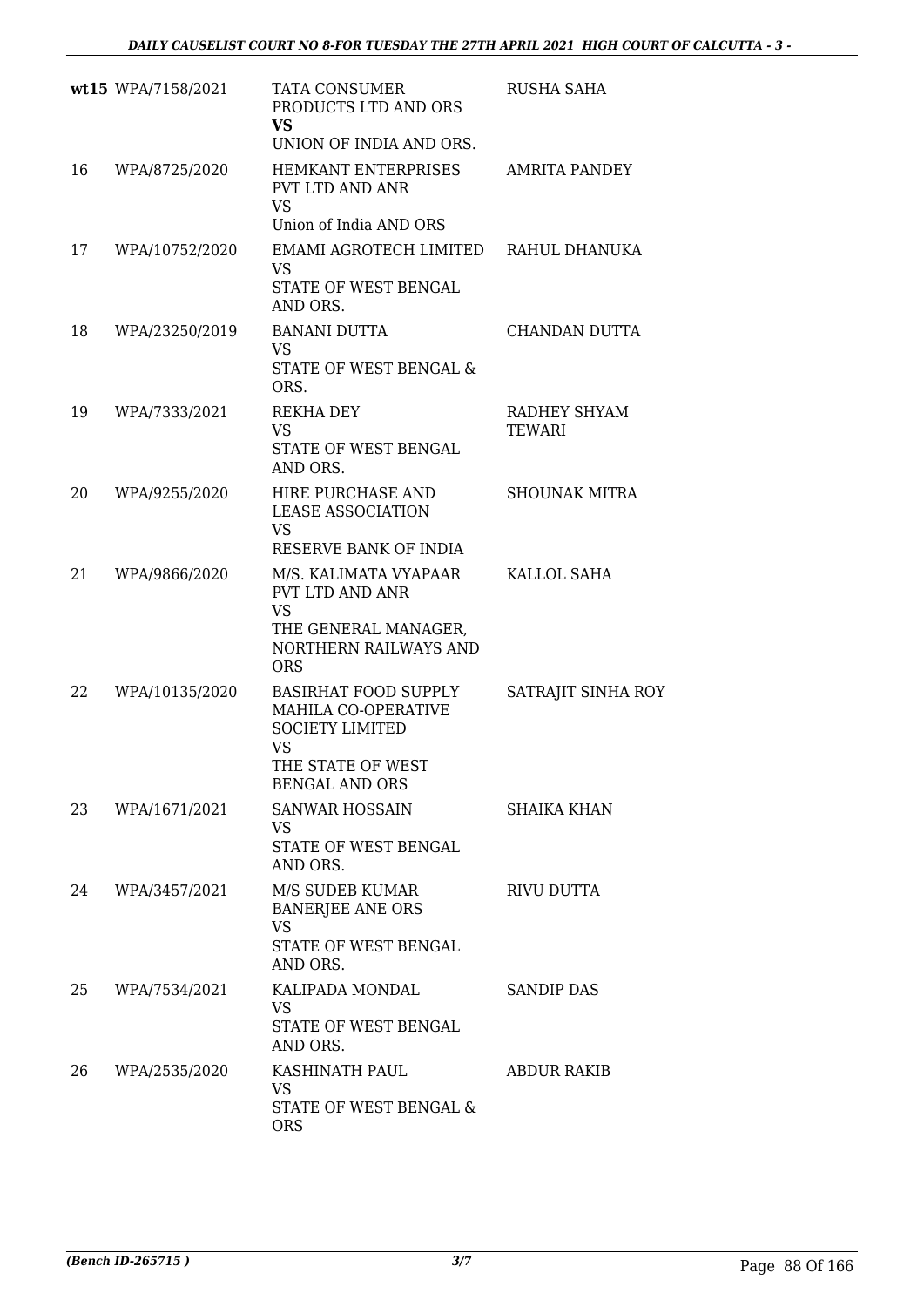| 27 | WPA/8425/2020     | SOUMITRA CHAKRABORTY<br><b>VS</b><br>State of West Bengal                                                 | <b>GARGI SAHA</b>             |                 |
|----|-------------------|-----------------------------------------------------------------------------------------------------------|-------------------------------|-----------------|
|    | IA NO: CAN/1/2021 |                                                                                                           |                               |                 |
| 28 | WPA/8636/2020     | <b>ALOKE DAS</b><br><b>VS</b><br>Union of India AND ORS                                                   | <b>ABHIJIT SARKAR</b>         |                 |
| 29 | WPA/9260/2020     | SAHIDUL MONDAL<br><b>VS</b><br>STATE OF WEST BENGAL<br>AND ORS.                                           | Diptendu<br>Bandyopadhyay     |                 |
| 30 | WPA/9318/2020     | P. B. UDYOG REPRESENTED<br>BY SOLE PROPRIETOR<br><b>BIVAS DE</b><br><b>VS</b><br>HDFC BANK LTD AND ANR    | PRANTICK GHOSH                |                 |
|    |                   | <b>URGENT MOTION</b>                                                                                      |                               |                 |
|    |                   | (TOP MATTERS)                                                                                             |                               |                 |
| 31 | WPA/986/2021      | MD. ABUL BASAR KHAN<br><b>VS</b><br>STATE OF WEST BENGAL<br>AND ORS.                                      | <b>MUKTESWAR MAITY</b>        |                 |
| 32 | WPA/7956/2020     | UTTAM KUMAR DAS<br><b>VS</b><br>STATE OF WEST BENGAL<br>AND ORS.                                          | SAYANTAN HAZRA                | SAIKAT BANERJEE |
| 33 | WPA/8114/2020     | CHANDICHARAN MONDAL<br><b>VS</b><br>State of West Bengal                                                  | PAYEL SHOME                   |                 |
| 34 | WPA/9014/2020     | SAMIR KUMAR CHANDA<br><b>VS</b><br>STATE OF WEST BENGAL<br>AND ORS.                                       | MRINAL KANTI<br><b>GHOSH</b>  |                 |
| 35 | WPA/21208/2019    | <b>BISWANATH CHAKRABORTY</b><br>VS<br>STATE OF WEST BENGAL &<br><b>ORS</b>                                | <b>SUPREEM NASKAR</b>         |                 |
| 36 | WPA/2567/2021     | UNITED ORDER AND<br>SUPPLY CO-OPERATIVE<br>, SOCIETY LTD<br><b>VS</b><br>STATE OF WEST BENGAL<br>AND ORS. | SATRAJIT SINHA ROY            |                 |
| 37 | WPA/3965/2021     | RAJIB ROY<br><b>VS</b><br>STATE OF WEST BENGAL<br>AND ORS.                                                | <b>SURYA MAITY</b>            |                 |
|    | IA NO: CAN/1/2021 |                                                                                                           |                               |                 |
| 38 | WPA/10241/2020    | VISHAMBHAR SARAN<br><b>VS</b><br><b>BUERAU OF IMMIGRATION</b><br>AND ORS                                  | <b>NIKITA</b><br>JHUNJHUNWALA |                 |

IA NO: CAN/1/2021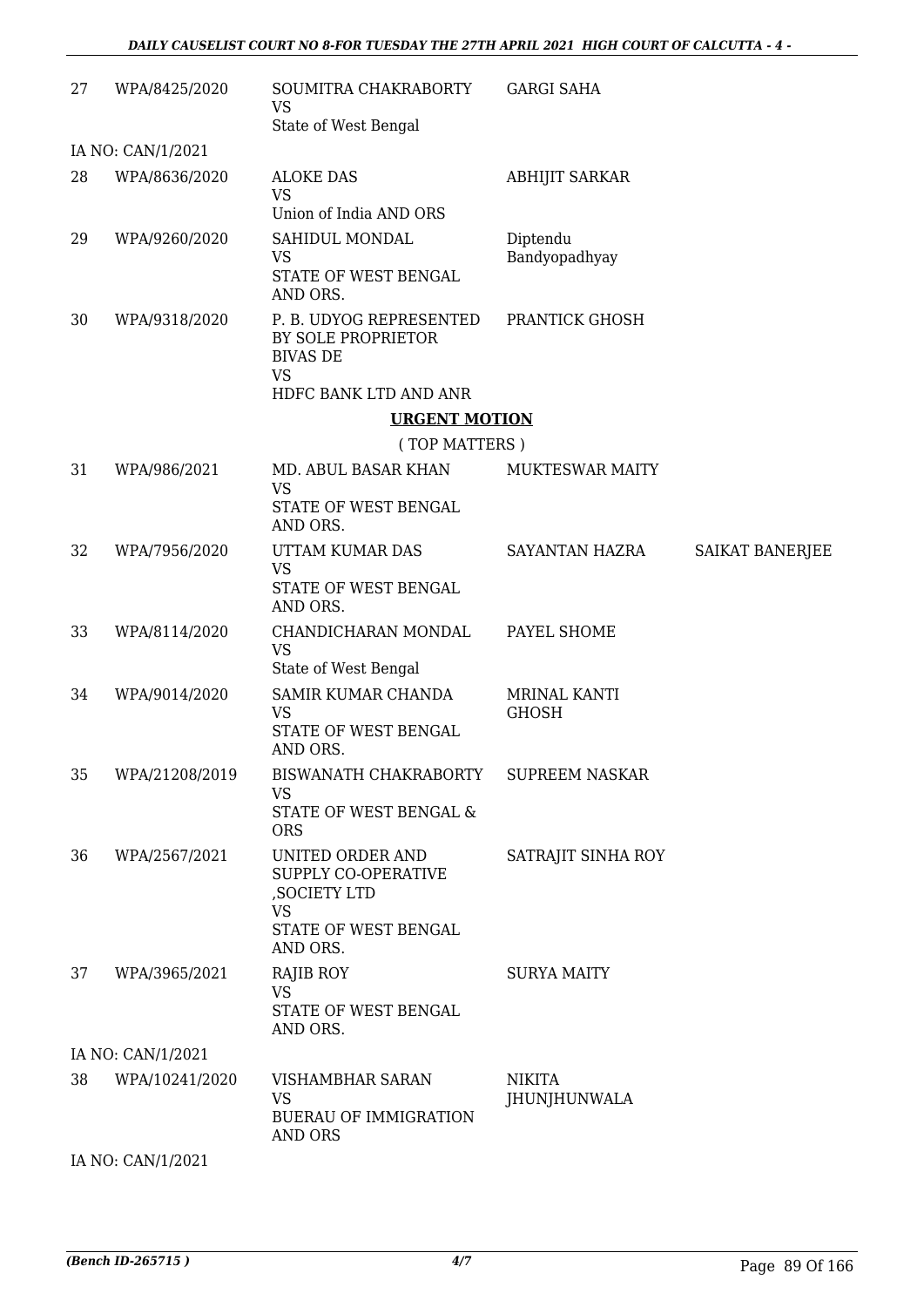|    | wt39 WPA/10247/2020                     | SAROJ AGARWAL<br><b>VS</b><br><b>BUREAU OF IMMIGRATION</b><br><b>AND ORS</b>                                            | <b>NIKITA</b><br><b>JHUNJHUNWALA</b>  |
|----|-----------------------------------------|-------------------------------------------------------------------------------------------------------------------------|---------------------------------------|
|    | IA NO: CAN/1/2021                       |                                                                                                                         |                                       |
|    | wt40 WPA/10249/2020                     | VISHAL AGARWAL<br><b>VS</b><br><b>BUREAU OF IMMIGRATION</b><br><b>AND ORS</b>                                           | <b>NIKITA</b><br><b>JHUNJHUWALA</b>   |
|    | IA NO: CAN/1/2021                       |                                                                                                                         |                                       |
| 41 | WPA/11149/2020                          | INDRANIL BHATTACHARYA<br>VS<br>STATE OF WEST BENGAL<br>AND ORS.                                                         | SATRAJIT SINHA ROY                    |
| 42 | WPA/19370/2019                          | M/S. INDUSTRIAL TAPES &<br>FABRICS PVT.LTD.<br><b>VS</b><br>CHITTARANJAN<br><b>LOCOMOTIVE WORKS &amp;</b><br><b>ANR</b> | KUSHAGRA SHAH                         |
| 43 | WPA/13834/2017                          | CHAITANYA BIKASH PAUL<br><b>VS</b><br>EPF ORGANISATION,<br>MINISTRY OF LABOUR &<br><b>ORS</b>                           | <b>MRINAL KANTI</b><br><b>KUNDU</b>   |
|    |                                         | IA NO: CAN/1/2019(Old No:CAN/5144/2019), CAN/2/2020                                                                     |                                       |
| 44 | WPA/23011/2006                          | PRIYA BANERJEE<br>VS<br>STATE OF W.B.                                                                                   | MANISHA<br>CHATTERJEE                 |
|    |                                         | IA NO: CAN/1/2008(Old No:CAN/1397/2008), CAN/2/2020(Old No:CAN/2093/2020)                                               |                                       |
| 45 | WPA/5592/2020                           | <b>ANUPAM MITRA</b><br><b>VS</b><br>STATE OF WEST BENGAL &<br><b>ORS</b>                                                | <b>GAZI FARUQUE</b><br><b>HOSSAIN</b> |
|    | IA NO: CAN/1/2020(Old No:CAN/3346/2020) |                                                                                                                         |                                       |
| 46 | WPA/17318/2016                          | SIDDHESWAR SEN<br><b>VS</b><br>STATE OF WEST BENGAL &<br>ORS.                                                           | SANDIP GHOSH                          |
| 47 | WPA/2993/2014                           | <b>SUNIL KUMAR</b><br>PRAMANIK@SUNIL<br>VS<br>STATE OF WEST BENGAL &<br><b>ORS</b>                                      | SANATAN MANNA                         |
|    | IA NO: CAN/1/2014(Old No:CAN/1365/2014) |                                                                                                                         |                                       |
| 48 | WPA/4597/2021                           | SHREEPARNA MITRA<br><b>VS</b><br>STATE OF WEST BENGAL<br>AND ORS.                                                       | MONOJIT<br><b>BHATTACHARYYA</b>       |
| 49 | WPA/5612/2021                           | <b>BIBHAS KUMAR SAU</b><br><b>VS</b><br>STATE OF WEST BENGAL<br>AND ORS.                                                | ANAND FARMANIA                        |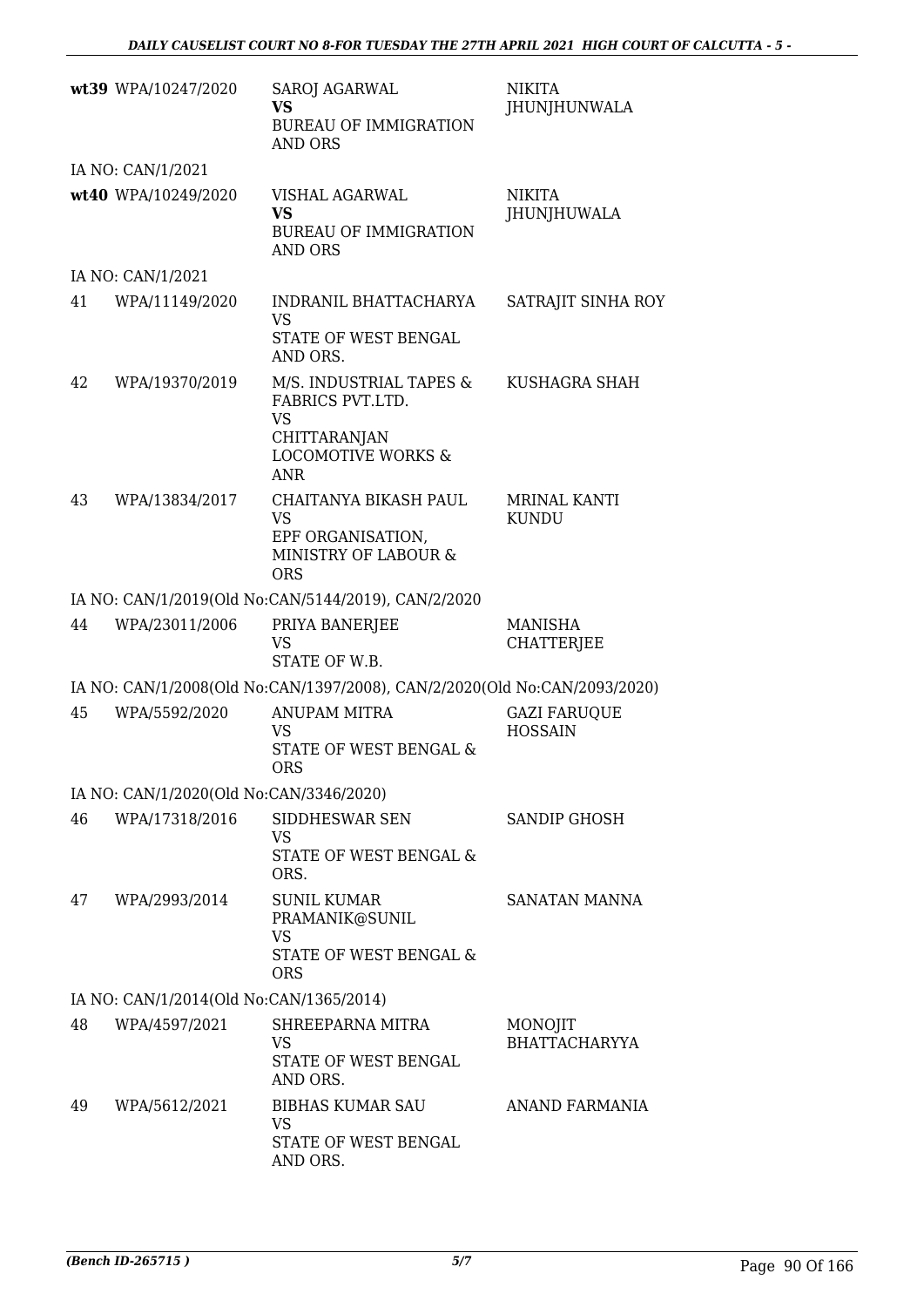| 50 | WPA/8776/2020 | BIBEKANANDA MAHATO<br>AND ORS<br><b>VS</b><br>STATE OF WEST BENGAL<br>AND ORS.                       | <b>ATANU BASU</b>                     |
|----|---------------|------------------------------------------------------------------------------------------------------|---------------------------------------|
|    |               | <b>NEW MOTION</b>                                                                                    |                                       |
| 51 | WPA/8747/2021 | <b>MANIK MONDAL</b><br><b>VS</b><br>STATE OF WEST BENGAL                                             | <b>DONA AKTER</b>                     |
|    |               | AND ORS.                                                                                             |                                       |
| 52 | WPA/9331/2021 | NIRMAL KUMAR MAITY<br><b>VS</b><br>STATE OF WEST BENGAL                                              | PRITI JAIN                            |
| 53 | WPA/9572/2021 | AND ORS.<br>ASHIM BHOWMICK AND<br><b>OTHERS</b>                                                      | SWAPNA PAUL                           |
|    |               | <b>VS</b><br>STATE OF WEST BENGAL<br>AND ORS.                                                        |                                       |
| 54 | WPA/9649/2021 | KUMUDINI MAJUMDER<br><b>VS</b><br>STATE OF WEST BENGAL<br>AND ORS.                                   | <b>MUKUL BISWAS</b>                   |
| 55 | WPA/9769/2021 | <b>AHOK PAL</b><br><b>VS</b><br>STATE OF WEST BENGAL<br>AND ORS.                                     | DYUTIMOY PAUL                         |
| 56 | WPA/9838/2021 | SK. SALIM ALI<br><b>VS</b><br>STATE OF WEST BENGAL<br>AND ORS.                                       | <b>ASHIANA KHATOON</b>                |
| 57 | WPA/9853/2021 | <b>SUSHANTA GHOSH</b><br><b>VS</b><br><b>STATE OF WEST BENGAL</b><br>AND ORS.                        | <b>SANKARI ROY</b>                    |
| 58 | WPA/9882/2021 | TANOJIT KUMAR GAIN<br><b>VS</b><br>STATE OF WEST BENGAL<br>AND ORS.                                  | <b>ARKA BANERJEE</b>                  |
| 59 | WPA/9903/2021 | SAYIDULLA MALLICK AND<br><b>ANR</b><br><b>VS</b><br>STATE OF WEST BENGAL                             | <b>ANIRBAN</b><br><b>ROYCHOWDHURY</b> |
| 60 | WPA/9906/2021 | AND ORS.<br>DR. PAULOMI SAHA<br><b>VS</b><br>ELECTION COMMISSION OF<br><b>INDIA AND ORS</b>          | SIRSENDU SINHA<br><b>ROY</b>          |
| 61 | WPA/9938/2021 | <b>BAID SHIPPING AGENCY</b><br>VS<br><b>BOARD OF TRUSTEES FOR</b><br>THE PORT OF KOLKATA<br>AND ORS. | <b>TRIPTIMOY</b><br><b>TALUKDER</b>   |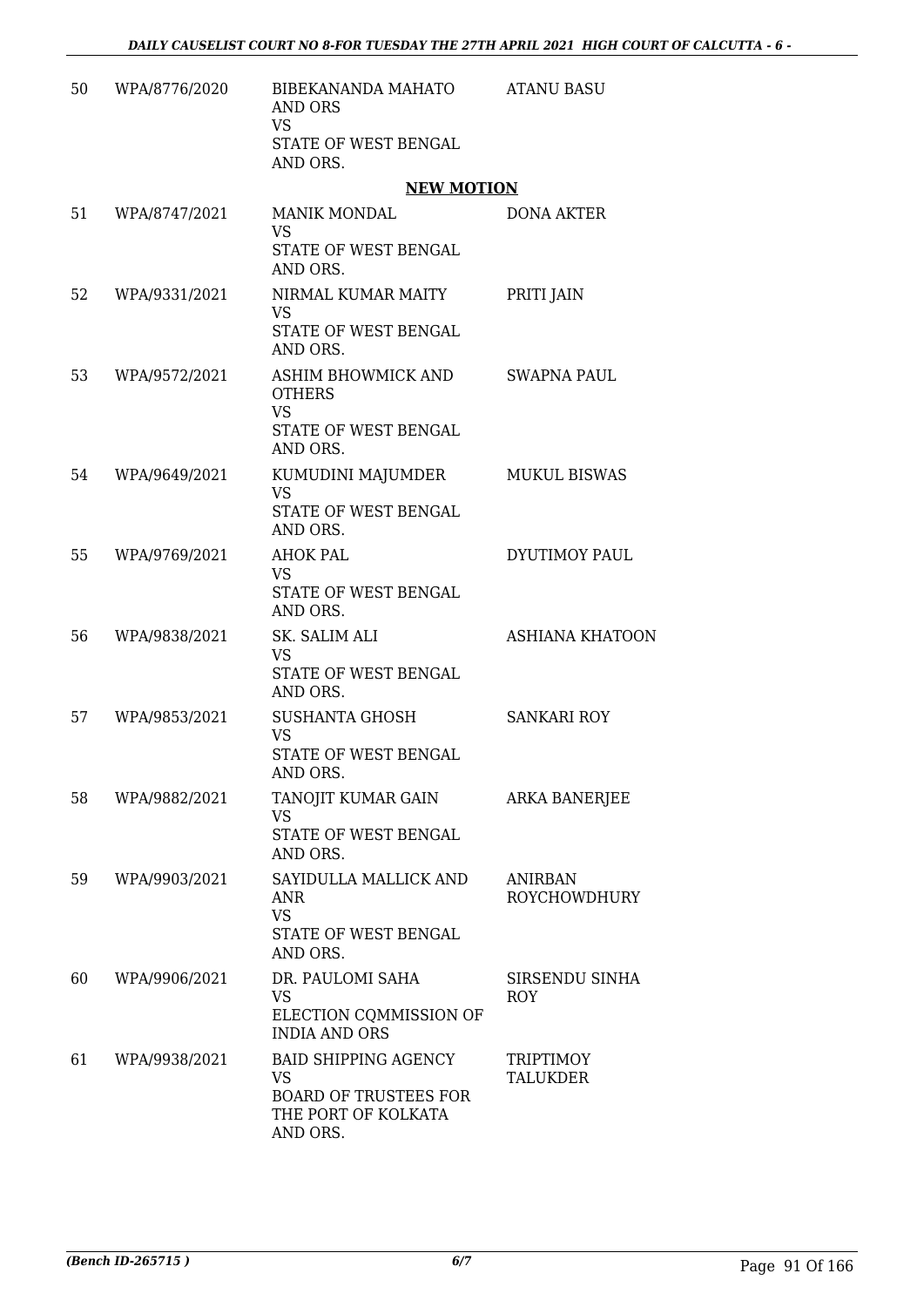| 62 | WPA/9963/2021  | <b>M/S MALLINGTON</b><br>PROJECTS PVT LTD<br>VS<br>STATE OF WEST BENGAL<br>AND ORS.                         | AVIJIT GHOSHAL                   |
|----|----------------|-------------------------------------------------------------------------------------------------------------|----------------------------------|
| 63 | WPA/10037/2021 | <b>BOMMIDI SWAMY</b><br>VS.<br>STATE OF WEST BENGAL<br>AND ORS.                                             | SK ABU MUSA                      |
| 64 | WPA/10078/2021 | LAKSHMI MONDAL AND<br><b>ORS</b><br>VS<br>STATE OF WEST BENGAL<br>AND ORS.                                  | <b>MAHAMMAD</b><br><b>MAHMUD</b> |
| 65 | WPA/10125/2021 | PRANAB BHATTACHARJEE<br>AND OTHERS<br>VS.<br>THE CHIEF ELECTION<br>COMMISSION OF INDIA<br><b>AND OTHERS</b> | SIRSENDU SINHA<br><b>ROY</b>     |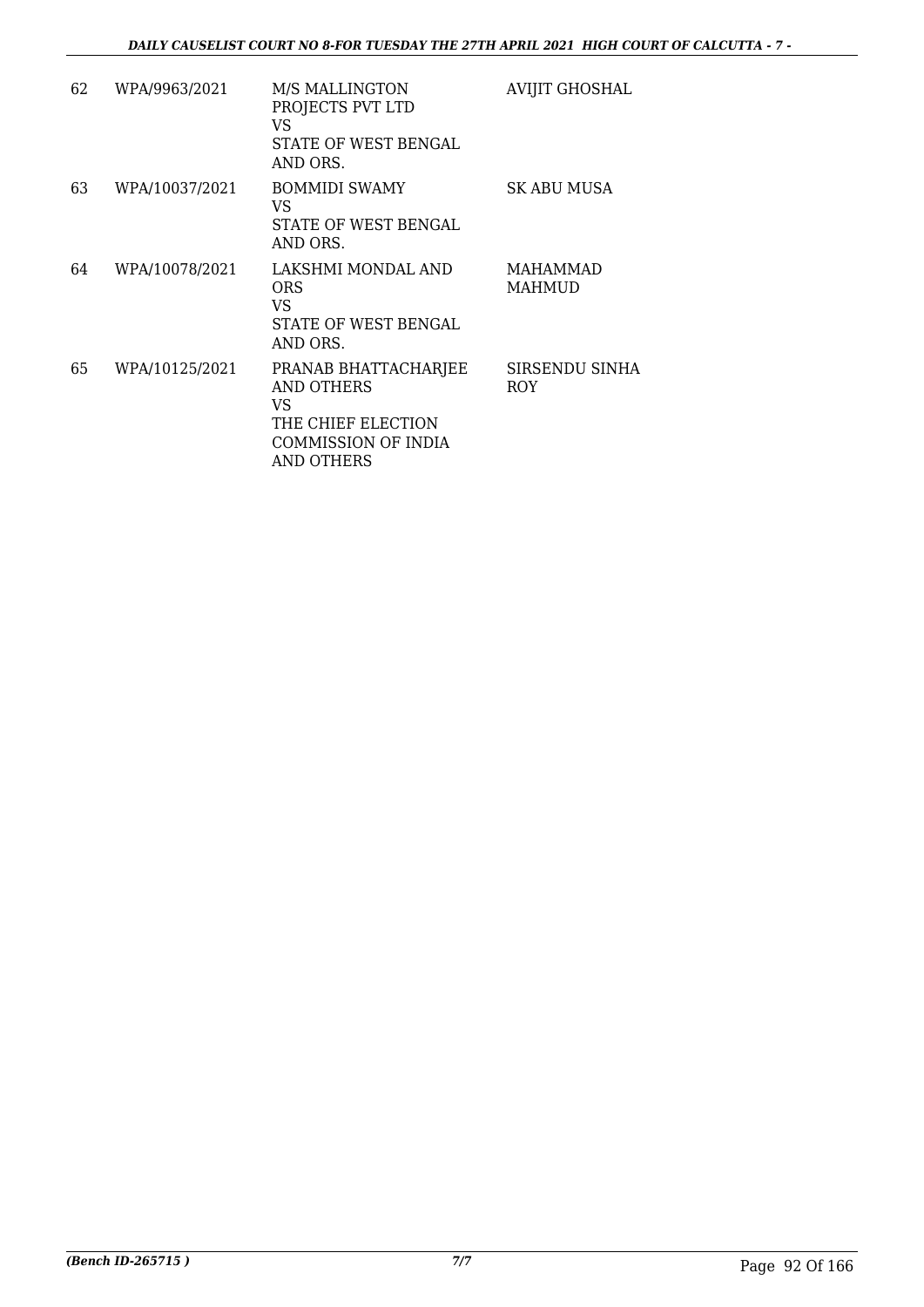

# In The High Court at Calcutta

# **Appellate Side**

**DAILY CAUSELIST For Tuesday The 27th April 2021**

**COURT NO. 26**

**SINGLE BENCH (SB - VI)**

**AT 11:15 AM**

**HON'BLE JUSTICE SHEKHAR B. SARAF**

**(VIA VIDEO CONFERENCE)**

**ON AND FROM MONDAY, THE 1ST. MARCH, 2021 – MATTERS (MOTION & HEARING) UNDER ARTICLE 226 OF THE CONSTITUTION RELATING TO SECONDARY AND HIGHER SECONDARY EDUCATION UNDER GROUP II INCLUDING SERVICES AND APPLICATIONS CONNECTED THERETO AND EDUCATIONAL MATTERS NOT ASSIGNED TO ANY OTHER BENCH.**

> **MATTERS (MOTION & HEARING) RELATING TO REVENUE AND TAX LAWS (EXCLUDING LAND REVENUE) UNDER GROUP IV INCLUDING APPLICATIONS CONNECTED THERETO;**

**HEARING OF WRIT PETITIONS IRRESPECTIVE OF CLASSIFICATION AND APPLICATIONS CONNECTED THERETO. AND**

**ON AND FROM WEDNESDAY, 21ST APRIL, 2021 TO SO LONG AS THE SINGLE BENCH OF HON'BLE JUSTICE AMRITA SINHA DOES NOT SIT - IN ADDITION TO HIS OWN LIST AND DETERMINATION, SHALL TAKE UP MATTERS FROM THE LIST AND DETERMINATION OF HON'BLE JUSTICE AMRITA SINHA.**

> **NOTE : MATTERS WILL BE TAKEN UP THROUGH PHYSICAL HEARING WHEN BOTH THE PARTIES ARE AT CONSENSUS-AD-IDEM SPL.NOTE :**

**I) ORIGINAL SIDE MATTERS WILL NORMALLY BE TAKEN UP AT 3.00 P.M.OR UPON EXHAUSTION OF THE APPELLATE SIDE LIST WHICHEVER IS EARLIER. II) NO MENTIONING FOR INCLUSION IN THE LIST WILL BE ALLOWED UNTIL FURTHER ORDERS.**

**ONLY EXTREMELY URGENT MATTERS MAY BE MENTIONED ON TUESDAY & WEDNESDAY UPON SERVING PROPER NOTICES.**

**III) REVENUE AND TAX MATTERS (GR. IV) WILL BE TAKEN UP FROM MONDAY AFTER RECESS AND ON WEDNESDAY FROM 12.00 P.M. OF EACH WEEK.**

**NOTE : MATTERS WILL BE TAKEN UP THROUGH PHYSICAL HEARING ONLY WHEN BOTH PARTIES ARE AGREED.**

#### **TO BE MENTIONED**

1 WPA/16649/2019 PARTHA GHOSH VS STATE OF WEST BENGAL & ORS PRIYANKA MANDAL **FOR ORDERS** 2 WPA/14929/2018 (H.S.) SOUMEN PAUL VS STATE OF WEST BENGAL & ORS. SAKTI PADA JANA 3 WPA/16105/2019 (H.R.A.) DEBJANI MOITRA & ORS VS STATE OF WEST BENGAL & SOBHAM MAJUMDER

ORS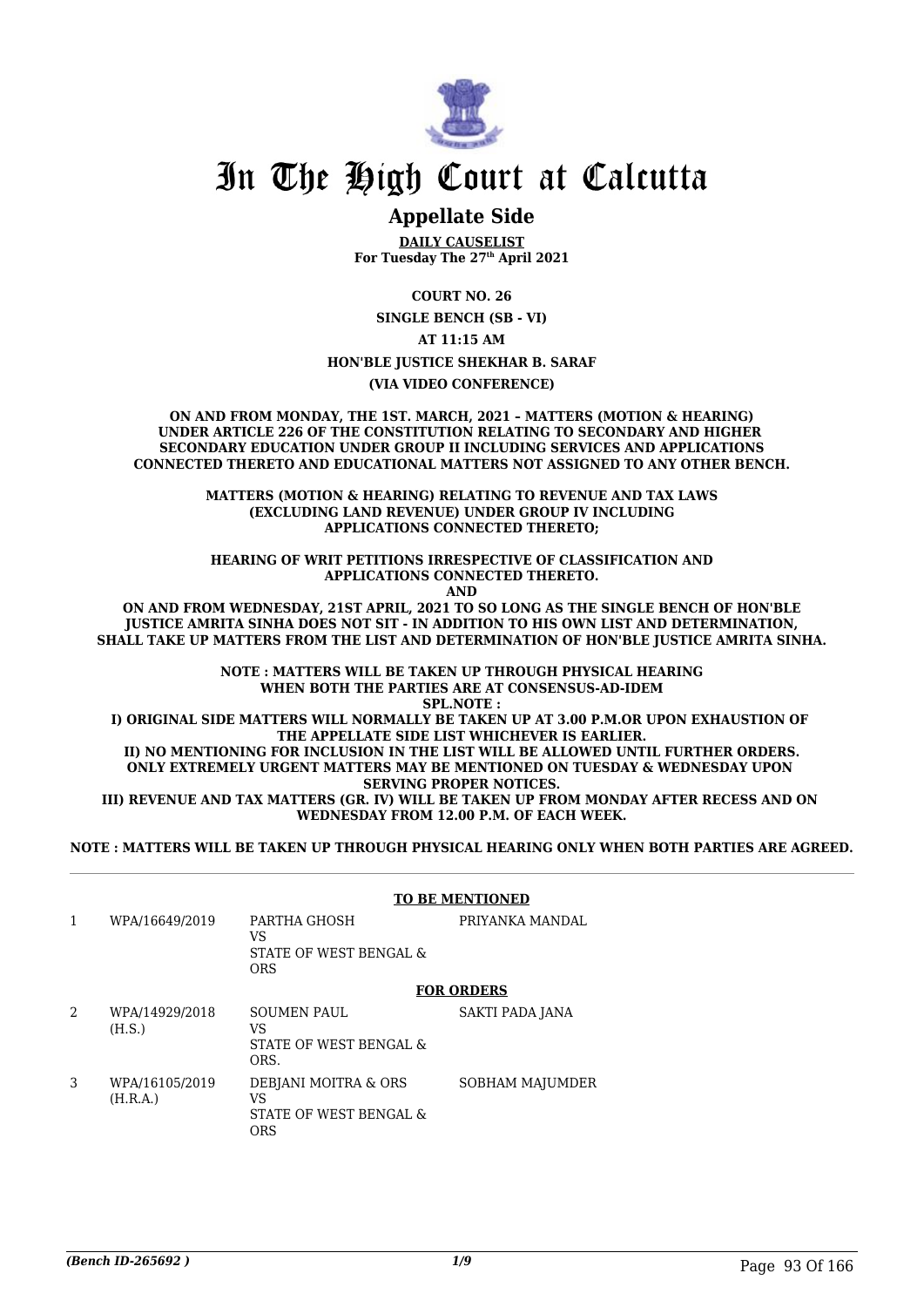| 4  | WPA/18652/2019<br>(H.S.)      | ARCHANA PRAMAMICK<br>VS.<br>STATE OF WEST BENGAL &<br><b>ORS</b>                      | SAKTI PADA JANA       |
|----|-------------------------------|---------------------------------------------------------------------------------------|-----------------------|
| 5  | WPA/20476/2019<br>(H.S.)      | <b>SUNIL BARAN NAMATA</b><br>VS.<br>STATE OF WEST BENGAL &<br><b>ORS</b>              | TANUJA BASAK          |
| 6  | WPA/21315/2019<br>(H.S.)      | <b>SUBRATA BANSH</b><br>VS.<br>STATE OF WEST BENGAL &<br><b>ORS</b>                   | SUBHENDU KUMAR HOTA   |
| 7  | WPA/7000/2020<br>(H.R.A.)     | BIBI GUPTA (SENGUPTA)<br>NEE BIBI SENGUPTA<br>VS.<br>STATE OF WEST BENGAL<br>AND ORS. | SOBHAN MAJUMDER       |
|    | IA NO: CAN/1/2020             |                                                                                       |                       |
| 8  | WPA/7597/2020<br>(H.S.)       | <b>SUKDEB PRAMANIK</b><br>VS<br>State of West Bengal                                  | SAKTI PADA JANA       |
|    | IA NO: CAN/1/2020, CAN/2/2020 |                                                                                       |                       |
| 9  | WPA/9814/2021<br>(H.R.A.)     | MUNMUN SAMANTA AND<br><b>OTHERS</b><br>VS.                                            | KOYEL BAG             |
|    |                               | STATE OF WEST BENGAL<br>AND ORS.                                                      |                       |
| 10 | WPA/9894/2021<br>(H.S.)       | MANIK KUMAR PATRA<br>VS.<br>STATE OF WEST BENGAL<br>AND ORS.                          | SK IMTIAZUDDIN        |
| 11 | WPA/9946/2021<br>(H.R.A.)     | ALIVIA DALPATI AND ANR.<br>VS<br>STATE OF WEST BENGAL<br>AND ORS.                     | SHREYA BHATTACHARJEE  |
| 12 | WPA/9972/2021<br>(H.S.)       | SK. KOHINOOR HOSSAIN<br>VS.<br>STATE OF WEST BENGAL<br>AND ORS.                       | SK. SAHJAHAN ALI      |
|    |                               |                                                                                       | <b>GR-II (MOTION)</b> |
| 13 | WPA/9801/2015                 | MANAS KUMAR PATI                                                                      | PRADIP KUMAR GHOSH    |
|    |                               | VS<br>STATE OF WEST BENGAL &<br><b>ORS</b>                                            |                       |
| 14 | WPA/5277/2019                 | SUJAN KUMAR GHOSH<br><b>VS</b><br>STATE OF WEST BENGAL &<br><b>ORS</b>                | PRIYANKA MANDAL       |
| 15 | WPA/3149/2021                 | <b>ANUVA PATRA</b><br>VS.<br>STATE OF WEST BENGAL<br>AND ORS.                         | SURAJIT ROY           |
| 16 | WPA/6521/2021                 | SUKANYA SENGUPTA<br>VS.                                                               | ABHIJIT BASU          |
|    |                               | STATE OF WEST BENGAL<br>AND ORS.                                                      |                       |
| 17 | WPA/7062/2021                 | SUMANA SARKAR<br>VS<br>STATE OF WEST BENGAL<br>AND ORS.                               | WASHEF ALI MONDAL     |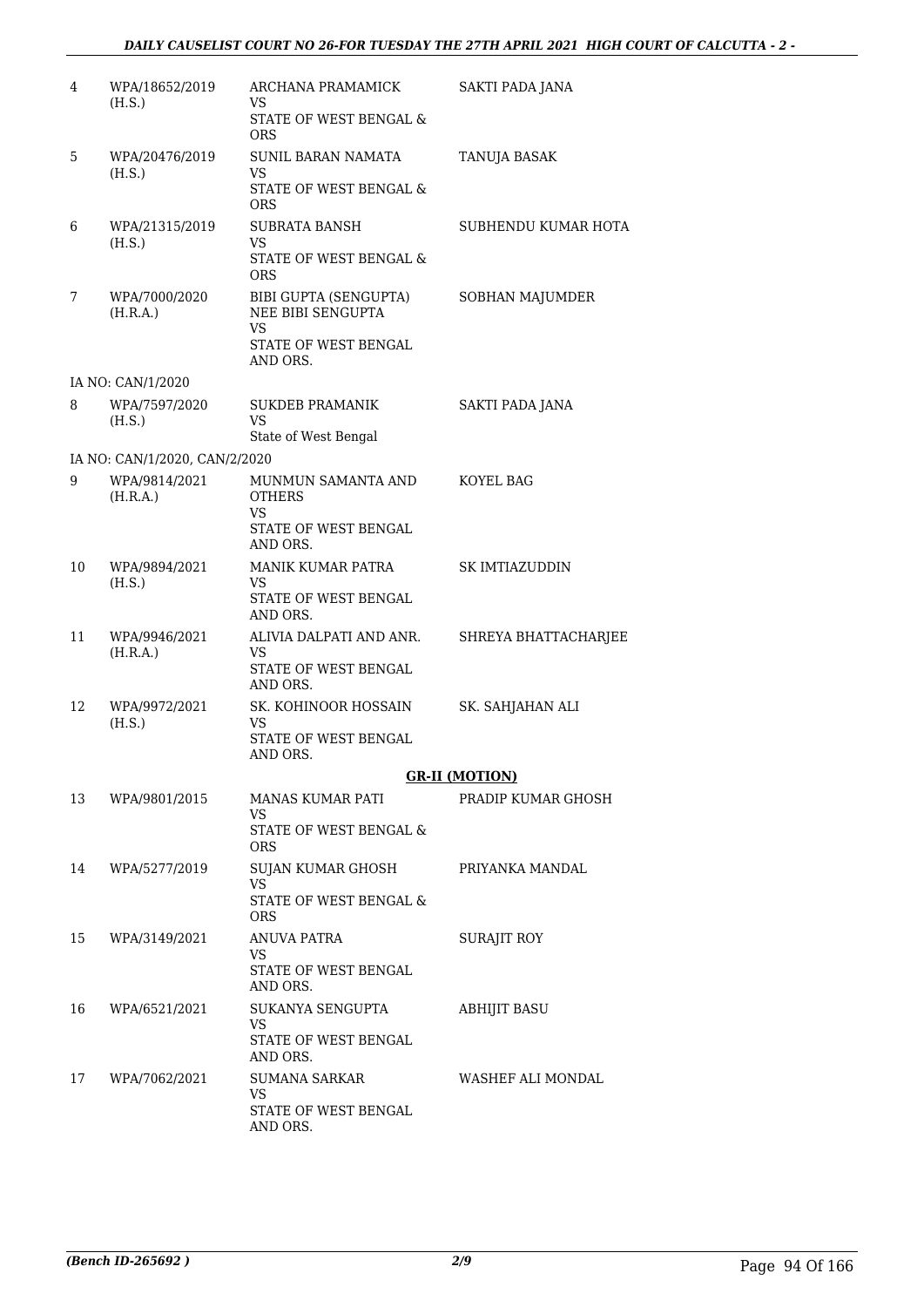|     | wt18 WPA/9078/2021 | <b>SMITA GHATAK</b><br>VS<br>STATE OF WEST BENGAL                            | SUBHRANGSU PANDA    |
|-----|--------------------|------------------------------------------------------------------------------|---------------------|
|     |                    | AND ORS.                                                                     |                     |
| 19  | WPA/7530/2021      | MD. KAMRUZZAMAN<br><b>VS</b><br>STATE OF WEST BENGAL<br>AND ORS.             | SK. NAYEEMUL HAQUE  |
| 20  | WPA/7531/2021      | SARADINDU MANDAL<br>VS<br>STATE OF WEST BENGAL<br>AND ORS.                   | SK. NAYEEMUL HAQUE  |
| 21  | WPA/8528/2021      | SOHIDUL SK AND ANOTHER<br>VS.<br>STATE OF WEST BENGAL<br>AND ORS.            | PRATIMA BNAERJEE    |
| 22  | WPA/8912/2021      | SNIGDHA BHOWMIK<br>VS<br>STATE OF WEST BENGAL<br>AND ORS.                    | RAJIB GHOSH         |
| 23  | WPA/8915/2021      | KAUSHIK RAHA<br>VS.<br>STATE OF WEST BENGAL<br>AND ORS.                      | DEBAPRIYA MUKHERJEE |
| 24  | WPA/9054/2021      | RAMPRASAD BERA<br>VS.<br>STATE OF WEST BENGAL<br>AND ORS.                    | SANJUKTA DAS        |
| 25  | WPA/9056/2021      | HIMANGSHU BALA<br>VS<br>STATE OF WEST BENGAL<br>AND ORS.                     | SANJUKTA DAS        |
| 26  | WPA/9060/2021      | KRISANU BANGAL<br>VS.<br>STATE OF WEST BENGAL<br>AND ORS.                    | SANJUKTA DAS        |
| 27  | WPA/9304/2021      | BINOD KUMAR SINGH<br>VS.<br>STATE OF WEST BENGAL                             | SRISHTI SINGH       |
| 28  | WPA/9334/2021      | AND ORS.<br>SWAPAN KUMAR PRAMANIK<br>VS.<br>STATE OF WEST BENGAL<br>AND ORS. | <b>SOUVIK DAS</b>   |
| 29. | WPA/9580/2021      | BIRENDRA NATH DAS<br><b>VS</b><br>STATE OF WEST BENGAL<br>AND ORS.           | ASISH DUTTA         |
| 30  | WPA/9582/2021      | APRNA SAHOO<br>VS.<br>STATE OF WEST BENGAL<br>AND ORS.                       | ASISH DUTTA         |
| 31  | WPA/9584/2021      | <b>SHAKTI MAITY</b><br>VS<br>STATE OF WEST BENGAL<br>AND ORS.                | ASISH DUTTA         |
| 32  | WPA/9585/2021      | TANIMA DUTTA<br>VS.<br>STATE OF WEST BENGAL<br>AND ORS.                      | ASISH DUTTA         |

**REVENUE (GR-IV)**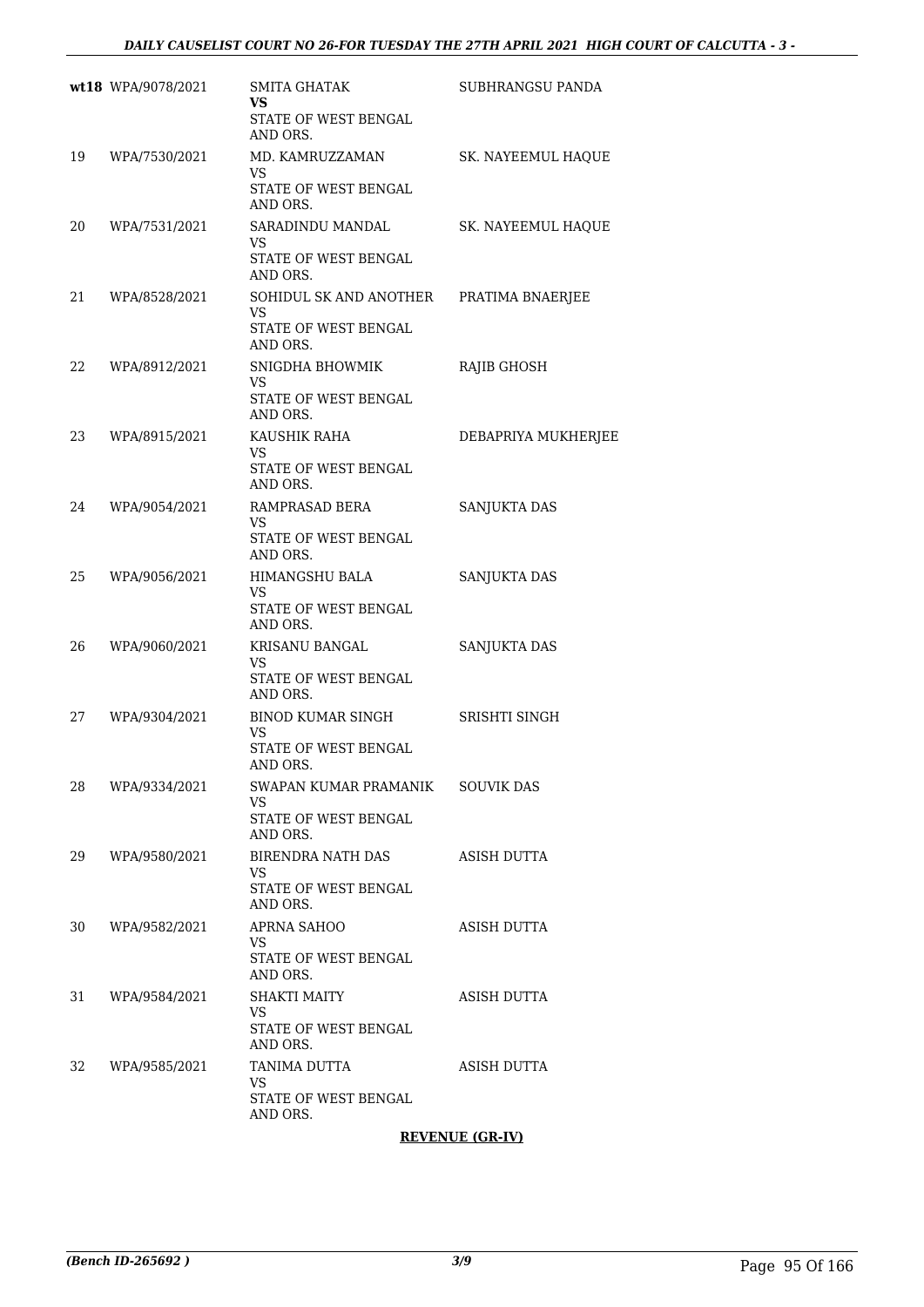| 33 | WPA/4986/2020  | <b>SANJOY DEB</b><br>VS<br>THE COMMISSIONER OF<br><b>CUSTOMS (PREVENTIVE) WB</b><br>& ORS                                              | SUDHIR KR MEHTA             |
|----|----------------|----------------------------------------------------------------------------------------------------------------------------------------|-----------------------------|
| 34 | WPA/4987/2020  | AONE AGRO PRODUCTS PVT<br><b>LTD</b><br><b>VS</b><br><b>COMMISSIONER OF</b><br>CUSTOMS (PREVENTIVE),<br><b>CUSTOMS HOUSE &amp; ORS</b> | SUDHIR KR MEHTA             |
| 35 | WPA/10209/2020 | <b>SANJAY DEB</b><br>VS<br>UNION OF INDIA AND ORS.                                                                                     | NILOTPAL CHOWDHURY          |
| 36 | WPA/5370/2021  | RADHIKA EXPRESS PRIVATE<br><b>LTD</b><br><b>VS</b><br>UNION OF INDIA AND ORS.                                                          | KALYANI BHATTACHARYYA       |
| 37 | WPA/6491/2021  | <b>NG BROTHERS</b><br>VS<br>THE SUPERINTENDENT OF<br>CGST AND CX AND ORS                                                               | SOMAK BASU                  |
| 38 | WPA/9270/2021  | SANJAY JHUNJHUNWALA<br>VS<br>OFFICE OF THE SPECIAL<br>DIRECTOR, EASTERN<br>REGION, ENFORCEMENT<br>DIRECTORATE AND ORS                  | RITUPARNA CHATTERJEE        |
| 39 | WPA/9865/2021  | SUBHATOSH MAJUMDAR<br>VS<br>UNION OF INDIA AND ORS.                                                                                    | PARITOSH SINHA              |
|    |                |                                                                                                                                        | <b>INTEREST ON GRATUITY</b> |
| 40 | WPA/3520/2021  | SUBHAS CHANDRA ROY<br>VS<br>STATE OF WEST BENGAL<br>AND ORS.                                                                           | SATYARANJAN KUNDU           |
| 41 | WPA/3525/2021  | JAGANNATH KUMAR<br>VS.<br><b>STATE OF WEST BENGAL</b><br>AND ORS.                                                                      | SATYA RANJAN KUNDU          |
| 42 | WPA/3528/2021  | MRINAL KANTI RAY<br>VS<br>STATE OF WEST BENGAL<br>AND ORS.                                                                             | SATYARANJAN KUNDU           |
| 43 | WPA/3533/2021  | PHANI BHAUSAN MAHATO<br>VS.<br>STATE OF WEST BENGAL<br>AND ORS.                                                                        | SATYARANJAN KUNDU           |
| 44 | WPA/3536/2021  | JAGANNATH KUMAR<br>VS<br>STATE OF WEST BENGAL<br>AND ORS.                                                                              | SATYARANJAN KUNDU           |
| 45 | WPA/3538/2021  | SUBHAS CHANDRA ROY<br>VS<br>STATE OF WEST BENGAL<br>AND ORS.                                                                           | SATYARANJAN KUNDU           |
| 46 | WPA/3578/2021  | MRINAL KANTI RAY<br>VS<br>STATE OF WEST BENGAL<br>AND ORS.                                                                             | SATYARANJAN KUNDU           |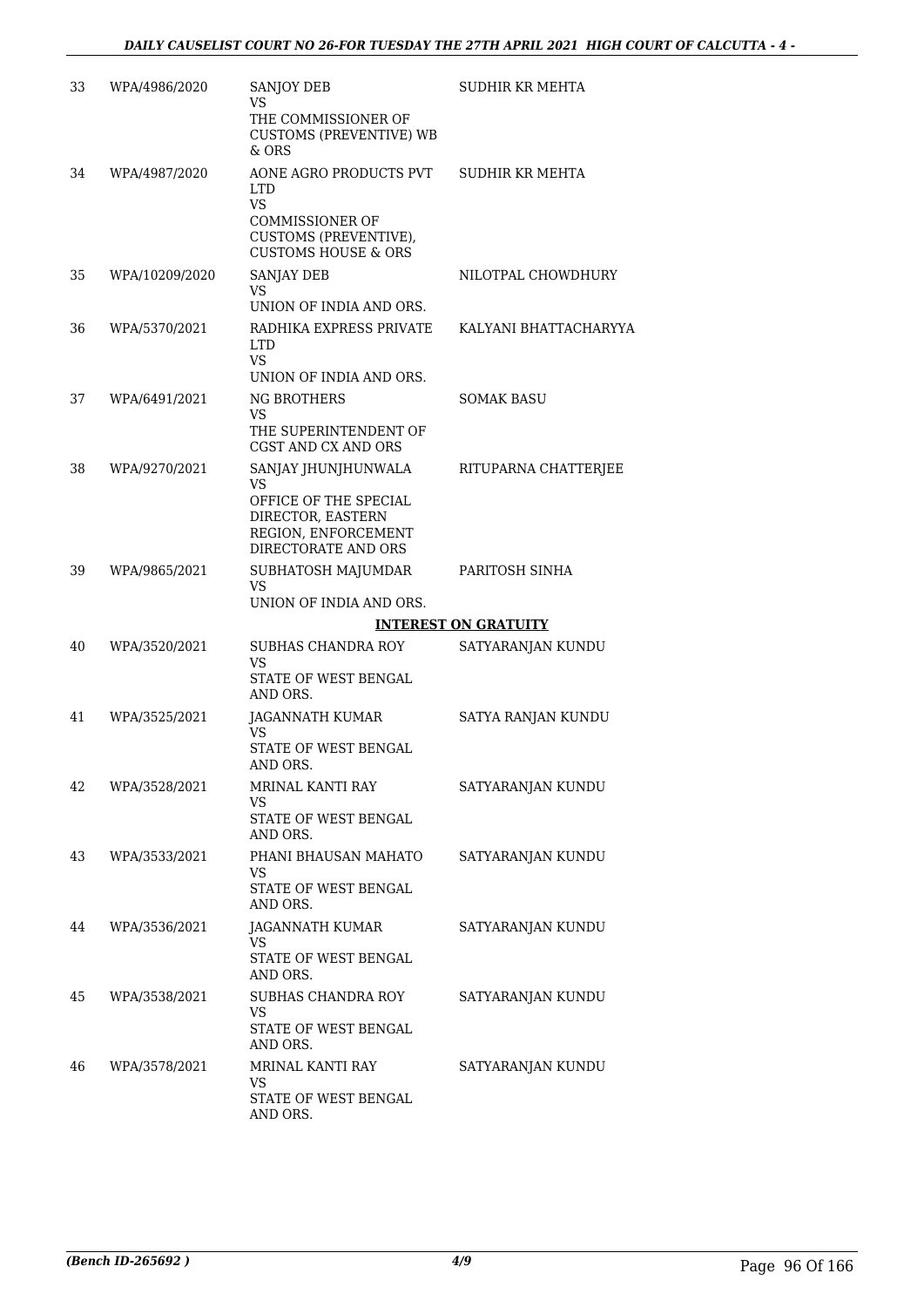| 47  | WPA/3715/2021 | KALI PRASAD GOSWAMI<br>VS<br>STATE OF WEST BENGAL                             | DIPA BHATTACHARYYA   |
|-----|---------------|-------------------------------------------------------------------------------|----------------------|
| 48  | WPA/3830/2021 | AND ORS.<br><b>NILIMA DAS</b>                                                 | DIPA BHATTACHARYA    |
|     |               | <b>VS</b><br>STATE OF WEST BENGAL<br>AND ORS.                                 |                      |
| 49  | WPA/3848/2021 | GITA RANI SARDAR<br>VS<br>STATE OF WEST BENGAL                                | DIPA BHATTACHARYA    |
|     |               | AND ORS.                                                                      |                      |
| 50  | WPA/3854/2021 | ALOKE KUMAR MUKHERJEE<br>VS<br>STATE OF WEST BENGAL<br>AND ORS.               | DIPA BHATTACHARYA    |
| 51  | WPA/3858/2021 | <b>BISWANATH GHOSH</b><br>VS<br>STATE OF WEST BENGAL<br>AND ORS.              | DIPA BHATTACHARYA    |
| 52  | WPA/3861/2021 | <b>HASI RANI DAS</b><br>VS.<br>STATE OF WEST BENGAL<br>AND ORS.               | DIPA BHATTACHARYA    |
| 53  | WPA/3889/2021 | RAM KRISHNA DAS<br>VS<br>STATE OF WEST BENGAL<br>AND ORS.                     | <b>BISWAJIT MAL</b>  |
| 54  | WPA/3891/2021 | LAKSHMI RANI KHAN<br>VS.<br>STATE OF WEST BENGAL<br>AND ORS.                  | BISWAJIT MAL         |
| 55  | WPA/3894/2021 | USHA BANERJEE<br>VS<br><b>STATE OF WEST BENGAL</b>                            | <b>BISWAJIT MAL</b>  |
|     |               | AND ORS.                                                                      |                      |
| 56  | WPA/3897/2021 | <b>SWARNALATA MAITY</b><br>VS.<br><b>STATE OF WEST BENGAL</b><br>AND ORS.     | <b>BISWAJIT MAL</b>  |
| 57  | WPA/4516/2021 | ANIL CHANDRA KAYAL<br>VS.<br>STATE OF WEST BENGAL<br>AND ORS.                 | MOUMI YASMIN         |
| 58. | WPA/4558/2021 | LAKSHMAN CHANDRA JANA<br><b>VS</b><br>STATE OF WEST BENGAL<br>AND ORS.        | <b>MOUMI YASMIN</b>  |
| 59  | WPA/4565/2021 | RENUKA DUTTA<br>VS<br>STATE OF WEST BENGAL<br>AND ORS.                        | <b>MOUMI YASMIN</b>  |
| 60  | WPA/4573/2021 | RENUKA DUTTA<br>VS.<br>STATE OF WEST BENGAL                                   | <b>MOUMI YASMIN</b>  |
| 61  | WPA/4763/2021 | AND ORS.<br><b>SUNIL BARAN ROY</b><br>VS.<br>STATE OF WEST BENGAL<br>AND ORS. | <b>BIDHAN BISWAS</b> |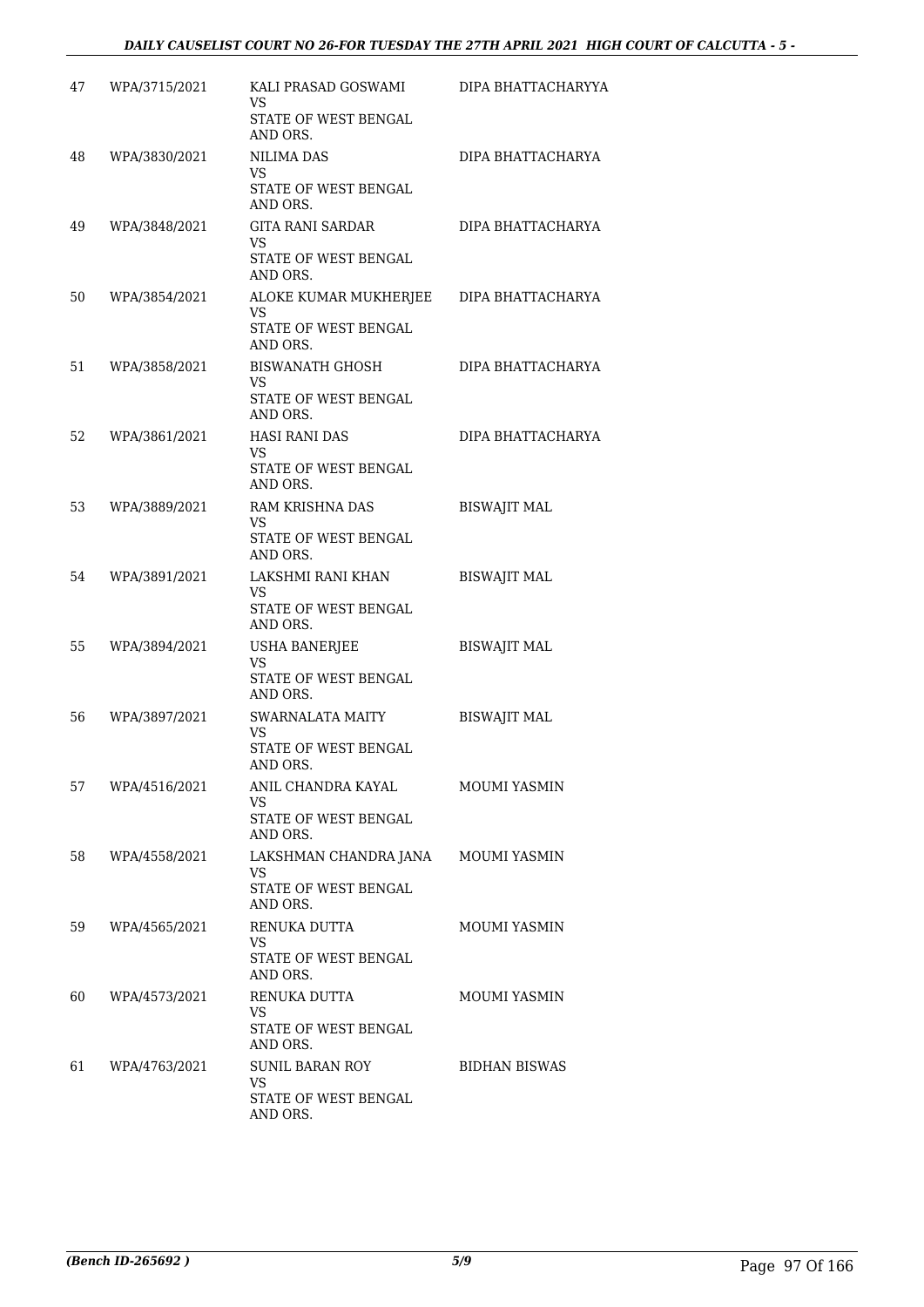| 62 | WPA/5927/2021 | PRABODH CHANDRA<br><b>SAMANTA AND ANR</b>     | SABITA KHUTIA BHUNYA   |
|----|---------------|-----------------------------------------------|------------------------|
|    |               | <b>VS</b><br>STATE OF WEST BENGAL<br>AND ORS. |                        |
| 63 | WPA/5935/2021 | RANJIT KUMAR DAS<br>VS                        | SABITA KHUTIA BHUNYA   |
|    |               | STATE OF WEST BENGAL<br>AND ORS.              |                        |
| 64 | WPA/5942/2021 | BASANTA KUMAR JANA<br>VS                      | SABITA KHUTIA BHUNYA   |
|    |               | STATE OF WEST BENGAL<br>AND ORS.              |                        |
| 65 | WPA/5947/2021 | PUTUL BATABYAL<br>VS.                         | SABITA KHUTIA BHUNYA   |
|    |               | STATE OF WEST BENGAL<br>AND ORS.              |                        |
| 66 | WPA/5952/2021 | <b>BIJOY KRISHNA BERA</b><br>VS               | SABITA KHUTIA          |
|    |               | STATE OF WEST BENGAL<br>AND ORS.              |                        |
| 67 | WPA/5955/2021 | MANTUMANI MANDAL<br>VS.                       | SABITA KHUTIA          |
|    |               | STATE OF WEST BENGAL<br>AND ORS.              |                        |
| 68 | WPA/5988/2021 | <b>BIMAL KUMAR BHAKTA</b><br>VS               | SABITA KHUTIA BHUNYA   |
|    |               | STATE OF WEST BENGAL<br>AND ORS.              |                        |
| 69 | WPA/5995/2021 | PRITI DE PAUL<br>VS.                          | SABITA KHUTIA BHUNYA   |
|    |               | STATE OF WEST BENGAL<br>AND ORS.              |                        |
| 70 | WPA/6003/2021 | DIBAKAR BHUNIA<br>VS                          | SAABITA KHUTIA BHUNYA  |
|    |               | STATE OF WEST BENGAL<br>AND ORS.              |                        |
| 71 | WPA/6008/2021 | <b>BULU RAY CHAUDHURY</b><br>PALAI            | SABITA KHUTIA BHUNYA   |
|    |               | VS<br>STATE OF WEST BENGAL<br>AND ORS.        |                        |
| 72 | WPA/6044/2021 | AMBUJ KUMAR ADAK<br><b>VS</b>                 | SABITA KHUTIA(BHUNYA)  |
|    |               | STATE OF WEST BENGAL<br>AND ORS.              |                        |
| 73 | WPA/6054/2021 | <b>BASUDEV BAG</b><br>VS                      | SABITA KHUTIA(BHUNYA)  |
|    |               | STATE OF WEST BENGAL<br>AND ORS.              |                        |
| 74 | WPA/6059/2021 | MADAN MOHAN BARI AND<br>ANR                   | SABITA KHUTIA(BHUNYA)  |
|    |               | VS.<br>STATE OF WEST BENGAL<br>AND ORS.       |                        |
| 75 | WPA/6063/2021 | SITANGSHU SEKHAR<br><b>CHAKRABORTI</b>        | SABITA KHUTIA(BHUNIYA) |
|    |               | <b>VS</b><br>STATE OF WEST BENGAL<br>AND ORS. |                        |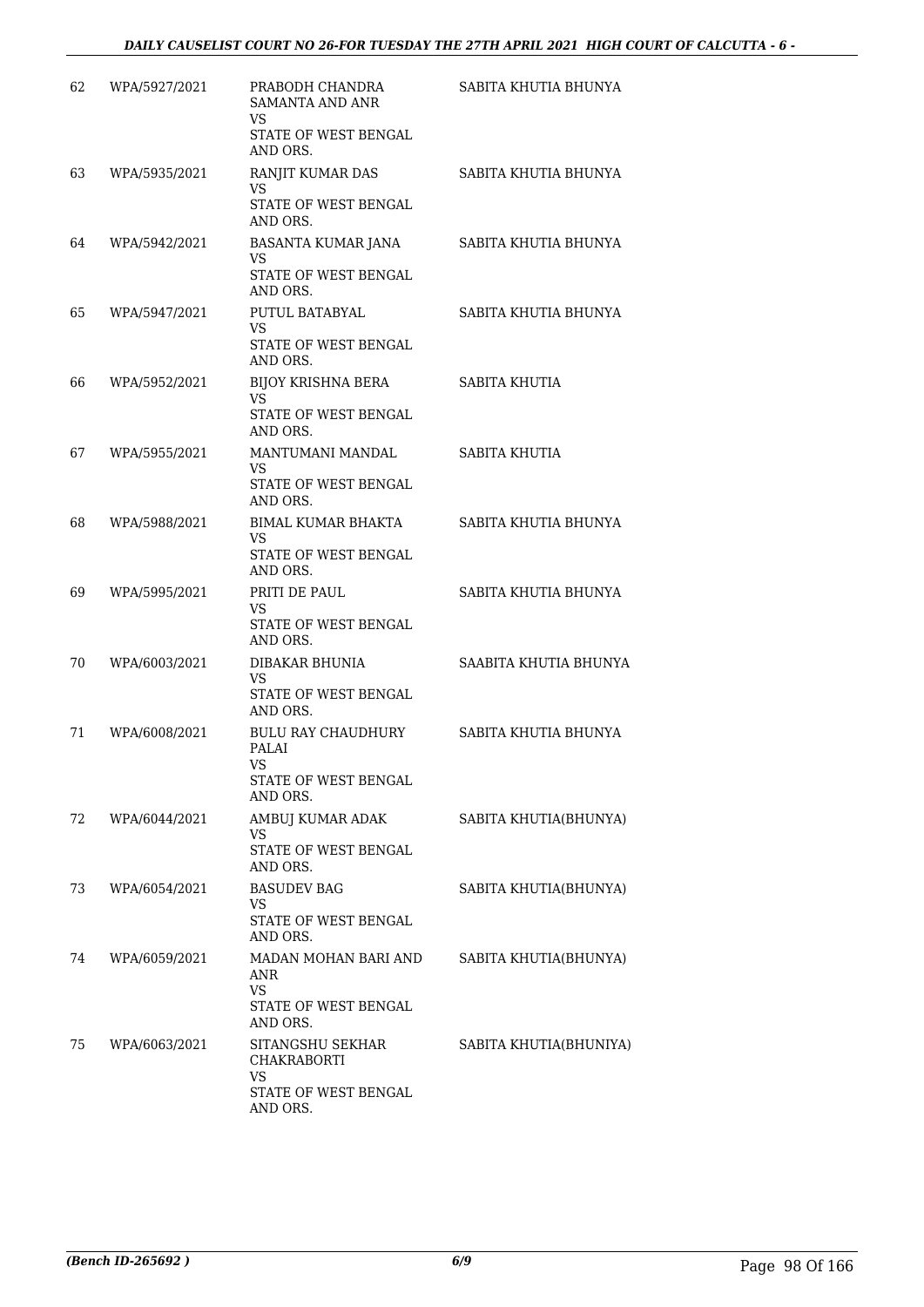| 76 | WPA/6067/2021 | MALAY KANTI MAITI<br>VS                                   | SABITA KHUTIA(BHUNYA) |
|----|---------------|-----------------------------------------------------------|-----------------------|
|    |               | STATE OF WEST BENGAL<br>AND ORS.                          |                       |
| 77 | WPA/6073/2021 | <b>AMAR KUMAR</b><br><b>CHAKRABORTY</b><br><b>VS</b>      | SABITA KHUTIA(BHUNYA) |
|    |               | STATE OF WEST BENGAL<br>AND ORS.                          |                       |
| 78 | WPA/6078/2021 | KHAGENDRA NATH KAR AND<br>ANR<br><b>VS</b>                | SABITA KHUTIA(BHUNYA) |
|    |               | STATE OF WEST BENGAL<br>AND ORS.                          |                       |
| 79 | WPA/7866/2021 | SUBAL CHANDRA MANDAL<br>VS<br>STATE OF WEST BENGAL        | <b>BISWAJIT MAL</b>   |
|    |               | AND ORS.                                                  |                       |
| 80 | WPA/7869/2021 | NUR MOHAMMAD<br><b>VS</b><br>STATE OF WEST BENGAL         | <b>BISWAJIT MAL</b>   |
| 81 | WPA/7878/2021 | AND ORS.<br>RABI PRASAD SARKAR                            | <b>BISWAJIT MAL</b>   |
|    |               | VS<br>STATE OF WEST BENGAL<br>AND ORS.                    |                       |
| 82 | WPA/7884/2021 | BHAKTIMAYI NANDA                                          | <b>BISWAJIT MAL</b>   |
|    |               | VS.<br>STATE OF WEST BENGAL<br>AND ORS.                   |                       |
| 83 | WPA/7886/2021 | AJIT KR. MAITI<br>VS.<br>STATE OF WEST BENGAL<br>AND ORS. | biswajit mal          |
| 84 | WPA/7889/2021 | SAKTI PADA MUKHERJEE<br>VS.                               | <b>BISWAJIT MAL</b>   |
|    |               | STATE OF WEST BENGAL<br>AND ORS.                          |                       |
| 85 | WPA/7891/2021 | <b>DEBASIS PAIRA</b><br>VS                                | <b>BISWAJIT MAL</b>   |
|    |               | STATE OF WEST BENGAL<br>AND ORS.                          |                       |
| 86 | WPA/8823/2021 | ASIT KUMAR MONDAL<br>VS                                   | <b>BIDHAN BISWAS</b>  |
|    |               | STATE OF WEST BENGAL<br>AND ORS.                          |                       |
| 87 | WPA/8944/2021 | NITYA GOPAL PATI<br>VS                                    | <b>BISWAJIT MAL</b>   |
|    |               | STATE OF WEST BENGAL<br>AND ORS.                          |                       |
| 88 | WPA/8954/2021 | LAKSHMI KANTA MAJEE<br>VS                                 | <b>BISWAJIT MAL</b>   |
|    |               | STATE OF WEST BENGAL<br>AND ORS.                          |                       |
| 89 | WPA/8957/2021 | DULAL CHANDRA SARDAR<br>VS                                | BANSHI BADAN MAITY    |
|    |               | STATE OF WEST BENGAL<br>AND ORS.                          |                       |
| 90 | WPA/8959/2021 | AJOY KUMAR HAZRA<br>VS                                    | <b>BISWAJIT MAL</b>   |
|    |               | STATE OF WEST BENGAL<br>AND ORS.                          |                       |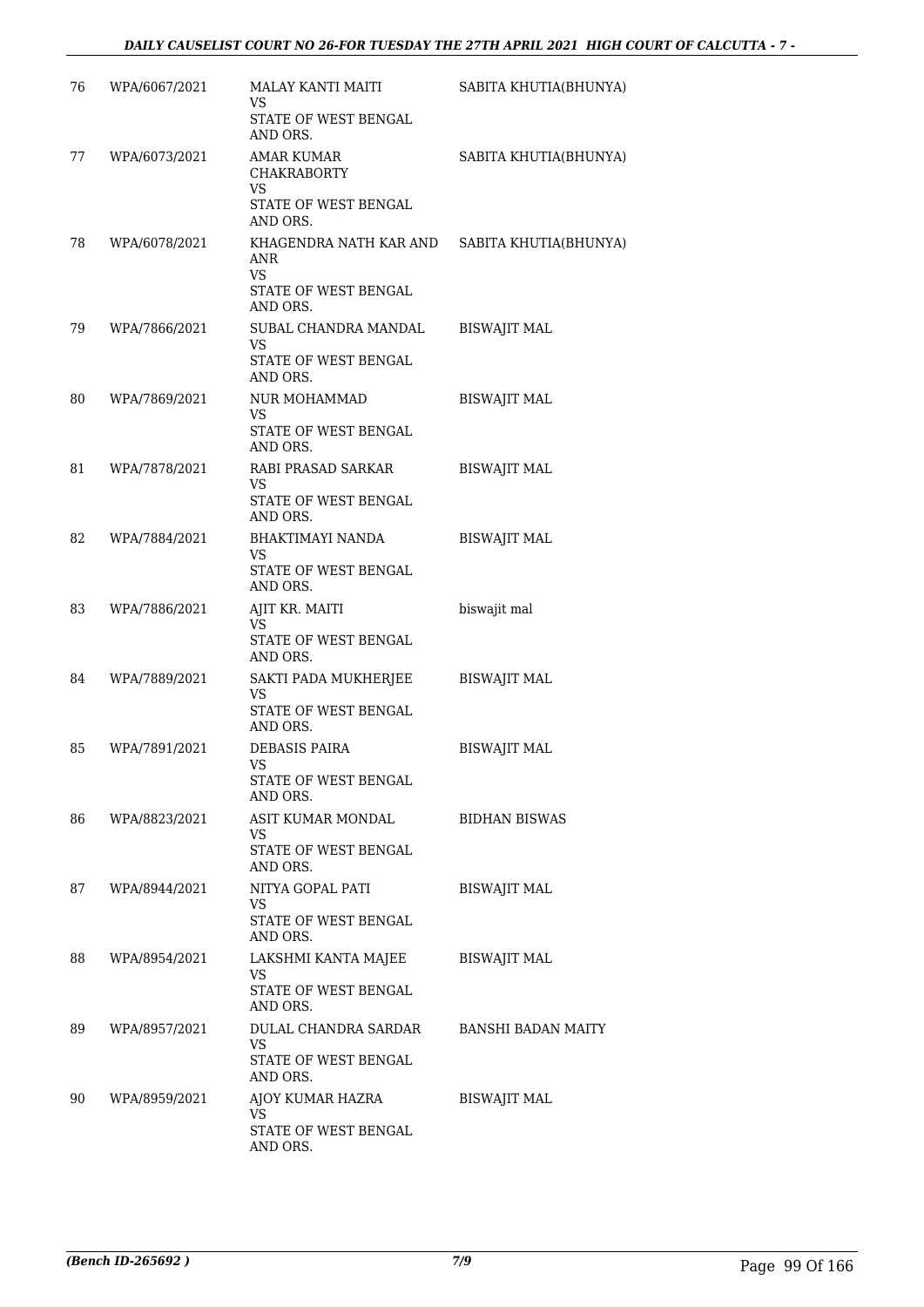| 91  | WPA/8964/2021     | AJIT KUMAR BHUNIA<br>VS                                                       | <b>BISWAJIT MAL</b>       |
|-----|-------------------|-------------------------------------------------------------------------------|---------------------------|
|     |                   | STATE OF WEST BENGAL<br>AND ORS.                                              |                           |
| 92  | WPA/8972/2021     | ASHOKE KR. GHOSH<br>VS.<br>STATE OF WEST BENGAL<br>AND ORS.                   | BANSHI BADAN MAITY        |
| 93  | WPA/8973/2021     | <b>KASTURI BARAT</b><br><b>VS</b><br>STATE OF WEST BENGAL                     | <b>BISWAJIT MAL</b>       |
| 94  | WPA/8978/2021     | AND ORS.<br>DEBIRANJAN ACHARYA<br><b>VS</b><br>STATE OF WEST BENGAL           | <b>BISWAJIT MAL</b>       |
| 95  | WPA/8979/2021     | AND ORS.<br>MD. ABDUL WADUD LASKER<br>VS.<br>STATE OF WEST BENGAL<br>AND ORS. | BANSHI BADAN MAITY        |
| 96  | WPA/8982/2021     | KABERI GHOSH<br>VS<br>STATE OF WEST BENGAL<br>AND ORS.                        | <b>BISWAJIT MAL</b>       |
| 97  | WPA/8983/2021     | HIRAK KR. HALDER<br>VS<br>STATE OF WEST BENGAL<br>AND ORS.                    | <b>BANSHI BADAN MAITY</b> |
| 98  | WPA/8984/2021     | NITAI CHAND MANNA<br>VS<br>STATE OF WEST BENGAL<br>AND ORS.                   | <b>BANSHI BADAN MAITY</b> |
| 99  | WPA/8986/2021     | ANITA CHAKRABORTY<br>VS<br>STATE OF WEST BENGAL                               | <b>BANSHI BADAN MAITY</b> |
| 100 | WPA/8988/2021     | AND ORS.<br>MADAN MOHAN GIRI<br>VS<br>STATE OF WEST BENGAL                    | <b>BANSHI BADAN MAITY</b> |
|     | 101 WPA/8991/2021 | AND ORS.<br>SATYENDRA NATH GAYEN<br>VS.<br>STATE OF WEST BENGAL<br>AND ORS.   | BANSHI BADAN MAITY        |
|     | 102 WPA/9032/2021 | MUKUL KR MANDAL<br>VS<br>STATE OF WEST BENGAL<br>AND ORS.                     | <b>BANSHI BADAN MAITY</b> |
| 103 | WPA/9035/2021     | PRABIR KR SUR<br>VS.<br>STATE OF WEST BENGAL<br>AND ORS.                      | <b>BANSHI BADAN MAITY</b> |
| 104 | WPA/9037/2021     | SWADESH KR GIRI<br>VS.<br>STATE OF WEST BENGAL<br>AND ORS.                    | <b>BANSHI BADAN MAITY</b> |
|     | 105 WPA/9039/2021 | SHYAMALI HALDAR<br>VS.<br>STATE OF WEST BENGAL<br>AND ORS.                    | MANARANJAN SAHU           |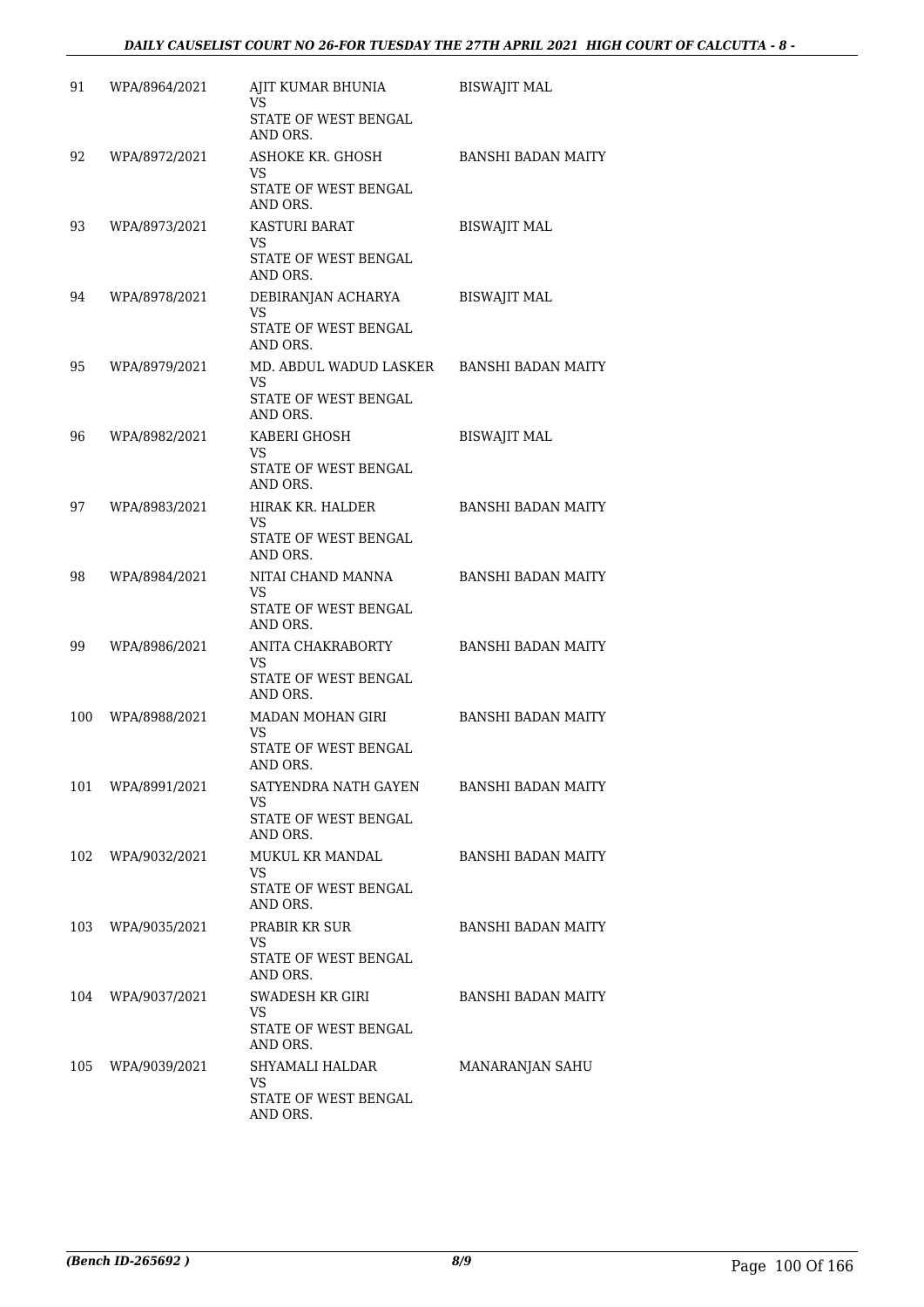# *DAILY CAUSELIST COURT NO 26-FOR TUESDAY THE 27TH APRIL 2021 HIGH COURT OF CALCUTTA - 9 -*

| 106 | WPA/9041/2021 | SABINA YEASMIN<br><b>VS</b><br>STATE OF WEST BENGAL<br>AND ORS.                     | MANARANJAN SAHU                                         |
|-----|---------------|-------------------------------------------------------------------------------------|---------------------------------------------------------|
| 107 | WPA/9059/2021 | UMA ADHIKARI<br>VS.<br>STATE OF WEST BENGAL<br>AND ORS.                             | <b>BANSHI BADAN MAITY</b>                               |
| 108 | WPA/9174/2021 | PROTIMA BANERJEE<br><b>VS</b><br>STATE OF WEST BENGAL<br>AND ORS.                   | <b>SUDIPA BISWAS</b>                                    |
| 109 | WPA/9187/2021 | ASTAM KUMAR DAS<br>VS.<br>STATE OF WEST BENGAL<br>AND ORS.                          | SUDIPA BISWAS                                           |
| 110 | WPA/9191/2021 | PRASANTA KUMAR<br><b>CHATTARAJ</b><br><b>VS</b><br>STATE OF WEST BENGAL<br>AND ORS. | <b>SUDIPA BISWAS</b>                                    |
| 111 | WPA/9195/2021 | PROTIMA BANERJEE<br><b>VS</b><br>STATE OF WEST BENGAL<br>AND ORS.                   | <b>SUDIPA BISWAS</b>                                    |
| 112 | WPA/9643/2021 | SANDHYA NASKAR<br>VS.<br>STATE OF WEST BENGAL<br>AND ORS.                           | <b>BANSHI BADAN MAITY</b>                               |
| 113 | WPA/9659/2021 | TAPAS PRIYA HALDER<br>VS.<br>STATE OF WEST BENGAL<br>AND ORS.                       | <b>BANSHI BADAN MAITY</b><br>ADVBANSHIMAITY89@GMAIL.COM |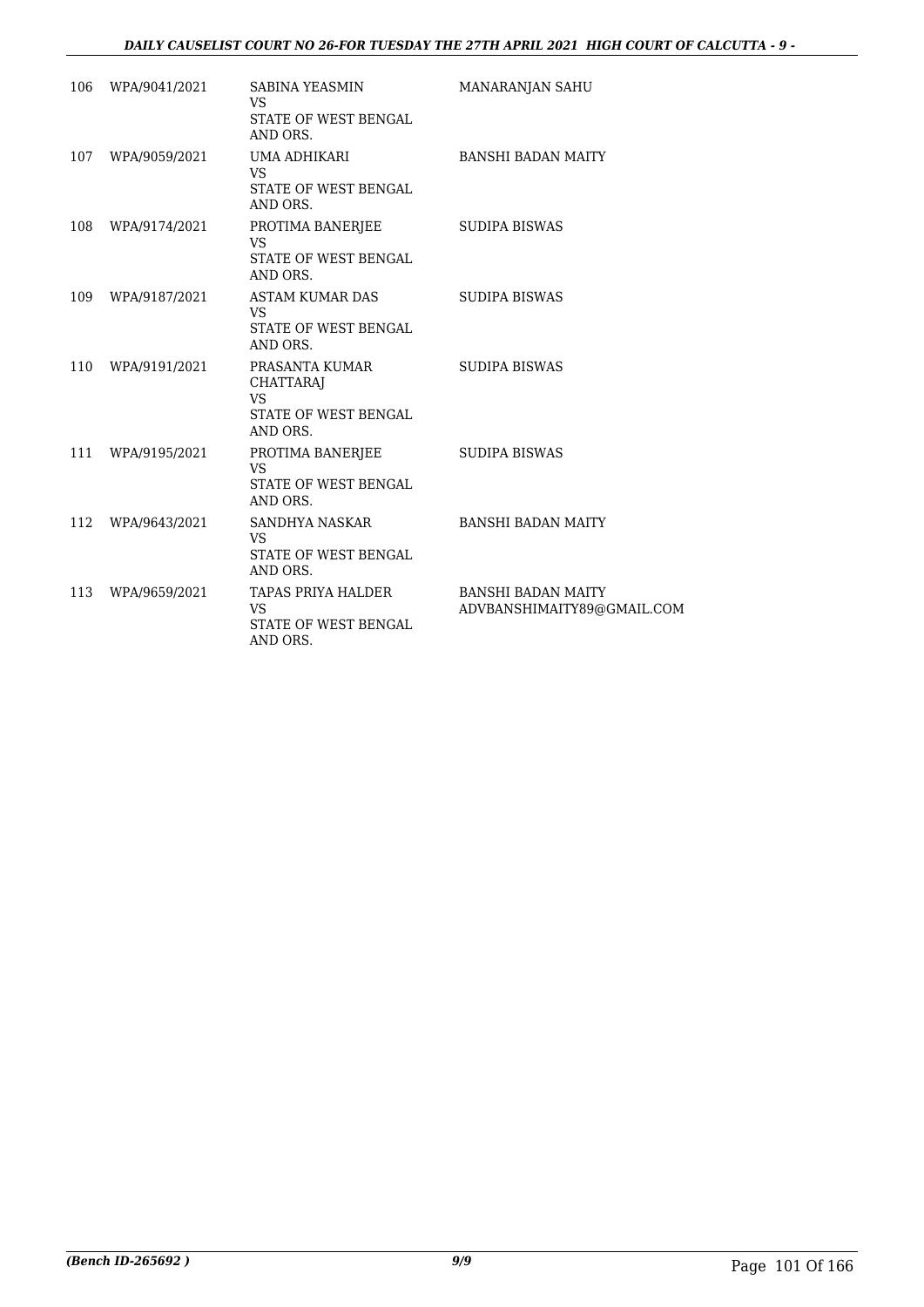

# In The High Court at Calcutta

# **Appellate Side**

**DAILY CAUSELIST For Tuesday The 27th April 2021**

# **COURT NO. 19**

**SINGLE BENCH (SB - VIII)**

**AT 11:15 AM**

# **HON'BLE JUSTICE SHAMPA SARKAR**

**(VIA VIDEO CONFERENCE)**

### **ON AND FROM MONDAY, THE 11TH JANUARY, 2021 - ADMISSION AND HEARING OF CIVIL REVISION APPLICATIONS AND APPLICATIONS UNDER ARTICLE 227 OF THE CONSTITUTION INCLUDING APPLICATIONS CONNECTED THERETO [EXCLUDING CIVIL REVISIONS ARISING OUT OF TESTAMENTARY AND EJECTMENT / EVICTION SUITS AND PUBLIC PREMISES (UNAUTHORISED OCCUPANTS) ACT, 1971**

**NOTE : MENTIONING ONLY ON MONDAYS AT THE FIRST SITTING OF THE COURT.**

# **SPECIAL NOTE : 1) NO PHYSICAL MENTIONING WILL BE ALLOWED.**

### **SPECIAL NOTE : 2) MATTERS WHICH ARE NOT IN THE LIST BUT HAVE BEEN MENTIONED WILL BE TAKEN UP ON EVERY FRIDAY IN THE FIRST HALF.**

**SPECIAL NOTE : 3) MONDAY TO THURSDAY FIRST HALF "MOTIONS" WILL BE TAKEN UP SERIALLY.**

# **TO BE MENTIONED**

| $\mathbf{1}$ | WPCRC/17/2021<br>(FILE IN DEPT.)<br>(OFFICE REPORT) | <b>MABUD HASAM</b><br>VS.<br>PIJUSH KUMAR PODDER                  | <b>SUBRATA GHOSH</b> |  |
|--------------|-----------------------------------------------------|-------------------------------------------------------------------|----------------------|--|
|              | wt2 WPA/1717/2019                                   | <b>MABUD HASAN</b><br>VS.<br>STATE OF WEST BENGAL &<br><b>ORS</b> | PRATYUSH GHOSH       |  |
|              |                                                     | <b>TOP</b>                                                        |                      |  |
| 3            | CO/500/2021                                         | AMIT KAR<br>VS<br>KOYEL DEY (KAR)                                 | DEBASISH KAR         |  |
| 4            | CO/577/2021                                         | ISMILE SK.<br>VS<br>SAJAHAN MONDAL                                | <b>SAMAPTI ROY</b>   |  |
|              |                                                     | <b>URGENT MOTION</b>                                              |                      |  |
| 5            | CO/416/2019                                         | OM PRAKASH JHAWAR<br>VS<br>KANA DUTTA & ORS.                      | REEMA COOMAR         |  |
|              | IA NO: CAN/1/2019(Old No:CAN/12275/2019)            |                                                                   |                      |  |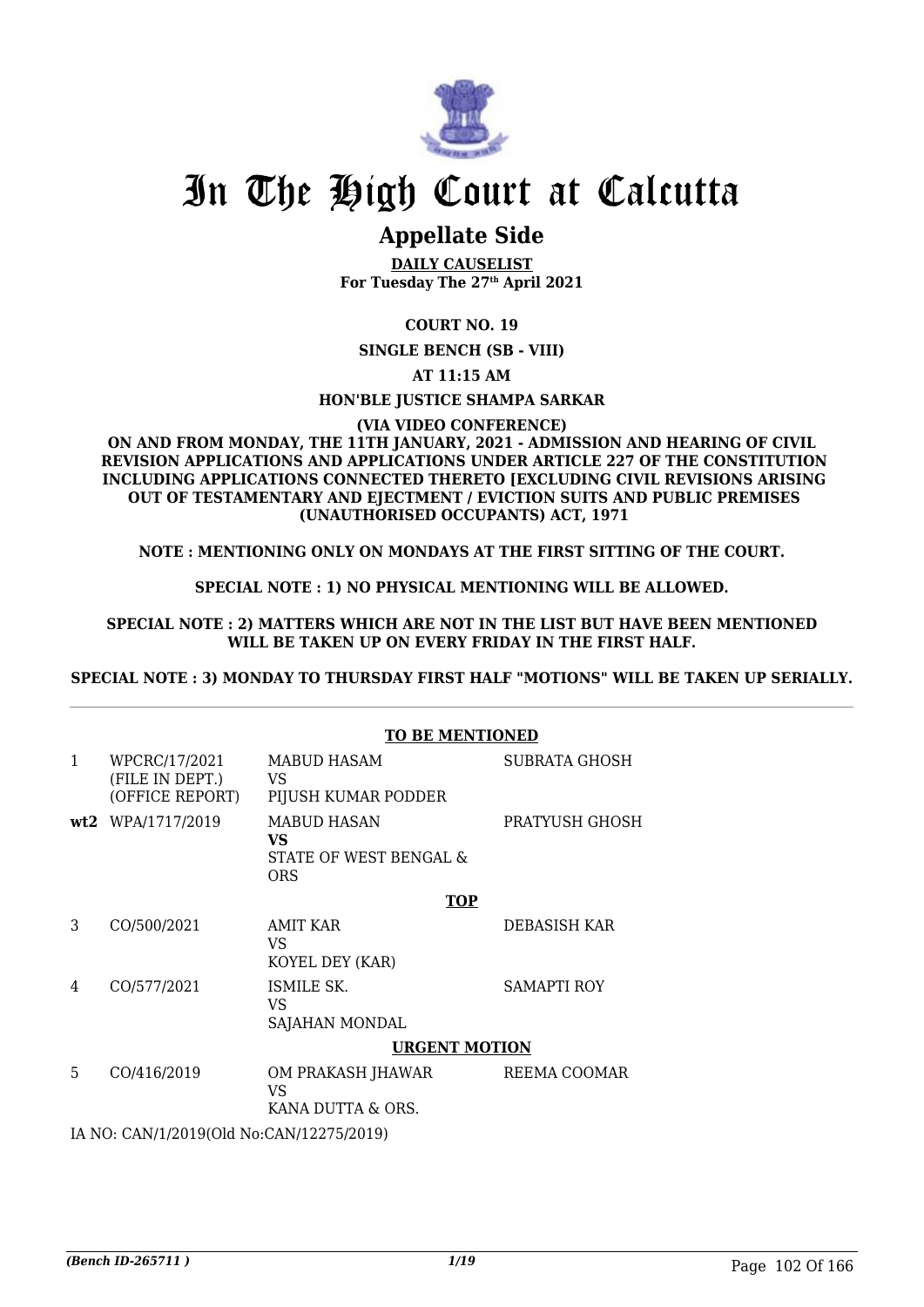| 6  | CO/334/2020                   | <b>SRIKANTA TANTUBAY</b><br>VS<br>SUKLA TANTUBAY & ANR.                         | <b>SOUMIK GANGULI</b>         |
|----|-------------------------------|---------------------------------------------------------------------------------|-------------------------------|
| 7  | CO/1340/2020                  | M/S.CASTLEWOOD(INDIA)<br><b>VS</b><br>LIFE INSURANCE<br>CORPORATION OF INDIA    | MANWENDRA SINGH<br>YADAV      |
| 8  | CO/490/2021<br>(AT 2.00 P.M.) | <b>SUKDEV SAHA@SUKDEB</b><br><b>SAHA</b><br><b>VS</b><br>TUSHAR KANTI SENGUPTA  | <b>MARY DUTTA</b>             |
| 9  | CO/750/2021                   | MONOTOSH PAL<br><b>VS</b><br><b>MENOKA GHOSH AND ORS</b>                        | <b>SMITA PAL</b>              |
| 10 | CO/1003/2021<br>(28/04/2021)  | <b>AVTAR SINGH AND OTHERS</b><br>VS.<br>ABHISHEK DEBNATH AND<br><b>OTHERS</b>   | <b>AMAL KUMAR SAHA</b>        |
| 11 | CO/1014/2021<br>(28/04/2021)  | R.N. RAO AND OTHERS<br><b>VS</b><br>ABHISEK DEBNATH AND<br><b>OTHERS</b>        | <b>AMAL KUMAR SAHA</b>        |
|    |                               | <b>URGENT MOTION 1</b>                                                          |                               |
| 12 | CO/599/2021<br>(AT 2:00 P.M.) | LIPA SINHA (SINHA ROY)<br><b>VS</b><br>BIKRAM KESHARI SINHA                     | MAHABOOB AHMED                |
| 13 | CO/630/2021                   | PRABHANGSHU KUMAR<br><b>MAITY</b><br>VS<br>TUSHAR KANTI MAITY AND<br><b>ANR</b> | KAPIL CHANDRA<br><b>SHOO</b>  |
| 14 | CO/793/2021                   | KRISHNENDU BHAKTO<br><b>VS</b><br>TAPAS KUMAR MANNA AND<br>ORS                  | <b>SUBHOJIT SAHA</b>          |
| 15 | CO/850/2021                   | DEVENDRA KUMAR MISHRA<br>VS<br>RAJENDRA KUAMR MISHRA<br><b>AND ORS</b>          | <b>SRITA MUKHERJEE</b>        |
| 16 | CO/934/2021<br>(AT 2:00 P.M.) | RUDRA PRASAD GAYEN<br>VS<br>DEBOSMITA GAYEN                                     | SAPTARSHI KUMAR<br>MAL        |
| 17 | CO/965/2021                   | PUSHPA RANI BISWAS AND<br><b>ORS</b><br><b>VS</b><br>SUBHASH MRIDHA AND ORS     | <b>BISWAJIT TIWARI</b>        |
| 18 | CO/1033/2021                  | TARUN GHOSH AND ORS<br>VS<br><b>TAPATI ROY AND ORS</b>                          | <b>SHALOMI BASU</b>           |
| 19 | CO/1053/2021                  | PRANJAL BASAK<br><b>VS</b><br><b>RUMELA KHATUN</b>                              | KARUNAMOYEE<br><b>SAMANTA</b> |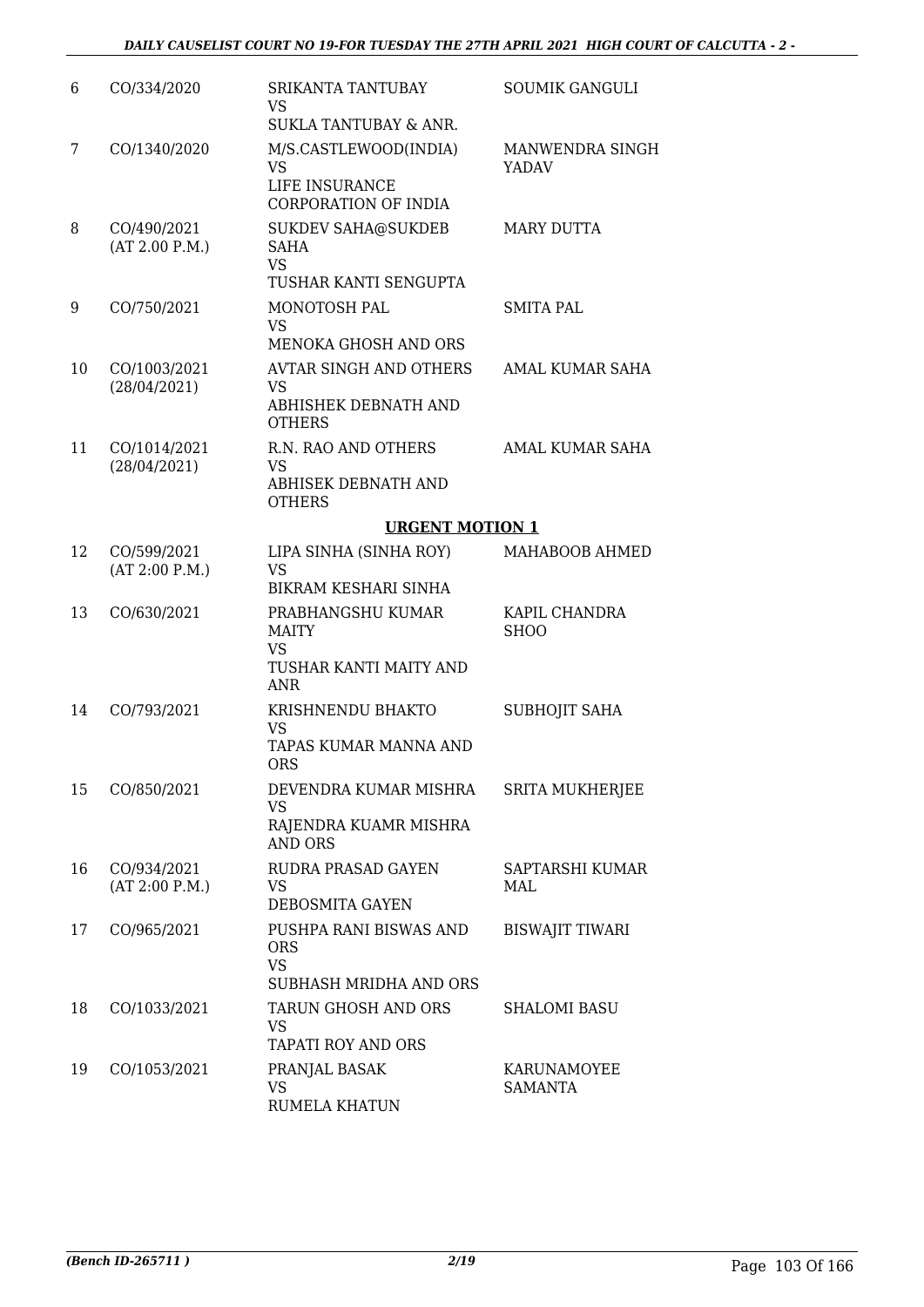| 20 | CO/1093/2021                   | ANJANA SAHA<br><b>VS</b>                                                | SUBHOJIT GHOSH                       |
|----|--------------------------------|-------------------------------------------------------------------------|--------------------------------------|
|    |                                | SANJAY PRASAD NANDY AND<br><b>ORS</b>                                   |                                      |
|    |                                | <b>FIXED MATTER</b>                                                     |                                      |
| 21 | CO/430/2020<br>(AT 2.00 P.M.)  | <b>SUKDEB BARMAN</b><br>VS                                              | <b>SUBIR SABUD</b>                   |
|    |                                | KAKALI BARMAN MANNA                                                     |                                      |
| 22 | CO/711/2020<br>(AT 12:30 P.M.) | SUNIL SEN @ SUNIL KUMAR<br><b>SEN</b><br><b>VS</b>                      | CHANDRAMALA<br>MUKHERJEE             |
|    |                                | <b>CHHANDA DUTTA &amp; ORS</b>                                          |                                      |
|    |                                | <b>NEW MOTION</b>                                                       |                                      |
| 23 | CO/254/2021                    | PRANABESH MONDAL AND<br><b>ANOTHER</b><br>VS                            | <b>SUBRATA</b><br>MOOKHERJEE         |
|    |                                | <b>INDRAPRASTHA DEVELOPER</b><br><b>AND OTHERS</b>                      |                                      |
|    | IA NO: CAN/1/2021              |                                                                         |                                      |
| 24 | CO/443/2021                    | <b>SHAKIL ANJUM</b><br><b>VS</b><br><b>JAMIL ANJUM</b>                  | MD. GHALIB RIZWAN                    |
| 25 | CO/470/2021                    | KAZI EQUEBAL HOSSAIN                                                    | DYUTIMAN BANERJEE                    |
|    |                                | <b>VS</b><br>JOGMAYA GHOSH AND ORS                                      |                                      |
| 26 | CO/509/2021                    | <b>SAILEN MUKHERJEE</b><br><b>VS</b>                                    | <b>BARUN KUMAR</b><br><b>SAMANTA</b> |
|    |                                | <b>GOUTAM CHATTERJEE @</b><br><b>ASHOKE</b>                             |                                      |
| 27 | CO/511/2021                    | SOMNATH BHATTACHARJEE<br>AND ANR<br><b>VS</b><br>THE AUTHORISED OFFICER | PRASANTA KUMAR<br>PARKRASHI          |
| 28 | CO/514/2021                    | <b>SAROJ KUMAR NANDI</b>                                                | <b>SAGARMAY GHOSH</b>                |
|    |                                | VS<br>GOURHARI NANDI                                                    |                                      |
| 29 | CO/541/2021                    | <b>BHOLANATH GOSWAMI</b>                                                | AMITABHA GHOSH                       |
|    |                                | VS<br>HIRALAL KEDIA AND ORS.                                            |                                      |
| 30 | CO/543/2021                    | <b>BIJOY KRISHNA BANERJEE</b><br>VS                                     | SANKAR NARAYAN<br>SAHA               |
|    |                                | <b>DIPTI DAS</b>                                                        |                                      |
| 31 | CO/549/2021                    | A.N. JOHN PVT LTD<br>VS<br>L.I.C.I. AND ANR                             | MANWENDRA SINGH<br>YADAV             |
| 32 | CO/558/2021                    | SK. BOLDO @ SK. ABDUL<br><b>RASID</b>                                   | SK. TOSLIM ALI                       |
|    |                                | <b>VS</b><br>MORJINA BEGUM                                              |                                      |
| 33 | CO/560/2021                    | SIRAJ MOLLA                                                             | <b>ALOK KUMAR POIRA</b>              |
|    |                                | VS<br>SIDDIK MOLLA                                                      |                                      |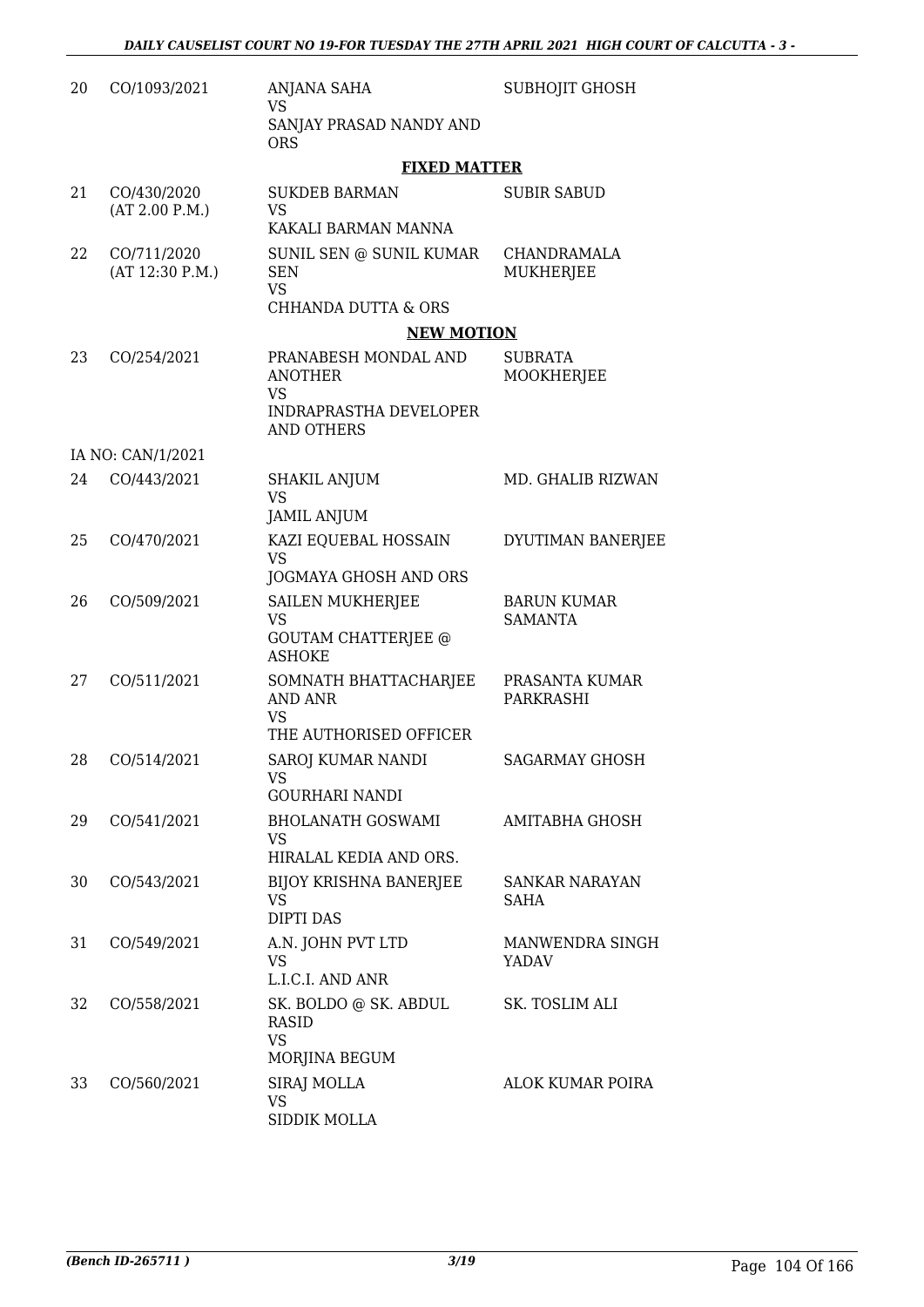| 34 | CO/566/2021 | HALIM CHOWDHURY AND<br>ANR<br><b>VS</b><br>AL HAJ HAZRAT MOULANA<br>SYED BISBAUL AREFIN AND<br><b>ORS</b>   | <b>MAHAMUDUL HASSAN</b>               |
|----|-------------|-------------------------------------------------------------------------------------------------------------|---------------------------------------|
| 35 | CO/576/2021 | <b>GEORGE DANIEL</b><br><b>VS</b><br>MD. SHAMIM                                                             | <b>SOHINI</b><br>BHATTACHARYYA        |
| 36 | CO/598/2021 | SANTOSH CHATTERJEE AND<br><b>ANR</b><br><b>VS</b><br>SUSHIL CHATTOPADHYAY<br>AND ORS                        | <b>TIRTHA PATI</b><br><b>ACHARYYA</b> |
| 37 | CO/604/2021 | MRS MAMULI BISWAS<br><b>VS</b><br>THE MANAGER,<br>SAKTINAGAR SAMABAYA<br>KRISHI UNNYAN SAMITY<br><b>LTD</b> | DIGANTA DAS                           |
| 38 | CO/605/2021 | TUHIN DAS<br><b>VS</b><br>CASTLE LIQUORS PVT LTD<br><b>AND ORS</b>                                          | <b>ASIF SOHAIL</b><br><b>TARAFDAR</b> |
| 39 | CO/609/2021 | ALOKE KUMAR BERA<br><b>VS</b><br>ASHIOKE KUMAR BERA AND<br><b>ORS</b>                                       | SUDIPTA MONDAL                        |
| 40 | CO/617/2021 | NIRANJAN BISWAS<br><b>VS</b><br>DEBASISH GHOSH AND ORS                                                      | SAGNIK CHATTERJEE                     |
| 41 | CO/621/2021 | KAMALA DEBI<br><b>VS</b><br><b>BINDA DEBI AND ANR</b>                                                       | SK. ZUBAIR AHMED                      |
| 42 | CO/622/2021 | LAL MOHAN KULSI AND ANR<br>VS<br><b>SUNIL GHOSH AND ORS</b>                                                 | <b>SUKUMAR SARKAR</b>                 |
| 43 | CO/623/2021 | <b>MALATI PANDEY</b><br>VS.<br><b>IVA BERA AND ORS</b>                                                      | <b>SANDIP DAS</b>                     |
| 44 | CO/626/2021 | SUBHASH CHANDRA JANA<br>VS<br>NISHI KANTA JANA AND ORS                                                      | RADHASHYAM MAITI                      |
| 45 | CO/627/2021 | SYED ABDUL RAHAMNAN<br>VS<br>MOHAR DASCHOUDHURI                                                             | PRADYOT KUMAR DAS                     |
| 46 | CO/628/2021 | <b>BAIJNATH MAHATO</b><br>VS.<br><b>MANJU MAHATO</b>                                                        | RAMESHWAR SINHA                       |
| 47 | CO/631/2021 | SUTAPA MUKHERJEE AND<br>ANR<br><b>VS</b><br>KAMAL KUMAR MUKHERJEE<br>AND ANR                                | <b>MANAS DASGUPTA</b>                 |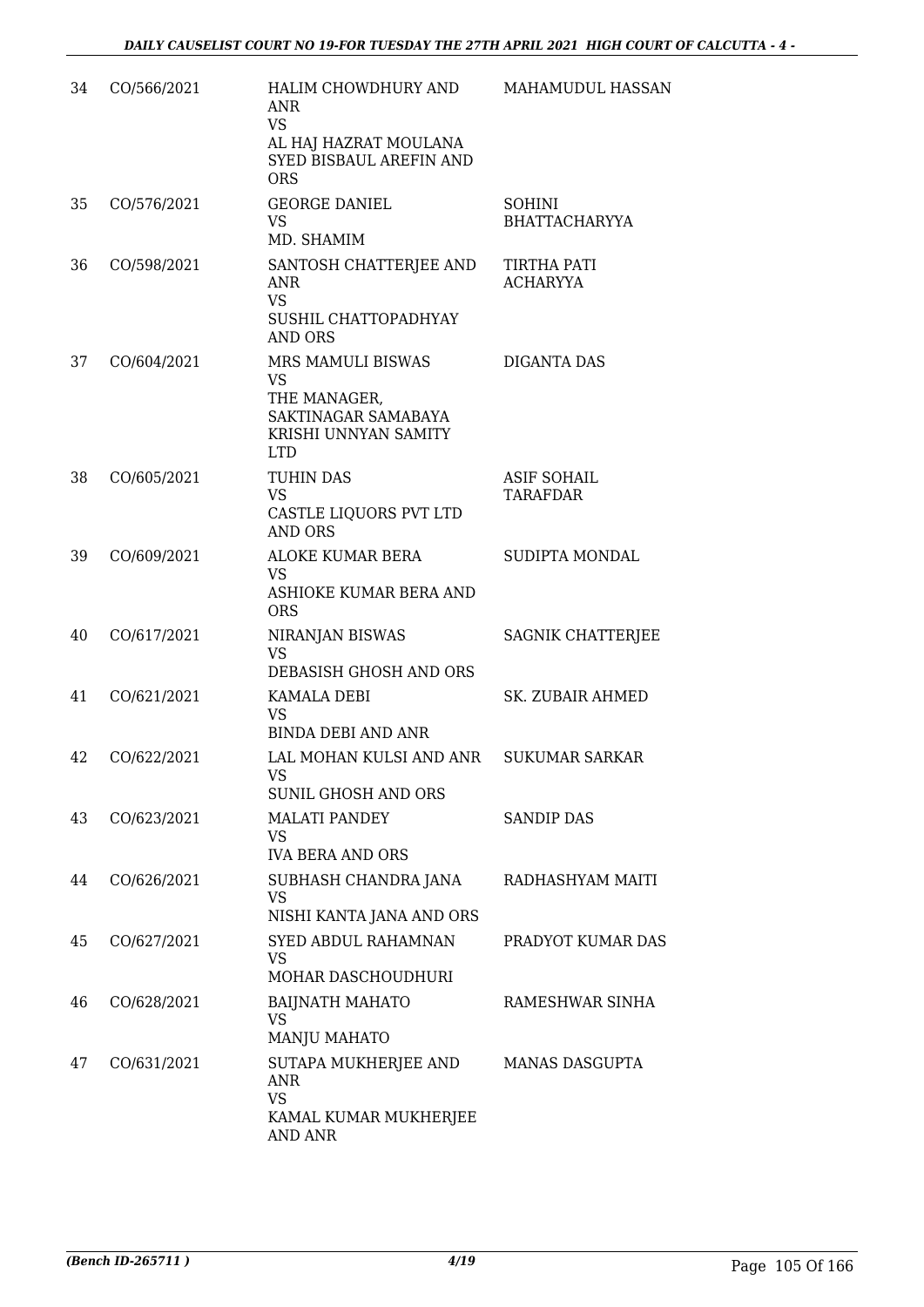| 48 | CO/636/2021 | MD ISHAQUE MADANI AND<br>ANR<br>VS                                                                                                                                                                             | Shibasis Chatterjee                 |
|----|-------------|----------------------------------------------------------------------------------------------------------------------------------------------------------------------------------------------------------------|-------------------------------------|
|    |             | <b>ABDUL LATIF SARKAR</b>                                                                                                                                                                                      |                                     |
| 49 | CO/637/2021 | <b>BISWANATH DEY</b><br>VS<br>TAPAN KUNDU AND ORS                                                                                                                                                              | <b>ABHIJIT RAY</b>                  |
| 50 | CO/638/2021 | LAV PAL LALIAS PRABIR PAL<br>AND ANR<br><b>VS</b><br>THE CHIEF EXECUTIVE<br><b>OFFICER</b>                                                                                                                     | SAGNIK CHATTERJEE                   |
| 51 | CO/641/2021 | SK. SAMSUR RAHMAN ALIAS<br><b>SHUMSUR RAHAMAN</b><br><b>VS</b><br>THE BOARD OF WAKF AND<br>ORS.                                                                                                                | <b>SALMA SULTANA</b><br><b>SHAH</b> |
| 52 | CO/644/2021 | NUCLEAR PAUL<br>VS<br><b>MRIDULA BARMAN</b>                                                                                                                                                                    | <b>ANJANA BANERJEE</b>              |
| 53 | CO/647/2021 | SHAYAMA PRASAD POREL<br>VS<br><b>BASHANTI POREL AND ORS</b>                                                                                                                                                    | SK TOSLIM ALI                       |
| 54 | CO/648/2021 | SIRAJ MIDDYA AND ORS<br><b>VS</b><br><b>INSAN MIDDYA AND ORS</b>                                                                                                                                               | SK TOSLIMA ALI                      |
| 55 | CO/654/2021 | SAYANTANI GHOSH<br><b>VS</b><br>SUKESH RANJAN KOLEY                                                                                                                                                            | MAHABOOB AHMED                      |
| 56 | CO/658/2021 | SAJEDUR RAHAMAN REP BY<br>HASIBUR RAHAMAN AND<br><b>ORS</b><br><b>VS</b><br>MD NAJIRUDDIN AND ORS                                                                                                              | <b>SAIFUL ALAM</b>                  |
| 57 | CO/659/2021 | sibrani ghosh since deceased<br>rep by bandana pal and ors<br><b>VS</b><br>barun chgakraborty and ans                                                                                                          | diptendu majumder                   |
| 58 | CO/664/2021 | <b>MAA MANGAL CHANDI</b><br><b>BRICK FIELD PVT LTD REP</b><br>BY MOHIT LAL GHOSH AND<br><b>ORS</b><br><b>VS</b><br>SMT ANJALI SINGH LEGAL<br><b>HAIR OF KANTA PRASAD</b><br>SINGH (DECEASED) AND<br><b>ORS</b> | <b>SREYA CHAKRABORTY</b>            |
| 59 | CO/666/2021 | <b>SUMAN ROY</b><br><b>VS</b><br><b>SUDESHNA ROY</b>                                                                                                                                                           | SOVAN DASGUPTA                      |
| 60 | CO/667/2021 | shyamal kumar saha<br>VS<br>CHIEF EXECUTIVE OFFICER<br><b>BOARD OF WAKF WEST</b><br>BENGAL AND ORS                                                                                                             | <b>IFTEKAR MUNSHI</b>               |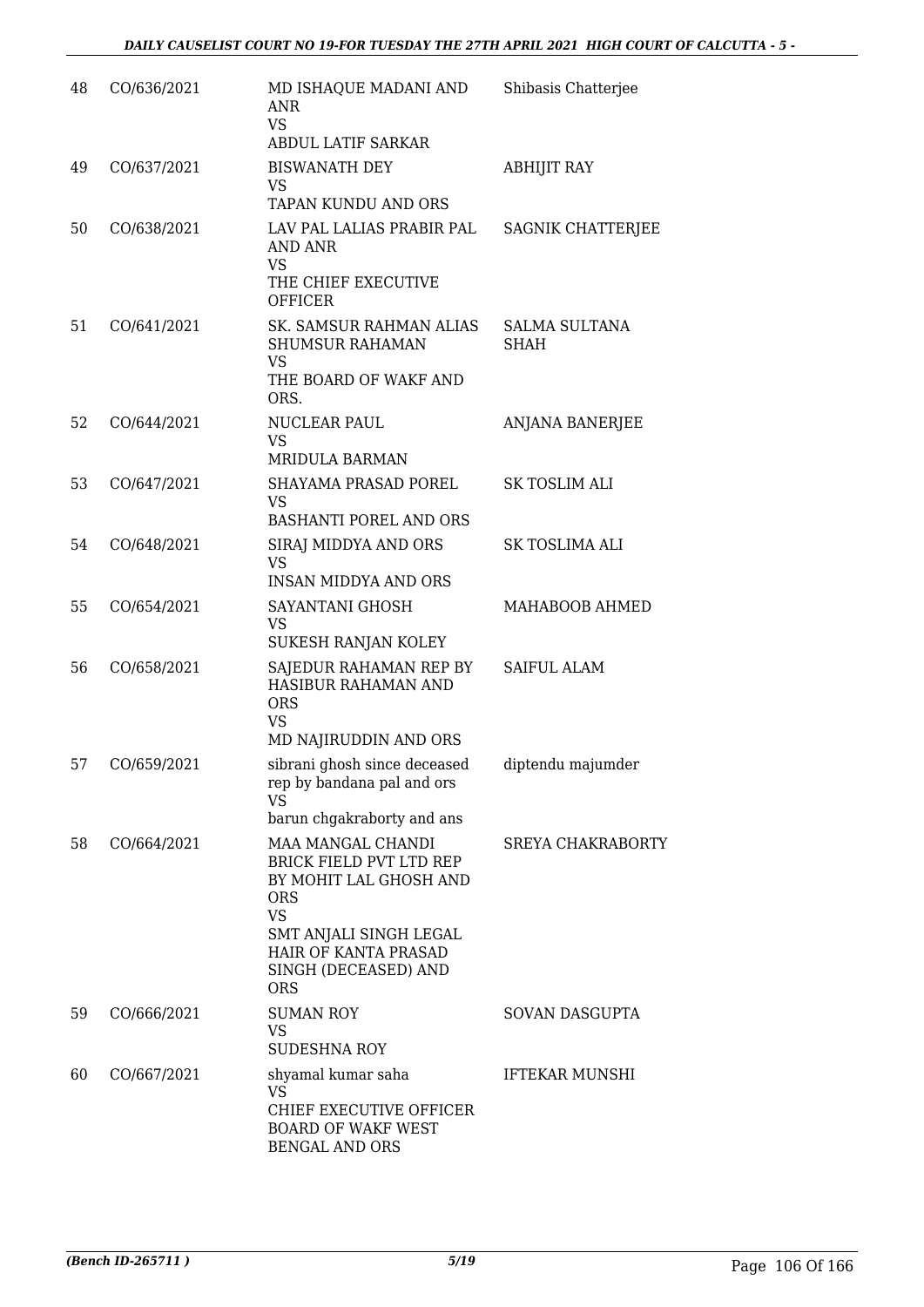| 61 | CO/668/2021 | <b>BIKASH DAS</b><br>VS                                                                                            | <b>FATIMA HASSAN</b>                  |
|----|-------------|--------------------------------------------------------------------------------------------------------------------|---------------------------------------|
|    |             | CHIEF EXECUTIVE OFFICER<br>BOARD OF WAKF AND ORS                                                                   |                                       |
| 62 | CO/669/2021 | <b>DULAL SHAIKH</b><br>VS                                                                                          | DEBABRATA ROY                         |
|    |             | CHIEF EXECUTIVE OFFIICER<br>OF WAKFS AND ORS                                                                       |                                       |
| 63 | CO/670/2021 | SHIPRA GHOSH<br><b>VS</b><br>KAMAL NANDY AND ORS                                                                   | Omar Faruk Gazi                       |
| 64 | CO/675/2021 | CHANDRANATH GANGULY<br>VS<br>RASHIDUL SK AND ANR                                                                   | <b>SUBHAS CHANDAR</b><br><b>DUTTA</b> |
| 65 | CO/678/2021 | SASWATI MUKHOPADHAYA<br>VS                                                                                         | PRAJAYINI DAS                         |
|    |             | TANMOY MUKHOPADHAYAY                                                                                               |                                       |
| 66 | CO/679/2021 | <b>DIPAK HARI AND ORS</b><br><b>VS</b><br><b>RENU MOHTA AND ORS</b>                                                | ASIS BHATTACHARYA                     |
| 67 | CO/680/2021 | <b>BUJU SEKH ALIAS RUJU</b><br><b>SEKH</b><br><b>VS</b>                                                            | <b>ANIRBAN DAS</b>                    |
|    |             | AMIR SEKH AND ANR                                                                                                  |                                       |
| 68 | CO/683/2021 | KAUSHALYA PANDEY<br><b>VS</b><br>JAHARLAL HATI AND ORS                                                             | DEBJANI SENGUPTA                      |
| 69 | CO/684/2021 | SANTOSH MAHATO AND ORS<br><b>VS</b><br>GANDHARAJ MAHATO LEGAL<br>HEIR OF KHANDU MAHATO<br>(SINCE DEACESED) AND ORS | Nemai Chandra Saha                    |
| 70 | CO/685/2021 | KANU GOPAL DAS AND ORS<br>VS<br>SIRDHARTHA KRISHNA DAS<br>AND ORS                                                  | SRIKANTA DATTA                        |
| 71 | CO/686/2021 | <b>BANDANA DAS</b><br>VS<br>MANJU SEN AND ORS                                                                      | <b>SUSHANTA KUMAR</b><br>LAHA         |
| 72 | CO/688/2021 | HASNEHARA BIBI AND ORS<br>VS<br>CHANDBANU BIBI, LEGAL<br><b>HEIR OF TAHID</b><br>MIRZA(DECEASED) AND ORS           | MD. YAMIN ALI                         |
| 73 | CO/690/2021 | REHANA KHATUN<br><b>VS</b><br>ARUNIMA AHMED                                                                        | SUKANTA DAS                           |
| 74 | CO/694/2021 | ARUP RATAN GOOPTU<br>VS<br><b>ANIL RATHI</b>                                                                       | <b>GARGI MANNA</b>                    |
| 75 | CO/696/2021 | NIMAI MONDAL @ NIMAI<br>CHANDRA MONDAL AND<br><b>OTHERS</b><br><b>VS</b><br>JOYDEB PAL                             | <b>SALONI</b><br><b>BHATTACHARJEE</b> |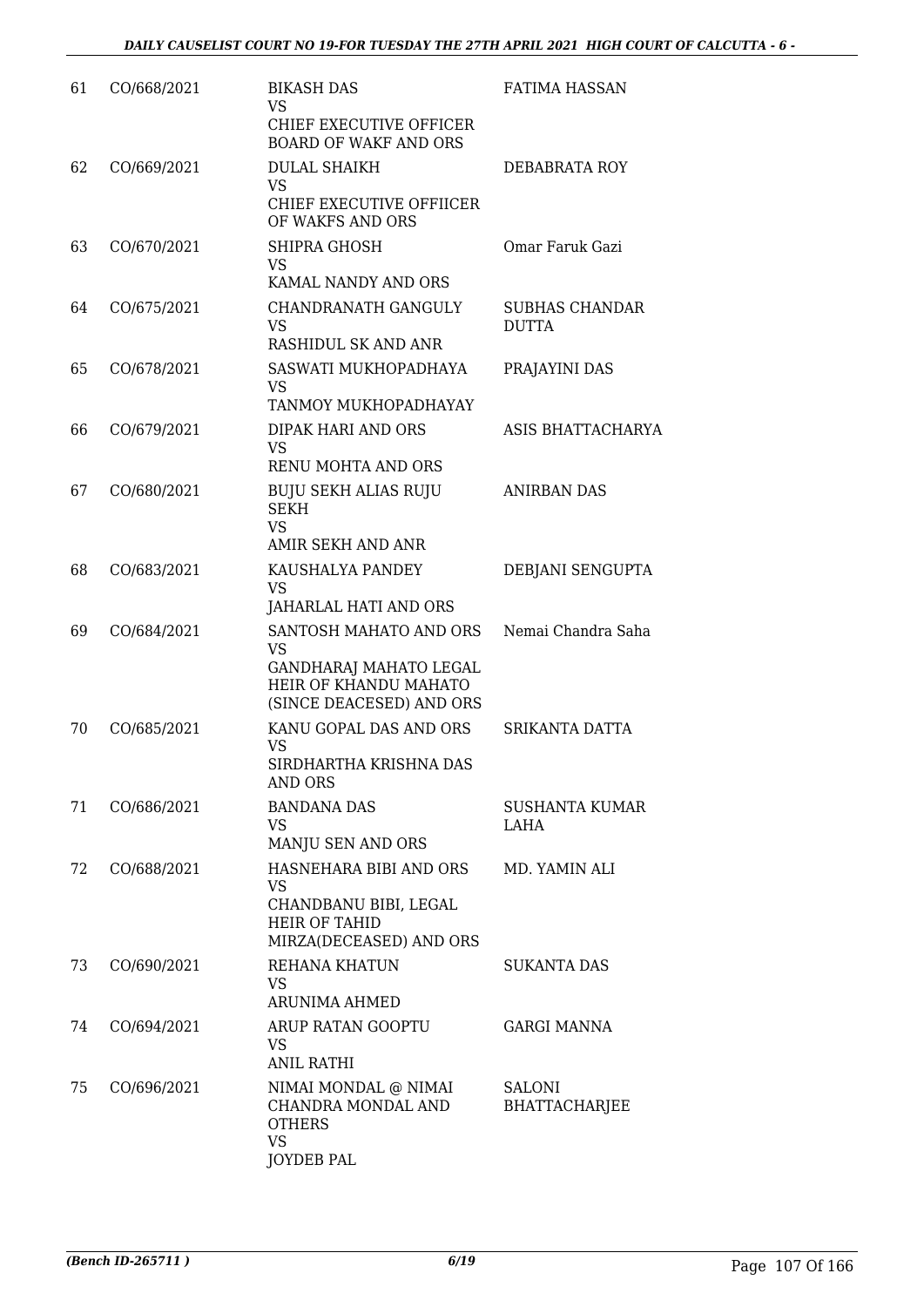| 76 | CO/699/2021 | <b>HEMARUN SANYAL</b><br>VS.<br>HIRAK SANYAL AND ORS.                                                              | <b>SUBHAJIT</b><br><b>CHATTOPADHYAY</b> |
|----|-------------|--------------------------------------------------------------------------------------------------------------------|-----------------------------------------|
| 77 | CO/701/2021 | SURAJIT SADHUKHAN<br><b>VS</b><br>ASIF KHAN ALIAS NABI<br><b>KHAN</b>                                              | MS FATIMA HASSAN                        |
| 78 | CO/704/2021 | MANJU SHAW AND ORS<br><b>VS</b><br>ALPANA GANGULY AND ORS                                                          | ASISH KUMAR DUTTA                       |
| 79 | CO/707/2021 | PRABHAS MONDAL<br>VS                                                                                               | AMAL KUMAR SAHA                         |
| 80 | CO/709/2021 | SHIKHA BARUI AND OTHERS<br>NIRAPADA HAZRA AND<br><b>OTHERS</b><br><b>VS</b><br>SEKH SARFUDDIN AND<br><b>OTHERS</b> | ANIRBAN DUTTA                           |
| 81 | CO/713/2021 | NIRAPADA HAZRA AND<br><b>OTHERS</b><br><b>VS</b><br><b>SEKH SARFUDDIN AND</b>                                      | ANIRBAN DATTA                           |
| 82 | CO/715/2021 | <b>OTHERS</b><br><b>SUKUMAR SETH AND</b><br><b>OTHERS</b><br><b>VS</b><br>REKHA SHARMA AND<br><b>OTHERS</b>        | <b>GOUR BARAN SAU</b>                   |
| 83 | CO/722/2021 | MEGHNAD MONDAL<br>VS.<br>MANORANJAN KALI AND<br><b>ORS</b>                                                         | <b>SUJJIT BHUNIA</b>                    |
| 84 | CO/723/2021 | THE KOLKATA MUNICIPAL<br>CORPORATION<br>VS<br>M/S. REDROSE DEVELOPERS<br><b>PVT LTD</b>                            | <b>DWIJADAS</b><br><b>CHAKRABORTY</b>   |
| 85 | CO/725/2021 | THE KOLKATA MUNICIPAL<br>CORP.<br><b>VS</b><br>SUMIT CHOWDHURY AND<br><b>ANR</b>                                   | DWIJADAS<br><b>CHAKRABORTY</b>          |
| 86 | CO/728/2021 | AMIT KUMAR PRADHAN<br>VS<br>TRIPTI PRADHAN NEE<br><b>DEBNATH</b>                                                   | <b>GOPAL MONDAL</b>                     |
| 87 | CO/729/2021 | DILIP ADHIKARY<br>VS<br>PAROMITA ADHIKARY                                                                          | MUKESH KUMAR<br><b>SAHA</b>             |
| 88 | CO/730/2021 | THE KOLKATA MUNICIPAL<br>CORPORATION<br><b>VS</b><br>M/S. GOPAL RESIDENCY                                          | DWIJADAS<br><b>CHAKRABORTY</b>          |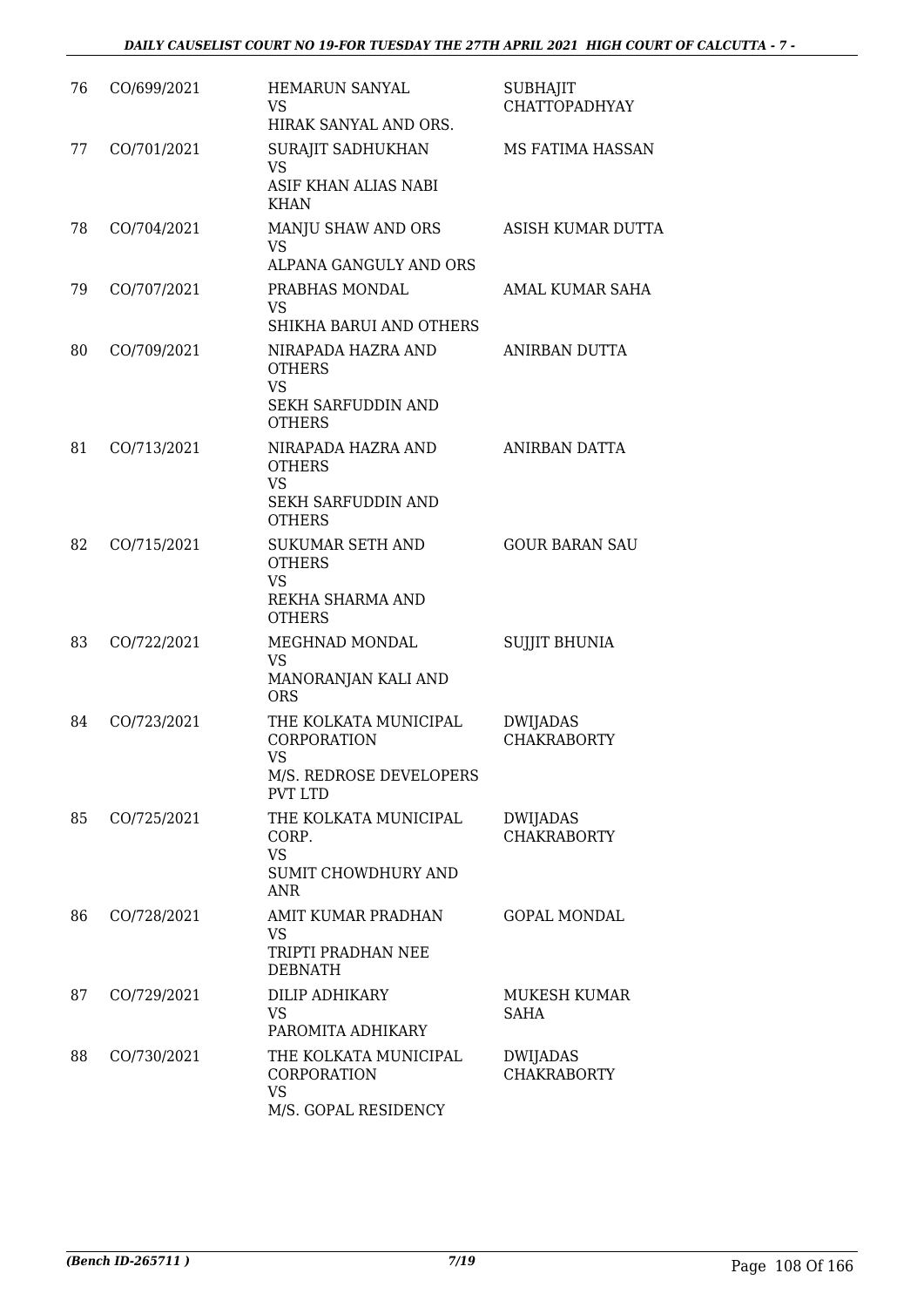| 89  | CO/734/2021 | <b>MILAN MANDAL</b><br><b>VS</b><br>KUTTU MANDAL AND ORS                                                         | SURANJAN MANDAL                       |
|-----|-------------|------------------------------------------------------------------------------------------------------------------|---------------------------------------|
| 90  | CO/735/2021 | <b>RAJAN GUPTA</b><br><b>VS</b><br>SUBHAS CHANDRA GUPTA<br>AND ORS                                               | <b>SUBRATA</b><br><b>BHATTACHARYA</b> |
| 91  | CO/738/2021 | SASTHI MANDAL<br><b>VS</b><br>SANJITA DAS                                                                        | <b>MUSHARAF ALAM SK</b>               |
| 92  | CO/767/2021 | SADHANA BOSE<br>VS<br>CHANDANA ROY NEE MITRA<br>AND ANR                                                          | SOMNATH GHOSHAL                       |
| 93  | CO/768/2021 | RASHID ALI MOLLA AND<br><b>ORS</b><br><b>VS</b><br><b>BOARD OF WAKF AND ORS</b>                                  | <b>BHUSHAN JAIN</b>                   |
| 94  | CO/776/2021 | RAJASHREE RAY<br>BANDYOPADHYAY<br><b>VS</b><br>PARTHA SARATHI ROY                                                | <b>SOHINI</b><br><b>BHATTACHARYYA</b> |
| 95  | CO/780/2021 | RAMAPRASAD HATI AND<br>ORS.<br><b>VS</b><br>TAPAS MONDAL AND ORS.                                                | <b>SWETANK RAI</b>                    |
| 96  | CO/785/2021 | SK. ABDUL ODUD ALI<br><b>VS</b><br>EMANULLA KHAN AND ORS.                                                        | ARITRA SHANKAR RAY                    |
| 97  | CO/788/2021 | MADHUSUDAN CHANDRA<br>AND ORS.<br><b>VS</b><br>SRI SRI NRADHA KRISHNA<br><b>JUGAL MURTI</b>                      | RITAM CHOWDHURY                       |
| 98  | CO/789/2021 | <b>BIJAN BEHARI ROY</b><br><b>CHOWDHURI</b><br><b>VS</b><br>SOMA SARKAR AND ANR.                                 | <b>SAMIRAN GIRI</b>                   |
| 99  | CO/790/2021 | <b>SK SAIDUL</b><br>VS<br><b>SK SAHABANI</b>                                                                     | ARUN KUMAR ROY                        |
| 100 | CO/791/2021 | SK. MOHAMMAD ABU NAIM<br>@ SK. MAHAMMAD ABU<br><b>NOYEEM</b><br><b>VS</b><br>ABUL KALAM BISWAS AND<br><b>ORS</b> | DYUTIMAN BANERJEE                     |
| 101 | CO/792/2021 | CHATRA PLAYERS<br><b>ASSOCIATION</b><br>VS<br>SWAPAN KUMAR NANDY                                                 | ABHINAB DAN                           |
| 102 | CO/795/2021 | SYED ABDUL RUB AND ORS<br>VS<br>RASHID KHATOON AND ORS                                                           | SOURAJYA ROY                          |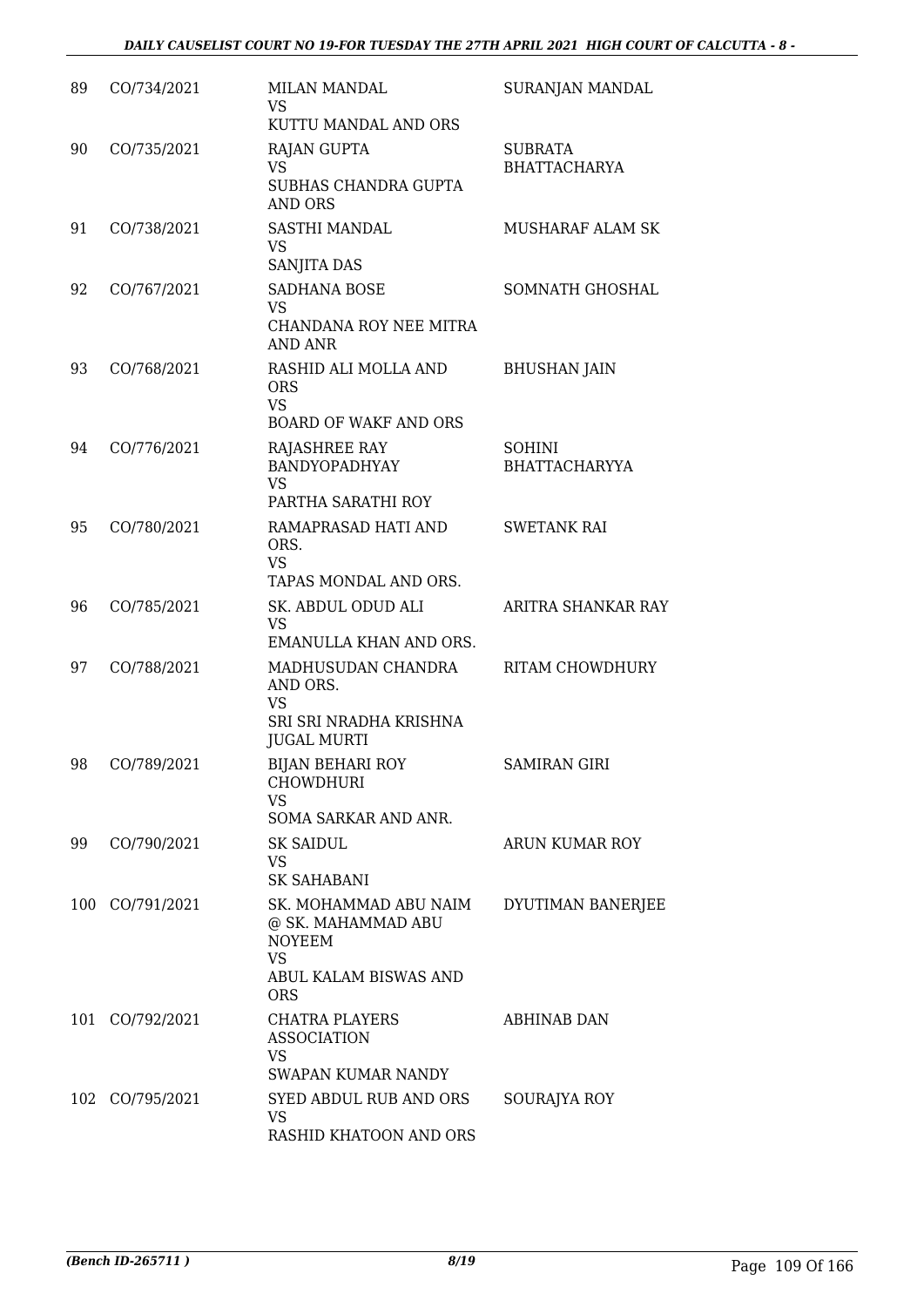| 103 CO/796/2021 | SUBASH CHANDRA DAS<br>VS<br>LAXMI RANI DAS ALIAS<br>LAXMI                                                 | NADEEM SULAIMAN                       |
|-----------------|-----------------------------------------------------------------------------------------------------------|---------------------------------------|
| 104 CO/800/2021 | JOYDEB MONDAL<br><b>VS</b><br><b>BASUDEB MONDAL</b>                                                       | KESHAB CHANDRA<br><b>DAS</b>          |
| 105 CO/801/2021 | DIPANKAR SARKAR<br><b>VS</b><br>SMT DEBJANI SARKAR NEE<br><b>DUTTA</b>                                    | Kaustav Bhattacharya                  |
| 106 CO/808/2021 | SK MOJAMMEL<br><b>VS</b><br>THE BOARD OF WAQF WEST<br><b>BENGAL AND ORS</b>                               | <b>SK MOINUDDIN</b>                   |
| 107 CO/812/2021 | KARTICK CHANDRA PAUL<br>VS.<br><b>BABUL SAHA</b>                                                          | <b>TINA BISWAS</b>                    |
| 108 CO/813/2021 | GITA NASKAR AND ORS.<br>VS.<br>RAMKANTA NASKAR AND<br>ORS.                                                | <b>DILIP KUMAR</b><br><b>SHYAMAL</b>  |
| 109 CO/815/2021 | AIRPORTS AUTHORITY OF SUHRID SUR<br><b>INDIA</b><br><b>VS</b><br>J P AVIATION SERVICES PVT<br>LTD AND ANR |                                       |
| 110 CO/817/2021 | RUDRA SANKAR ROY<br>VS<br>EASTERN COALFIELDS LTD<br><b>AND ORS</b>                                        | <b>ARNAB ROY</b>                      |
| 111 CO/819/2021 | <b>RAJESH SHAW</b><br>VS<br>USHA SHAW NEE JAISWAL                                                         | PIYALI MITRA                          |
| 112 CO/820/2021 | AVISHEK @ ABHISHEK<br>VS<br><b>SUSMITA GHOSH</b><br><b>MURDUNNA</b>                                       | MALAY<br><b>BHATTACHARYYA</b>         |
| 113 CO/823/2021 | PARIMAL CHANDRA DAS<br>VS<br>MOUSUMI DAS @ BISWAS                                                         | AMITABHA GHOSH                        |
| 114 CO/828/2021 | ARPITA GANGULY<br>VS.<br><b>SOUVIK GANGULY</b>                                                            | <b>ANIMITA</b><br><b>BHATTACHARYA</b> |
| 115 CO/831/2021 | M/SGOPIRAM CHETRAM AND<br>ANR<br><b>VS</b><br>KEJRIWAL SUGAR AGENCIES<br><b>PVT LTD</b>                   | <b>BIKASH KUMAR</b><br><b>SINGH</b>   |
| 116 CO/833/2021 | SK KUTUBUDDIN ALI ALIAS<br>SEKH KUTUBUDDIN ALI<br>VS<br>NOOR JAHAN BEGUM                                  | SAMIR RANJAN AICH                     |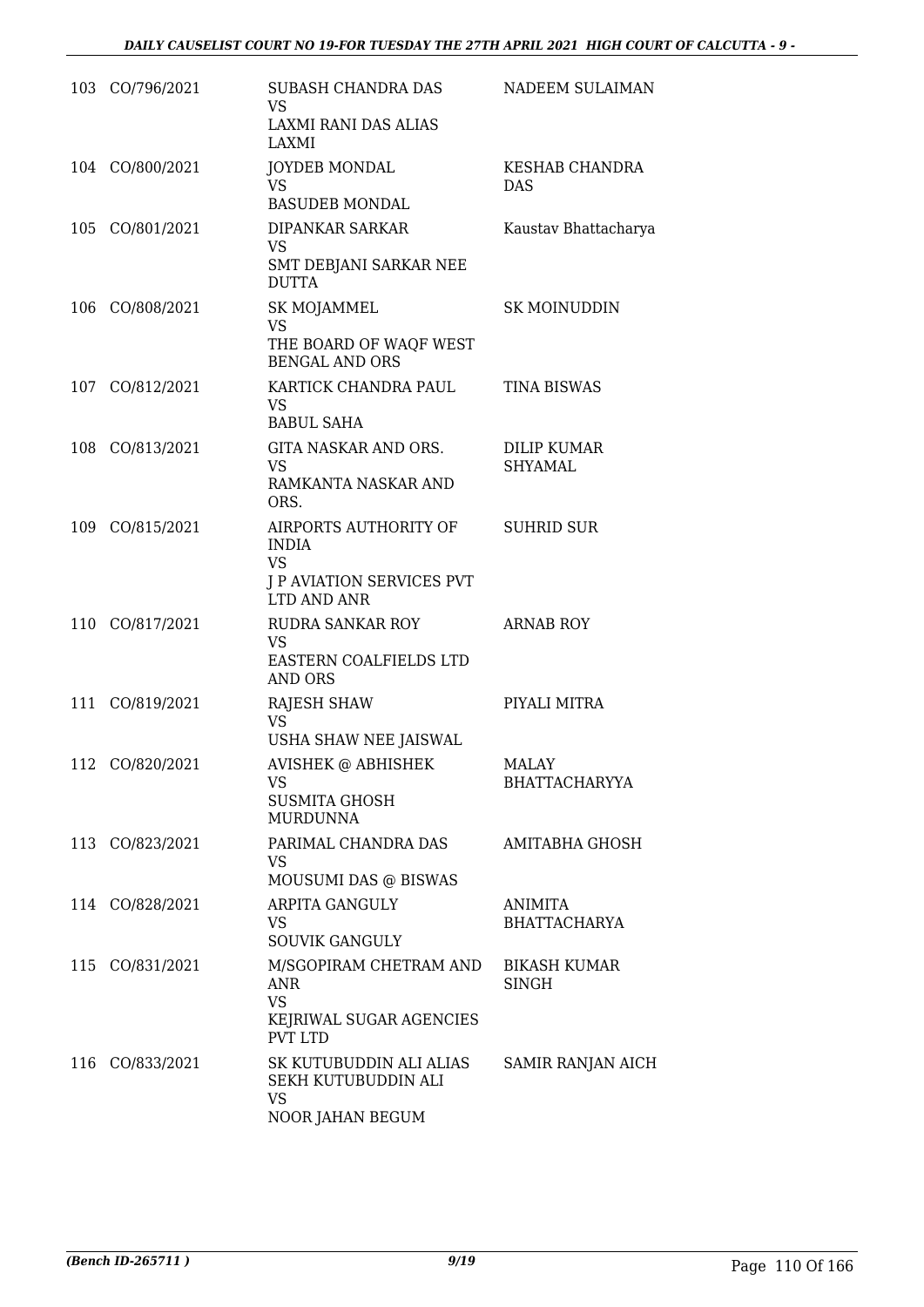|     | 117 CO/836/2021 | SUBHASH SHARMA<br>VS<br>PRIYANKAR SHARMA                                                                               | MOTI SAGAR TIWARI                   |
|-----|-----------------|------------------------------------------------------------------------------------------------------------------------|-------------------------------------|
| 118 | CO/837/2021     | <b>BASIRUDDIN</b><br><b>VS</b><br>SK TAFFIRUDDIN AND ORS                                                               | RUDRAPRASAD<br>MATILAL              |
| 119 | CO/841/2021     | KAUSHIK BAGCHI<br>VS<br>PIYA BAGCHI CHOWDHURY                                                                          | <b>SUHRID SUR</b>                   |
|     | 120 CO/842/2021 | <b>GOURI ROY</b><br><b>VS</b><br>AJIT BANERJEE AND ORS                                                                 | <b>SUSHOVON DEY</b>                 |
|     | 121 CO/844/2021 | <b>USHA BANERJEE AND ORS</b><br><b>VS</b><br>MAIITRAYEE BANERJEE AND<br><b>ORS</b>                                     | SOUNAK MONDAL                       |
|     | 122 CO/845/2021 | M/S ENKON PRIVATE<br><b>LIMITED</b><br><b>VS</b><br>STATE OF WEST BENGAL<br>AND ANR.                                   | <b>SANJOY KARAR</b>                 |
|     | 123 CO/852/2021 | RABINDRA NATH MONDAL<br>VS<br>GOPAL KRISHNA MONDAL                                                                     | DEBLINA LAHIRI                      |
|     | 124 CO/854/2021 | PIYER MD GAYEN AND ORS<br><b>VS</b><br>ASANBANI SAMAJ UNNAYAN<br><b>COMMITTEE REP BY ABDUL</b><br>MAJID MONDAL AND ORS | SUJBHAS CHANDRA<br><b>ATHA</b>      |
| 125 | CO/856/2021     | MD SERAJUDIN<br><b>VS</b><br>NITA ROYCHOWDHURY AND<br><b>ORS</b>                                                       | <b>ABHISEK BANERJEE</b>             |
| 126 | CO/857/2021     | SUBODH CHANDRA DEY<br>VS<br><b>MATLAB BOURI</b>                                                                        | <b>MANI SANKAR</b><br>CHATTOPADHYAY |
|     | 127 CO/859/2021 | M/S SEACOM MARINE<br>COLLEGE REPTED. BY ANISH CHATTOAPDHYAY<br><b>CHAKRABORTY</b><br><b>VS</b><br>PUNJAB NATIONAL BANK | MANI SANKAR                         |
|     | 128 CO/860/2021 | SUSHMA RANI DAS AND ANR SANKHA SUBHRA RAY<br>VS<br>RABINDRANATH DAS AND<br><b>ORS</b>                                  |                                     |
|     | 129 CO/861/2021 | DEVRON EXPORTS PRIVATE<br>LIMITED<br><b>VS</b><br>THE LIFE INSURANCE<br>CORPORATION OF INDIA<br><b>AND ANOTHER</b>     | <b>SANDIP AGARWAL</b>               |
|     | 130 CO/862/2021 | RAJESH DAS<br>VS<br><b>CHINA DAS</b>                                                                                   | RAMESHWAR SINHA                     |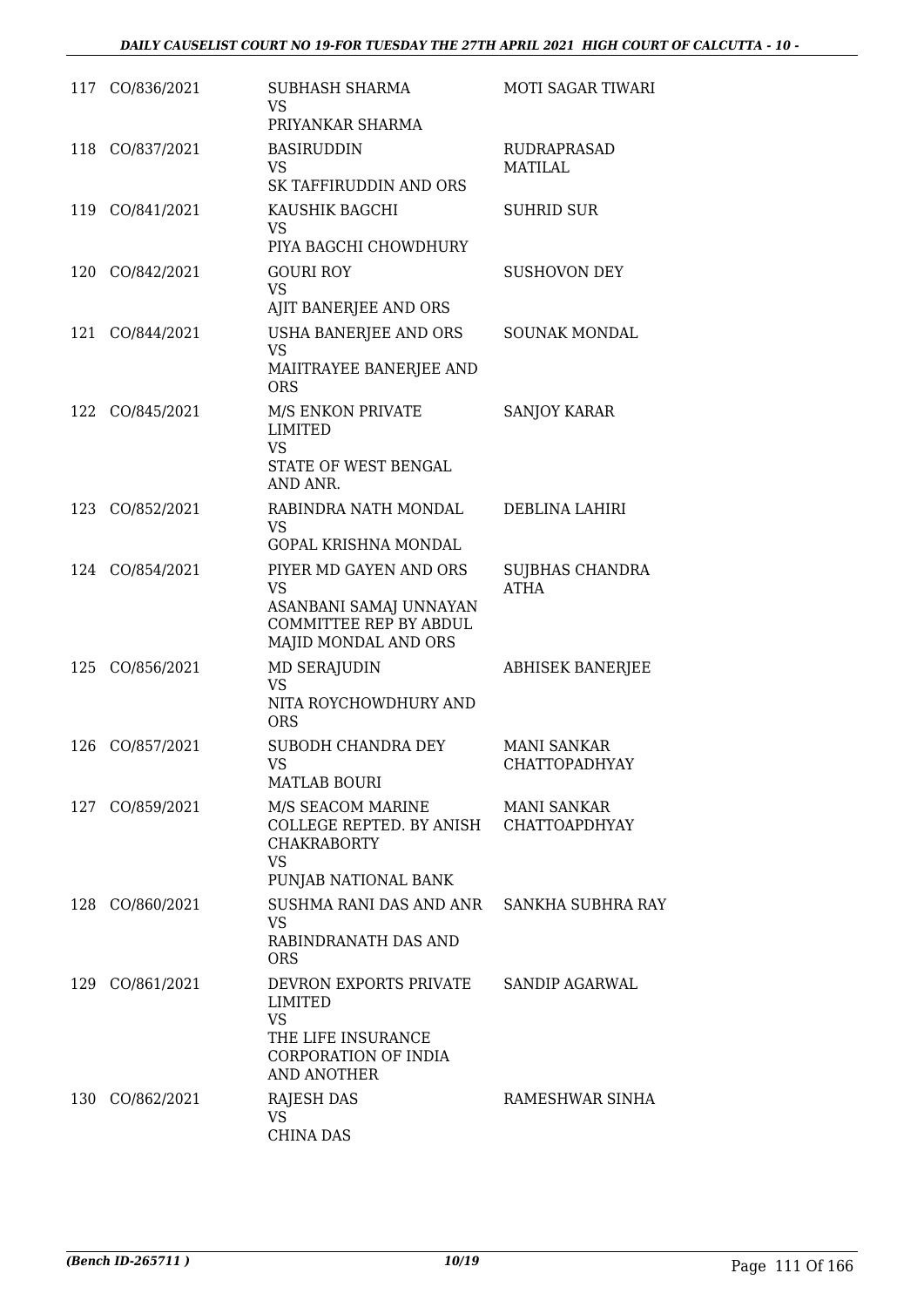| 131 | CO/863/2021     | <b>SOUMI GHOPSH</b><br><b>VS</b><br><b>SAURAV GHOSH</b>                                               | <b>SUBIR PAL</b>                     |
|-----|-----------------|-------------------------------------------------------------------------------------------------------|--------------------------------------|
| 132 | CO/866/2021     | <b>RINA DUTTA</b><br>VS<br>MONOMOHAN DUTTA AND<br>ANR                                                 | RISHAB DUTTA GUPTA                   |
| 133 | CO/867/2021     | MATHURAMOHAN DATTA<br><b>VS</b><br>PINTU RUIDAS AND ORS                                               | DEBNATH MAHATO                       |
|     | 134 CO/869/2021 | AD-MANUM FINANCE LTD<br><b>VS</b><br>ARIS CAPITAL PVT LTD                                             | KANAKENDU<br><b>CHATTERJEE</b>       |
| 135 | CO/870/2021     | PROLOY MODAK AND ORS<br><b>VS</b><br>TARAPADA HATI AND ORS                                            | PANCHANAN HAJRA                      |
| 136 | CO/874/2021     | PARAMESWAR PAL AND<br>ANR.<br><b>VS</b><br>SMRITI REKHA PAUL AND<br>ORS.                              | <b>MANALI BISWAS</b>                 |
| 137 | CO/876/2021     | <b>SUKUMAR PRADHAN</b><br><b>VS</b><br>SAMIRAN PANCHANAN<br><b>GAYEN AND ORS.</b>                     | <b>AMIT GUPTA</b>                    |
| 138 | CO/877/2021     | SUSANTA KUMAR GIRI<br><b>VS</b><br>SABERUN BIBI AND ORS                                               | <b>ASIT KUMAR DEY</b>                |
| 139 | CO/879/2021     | BELLAL HOSSAIN AND ORS.<br><b>VS</b><br>MD. ASIF ALI AND ORS.                                         | DYUTIMAN BANERJEE                    |
| 140 | CO/881/2021     | izahar hussain and ors.<br><b>VS</b><br>WAJAHAT HUSSAIN AND<br>ORS.                                   | <b>FAZIUR RAHMAN</b><br><b>MOLLA</b> |
|     | 141 CO/882/2021 | KARUR VYSYA BANK LTD.<br>AND ANR.<br>VS<br>LAKSHMAN PRASAD<br><b>AGARWAL AND ORS.</b>                 | SWETA GANDHI<br>(MURGAI)             |
|     | 142 CO/883/2021 | SUNIL RANJAN NASKAR AND SOUMAK BERA<br>ORS.<br><b>VS</b><br>NARAYAN CH. DHAR AND<br>ORS.              |                                      |
|     | 143 CO/888/2021 | CITY ENCLAVE PRIVATE LTD<br><b>VS</b><br>N/S ANANDALOK WELFARE<br><b>ASSOCIATION AND ORS</b>          | AWANI KUMAR ROY                      |
|     | 144 CO/891/2021 | JADAV SARDAR ALIAS JADAB<br>SARDAR AND ORS.<br><b>VS</b><br><b>BASUDEB TARAFDER AND</b><br><b>ORS</b> | <b>SOUNAK MONDAL</b>                 |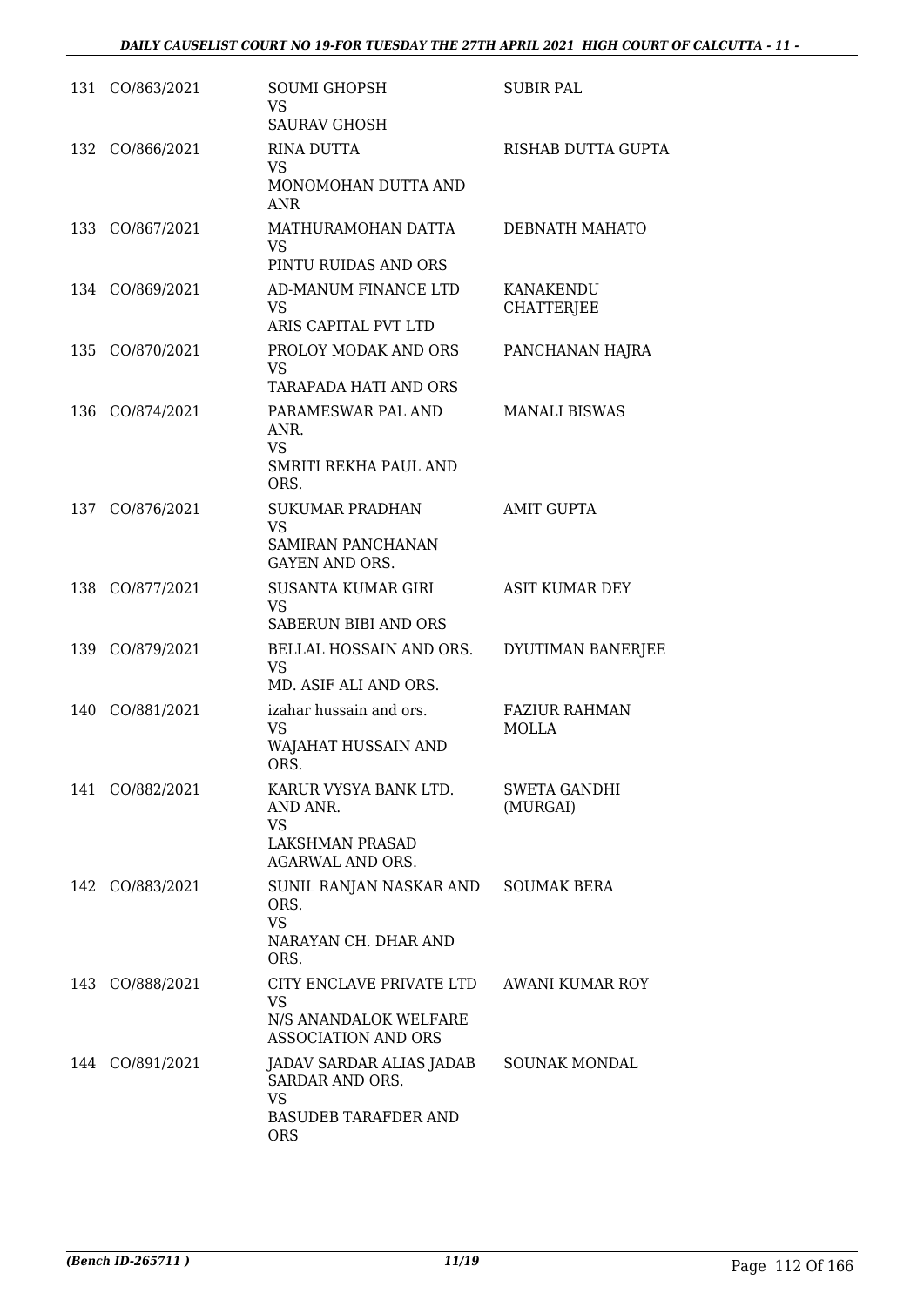|     | 145 CO/895/2021 | <b>EDELWEISS ASSET</b><br><b>RECONSTRUCTION</b><br>COMPANY LIMITED<br><b>VS</b><br>PAILAN EDUCATIONAL<br>TRUST AND ORS.          | PRATIK GHOSE                           |
|-----|-----------------|----------------------------------------------------------------------------------------------------------------------------------|----------------------------------------|
|     | 146 CO/897/2021 | PIR HABIB ABDULLAH-A-<br>-ATTAS MURIDAN<br>CONFERENCE COMMITTEE<br>OF GONIMA JABIA SHARIF<br><b>VS</b><br>BOARD OF AUQAF AND ANR | MD. YAMIN ALI                          |
|     | 147 CO/898/2021 | SK. MD. ZIKRIA AND ORS<br>VS<br>THE CHAIRMAN, BOARD OF<br><b>AUQAF AND ORS</b>                                                   | MD. YAMIN ALI                          |
|     | 148 CO/906/2021 | <b>RUMA BOSE</b><br>VS.<br>SWAPAN KUMAR BOSE AND<br><b>ORS</b>                                                                   | ARITRA SHANKAR RAY                     |
|     | 149 CO/907/2021 | SHYAMAL KANTI DUTTA<br><b>VS</b><br>SHEFALI DUTTA AND<br><b>ANOTHER</b>                                                          | DEBLINA LAHIRI                         |
|     | 150 CO/909/2021 | SUNANDA CHAKRABORTY<br>VS.<br>SUBRATA CHAKRABORTY<br><b>AND OTHERS</b>                                                           | KALYAN CHATTERJEE                      |
|     | 151 CO/913/2021 | <b>GOVERNMENT OF WEST</b><br>BENGAL AND OTHERS<br><b>VS</b><br>SANDIP SINGHA AND<br><b>OTHERS</b>                                | <b>SUBHENDU</b><br>ROYCHOUDHURY        |
|     | 152 CO/916/2021 | ARJUN CHAKRABORTY<br><b>VS</b><br><b>CHAITALI</b><br>CHAKRABORTY(NEE<br>CHATTERJEE)                                              | PUJA BERIWAL                           |
|     | 153 CO/925/2021 | <b>BIMALESH UPADHYAY</b><br>VS<br>PARSHURAM BHAGAT<br>SINGH                                                                      | DEBJANI SENGUPTA                       |
|     | 154 CO/926/2021 | NILANJAN BERA<br><b>VS</b><br><b>BHARATI METTYA AND ORS</b>                                                                      | <b>SOUNAK MANDAL</b>                   |
| 155 | CO/927/2021     | SARBANI DAS MITRA<br>VS.<br>SAHIDUL RAHAMAN                                                                                      | <b>ARKA PRATIM</b><br><b>CHOWDHURY</b> |
| 156 | CO/928/2021     | SARBANI DAS MITRA<br>VS<br>SAHIDUL RAHAMAN                                                                                       | ARKA PRATIM<br>CHOWDHURY               |
|     | 157 CO/929/2021 | PRADIP SARKAR<br>VS<br>SHRIORAM TRANSPORT<br>FINANCE CO LTD                                                                      | <b>SUBHAJIT</b><br><b>CHOWDHURY</b>    |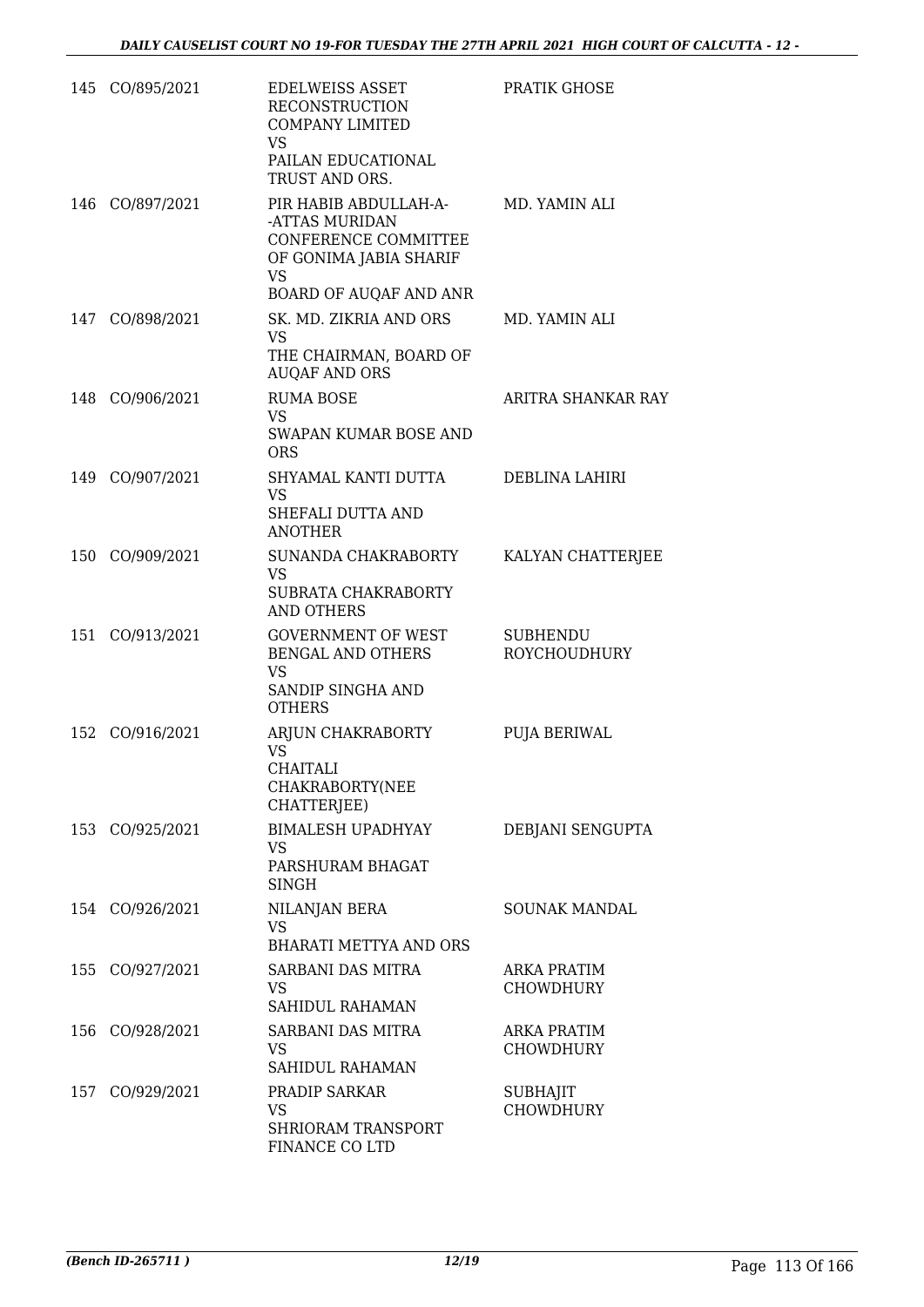|     | 158 CO/930/2021 | <b>ANJAN ROY</b><br><b>VS</b><br><b>SHRIIRAM TRANSPORT</b><br>FINANACE CO LTD               | <b>SUBHAJIT</b><br><b>CHOWDHURY</b>   |
|-----|-----------------|---------------------------------------------------------------------------------------------|---------------------------------------|
| 159 | CO/935/2021     | ARCHANA DAS AND ANR<br><b>VS</b><br><b>SUBRATA DAWN</b>                                     | ARITRA SHANKAR RAY                    |
| 160 | CO/937/2021     | PARIMAL MAJUMDAR @<br><b>MAJUMDER</b><br><b>VS</b><br>ASHUTOSH MAJUMDAR                     | PRAJAAINI DAS                         |
| 161 | CO/940/2021     | RANI BALA KARMAKAR AND<br>ORS.<br><b>VS</b><br>BADAL KARMAKAR AND ORS.                      | <b>ADITI KUMAR</b>                    |
| 162 | CO/941/2021     | ANATA BISWAS AND ORS.<br>VS.<br><b>AMAENDU BISWAS AND</b><br>ORS.                           | SARBANANDA SANYAL                     |
| 163 | CO/946/2021     | AJIMA BIBI AND ANR.<br><b>VS</b><br>SAFIK BISWAS AND ANR.                                   | SAMBHUNATH DE                         |
|     | 164 CO/948/2021 | SAMBHUNATH BANERJEE<br><b>VS</b><br><b>SUSMITA BANERJEE</b>                                 | <b>SUPRIYA DAS</b>                    |
| 165 | CO/950/2021     | KALYANI GHOSH<br><b>VS</b><br><b>SANAT KUMAR GHOSH</b>                                      | KOUSHIKEE<br><b>BANERJEE</b>          |
| 166 | CO/951/2021     | SK AHAMMAD ALI AND<br><b>ANOTHER</b><br>VS<br>JIALAL SWAMI AND OTHERS                       | <b>SUSMITA CHATTERJEE</b>             |
| 167 | CO/952/2021     | TAPAS KUMAR MONDAL<br><b>VS</b><br><b>BEBY MONDAL</b>                                       | PINTU KARAR                           |
|     | 168 CO/954/2021 | VISHAL BAJAJ AND<br><b>ANOTHER</b><br><b>VS</b><br>DEBENDRA NATH PAUL AND<br><b>ANOTHER</b> | <b>SANDEEP KUMAR</b><br><b>TIWARI</b> |
|     | 169 CO/955/2021 | BISWANATH MAITI AND ORS<br><b>VS</b><br><b>BANASRI MAITI AND ANR</b>                        | PINTU KARAR                           |
|     | 170 CO/957/2021 | NEHA HUSSAIN ALIAS<br><b>HOSSAIN</b><br><b>VS</b><br><b>SONY PARVEEN</b>                    | ATANU RAHAMAN                         |
|     | 171 CO/958/2021 | SK. ARZED ALI AND ANR.<br><b>VS</b><br>SK. ALI HUSSAIN AND ORS.                             | SK. ABU ABBAS UDDIN                   |
|     | 172 CO/959/2021 | APURBA GHOSHAL AND ORS<br>VS<br>CHANDRA NATH<br>MUKHERJEE                                   | SIBNATH GANGULY                       |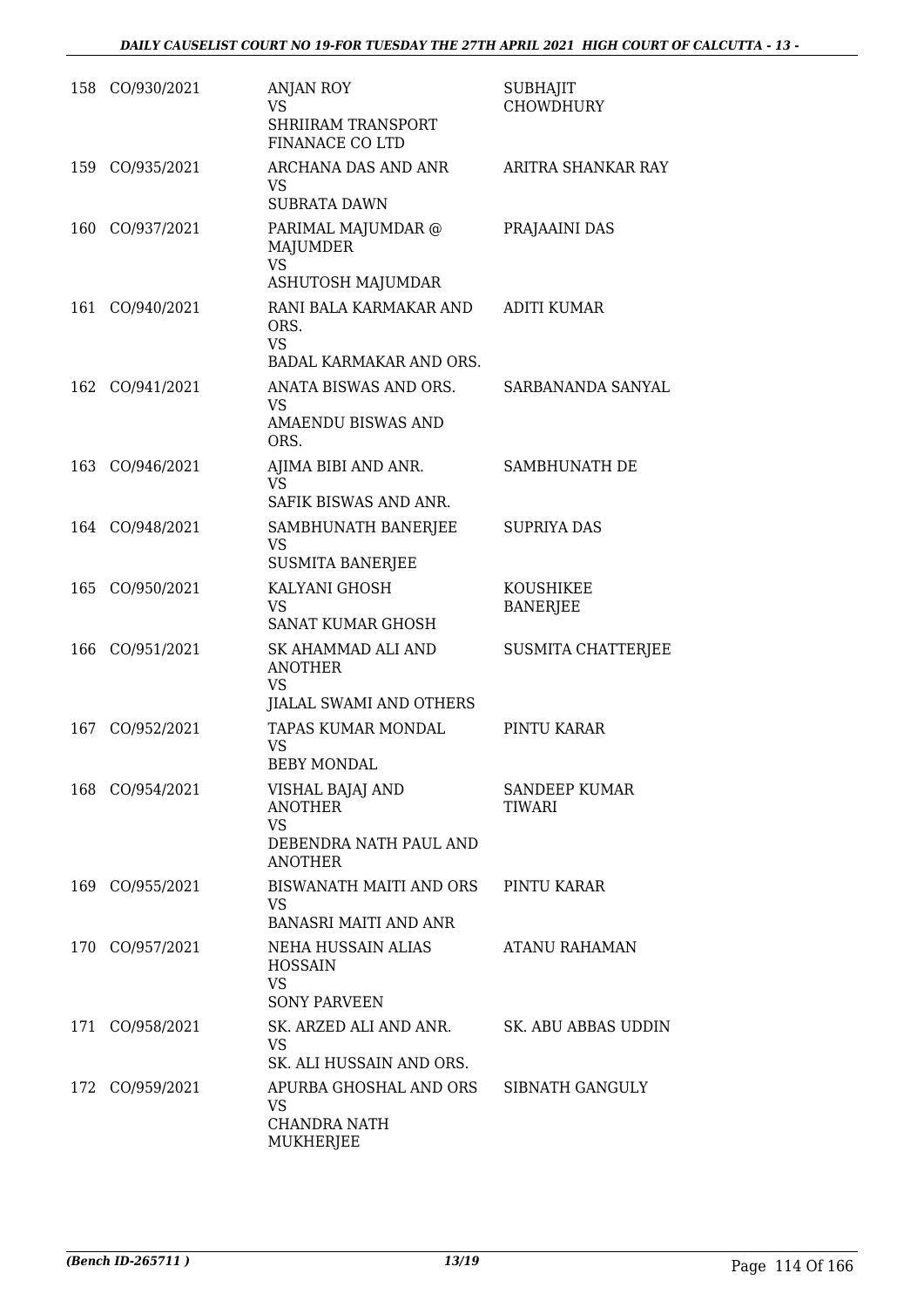|     | 173 CO/960/2021 | SUNIL KUMARV NANDI<br>VS<br>SUPARNA NANDI AND ORS.                                                                                     | <b>ANGSHUMAN</b><br><b>CHAKRABORTY</b> |
|-----|-----------------|----------------------------------------------------------------------------------------------------------------------------------------|----------------------------------------|
| 174 | CO/962/2021     | SRI BIJOY RAGHABJI<br>THAKURJI, A RELIGIOUS<br>TRUST OF AYODHYA<br><b>VS</b><br>MOUSUMI GHOSH AND ANR.                                 | <b>AMRITA DE</b>                       |
| 175 | CO/964/2021     | NIMAI CHANDRA SAHA<br><b>VS</b><br>TRISITA SAHA                                                                                        | ANIRBAN SARKAR                         |
| 176 | CO/966/2021     | PUJA GHOSH<br><b>VS</b><br><b>BIKASH GHOSH</b>                                                                                         | AMAL KUMAR DATTA                       |
|     | 177 CO/967/2021 | <b>SHANKAR SHAW</b><br>VS.<br>CHINMOY GHOSAL AND ORS                                                                                   | SIBNATH GANGULY                        |
| 178 | CO/969/2021     | SANJAY KUMAR SINGH<br>VS<br>RANJAY SINGH                                                                                               | <b>AVIJIT GHOSHAL</b>                  |
|     | 179 CO/971/2021 | M/S H DESIGNS REP BY<br>PROPRIETOR HIMADTRI<br><b>BASU</b><br><b>VS</b><br>ASHOK KUMAR SINGHA AND<br><b>ORS</b>                        | <b>TAMAL SINGHA ROY</b>                |
| 180 | CO/975/2021     | ABU SALAH ANSARI KHAN<br><b>VS</b><br>MUSTAK AHMMED KHAN<br>LEGAL HEIR SINCE ABDUL<br><b>GAFFAR KHAN DECEASED</b><br><b>AND OTHERS</b> | TAPAN KUMAR<br><b>MAHAPATRA</b>        |
| 181 | CO/976/2021     | BIMAL KUMAR SINGHANIA<br>VS<br>APARNA SIL AND ORS.                                                                                     | ANANTA KUMAR LALA                      |
|     | 182 CO/977/2021 | SAHEBJAN KHAN<br><b>VS</b><br><b>GAYASUDDIN KHAN AND</b><br><b>OTHERS</b>                                                              | SUBHASISH<br><b>BANERJEE</b>           |
|     | 183 CO/978/2021 | SANDIP MONDAL<br>VS.<br><b>SK SAMSUDDIN</b>                                                                                            | RANJANA TALAPATRA                      |
|     | 184 CO/979/2021 | TARAK CHANDRA MONDAL<br>@ TARAK CHANDRA<br><b>MONDAL</b><br>VS<br><b>BULU MONDAL AND ORS</b>                                           | <b>SOUNAK MANDAL</b>                   |
| 185 | CO/980/2021     | SURATAN BIBI AND ORS.<br>VS<br>SK. AKBAR ALI AND ORS.                                                                                  | MD. ALI AHASAN                         |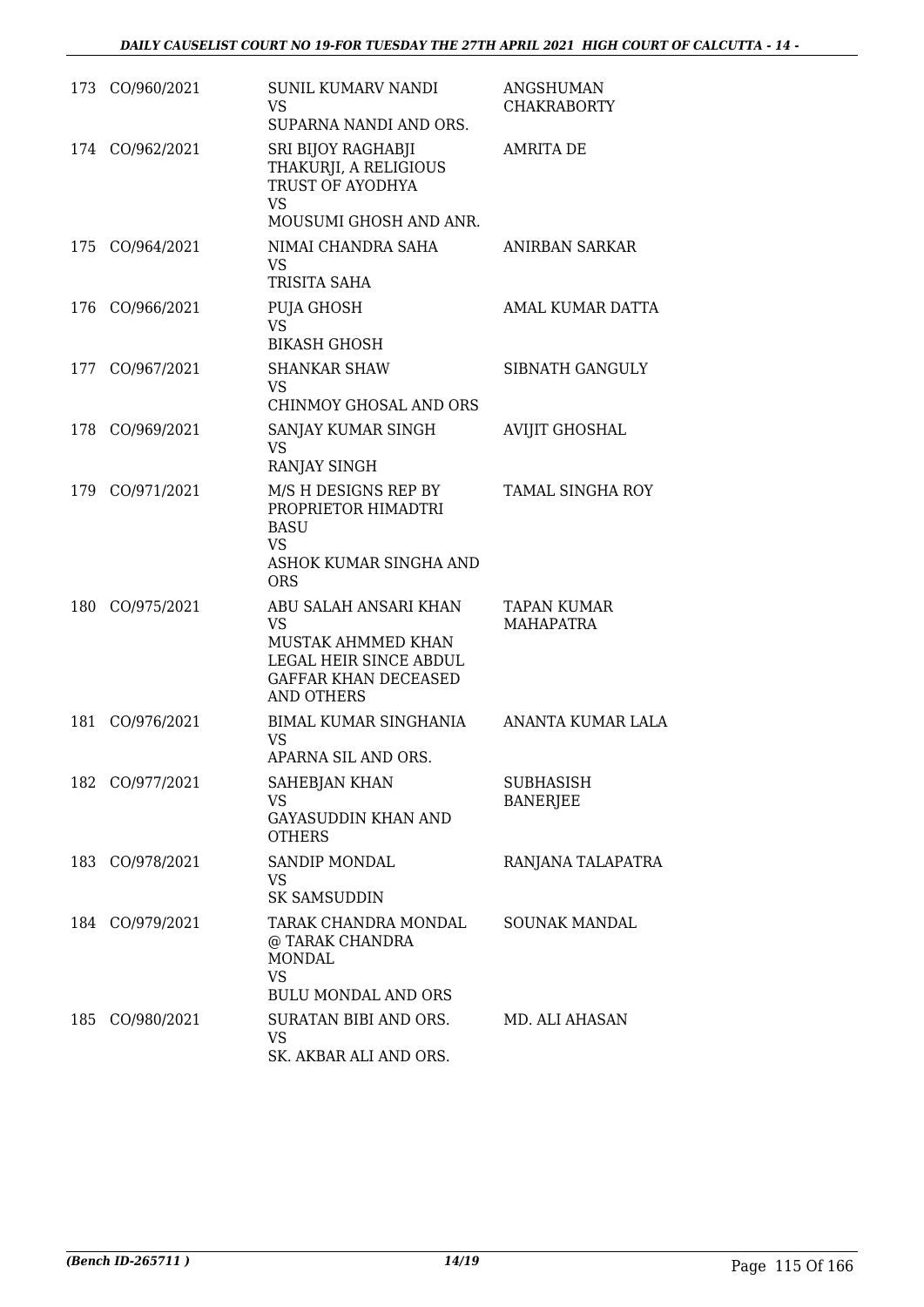| 186 | CO/981/2021      | ASIT BARAN NAG<br><b>CHOWDHURY AND ANR</b><br><b>VS</b><br><b>JOINT MUNICIPAL</b><br>COMMISSIONER (REV) AND<br><b>ORS</b> | <b>ANWASHA HALDER</b>      |
|-----|------------------|---------------------------------------------------------------------------------------------------------------------------|----------------------------|
| 187 | CO/985/2021      | <b>NUR ISLAM</b><br>VS.<br>ALEKH SEIKH ALIAS<br>KHALIQQUE SEIKH AND ORS                                                   | SARBANANDA SANYAL          |
| 188 | CO/986/2021      | <b>DURGA NASKAR</b><br>CHAKRABORTY AND ORS.<br>VS<br>SANTI RANJAN NASKAR AND<br>ORS.                                      | SARBANANDA SANYAL          |
| 189 | CO/989/2021      | <b>SAIBAL SEN</b><br><b>VS</b><br>SAIKAT SEN AND ORS                                                                      | <b>SHAONI DEY</b>          |
|     | 190 CO/993/2021  | SANTI RANJAN ROY<br>VS<br><b>BARIK MOLLA</b>                                                                              | SANJIDA SULTANA            |
| 191 | CO/998/2021      | SPACE AGE TECHNOCRATS<br>PRIVATE LIMITED<br><b>VS</b><br><b>GOBINDA CHARAN PYNE</b>                                       | RAHUL SINGH                |
| 192 | CO/999/2021      | M/S LAXMI DISTRIBUTORS<br><b>VS</b><br>KALYAN KUMAR GANGULY                                                               | <b>DIPANKAR DAS</b>        |
|     | 193 CO/1004/2021 | <b>SOMA PANDA</b><br><b>VS</b><br>PRADIP KUMAR PANDA                                                                      | <b>AMITABHA GHOSH</b>      |
|     | 194 CO/1005/2021 | <b>TAPAN KHARA</b><br>VS<br><b>ASHOK KUMAR DAS AND</b><br><b>ORS</b>                                                      | <b>BISWAJIT SAU</b>        |
|     | 195 CO/1007/2021 | KRISHNENDU DEY<br><b>VS</b><br>AMRITA DEY BASU ROY                                                                        | DEBABRATA ROY              |
|     | 196 CO/1008/2021 | RUMA SEN AND ANOTHER<br>VS.<br>SWAMI ISHONANANDA<br>R.K.M. CO. ADAVIT<br>ASHRAMA AND ANOTHER                              | NAHID RAHMAN               |
|     | 197 CO/1009/2021 | VENKATESH FOUNDATION<br>PVT.LTD.<br><b>VS</b><br><b>JALAN CARBONS AND</b><br>CHEMICALS PVT.LTD. AND<br><b>ORS</b>         | DIKSHITA CHOMAL            |
|     | 198 CO/1013/2021 | LAXMI KARMAKAR AND ANR<br>VS<br>MANAS KUMAR BAG                                                                           | KRISHNA PRASAD<br>MAJUMDAR |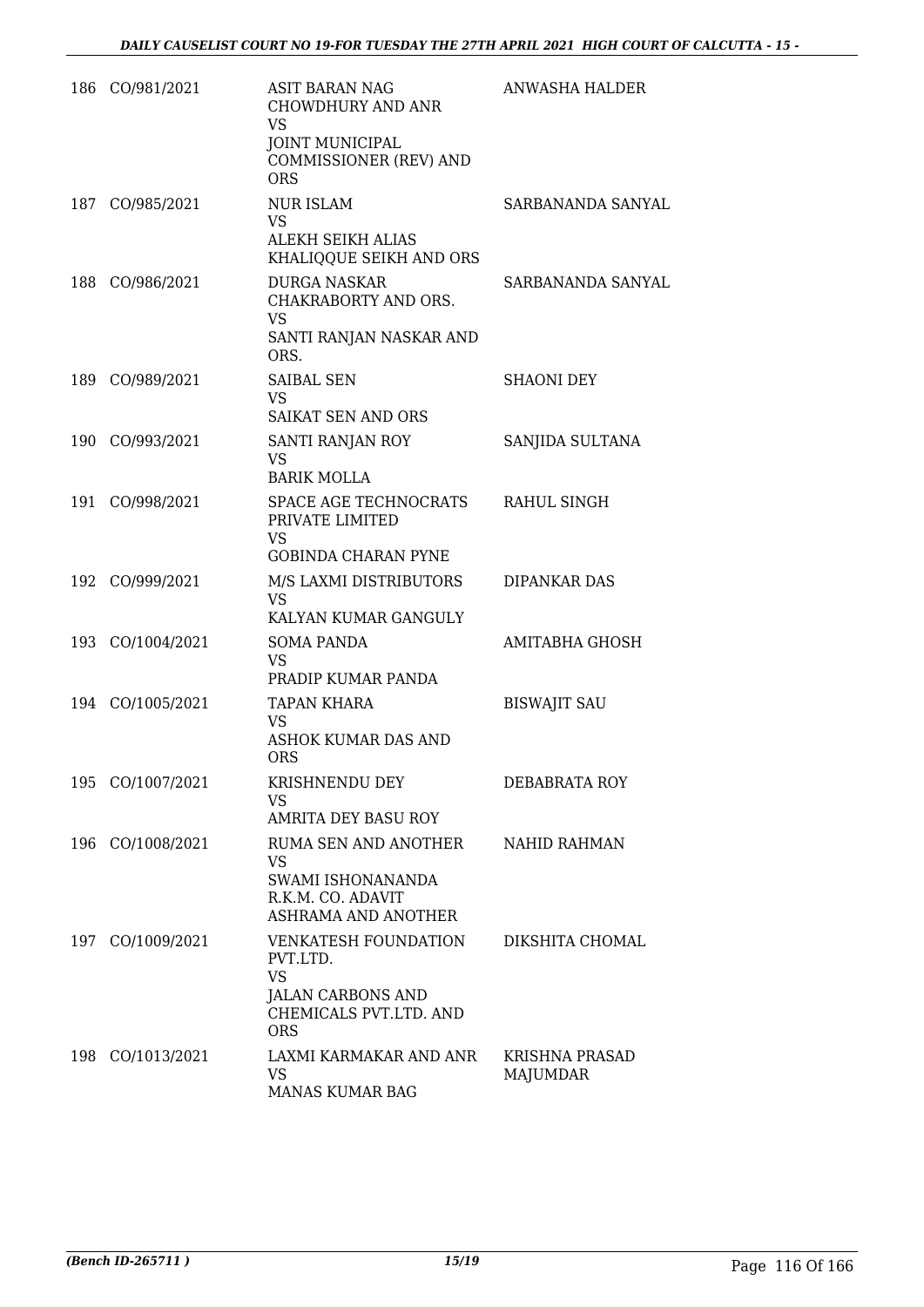|     | 199 CO/1015/2021 | KARTIK CHANDRA DAS<br>VS<br>DEWANBHERI UTTARPARA<br>SAMABAY KRISHI UNNAYAN<br><b>SAMITY LTD AND ORS</b> | PROSENJIT<br><b>MUKHERJEE</b>   |
|-----|------------------|---------------------------------------------------------------------------------------------------------|---------------------------------|
| 200 | CO/1016/2021     | SK. ABDUL HAI<br><b>VS</b><br><b>SK.SULTAN ALI</b>                                                      | <b>SUJIT SAHA</b>               |
| 201 | CO/1018/2021     | <b>SWATI GHOSH(DAS)</b><br><b>VS</b><br><b>BARUN DAS</b>                                                | <b>SUSMITA CHATTERJEE</b>       |
| 202 | CO/1019/2021     | <b>SREE SREE GOUR</b><br><b>GADADHAR AND ORS</b><br><b>VS</b><br>ARDHENDU BIKES DAS AND<br><b>ORS</b>   | <b>ABHISEK BANERJEE</b>         |
|     | 203 CO/1021/2021 | SAILEN PARBAT @<br>SAILENDRA NATH PARBAT<br><b>VS</b><br>JOYDEB MONDAL AND ORS                          | SITAL SAMANTA                   |
|     | 204 CO/1022/2021 | KALLOL DUTTA AND ORS<br>VS.<br><b>SUPTI DUTTA AND ORS</b>                                               | PRIYAM MISRA                    |
| 205 | CO/1023/2021     | <b>SWAPAN KUMAR</b><br><b>CHAKRABORTY</b><br><b>VS</b><br>RITA CHAKRABORTY                              | PAMPA DEY (DHABAL)              |
| 206 | CO/1024/2021     | SHYAMAL KUMAR MONDAL<br>AND ANR<br>VS.<br><b>SWARAJ DAS AND ORS</b>                                     | <b>SALIL KUMAR MAITI</b>        |
| 207 | CO/1025/2021     | SUJIT KUMAR NANDAN @<br><b>SUJIT NANDAN</b><br><b>VS</b><br>SHYAMAL KUMAR NANDAN<br><b>AND ANR</b>      | NONIGOPAL<br><b>CHAKRABORTY</b> |
|     | 208 CO/1026/2021 | MD. SAYAB ALI<br>VS.<br>FORMAN ALI AND ORS                                                              | <b>SAGNIK CHAKKERJEE</b>        |
|     | 209 CO/1027/2021 | SUDHANYA MONDAL AND<br>ANR<br><b>VS</b><br>DILIP BHATTACHAJEE AND<br><b>ORS</b>                         | <b>SUBHAMOY KARAK</b>           |
| 210 | CO/1029/2021     | SWAPAN NATH @ SWAPAN<br><b>KUMAR NATH</b><br>VS<br>ARUNA BHANDARI                                       | KUNAL GANGULY                   |
| 211 | CO/1031/2021     | BANSHIBADANANANDA DAS<br>VS.<br><b>SREE SREE GOUR</b><br><b>GODADHAR AND ORS REP BY</b><br><b>ORS</b>   | <b>MUKTESWAR MAITY</b>          |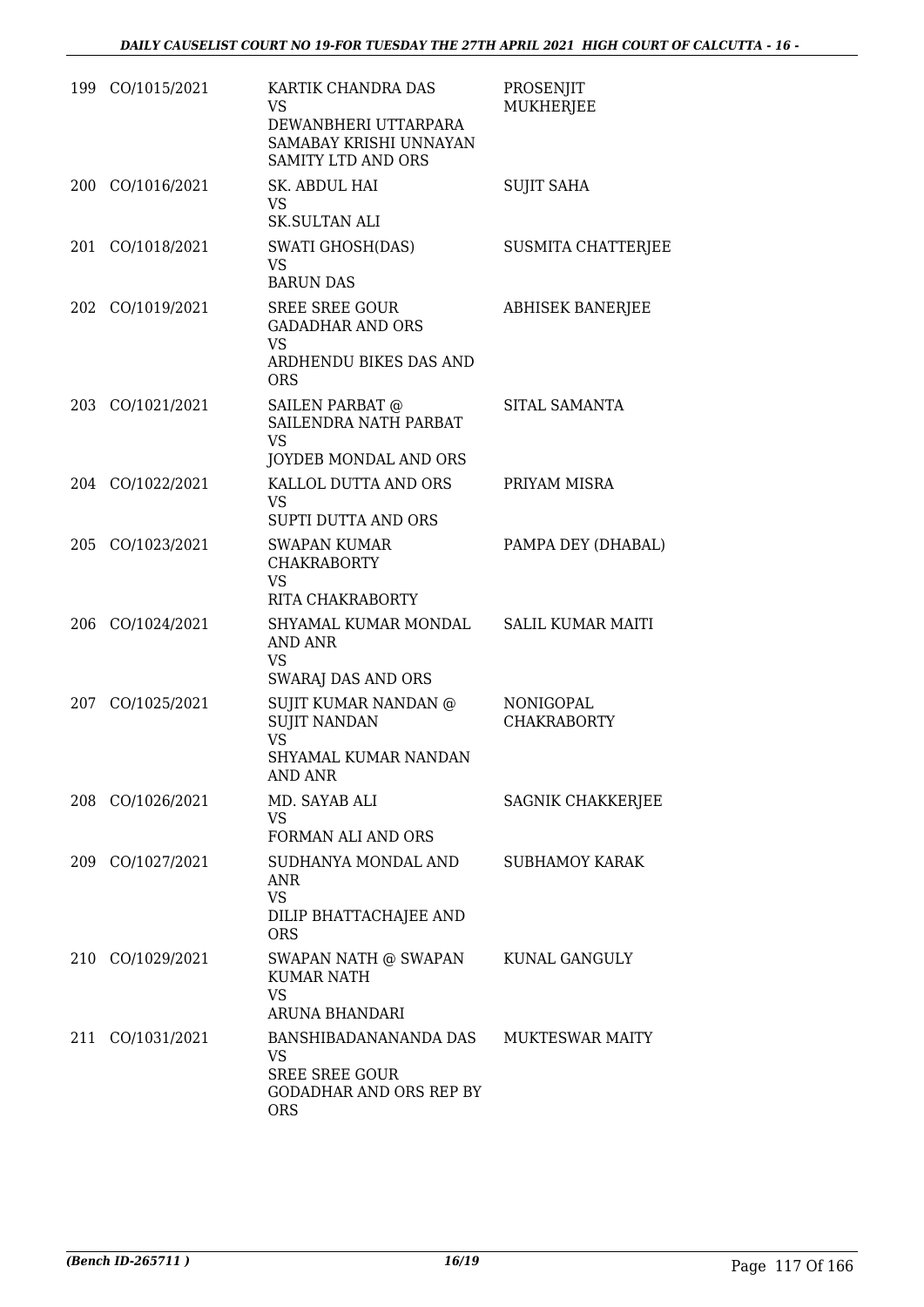|     | 212 CO/1032/2021 | <b>BAPI GHOSH</b><br>VS<br>SAROJINI GHOSH AND ORS                                      | <b>HABIBUR RAHAMAN</b>                |
|-----|------------------|----------------------------------------------------------------------------------------|---------------------------------------|
|     | 213 CO/1038/2021 | <b>BARUN ROY</b><br>VS<br><b>KRISHNA ROY</b>                                           | SATYAJIT SENAPATI                     |
|     | 214 CO/1039/2021 | PRATAP KUMAR MITRA<br>VS<br>NIRMALA DASGUPTA AND<br>ANR                                | RANJIT KUMAR<br><b>GHOSH</b>          |
|     | 215 CO/1041/2021 | DEBIPRASAD GHOSH<br>VS<br>KUMARENDRA BAGCHI AND<br><b>ORS</b>                          | Kaustav Bhattacharya                  |
|     | 216 CO/1042/2021 | NUTUN JAYASWAL<br>VS<br>KESHAW PRASAD MINTRI<br>AND ORS                                | RAJDEEP<br><b>BHATTACHARYA</b>        |
|     | 217 CO/1043/2021 | JAI PRAKASH JAISWAL AND<br><b>ANR</b><br>VS<br>SHREE PRAKASH JAISWAL<br><b>AND ORS</b> | RAJDEEP<br><b>BHATTACHARYA</b>        |
|     | 218 CO/1050/2021 | <b>SHIBU SIL</b><br><b>VS</b><br>SK ARJAD ALI AND ORS                                  | <b>SANDIP DUTTA</b>                   |
|     | 219 CO/1051/2021 | SARANJIT KAUR(HURA)<br>VS<br><b>INDER SINGH HURA</b>                                   | SHUVAJIT BOSE                         |
|     | 220 CO/1052/2021 | <b>MANAS BERA</b><br>VS<br>KAMAL KUMAR SAMANTA<br><b>AND ORS</b>                       | <b>SUBHADEEP</b><br><b>CHATTERJEE</b> |
| 221 | CO/1056/2021     | SOUTH EASTERN RAILWAY<br>MEN'S UNION<br>VS<br>SIMENDU BHATTACHARYYA<br><b>AND ORS</b>  | DIP JYOTI<br><b>CHAKRABORTY</b>       |
|     | 222 CO/1058/2021 | DR.ANINDITA SARKAR<br><b>VS</b><br>DR.SABYASACHI KONAR                                 | JOYITA RAY                            |
|     | 223 CO/1060/2021 | JAMILUR RAHAMAN<br>VS<br>ISHRAT AHMED AND ORS                                          | MD. HOSSAIN                           |
|     | 224 CO/1061/2021 | QAYIM ALI MIRZA<br><b>VS</b><br>NASEEM ALI MIRZA AND<br><b>ORS</b>                     | PRIYAKSHI BANERJEE                    |
|     | 225 CO/1062/2021 | MANGAL CHANDI AND ORS<br><b>VS</b><br>SUPRIYA DAS AND ORS                              | NANDADULAL<br>BANDYOPADHYAY           |
|     | 226 CO/1063/2021 | AMAR KRISHNA RAY AND<br>ANR.<br><b>VS</b><br>ARUN KUMAR SEN                            | SANJIDA SULTANA                       |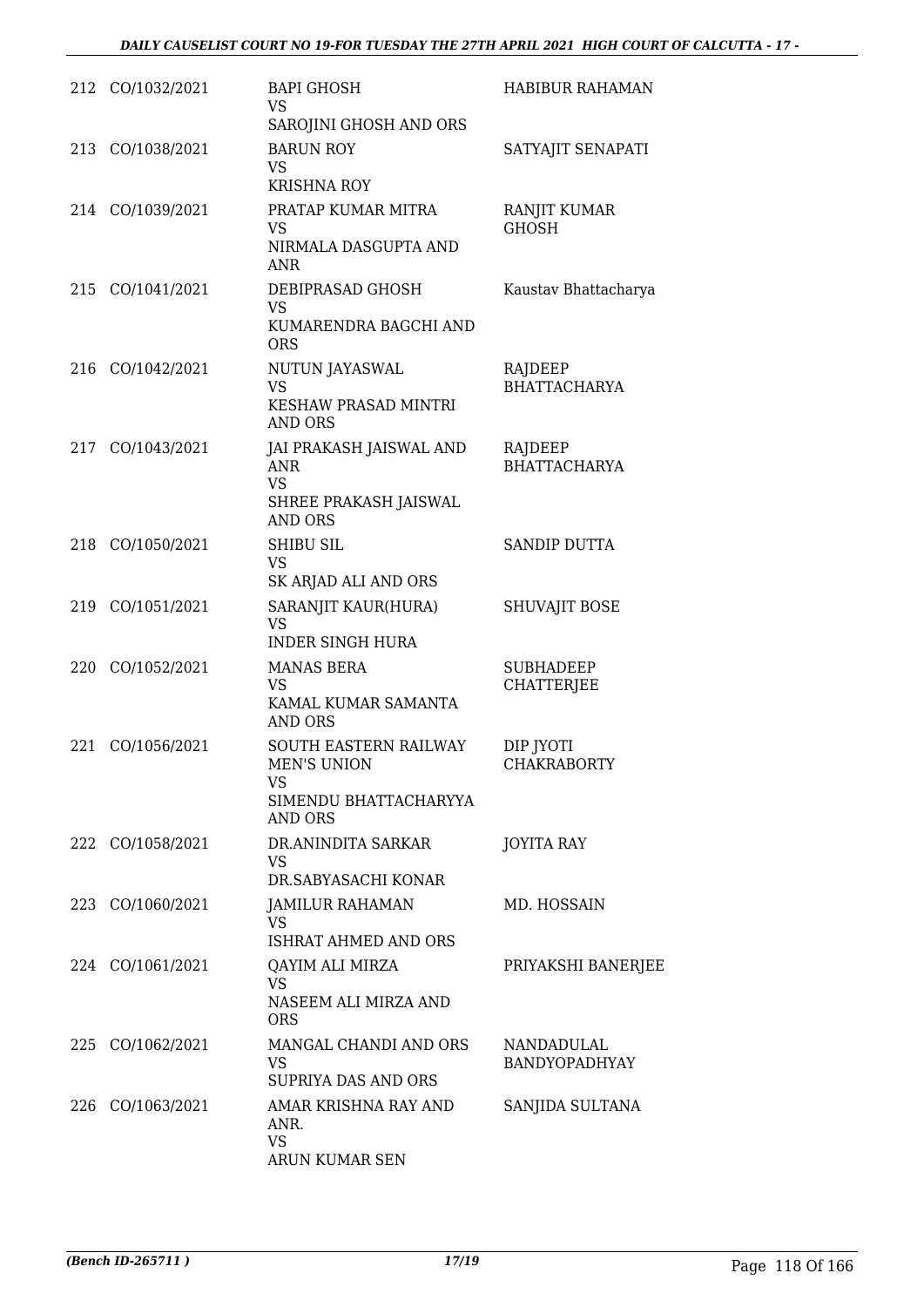| 227 CO/1064/2021 | <b>ASHOK DEY</b><br><b>VS</b><br>AMIT TODI AND ORS.                                                             | <b>STEVEN SOURODIP</b><br><b>BISWAS</b> |
|------------------|-----------------------------------------------------------------------------------------------------------------|-----------------------------------------|
| 228 CO/1065/2021 | CALCUTTA LANDING AND<br>SHIPPING CO. LIMITED<br>VS                                                              | ASOSK KUMAR SINGH                       |
|                  | KUMAR OMPRAKASH AND<br>ORS.                                                                                     |                                         |
| 229 CO/1069/2021 | SHYAMAPADA MONDAL<br><b>VS</b><br>SONALI MONDAL                                                                 | <b>APURBA KUMAR</b><br><b>DATTA</b>     |
| 230 CO/1071/2021 | MINU MANDAL AND ORS.<br><b>VS</b><br>SUCHITRA PRAMANIK AND<br>ORS.                                              | <b>JUIN DUTTA</b><br><b>CHAKRABORTY</b> |
| 231 CO/1072/2021 | SAHENA BIBI AND ANR.<br>VS<br>NURUL HUDA SARKAR AND<br>ORS.                                                     | <b>ASIF DEWAN</b>                       |
| 232 CO/1073/2021 | MADHUPARNA NATH ALIAS<br><b>BOSE</b><br>VS<br>PRASENJIT NATH                                                    | <b>BINAY KUMAR JAIN</b>                 |
| 233 CO/1076/2021 | BHAMAR MAJI AND OTHERS<br><b>VS</b><br>MADHUSUDAN MAJI AND<br><b>OTHERS</b>                                     | SASTI CHARAN DHARA                      |
| 234 CO/1080/2021 | <b>SRABANI BERA</b><br>VS                                                                                       | DILIP KUMAR SINHA                       |
|                  | MADHUSUDAN CHATTERJEE<br>AND ANR.                                                                               |                                         |
| 235 CO/1084/2021 | NEMAI CHANDRA MONDAL<br>VS<br>CHAMPA ALIAS BASANTI<br>KASHYAPI AND ANR.                                         | PRANAB MITRA                            |
| 236 CO/1085/2021 | LOVELY SINGHA ROY AND<br>ANR.<br><b>VS</b><br><b>INDIAN OVERSEAS BANK</b>                                       | <b>MIR ANOWAR</b>                       |
| 237 CO/1086/2021 | <b>BIMALENDU BISWAS</b><br>VS.<br><b>AMALENDU BISWAS</b>                                                        | TAPAS SINGHA ROY                        |
| 238 CO/1089/2021 | UPASANA MONDAL BISWAS<br>VS                                                                                     | SARBANANDA SANYAL                       |
|                  | SOUMYAJYOTI MONDAL                                                                                              |                                         |
|                  | <b>ADJOURNED MOTIONS</b>                                                                                        |                                         |
| 239 CO/49/2021   | <b>MAA PARVATI TRAVELS</b><br>PROP. DILIP KUMAR AND<br>ANR<br>VS<br>M/S. NILACHAL IRON AND<br>POWER LTD AND ORS | <b>SK SHAMIM AKHTER</b>                 |
| 240 CO/164/2021  | SHYAMALI SAHA AND ANR<br>VS<br>SHYAMAL KUNDU                                                                    | SAGARMAY GHOSH                          |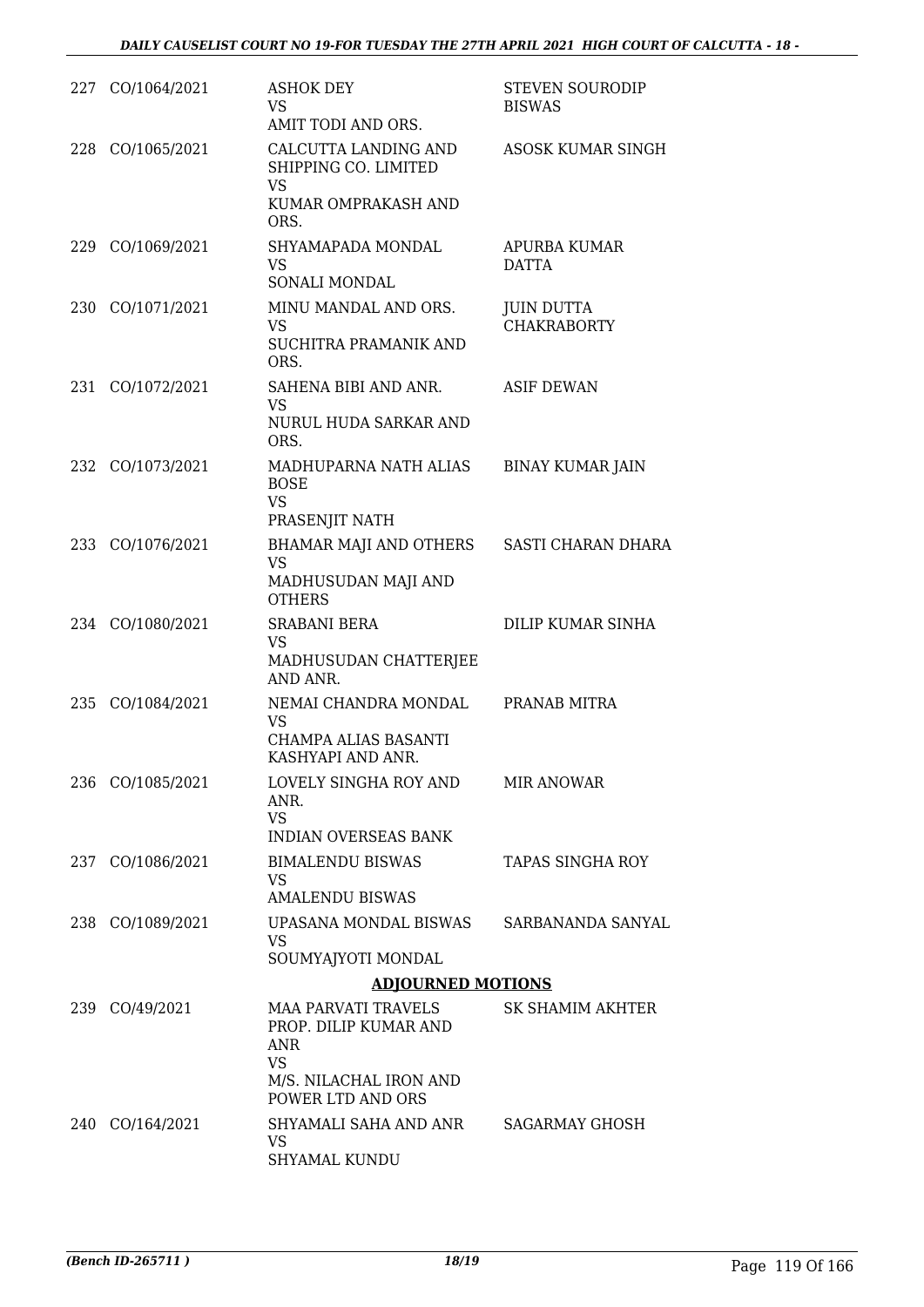|     | 241 CO/202/2021 | ASIT MONDAL AND ANR<br><b>VS</b><br>SUBHENDU KHANARA AND<br><b>ORS</b>                                     | MANOJ CHAKRABORTY       |
|-----|-----------------|------------------------------------------------------------------------------------------------------------|-------------------------|
|     | 242 CO/218/2021 | ECCHA MONDAL<br><b>VS</b><br>JAMIR ALI MONDAL                                                              | <b>GENIYA MUKHERJEE</b> |
|     | 243 CO/297/2021 | VIKASH NAGELIA<br><b>VS</b><br>REGISTRAR, INCOME TAX<br><b>APPELLATE TRIBUNAL</b>                          | <b>SURYANEEL DAS</b>    |
|     | 244 CO/312/2021 | TARAPADA MAL AND ORS<br><b>VS</b><br>ASIT MAL AND ORS                                                      | <b>PRANTICK GHOSH</b>   |
|     | 245 CO/315/2021 | NIRMAL CHANDRA MONDAL<br>@ NIRMAL MONDAL AND<br><b>OTHERS</b><br>VS.<br>ADITI GOSWAMI AND<br><b>OTHERS</b> | ARUP KRISHNA DAS        |
|     | 246 CO/420/2021 | ABDUR RASHID AND ORS<br>VS.<br>SIDDIQUE MONDAL AND<br><b>ORS</b>                                           | MAHABOOB AHMED          |
| 247 | CO/574/2021     | CHHANDA BARMAN<br><b>VS</b><br><b>MILAN BARMAN</b>                                                         | SUBRATA SAHA            |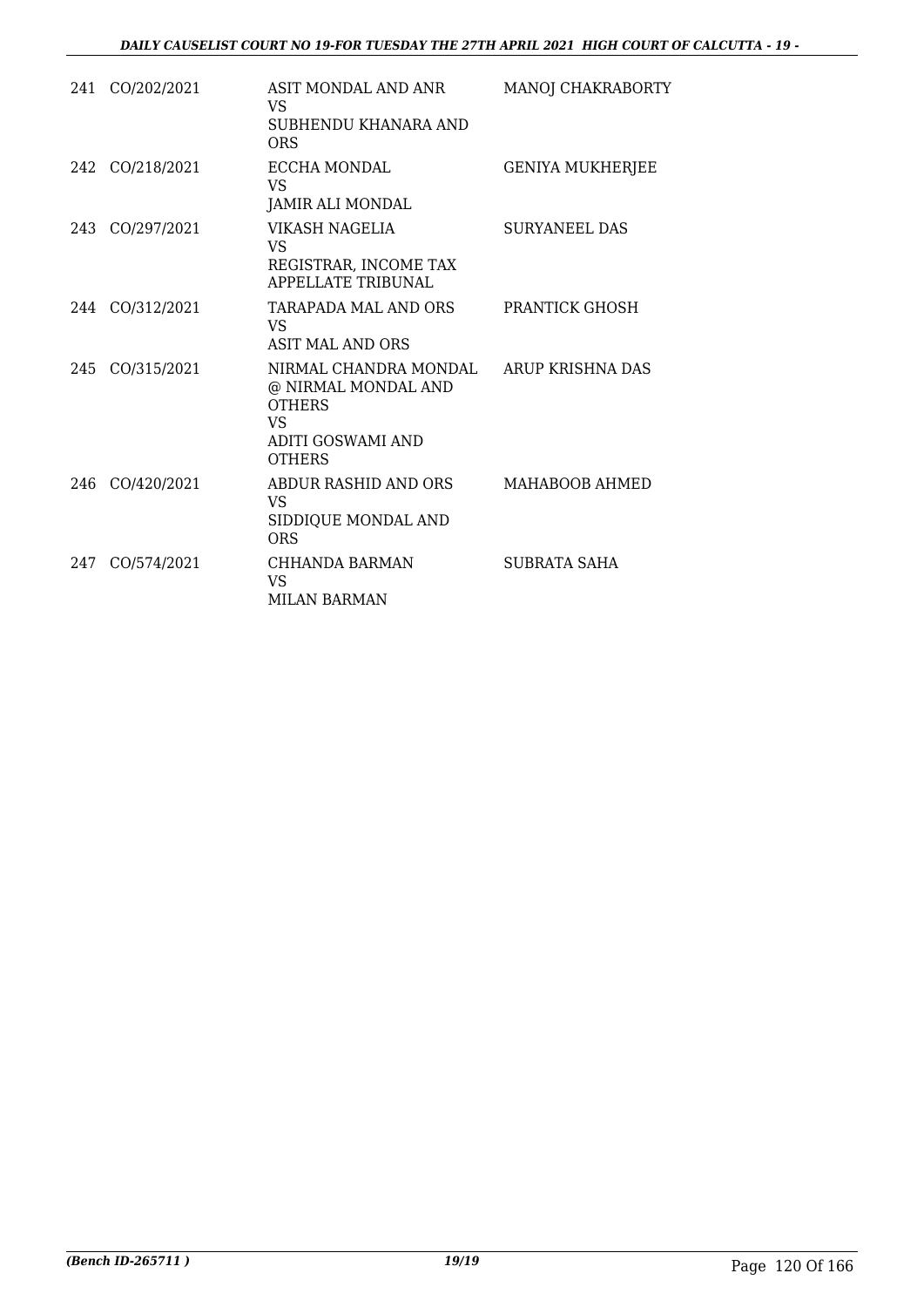

## **Appellate Side**

**DAILY CAUSELIST For Tuesday The 27th April 2021**

### **COURT NO. 10 SINGLE BENCH (SB - IX) AT 11:15 AM HON'BLE JUSTICE RAVI KRISHAN KAPUR (VIA VIDEO CONFERENCE)**

#### **ON AND FROM MONDAY, 1ST MARCH, 2021 - MATTERS (MOTION & HEARING) UNDER ARTICLE 226 OF THE CONSTITUTION RELATING TO RESIDUARY UNDER GROUP IX PERTAINING TO PUBLIC PREMISES (UNAUTHORISD OCCUPANTS) ACT, 1971 AND ELECTRICITY INCLUDING APPLICATIONS CONNECTED THERETO;**

**APPEALS RELATING TO ALL CLAIM CASES INCLUDING APPLICATIONS CONNECTED THERETO (EXCLUDING ADMISSION OF APPEALS UNDER SECTION 30 OF THE EMPLOYEES' COMPENSATION ACT, 1923.**

**HEARING OF WRIT PETITIONS IRRESPECTIVE OF CLASSIFICATION AND APPLICATIONS CONNECTED THERETO.**

### **NO PHYSICAL MENTIONING WILL BE ALLOWED UNTIL FURTHER ORDER.**

**NOTE : MATTERS WILL BE TAKEN UP THROUGH PHYSICAL HEARING ONLY WHEN BOTH THE PARTIES ARE AGREED.**

### **TO BE MENTIONED**

| 1 | FMA/691/2018                              | DR. CHHATRADHAR DAS &<br><b>ORS</b><br>VS<br>STATE OF WEST BENGAL &<br><b>ORS</b> | <b>TANUJA BASAK</b>                   |
|---|-------------------------------------------|-----------------------------------------------------------------------------------|---------------------------------------|
| 2 | FMAT/1186/2018                            | RUMI SARKAR & ANR<br>VS<br>K SRINU & ORS                                          | <b>GAZI FARUQUE</b><br><b>HOSSAIN</b> |
|   |                                           | IA NO: CAN/1/2019(Old No:CAN/1368/2019), CAN/2/2019(Old No:CAN/8970/2019)         |                                       |
| 3 | FMA/228/2019<br>$(PT I + OB + 2ND$<br>J/C | <b>NICL</b><br>VS<br><b>SARIFA BEWA &amp; ORS</b>                                 | <b>SUCHARITA PAUL</b>                 |
|   |                                           |                                                                                   |                                       |

IA NO: CAN/1/2018(Old No:CAN/10395/2018)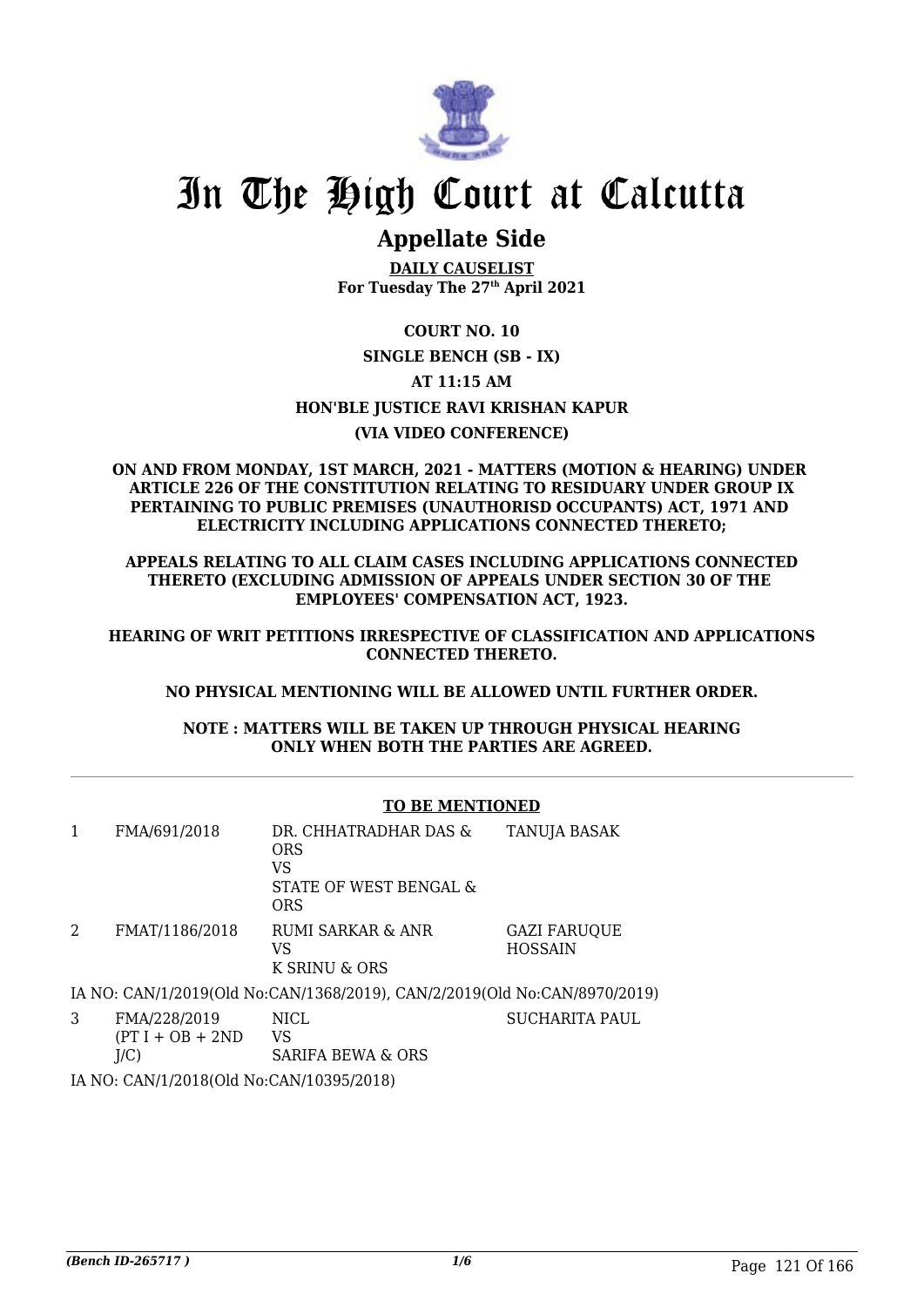| 4  | WPA/6569/2020                           | MD. AFJAL HOQUE & ORS<br><b>VS</b><br><b>STATE OF WEST BENGAL &amp;</b>                                                                 | <b>SUNNY NANDY</b>                    |
|----|-----------------------------------------|-----------------------------------------------------------------------------------------------------------------------------------------|---------------------------------------|
|    |                                         | <b>ORS</b>                                                                                                                              |                                       |
|    | IA NO: CAN/1/2020(Old No:CAN/5351/2020) |                                                                                                                                         |                                       |
| 5  | WPA/11495/2020                          | RAZIA SULTANA<br>VS<br>THE CESC LTD AND ANR                                                                                             | <b>SHUVANIL</b><br><b>CHAKRABORTY</b> |
| 6  | WPA/11528/2020                          | CHITTARANJAN BASAK<br><b>VS</b>                                                                                                         | <b>MANIKA SARKAR</b>                  |
|    |                                         | W.B.S.E.D.C.L. AND ORS                                                                                                                  |                                       |
|    |                                         | <b>MOTION</b>                                                                                                                           |                                       |
| 7  | WPA/4085/2018                           | M/S GANGULY RUBBER &<br><b>ANR</b><br><b>VS</b><br>STATE OF WEST BENGAL &<br><b>ORS</b>                                                 | RWITENDRA<br><b>BANERJEE</b>          |
| 8  | WPA/5949/2018                           | SATYA KINKAR SANTRA                                                                                                                     | K. S. ALAM                            |
|    |                                         | VS<br>W.B. S. E. D. COMPANY LTD.<br>& ORS                                                                                               |                                       |
| 9  | WPA/7309/2018                           | <b>SOMNATH BASAK</b><br><b>VS</b><br>STATE OF WEST BENGAL&<br><b>ORS</b>                                                                | S. SULTANA                            |
| 10 | WPA/11494/2020                          | SOMENATH GUCHHAIT<br><b>VS</b><br><b>CESC LTDAND ORS</b>                                                                                | <b>INDRANIL HALDER</b>                |
| 11 | WPA/2627/2021                           | M/S PARAS PARVATI<br>REALTY PRIVATE LIMITED<br>VS<br>WEST BENGAL STATE<br><b>ELECTRICITY</b><br>DISTRIBUTION COMPANY<br>LTD. AND OTHERS | <b>BHUSAN JAIN</b>                    |
|    | 12 WPA/2907/2021                        | SAMIR CHAKRABORTY AND DEBOLINA SARKAR<br><b>OTHERS</b><br><b>VS</b><br>STATE OF WEST BENGAL<br>AND ORS.                                 |                                       |
|    | IA NO: CAN/1/2021                       |                                                                                                                                         |                                       |
| 13 | WPA/6566/2021                           | PRADIP MANNA<br><b>VS</b><br>THE WEST BENGAL<br><b>ELECTRICITY</b><br>DISTRIBUTION COMPANY<br><b>LIMITED AND ORS</b>                    | <b>SOUNAK</b><br><b>BHATTACHARYA</b>  |
| 14 | WPA/7157/2021                           | SHREEMANI MISRA<br>VS<br>THE CESC LIMITED AND<br><b>OTHERS</b>                                                                          | PRADEEP KUMAR                         |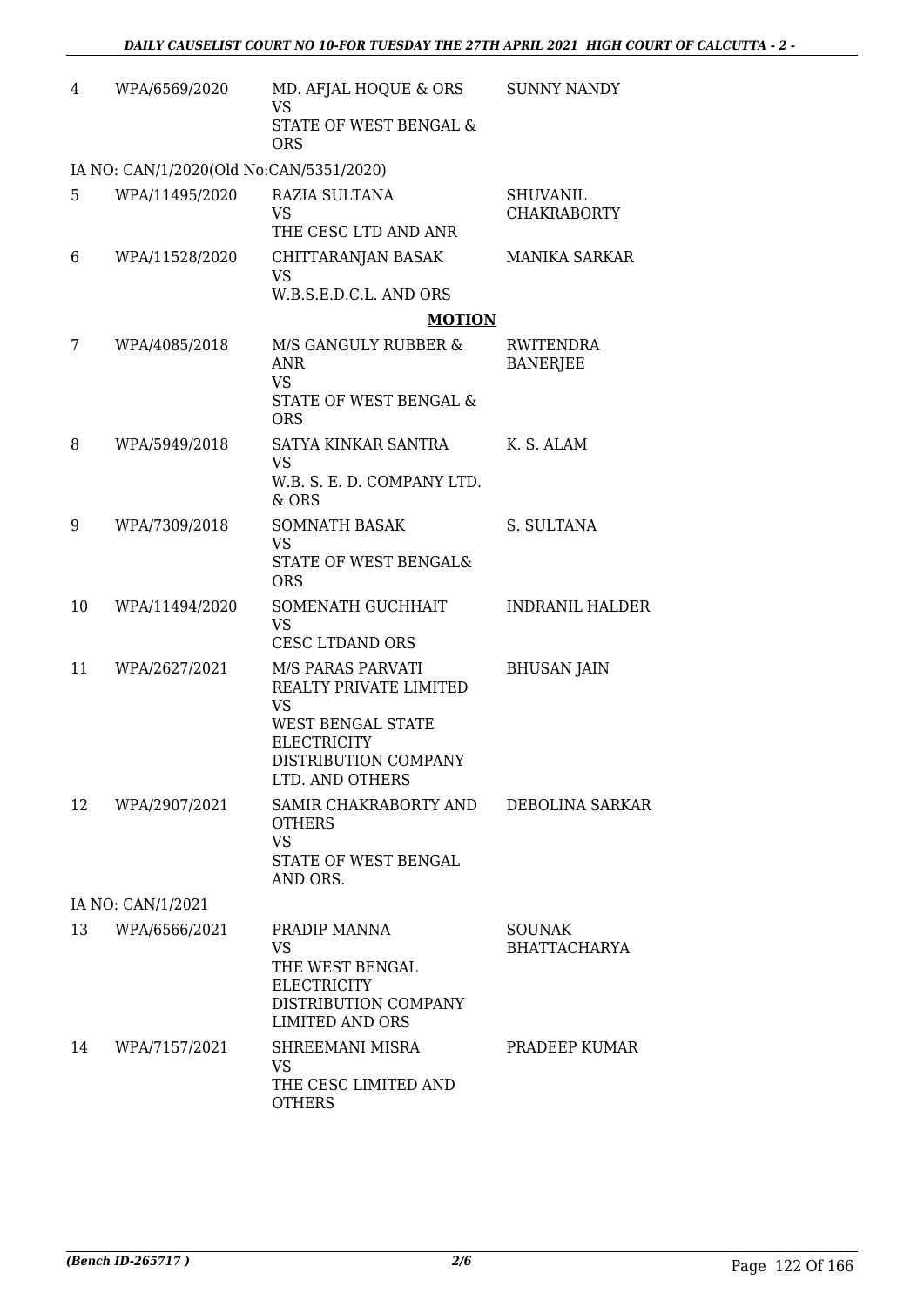| 15 | WPA/7789/2021                           | <b>BISHWANATH PRAMANICK</b><br>VS<br>WEST BENGAL STATE<br><b>ELECTRICITY</b><br>DISTRIBUTION COMPANY<br><b>LIMITED AND OTHERS</b> | MUSHARRAF ALAM<br><b>SK</b>            |
|----|-----------------------------------------|-----------------------------------------------------------------------------------------------------------------------------------|----------------------------------------|
| 16 | WPA/9084/2021                           | NILAMBAR MUKHERJEE<br>AND ANOTHER<br><b>VS</b><br>STATE OF WEST BENGAL<br>AND ORS.                                                | SOURAV SENGUPTA                        |
| 17 | WPA/9094/2021                           | PRADIP KUMAR<br><b>BANDYOPADHYAY</b><br>VS.<br>STATE OF WEST BENGAL<br>AND ORS.                                                   | <b>SUDIP GHOSH</b><br><b>CHOWDHURY</b> |
| 18 | WPA/9290/2021                           | NIKHIL RANJAN BANERJEE<br><b>VS</b><br><b>STATE OF WEST BENGAL</b><br>AND ORS.                                                    | <b>SALONI</b><br><b>BHATTACHARJEE</b>  |
| 19 | WPA/9357/2021                           | <b>KAMRAN AKHTER</b><br><b>VS</b><br><b>CESC LTD AND ORS</b>                                                                      | <b>AMIT SHARMA</b>                     |
| 20 | WPA/9493/2021                           | <b>SOMA KARMAKAR</b><br><b>VS</b><br>THE STATE OF WEST<br><b>BENGAL AND ORS</b>                                                   | SABYASACHI<br><b>MONDAL</b>            |
| 21 | WPA/9828/2021                           | LICHU MONDAL<br><b>VS</b><br>STATE OF WEST BENGAL<br>AND ORS.                                                                     | DEBABRATA MONDAL                       |
| 22 | WPA/10030/2021                          | SATYA NARAYAN BOSE<br><b>VS</b><br>DIST ENGINEER, THE C E S<br>C LTD AND ORS                                                      | J N MANNA                              |
|    |                                         | <b>FOR HEARING</b>                                                                                                                |                                        |
| 23 | WPA/18824/1996                          | PEERLESS H.H.&<br>RESEARCH CENTER LTD.&<br><b>ORS</b><br><b>VS</b><br>THE ASSISTANT<br><b>COLLECTOR OF CUSTOMS</b>                |                                        |
|    | IA NO: CAN/1/1998(Old No:CAN/3529/1998) |                                                                                                                                   |                                        |
| 24 | WPA/20447/1996                          | PEERLESS HOSPITEX<br>HOSPITAL & R.I.& ANR<br><b>VS</b><br>ASSISTANT COLLECTOR OF<br><b>CUSTOMS, AIR CARGO</b><br>COMPLEX (IMPORT) |                                        |

IA NO: CAN/1/1998(Old No:CAN/3528/1998)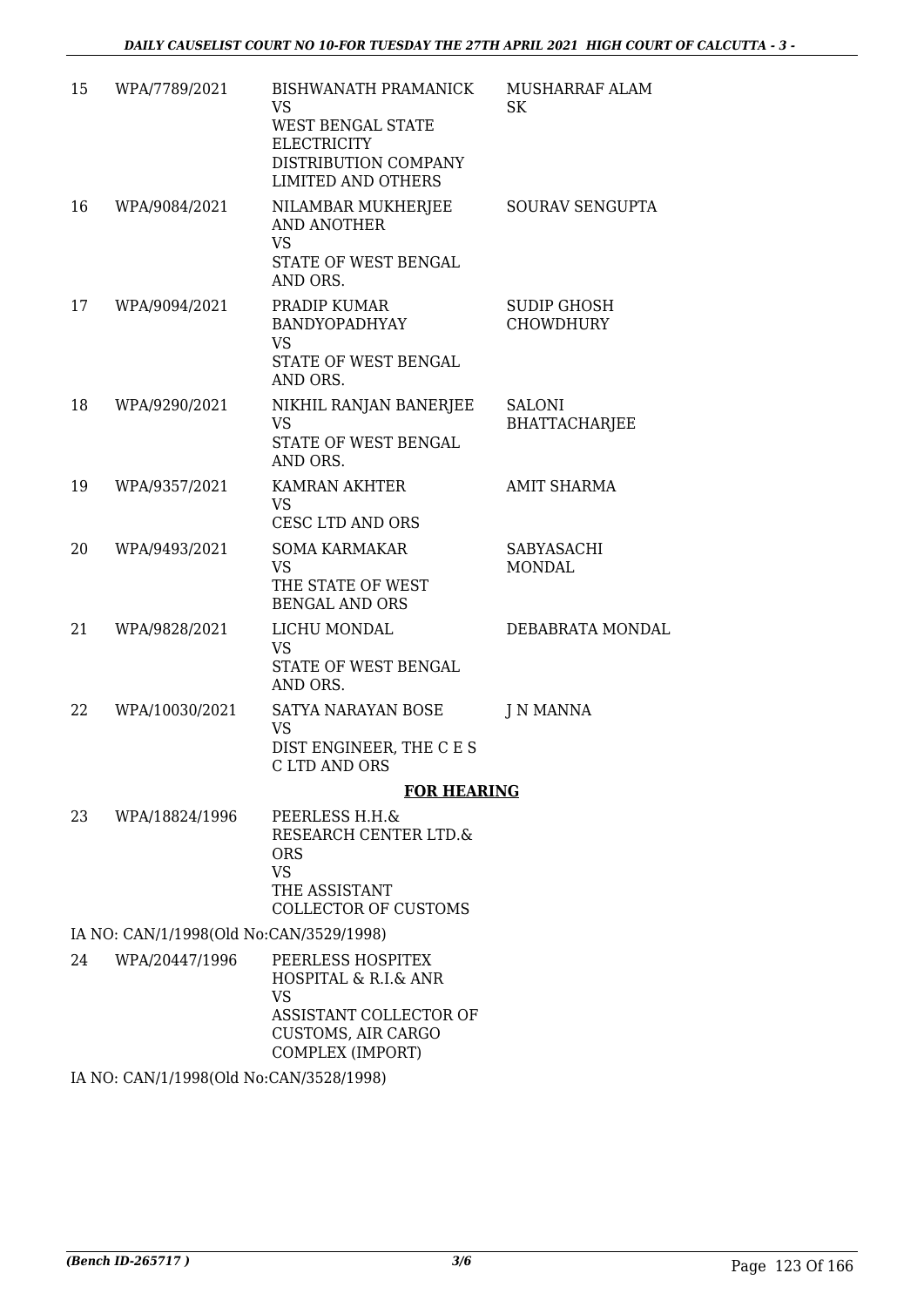| 25                                                                           | WPA/7958/2008                            | MANUUSHREE BOSE<br>(GHOSH)<br><b>VS</b><br>STATE OF WEST BENGAL &<br><b>ORS</b>                                                                          | <b>HIMANGSHU GHOSH</b>                                                                                                                                                                  |  |  |
|------------------------------------------------------------------------------|------------------------------------------|----------------------------------------------------------------------------------------------------------------------------------------------------------|-----------------------------------------------------------------------------------------------------------------------------------------------------------------------------------------|--|--|
| 26                                                                           | WPA/13677/2010                           | SANDIP SINGHA AND ORS<br><b>VS</b><br><b>STATE AND ORS</b>                                                                                               | TUSHAR KANTI HAR                                                                                                                                                                        |  |  |
|                                                                              | CAN/16/2019(Old No:CAN/8859/2019)        |                                                                                                                                                          | IA NO: CAN/6/2012(Old No:CAN/2072/2012), CAN/8/2015(Old No:CAN/5281/2015), CAN/10/2015(Old<br>No:CAN/11545/2015), CAN/12/2018(Old No:CAN/9600/2018), CAN/15/2019(Old No:CAN/8858/2019), |  |  |
|                                                                              | wt27 RVW/113/2010                        | SANDIP SINGHA & ORS<br>VS<br>STATE OF WEST BENGAL &<br><b>ORS</b>                                                                                        | TUSHAR KANTI HAR                                                                                                                                                                        |  |  |
|                                                                              | IA NO: CAN/2/2011(Old No:CAN/7948/2011)  |                                                                                                                                                          |                                                                                                                                                                                         |  |  |
|                                                                              | wt28 WPA/14358/2010                      | SWARUP KUMAR DASH<br><b>VS</b><br><b>STATE AND ORS</b>                                                                                                   | <b>JAYANTA DAS</b>                                                                                                                                                                      |  |  |
|                                                                              | IA NO: CAN/1/2015(Old No:CAN/11067/2015) |                                                                                                                                                          |                                                                                                                                                                                         |  |  |
|                                                                              | wt29 WPA/14366/2010                      | PRODIP KUMAR GUCHAIT<br><b>AND ORS</b><br><b>VS</b>                                                                                                      | <b>SNEHASIS JANA</b>                                                                                                                                                                    |  |  |
|                                                                              |                                          | <b>STATE AND ORS</b>                                                                                                                                     |                                                                                                                                                                                         |  |  |
|                                                                              | wt30 WPA/224/2013                        | TAPAN KUMAR MANDAL<br><b>VS</b><br><b>STATE OF WB &amp; ORS</b>                                                                                          | <b>SAURAV MITRA</b>                                                                                                                                                                     |  |  |
|                                                                              | wt31 WPA/226/2013                        | <b>BIKASH BISAI</b><br><b>VS</b><br>STATE OF W B & ORS                                                                                                   | <b>SAURAV MITRA</b>                                                                                                                                                                     |  |  |
|                                                                              | wt32 WPA/8072/2012                       | TAMAL GOSWAMI & ORS<br><b>VS</b><br><b>STATE OF WEST BENGAL &amp;</b><br><b>ORS</b>                                                                      | TUSHAR KANTI HAER                                                                                                                                                                       |  |  |
|                                                                              |                                          | IA NO: CAN/1/2012(Old No:CAN/10520/2012), CAN/2/2013(Old No:CAN/5276/2013)                                                                               |                                                                                                                                                                                         |  |  |
| 33                                                                           | WPA/15264/2010                           | HIRALAL CHAKRABORTY<br><b>VS</b><br><b>STATE AND ORS</b>                                                                                                 | KALYAN KUMAR<br>PANDA                                                                                                                                                                   |  |  |
|                                                                              | IA NO: CAN/1/2018(Old No:CAN/5861/2018)  |                                                                                                                                                          |                                                                                                                                                                                         |  |  |
| 34                                                                           | WPA/17774/2011                           | ANIL BARAN MONDAL<br><b>VS</b><br>STATE OF WEST BENGAL &<br><b>ORS</b>                                                                                   | PINGAL<br><b>BHATTACHARYYA</b>                                                                                                                                                          |  |  |
| IA NO: CAN/1/2019(Old No:CAN/10672/2019), CAN/2/2021, CAN/3/2021, CAN/4/2021 |                                          |                                                                                                                                                          |                                                                                                                                                                                         |  |  |
| 35                                                                           | WPA/20099/2011                           | <b>ESTATE OF NARAYAN</b><br>CHANDRA GHOSH REPTD.<br>BY MANAGER R K GHOSH<br><b>VS</b><br><b>BOARD OF TRUSTEES,</b><br>KOLKATA PORT TRUST &<br><b>ORS</b> | PRADEEP KUMAR                                                                                                                                                                           |  |  |
|                                                                              | IA NO: CAN/2/2012(Old No:CAN/11086/2012) |                                                                                                                                                          |                                                                                                                                                                                         |  |  |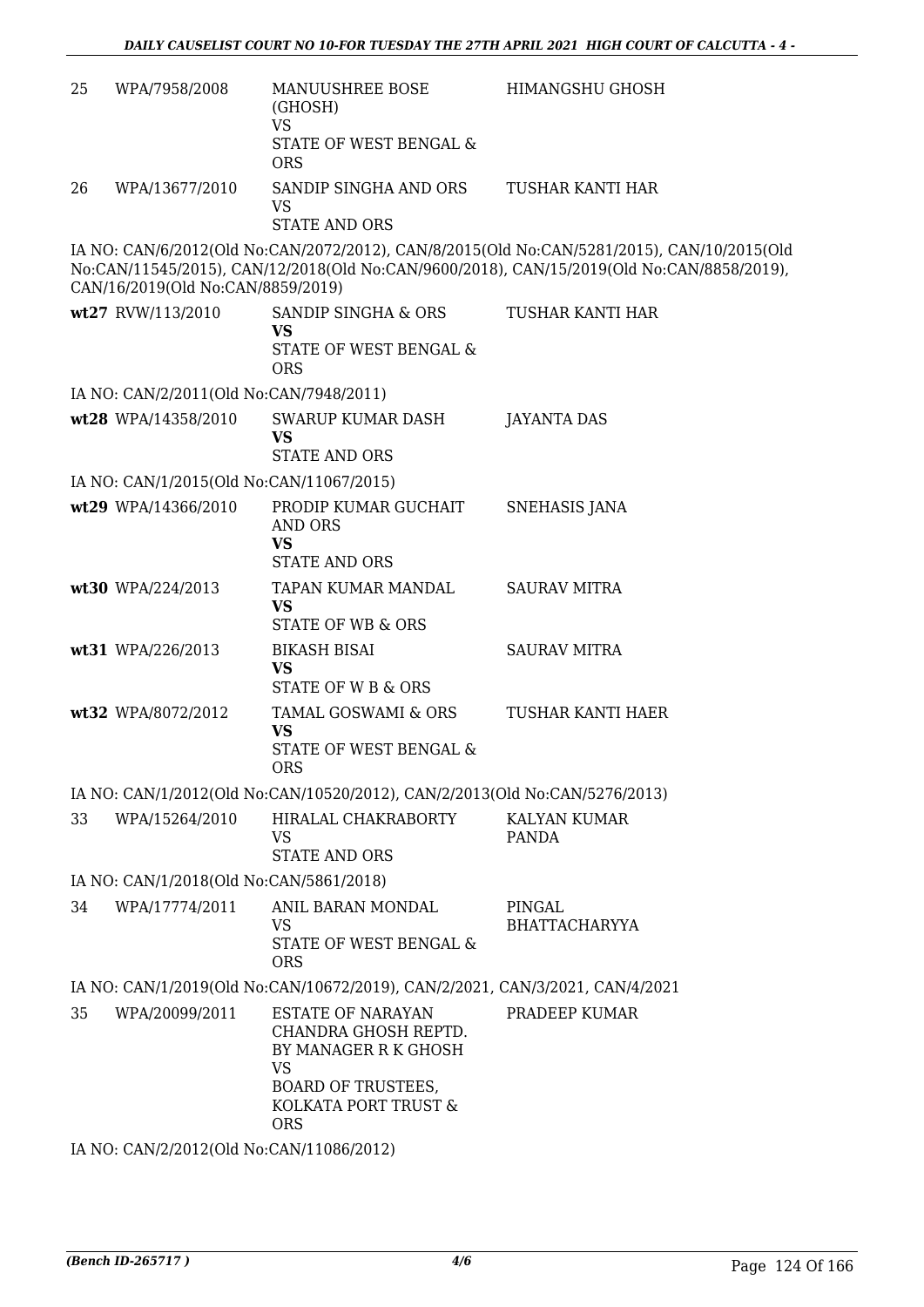| 36 | WPA/21895/2011                           | <b>SWAGAT BUSINESS PVT</b><br><b>LTD</b><br><b>VS</b><br>UNION OF INDIA & ORS                                                  | <b>SUMITA SHAW</b>    |
|----|------------------------------------------|--------------------------------------------------------------------------------------------------------------------------------|-----------------------|
|    | IA NO: ASTA/1/2012(Old No:ASTA/4/2012)   |                                                                                                                                |                       |
| 37 | WPA/21843/2012                           | DEBLINA SAHA<br><b>VS</b><br>INDIAN OIL CORPORATION<br>& ORS.                                                                  | PARTHA PRATIM ROY     |
| 38 | WPA/17649/2014                           | <b>JAYANTA MONDAL</b><br><b>VS</b><br><b>SOUTH BENGAL STATE</b><br>TRANSPORT CORPORATION<br>& ORS                              | CHAMDRIMA KUNDU       |
| 39 | WPA/23650/2014                           | RAJENDRA KR. SAHA & ANR<br>VS<br><b>STATE OF WEST BENGAL &amp;</b><br><b>ORS</b>                                               | <b>GOLAM MASTAFA</b>  |
| 40 | WPA/28982/2015                           | <b>SUDIPTA SAHA</b><br><b>VS</b><br>STATE OF WEST BENGAL &<br><b>ORS</b>                                                       | KAKALI SAMAJPATY      |
| 41 | WPA/7633/2016                            | NORTH BENGAL TOURS &<br>TRAVELS & ANR<br><b>VS</b><br><b>INDIAN TOURISM</b><br>DEVELOPMENT<br><b>CORPORATION LTD &amp; ORS</b> | RAHUL GANGULY         |
|    | IA NO: CAN/1/2019(Old No:CAN/12551/2019) |                                                                                                                                |                       |
| 42 | WPA/28428/2016                           | KUSHAAL VIKRAM<br>VS<br>STATE OF WEST BENGAL &<br>ORS.                                                                         | <b>SAMIK SARKAR</b>   |
|    | IA NO: CAN/1/2017(Old No:CAN/2883/2017)  |                                                                                                                                |                       |
| 43 | WPA/9674/2017                            | SANDIP CHAKRABORTY &<br><b>ORS</b><br><b>VS</b><br>DISTRICT PRIMARY<br>SCHOOL COUNCIL,<br>PASCHIM MEDINIPORE &<br><b>ORS</b>   | A MANDAL              |
| 44 | WPA/14174/2017                           | KALI CHARAN NAG<br><b>VS</b><br>STATE OF WEST BENGAL &<br><b>ORS</b>                                                           | TARA PADA DAS         |
| 45 | WPA/19194/2018                           | RAM PRASAD GHOSH<br>VS<br>STATE OF WEST BENGAL &<br><b>ORS</b>                                                                 | <b>SUKUMAR SARKAR</b> |
| 46 | WPA/5957/2019                            | FENA (P) LIMITED<br><b>VS</b><br>STATE OF WEST BENGAL &<br><b>ORS</b>                                                          | SAYAN SINHA           |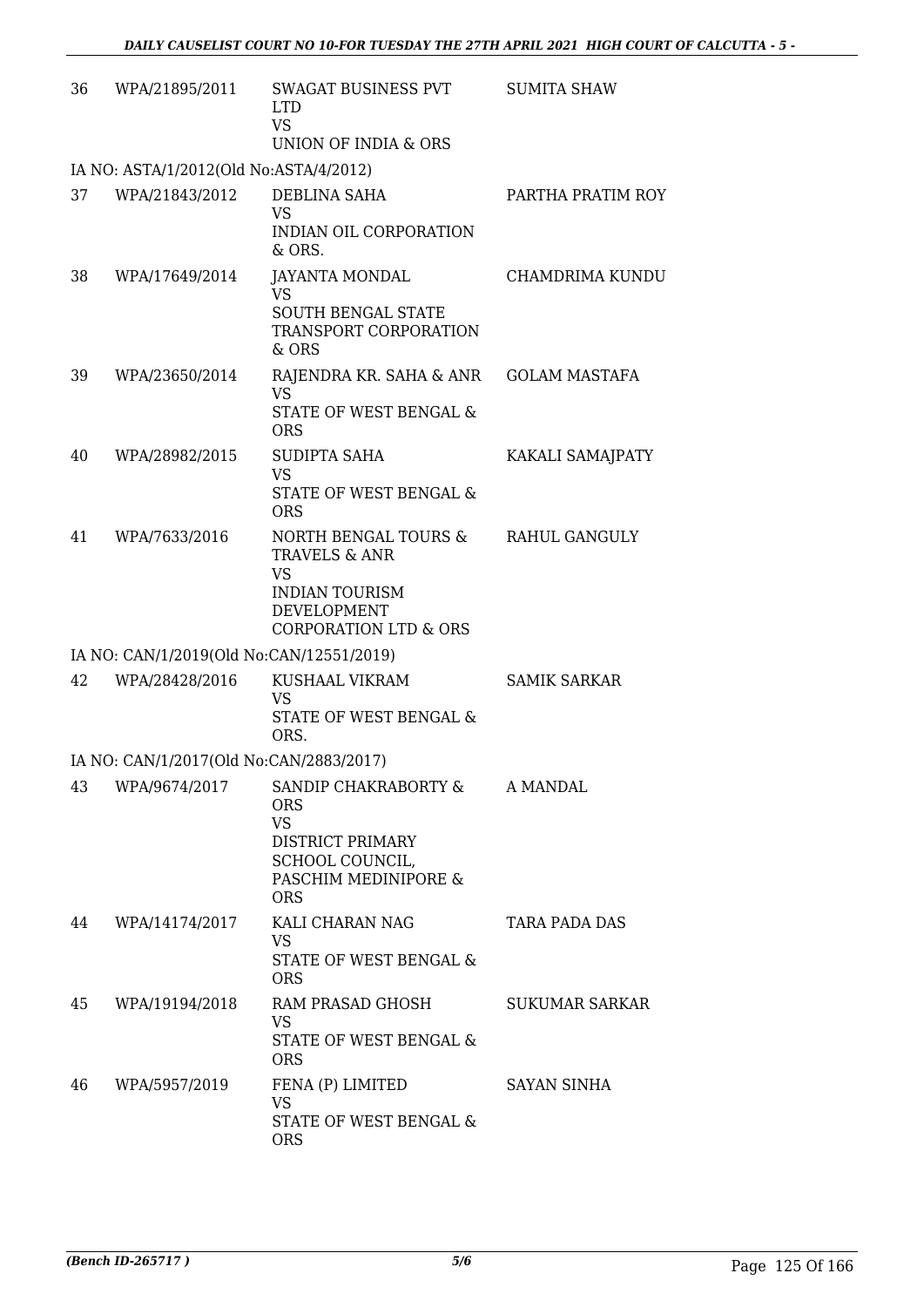| 47 | WPA/17842/2019                            | DEEPANJAN ROY<br>VS.<br>MAULANA ABUL KALAM<br><b>AZAD UNIVERSITY OF</b><br><b>TECHNOLOGY &amp; ORS</b> | RANANEESH GUHA<br><b>THAKURTA</b>   |
|----|-------------------------------------------|--------------------------------------------------------------------------------------------------------|-------------------------------------|
|    |                                           | <b>APPLICATION CLAIM CASE</b>                                                                          |                                     |
| 48 | FMAT/1575/2011                            | PURNIMA ROY & ORS<br>VS.<br>NATIONAL INSURANCE CO.<br>LTD. & ORS                                       | JAYANTA KR.<br><b>MANDAL</b>        |
|    | IA NO: CAN/1/2012(Old No:CAN/6195/2012)   |                                                                                                        |                                     |
| 49 | FMA/192/2019<br>$(PT I + OB + 2ND$<br>J/C | HARIPRIYA DAS & ORS<br>VS.<br>THE NATIONAL INSURANCE<br>CO. LTD & ANR                                  | SAIDUR RAHAMAN                      |
| 50 | FMA/35/2021                               | MD TUSIF KHAN@TAUSIF<br>KHAN@TAUSEEF KHAN<br><b>VS</b><br>NATIONAL INSURANCE<br>COMPANY LTD & ANR      | <b>ASHIQUE MONDAL</b>               |
| 51 | FMA/192/2021                              | SBI GENERAL INSURANCE<br>CO. LTD.<br>VS.<br>SHILA ADAK AND ORS                                         | <b>DEBANJAN</b><br><b>MUKHERJEE</b> |
|    | TA NTO OANTIA IOOOA                       |                                                                                                        |                                     |

IA NO: CAN/1/2021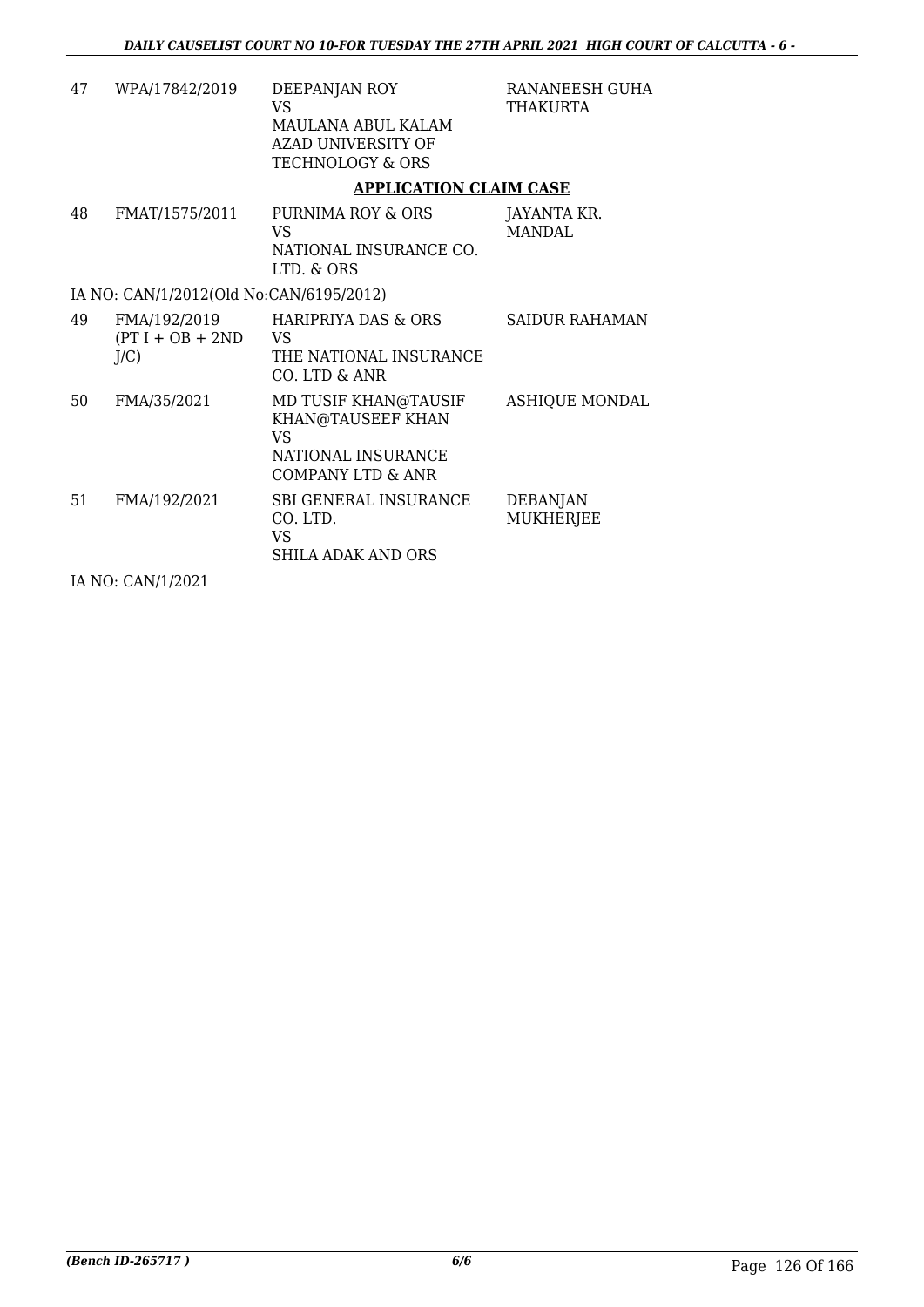

## **Appellate Side**

**DAILY CAUSELIST For Tuesday The 27th April 2021**

**COURT NO. 23**

### **SINGLE BENCH (SB - X)**

**AT 11:15 AM**

**HON'BLE JUSTICE ARINDAM MUKHERJEE**

### **(VIA VIDEO CONFERENCE)**

**ON AND FROM MONDAY, 1ST MARCH, 2021 - MATTERS (MOTION & HEARING) UNDER ARTICLE 226 OF THE CONSTITUTION RELATING TO MADHYAMIK SIKSHYA KENDRA UNDER GROUP - II, INCLUDING APPLICATIONS CONNECTED THERETO;**

**MATTERS (MOTION & HEARING) UNDER ARTICLE 226 OF THE CONSTITUTION OF INDIA RELATING TO CO-OPERATIVE SOCIETIES UNDER GROUP - V (EXCLUDING SERVICE MATTERS) AND APPLICATIONS CONNECTED THERETO;**

**AND**

**ON AND FROM MONDAY, 1ST MARCH, 2021 - IN ADDITION TO HIS OWN LIST, SHALL TAKE ITEM NOS.181 TO 235 FROM THE LIST DATED 1ST MARCH, 2021 OF HON'BLE JUSTICE SABYASACHI BHATTACHARYYA.**

**AND ON AND FROM MONDAY, 1ST MARCH, 2021 - WILL SIT SINGLY AND TAKE ITEM NOS.236 TO 279 FROM THE LIST DATED 1ST MARCH, 2021 OF HON'BLE JUSTICE SABYASACHI BHATTACHARYYA (EXCEPT THE MATTERS WHICH ARE ALREADY DISPOSED OF OR ORDERED OTHERWISE).**

**IF NO ONE APPEARS FOR THE PETITIONERS IN THE VIRTUAL MODE, THE MATTERS SHALL BE DISMISSED.** 

**NO PHYSICAL MENTIONING WILL BE ENTERTAINED UNTIL FURTHER ORDER ONLY E-MENTIONING WILL BE ENTERTAINED UPON NOTICE TO THE OTHERSIDE.**

**NOTE : MATTERS WILL BE TAKEN UP THROUGH VIRTUAL MODE ONLY .**

### **GR-II (MOTION)**

 $(M.S.K.)$ 

1 WPA/8521/2021 SK. SAIFUDDIN

VS STATE OF WEST BENGAL AND ORS.

SIRAJUL HOQUE MONDAL

### **MOTION 1**

( GROUP - V CO-OPERATIVE SOCIETIES )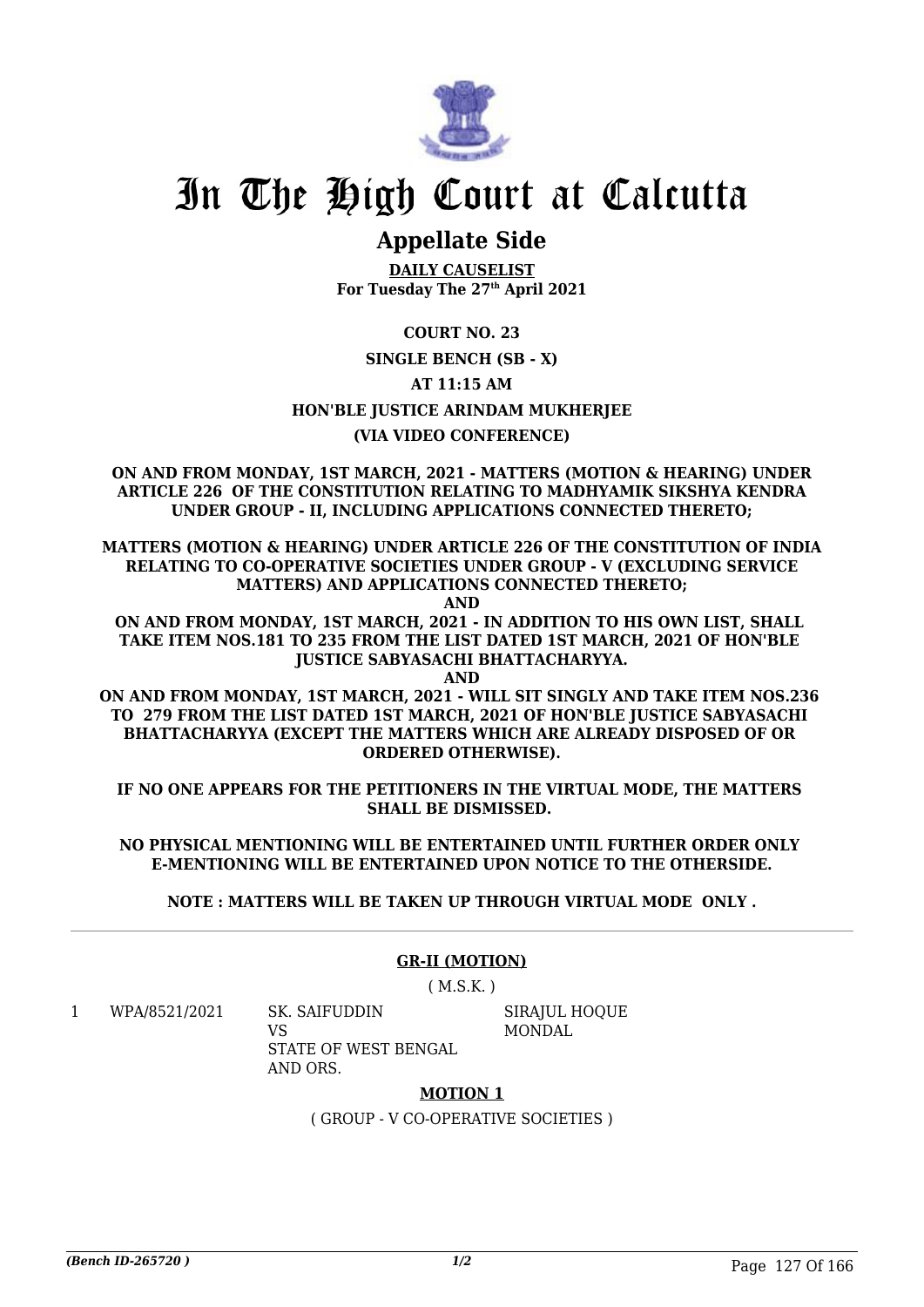| 2  | WPA/9512/2021                            | DEBLAL GHOSH<br><b>VS</b><br>THE STATE OF WEST<br><b>BENGAL AND ORS</b>                                  | MD. NAUROZ<br><b>RAHBER</b> |  |  |
|----|------------------------------------------|----------------------------------------------------------------------------------------------------------|-----------------------------|--|--|
|    |                                          | <b>MOTION</b>                                                                                            |                             |  |  |
|    |                                          | (GROUP - IX (RESIDUARY)                                                                                  |                             |  |  |
| 3  | WPA/1712/2020                            | NETAI CHARAN GIRI<br><b>VS</b><br>STATE OF WEST BENGAL &<br><b>ORS</b>                                   | ARNAB MUKHERJEE             |  |  |
| 4  | WPA/7729/2020                            | BHARATI PRADHAN<br><b>VS</b><br>State of West Bengal                                                     | <b>GOUTAM MISHRA</b>        |  |  |
| 5  | WPA/9721/2020                            | UTTAM KUMAR MAITY<br><b>VS</b><br>STATE OF WEST BENGAL<br>AND ORS.                                       | <b>SALIL KUMAR MAITI</b>    |  |  |
| 6  | WPA/1047/2021                            | <b>TANMAY MAITY</b><br><b>VS</b><br><b>STATE OF WEST BENGAL</b><br>AND ORS.                              | <b>PUNAM BASU</b>           |  |  |
| 7  | WPA/5565/2021                            | M.P CONSTRUCTION<br><b>VS</b><br>THE PASCHIMANCHAL<br>UNNAAYAN PARISHAD AND<br><b>ORS</b>                | KAKALI DUTTA                |  |  |
| 8  | WPA/5605/2021                            | SK. NAJIRUDDIN ALIAS SK. SAHEB BANERJEE<br><b>HALIM</b><br><b>VS</b><br>STATE OF WEST BENGAL<br>AND ORS. |                             |  |  |
| 9  | WPA/5694/2021                            | <b>SEKH RABIAL</b><br><b>VS</b><br>STATE OF WEST BENGAL<br>AND ORS.                                      | LIPIKA NATH                 |  |  |
| 10 | WPA/5735/2021                            | KANAI BIJOLI RICE MILLS<br>PRIVATE LIMITED<br><b>VS</b><br>STATE OF WEST BENGAL<br>AND ORS.              | PUSHAN MAJUMDAR             |  |  |
|    |                                          | <b>ASSIGNED MATTERS</b>                                                                                  |                             |  |  |
| 11 | WPA/23113/2019                           | M/S. N.K. MONDAL & SONS<br><b>VS</b><br>UNION OF INDIA & ORS                                             | MONIKA SINHA                |  |  |
|    | IA NO: CAN/1/2019(Old No:CAN/12647/2019) |                                                                                                          |                             |  |  |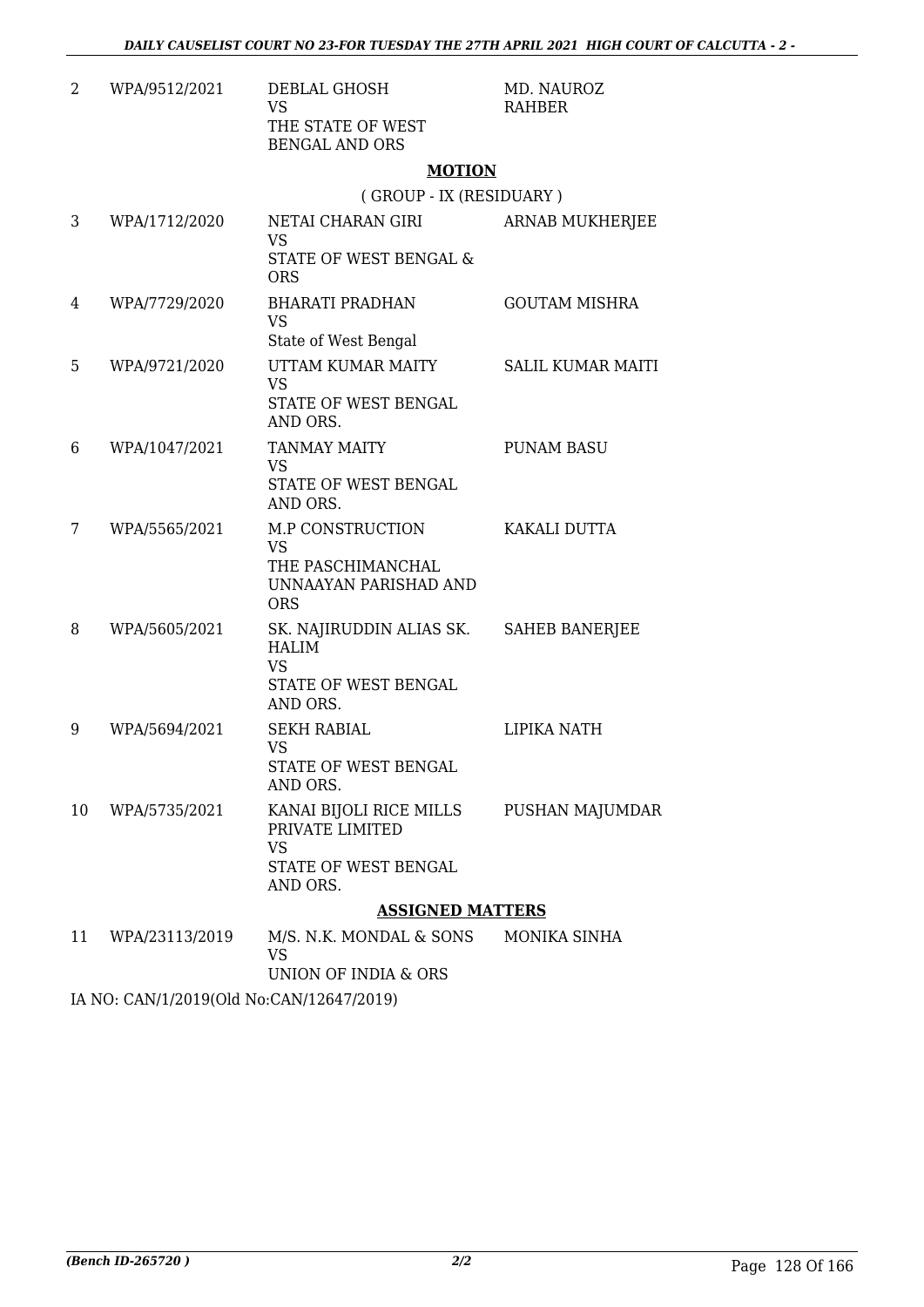

### **Appellate Side**

**DAILY CAUSELIST For Tuesday The 27th April 2021**

**COURT NO. 18 SINGLE BENCH (SB - XI) AT 11:15 AM HON'BLE JUSTICE BISWAJIT BASU (VIA VIDEO CONFERENCE)**

**ON AND FROM MONDAY, 22ND FEBRUARY, 2021 ROSTER NOTIFIED ON 8TH JANUARY, 2021 IS MODIFIED TO THE FOLLOWING EXTENT:-**

**MATTERS (MOTION & HEARING) UNDER ARTICLE 226 OF THE CONSTITUTION RELATING TO MADRASAH EDUCATION UNDER GROUP II AND APPLICATIONS CONNECTED THERETO;**

**MATTERS (MOTION & HEARING) UNDER ARTICLE 226 OF THE CONSTITUTION RELATING TO APPOINTMENT AND SERVICE CONDITION OF PARA TEACHERS UNDER GROUP II AND APPLICATIONS CONNECTED THERETO;**

**ADMISSION AND HEARING OF CIVIL REVISION APPLICATIONS AND APPLICATIONS UNDER ARTICLE 227 OF THE CONSTITUTION OF INDIA ARISING OUT OF TESTAMENTARY, EJECTMENT / EVICTION SUITS AND PUBLIC PREMISES (UNAUTHORISED OCCUPANTS) ACT, 1971 INCLUDING APPLICATIONS CONNECTED THERETO.**

**MATTERS (MOTION & HEARING) UNDER ARTICLE 226 OF THE CONSTITUTION OF INDIA RELATING TO LAND UNDER GROUP I INCLUDING APPLICATIONS CONNECTED THERETO.**

**AND**

**ON AND FROM MONDAY, 19TH APRIL, 2021 TO FRIDAY, 30TH APRIL, 2021 – IN ADDITION TO HIS OWN LIST AND DETERMINATION, WILL SIT SINGLY AND TAKE UP THE MATTERS FROM THE LIST AND DETERMINATION OF HON'BLE JUSTICE RAJARSHI BHARADWAJ.**

**NOTE: MATTERS WILL BE TAKEN UP THROUGH VITRUAL MODE ONLY.**

#### **SPECIAL NOTE : MENTIONING FOR INCLUSION OF "HEARING MATTERS" IN THE LIST WILL NOT BE ENTERTAINED FOR THE TIME BEING.**

|                |               | <b>NEW MOTION (GROUP - I)</b>                                                                |                                   |  |
|----------------|---------------|----------------------------------------------------------------------------------------------|-----------------------------------|--|
| 1              | WPA/681/2020  | M/S BHARATI STONE PRODUCT<br>VS<br>STATE OF WEST BENGAL & ORS                                | <b>SUBODH BANERJEE</b>            |  |
| $\overline{2}$ | WPA/91/2021   | SANJAY SAHA AND ANR<br>VS<br>THE STATE OF WEST BENGAL AND<br><b>ORS</b>                      | PRASENJIT SAHA                    |  |
| 3              | WPA/1389/2021 | SAGAR DUTTA<br>VS.<br>UNION OF INDIA AND ORS.                                                | SOUMYAJIT DAS<br><b>MAHAPATRA</b> |  |
| 4              | WPA/4796/2021 | DINABANDHU DAS@DINABANDHU PAMPA DEY DHABAL<br>DAS.<br>VS<br>STATE OF WEST BENGAL AND<br>ORS. |                                   |  |
| 5              | WPA/5693/2021 | MOTILAL MONDAL<br>VS<br>STATE OF WEST BENGAL AND<br>ORS.                                     | KARUNAMOYEE SAMANTA               |  |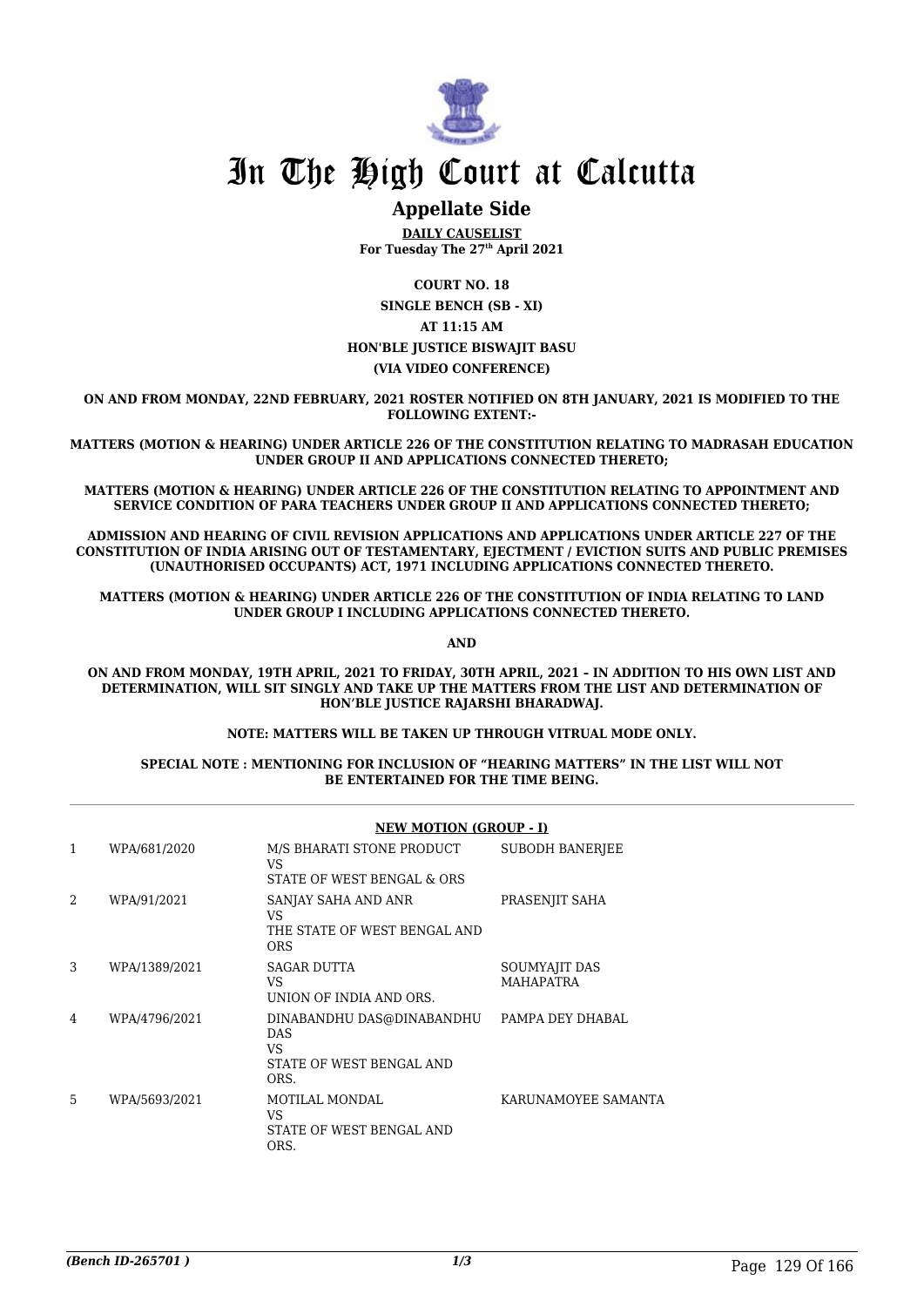| 6  | WPA/6401/2021     | COMMON VILLAGERS OF<br>CHATINA VILLAGE AND CHATINA<br>DURGA PUJA COMMITTE AND ORS<br>VS<br>STATE OF WEST BENGAL AND<br>ORS. | SARBANANDA SANYAL      |
|----|-------------------|-----------------------------------------------------------------------------------------------------------------------------|------------------------|
| 7  | WPA/7266/2021     | SARASWATI GHOSH<br>VS.<br>STATE OF WEST BENGAL AND<br>ORS.                                                                  | SOBHAN KUMAR PATHAK    |
| 8  | WPA/8006/2021     | <b>SK. USIAR RAHAMAN</b><br>VS<br>STATE OF WEST BENGAL AND<br>ORS.                                                          | SRIKUMAR MANDAL        |
| 9  | WPA/8341/2021     | TOLARAM INDIA LIMITED AND<br>ANR<br><b>VS</b><br>UNION OF INDIA AND ORS                                                     | RAJENDRA NATH BARIK    |
|    | IA NO: CAN/1/2021 |                                                                                                                             |                        |
| 10 | WPA/8482/2021     | <b>FANI KHAN AND ORS</b><br>VS                                                                                              | <b>ASHRAFUL HUO</b>    |
|    |                   | STATE OF WEST BENGAL AND<br>ORS.                                                                                            |                        |
| 11 | WPA/8881/2021     | SUSHIL KUMAR MALLICK AND<br><b>ORS</b><br>VS.                                                                               | <b>SAIRA BANU</b>      |
|    |                   | STATE OF WEST BENGAL AND<br>ORS.                                                                                            |                        |
| 12 | WPA/8921/2021     | SK. SAMSUDDIN<br>VS<br>STATE OF WEST BENGAL AND<br>ORS.                                                                     | SK. TOSLIM ALI         |
| 13 | WPA/9207/2021     | PAMPA GHOSH<br>VS                                                                                                           | SARBANANDA SANYAL      |
|    |                   | UNION OF INDIA AND ORS.                                                                                                     |                        |
| 14 | WPA/9208/2021     | AMAR MOSHAT AND ANR<br>VS<br>STATE OF WEST BENGAL AND<br>ORS.                                                               | PAYEL SHOME            |
| 15 | WPA/9296/2021     | BABLU MOMIN AND ORS.<br>VS<br>STATE OF WEST BENGAL AND                                                                      | <b>BISWAJIT TIWARI</b> |
|    |                   | ORS.                                                                                                                        |                        |
| 16 | WPA/9373/2021     | GOLAM NABI MOLLA AND ORS<br>VS.<br>STATE OF WEST BENGAL AND                                                                 | SUBRATA MUKHERJEE      |
| 17 | WPA/9405/2021     | ORS.<br>MD HUMAYUN KABIR                                                                                                    | MD IDRISH              |
|    |                   | VS<br>STATE OF WEST BENGAL AND<br>ORS.                                                                                      |                        |
| 18 | WPA/9426/2021     | SANTANU MONDAL                                                                                                              | NITAI CHANDRA SAHA     |
|    |                   | VS<br>THE CHIEF INFORMATION<br>COMMISSIONER                                                                                 |                        |
| 19 | WPA/9591/2021     | SREE SREE HARADHANESWAR<br>MAHADEB THAKUR REP. BY<br>PHANINDRANATH DOLUI<br>VS                                              | SALIL KUMAR MAITI      |
|    |                   | STATE OF WEST BENGAL AND<br>ORS.                                                                                            |                        |
| 20 | WPA/9630/2021     | PIJUSH KANTI DUTTA ROY<br>VS                                                                                                | RASOMAY MONDAL         |
|    |                   | STATE OF WEST BENGAL AND<br>ORS.                                                                                            |                        |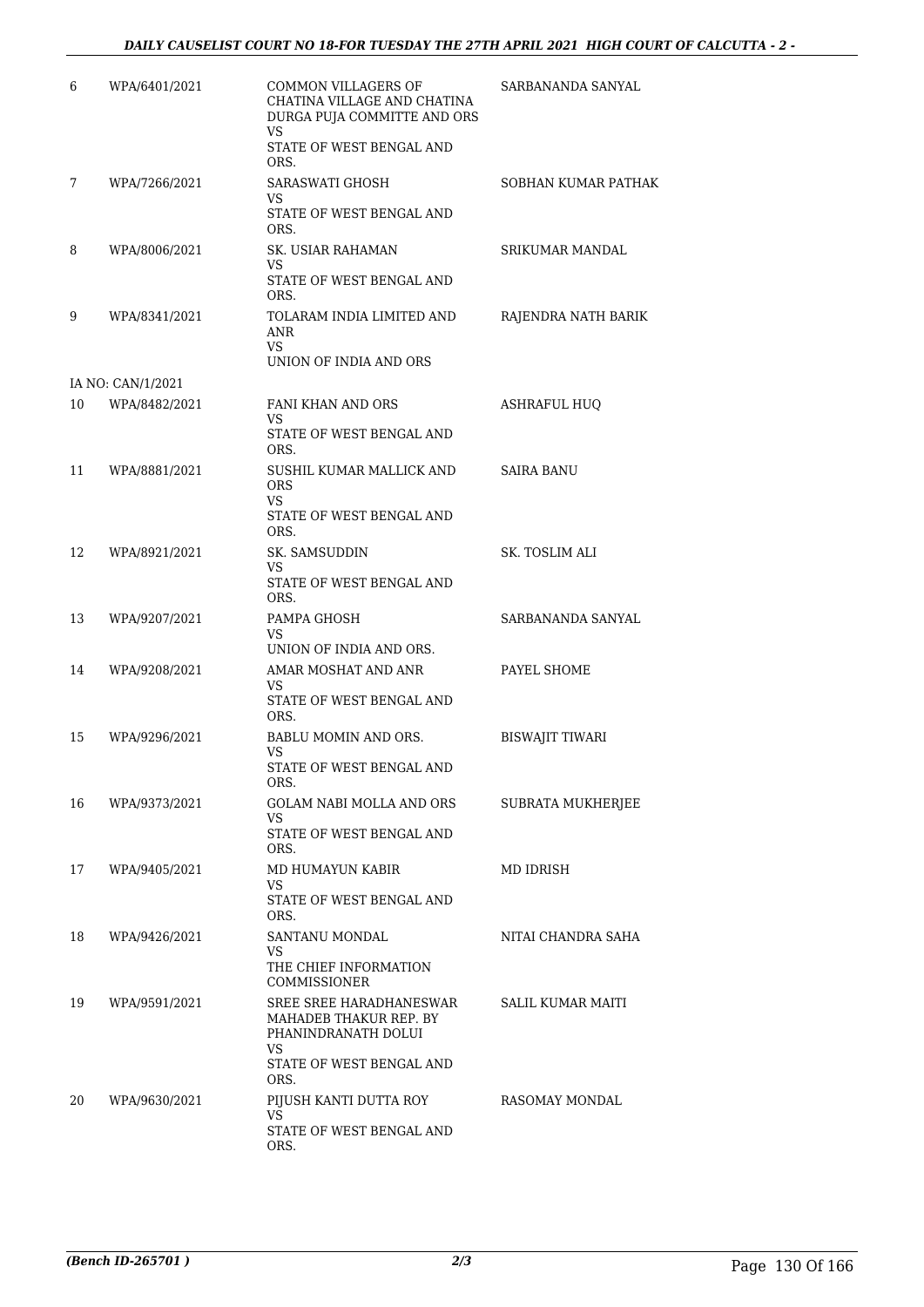| 21 | WPA/9681/2021  | JAFIR MD. KHAN @ JAFIR<br>MAHAMMAD KHAN AND OTHERS<br>VS.<br>STATE OF WEST BENGAL AND<br>ORS. | RITA PATRA                      |
|----|----------------|-----------------------------------------------------------------------------------------------|---------------------------------|
| 22 | WPA/9717/2021  | SK AJHAR ALI AND OTHERS<br>VS.<br>STATE OF WEST BENGAL AND<br>ORS.                            | SANJIB KUMAR GHOSH              |
| 23 | WPA/9740/2021  | <b>BASLU NAD AND OTHERS</b><br>VS<br>INDIAN OIL CORPORATION<br><b>LIMITED AND OTHERS</b>      | SNEHASIS JANA                   |
| 24 | WPA/9778/2021  | MARS NALINI LALL<br>VS<br>STATE OF WEST BENGAL AND<br>ORS.                                    | ARKA PRAVA SEN                  |
| 25 | WPA/9835/2021  | SANUAR ALI<br>VS<br>THE STATE OF WEST BENGAL AND<br><b>ORS</b>                                | UDAYNARAYAN BETAL               |
| 26 | WPA/9849/2021  | SANTI RANJAN TARAFDAR<br>VS<br>STATE OF WEST BENGAL AND<br>ORS.                               | ANWASHA HALDER                  |
| 27 | WPA/9893/2021  | MALA GHOSH AND ANOTHER<br>VS<br>STATE OF WEST BENGAL AND<br>ORS.                              | <b>MAINAK SWARNOKAR</b>         |
| 28 | WPA/9915/2021  | AJOY KUMAR MONDAL<br>VS<br>THE BLOCK LAND AND LAND<br>REFORMS OFFICER, CANNING-II<br>AND ORS  | NITAI CHANDRA SAHA              |
| 29 | WPA/9970/2021  | MUJIBAR RAHAMAN SHAH AND<br><b>ORS</b><br>VS<br>STATE OF WEST BENGAL AND<br>ORS.              | ADITYA BISWAS                   |
| 30 | WPA/9987/2021  | MD. SADDAM HOSSAIN<br>VS<br>STATE OF WEST BENGAL                                              | <b>MAHIM SASMAL</b>             |
| 31 | WPA/10035/2021 | ADYAMAA TRADELINK PVT LTD<br>AND ANR<br>VS<br>STATE OF WEST BENGAL AND<br>ORS.                | SOMNATH ROY<br><b>CHOWDHURY</b> |
| 32 | WPA/10036/2021 | AMBEY NIWAS PRIVATE LIMITED<br>AND ANR<br>VS<br>STATE OF WEST BENGAL AND<br>ORS.              | <b>SOMNATH ROY</b><br>CHOWDHURY |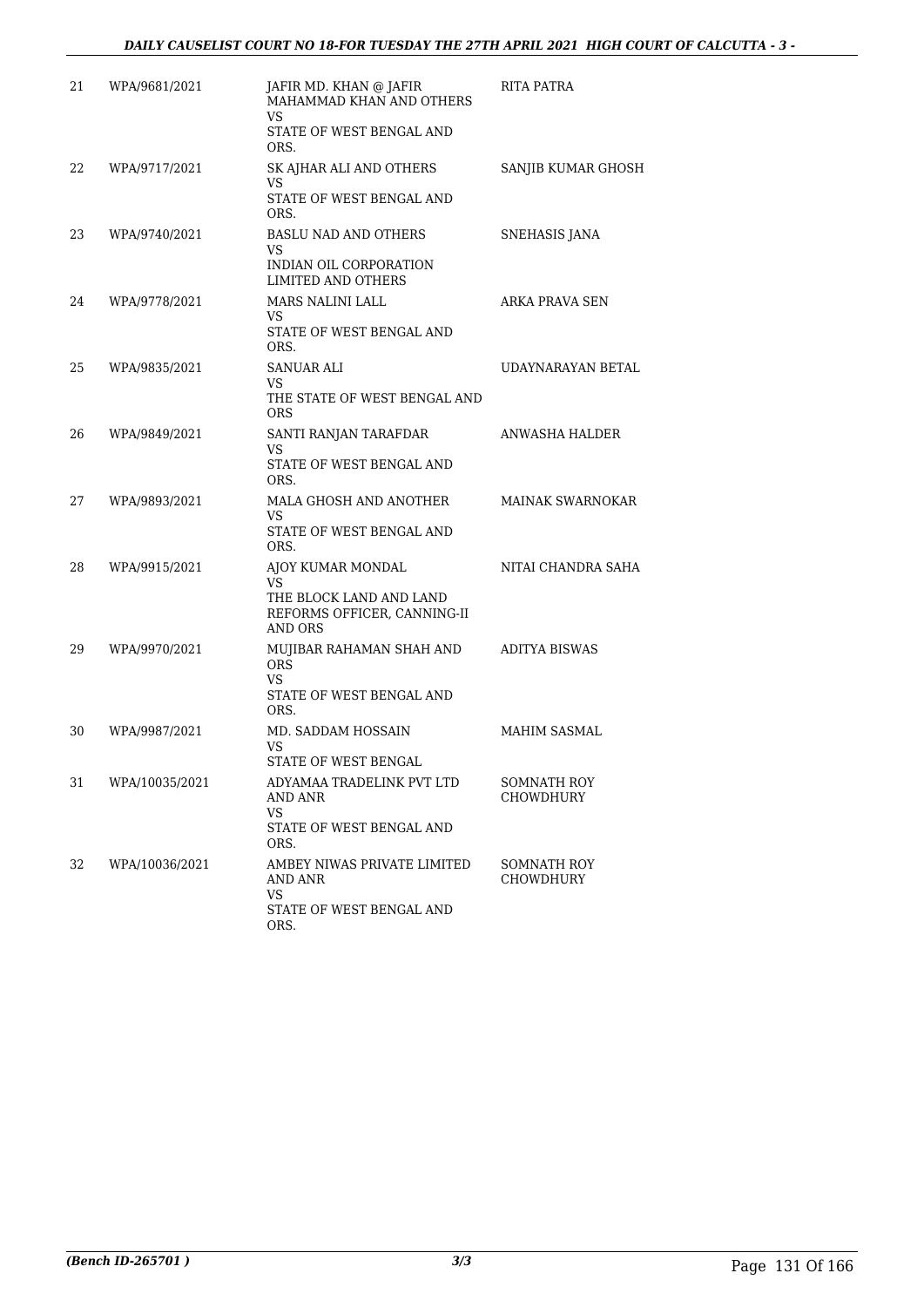

### **Appellate Side**

**DAILY CAUSELIST For Tuesday The 27th April 2021**

**COURT NO. 24**

**SINGLE BENCH (SB - XII)**

**AT 11:15 AM**

#### **HON'BLE JUSTICE AMRITA SINHA**

**(VIA VIDEO CONFERENCE)**

**ON AND FROM MONDAY, 11TH JANUARY, 2021 ROSTER NOTIFIED ON 8TH JANUARY, 2021 IS MODIFIED TO THE FOLLOWING EXTENT :- MATTERS (MOTION & HEARING) UNDER ARTICLE 226 OF THE CONSTITUTION RELATING TO MUNICIPALITIES AND PANCHAYATS (EXCLUDING MATTERS RELATED TO CO-OPERATIVE SOCIETIES) UNDER GROUP V AND APPLICATIONS CONNECTED THERETO (INCLUDING ALL SERVICE MATTERS RELATED TO MUNICIPALITY AND CONNECTED APPLICATIONS CONNECTED THERETO).**

**AND**

**ON AND FROM WEDNESDAY, 21ST APRIL, 2021 TO SO LONG AS THE SINGLE BENCH OF HON'BLE JUSTICE AMRITA SINHA DOES NOT SIT – HON'BLE JUSTICE SHEKHAR B. SARAF IN ADDITION TO HIS OWN LIST AND DETERMINATION, SHALL TAKE UP MATTERS FROM THE LIST AND DETERMINATION OF HON'BLE JUSTICE AMRITA SINHA.**

**THE FOLLOWING NOTES WILL BE EFFECTIVE ON AND FROM 11.01.2021.**

**SPECIAL NOTE : NO FURTHER INCLUSION IN THE LIST WILL BE ALLOWED UNTIL FURTHER ORDER.**

**1.ON EVERY MONDAY MUNICIPALITY MOTIONS WILL BE TAKEN UP FOR THE WHOLE DAY. IF TIME PERMITS PANCHAYAT MOTIONS WILL BE TAKEN UP.**

**2. ON EVERY TUESDAY PANCHAYAT MOTIONS WILL BE TAKEN UP TILL RECESS. AFTER RECESS APPLICATIONS WILL BE TAKEN UP AND IF TIME PERMITS PANCHAYAT MOTIONS WILL BE TAKEN UP AND THEREAFTER MUNICIPALITY MOTIONS WILL BE TAKEN UP.**

**3. ON EVERY WEDNESDAY MUNICIPALITY MOTIONS WILL BE TAKEN UP TILL RECESS. AFTER RECESS CONTEMPT MATTERS WILL BE TAKEN UP AND IF TIME PERMITS MUNICIPALITY MOTIONS WILL BE TAKEN UP AND THEREAFTER PANCHAYAT MOTIONS WILL BE TAKEN UP.**

**4. ON EVERY THURSDAY PANCHAYAT MOTIONS WILL BE TAKEN UP TILL RECESS. AFTER RECESS HEARING MATTERS WILL BE TAKEN UP. IF TIME PERMITS PANCHAYAT MOTIONS WILL BE TAKEN UP AND THEREAFTER MUNICIPALITY MOTIONS WILL BE TAKEN UP.**

**5. ON EVERY FRIDAY PANCHAYAT MOTIONS WILL BE TAKEN UP TILL RECESS. AFTER RECESS HEARING MATTERS WILL BE TAKEN UP AND IF TIME PERMITS PANCHAYAT MOTIONS WILL BE TAKEN UP AND THEREAFTER MUNICIPALITY MOTIONS WILL BE TAKEN UP.**

|      |                                               | <b>TO BE MENTIONED</b>                                                     |                    |
|------|-----------------------------------------------|----------------------------------------------------------------------------|--------------------|
| 1    | WPA/13480/2015                                | ASHISH SAMANTA<br>VS.<br>STATE OF WEST BENGAL & ORS                        | ABU SOHEL          |
|      | IA NO: CAN/1/2019(Old No:CAN/5055/2019)       |                                                                            |                    |
| 2    | WPA/20454/2019<br>[NON-PROSECUTION]           | SUNIL A. KHUSHALANI<br><b>VS</b><br>KOLKATA MUNICIPAL<br>CORPORATION & ORS | KUMK KUM MUKHERJEE |
|      |                                               | <b>MUNICIPALITY - MOTIONS</b>                                              |                    |
| 3    | WPA/29339/2014                                | KARTICK CHANDRA BARIK<br><b>VS</b><br>STATE OF WEST BENGAL & ORS           | KUNAL GANGULY      |
|      | IA NO: CAN/1/2020(Old No:CAN/2766/2020)       |                                                                            |                    |
| wt.4 | WPA/29340/2014                                | SWAPAN CHATTERIEE & ORS<br>VS<br>STATE OF WEST BENGAL & ORS                | KUNAL GANGULY      |
|      | IA NO. CANIJI (2020) (OLI No. CANIZZEE (2020) |                                                                            |                    |

IA NO: CAN/1/2020(Old No:CAN/2765/2020)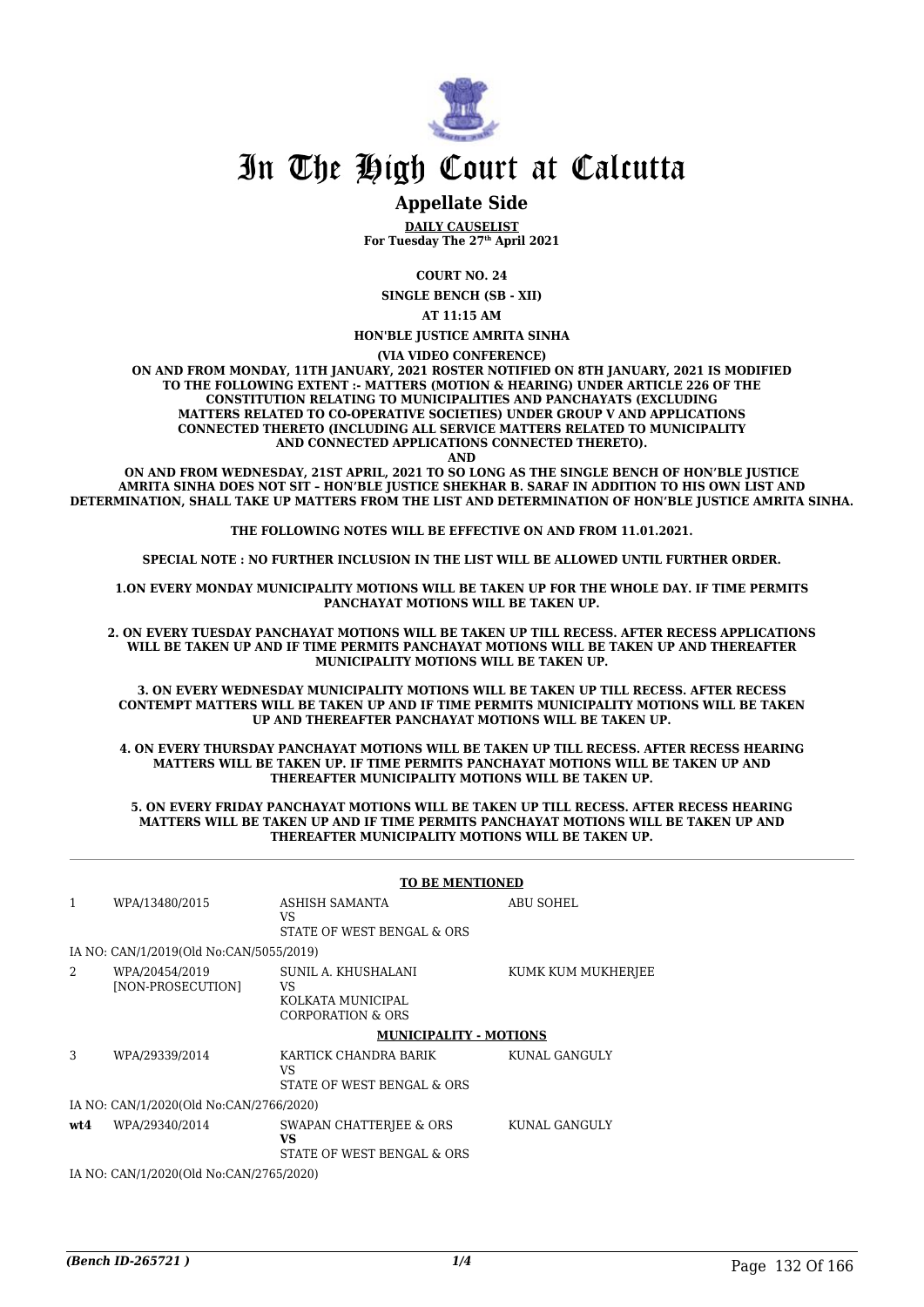| 5  | WPA/5052/2019     | SARASWATI TANTUBAY AND ORS<br>(SWAPAN TANTUBAY SINCE<br>DEACESED)<br><b>VS</b><br>ASANSOL MUNICIPAL   | NEMAI CHANDRA SAHA                     |
|----|-------------------|-------------------------------------------------------------------------------------------------------|----------------------------------------|
|    |                   | <b>CORPORATION AND ORSS</b>                                                                           |                                        |
| 6  | WPA/3108/2020     | ANJALI DHAR<br>VS.<br>KOLKATA MUNICIPAL<br><b>CORPORATION &amp; ORS</b>                               | SOUNAK BHATTACHARYA                    |
| 7  | WPA/3814/2020     | AMALENDU KR BERA & ORS<br>VS.<br>STATE OF WEST BENGAL & ORS                                           | SOURAV DUTTA                           |
| 8  | WPA/4977/2020     | <b>HARU BERA</b><br>VS<br>CHANDANNAGAR MUNICIPAL<br><b>CORPORATION &amp; ORS</b>                      | SHUVRO PROKASH LAHIRI                  |
| 9  | WPA/5089/2020     | NARENDRA NATH SEN<br>VS.<br>STATE OF WEST BENGAL & ORS                                                | DEBNATH MAHATA                         |
| 10 | WPA/6957/2020     | <b>MIRA SHAW</b><br>VS<br><b>BHATPARA MUNICIPALITY</b>                                                | LAKSHMI SHAW                           |
|    | IA NO: CAN/1/2020 |                                                                                                       |                                        |
| 11 | WPA/7246/2020     | SUBRATA MUKHERJEE<br><b>VS</b><br>KOLKATA MUNICIPAL<br>CORPORATION                                    | <b>GITASHREE MISTRY</b>                |
|    | IA NO: CAN/1/2020 |                                                                                                       |                                        |
| 12 | WPA/7527/2020     | SOUMEN KUMAR DUTTA<br>VS.<br>State of West Bengal                                                     | <b>SOURAV DUTTA</b>                    |
|    | IA NO: CAN/1/2020 |                                                                                                       |                                        |
| 13 | WPA/7785/2020     | JOYASHREE BASULI<br><b>VS</b>                                                                         | UTTAM KR<br>BHATTACHARYYA              |
|    |                   | STATE OF WEST BENGAL AND ORS.                                                                         |                                        |
| 14 | WPA/8019/2020     | NANDA GUHA AND ORS<br><b>VS</b><br>A MUNICIPAL CORPORATIOPN AND                                       | <b>MAUSUMI BHOWAL</b>                  |
|    |                   | <b>ORS</b>                                                                                            |                                        |
| 15 | WPA/8032/2020     | <b>IQBAL AHMED</b><br>VS                                                                              | <b>GOLAM KARIM</b><br><b>CHOUDHURY</b> |
| 16 | WPA/8275/2020     | State of West Bengal<br><b>BISWARUP PAUL</b>                                                          | SUTHIRTHA DAS                          |
|    |                   | VS<br>THE KOLKATA MUNICIPAL<br><b>CORPORATION AND OTHERS</b>                                          |                                        |
| 17 | WPA/8518/2020     | RAMESH CHOWDHURY AND ORS                                                                              | KOYELI BHATTACAHARYA                   |
|    |                   | VS<br>HOWRAH MUNICIPAL<br><b>CORPORATION AND ORS</b>                                                  |                                        |
| 18 | WPA/8593/2020     | MD PARVEZ<br>VS.<br>THE HOWRAH MUNICIPAL<br>CORPORATION                                               | ARDHENDU BANERJEE                      |
| 19 | WPA/8652/2020     | MD JAWED<br>VS                                                                                        | MANABENDRA THAKUR                      |
| 20 | WPA/9017/2020     | the kolkata municipal corporation<br><b>SUNAND PRASAD SHAW</b><br>VS<br>STATE OF WEST BENGAL AND ORS. | PRATAP RANJAN<br>CHATTERJEE            |
| 21 | WPA/9080/2020     | KANAI PRASAD<br>VS                                                                                    | MRITYUNJOY SAHA                        |
| 22 | WPA/9603/2020     | STATE OF WEST BENGAL AND ORS.<br>KALIDAS MAITY AND ANR.<br>VS<br>STATE OF WEST BENGAL AND ORS.        | TANUSREE DAS                           |
|    |                   |                                                                                                       |                                        |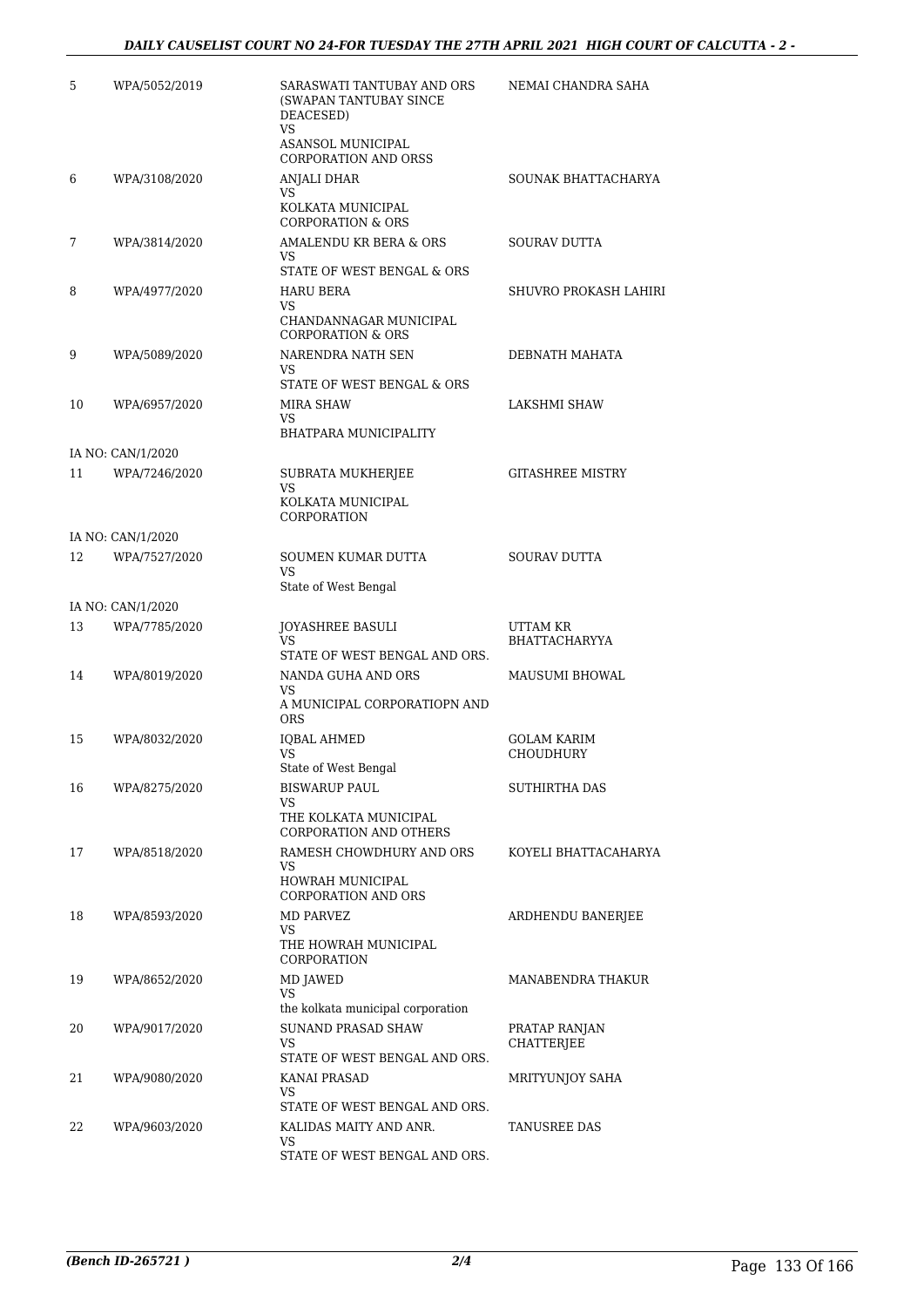| 23   | WPA/9772/2020  | ITU CHAKRABORTY<br>VS<br>KOLKATA MUNICIPAL                                                 | MANABENDRA THAKUR        |
|------|----------------|--------------------------------------------------------------------------------------------|--------------------------|
| 24   | WPA/9865/2020  | CORPORATION<br>PRAVAT KUMAR BANERJEE                                                       | <b>BIDHAYAK LAHIRI</b>   |
|      |                | VS<br>State of West Bengal                                                                 |                          |
| 25   | WPA/10091/2020 | DEBABRATA PAL AND ANR                                                                      | DEBNATH MAHATA           |
|      |                | VS<br>THE STATE OF WEST BENGAL AND<br><b>ORS</b>                                           |                          |
| 26   | WPA/10201/2020 | AJAY CHOWDHURY AND ANOTHER<br>VS                                                           | <b>BRATIN KUMAR DEY</b>  |
|      |                | KOLKATA MUNICIPAL<br>CORPORATION AND OTHERS                                                |                          |
| 27   | WPA/10665/2020 | PRADIP KUMAR DEBNATH<br>VS.                                                                | <b>SUKANTA DAS</b>       |
|      |                | STATE OF WEST BENGAL AND ORS.                                                              |                          |
| 28   | WPA/10734/2020 | SHYAM SUNDER DUTTA<br>VS                                                                   | <b>ABHISHEK BANERJEE</b> |
|      |                | STATE OF WEST BENGAL AND ORS.                                                              |                          |
| 29   | WPA/10782/2020 | RUPA BIBI @ RUPA BIBI SEIKH<br>VS                                                          | ARJUN SAMANTA            |
|      |                | STATE OF WEST BENGAL AND ORS.                                                              |                          |
| 30   | WPA/11183/2020 | MANIKA SAHA                                                                                | NEPESH MAJHI             |
|      |                | <b>VS</b><br>PANIHATI MUNICIPALITY AND ORS                                                 |                          |
| 31   | WPA/11323/2020 | AJIT KUMAR HAJRA                                                                           | TARUN KUMAR DAS          |
|      |                | VS                                                                                         |                          |
|      |                | State of West Bengal                                                                       |                          |
| 32   | WPA/11663/2020 | PAPRI DAS<br>VS<br><b>KMC AND ORS</b>                                                      | J K SANWARWALA           |
| 33   | WPA/263/2021   | ABHISHEK MUKHERJEE<br>VS                                                                   | SANDIP GHOSH             |
|      |                | STATE OF WEST BENGAL AND ORS.                                                              |                          |
| 34   | WPA/381/2021   | PAMPA BARMAN DAS<br>VS                                                                     | <b>BISWAJIT TIWARI</b>   |
|      |                | STATE OF WEST BENGAL AND ORS.                                                              |                          |
| 35   | WPA/1188/2021  | KISHOR KUMAR OJHA<br>VS<br>THE KOLKATA MUNICIPAL                                           | MD. JALALUDDIN           |
|      |                | CORPORATION                                                                                |                          |
| 36   | WPA/1403/2021  | SWAPAN KUMAR DEY<br>VS                                                                     | <b>SURYA MAITY</b>       |
|      |                | STATE OF WEST BENGAL AND ORS.                                                              |                          |
| 37   | WPA/1408/2021  | SANTU GHOSH<br>VS                                                                          | PALASH MUKHERJEE         |
|      |                | STATE OF WEST BENGAL AND ORS.                                                              |                          |
| 38   | WPA/1433/2021  | GARIMA DEVELOPERS AND<br>ANOTHER<br>VS<br>KOLKATA MUNICIPAL                                | ANUJIT MOOKHERJI         |
|      |                | CORPORATION AND OTHERS                                                                     |                          |
| wt39 | WPA/37860/2013 | RATNA GHOSE & ORS<br>VS.                                                                   | TANUSREE DAS             |
|      |                | THE K.M.C. & ORS                                                                           |                          |
| 40   | WPA/1607/2021  | IA NO: CAN/1/2014(Old No:CAN/6994/2014), CAN/2/2018(Old No:CAN/2662/2018)<br>ALAM ARA BIBI | INDRAJIT BHATTACHARJEE   |
|      |                | VS<br>KOLKATA MUNICIPAL                                                                    |                          |
|      |                | CORPORATION                                                                                |                          |
| 41   | WPA/1620/2021  | <b>ANJANA ROY</b><br>VS.                                                                   | PROBAL SARKAR            |
|      |                | STATE OF WEST BENGAL AND ORS.                                                              |                          |
| 42   | WPA/1626/2021  | MUNNI DOM<br>VS                                                                            | PROBAL SARKAR            |
|      |                | STATE OF WEST BENGAL AND ORS.                                                              |                          |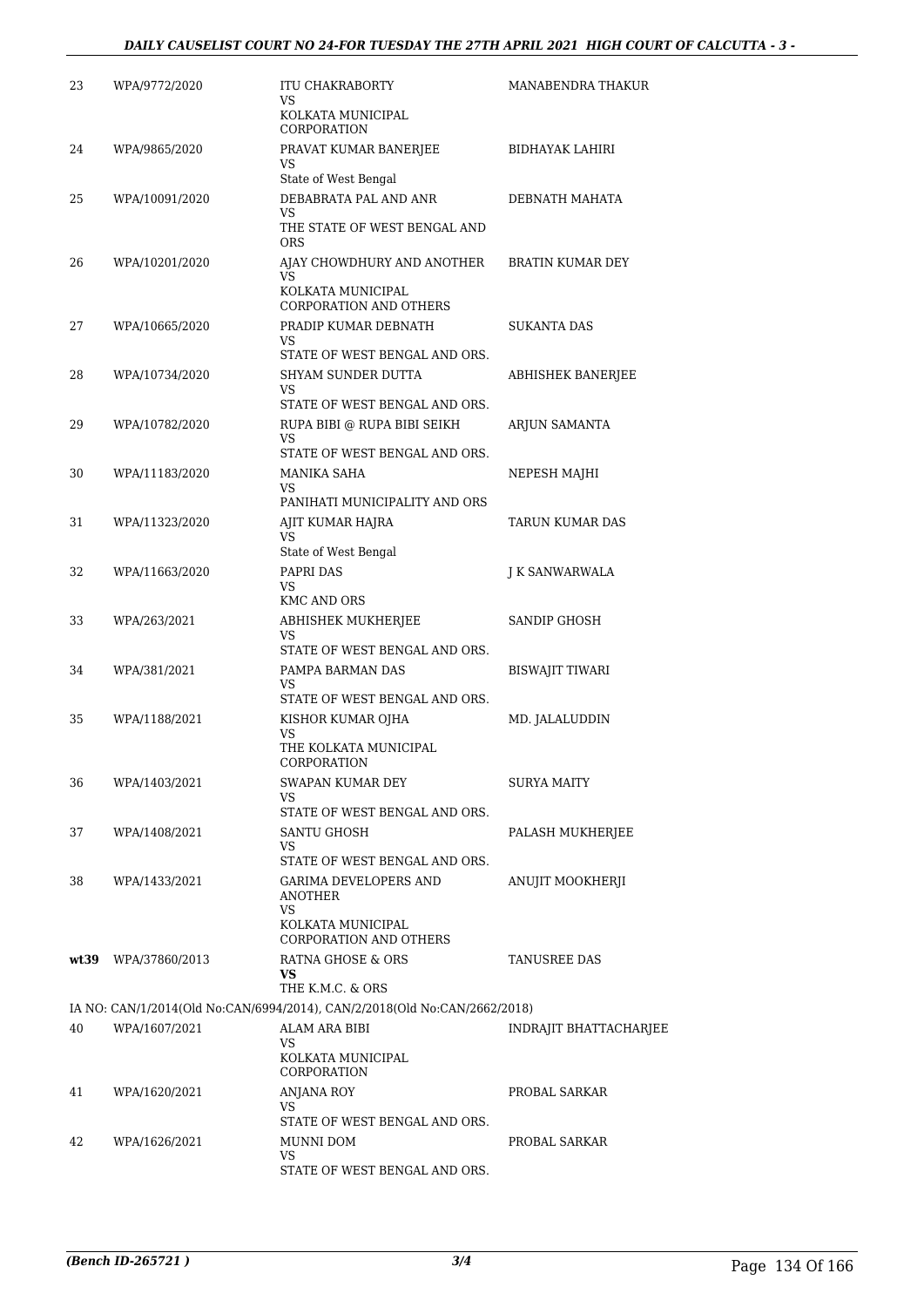| 43 | WPA/5114/2021     | <b>SAHADEB DAS</b><br><b>VS</b>                                                                | PRTANTICK GHOSH       |
|----|-------------------|------------------------------------------------------------------------------------------------|-----------------------|
|    |                   | STATE OF WEST BENGAL AND ORS.                                                                  |                       |
|    |                   | <b>PANCHAYAT - MOTIONS</b>                                                                     |                       |
| 44 | WPA/18945/2019    | <b>SUKHEN KUMAR</b><br><b>VS</b><br>STATE OF WEST BENGAL & ORS                                 | SOUNAK BHATTACHARYA   |
| 45 | WPA/4809/2020     | NURUL AMIN @ NURULAMIN<br><b>GAYEN</b><br><b>VS</b><br>STATE OF WEST BENGAL & ORS              | PAMPA DEY (DHABAL)    |
| 46 | WPA/10528/2020    | JOYPRAKASH MONDAL AND ORS<br>VS.<br>STATE OF WEST BENGAL AND ORS.                              | <b>SANKAR HALDER</b>  |
| 47 | WPA/2917/2021     | SANAT KUMAR MANDAL AND<br><b>OTHERS</b><br>VS.<br>STATE OF WEST BENGAL AND ORS.                | SHUVRO PROKASH LAHIRI |
| 48 | WPA/4282/2021     | JAYDEB HALDER PROP OF JYOTI<br><b>ENTERPRISE</b><br><b>VS</b><br>STATE OF WEST BENGAL AND ORS. | <b>ASIF DEWAN</b>     |
|    | IA NO: CAN/1/2021 |                                                                                                |                       |
| 49 | WPA/6192/2021     | SAHINA SK.<br><b>VS</b><br>THE STATE OF WEST BENGAL AND<br><b>ORS</b>                          | MITUL CHAKRABORTY     |
| 50 | WPA/7575/2021     | PRATIP CHAKRABORTY<br><b>VS</b><br>THE STATE OF WEST BENGAL AND<br><b>ORS</b>                  | DEBORUPA MUKHERJEE    |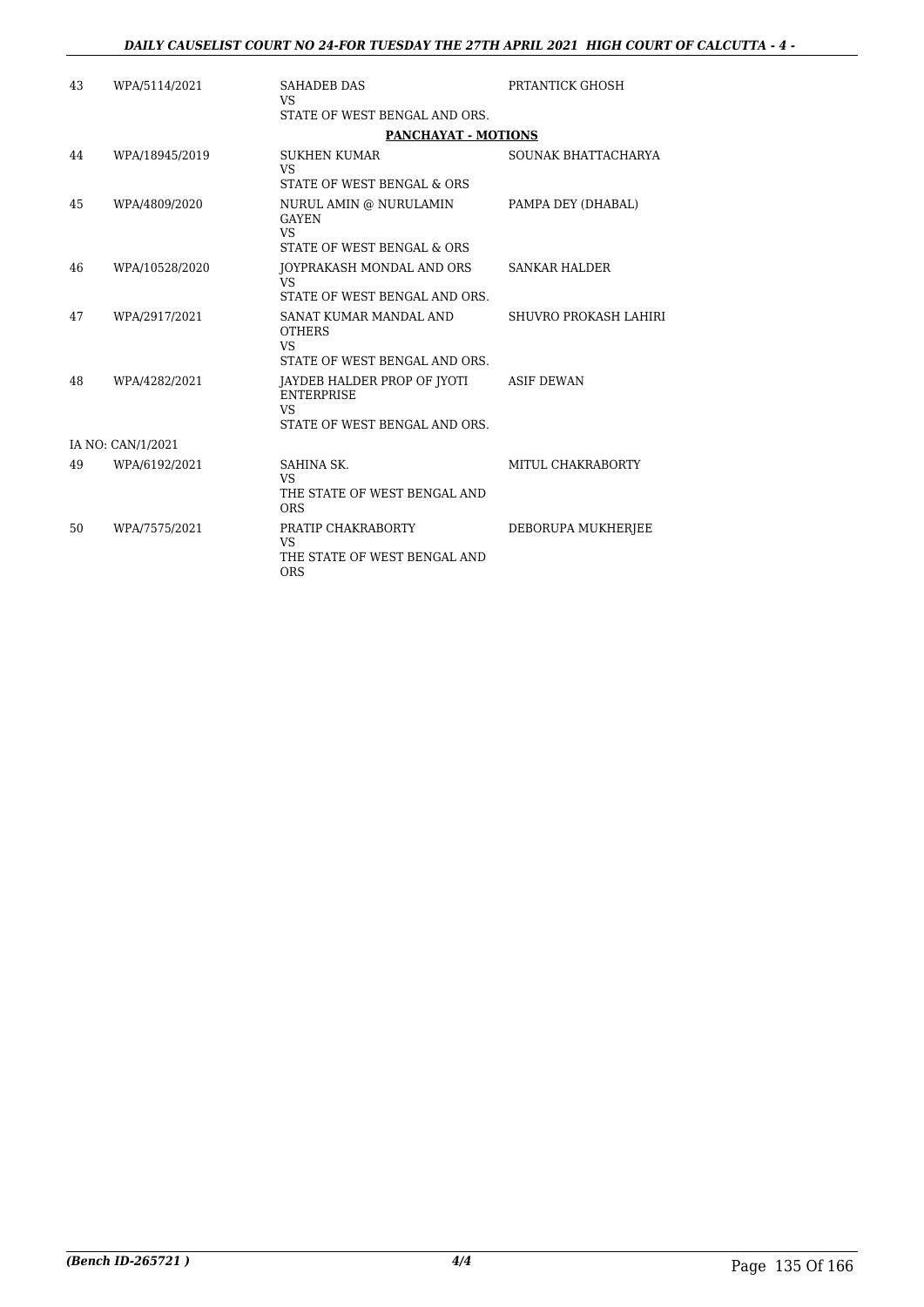

### **Appellate Side**

**DAILY CAUSELIST For Tuesday The 27th April 2021**

### **COURT NO. 22**

### **SINGLE BENCH (SB - XIII)**

### **AT 11:15 AM**

### **HON'BLE JUSTICE ABHIJIT GANGOPADHYAY**

### **(VIA VIDEO CONFERENCE)**

**ON AND FROM MONDAY, THE 11TH JANUARY, 2021 – MATTERS ( MOTION & HEARING) UNDER ARTICLE 226 OF THE CONSTITUTION OF INDIA RELATING TO LABOUR UNDER GROUP III; MATTERS (MOTION & HEARING) UNDER ARTICLE 226 OF THE CONSTITUTION RELATING TO TRANSPORT & TELECOMMUNICATION UNDER GROUP VII INCLUDING HEARING OF WRIT PETITIONS AND APPLICATIONS CONNECTED THERETO;**

**MATTERS(MOTION & HEARING) RELATING TO REGULATION OF INDUSTRIES & ESSENTIAL COMMODITIES & VARIOUS CENTRAL ORDERS UNDER GROUP VIII INCLUDING APPLICATIONS CONNECTED THERETO. AND**

**ON AND FROM TUESDAY, 16TH MARCH, 2021 - WILL SIT SINGLY AND TAKE UP HIS REGULAR LIST AND DETERMINATION AS PUBLISHED IN THE ROSTER DATED 7TH JANUARY, 2021. FROM MONDAY, (25.01.2021) THE SCHEDULE GIVEN BELOW WILL BE FOLLOWED.**

**NOTE : MATTERS WILL BE TAKEN UP SERIALLY.**

### **NOTE : FROM 13TH APRIL, 2021 TO 30TH APRIL, 2021 NO MENTIONING WILL BE TAKEN FOR INCLUSION IN THE LIST EXCEPT SENIOR CITIZEN MATTERS AND MATTERS OF LEGAL AID.**

|   | <b>TO BE MENTIONED</b>                  |                                                                                               |                               |                                        |  |
|---|-----------------------------------------|-----------------------------------------------------------------------------------------------|-------------------------------|----------------------------------------|--|
| 1 | WPA/2058/2016                           | CHHABI GHATAK<br>VS<br>STATE OF WEST BENGAL &<br><b>ORS</b>                                   | CHANDAN DUTTA                 |                                        |  |
|   | IA NO: CAN/1/2018(Old No:CAN/5776/2018) |                                                                                               |                               |                                        |  |
| 2 | WPA/29582/2016                          | M/S LUDLOW JUTE &<br><b>SPECIALITIES LTD &amp; ANR</b><br>VS<br>STATE OF WEST BENGAL &<br>ORS | <b>RAVI KUMAR DUBEY</b>       |                                        |  |
| 3 | WPA/25872/2018                          | THE STATESMEN LTD.<br>VS<br>STATE OF WEST BENGAL&<br><b>ORS</b>                               | SUPRIYO RANJAN<br><b>SAHA</b> | <b>INDUSTRIAL</b><br>DISPUTES ACT 1947 |  |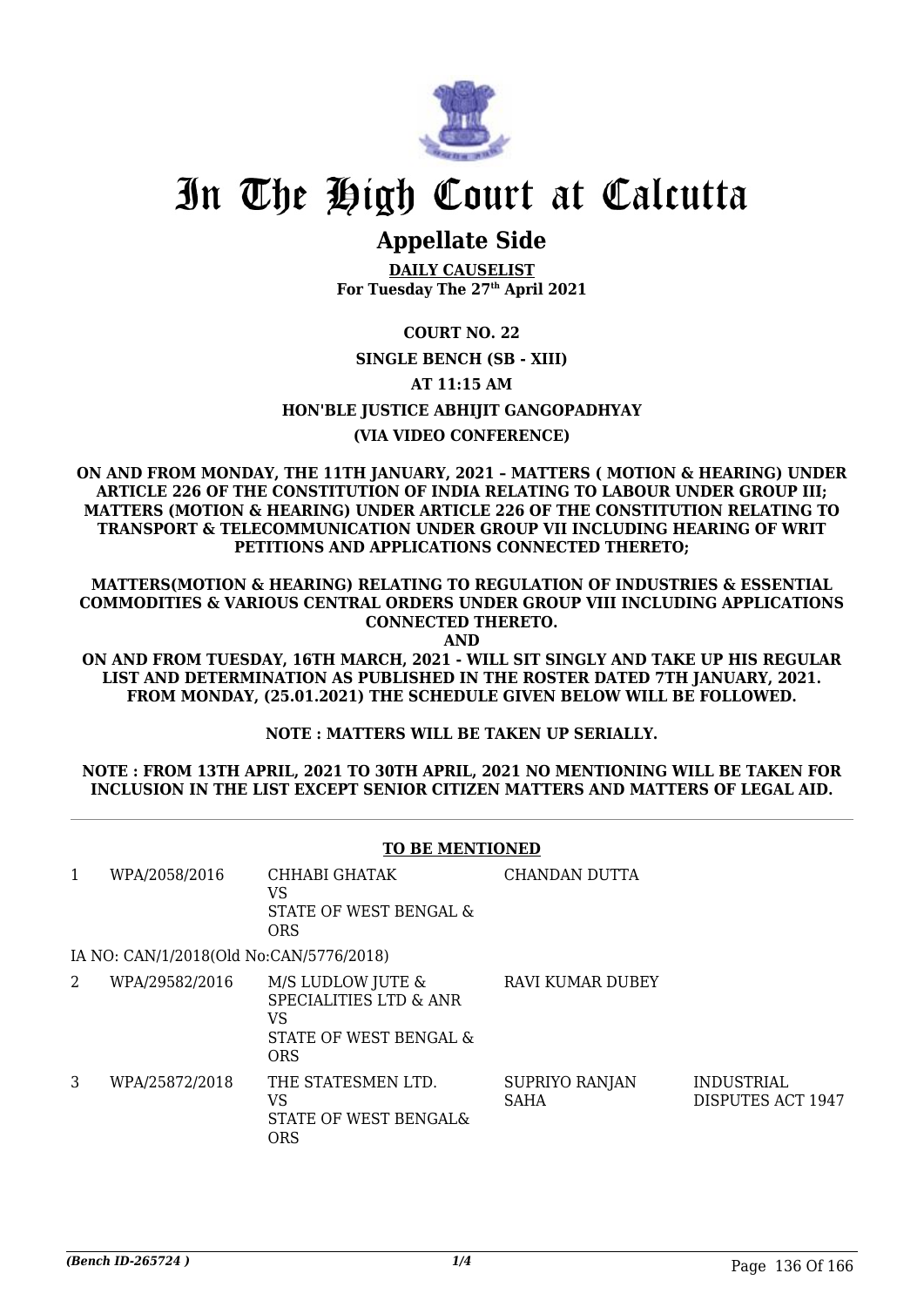| 4  | WPA/4121/2021         | ABDUL KHALIL KHAN ALIAS RANANESH GUHA<br>AB KHALIL KHAN<br><b>VS</b><br>STATE OF WEST BENGAL                 | THAKURTA                          |
|----|-----------------------|--------------------------------------------------------------------------------------------------------------|-----------------------------------|
|    |                       | AND ORS.                                                                                                     |                                   |
| 5  | WPA/7896/2021<br>(Ch) | <b>SHYAM LAL SAHU</b><br><b>VS</b><br>STATE OF WEST BENGAL<br>AND ORS.                                       | <b>BIKASH SHAW</b>                |
|    |                       | <b>GR. - III (MOTION)</b>                                                                                    |                                   |
| 6  | WPA/24501/2012        | M/S. CANNON ELECTRONIC<br><b>SYSTEMS</b><br><b>VS</b><br>STATE OF WEST BENGAL &                              | SAIBAL MUKHERJEE                  |
|    |                       | <b>ANR</b>                                                                                                   |                                   |
| 7  | WPA/19548/2018        | MURLIDHAR RATANLAL ANAMIKA PANDEY<br><b>EXPORTS LTD</b><br><b>VS</b><br>STATE OF WEST BENGAL &<br><b>ORS</b> |                                   |
| 8  | WPA/8324/2019         | M/S. BARNAGORE JUTE<br>FACTORY PLC<br><b>VS</b><br>REGIONAL PROVIDENT<br>FUND COMMISSIONER &<br><b>ORS</b>   | <b>RANJAY DE</b>                  |
| 9  | WPA/10397/2019        | THE PEERLESS INN<br><b>VS</b><br>CENTRAL PROVIDENT<br>FUND COMMISSIONER &<br><b>ORS</b>                      | <b>RANJAY DE</b>                  |
|    | IA NO: CAN/1/2021     |                                                                                                              |                                   |
| 10 | WPA/3663/2020         | HINDUSTAN CABLES EX<br>OFFICERS' ASS. & ANR.<br>VS<br>REG. P.F COM. & ORS.                                   | VICTOR CHATTERJEE                 |
| 11 | WPA/5280/2020         | S & IB SERVICES PVT. LTD<br><b>VS</b><br>STATE OF WEST BENGAL &<br><b>ORS</b>                                | RANANEESH GUHA<br><b>THAKURTA</b> |
| 12 | WPA/5281/2020         | S & IB SERVICES PVT. LTD.<br><b>VS</b><br>STATE OF WEST BENGAL &<br><b>ORS</b>                               | RANANEESH GUHA<br>THAKURTA        |
| 13 | WPA/5282/2020         | S & IB SERVICES PVT .LTD<br><b>VS</b><br>UNION OF INDIA & ORS                                                | RANANEESH GUHA<br>THAKURTA        |
| 14 | WPA/10464/2020        | SARASWATI GHARTI THAPA<br>VS<br>THE REGIONAL PROVIDENT<br>COMMISSIONER                                       | RAMIJ MUNSI                       |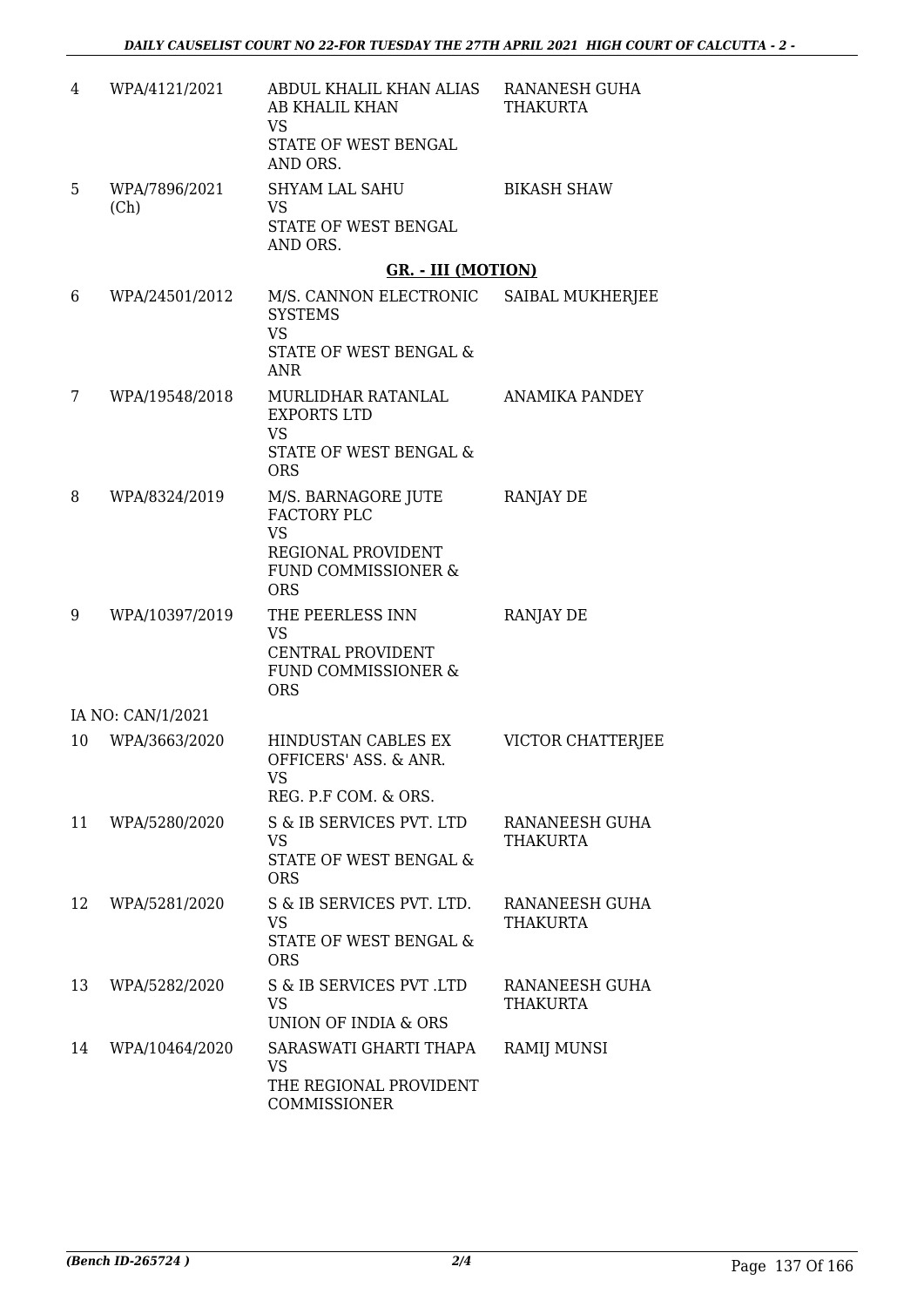| 15 | WPA/6467/2021     | DIPON KUMAR SAHA<br><b>VS</b><br>REGIONALP.F.<br>COMMISSIONER AND ORS.                                                                          | RAMIJ MUNSHI                         |
|----|-------------------|-------------------------------------------------------------------------------------------------------------------------------------------------|--------------------------------------|
| 16 | WPA/7486/2021     | <b>SWADHIN KR DAS</b><br><b>VS</b><br>UNION OF INDIA AND ORS.                                                                                   | <b>DEBANUJ BASU</b><br><b>THAKUR</b> |
| 17 | WPA/8591/2021     | TAPAS KUMAR SAMANTA<br>AND OTHERS<br><b>VS</b><br>UNION OF INDIA AND ORS.                                                                       | KAJAL RAY                            |
|    | IA NO: CAN/1/2021 |                                                                                                                                                 |                                      |
| 18 | WPA/10040/2021    | M/S S.N. SURGICAL AND<br>AHELATHCARE SCIENCE<br>PVT. LTD. AND ANR<br><b>VS</b><br>UNION OF INDIA AND ANR                                        | <b>AVIRUP CHATTERJEE</b>             |
| 19 | WPA/10060/2021    | MORTEJ ALI SEKH<br><b>VS</b><br>STATE OF WEST BENGAL<br>AND ORS.                                                                                | RANANEESH GUHA<br><b>THAKURTA</b>    |
| 20 | WPA/10062/2021    | KAMALA PRASAD SINGH @<br>KAMLA PRASAD SINGH<br><b>VS</b><br>THE REGIONAL PROVIDENT<br><b>FUND</b><br>COMMISSIONER, KOLKATA<br><b>AND OTHERS</b> | RANANEESH GUHA<br><b>THAKURTA</b>    |
|    |                   | <b>GROUP - VII (MOTION)</b>                                                                                                                     |                                      |
| 21 | WPA/25183/2018    | CHAUDHARY RAKESH<br>PRASAD KSHTRIYA<br><b>VS</b><br>STATE OF WEST BENGAL<br>&ORS                                                                | <b>MANOJ KUMAR</b><br><b>MANDAL</b>  |
| 22 | WPA/7098/2021     | ANIMESH ISPAT PVT LTD<br><b>VS</b><br>UNION OF INDIA AND ORS.                                                                                   | RAJNANDINI DAS                       |
| 23 | WPA/8397/2021     | <b>RIK AUTOMOBILES</b><br><b>VS</b><br>UNION OF INDIA AND ORS.                                                                                  | PARNA ROY<br><b>CHOUDHURY</b>        |
| 24 | WPA/10117/2021    | K.C. JAIN TRAVELLERS<br><b>VS</b><br>STATE OF WEST BENGAL<br>AND ORS.                                                                           | <b>BISWAPRIYA</b><br><b>SAMANTA</b>  |
|    |                   | <b>GR. - VIII (MOTION)</b>                                                                                                                      |                                      |
| 25 | WPA/9765/2021     | PRABIR KUMAR BAIDYA<br><b>VS</b><br>UNION OF INDIA AND ORS.                                                                                     | PRITI BANERJEE                       |
| 26 | WPA/9774/2021     | KANIKA BISWAS<br><b>VS</b><br>STATE OF WEST BENGAL<br>AND ORS.                                                                                  | RANJIT KUMAR ROY                     |

### **PART HEARD MATTERS**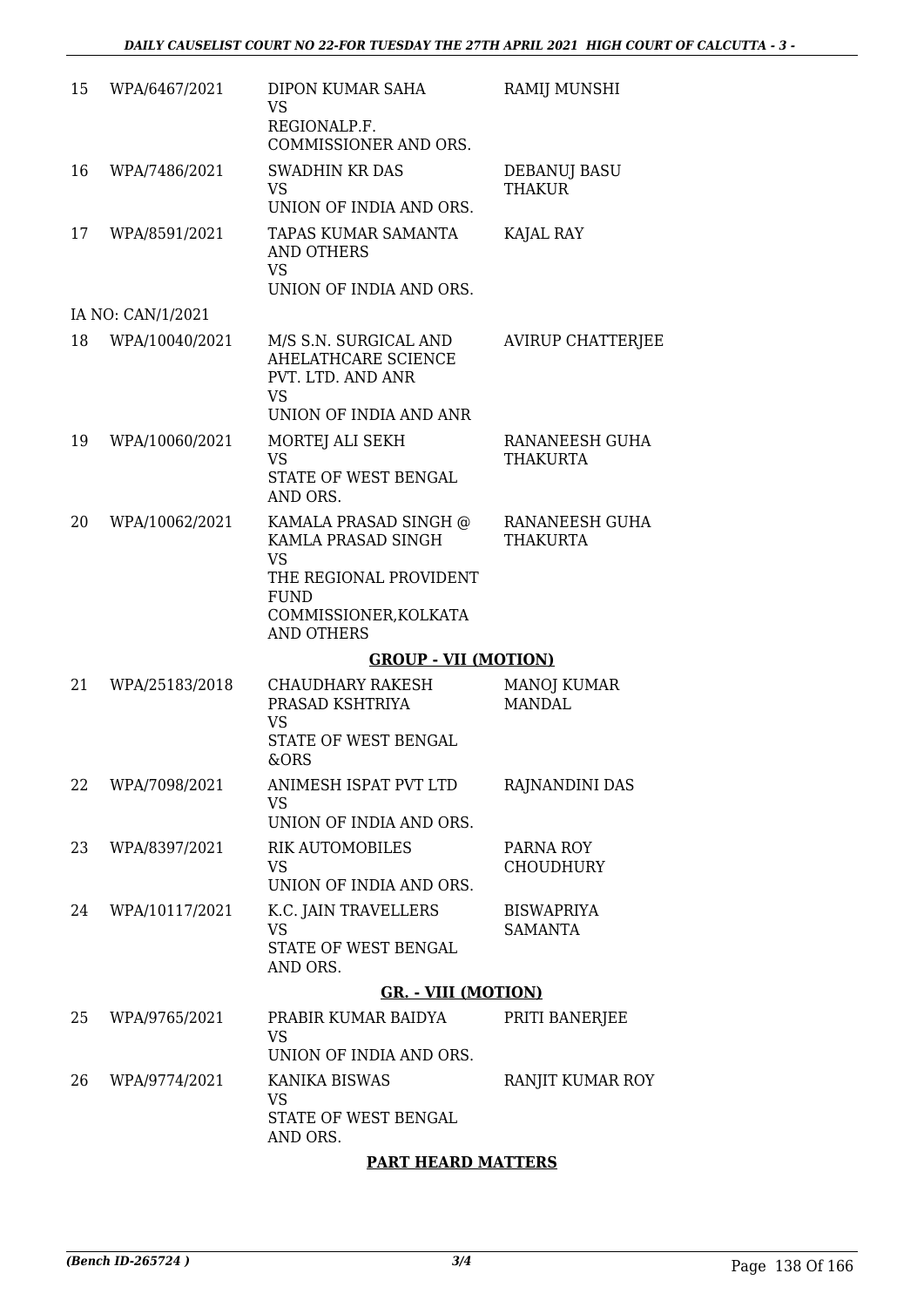27 WPA/1754/2018 ANATA PAUL VS STATE OF WEST BENGAL & ORS

B. SHAW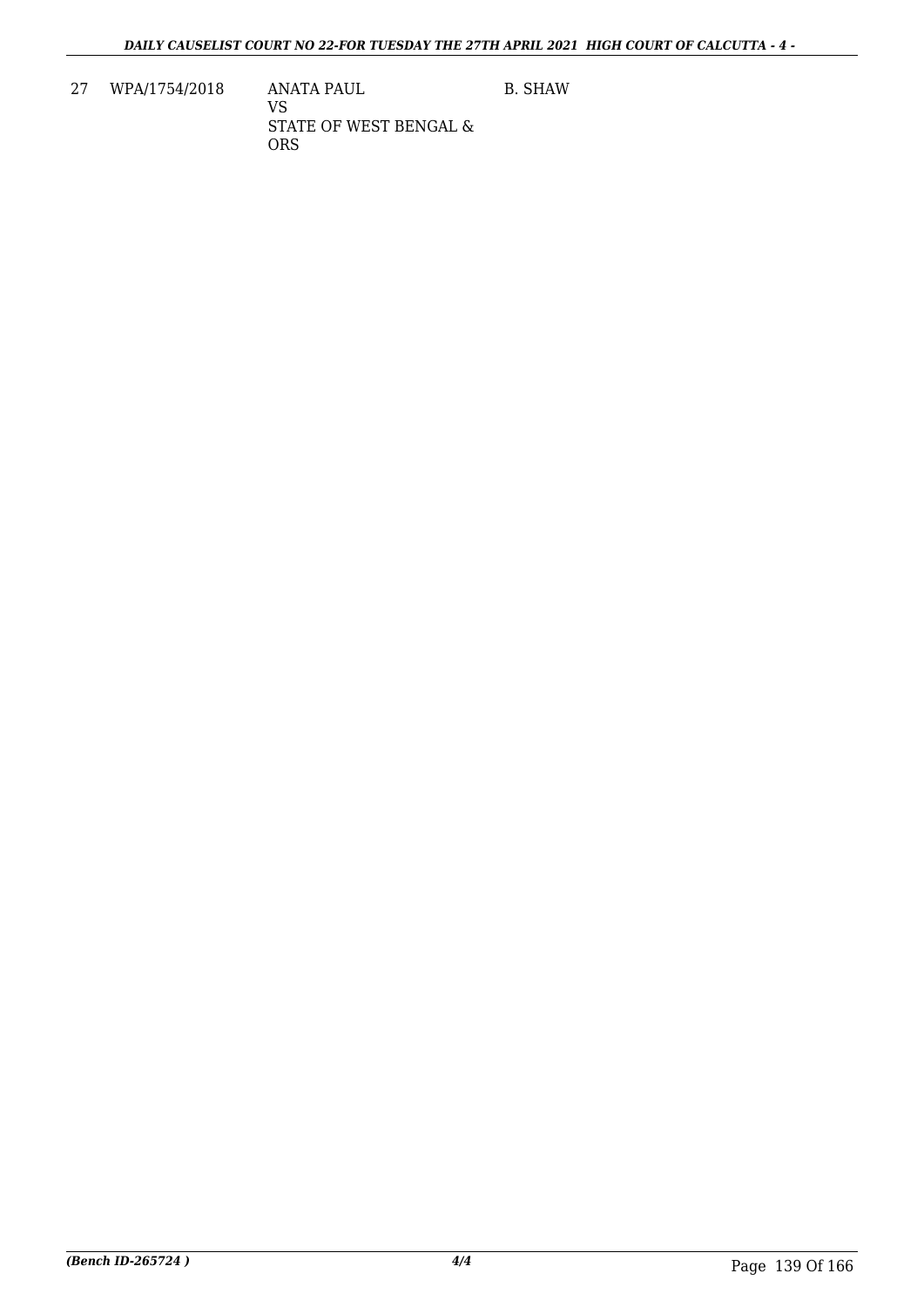

### **Appellate Side**

**DAILY CAUSELIST For Tuesday The 27th April 2021**

### **COURT NO. 32 SINGLE BENCH (SB - XIV) AT 11:15 AM HON'BLE JUSTICE JAY SENGUPTA (VIA VIDEO CONFERENCE)**

#### **ON AND FROM 11TH JANUARY, 2021 - ADMISSION OF CRIMINAL MOTIONS AND HEARING OF CRIMINAL REVISIONS ARISING OUT OF N.I. ACT; POCSO; MAINTENANCE AND CRIME AGAINST WOMEN (NOT ASSIGNED TO ANY OTHER BENCH) INCLUDING APPLICATIONS CONNECTED THERETO;**

**HEARING OF CRIMINAL REVISIONS, (IRRESPECTIVE OF CLASSIFICATION) FILED FROM 2016 INCLUDING CONNECTED APPLICATIONS; HEARING OF CRIMINAL APPEALS.**

 **AND**

**ON AND FROM TUESDAY, 6TH APRIL, 2021 TO AS LONG AS HON'BLE JUSTICE JAY SENGUPTA DOES NOT SIT - HON'BLE JUSTICE SUBHASIS DASGUPTA IN ADDITION TO HIS OWN LIST AND DETERMINATION, WILL SIT SINGLY AND TAKE UP THE LIST AND DETERMINATION OF HON'BLE JUSTICE JAY SENGUPTA.**

**NOTE : 1. MENTIONING FOR INCLUSION IN THE LIST WILL BE PERMITTED ONLY ON THE FIRST WORKING DAY OF THE WEEK AT THE FIRST SITTING.**

### **2. MENTIONING SLIP SHALL SPECIFICALLY INDICATE WHETHER THE MATTER WAS DIRECTED TO "GO OUT OF LIST" ON THE LAST OCCASION.**

### **NOTE : MATTERS WILL BE TAKEN UP THROUGH PHYSICAL HEARING WHEN BOTH THE PARTIES ARE AGREED.**

|   |                               | <b>TO BE MENTIONED</b>                                            |               |  |
|---|-------------------------------|-------------------------------------------------------------------|---------------|--|
| 1 | CRR/3231/2019<br>(Correction) | RAJKUMAR KOLEY & ORS<br>VS<br>STATE OF WEST BENGAL&<br><b>ANR</b> | KUNAL GANGULY |  |
|   | IA NO: CRAN/1/2021            |                                                                   |               |  |
|   | CRR/447/2021<br>(Correction)  | ANTARA ROYCHOWDHURY<br>VS<br>STATE OF WEST BENGAL<br>AND ANR.     | Apan Saha     |  |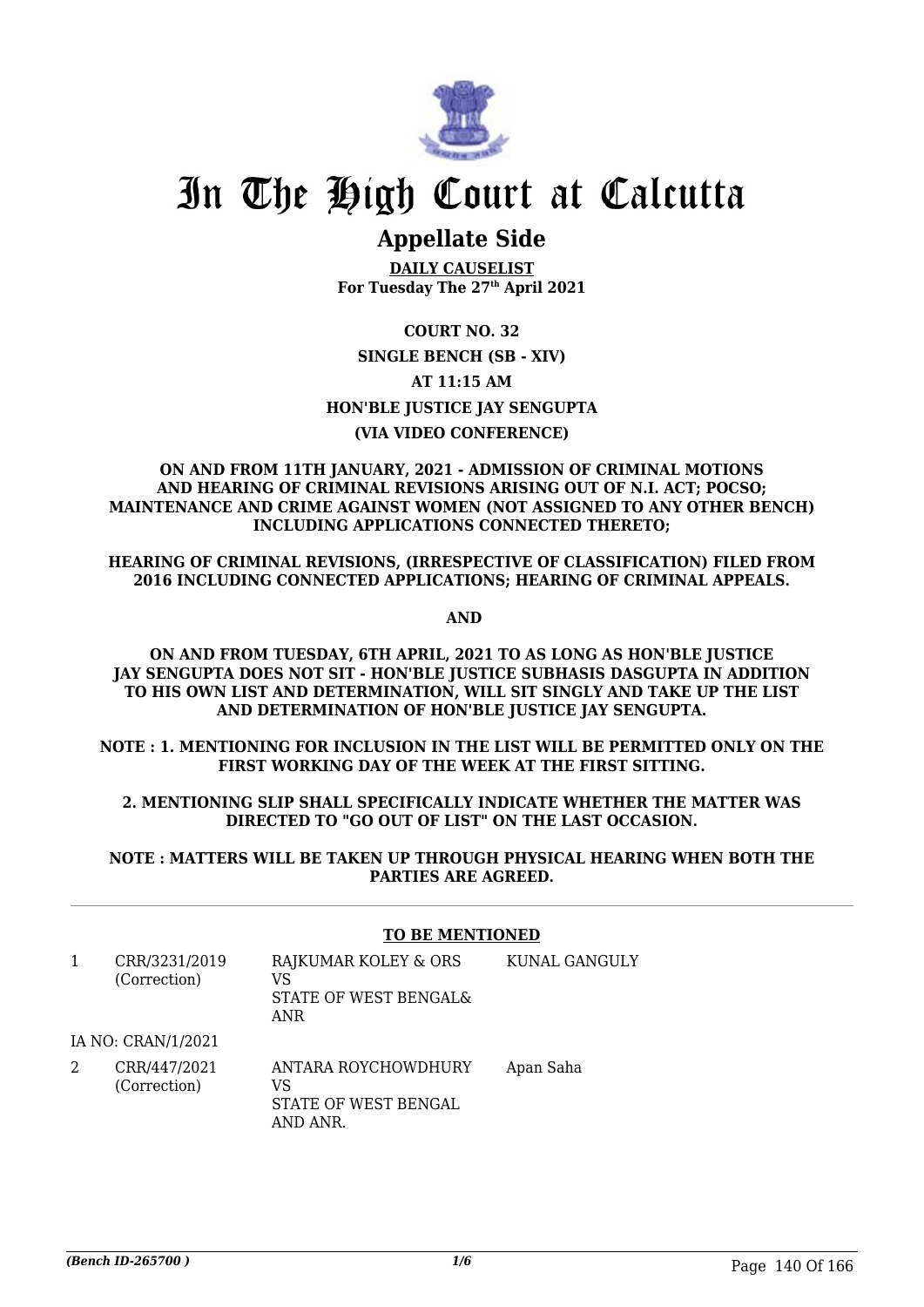| 3  | CRR/863/2021<br>(Correction) | DAYA KISAN JANGRA<br><b>VS</b><br>STATE OF WEST BENGAL<br>AND ORS.                     | SANGITA JANGRA                      |
|----|------------------------------|----------------------------------------------------------------------------------------|-------------------------------------|
| 4  | CRR/733/2020                 | SOUMENDRA NATH NATH<br>VS<br>STATE OF WEST BENGAL &<br><b>ORS</b>                      | PRANTICK GHOSH                      |
|    |                              | <b>LISTED MOTION</b>                                                                   |                                     |
| 5  | CRR/946/2021                 | KARUNAMOYEE<br>MUKHERJEE<br><b>VS</b><br>STATE OF WEST BENGAL                          | <b>GAUTAM BANERJEE</b>              |
| 6  | CRR/948/2021                 | DWIJESH KUMAR SARKAR@<br><b>DWIJESH SARKAR</b><br><b>VS</b><br><b>SUSHMA SAHA</b>      | RITOPRIYA GHOSH                     |
| 7  | CRR/949/2021                 | DWIJESH KUMAR SARKAR @<br><b>DWIJESH SARKAR</b><br><b>VS</b><br><b>MANISH SAHA</b>     | RITOPRITA GHOSH                     |
| 8  | CRR/950/2021                 | DWIJESH KUMAR SARKAR @<br><b>DWIJESH SARKAR</b><br><b>VS</b><br>SUSHMA SAHA            | RITOPRITA GHOSH                     |
| 9  | CRR/953/2021                 | <b>SUMAN PATRA</b><br>VS<br>STATE OF WEST BENGAL<br><b>AND ANR</b>                     |                                     |
| 10 | CRR/955/2021                 | AKASH PAUL AND ORS<br>VS<br>STATE OF WEST BENGAL<br><b>AND ANR</b>                     | <b>TANMOY KAR</b>                   |
|    | IA NO: CRAN/1/2021           |                                                                                        |                                     |
| 11 | CRR/956/2021                 | SUDIPTA CHAKRABORTY<br>VS.<br>SUTAPA CHAKRABORTY                                       | <b>SASWATI</b><br><b>CHATTERJEE</b> |
| 12 | CRR/957/2021                 | ROOTS GLOBAL PVT LTD<br>AND ORS<br><b>VS</b><br>STATE OF WEST BENGAL<br><b>AND ANR</b> | PARTHA BANERJEE                     |
| 13 | CRR/959/2021                 | DIPAK KUMAR GOSWAMI<br><b>VS</b><br>STATE OF WEST BENGAL<br><b>AND ANR</b>             | PARTHA SARKAR                       |
| 14 | CRR/960/2021                 | DR SAPTARSHI BANERJEE<br><b>VS</b><br>STATE OF WEST BENGAL<br><b>AND ANR</b>           | SAPTARSHI DUTT                      |
| 15 | CRR/961/2021                 | <b>BASUDEB GHOSH</b><br>VS.<br>MUNMUN GHOSH                                            | SNIGDHA SAHA                        |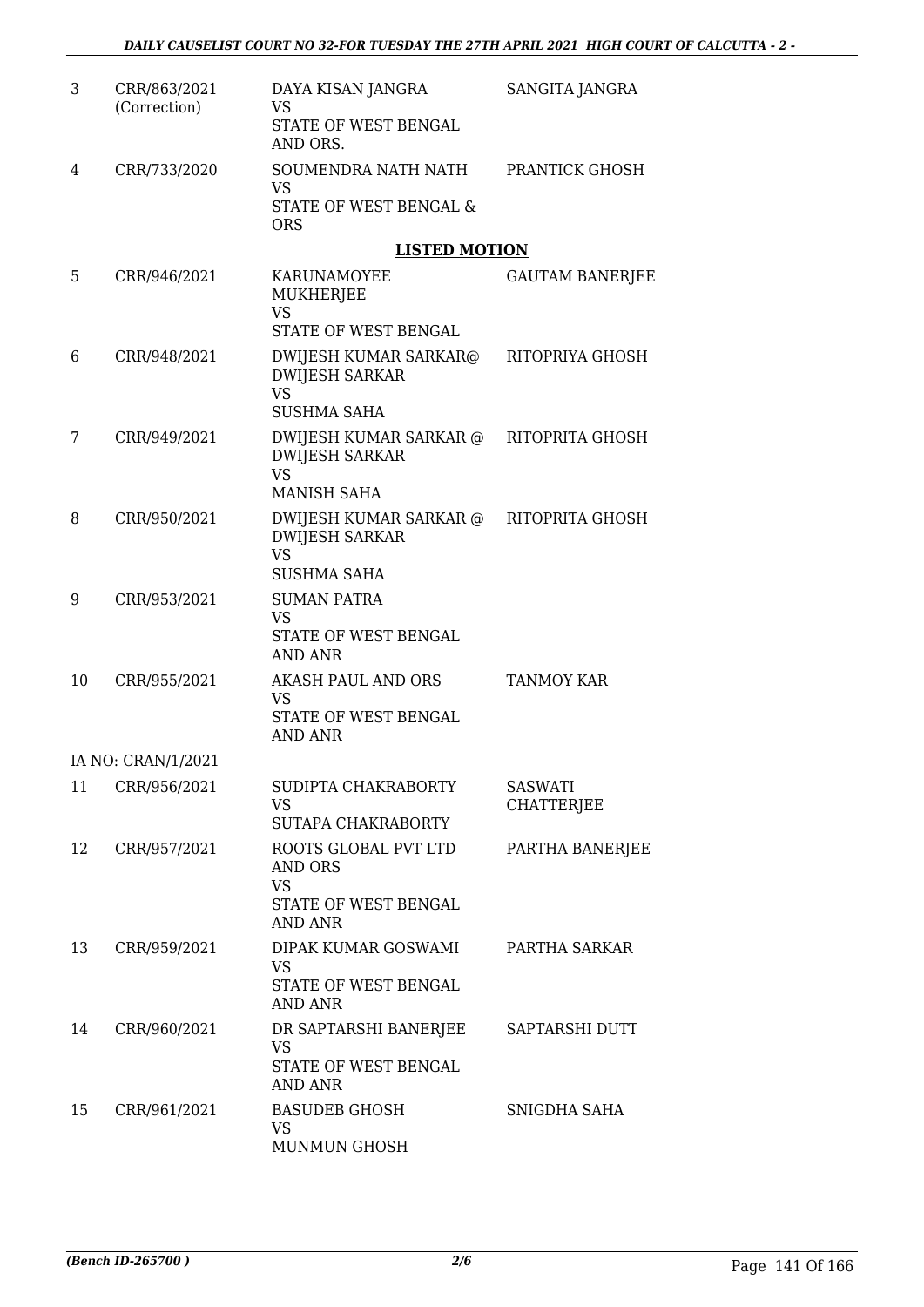| 16 | CRR/962/2021       | <b>RITA PATRA</b><br>VS.<br>STATE OF WEST BENGAL<br>AND ORS.                                  | <b>SUMAN</b><br><b>CHAKRABORTY</b>    |
|----|--------------------|-----------------------------------------------------------------------------------------------|---------------------------------------|
| 17 | CRR/964/2021       | JAYATI DAS @ JAYATI DAS<br><b>SARKAR</b><br><b>VS</b><br><b>SOUMEN DAS</b>                    | <b>JOYITA RAY</b>                     |
| 18 | CRR/965/2021       | <b>KRISHNA ROY (DAS)</b><br>VS<br><b>ALOKE ROY</b>                                            | <b>JOYITA RAY</b>                     |
| 19 | CRR/968/2021       | RAKESH DUTTA AND ORS<br>VS.<br>STATE OF WEST BENGAL                                           | <b>SUMAN DAS</b><br><b>ADHIKARY</b>   |
| 20 | CRR/969/2021       | KEKA BHATTACHARYYA<br>(PANDEY) @ KEKA PANDEY<br><b>VS</b><br>STATE OF WEST BENGAL<br>AND ANR. | <b>SOMPURNA</b><br><b>CHATTERJEE</b>  |
| 21 | CRR/972/2021       | <b>MONIRUL ISLAM</b><br>VS.<br><b>NASIDA BIBI</b>                                             | KOUSTAV DAS                           |
| 22 | CRR/984/2021       | PALASH DAS<br><b>VS</b><br>STATE OF WEST BENGAL<br><b>AND ANR</b>                             | <b>HIRANMAY DUTTA</b>                 |
| 23 | CRR/986/2021       | ASIF IQBAL HALSANA AND<br><b>ORS</b><br><b>VS</b><br>STATE OF WEST BENGAL<br><b>AND ANR</b>   | <b>ASHIM GHOSHAL</b>                  |
|    | IA NO: CRAN/1/2021 |                                                                                               |                                       |
| 24 | CRR/987/2021       | MAMTA MUKHERJEE AND<br><b>ANOTHER</b><br>VS<br>STATE OF WEST BENGAL<br>AND ANOTHER            | <b>SURESH KUMAR</b><br><b>MITRUKA</b> |
|    | IA NO: CRAN/1/2021 |                                                                                               |                                       |
| 25 | CRR/992/2021       | LAKSHMI PAUL<br>VS.<br>STATE OF WEST BENGAL<br>AND ANR.                                       | KISHAN RAY                            |
| 26 | CRR/994/2021       | LAKSHMI PAUL<br>VS.<br>STATE OF WEST BENGAL<br>AND ANR.                                       | KISHAN RAY                            |
| 27 | CRR/995/2021       | LAKSHMI PAUL<br>VS<br>STATE OF WEST BENGAL<br>AND ANR.                                        | KISHAN RAY                            |
| 28 | CRR/996/2021       | NIKITA SANTRA<br>VS.<br>STATE OF WEST BENGAL<br><b>AND ANR</b>                                | <b>SOFIA NESAR</b>                    |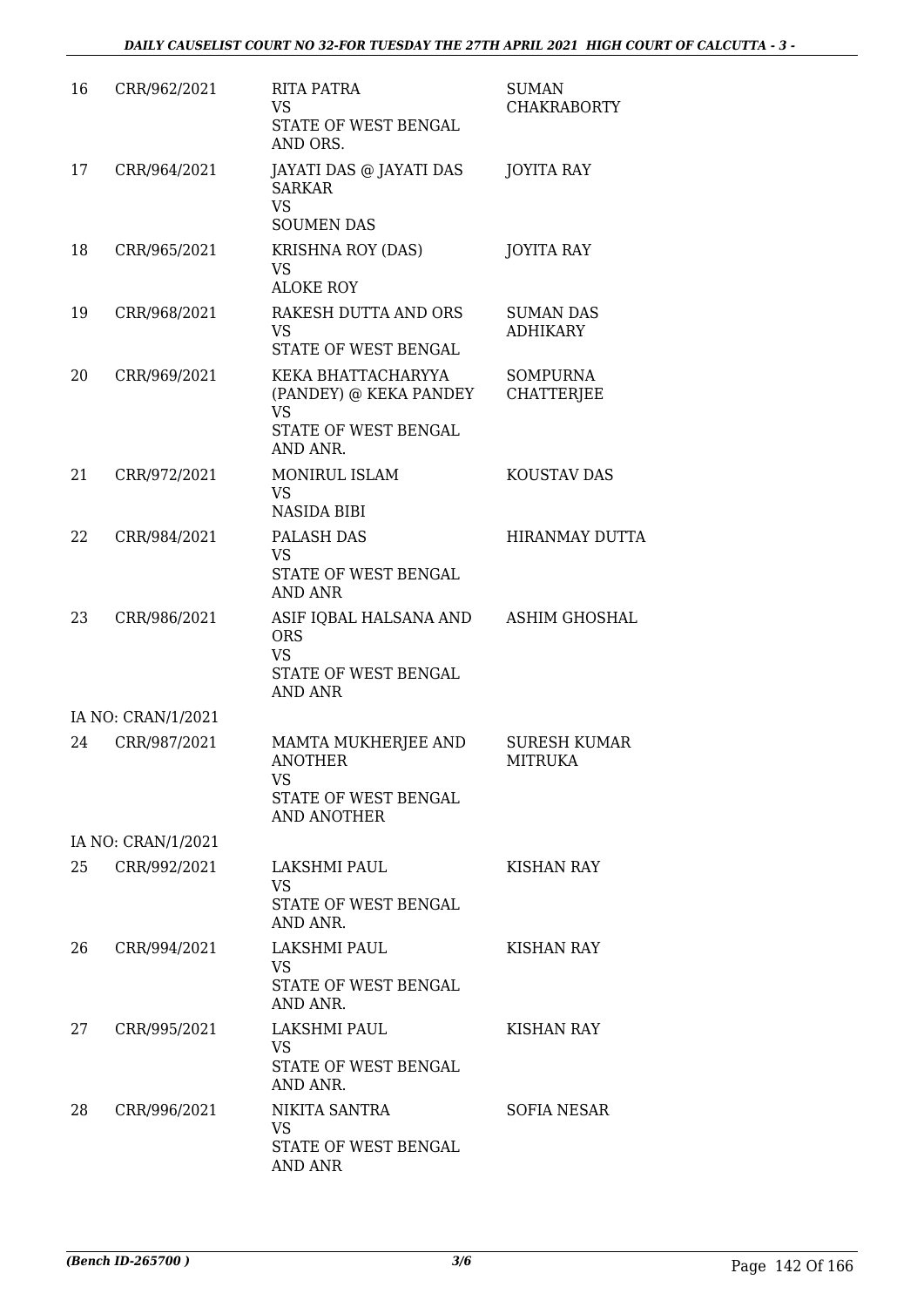| 29 | CRR/997/2021       | LAKSHMI PAUL<br><b>VS</b><br>STATE OF WEST BENGAL<br>AND ANR.                                | kishan ray                               |
|----|--------------------|----------------------------------------------------------------------------------------------|------------------------------------------|
| 30 | CRR/1002/2021      | <b>MALLIKA DEY</b><br><b>VS</b><br>ASHIS SARKAR AND ANR                                      | SANJIDA SULTANA                          |
|    | IA NO: CRAN/1/2021 |                                                                                              |                                          |
| 31 | CRR/1003/2021      | SYED ABDULLAH RASUL<br><b>AND ORS</b><br><b>VS</b><br>STATE OF WEST BENGAL<br><b>AND ANR</b> | PRANTICK GHOSH                           |
|    | IA NO: CRAN/1/2021 |                                                                                              |                                          |
| 32 | CRR/1007/2021      | <b>VISHAL GUPTA</b><br><b>VS</b><br>STATE OF WEST BENGAL<br>AND ANR.                         | ARKA<br><b>BHATTACHARYA</b>              |
| 33 | CRR/1012/2021      | MRINAL DUTTA<br><b>VS</b><br>RINKI DUTTA AND ANR                                             | Supratick Syamal                         |
| 34 | CRR/1013/2021      | <b>AGANESH MEHRA</b><br><b>VS</b><br><b>SATISH KUMAR</b>                                     | <b>ANINDYA HALDER</b>                    |
| 35 | CRR/932/2021       | <b>SAMIN GAYEN</b><br>VS<br>STATE OF WEST BENGAL<br><b>AND ANR</b>                           | Sobhan Majumder                          |
| 36 | CRR/934/2021       | KAKALI PANDA AND ANR<br>VS<br>STATE OF WEST BENGAL<br><b>AND ANR</b>                         | SK JAYED HOSSAIN                         |
| 37 | CRR/935/2021       | SANJAM KUMAR JANA<br>VS.<br>SIVAJI ROY                                                       | <b>SOUMYAJIT DAS</b><br><b>MAHAPATRA</b> |
| 38 | CRR/938/2021       | TUTUL KR. GHOSH AND<br>ANR.<br><b>VS</b><br>STATE OF WEST BENGAL<br>AND ANR.                 | ARUNAVA GANGULY                          |
| 39 | CRR/939/2021       | MRI RABIUL ISLAM<br>VS<br><b>BILKISH PARVIN</b>                                              | <b>SHAMBHU NATH RAY</b>                  |
| 40 | CRR/941/2021       | PRADIPTA DEBNATH AND<br>ORS.<br><b>VS</b><br>STATE OF WEST BENGAL                            | DILIP KR. SADHU                          |
| 41 | CRR/942/2021       | DILIP KR. NAYAK<br><b>VS</b><br>STATE OF WEST BENGAL<br>AND ANR.                             | TIRTHANKAR<br>MUKHERJEE                  |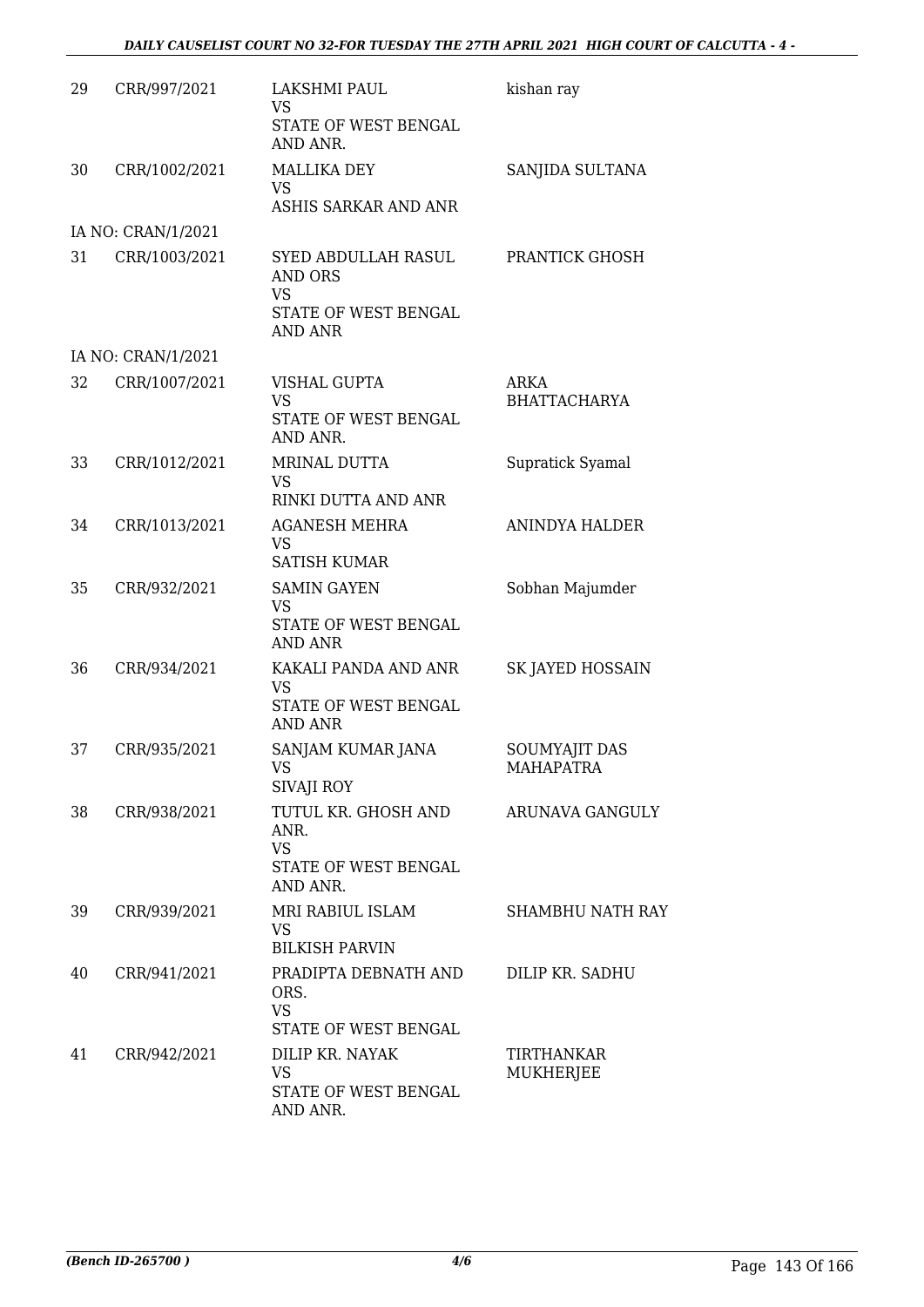## *DAILY CAUSELIST COURT NO 32-FOR TUESDAY THE 27TH APRIL 2021 HIGH COURT OF CALCUTTA - 5 -*

| 42 | CRR/943/2021       | AMIT KR. MITRA<br><b>VS</b><br>KAMALA DEY                                                                    | NAVANIL DE                   |
|----|--------------------|--------------------------------------------------------------------------------------------------------------|------------------------------|
| 43 | CRR/944/2021       | AMIT KR. MITRA<br><b>VS</b><br><b>KAMALA DEY</b>                                                             | NAVANIL DE                   |
| 44 | CRR/945/2021       | JOYDIP GHOSH<br>VS<br>STATE OF WEST BENGAL<br><b>AND ANR</b>                                                 | MITUL<br><b>CHAKRABORTY</b>  |
| 45 | CRR/1499/2020      | SALIK ZAMAN @ SALIK<br>ZAMA<br><b>VS</b>                                                                     | <b>BITASOK BANERJEE</b>      |
| 46 | CRR/3054/2018      | State of West Bengal<br>FARUK AHMED PIADA &<br>ORS.<br><b>VS</b><br>KARIMA BIBI & ANR.                       | DONA AKTER                   |
| 47 | CRR/721/2021       | <b>ANIL KUMAR</b><br>AGARWAL@KESHAV<br><b>AGARWAL</b><br><b>VS</b><br>STATE OF WEST BENGAL<br><b>AND ANR</b> | RAMA KANT SHARMA             |
| 48 | CRR/209/2021       | SABYASACHI SENGUPTA<br>AND ORS<br>VS<br>State of West Bengal AND<br><b>ANR</b>                               | LIPIKA NATH                  |
| 49 | CRR/346/2021       | <b>TANMAY MAITY</b><br><b>VS</b><br>STATE OF WEST BENGAL<br>AND ANR                                          | <b>PUNAM BASU</b>            |
|    | wt50 CRR/3041/2019 | <b>TANMAY MAITY</b><br>VS<br>STATE OF WEST BENGAL &<br><b>ANR</b>                                            | MS PUNAM BASU                |
| 51 | CRR/1408/2020      | NABA KUMAR BAG<br><b>VS</b><br>State of West Bengal                                                          | KAKALI NASKAR                |
| 52 | CRR/960/2020       | RISHIKESH MEENA<br>VS<br>STATE OF WEST BENGAL &<br><b>ANR</b>                                                | ANUBRATA SANTRA              |
| 53 | CRR/786/2021       | RAJESH MONDAL<br><b>VS</b><br>STATE OF WEST BENGAL<br><b>AND ANR</b>                                         | <b>ABANI BHUSAN</b><br>GHOSH |
| 54 | CRR/1875/2019      | DIBAKAR ROY PROPRIETOR<br>OF D. K. ROY AND SONS<br><b>VS</b><br>TAI INDUSTRIES LIMITED &<br><b>ANR</b>       | KHOUSIK DEY                  |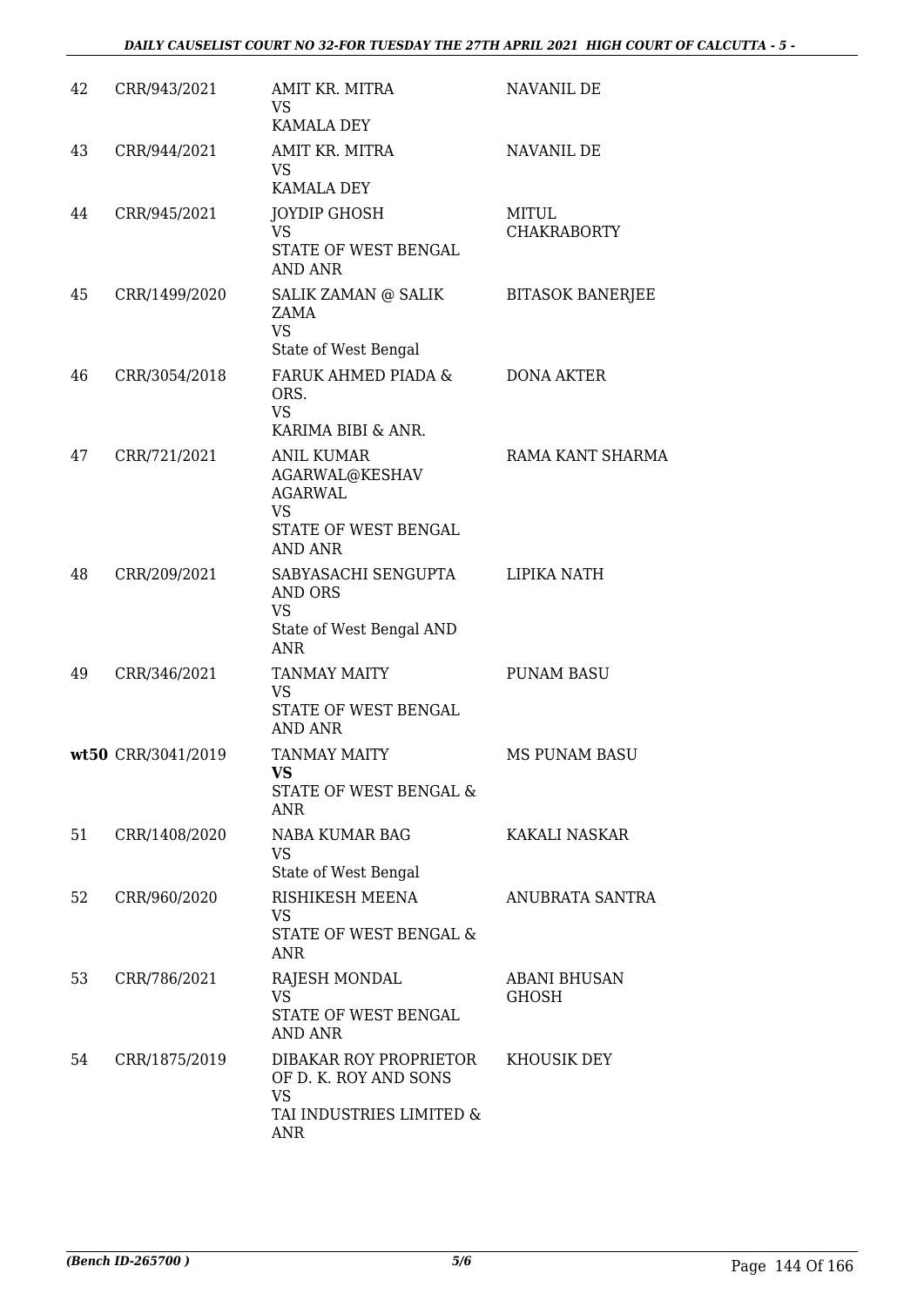| 55 | CRR/1876/2019 | DIBAKAR ROY PROPRIETOR<br>OF D. K. ROY & SONS<br>VS                                                       | KHOUSIK DEY                         |
|----|---------------|-----------------------------------------------------------------------------------------------------------|-------------------------------------|
|    |               | TAI INDUSTRIES LIMITED &<br><b>ANR</b>                                                                    |                                     |
| 56 | CRR/1877/2019 | DIBAKAR ROY PROPRIETOR<br>OF D. K. ROY & SONS<br><b>VS</b>                                                | <b>KHOUSIK DEY</b>                  |
|    |               | TAI INDUSTRIES LIMITED &<br><b>ANR</b>                                                                    |                                     |
| 57 | CRR/1878/2019 | DIBAKAR ROY PROPRIETOR<br>OF D. K. ROY & SONS<br><b>VS</b><br>TAI INDUSTRIES LIMITED &<br><b>ANR</b>      | KHOUSIK DEY                         |
| 58 | CRR/1879/2019 | DIBAKAR ROY PROPRIETOR<br>OF D. K. ROY & SONS<br><b>VS</b><br>TAI INDUSTRIES LIMITED &<br><b>ANR</b>      | KHOUSIK DEY                         |
| 59 | CRR/562/2021  | BIJAY KUMAR AGARWALA<br><b>AND ORS</b><br><b>VS</b><br>ASHOK KUNDU AND ANR                                | RAJDEEP BANERJEE                    |
| 60 | CRR/1015/2021 | <b>CHINMOY GHOSH</b><br><b>VS</b><br>PURNIMA GHOSH                                                        | <b>DHANANJAY</b><br><b>BANERJEE</b> |
| 61 | CRR/1019/2021 | <b>GANESH MEHRA</b><br><b>VS</b><br>SELVARAJ PALANLSAMY                                                   | <b>ANINDYA HALDER</b>               |
| 62 | CRR/1020/2021 | SUJATA GUPTA (BANERJEE)<br><b>VS</b><br>ANOOP KUMAR GUPTA                                                 | ARKA PRATIM<br><b>CHOWDHURY</b>     |
| 63 | CRR/1127/2021 | JASIMUDDIN SHAK @<br>JASIMUDDIN MONDAL @<br><b>JASIMUDDIN SEKH</b><br><b>VS</b><br>POPI BEGAM AND ANOTHER | <b>SUMAN</b><br><b>CHAKRABORTY</b>  |
| 64 | CRR/1136/2021 | SANTANOU SAHA AND ORS<br><b>VS</b><br>STATE OF WEST BENGAL                                                | SHASHANKA<br><b>SHEKHAR SAHA</b>    |
| 65 | CRR/1178/2021 | MEHUL KOTECHA AND<br>ORS.<br><b>VS</b><br>STATE OF WEST BENGAL<br>AND ANR.                                | ARKADEB<br><b>BHATTACHARYA</b>      |

IA NO: CRAN/1/2021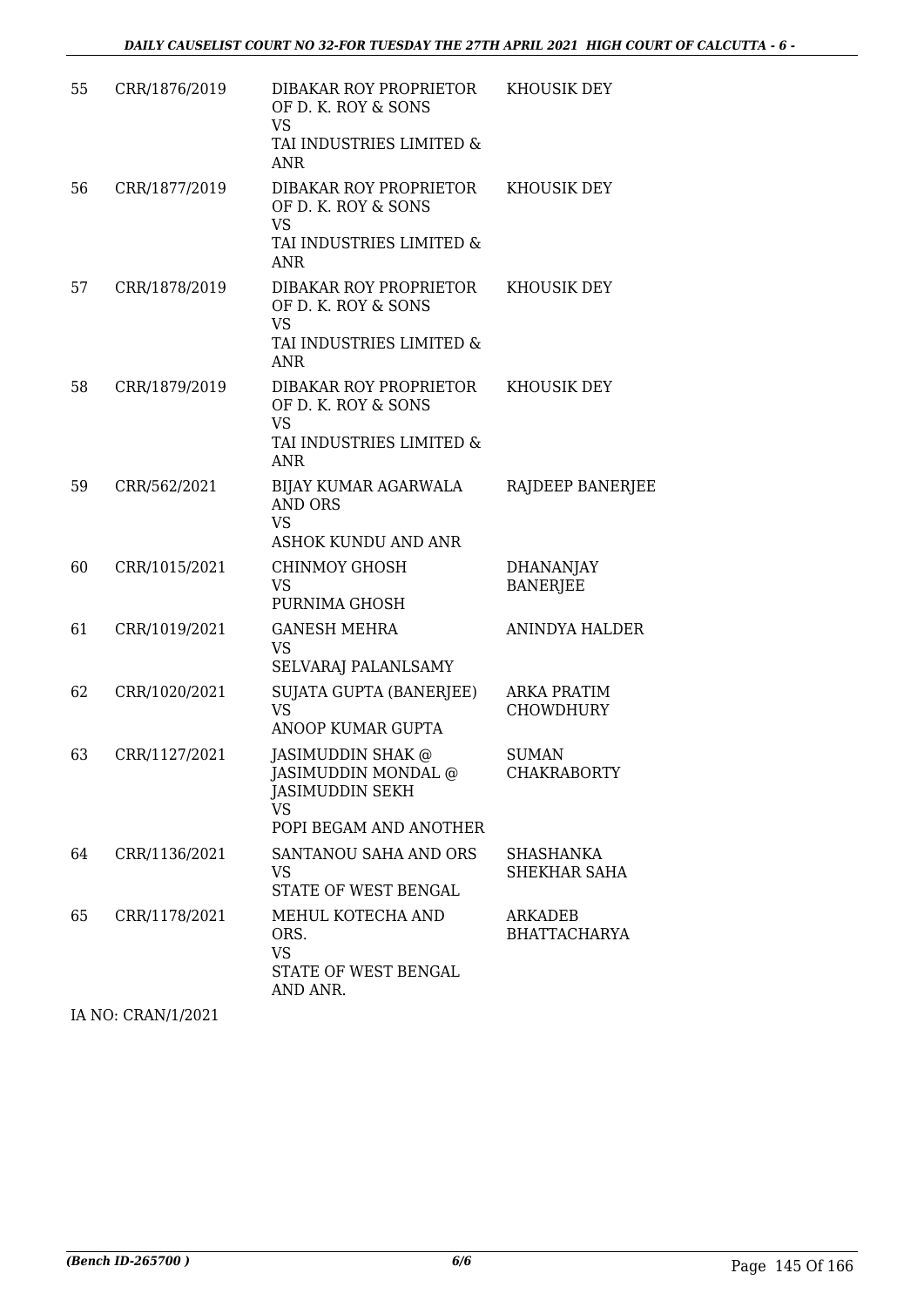

# In The High Court at Calcutta

## **Appellate Side**

**DAILY CAUSELIST For Tuesday The 27th April 2021**

**COURT NO. 30**

**SINGLE BENCH (SB - XV)**

**AT 11:15 AM**

**HON'BLE JUSTICE BIBEK CHAUDHURI**

## **(VIA VIDEO CONFERENCE)**

**ON AND FROM MONDAY, THE 11TH JANUARY, 2021 - ADMISSION AND HEARING OF CRIMINAL APPEALS INCLUDING BAIL (PUNISHMENT UP TO 7 YEARS); ADMISSION OF CRIMINAL MOTIONS AND HEARING OF CRIMINAL REVISIONS ARISING OUT OF D.V.ACT ;**

**HEARING OF CRIMINAL APPEALS,HEARING OF CRIMINAL APPEALS RELATING TO 'CRIMES AGAINST WOMEN'.**

**AND**

**ON AND FROM TUESDAY, 13TH APRIL, 2021 TO SO LONG AS THE SINGLE BENCH OF HON'BLE JUSTICE BIBEK CHAUDHURI DOES NOT SIT - HON'BLE JUSTICE SHIVAKANT PRASAD IN ADDITION TO HIS OWN LIST AND DETERMINATION, WILL SIT SINGLY TO TAKE UP MATTERS FROM THE LIST AND DETERMINATION OF HON'BLE JUSTICE BIBEK CHAUDHURI. NOTE : FINAL HEARING OF CRIMINAL APPEALS SHALL BE TAKEN UP FROM 2 P.M. IF AFTER CONCLUSION OF HEARING OF APPEAL, TIME PERMITS, CRIMINAL MOTIONS AND APPLICATIONS SHALL BE TAKEN UP FOR HEARING. NOTE: MATTERS WILL BE TAKEN UP THROUGH PHYSICAL HEARING ONLY WHEN BOTH THE PARTIES ARE AGREED. NOTE: ON THE BASIS OF THE RESOLUTION TAKEN BY THE COVID COMITTEE OF THE HIGH COURT AT CALCUTTA HEARING OF APPEALS SHALL NOT BE TAKEN UP FROM 12TH APRIL, 2021 TO 30TH APRIL, 2021. ALL OTHER PENDING MATTERS SHALL BE TAKEN UP THROUGHOUT THE DAY TILL 30TH APRIL, 2021.**

## **CANCELLATION OF BAIL**

| CRM/1570/2019 | SHIB SHANKAR RUNGTA<br>(HUF) REP BY KARTA SHIB<br>SANKAR RUNGTA<br>VS<br>STATE OF WEST BENGAL &<br>ORS | ANJAN DATTA |
|---------------|--------------------------------------------------------------------------------------------------------|-------------|
|               |                                                                                                        |             |

## **BAIL IN CONNECTION WITH APPEAL**

2 CRA/121/2021 RAJIB DAS VS STATE OF WEST BENGAL BISWAJIT HAZRA

IA NO: CRAN/1/2021

## **MODIFICATION/RELAXATION OF BAIL**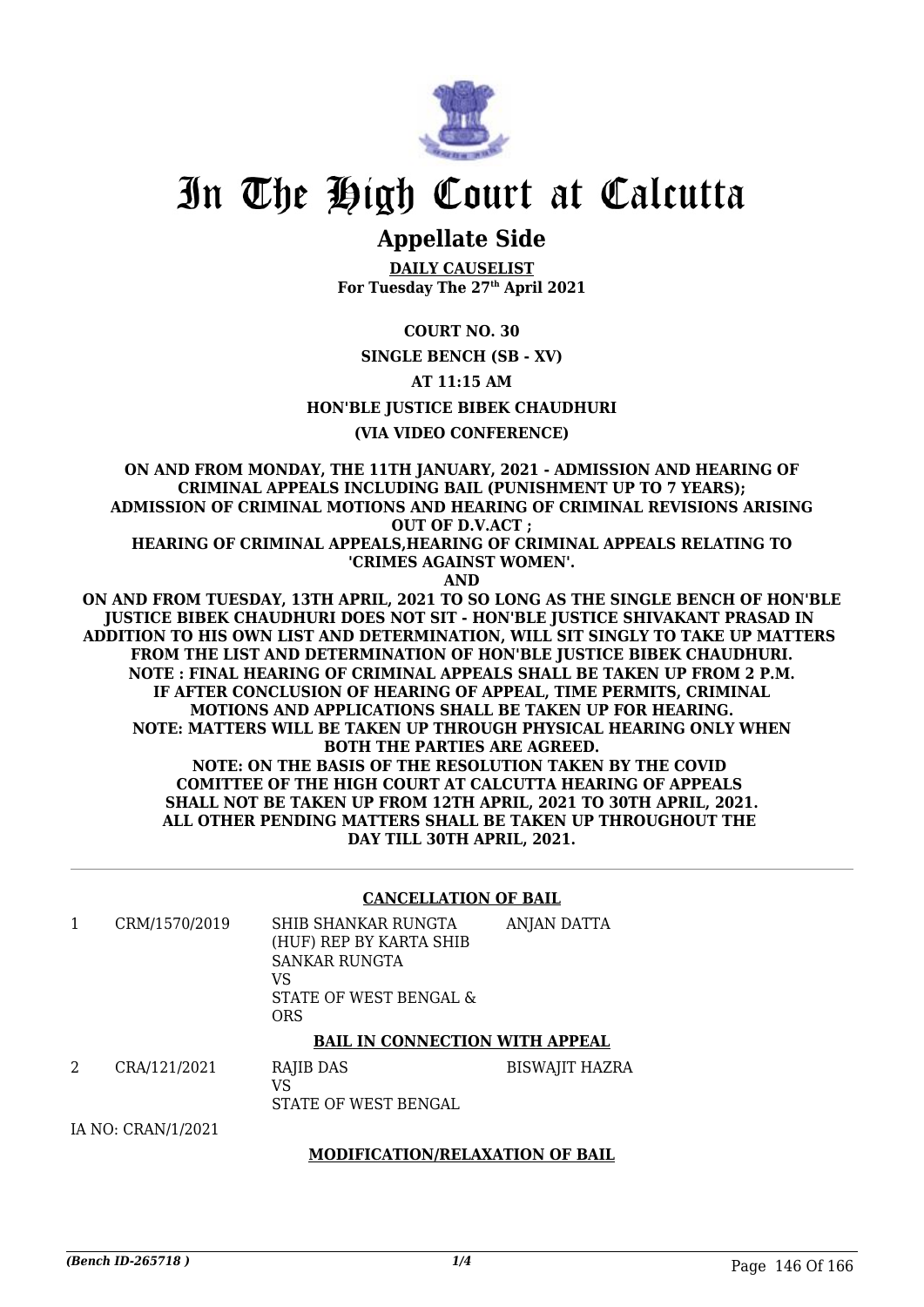| 3  | CRM/6093/2019                             | <b>BIDHAN KIRTANIA</b><br>VS<br>STATE OF WEST BENGAL                                        | <b>BISWAJIT MANNA</b>                      |
|----|-------------------------------------------|---------------------------------------------------------------------------------------------|--------------------------------------------|
|    | IA NO: CRAN/1/2020                        |                                                                                             |                                            |
| 4  | CRM/6094/2019                             | RAJESH GHOSH<br><b>VS</b>                                                                   | <b>BISWAJIT MANNA</b>                      |
|    |                                           | STATE OF WEST BENGAL                                                                        |                                            |
|    | IA NO: CRAN/1/2020                        |                                                                                             |                                            |
| 5  | CRA/150/2020                              | RAM PRASAD BISWAS<br><b>VS</b><br>STATE OF WEST BENGAL                                      | PROBAL SARKAR                              |
|    |                                           |                                                                                             |                                            |
|    | IA NO: CRAN/4/2020, CRAN/5/2020           | <b>MOTION</b>                                                                               |                                            |
| 6  | CRR/2139/2018                             | CHABI CHOWDHURY & ANR                                                                       | S MAJI                                     |
|    |                                           | <b>VS</b><br>SWAPAN KUMAR PAUL &<br><b>ORS</b>                                              |                                            |
| 7  | CRR/2521/2019                             | <b>SHANKAR PARAMANIK @</b><br><b>SANKAR PRAMANIK</b><br><b>VS</b><br>STATE OF WEST BENGAL & | SOUMAJIT<br><b>CHATTERJEE</b>              |
|    |                                           | ANR                                                                                         |                                            |
|    | IA NO: CRAN/2/2019(Old No:CRAN/4850/2019) |                                                                                             |                                            |
| 8  | CRR/662/2019                              | SANKAR PARAMANIK @<br><b>SHANKAR PARAMANIK</b><br><b>VS</b><br>STATE OF WEST BENGAL &       | <b>SOUMIK PRAMANICK</b>                    |
|    |                                           | <b>ANR</b>                                                                                  |                                            |
| 9  | CRR/1776/2020                             | <b>ANINDYA DEB</b><br>VS<br><b>DEBJANI DEB</b>                                              | <b>SUBHAMOY</b><br><b>KARMAKAR</b>         |
| 10 | CRR/262/2021                              | <b>MANINDRA BAIN</b><br>VS.                                                                 | <b>GAUTAM MISRA</b>                        |
|    |                                           | STATE OF WEST BENGAL<br>AND ORS.                                                            |                                            |
| 11 | CRR/1854/2020                             | SAKTIPADA SANNIGRAHI<br>AND ANR<br><b>VS</b><br>State of West Bengal                        | DEBISREE ADHIKARY                          |
|    | IA NO: CRAN/1/2021                        |                                                                                             |                                            |
| 12 | CRR/1855/2020                             | KALYAN PANDA AND ANR<br><b>VS</b><br>State of West Bengal                                   | DEBISREE ADHIKARY                          |
| 13 | CRR/292/2021                              | KRITI AGARWAL<br>VS<br>STATE OF WEST BENGAL                                                 | PRATYUSH PATWARI                           |
| 14 | CRR/1135/2021                             | <b>AND ANR</b><br>SARIFUL GAZI<br><b>VS</b><br>STATE OF WEST BENGAL                         | <b>MAZAHAR HOSSAIN</b><br><b>CHOWDHURY</b> |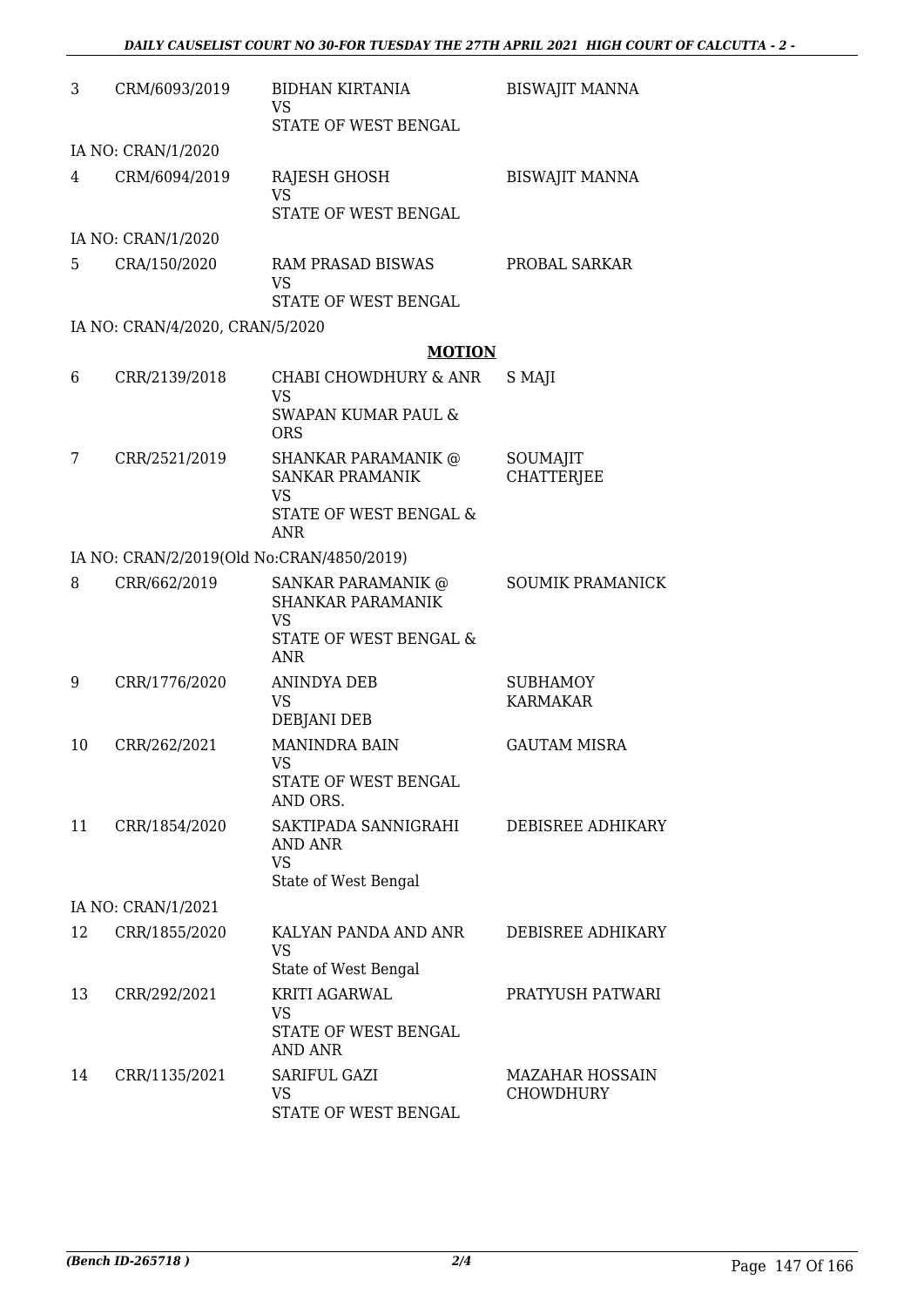| 15 | CRR/315/2021                              | RAJKUMAR JAISWAL<br><b>VS</b><br>NEHA JAISWAL AND ANR                               | <b>SANTU PAUL</b>                         |
|----|-------------------------------------------|-------------------------------------------------------------------------------------|-------------------------------------------|
| 16 | CRR/991/2021                              | <b>OSMAN SARDAR</b><br><b>VS</b><br>STATE OF WEST BENGAL                            | <b>MAZHAR HOSSAIN</b><br><b>CHOWDHURY</b> |
| 17 | CRR/1102/2021                             | NABIN DAS AND ANR<br><b>VS</b><br>SUBHRA DAS (BAKSHI) AND<br><b>ANR</b>             | PARTHA SARATHI<br><b>DAS</b>              |
| 18 | CRR/1108/2021                             | <b>DEBRAJ GAYEN</b><br><b>VS</b><br>STATE OF WEST BENGAL<br><b>AND ANR</b>          | PARTHA SENGUPTA                           |
| 19 | CRR/1109/2021                             | <b>BHAGIRATH SARKAR</b><br><b>VS</b><br>STATE OF WEST BENGAL                        | <b>MAZHAR HOSSAIN</b><br><b>CHOWDHURY</b> |
|    |                                           | <b>CONTESTED APPLICATION</b>                                                        |                                           |
| 20 | CRR/745/2018                              | SMT. RADHARANI PRADHAN                                                              | SMT. RADHARANI                            |
|    |                                           | <b>VS</b><br>STATE OF WEST BENGAL &<br><b>ORS</b>                                   | <b>PRADHAN</b><br>(INPERSON)              |
|    | wt21 CRR/2013/2018                        | RADHARANI PRADHAN                                                                   | ANJAN DATTA                               |
|    |                                           | <b>VS</b><br>STATE OF WEST BENGAL &<br><b>ORS</b>                                   |                                           |
|    | IA NO: CRAN/5/2020(Old No:CRAN/1329/2020) |                                                                                     |                                           |
| 22 | CRR/1448/2018                             | AKHILESH SHAW@AKLESH<br><b>KUMAR SHAW</b><br><b>VS</b>                              | <b>SAIKA KHAN</b>                         |
|    |                                           | KAKOLI SHAW@MONDAL<br><b>APPLICATION</b>                                            |                                           |
| 23 | CRR/533/2019                              | <b>SMT DIBYA PRASAD</b><br>VS                                                       | AWADHESH KR RAI                           |
|    |                                           | VIKASH KR BARI & ORS                                                                |                                           |
|    | IA NO: CRAN/1/2021, CRAN/2/2021           |                                                                                     |                                           |
| 24 | CRMSPL/46/2019                            | MAHABIR GMB TRADEFIN P. SUBHAMOY PATRA<br>LTD.<br><b>VS</b><br>KASHINATH CHOWDHURY  |                                           |
|    |                                           | IA NO: CRAN/1/2020(Old No:CRAN/1211/2020), CRAN/2/2020(Old No:CRAN/1212/2020)       |                                           |
| 25 | CRMSPL/47/2019                            | MAHABIR GMB TRADEFIN P. SUBHAMAY PATRA<br>LTD.<br><b>VS</b>                         |                                           |
|    |                                           | KASHINATH CHOWDHURY                                                                 |                                           |
|    |                                           | IA NO: CRAN/1/2020(Old No:CRAN/1204/2020), CRAN/2/2020(Old No:CRAN/1210/2020)       |                                           |
| 26 | CRMSPL/45/2019                            | MAHABIR GMB TRADEFIN P. SUBHOMAY PATRA<br>LTD.<br><b>VS</b><br>KASHINATRH CHOWDHURY |                                           |
|    |                                           | IA NO: CRAN/1/2020(Old No:CRAN/1213/2020), CRAN/2/2020(Old No:CRAN/1215/2020)       |                                           |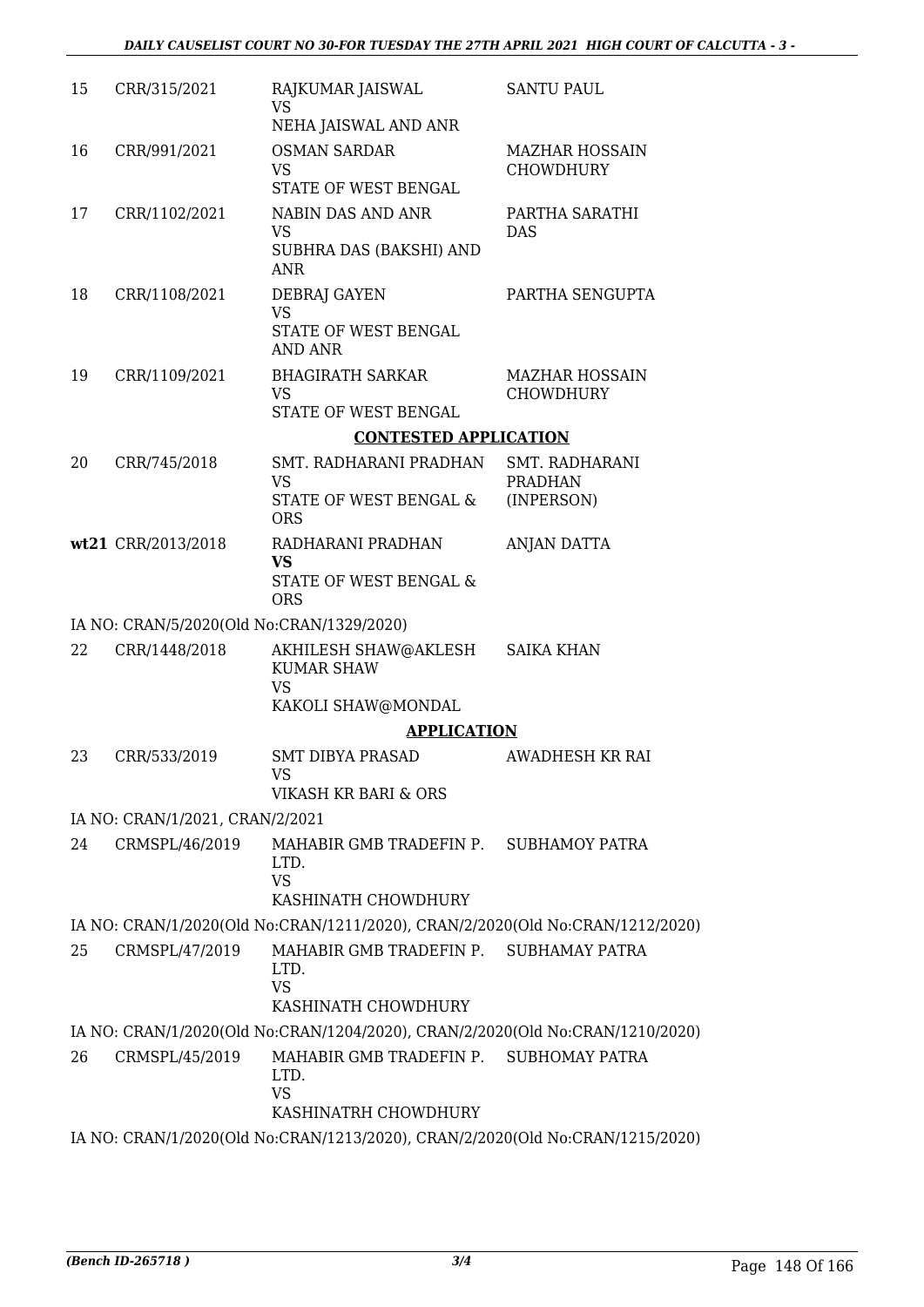| 27 | CRR/1094/2017      | NIHAR KANTI GHOSH<br>VS.<br>STATE OF WEST BENGAL &<br>ANR                 | A PATI |
|----|--------------------|---------------------------------------------------------------------------|--------|
|    | IA NO: CRAN/6/2021 |                                                                           |        |
| 28 | CRR/1095/2017      | NIHAR KANTI GHOSH &<br>ORS<br>VS.<br>STATE OF WEST BENGAL &<br>ANR        | A PATI |
|    | IA NO: CRAN/6/2021 |                                                                           |        |
| 29 | CRR/1093/2017      | NIHAR KANTI GHOSH &<br><b>ANR</b><br>VS.<br>STATE OF WEST BENGAL &<br>ANR | A PATI |
|    | IA NO: CRAN/6/2021 |                                                                           |        |
| 30 | CRA/670/2015       | TULSI MAHANTA & ANR<br>VS<br>STATE OF WEST BENGAL                         | S DAS  |
|    |                    | IA NO: CRAN/1/2015(Old No:CRAN/4078/2015), CRAN/2/2021, CRAN/3/2021       |        |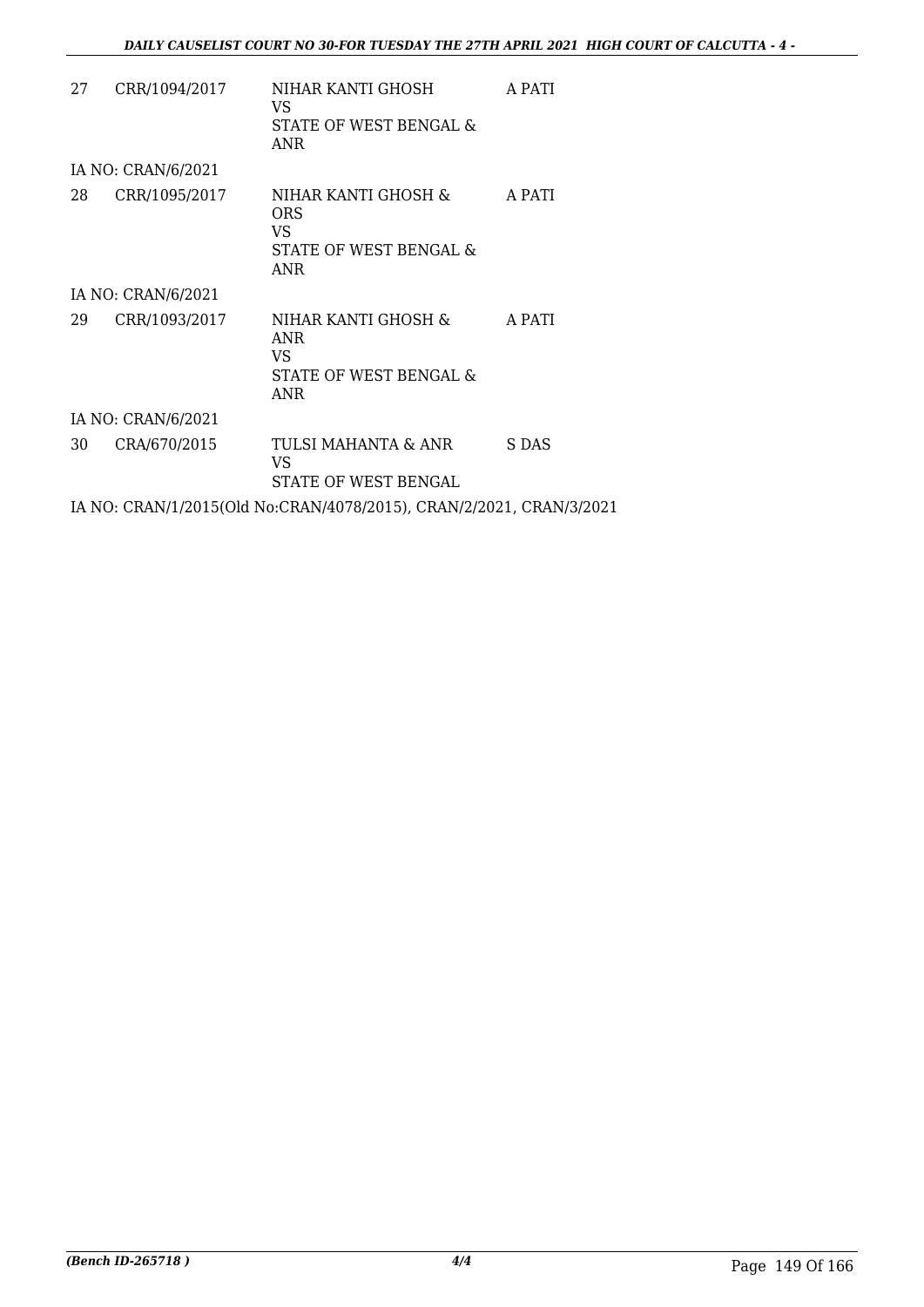

# In The High Court at Calcutta

## **Appellate Side**

**DAILY CAUSELIST For Tuesday The 27th April 2021**

**COURT NO. 42 SINGLE BENCH (SB - XVI) AT 11:15 AM HON'BLE JUSTICE SUBHASIS DASGUPTA**

**(VIA VIDEO CONFERENCE)**

#### **ON AND FROM MONDAY, THE 11TH JANUARY, 2021 - ADMISSION OF CRIMINAL MOTIONS AND HEARING OF CRIMINAL REVISIONS WHICH ARE NOT ASSIGNED TO ANY OTHER BENCH INCLUDING APPLICATIONS CONNECTED THERETO; HEARING OF CRIMINAL REVISIONS (IRRESPECTIVE OF CLASSIFICATION) FILED UPTO 2015 INCLUDING CONNECTED APPLICATIONS;**

### **HEARING OF CRIMINAL APPEALS.**

**AND**

**ON AND FROM TUESDAY, 6TH APRIL, 2021 TO AS LONG AS HON'BLE JUSTICE JAY SENGUPTA DOES NOT SIT HON'BLE JUSTICE SUBHASIS DASGUPTA IN ADDITION TO HIS OWN LIST AND DETERMINATION, WILL SIT SINGLY AND TAKE UP THE LIST AND DETERMINATION OF HON'BLE JUSTICE JAY SENGUPTA.**

**SPECIAL NOTE :**

**(A) NO FURTHER INCLUSION IN THE LIST UNTIL FURTHER ORDER. (B) EXTENSION OF INTERIM ORDER FOLLOWED BY "NEW MOTION" WILL BE TAKEN UP FIRST TILL 12.30 P.M., IF NOT EXHAUSTED EARLIER. THEREAFTER, MOTION UNDER THE CATEGORY "LISTED MOTION" WILL BE TAKEN UP.**

> **NOTE : MATTERS WILL BE TAKEN UP THROUGH PHYSICAL HEARING ONLY WHEN BOTH PARTIES ARE AGREED.**

## **TO BE MENTIONED**

( ON TOP )

| CRR/516/2021<br>[For Correction] | GOUTAM DAS @ GAUTAM DAS<br>VS<br>STATE OF WEST BENGAL AND<br>ANOTHER | KAMAL KRISHNA GUHA |
|----------------------------------|----------------------------------------------------------------------|--------------------|
| IA NO: CRAN/1/2021               |                                                                      |                    |

#### **EXTENSION OF INTERIM ORDER**

2 CRR/2665/2018 HINDUTAN UNILEVER LTD VS STATE OF WEST BENGAL & ANR A DUTTA

IA NO: CRAN/1/2019(Old No:CRAN/2739/2019), CRAN/4/2020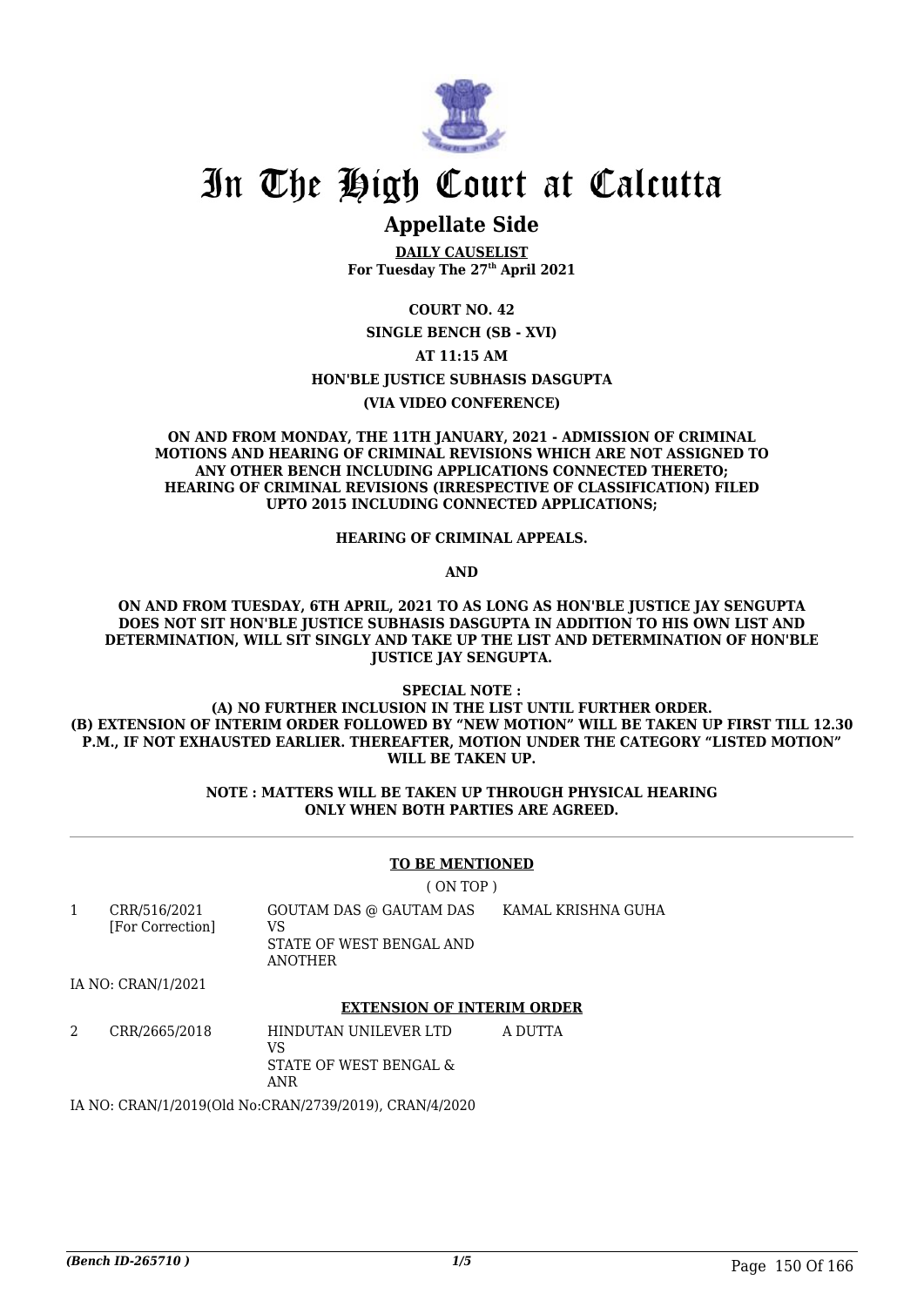| 3  | CRR/890/2019       | FIITZEE LTD. & ORS.<br>VS<br>SIBDATTA MOHANTY & ANR                                                                       | <b>SOMNATH</b><br><b>GANGOPADHYAY</b> |
|----|--------------------|---------------------------------------------------------------------------------------------------------------------------|---------------------------------------|
|    | IA NO: CRAN/2/2021 |                                                                                                                           |                                       |
| 4  | CRR/458/2020       | SANTANU CHATTERJEE @<br><b>SANTANU KUMAR</b><br><b>CHATTERJEE &amp; ORS</b><br>VS<br>STATE OF WEST BENGAL &<br><b>ANR</b> | <b>ASIF DEWAN</b>                     |
|    | IA NO: CRAN/1/2021 |                                                                                                                           |                                       |
| 5. | CRR/598/2021       | DR MOHAN CHAND SEAL AND<br><b>ORS</b><br><b>VS</b><br>STATE OF WEST BENGAL                                                | <b>BISAJIT MANNA</b>                  |
|    | IA NO: CRAN/1/2021 |                                                                                                                           |                                       |
| 6  | CRR/642/2021       | RABIUL ALAM @ MD. RABIUL<br><b>ISLAM</b><br>VS.<br>STATE OF WEST BENGAL AND<br><b>ANR</b>                                 | MUJIBAR ALI NASKAR                    |
|    | IA NO: CRAN/1/2021 |                                                                                                                           |                                       |
| 7  | CRR/883/2021       | MANASHI MANNA<br><b>VS</b><br>NAKUL CHANDRA MANNA                                                                         | ARUNIMA DAS SHARMA                    |
|    |                    | <b>NEW MOTION</b>                                                                                                         |                                       |
| 8  | CRR/1177/2021      | OIL INDIA LTD AND ANR                                                                                                     | <b>SUDHAKAR PRASAD</b>                |
|    |                    | <b>VS</b><br>ASHOK KUMAR BAJORIA AND<br><b>ORS</b>                                                                        |                                       |
| 9  | CRR/1189/2021      | SHYAMAL MAHAPATRA<br>VS.<br>STATE OF WEST BENGAL AND<br>ANR                                                               | <b>SUMAN DE</b>                       |
| 10 | CRR/1193/2021      | NIRMAL GHOSH AND ANR<br>VS<br>STATE OF WEST BENGAL AND<br>ANR                                                             | KUSAL KUMAR<br>MUKHERJEE              |
| 11 | CRR/1194/2021      | SUBRATA DEBNATH<br><b>VS</b><br>STATE OF WEST BENGAL                                                                      | <b>KUSAL KUMAR</b><br>MUKHERJEE       |
| 12 | CRR/1196/2021      | NANDITA MUKHERJEE<br>VS.<br>STATE OF WEST BENGAL                                                                          | <b>KUSAL KUMAR</b><br>MUKHERJEE       |
| 13 | CRR/1197/2021      | <b>UZZAL SAHA</b><br><b>VS</b><br>STATE OF WEST BENGAL AND<br>ORS.                                                        | APURBA KUMAR GHOSH                    |
| 14 | CRR/1199/2021      | MAHESH SINGHANIA<br><b>VS</b><br>STATE OF WEST BENGAL AND<br><b>ANR</b>                                                   | SHARMISTHA CHINA                      |
| 15 | CRR/1200/2021      | MD. MUSHIR AHMED@ MD.<br><b>MUSHIR</b><br><b>VS</b><br>STATE OF WEST BENGAL AND<br>ORS.                                   | Jeenia Rudra                          |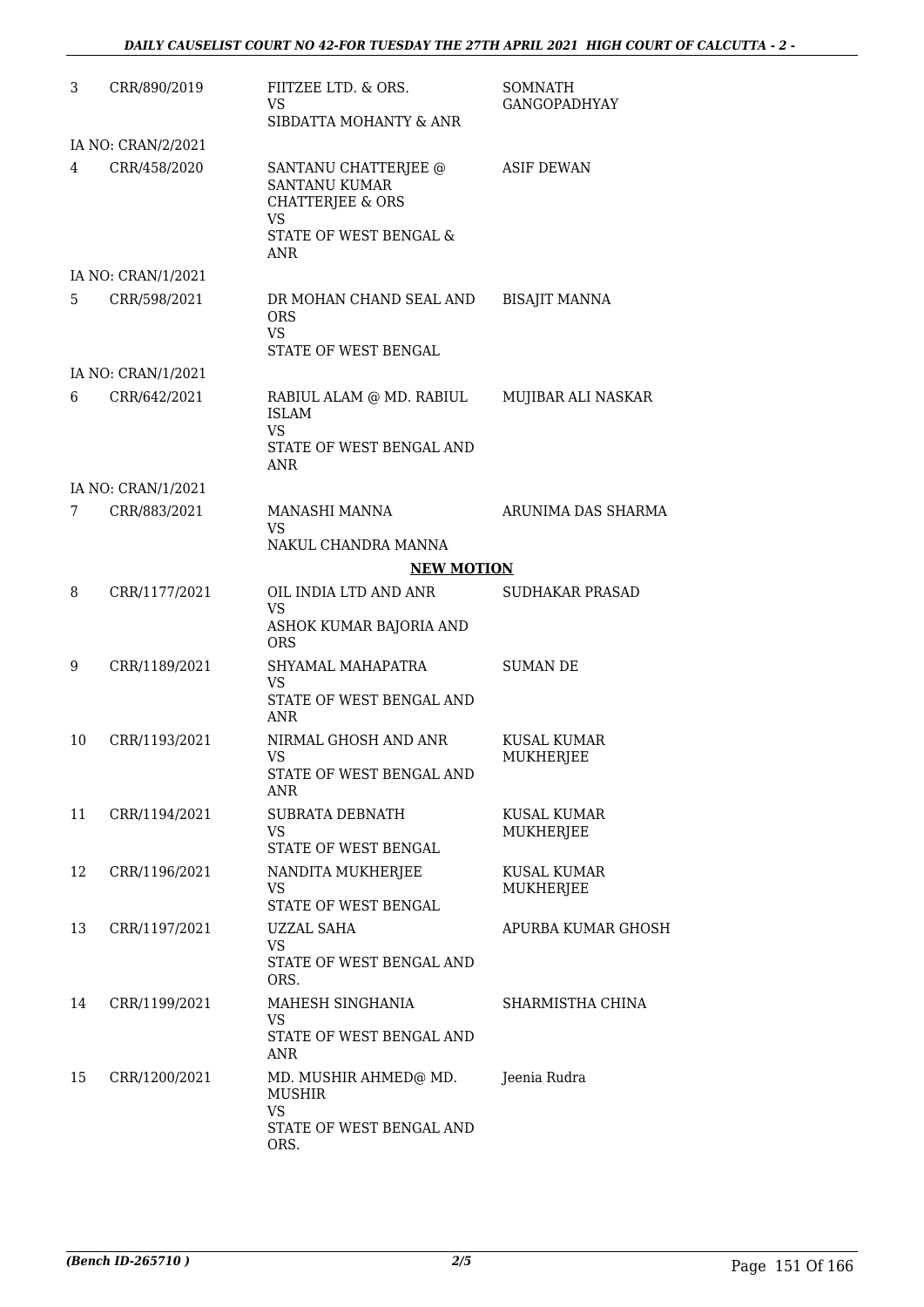| 16 | CRR/1203/2021 | JITENDRA KHAITAN AND ORS<br><b>VS</b><br>THE STATE OF WEST BENGAL<br><b>AND ANR</b>          | DIKSHITA CHOMAL                         |
|----|---------------|----------------------------------------------------------------------------------------------|-----------------------------------------|
| 17 | CRR/1205/2021 | SUNNY YADAV @ MOGLI<br><b>VS</b><br>STATE OF WEST BENGAL AND<br>ORS.                         | DEBASIS KAR                             |
| 18 | CRR/1206/2021 | PANKAJ KUMAR PANDEY AND<br><b>ANR</b><br><b>VS</b><br>STATE OF WEST BENGAL AND<br><b>ANR</b> | VIVEK JHUNJHUNWALA                      |
| 19 | CRR/1211/2021 | PULAK KUMAR GHOSH<br><b>VS</b><br>ARPITA GHOSH NEE MALIK<br><b>AND ANR</b>                   | RAJUASHREE<br><b>MUKHERJEE</b>          |
| 20 | CRR/1212/2021 | KAMAL MEHRA AND ANR<br><b>VS</b><br>STATE OF WEST BENGAL                                     | <b>SUBHENDU</b><br><b>BHATTACHARJEE</b> |
| 21 | CRR/1215/2021 | MUKHTAR ALAM<br>VS<br>STATE OF WEST BENGAL AND<br><b>ANR</b>                                 | <b>ZAINAB TAHER</b>                     |
|    |               | <b>LISTED MOTION</b>                                                                         |                                         |
| 22 | CRR/2046/2019 | JAHANARA BEGUM<br><b>VS</b><br>STATE OF WEST BENGAL &<br><b>ORS</b>                          | AMIT SHARMA                             |
| 23 | CRR/954/2021  | PRADEEP CHORARIA AND ANR<br><b>VS</b><br>UNION OF INDIA                                      | <b>BISWAJIT MANNA</b>                   |
| 24 | CRR/958/2021  | <b>JAYDEB HALDER</b><br><b>VS</b><br>STATE OF WEST BENGAL AND<br><b>ANR</b>                  | LAKSHMINATH<br>BHATTACHARYA             |
| 25 | CRR/1025/2021 | BALAI LAL DAS<br><b>VS</b><br><b>STATE OF WEST BENGAL</b>                                    | <b>SARTHAK BURMAN</b>                   |
| 26 | CRR/1069/2021 | MD YOUNUSH AND ORS<br><b>VS</b><br>STATE OF WEST BENGAL                                      | MD IBRAHIM                              |
| 27 | CRR/1072/2021 | SANJU DHARA<br>VS<br><b>STATE</b>                                                            | DIPAYAN KUNDU                           |
| 28 | CRR/1074/2021 | MANASH CHAKRABORTY<br>VS<br>STATE OF WEST BENGAL AND<br><b>ANR</b>                           | <b>IVAN ROY</b>                         |
| 29 | CRR/1075/2021 | STATE OF WEST BENGAL<br>VS<br>MUHIBAR RAHAMAN AND ORS                                        | SABIR AHMED                             |
| 30 | CRR/1077/2021 | <b>GOPAL ROY</b><br>VS.<br>STATE OF WEST BENGAL                                              | ANINDYA HALDER                          |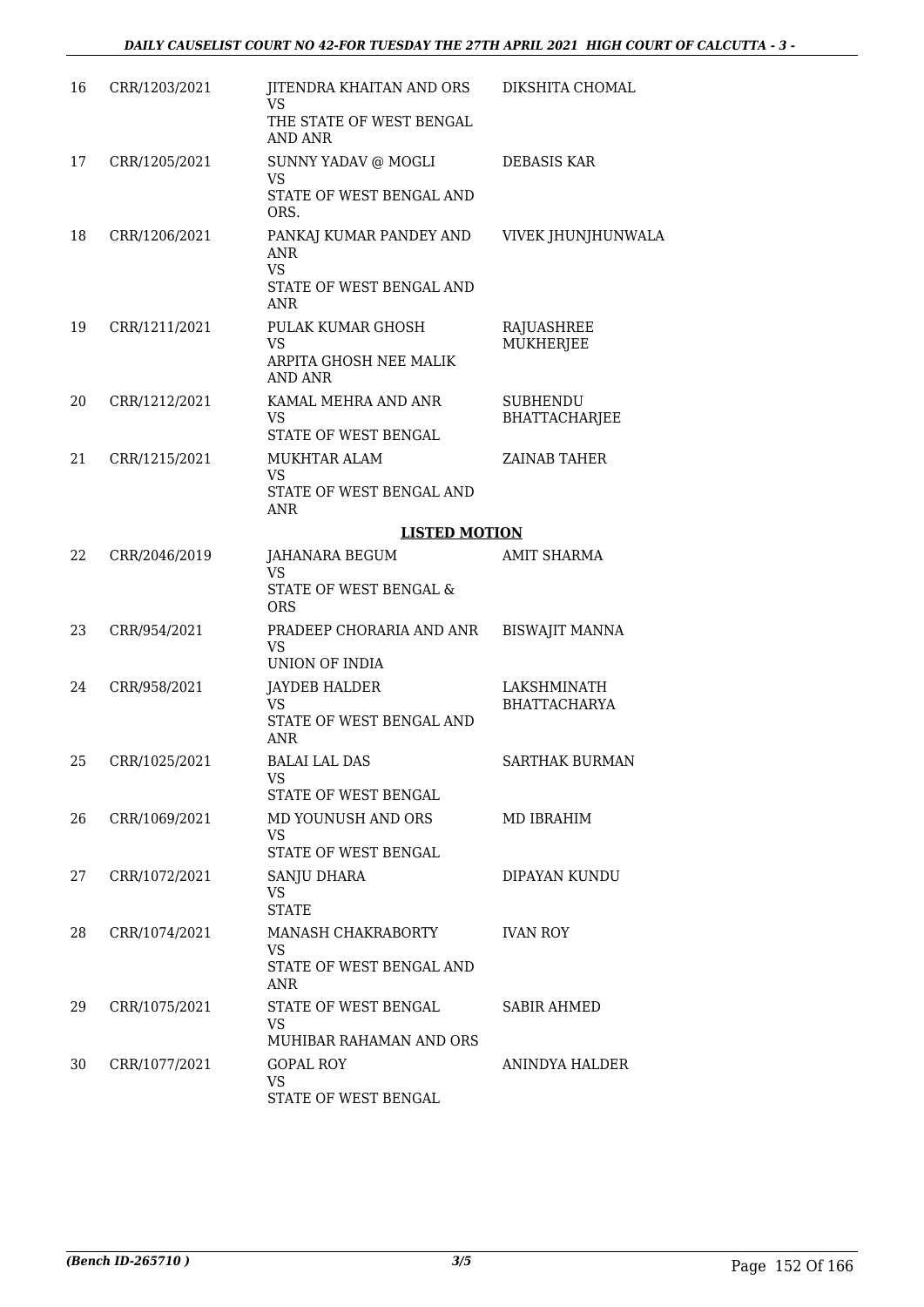| 31 | CRR/1079/2021      | <b>SADHAN GHOSH</b><br>VS<br>STATE OF WEST BENGAL                                                   | MD. JANNAT UL<br><b>FIRDOUS</b> |
|----|--------------------|-----------------------------------------------------------------------------------------------------|---------------------------------|
|    | IA NO: CRAN/1/2021 |                                                                                                     |                                 |
| 32 | CRR/1085/2021      | MONIRUL SARDAR @ MONI<br>VS<br>STATE OF WEST BENGAL                                                 | <b>SONALI DAS</b>               |
| 33 | CRR/1086/2021      | SHIVAJI SEN@SHIBAJI SEN<br><b>VS</b><br><b>SISIR KARMAKAR</b>                                       | <b>MD ZOHAIB RAUF</b>           |
| 34 | CRR/1096/2021      | <b>JIARUL SARDAR</b><br><b>VS</b><br>STATE OF WEST BENGAL                                           | KAMALESH CH. SAHA               |
| 35 | CRR/1105/2021      | HARI SHANKAR UPADHYAY<br><b>AND ORS</b><br><b>VS</b>                                                | <b>ARUSHI RATHORE</b>           |
|    |                    | STATE OF WEST BENGAL                                                                                |                                 |
| 36 | CRR/1114/2021      | <b>RATAN KUMAR ROY</b><br><b>VS</b><br>STATE OF WEST BENGAL                                         | RAJNANDINI DAS                  |
| 37 | CRR/1115/2021      | ROHIT KUMAR SAH@ROHIT<br>KUMAR SHAW@ROHIT SHAW<br><b>VS</b>                                         | <b>SEKHAR MUKHERJEE</b>         |
| 38 | CRR/1143/2021      | STATE OF WEST BENGAL<br>RAMA RANI DUTTA @ RAMA<br><b>DUTTA</b><br><b>VS</b><br>STATE OF WEST BENGAL | SHASHANKA SHEKHAR<br>SAHA       |
| 39 | CRR/1144/2021      | SUBHAS DUTTA AND OTHERS<br><b>VS</b><br>STATE OF WEST BENGAL AND<br><b>ANOTHER</b>                  | SK.SAHAJAHAN ALI                |
| 40 | CRR/1145/2021      | <b>AMINA KHATUN</b><br>VS<br>STATE OF WEST BENGAL AND<br>ORS.                                       | <b>MOBAIDUR HOSSAIN</b>         |
| 41 | CRR/1146/2021      | <b>SK JAHIR ABBAS</b><br>VS.<br>SK SIRAJUL AHMED AND ANR                                            | ARUNAVA GANGULY                 |
|    | IA NO: CRAN/1/2021 |                                                                                                     |                                 |
| 42 | CRR/1147/2021      | <b>MURARI PATRA</b><br>VS<br>RADHASHYAM GHOSH                                                       | <b>BISWAJIT DE</b>              |
| 43 | CRR/1148/2021      | OM PRAKASH MALL AND ORS<br>VS.<br>AVS GLOBAL PVT LTD AND<br><b>ANR</b>                              | PRAN GOPAL DAS                  |
| 44 | CRR/1149/2021      | NAIM SK<br>VS.<br>STATE OF WEST BENGAL AND<br><b>ANR</b>                                            | VIJAY VERMA                     |
| 45 | CRR/1150/2021      | OM PRAKASH MALL AND ORS<br><b>VS</b><br>AVS GLOBAL PVT LTD AND<br><b>ANR</b>                        | PRAN GOPAL DAS                  |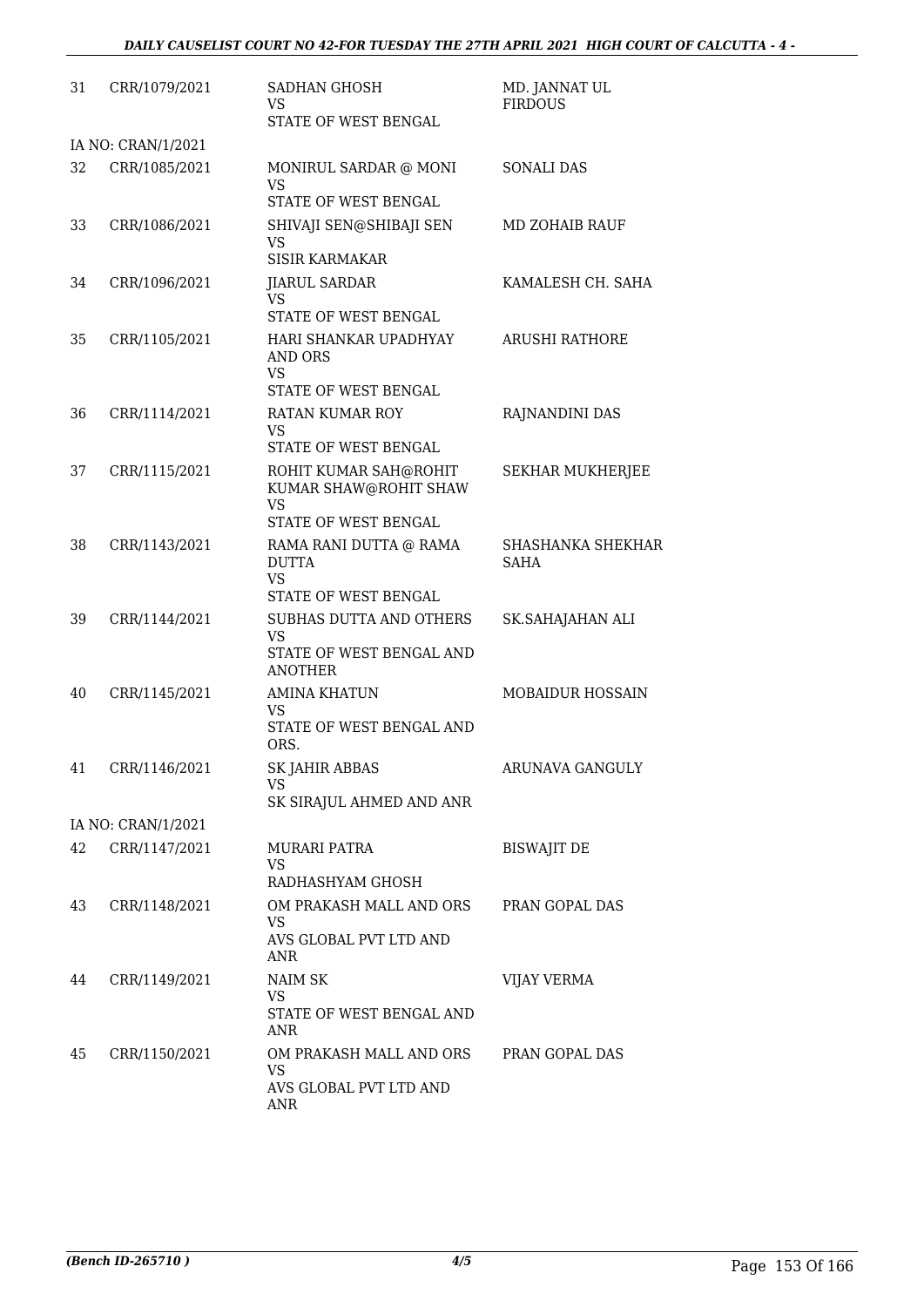| 46 | CRR/1151/2021 | NILKANTHA MONDAL @<br>NILKANTA MONDAL @<br><b>KHONTHO</b><br>VS.<br>STATE OF WEST BENGAL | DIPAYAN KUNDU             |
|----|---------------|------------------------------------------------------------------------------------------|---------------------------|
| 47 | CRR/1152/2021 | PRITAM SAHA<br>VS.<br><b>STATE OF WEST BENGAL</b>                                        | PRABIR MAJUMDER           |
| 48 | CRR/1153/2021 | STATE OF WEST BENGAL<br>VS.<br>SADHANA SARKAR AND ORS                                    | <b>AYAN BHATTACHARJEE</b> |
| 49 | CRR/1156/2021 | SMT SUSMITA DAS AND ORS<br>VS.<br>STATE OF WEST BENGAL AND<br><b>ANR</b>                 | SANJIB MITRA              |
| 50 | CRR/1158/2021 | GOUTAM KUMAR BISWAS<br>VS.<br>STATE OF WEST BENGAL AND<br><b>ANR</b>                     | KUSHAL PAUL               |
| 51 | CRR/1159/2021 | GOUTAM KUMAR BISWAS<br>VS.<br>RAFIQUL BISWAS AND ANR                                     | KUSHAL PAUL               |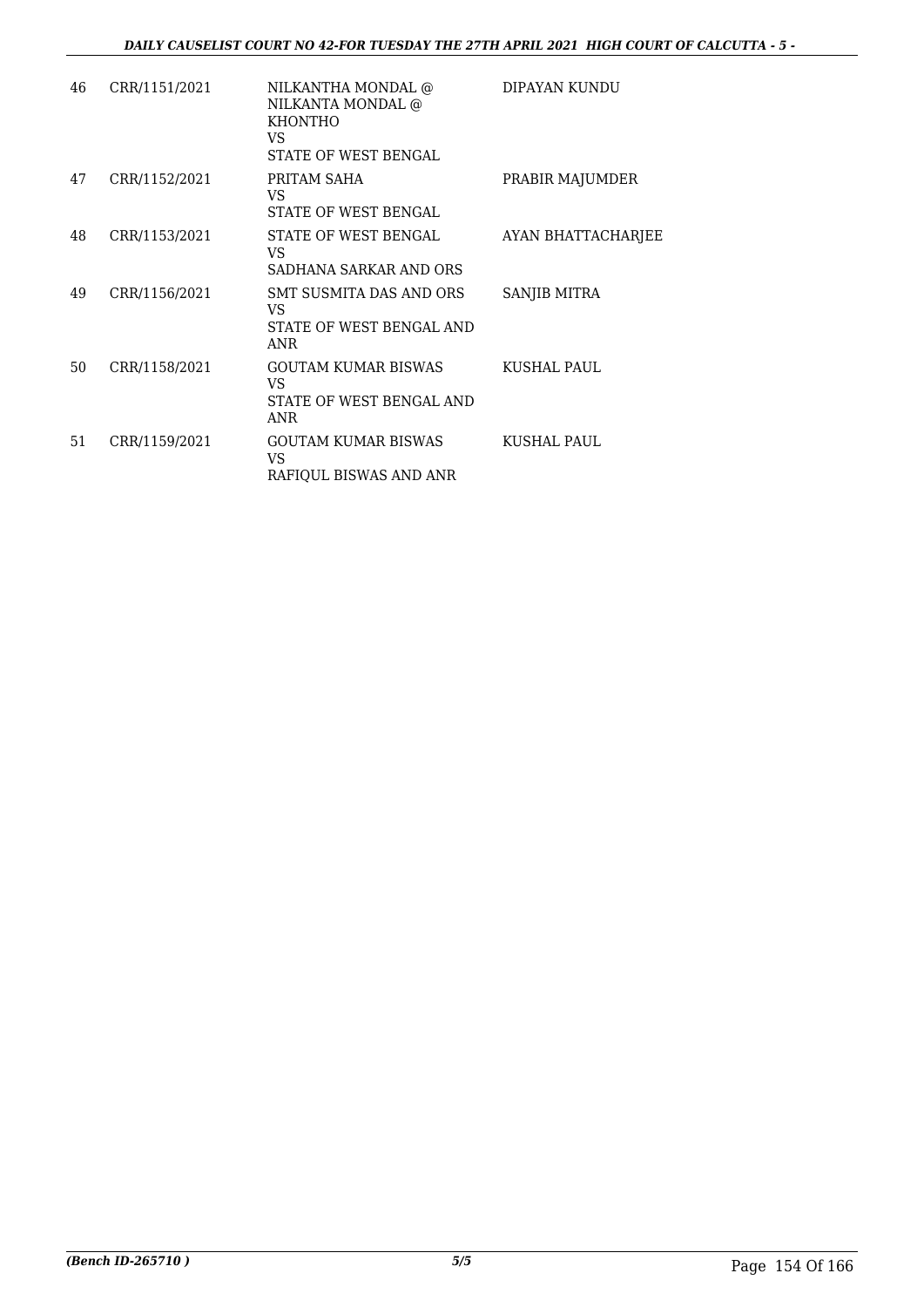

# In The High Court at Calcutta

## **Appellate Side**

**WARNING CAUSELIST For Tuesday The 27th April 2021**

## **(FMA SECTION AND MANDAMUS SECTION)**

#### **THE FOLLOWING MATTERS WILL BE TAKEN UP BY HON'BLE JUSTICE RAVI KRISHAN KAPUR ON AND FROM 22.03.2021 SERIALLY AS PER THE DIRECTIONS IN THE DAILY CAUSE LIST.**

#### **WARNING LIST (FMA SECTION)**

| $\mathbf{1}$  | FMA/361/2019<br>$J/C$ + PT II + 2 FILE VS<br>LCR | NATIONAL INSURANCE<br>(PT I + OB + 2ND COMPANY LIMITED<br><b>PUTUL DULAY &amp; ORS</b>                         | SAILALENDU<br><b>BHOWMICK</b>  |
|---------------|--------------------------------------------------|----------------------------------------------------------------------------------------------------------------|--------------------------------|
|               |                                                  | IA NO: CAN/1/2018(Old No:CAN/1967/2018), CAN/2/2019(Old No:CAN/7465/2019)                                      |                                |
| $\mathcal{L}$ | FMA/362/2019<br>$(PT I + OB + 2ND$<br>$J/C$ )    | TATA AIG GEN INS CO LTD<br><b>VS</b><br><b>GUNBALA RANA &amp; ANR</b>                                          | RAJESH SINGH                   |
|               | IA NO: CAN/1/2018(Old No:CAN/9054/2018)          |                                                                                                                |                                |
| 3             | FMA/364/2019<br>$(PT I + OB + 2ND$<br>$J/C$ )    | NATIONAL IN. CO. LTD.<br><b>VS</b><br>RAJNI DHADA & ORS.                                                       | PARIMAL KUMAR<br><b>PAHARI</b> |
|               | IA NO: CAN/1/2019(Old No:CAN/4071/2019)          |                                                                                                                |                                |
| 4             | FMA/366/2019<br>$(PT I + OB + 2ND$<br>$J/C$ )    | NATIONAL IN. CO. LTD.<br><b>VS</b><br>PRADYOT @ PRADYUT KR.<br><b>GHOSH (DEAD) SUBTD. BY</b><br>PARTHA GHOSH & | <b>SUCHARITA PAUL</b>          |
|               | IA NO: CAN/1/2018(Old No:CAN/8857/2018)          |                                                                                                                |                                |
| 5             | FMA/369/2019<br>$(PT I + OB + 2ND$<br>J/C        | <b>HIRANMOY MONDAL</b><br><b>VS</b><br>NEW INDIA ASSURANCE & ANR                                               | <b>SAIDUR RAHMAN</b>           |
| 6             | FMA/370/2019<br>$(PT I + OB + 2ND$<br>J/C        | RAHUL SENGUPTA<br><b>VS</b><br>NATIONAL INSURANCE<br><b>COMPANY LIMITED &amp; ANR</b>                          | <b>ASHIQUE MONDAL</b>          |
| 7             | FMA/373/2019<br>$(PT I + OB + 2ND$<br>$J/C$ )    | RINA BISWAS & ANR<br><b>VS</b><br>THE UNITED INDIA INSURANCE<br>CO. LTD & ORS                                  | <b>SAIDUR RAHAMAN</b>          |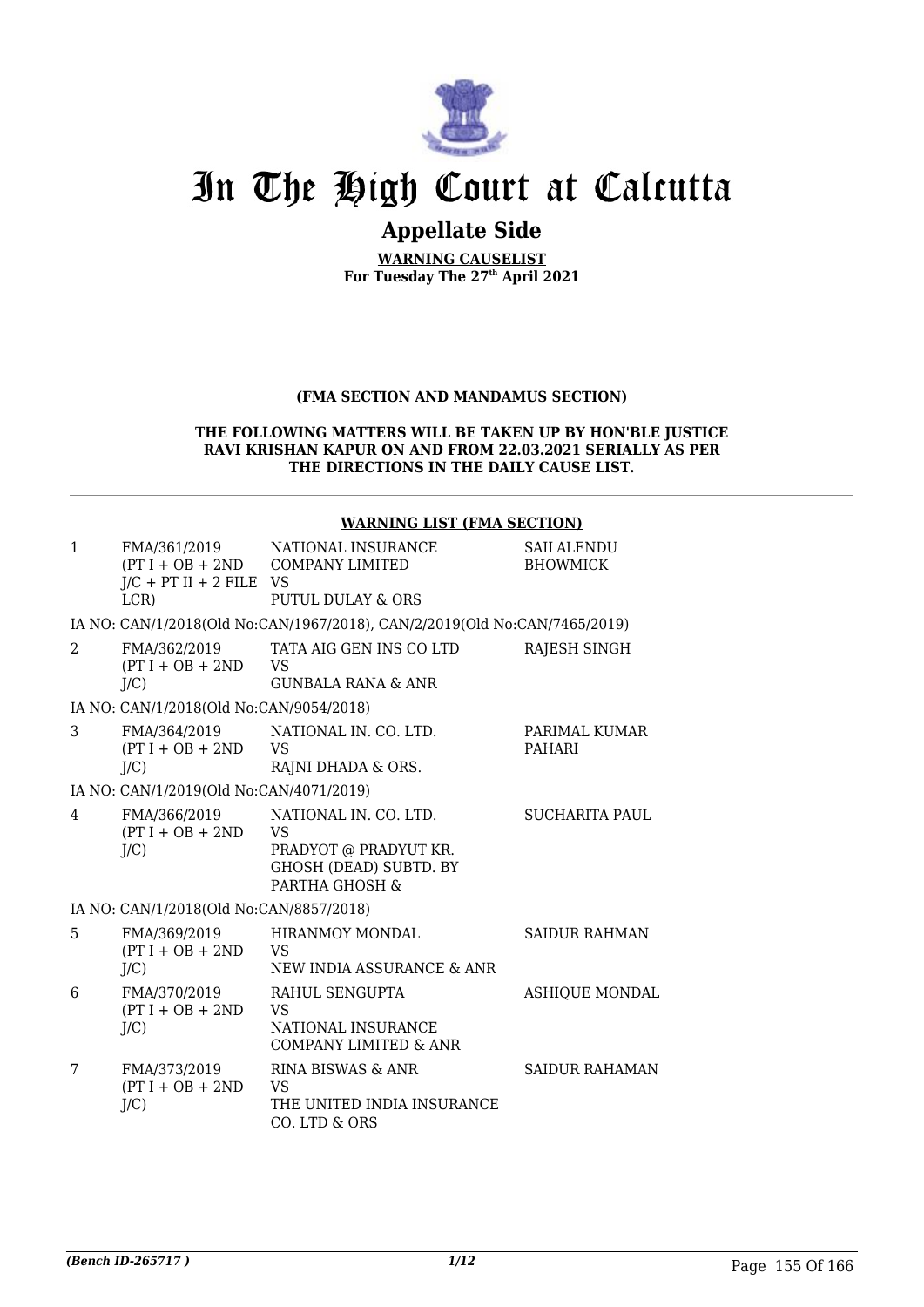| 8  | FMA/374/2019<br>$(PT I + OB + 2ND$<br>$J/C$ )    | <b>DARIFA KHATUN</b><br><b>VS</b><br>THE SHRIRAM GENERAL<br><b>INSURANCE CO. LTD &amp; ANR</b>                          | <b>SAIDUR RAHAMAN</b>           |
|----|--------------------------------------------------|-------------------------------------------------------------------------------------------------------------------------|---------------------------------|
| 9  | FMA/376/2019<br>$(PT I + OB + 2ND$<br>$J/C$ )    | LALESHWAR<br>SINH@LALASHWAR SINGH @<br>LALESHWAR SINGH<br>VS<br>KRISHNENDU PAUL & ORS                                   | SOUJANYA<br><b>BANDOPADHYAY</b> |
|    |                                                  | IA NO: CAN/1/2018(Old No:CAN/2649/2018), CAN/2/2019(Old No:CAN/7494/2019)                                               |                                 |
| 10 | FMA/379/2019<br>$(PT I + OB + 2ND$<br>$J/C$ )    | JAWAHARLAL GHOSH<br>VS<br><b>BILLA MULLICK &amp; ANR</b>                                                                | PURNA CHANDRA<br><b>MAITI</b>   |
| 11 | FMA/380/2019<br>$(PT I + OB + 2ND$<br>$J/C$ )    | VIJAY KUMAR MAHATO<br><b>VS</b><br>SBI GEN INS CO LTD & ANR                                                             | AMIT RANJAN ROY                 |
|    | IA NO: CAN/1/2021                                |                                                                                                                         |                                 |
| 12 | FMA/381/2019<br>$(PT I + OB + 2ND$<br>$J/C$ )    | SHYAMAPRASAD GANGULY<br><b>VS</b><br>THE NEW INDIA ASS. CO. LTD. &<br>ANR.                                              | <b>SAIDUR RAHAMAN</b>           |
| 13 | FMA/382/2019<br>$(PT I + OB + 2ND$<br>$J/C$ )    | SUJATA PARYA @ SUJATA PARIA<br>& ORS<br><b>VS</b><br><b>ICICI LOMBARD GENERAL</b><br><b>INSURANCE CO. LTD &amp; ANR</b> | JAYANTA KUMAR<br><b>MANDAL</b>  |
| 14 | FMA/384/2019<br>$(PT I + OB + 2ND$<br>$J/C$ )    | JOGOMAYA MONDAL & ANR<br><b>VS</b><br>NATIONAL INSURANCE CO. LTD<br>& ANR                                               | JAYANTA KUMAR<br><b>MANDAL</b>  |
| 15 | FMA/415/2019<br>$(PT I + OB + 2ND$<br>$J/C$ )    | ABHIJIT MAL<br><b>VS</b><br>NICL & ANR                                                                                  | AMITV RANJAN ROY                |
| 16 | FMA/435/2019<br>$(PT I + OB + 2ND$<br>$J/C$ )    | HOPANMAYEE SAREN & ANR<br><b>VS</b><br>THE SHRIRAM GENERAL<br><b>INSURANCE CO. LTD &amp; ANR</b>                        | <b>SAIDUR RAHAMAN</b>           |
| 17 | FMA/592/2019<br>$(PT I + OB + 2ND$<br>$J/C$ )    | <b>SAGAR BARUI</b><br><b>VS</b><br>THE NEW INDIA ASSURANCE<br>CO. LTD. & ANR                                            | SOUJANYA<br>BANDYOPADHYAY       |
|    | IA NO: CAN/2/2018(Old No:CAN/3093/2018)          |                                                                                                                         |                                 |
| 18 | FMA/619/2019<br>$(PT I + OB + 2ND$ VS<br>$J/C$ ) | NATIONAL IN. CO. LTD.<br>PAMPA SAHA & ORS.                                                                              | PARIMAL KR. PAHARI              |
|    | IA NO: CAN/1/2019(Old No:CAN/4072/2019)          |                                                                                                                         |                                 |
| 19 | FMA/622/2019<br>$(PT I + OB + 2ND$<br>LCR)       | RELIANCE G.I CO. LTD.<br><b>VS</b><br>J/C + PT II + 2 FILE PANCHAMI MAHATO & ORS.                                       | KAMAL KRISHNA DAS               |
|    | IA NO: CAN/1/2018(Old No:CAN/5670/2018)          |                                                                                                                         |                                 |
| 20 | FMA/659/2019<br>$(PT I + OB + 2ND$<br>$J/C$ )    | ANJANA BAL (TAMANG) & ORS<br><b>VS</b><br>THE ORIENTAL INSURANCE CO<br>LTD & ORS                                        | LALTUMOHAN<br>GHOSH             |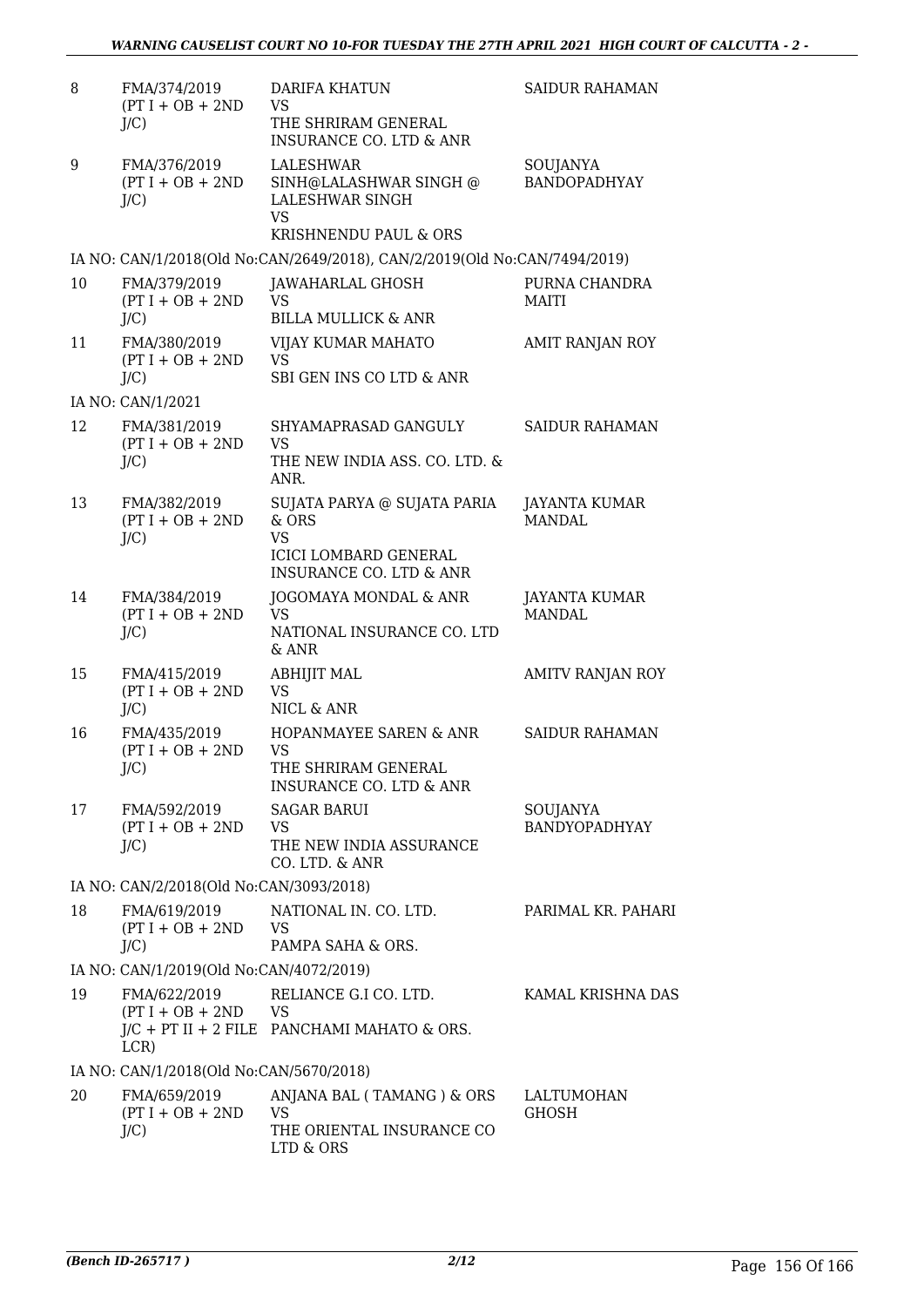| 21 | FMA/820/2019<br>$(PT I + OB + 2ND$<br>$J/C$ )  | SARMILA DEVI & ORS.<br><b>VS</b><br>TARAK DUTTA SINGH                                                     | HEMANDRA GUHA<br><b>ROY</b>        |
|----|------------------------------------------------|-----------------------------------------------------------------------------------------------------------|------------------------------------|
| 22 | FMA/821/2019<br>$(PT I + OB + 2ND$<br>$J/C$ )  | JHARNA DAS & ANR<br><b>VS</b><br>THE UNITED INDIA INS CO LTD<br>& ANR                                     | <b>SAIDUR RAHAMAN</b>              |
| 23 | FMA/822/2019<br>$(PT I + OB + 2ND$<br>$J/C$ )  | ALOKE RANJAN GHOSH & ANR<br><b>VS</b><br>THE ORIENTAL INSURANCE<br><b>COMPANY LIMITED &amp; ANR</b>       | AMIT RANJAN RAY                    |
|    | IA NO: CAN/1/2019(Old No:CAN/11336/2019)       |                                                                                                           |                                    |
| 24 | FMA/921/2019<br>$(PT I + OB + 2ND$<br>$J/C$ )  | ABU KASHEM MONDAL<br><b>VS</b><br>THE ORIENTAL INSURANCE<br><b>COMPANY LIMITED &amp; ANR</b>              | AMIT RANJAN ROY                    |
| 25 | FMA/960/2019<br>$(PT I + OB + 2ND$<br>$J/C$ )  | ICICI LOMBARD G.I CO. LTD.<br><b>VS</b><br>REKHA MURMU & ANR.                                             | PARIMAL KR. PAHARI                 |
|    | IA NO: CAN/1/2019(Old No:CAN/3212/2019)        |                                                                                                           |                                    |
| 26 | FMA/964/2019<br>$(PT I + OB + 2ND$<br>$J/C$ )  | THE ORIENTAL INSURANCE<br>CO.LTD.<br><b>VS</b>                                                            | <b>SANJOY PAUL</b>                 |
|    |                                                | <b>SMT SHAMPA MONDAL &amp; ORS</b>                                                                        |                                    |
|    | IA NO: CAN/1/2019(Old No:CAN/1431/2019)        |                                                                                                           |                                    |
| 27 | FMA/965/2019<br>$(PT I + OB + 2ND$<br>$J/C$ )  | NEW INDIA ASS. CO. LTD.<br><b>VS</b><br>HAFIJA BEWA & ORS.                                                | RAJDEEP<br><b>BHATTACHARYA</b>     |
|    | IA NO: CAN/2/2019(Old No:CAN/4357/2019)        |                                                                                                           |                                    |
| 28 | FMA/1125/2019<br>$(PT I + OB + 2ND$<br>$J/C$ ) | MANABHAVATI MISHRA & ORS<br><b>VS</b><br>NATIONAL INSURANCE<br><b>COMPANY LTD. &amp; ORS</b>              | <b>SUUBHANKAR</b><br><b>MANDAL</b> |
| 29 | FMA/1129/2019<br>$(PT I + OB + 2ND$<br>$J/C$ ) | <b>AMIT KUNDU</b><br>VS.<br>FARUKUDDIN MIDDYA & ANR                                                       | DEBAKI NANDAN<br>MAITI             |
| 30 | FMA/1130/2019<br>$(PT I + OB + 2ND$<br>$J/C$ ) | SAIFUL MONDAL@SK SAIFUL<br>MONDAL<br><b>VS</b><br>THE NEW INDIA ASSURANCE<br><b>COMPANY LTD &amp; ANR</b> | <b>JAYANTA BANERJEE</b>            |
| 31 | FMA/1553/2019<br>$(PT I + OB + 2ND$<br>$J/C$ ) | MAMTAZ BIBI & ORS.<br><b>VS</b><br>NATIONAL IN. CO. LTD. & ANR.                                           | DHANANJAY ADAK                     |
| 32 | FMA/1610/2019<br>$(PT I + OB + 2ND$<br>$J/C$ ) | <b>SAMIM ARA</b><br>VS<br>NEW INDIA ASSURANCE<br>COMPANY LIMITED & ANR                                    | <b>SAIDUR RAHAMAN</b>              |
| 33 | FMA/1638/2019<br>$(PT I + OB + 2ND$<br>$J/C$ ) | PARESH NATH GHOSH<br><b>VS</b><br>NATIONAL INSURANCE CO. LTD<br>& ANR                                     | <b>SASWATA</b><br>BHATTACHARYYA    |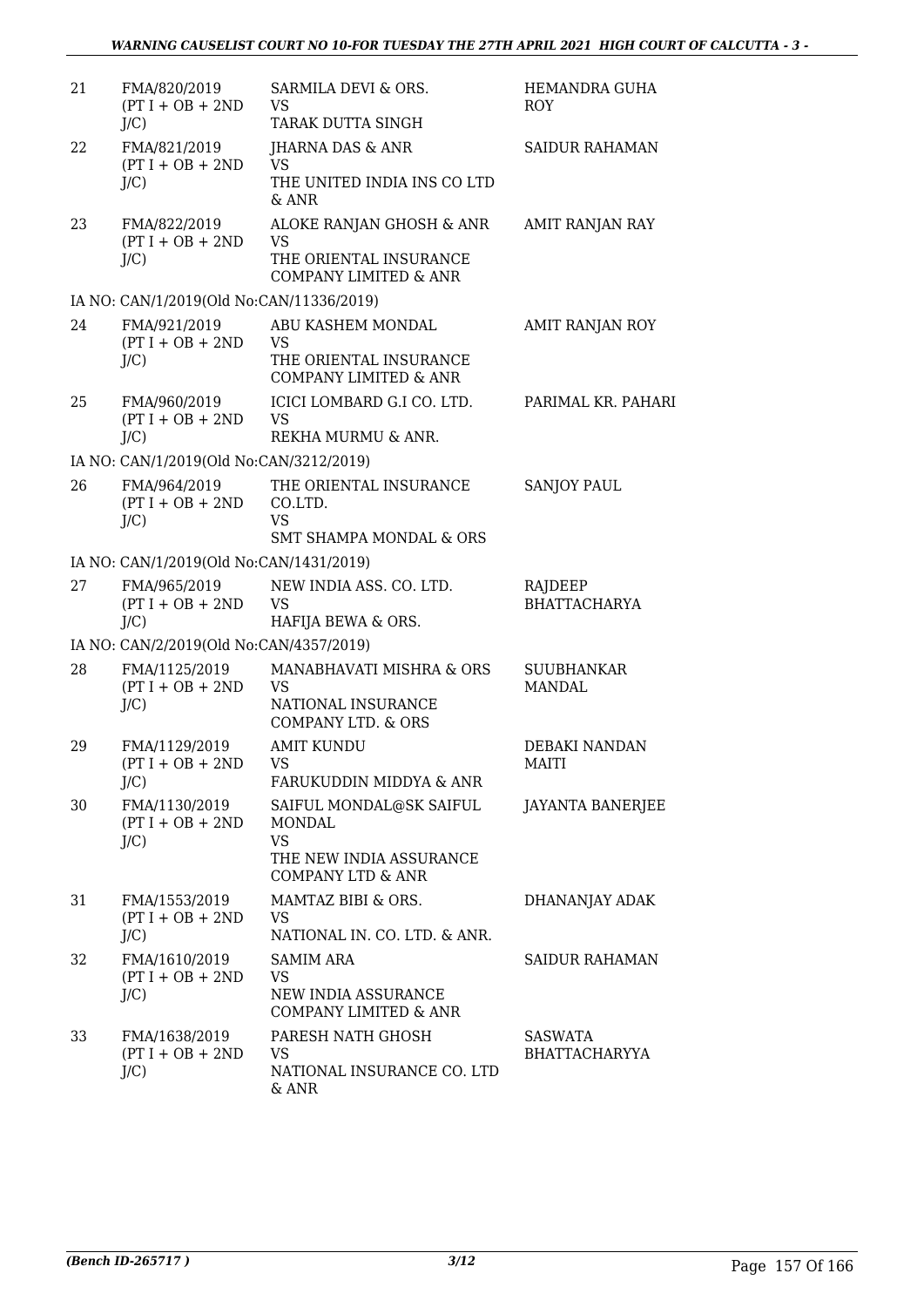| 34 | FMA/1640/2019<br>$(PT I + OB + 2ND$<br>$J/C$ ) | THE NATIONAL INSURANCE<br><b>COMPANY LTD</b><br><b>VS</b><br>SAMIRESH BHADURI & ANR                | <b>SANJAY PAUL</b>                    |
|----|------------------------------------------------|----------------------------------------------------------------------------------------------------|---------------------------------------|
|    | IA NO: CAN/1/2019(Old No:CAN/8603/2019)        |                                                                                                    |                                       |
| 35 | FMA/1642/2019<br>$(PT I + OB + 2ND$<br>$J/C$ ) | <b>ICICI LOMBARD GEN INS CO</b><br><b>LTD</b><br><b>VS</b><br>MUJLEKHA KHATUN & ORS                | PARIMAL KUMAR<br>PAHARI               |
|    |                                                | IA NO: CAN/1/2019(Old No:CAN/8719/2019), CAN/2/2019(Old No:CAN/9710/2019)                          |                                       |
| 36 | FMA/1645/2019<br>$(PT I + OB + 2ND$<br>$J/C$ ) | RAMGOPAL DAS<br><b>VS</b><br><b>SUBHAS PRAMANICK &amp; ANR</b>                                     | <b>MUKTAKESH DAS</b>                  |
| 37 | FMA/1646/2019<br>$(PT I + OB + 2ND$<br>$J/C$ ) | JIAUL HOQUE & ANR<br><b>VS</b><br>M/S BAJAJ ALLIANZ GEN INS CO<br>LTD & ANR                        | <b>S GHOSH</b>                        |
| 38 | FMA/1647/2019<br>$(PT I + OB + 2ND$<br>$J/C$ ) | SABNAM AZMI<br><b>VS</b><br>THE NEW INDIA ASSURANCE<br>COMPANY LTD, MALDA DIV. &<br><b>ANR</b>     | SAIDUR RAHAMAN                        |
| 39 | FMA/1652/2019<br>$(PT I + OB + 2ND$<br>$J/C$ ) | <b>SANGITA KUMARI</b><br>VS<br>BHARATI AXA GEN. INSURANCE<br>CO. LTD.                              | JAYANTA KR.<br><b>MANDAL</b>          |
| 40 | FMA/1654/2019<br>$(PT I + OB + 2ND$<br>$J/C$ ) | <b>GULSHAN ARA &amp; ORS</b><br><b>VS</b><br>NATIONAL INSURANCE CO. LTD<br>& ANR                   | JAYANTA KUMAR<br>MANDAL               |
| 41 | FMA/1668/2019<br>$(PT I + OB + 2ND$<br>$J/C$ ) | <b>GOLAPSA LAILA FARDOUS &amp;</b><br>ORS.<br><b>VS</b><br>THE UNITED INDIA IN. CO. LTD.<br>& ANR. | <b>SAIDUR RAHAMAN</b>                 |
|    | IA NO: CAN/1/2019(Old No:CAN/5146/2019)        |                                                                                                    |                                       |
| 42 | FMA/1670/2019<br>$(PT I + OB + 2ND$<br>$J/C$ ) | RANJIT MAHATO<br><b>VS</b><br>THE ORIENTAL INSURANCE CO.<br>LTD & ANR                              | <b>JAYANTA KUMAR</b><br><b>MANDAL</b> |
| 43 | FMA/1671/2019<br>$(PT I + OB + 2ND$<br>$J/C$ ) | <b>EMRAN ALI KHAN</b><br>VS.<br>NATIONAL IN. CO. LTD. & ANR.                                       | DHANANJAY NAYAK                       |
| 44 | FMA/1676/2019<br>$(PT I + OB + 2ND$<br>$J/C$ ) | THE ORIENTAL INSURANCE CO.<br>LTD.<br><b>VS</b><br>SARASWATI DEVI @ SARASWATI<br>DEVI SINGH & ANR  | PARIMAL KUMAR<br>PAHARI               |
|    | IA NO: CAN/1/2019(Old No:CAN/10864/2019)       |                                                                                                    |                                       |
| 45 | FMA/1677/2019<br>$(PT I + OB + 2ND$<br>$J/C$ ) | THE NEW INDIA ASSURANCE<br>CO. LTD.<br>VS.<br>TARULATA SAHA & ANR                                  | PARIMAL KUMAR<br>PAHARI               |
|    | IA NO: CAN/1/2019(Old No:CAN/11046/2019)       |                                                                                                    |                                       |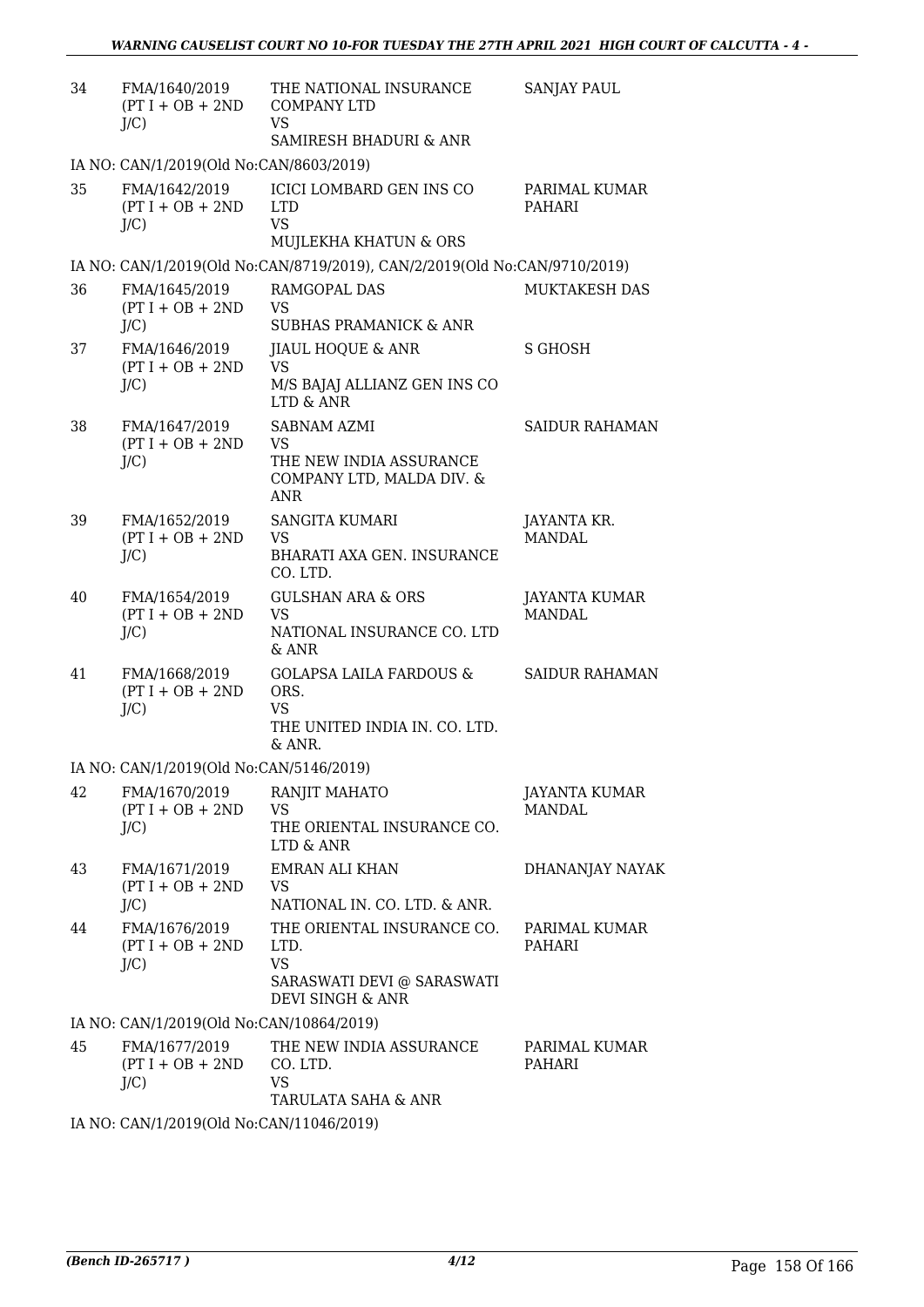| 46 | FMA/1723/2019<br>$(PT I + OB + 2ND$<br>$J/C$ )     | <b>BIMAL MONDAL</b><br><b>VS</b><br>THE ORIENTAL INSURANCE                                            | <b>SAIDUR RAHAMAN</b>                   |
|----|----------------------------------------------------|-------------------------------------------------------------------------------------------------------|-----------------------------------------|
| 47 | FMA/1725/2019<br>$(PT I + OB + 2ND$<br>$J/C$ )     | <b>COMPANY LTD &amp; ANR</b><br>NATIONAL INS CO LTD<br><b>VS</b><br><b>DIPA ROY</b>                   | PARIMAL KUMAR<br>PAHARI                 |
|    | IA NO: CAN/1/2019(Old No:CAN/10522/2019)           |                                                                                                       |                                         |
| 48 | FMA/1730/2019<br>$(PT I + OB + 2ND$<br>$J/C$ )     | SMT SANGITA ROY & ANR<br><b>VS</b><br>THE NEW INDIA ASSURANCE<br>CO. LTD & ANR                        | JAYANTA KUMAR<br><b>MANDAL</b>          |
| 49 | FMA/1732/2019<br>$(PT I + OB + 2ND$<br>$J/C$ )     | NATIONAL INSURANCE CO.LTD.<br><b>VS</b><br>RAKHI MISHRA & ANR                                         | PARIMAL KUMAR<br>PAHARI                 |
|    | IA NO: CAN/1/2019(Old No:CAN/10907/2019)           |                                                                                                       |                                         |
| 50 | FMA/1733/2019<br>$J/C$ + PT II + 2 FILE VS<br>LCR) | THE CALCUTTA STATE<br>(PT I + OB + 2ND TRANSPORT CORPORATION<br>MOUSUMI CHATTOPADHYAY &<br><b>ORS</b> | <b>RAM UDAY</b><br><b>BHATTACHARYYA</b> |
|    |                                                    | IA NO: CAN/1/2019(Old No:CAN/5218/2019), CAN/2/2021                                                   |                                         |
| 51 | FMA/1736/2019<br>$(PT I + OB + 2ND$<br>$J/C$ )     | MIRA CHAKRABORTY<br><b>VS</b><br>ORIENTAL INSUARANCE CO LTD                                           | <b>SAIDUR RAHAMAN</b>                   |
| 52 | FMA/1738/2019<br>$(PT I + OB + 2ND$<br>$J/C$ )     | KEYA CHATTERJEE<br><b>VS</b><br>MAGMA HDI GENERAL INS. CO.<br>LTD.                                    | <b>SAIDUR RAHAMAN</b>                   |
| 53 | FMA/1864/2019<br>$(PT I + OB + 2ND$<br>$J/C$ )     | ICICI LIMBARD GENERAL INS.<br>CO.LTD.<br><b>VS</b><br><b>SANTI SARADAR</b>                            | PARIMAL KUMAR<br>PAHARI                 |
|    | IA NO: CAN/1/2019(Old No:CAN/9712/2019)            |                                                                                                       |                                         |
| 54 | FMA/1865/2019<br>$(PT I + OB + 2ND$<br>LCR)        | JOYDEB GHOSH<br><b>VS</b><br>J/C + PT II + 2 FILE NATIONAL INSURANCE<br><b>COMPANY LTD &amp; ORS</b>  | ABHIJIT SINGHA RAY                      |
| 55 | FMA/344/2020<br>$(PT I + OB + 2ND$<br>$J/C$ )      | <b>MUNMUN KAR &amp; ORS</b><br><b>VS</b><br>THE NATIONAL INSURANCE<br><b>COMPANY LTD &amp; ANR</b>    | SAIDUR RAHAMAN                          |
|    | IA NO: CAN/1/2019(Old No:CAN/3665/2019)            |                                                                                                       |                                         |
| 56 | FMA/350/2020                                       | <b>SMT MITHU SINGH &amp; ORS</b><br><b>VS</b><br>THE ORIENTAL INSURANCE CO.<br>LTD. & ANR             | JAYANTA BANERJEE                        |
| 57 | FMA/463/2020<br>$(PT I + OB + 2ND$<br>$J/C$ )      | NATIONAL INSURANCE CO. LTD. ARABINDA KUNDU<br><b>VS</b><br>SANTOSH TUTEJA @ BAGGA &<br>ORS.           |                                         |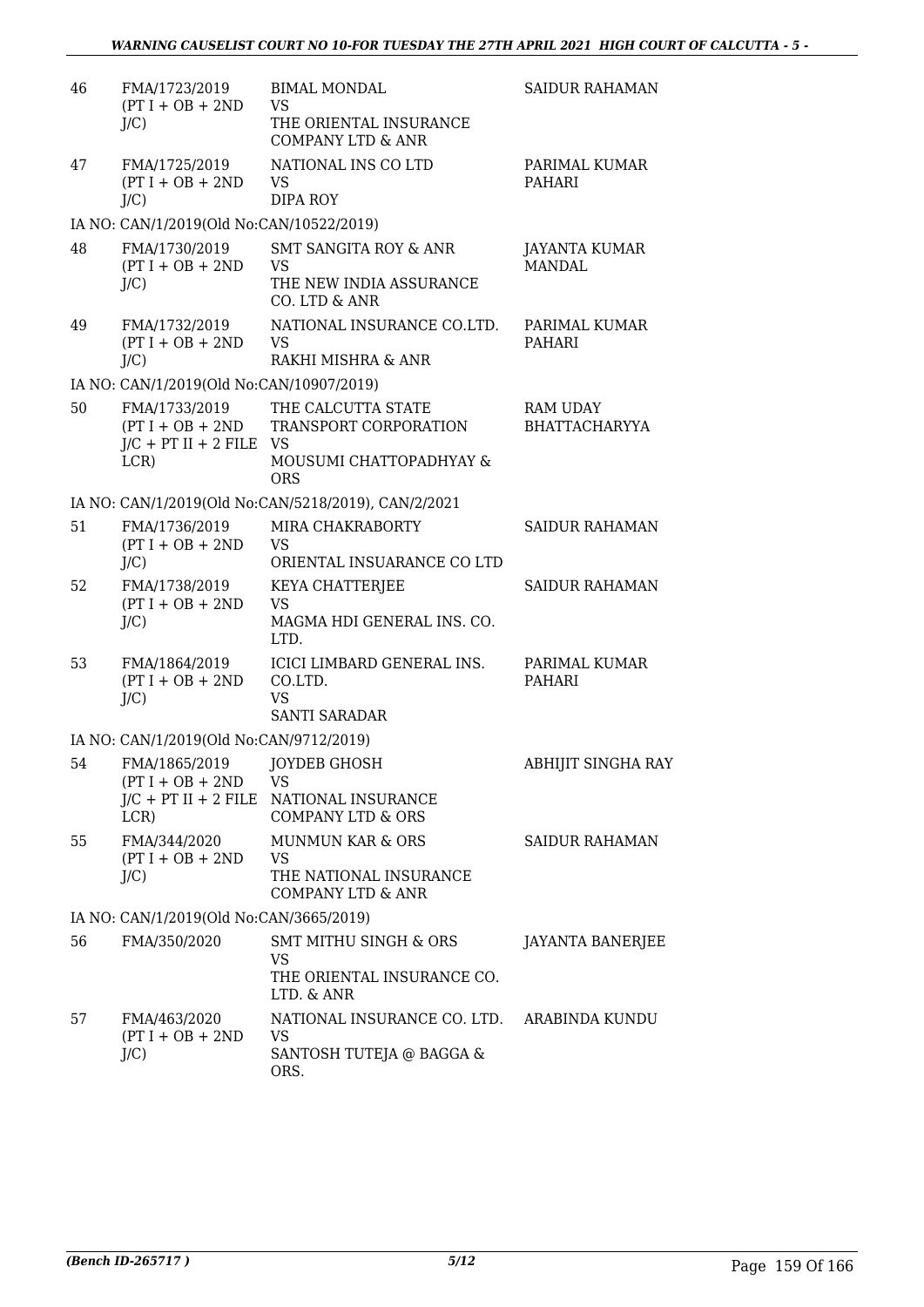| 58 | FMA/464/2020<br>$(PT I + OB + 2ND$<br>$J/C$ )    | THE NEW INDIA ASSURANCE<br>CO. LTD<br><b>VS</b>                                                  | <b>SANJAY PAUL</b>            |
|----|--------------------------------------------------|--------------------------------------------------------------------------------------------------|-------------------------------|
|    |                                                  | TAPAS CHAKRABORTY @<br>TAPASH CHAKRABORTY & ANR                                                  |                               |
|    | IA NO: CAN/1/2019(Old No:CAN/3013/2019)          |                                                                                                  |                               |
| 59 | FMA/465/2020<br>$(PT I + OB + 2ND$<br>$J/C$ )    | ICICI LOMBART GENERAL<br><b>INSURANCE CO. LTD</b><br><b>VS</b><br>MANSURA BIBI SEIKH & ORS       | SAYAK MAJUMDER                |
|    | IA NO: CAN/1/2015(Old No:CAN/7833/2015)          |                                                                                                  |                               |
| 60 | FMA/467/2020<br>$(PT I + OB + 2ND$               | SHEFALI SARKAR (PAUL) & ORS<br><b>VS</b>                                                         | <b>SAIDUR RAHAMAN</b>         |
|    | $J/C$ )                                          | THE UNITED INDIA INSURANCE<br>COMPANY LTD. & ANR                                                 |                               |
| 61 | FMA/468/2020<br>$(PT I + OB + 2ND$<br>$J/C$ )    | SK. LUTAPHAR @ LUTAPHAR<br>SEIKH @ SK. LUTFAR<br><b>VS</b>                                       | KRISHANU BANIK                |
|    |                                                  | THE UNITED INDIA INSURANCE<br><b>COMPANY LTD &amp; ORS</b>                                       |                               |
| 62 | FMA/469/2020<br>$(PT I + OB + 2ND$<br>$J/C$ )    | <b>SWAPAN</b><br>CHATTERJEE@CHATTOPADHYAY<br><b>VS</b>                                           | SUJOY GUHA ROY                |
|    |                                                  | SK SHAHNAWAZ ALI & ANR                                                                           |                               |
| 63 | FMA/470/2020<br>$(PT I + OB + 2ND$               | UMA MONDAL<br><b>VS</b>                                                                          | AMIT RANJAN ROY               |
|    | $J/C$ )                                          | THE NATIONAL INS CO LTD &<br><b>ANR</b>                                                          |                               |
|    | IA NO: CAN/1/2019(Old No:CAN/11812/2019)         |                                                                                                  |                               |
| 64 | FMA/471/2020<br>$(PT I + OB + 2ND$<br>$J/C$ )    | MANJU HAZRA & ORS.<br><b>VS</b><br>UNITED INDIA INSURANCE CO.<br>LTD. & ANR.                     | AMIT RANJAN ROY               |
|    | IA NO: CAN/1/2019(Old No:CAN/11268/2019)         |                                                                                                  |                               |
| 65 | FMA/472/2020<br>$(PT I + OB + 2ND$ VS<br>$J/C$ ) | MINOR DEBJYOTI SEN & ANR.<br>NATIONAL INSURANCE CO. LTD.<br>& ANR.                               | KRISHANU BANIK                |
| 66 | FMA/473/2020<br>$(PT I + OB + 2ND$               | <b>BIJALI MAJI &amp; ORS</b><br><b>VS</b>                                                        | DHANANJAY NAYAK               |
|    | $J/C$ )                                          | THE ORIENTAL INSURANCE CO.<br>LTD & ANR                                                          |                               |
| 67 | FMA/492/2020<br>$(PT I + OB + 2ND$<br>$J/C$ )    | <b>SHIPRA BRAHMA &amp; ORS</b><br><b>VS</b><br>THE NEW INDIA ASSURANCE                           | <b>GAUTAM KUMAR</b><br>THAKUR |
|    |                                                  | CO. LTD. & ORS                                                                                   |                               |
|    | IA NO: CAN/2/2017(Old No:CAN/5266/2017)          |                                                                                                  |                               |
| 68 | FMA/509/2020<br>$(PT I + OB + 2ND$<br>$J/C$ )    | KAMRUN NESHA BIBI & ORS<br>VS<br>THE DIVISIONAL MANAGER,<br><b>SOUTH BENGAL</b><br>S.TRANS.CORPO | ASHIQUE MONDAL                |
| 69 | FMA/571/2020<br>$(PT I + OB + 2ND$<br>$J/C$ )    | DURGA RANI BAG<br><b>VS</b><br>THE UNITED INDIA INS CO LTD                                       | AMIT RANJAN ROY               |
|    | IA NO: CAN/1/2019(Old No:CAN/11092/2019)         |                                                                                                  |                               |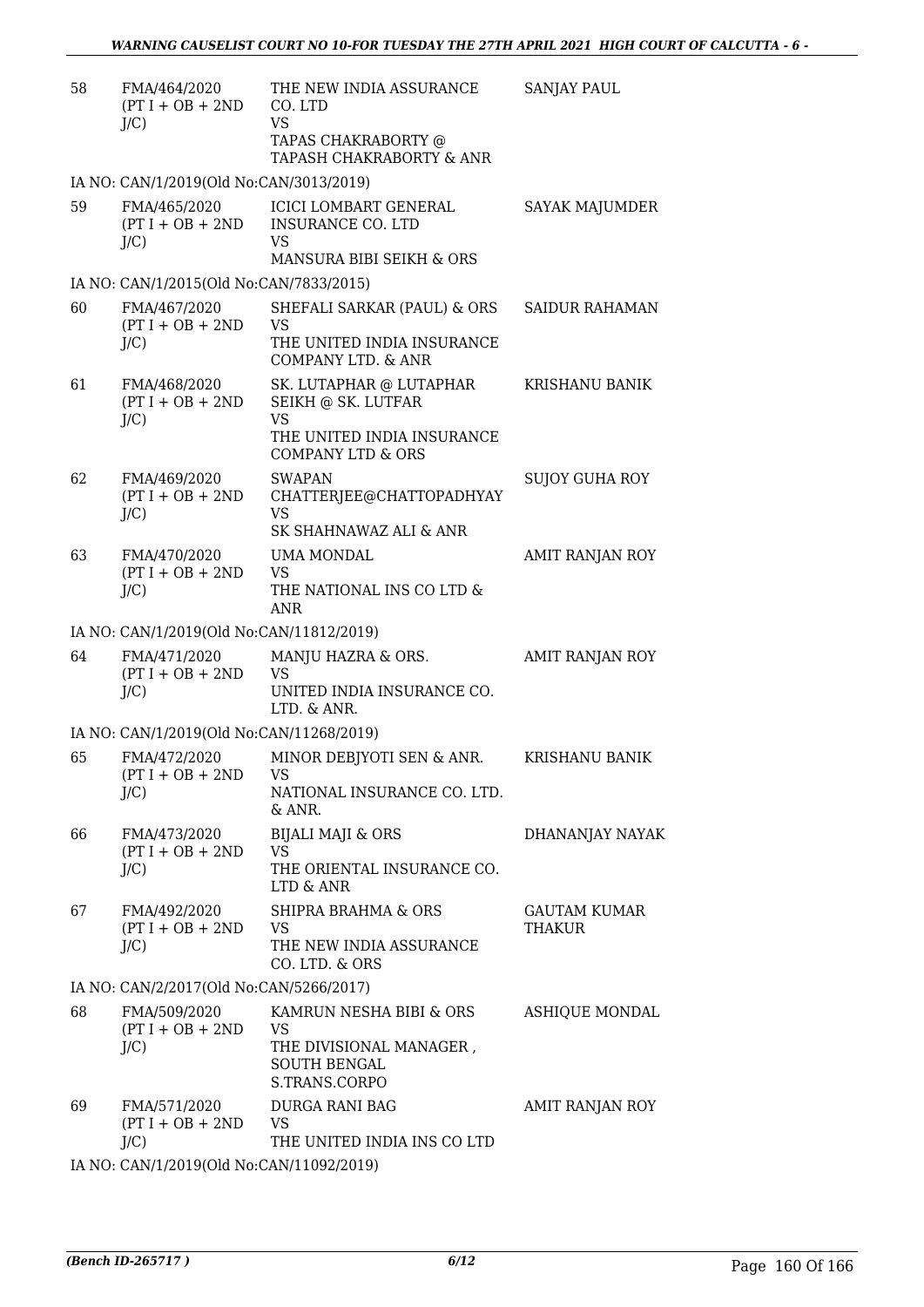| 70 | FMA/572/2020<br>$(PT I + OB + 2ND$<br>J/C     | <b>NOOR MOHAMMAD</b><br><b>VS</b><br><b>BHAJAN LAL SARKAR &amp; ANR</b>                                           | SAJAL KANTI<br><b>BHATTACHARYYA</b>  |
|----|-----------------------------------------------|-------------------------------------------------------------------------------------------------------------------|--------------------------------------|
| 71 | FMA/573/2020<br>$(PT I + OB + 2ND$<br>$J/C$ ) | <b>BISWAMOY JANA</b><br><b>VS</b><br>NATIONAL INSURANCE CO. LTD<br>& ANR                                          | JAYANTA KUMAR<br><b>MANDAL</b>       |
| 72 | FMA/574/2020<br>$(PT I + OB + 2ND$<br>$J/C$ ) | SALMAN SK @ SEKH & ORS<br><b>VS</b><br>THE NEW INDIA ASSURANCE<br>CO. LTD & ORS                                   | JAYANTA KUMAR<br>MANDAL.             |
| 73 | FMA/575/2020<br>$(PT I + OB + 2ND$<br>$J/C$ ) | JHUMA SARKAR & ANR<br><b>VS</b><br>THE NATIONAL INSURANCE CO.<br>LTD. & ORS                                       | JAYANTA KUMAR<br><b>MANDAL</b>       |
| 74 | FMA/576/2020<br>$(PT I + OB + 2ND$<br>$J/C$ ) | JAYEDA BEWA @ JAYEDA & ORS<br><b>VS</b><br>THE CHOLAMANDALAM M/S<br>GENERAL INSURANCE CO. LTD.<br>$&$ ANR         | JAYANTA KUMAR<br><b>MANDAL</b>       |
| 75 | FMA/580/2020<br>$(PT I + OB + 2ND$<br>$J/C$ ) | KALPANA MALO & ORS<br><b>VS</b><br><b>IFFCO TOKIO GENERAL</b><br><b>INSURANCE COMPANY LTD &amp;</b><br><b>ANR</b> | <b>SAIDUR RAHAMAN</b>                |
|    | IA NO: CAN/1/2019(Old No:CAN/3666/2019)       |                                                                                                                   |                                      |
| 76 | FMA/582/2020<br>$(PT I + OB + 2ND$<br>$J/C$ ) | <b>ANITA SENAPATI &amp; ORS</b><br><b>VS</b><br>NATIONAL INSURANCE<br><b>COMPANY LTD &amp; ANR</b>                | <b>KRISHANU BANIK</b>                |
|    |                                               | <b>WARNING LIST (MANDAMUS SECTION)</b>                                                                            |                                      |
| 77 | CPAN/625/2019                                 | HARU MALIK & ANR.<br><b>VS</b><br>PARTHA RANJAN MONDAL &<br>ANR.                                                  | <b>ARUN NASKAR</b>                   |
|    | wt78 WPA/14160/2017                           | HARU MALIK & ANR<br><b>VS</b><br>STATE OF WEST BENGAL & ANR                                                       | <b>ARUN NASKAR</b>                   |
| 79 | WPA/3270/2019                                 | KHAIRUL ISLAM<br><b>VS</b><br>THE WEST BENGAL STATE<br>ELECTRICITY DIST. CO LTD &<br><b>ORS</b>                   | LIPIKA CHATTERJEE                    |
| 80 | WPA/3480/2019                                 | JHHALAK CHARITABLE TRUST &<br>ANR<br><b>VS</b><br>HALDIA ENERGY LIMITED &<br><b>ORS</b>                           | <b>SOUMA SUBHRA RAY</b>              |
| 81 | WPA/8272/2019                                 | MOSARAF HOSSAIN@BABAR ALI<br>SK<br><b>VS</b><br>W.B.S.E.D.C.LTD. & ORS                                            | <b>BIDYUT BARAN</b><br><b>BISWAS</b> |
| 82 | WPA/9705/2019                                 | YIASUF SEKH<br><b>VS</b><br>THE CHAIRMAN, W.B.S.E.D.CL &<br>ANR                                                   | MD HASANUZZAMAN                      |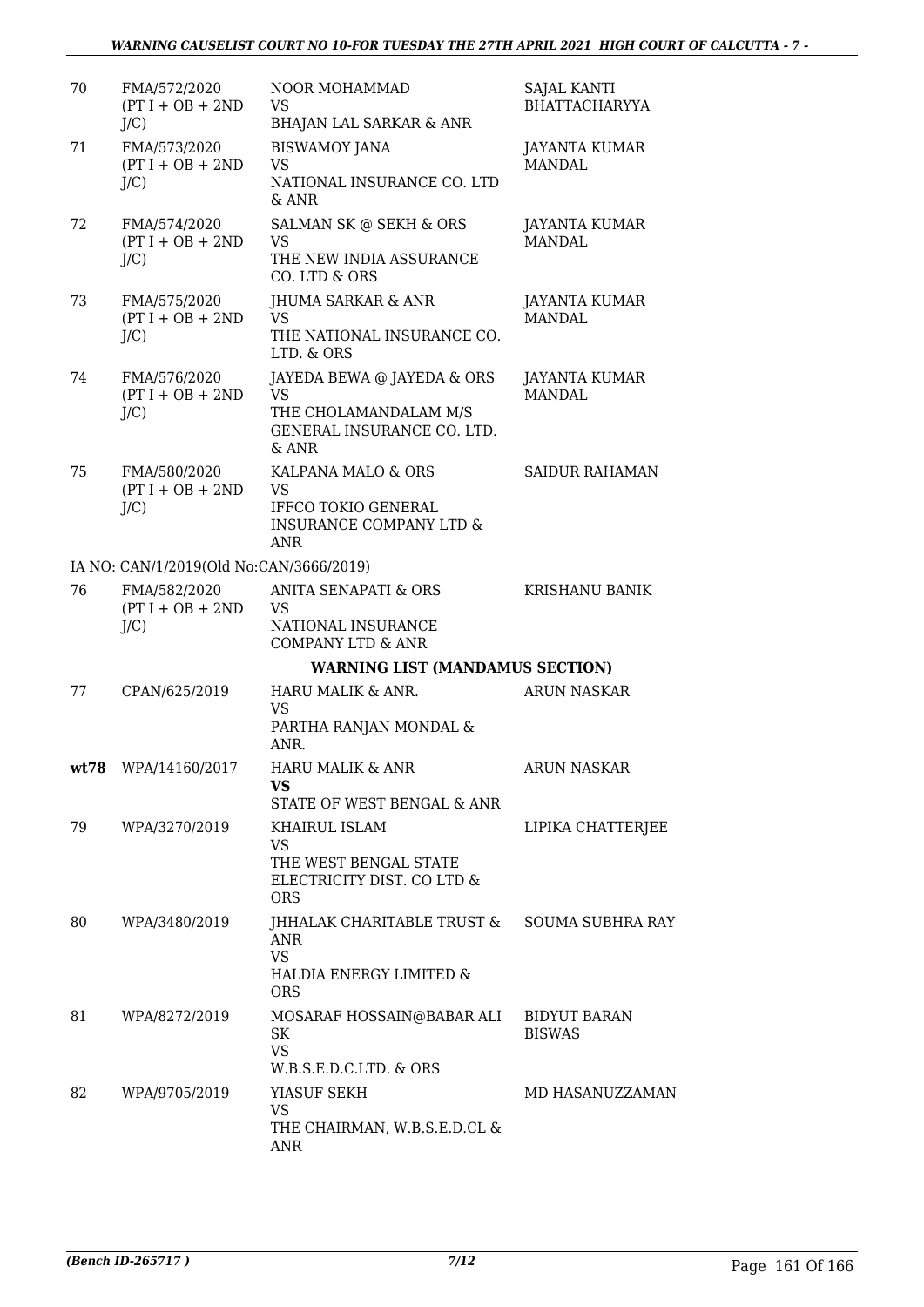| 83 | WPA/10143/2019 | MOHIUDDIN MALLICK<br><b>VS</b>                                                                               | KAJAL RAY                               |
|----|----------------|--------------------------------------------------------------------------------------------------------------|-----------------------------------------|
| 84 | WPA/10300/2019 | C.E.S.C. LIMITED & ORS<br>BHUWAN PROPERTIES (P) LTD<br><b>VS</b>                                             | <b>INDRANIL HALDER</b>                  |
| 85 | WPA/10438/2019 | <b>CESC LTD &amp; ANR</b><br>PABITRA NATH LAHA<br><b>VS</b><br><b>WBSEDC LTD &amp; ORS</b>                   | <b>MD ALI MALLICK</b>                   |
| 86 | WPA/10509/2019 | <b>CHAMPA GHOSH</b><br>VS<br><b>W.B. STATE ELECTRICITY</b><br>DISTRIBUTION COMPANY LTD.<br>& ORS             | <b>SOURAV MUKHERJEE</b>                 |
| 87 | WPA/10669/2019 | <b>SUPARTHA GHOSH</b><br><b>VS</b><br><b>W B STATE ELECTRICITY</b><br>TRANSMISSION CO LTD & ORS              | <b>ABHISEK B DAS</b>                    |
|    |                | IA NO: CAN/1/2019(Old No:CAN/5751/2019), CAN/2/2020, CAN/3/2020                                              |                                         |
| 88 | WPA/11390/2019 | <b>BASANTA KR. SHAW</b><br>VS.<br>CESC LTD. & ANR.                                                           | <b>INDRANIL HALDER</b>                  |
| 89 | WPA/12080/2019 | ANADI CHARAN BARMAN<br>VS<br>W.B. STATE ELECTRICITY<br>DISTRIBUTION COMPANY LTD.<br>& ORS                    | <b>GITASHREE MISTRY</b>                 |
| 90 | WPA/12671/2019 | S.M. SHAFI ALAM<br><b>VS</b><br><b>CESC LIMITED &amp; ORS</b>                                                | <b>SEKHAR MUKHERJEE</b>                 |
| 91 | WPA/16597/2019 | <b>INDRANI SARKAR</b><br><b>VS</b><br>CALCUTTA ELECTRIC SUPPLY<br><b>CORPORATION LTD. &amp; ORS</b>          | <b>BISWADEB RAY</b><br><b>CHAUDHURI</b> |
| 92 | WPA/16922/2019 | MAHENDRA KUMAR BAID<br><b>VS</b><br>CALCUTTA ELECTRIC SUPPLY<br><b>CORPORATION LTD. &amp; ORS</b>            | <b>CHINMOY</b><br>MUKHOPADHYAY          |
| 93 | WPA/17075/2019 | VIJAY KR GUPTA<br><b>VS</b><br>THE CESC LTD & ORS                                                            | SUKUMAR GHOSH                           |
| 94 | WPA/17486/2019 | TAPAS KUMAR SAMANTA<br><b>VS</b><br><b>CESC LIMITED &amp; ORS</b>                                            | <b>ARNAB ROY</b>                        |
| 95 | WPA/18776/2019 | <b>AMARNATH SEN &amp; ORS</b><br><b>VS</b><br>W.B. STATE ELECTRICITY<br>DISTRIBUTION COMPANY LTD.<br>$&$ ORS | NILANJAN ADHIKARI                       |
| 96 | WPA/18984/2019 | ARUN KANTI CHAKRABORTY<br><b>VS</b><br>STATE OF WEST BENGAL & ORS                                            | PRIYA DEY                               |
| 97 | WPA/19304/2019 | DULAL CHANDRA DAS<br><b>VS</b><br>W.B. STATE ELECTRICITY<br>DISTRIBUTION COMPANY LTD.<br>& ORS               | <b>TAPAS MAITY</b>                      |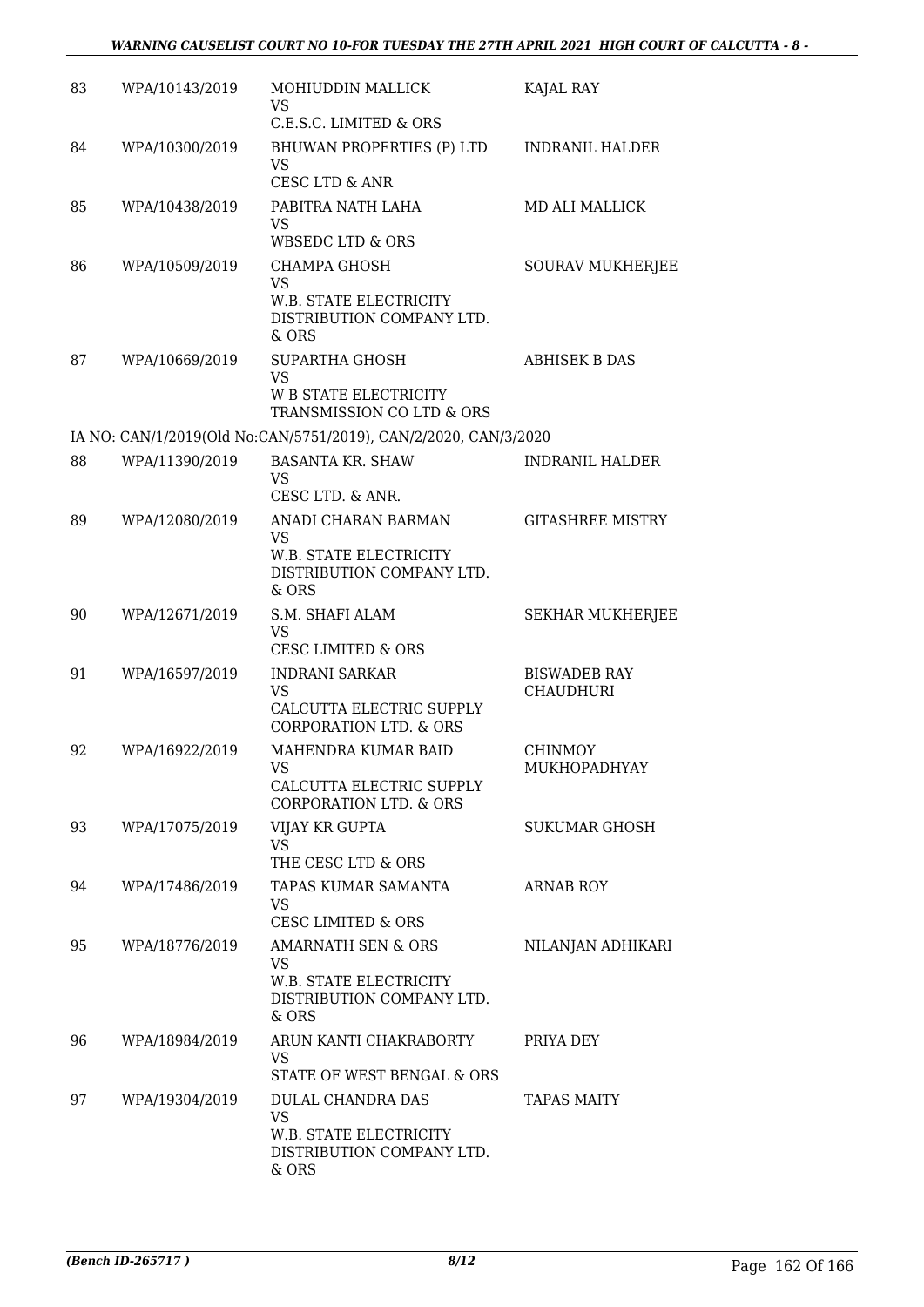| 98  | WPA/19389/2019       | SANTANU KHALU<br>VS                                                      | <b>SAMRAT DAS</b>  |
|-----|----------------------|--------------------------------------------------------------------------|--------------------|
|     |                      | <b>W.B. STATE ELECTRICITY</b><br><b>BDISTRIBUTION CO. LTD. &amp; ANR</b> |                    |
|     | wt99 WPA/19390/2019  | <b>JAYANTA KHALU</b><br><b>VS</b>                                        | <b>SAMRAT DAS</b>  |
|     |                      | W.B. STATE ELECTRICITY<br>DISTRIBUTION CO. LTD. & ORS                    |                    |
| 100 | WPA/19558/2019       | UTTAM KUMAR GHOSH<br><b>VS</b><br>THE WBSEDCL & ORS                      | ARUP SARKAR        |
|     | wt101 WPA/19560/2019 | <b>DUKARI ROY</b><br><b>VS</b><br>THE WBSEDCL & ORS                      | <b>ARUP SARKAR</b> |
|     | wt102 WPA/19562/2019 | <b>SANTA ROY</b><br><b>VS</b><br>THE WBSEDCL & ORS                       | <b>ARUP SARKAR</b> |
|     | wt103 WPA/19565/2019 | <b>DUDKUMAR GHOSH</b><br><b>VS</b>                                       | <b>ARUP SARKAR</b> |
|     | wt104 WPA/19569/2019 | THE WBSEDCL & ORS<br><b>BISWANATH MONDAL</b><br>VS<br>THE WBSEDCL & ORS  | <b>ARUP SARKAR</b> |
|     | wt105 WPA/19571/2019 | DHIRENDRA NATH ROY<br><b>VS</b><br>THE WBSEDCL & ORS                     | <b>ARUP SARKAR</b> |
|     | wt106 WPA/19573/2019 | SWAPAN KUMAR GHOSH<br><b>VS</b><br>THE WBSEDCL & ORS                     | <b>ARUP SARKAR</b> |
|     | wt107 WPA/19575/2019 | HEMANTA KUMAR GHOSH<br><b>VS</b><br>THE WBSEDCL & ORS                    | <b>ARUP SARKAR</b> |
|     | wt108 WPA/19578/2019 | <b>BABLU GHOSH</b><br>VS<br>THE WBSEDCL & ORS                            | <b>ARUP SARKAR</b> |
|     | wt109 WPA/19580/2019 | <b>SANTU PADDHAN</b><br>VS<br>THE WBSEDCL & ORS                          | ARUP SARKAR        |
|     | wt110 WPA/19582/2019 | <b>ASHOK KUMAR ROY</b><br><b>VS</b><br>THE WBSEDCL & ORS                 | <b>ARUP SARKAR</b> |
|     | wt111 WPA/19583/2019 | AJIT KUMAR GHOSH<br><b>VS</b><br>THE WBSEDCL & ORS                       | <b>ARUP SARKAR</b> |
|     | wt112 WPA/19586/2019 | <b>BISHNU KUMAR ROY</b><br>VS<br>THE WBSEDCL & ORS                       | <b>ARUP SARKAR</b> |
| 113 | WPA/20114/2019       | MUKUL GHARAMI<br><b>VS</b><br>CESC LTD & ORS                             | ANINDYA BOSE       |
| 114 | WPA/20284/2019       | BIJOY KRISHNA SARKAR & ANR<br>VS.<br>STATE OF WEST BENGAL & ORS          | CHITTARNAJAN RAY   |
| 115 | WPA/20873/2019       | ARAFAT SEKH<br><b>VS</b><br><b>WBSEDC LTD &amp; ORS</b>                  | MD BASHA MIR       |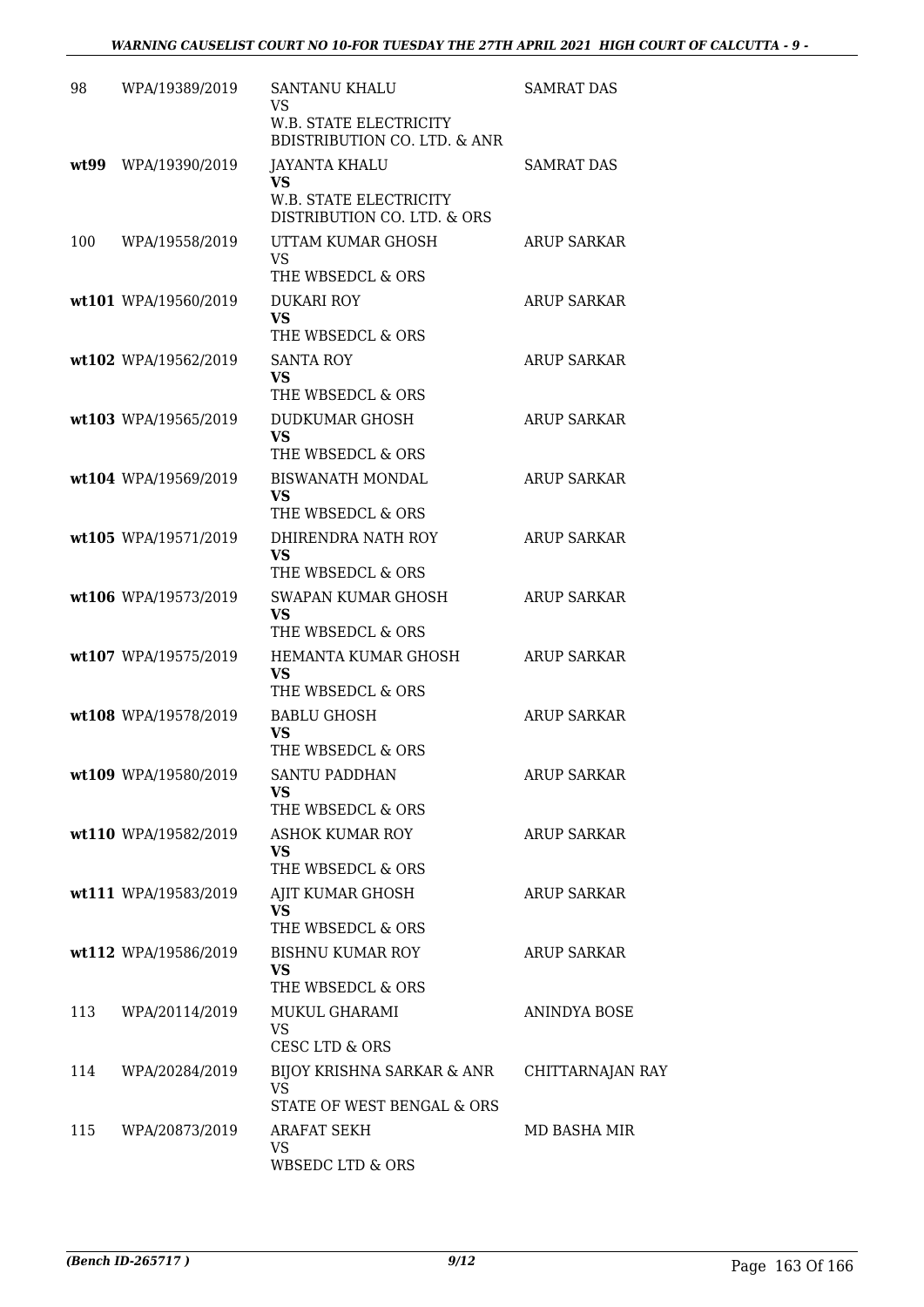| 116 | WPA/21727/2019 | KRISHNA CHANDRA GHOSH<br>VS.<br>THE WBSEDC LTD & ORS                                                                     | ARPA CHAKRABORTY                       |
|-----|----------------|--------------------------------------------------------------------------------------------------------------------------|----------------------------------------|
| 117 | WPA/22550/2019 | <b>QUAISER IMAM &amp; ANR</b><br><b>VS</b><br>STATE OF WEST BENGAL & ORS                                                 | MD ASHRAFUL HUQ                        |
| 118 | WPA/22577/2019 | IZAZ AHMED @ EJJAJ AHAMED<br><b>VS</b><br>W.B. STATE ELECTRICITY<br>DISTRIBUTION COMPANY<br><b>LIMITED &amp; ORS</b>     | <b>RIMA DAS</b>                        |
| 119 | WPA/22590/2019 | SK. NIZAMUDDIN SARKAR<br>VS.<br>STATE OF WEST BENGAL & ORS                                                               | PARTHA SARATHI<br><b>SEN SHARMA</b>    |
| 120 | WPA/22601/2019 | PARESH MARIYA @ PARESH<br><b>KARMAKAR</b><br><b>VS</b><br>STATE OF WEST BENGAL & ORS                                     | <b>SUJOY SARKAR</b>                    |
| 121 | WPA/22624/2019 | ATIAR RAHAMAN<br><b>VS</b><br>WBSEDC LTD & ORS                                                                           | <b>MD Z RAHAMAN</b>                    |
| 122 | WPA/22642/2019 | SATYA NARAYAN MAJILYA<br><b>VS</b><br><b>W.B STATE ELECTRICITY</b><br>DISTRIBUTION COMPANY LTD.<br>& ORS                 | <b>TARAPADA DAS</b>                    |
| 123 | WPA/22651/2019 | PRABIR GHOSH @ PRABIR<br><b>KUMAR GHOSH</b><br><b>VS</b><br>W.B. STATE ELECTRICITY<br>DISTRIBUTION COMPANY LTD.<br>& ORS | <b>BIKASH CHANDRA</b><br><b>HALDER</b> |
| 124 | WPA/22894/2019 | NADUGOPAL SHINRI<br><b>VS</b><br>W.B. STATE ELECTRICITY<br>DISTRIBUTION COMPANY<br><b>LIMITED &amp; ORS</b>              | <b>IQRA RAHAMAN</b>                    |
| 125 | WPA/23020/2019 | EKRAMUL HAQUE MONDAL<br>VS<br><b>WBSECCL &amp; ORS</b>                                                                   | MD. Z. RAHAMAN                         |
| 126 | WPA/23084/2019 | RADHA KISHAN RATHI & ANR<br><b>VS</b><br><b>WBSEDCL&amp;ORS</b>                                                          | SABYASACHI HAZRA                       |
| 127 | WPA/23143/2019 | HOWRAH IDDGAH MAIDAN<br>MASJID & ANR<br><b>VS</b><br>C E S C LIMITED & ORS                                               | SAYED NAZMUL<br><b>HOSSAIN</b>         |
| 128 | WPA/23590/2019 | SAHIDUL ISLAM @ MANIK SK<br>VS<br>STATE OF WEST BENGAL & ORS                                                             | SUJIT CHOWDHURY                        |
| 129 | WPA/23608/2019 | <b>ABIN KHAN</b><br><b>VS</b><br>THE CESC LTD. & ORS                                                                     | SANJAY SAHA                            |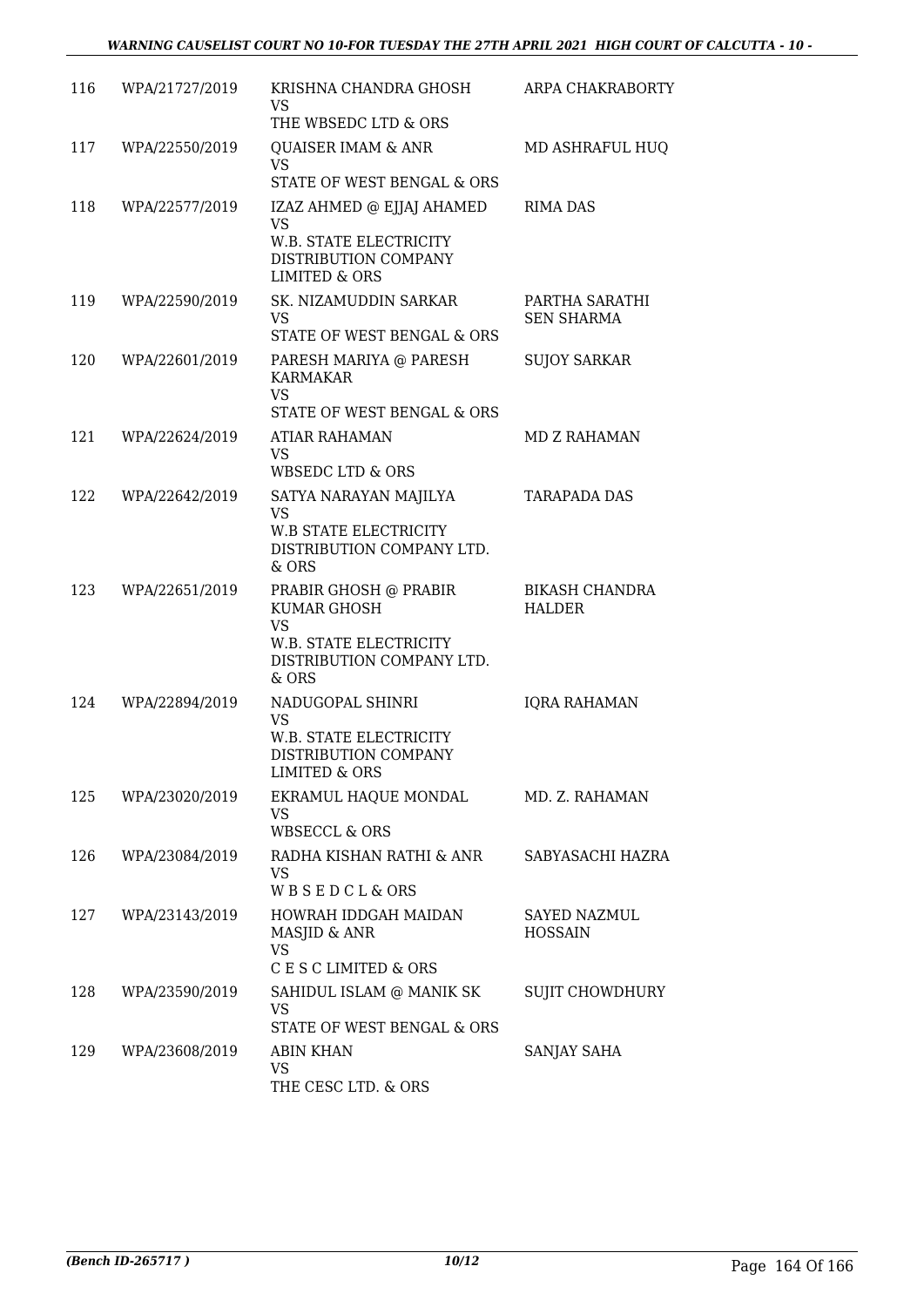| 130 | WPA/23637/2019 | ABDUL GOFFAR LASKAR<br>VS<br>W.B. STATE ELECTRICITY<br>DISTRIBUTION COMPANY LTD.<br>& ORS                 | CHANDRA NATH<br><b>SARKAR</b>        |
|-----|----------------|-----------------------------------------------------------------------------------------------------------|--------------------------------------|
| 131 | WPA/23728/2019 | <b>AZIDA BIBI</b><br><b>VS</b><br>THE CHAIRMAN, W.B.S.E.D.CO.<br>LTD. & ORS                               | SAILENDR ANATH<br><b>CHAKRABARTI</b> |
| 132 | WPA/23766/2019 | <b>ABDUR RAB</b><br><b>VS</b><br>W.B. STATE ELECTRICITY<br>DISTRIBUTION COMPANY LTD.<br>& ORS             | HARADHAN MONDAL                      |
| 133 | WPA/23831/2019 | <b>JYOTIRMOY NARU &amp; ORS</b><br><b>VS</b><br>THE CHAIRMAN, W.B.S.E.D.C.L.<br>& ORS                     | RAM CHANDRA<br><b>GUCHAIT</b>        |
| 134 | WPA/23871/2019 | SK. MONIRUL<br><b>VS</b><br>CALCUTTA ELECTRICITY<br>SUPPLY CORPORATION LTD &<br><b>ORS</b>                | KAMAL KANTA KAR                      |
| 135 | WPA/23940/2019 | PAPAN DEY<br><b>VS</b><br>W.B. STATE ELECTRICITY<br>DISTRIBUTION COMPANY LTD.<br>& ORS                    | <b>SNEHASIS JANA</b>                 |
| 136 | WPA/803/2020   | SAHADEB PARAMANIK<br><b>VS</b><br>THE WBSEDC LTD & ORS                                                    | <b>TANMOY</b><br><b>CHOWDHURY</b>    |
| 137 | WPA/861/2020   | SAMSUDDIN SEKH<br><b>VS</b><br>W.B.S.D.C.L. & ORS                                                         | RAJENDRA BANERJEE                    |
| 138 | WPA/4507/2020  | <b>SAKILA BIBI &amp; ANR</b><br><b>VS</b><br>W.B. STATE ELECTRICITY<br>DISTRIBUTION COMPANY LTD.<br>& ORS | MD. KUTUBUDDIN                       |
| 139 | WPA/5011/2020  | ABDUL NADEEM<br><b>VS</b><br>CALCUTTA ELECTRICITY<br>SUPPLY CORPORATION LTD. &<br><b>ORS</b>              | DEBESH HALDER                        |
| 140 | WPA/5012/2020  | GIRIWAR KR, AGARWAL<br>VS<br>CALCUTTA ELECTRICITY<br>SUPPLY CORPORATION LTD. &<br><b>ORS</b>              | DEBESH HALDER                        |
| 141 | WPA/5058/2020  | JABBAR ALI<br><b>VS</b><br>ASSIST. ENGINEER (AE), W.B.<br>STATE ELEC. TRNSM. CO. LTD &<br><b>ORS</b>      | BADRUDDOZA<br><b>MALLICK</b>         |
| 142 | WPA/5130/2020  | <b>SUKUMAR DAS</b><br><b>VS</b><br><b>CESC LIMITED &amp; ORS</b>                                          | MANIK LAL PODDAR                     |